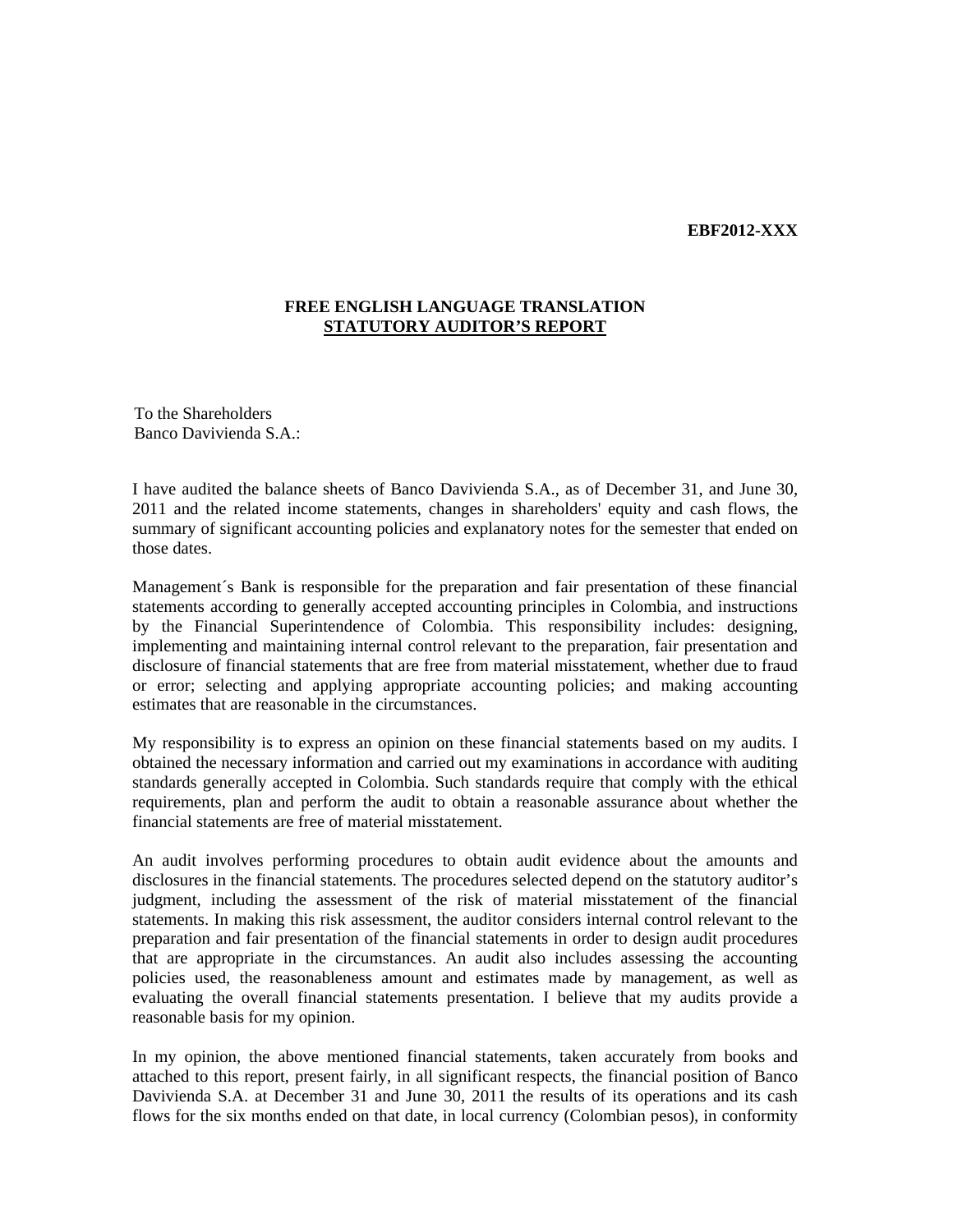2

with generally accepted accounting principles in Colombia, and instructions by the Financial Superintendence of Colombia, applied on a consistent basis.

Without qualifying my opinion, I draw attention to notes 25, 37 and 38 to the financial statements, in which it was indicated that:

As it is indicated in note 25 to the financial statements in accordance to the External Circular No. 047 of 2008 issued by the Financial Superintendence of Colombia, effective January 1, 2009, the Bank recorded the balances of the Universalities of Loans Write-Off in the trust memorandum accounts; however, at June 30, 2011, the Financial Superintendence of Colombia has not authorized its transmission, for that reason the Balance Sheet transmitted to the Financial Superintendence of Colombia differs from the official accounting books of the Bank in the record of these accounts.

Note 25: In accordance with the provisions of External Bulleting No. 047 of 2008 issued by the Financial Superintendence of Colombia.

Note 37: The Board of Directors approved the initiation of steps towards the merging of Confinanciera S.A. Compañía de Financiamiento with Banco Davivienda S.A., the latter being the acquiring company.

Note 38: According to Act 825 of January 23, 2012, the Board of Directors of Banco Davivienda S.A. approved the acquisition of operations the HSBC Group has in Costa Rica, El Salvador and Honduras.

Based on the results of my examination, I believe:

- a. The Bank's bookkeeping has been performed in conformity with legal rules and accounting pronouncements.
- b. The operations recorded in the books and management performances are in conformity with the bylaws and decisions of General Stockholders' Meeting.
- c. The correspondence, the vouchers of accounts and the minute and record of shares books have been properly maintained.
- d. There are adequate measures of: internal control that include risk management systems implemented, maintenance and custody of its and third parties' assets in its possession.
- e. It has been applied the rules and instructions by the Financial Superintendence of Colombia related to the management and accounting of the foreclosed assets received as payment and the implementation and impact in the balance sheet and in the statement of income of applicable Risk Management Systems.
- f. The information contained in the documents supporting payments of Social Security contributions, in particular, those related to employees and their base salary for those contributions, has been taken from the records and the accounting supporting documents. The Bank is up to date in payment of contributions to the Social Security System.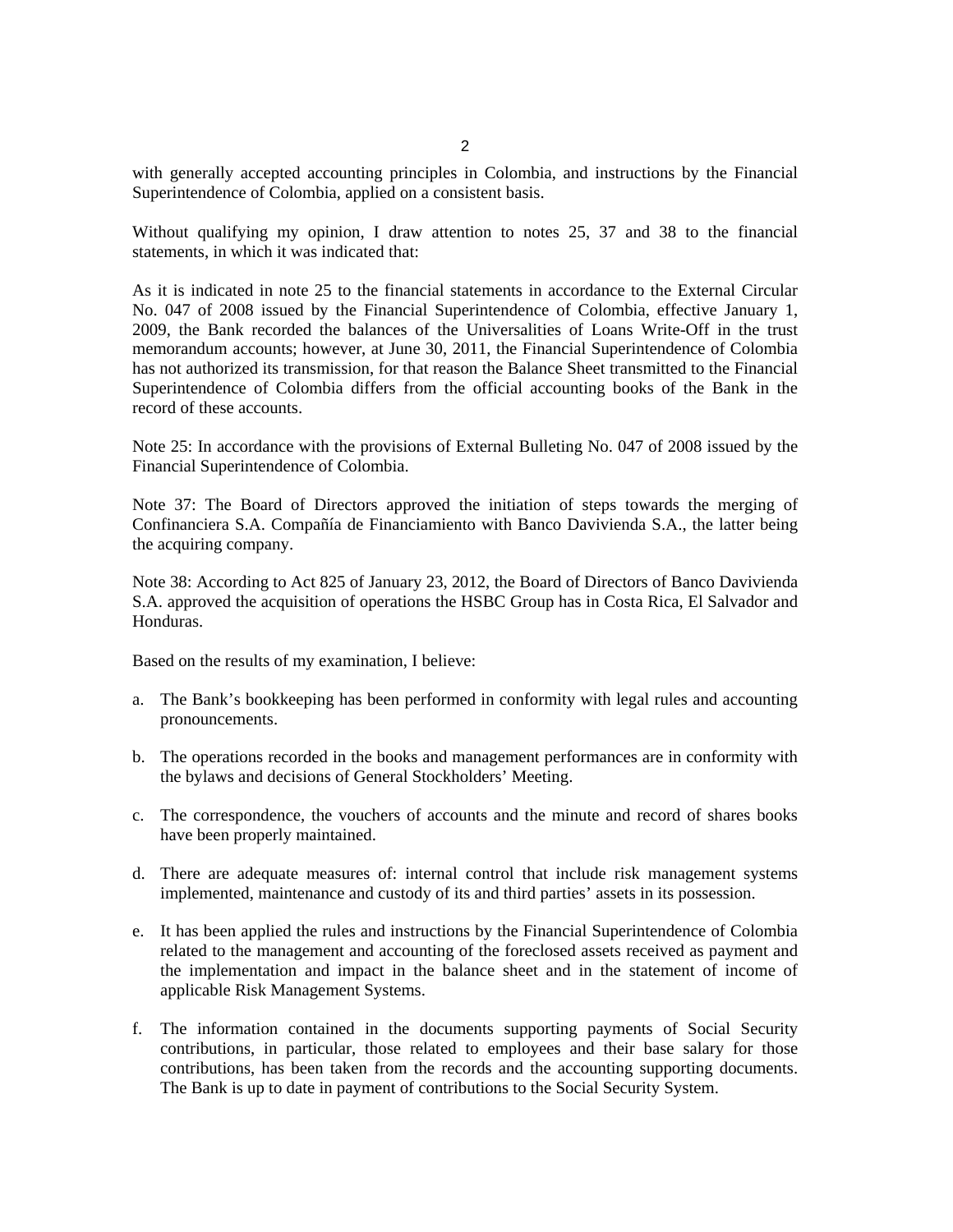g. The administration report prepared by management agrees with the accompanying financial statements.

I carried out monitoring to the answers about the recommendation letters addressed to the Bank's management and there are not issues of significant importance pending that can affect my opinion.

Original signed by Jorge Enrique Peñaloza Porras Statutory Auditor of Banco Davivienda S.A. Registration No. 43402 - T Member of KPMG Ltda.

February 6, 2012

The accompanying financial statements are not intended to present the financial position, the results of operations, and cash flows in accordance with accounting principles and practices generally accepted in countries and jurisdictions other than Colombia. The standards and procedures to audit such financial statements are those generally accepted and applied in Colombia.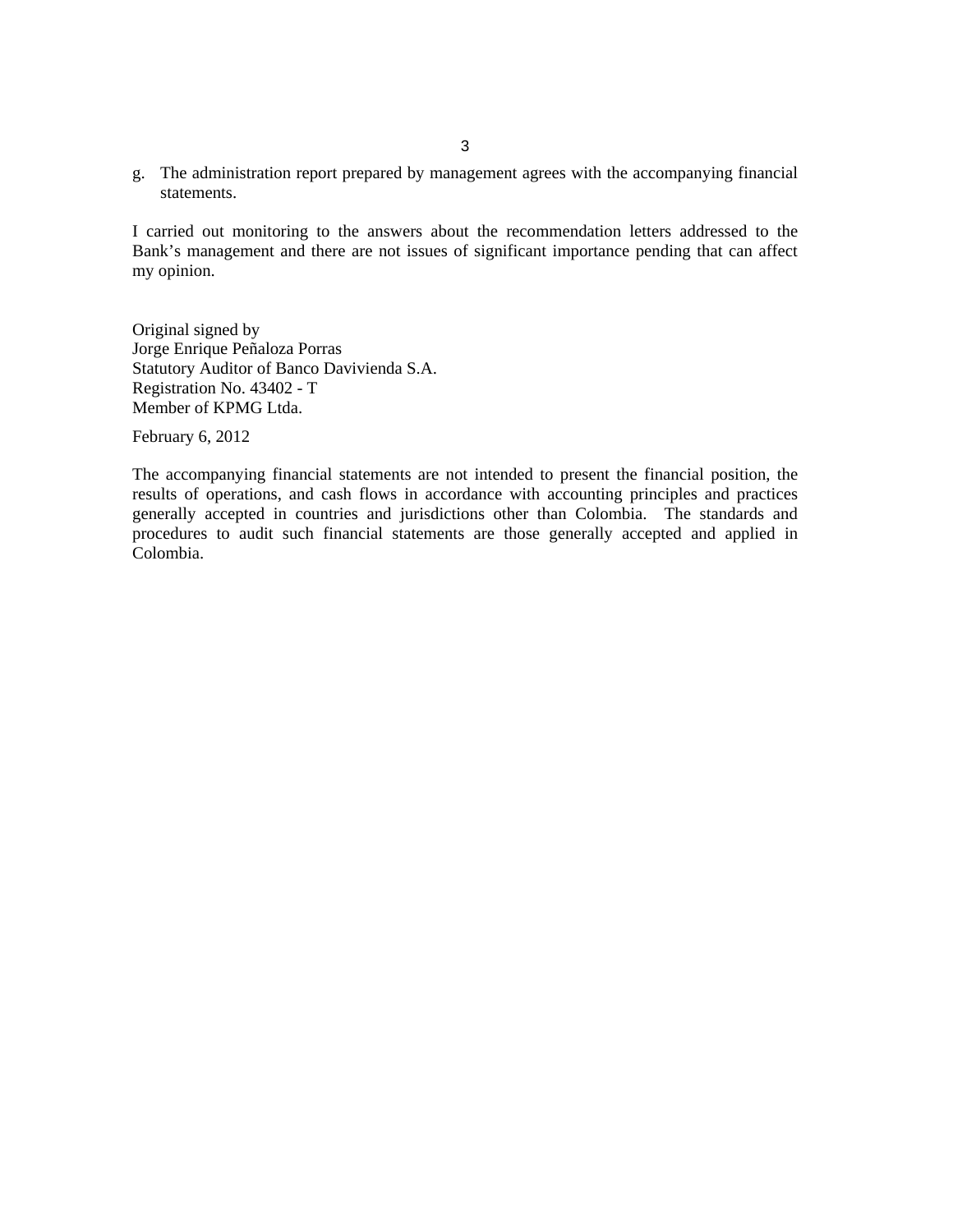

**Balance Sheet**

**December 31, and June 30, 2011**

 **(Millions of Colombian pesos)**

| <b>ASSETS</b>                                                             | December 31          | June 30       |
|---------------------------------------------------------------------------|----------------------|---------------|
| Cash and cash equivalents (note 4)                                        | \$<br>1,278,740.7    | 1,950,526.7   |
| Active positions in monetary market operations and those related (note 5) | 1,928,630.0          | 465,615.2     |
| Investments (note 6)                                                      | 4,489,025.4          | 3,811,448.6   |
| Trading debt securities                                                   | 2,970,948.5          | 1,975,656.7   |
| Held to maturity                                                          | 289,556.3            | 305,029.7     |
| Available for sale debt securities                                        | 710,590.5            | 1,219,447.7   |
| Available for sale equity securities                                      | 302,876.6            | 297,876.2     |
| Available for sale                                                        | 239,345.4            | $0.0\,$       |
| Delivered negotiable guarantees                                           | 0.0                  | 41,140.7      |
| Less: Allowance                                                           | (24, 291.9)          | (27, 702.4)   |
| Loan and financial leases (note 7)                                        | 24.338.046.1         | 22,200,688.1  |
| Mortgage Loans                                                            | 2,459,215.0          | 2,255,194.5   |
| <b>Consumer Loans</b>                                                     | 8,495,501.1          | 8,371,609.1   |
| Micro-credit Loans                                                        | 5.3                  | 25.9          |
|                                                                           |                      |               |
| <b>Commercial Loans</b>                                                   | 14,632,416.1         | 12,806,601.3  |
| Less: Allowance                                                           | (1,249,091.4)        | (1,232,742.7) |
| Bankers Aceeptances, spottransactions and Derivatives (note 8)            | 125,319.2            | 111,965.6     |
| Cash transactions                                                         | 21.7                 | 7.4           |
| Operations with derivative financial instruments - speculation            | 123,861.2            | 111,882.9     |
| Others                                                                    | 1,436.3              | 75.3          |
| Accounts receivable (note 9)                                              | 368,543.7            | 301,509.4     |
| Interest Receivable                                                       | 245,090.0            | 210,939.6     |
| <b>Fees and Commissions</b>                                               | 2,229.2              | 1,223.3       |
| Payment on account of portfolio customers                                 | 44,524.7             | 43,478.1      |
| <b>Others</b>                                                             | 192,922.0            | 115,864.4     |
| Less: Allowance                                                           | (116, 222.2)         | (69,996.0)    |
| Foreclosed Assets (Note 10)                                               | 38,821.5             | 36,891.4      |
|                                                                           |                      |               |
| Properties and Equipment (Note 11)                                        | 388,759.2            | 384,740.1     |
| Others Assets (note 12)                                                   | 1,557,869.1          | 1,645,263.7   |
| Expenses paid, Intangible Assets in Advance and Deferred Charges          | 1,411,890.7          | 1,471,369.2   |
| <b>Employees Portfolio</b>                                                | 125,385.2            | 120,487.6     |
| <b>Others</b>                                                             | 23,637.8             | 57,351.2      |
| Less: Allowance                                                           | (3,044.6)            | (3,944.3)     |
| <b>Nets Valuations</b>                                                    | 669,991.9            | 589,392.2     |
| Investments (note 6)                                                      | 192,520.7            | 123,555.0     |
| Properties and Equipment (Note 11)                                        | 473,857.5            | 462,223.5     |
| Art and culture                                                           | 3,613.7              | 3,613.7       |
| <b>TOTAL ASSETS</b>                                                       | \$<br>35, 183, 746.8 | 31,498,041.0  |
|                                                                           |                      |               |
| Creditor Contingent Accounts (note 23)                                    | \$<br>15,276,180.1   | 13,832,457.0  |
| Debtor Contingent Accounts (note 23)                                      | 476,062.0            | 320,364.2     |
| Debtor Memorandum Accounst (note 24)                                      | 43,844,660.5         | 42,738,591.6  |
| Creditor Memorandum Accounst (note 24)                                    | 76,258,972.1         | 71,463,804.3  |
| <b>Total Contingent and Memorandum Accounts</b>                           | \$<br>135,855,874.7  | 128,355,217.1 |
| <b>Trust Memorandum Accounts (Note 25)</b>                                |                      |               |
| Assets                                                                    | \$<br>46,284.7       | 37,578.6      |
| Contingent accounts receivable                                            | 372,006.6            | 380,442.9     |
| Dedtor accounts by order against                                          | 58,107.2             | 64,451.7      |
| Credit memorandum accounts                                                | 187,889.4            | 194,856.6     |
|                                                                           |                      |               |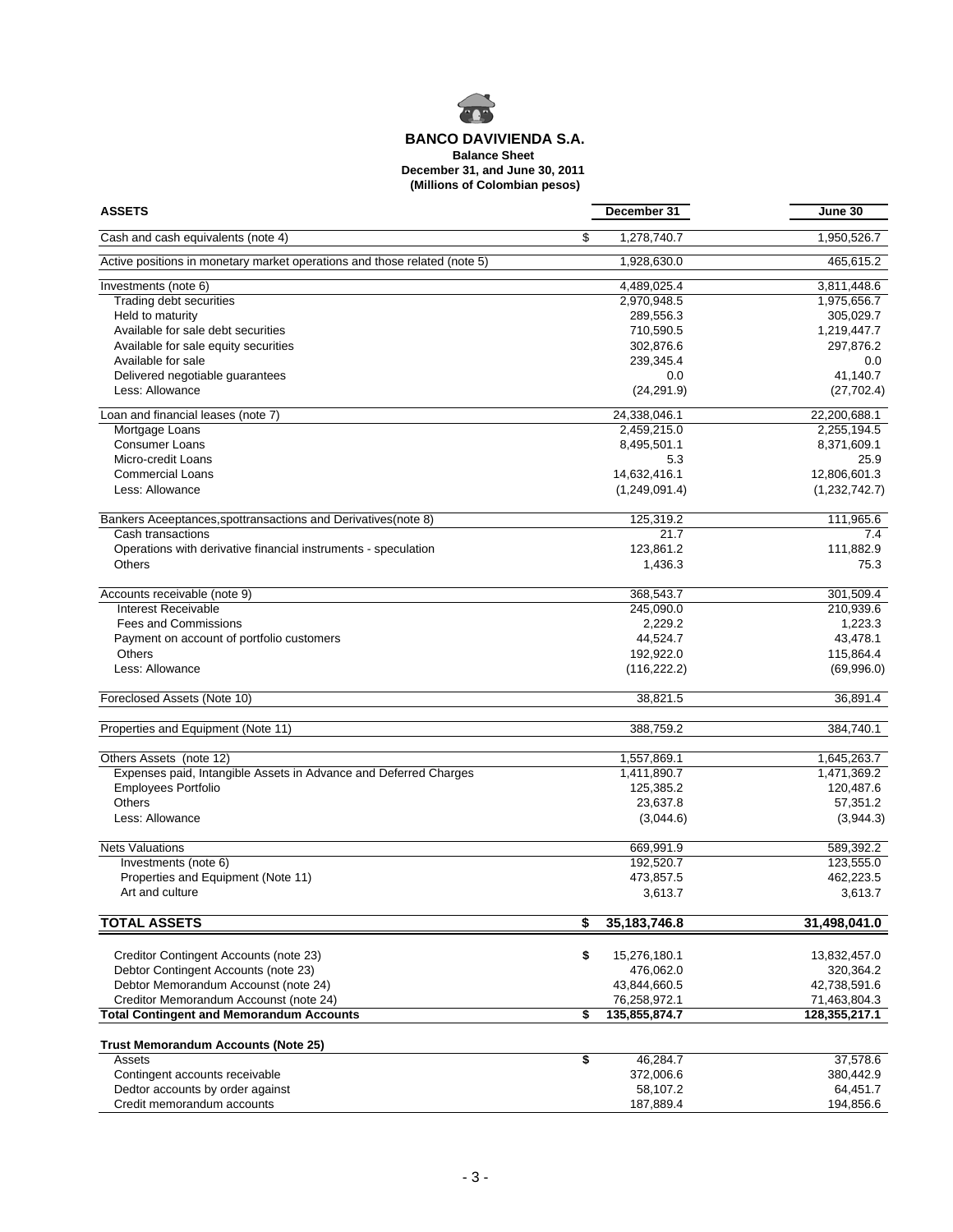

**Balance Sheet**

**December 31, and June 30, 2011**

 **(Millions of Colombian pesos)**

| <b>LIABILITIES AND STOCKHOLDERS' EQUITY</b>                                 | December 31        | June 30      |
|-----------------------------------------------------------------------------|--------------------|--------------|
| <b>Liabilities</b>                                                          |                    |              |
| Deposits (Note 13)                                                          | \$<br>21,706,782.6 | 19,959,923.3 |
| Checking accounts                                                           | 3,447,946.6        | 3,019,174.6  |
| Term deposits                                                               | 5,696,304.4        | 5,604,604.3  |
| Savings deposits                                                            | 12,323,674.7       | 11,143,714.0 |
| Savings certificates real value                                             | 0.0                | 26,170.1     |
| <b>Others</b>                                                               | 238,856.9          | 166,260.3    |
| Passive positions in monetary market operations and those related (Note 14) | 81,451.5           | 42,301.2     |
| Bank acceptances outstanding (Note 15)                                      | 96,582.3           | 138,435.2    |
| Operations with derivative financial instruments - speculation              | 90,182.8           | 106,387.6    |
| Operations with derivative financial instruments - hedging                  | 6,399.5            | 32,047.6     |
| Banking credits and other financial obligations (Note 16)                   | 3,466,820.8        | 2,708,143.1  |
| Other entities in the Country                                               | 1,796,266.9        | 1,392,933.6  |
| <b>Foreign Entities</b>                                                     | 1,670,553.9        | 1,315,209.5  |
| Accounts payable (Note 17)                                                  | 886,674.9          | 902,986.6    |
| Interests                                                                   | 134,609.5          | 118,495.6    |
| <b>Commissions and Fees</b>                                                 | 4,022.7            | 524.6        |
| Tax collection                                                              | 56,899.9           | 114,368.6    |
| Suppliers                                                                   | 168,645.8          | 175,084.4    |
| Others                                                                      | 522,497.0          | 494,513.4    |
| Long Term (note 18)                                                         | 3,700,988.4        | 3,491,208.2  |
| Others Liabilities (note 19)                                                | 320,710.4          | 271,940.9    |
| Consolidated Labor obligations                                              | 35,065.4           | 30,638.7     |
| <b>Others</b>                                                               | 285,645.0          | 241,302.2    |
| Estimated Liabilities and allowances (Note 20)                              | 111,181.7          | 150,561.9    |
| Tax                                                                         | 0.0                | 46,925.8     |
| Others                                                                      | 111,181.7          | 103,636.1    |

**TOTAL EXTERNAL LIABILITIES \$ 30,371,192.6 27,665,500.4**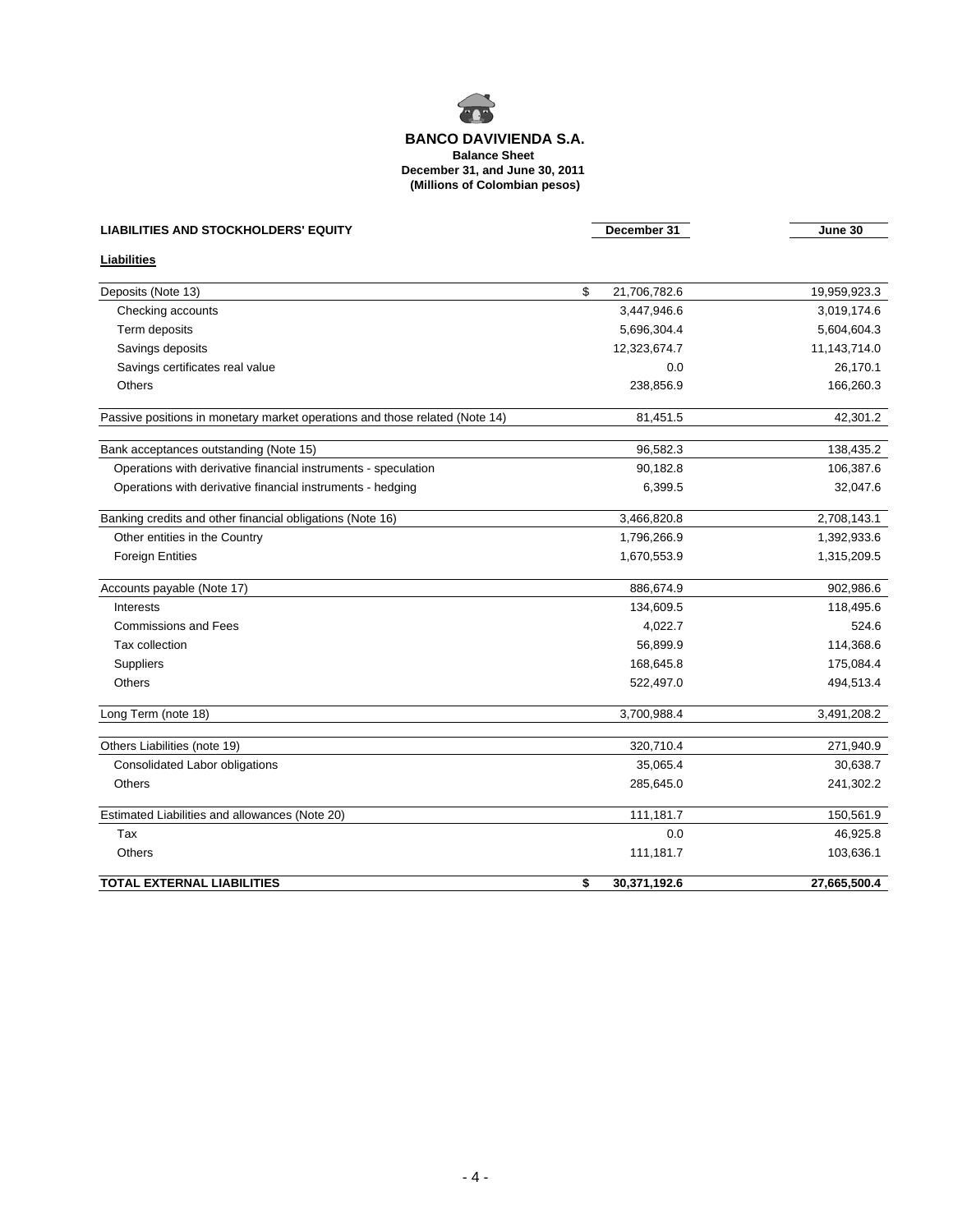

### **Balance Sheet December 31, and June 30, 2011 (Millions of Colombian pesos) BANCO DAVIVIENDA S.A.**

| <b>STOCKHOLDERS' EQUITY</b>                            | December 31          | June 30       |
|--------------------------------------------------------|----------------------|---------------|
| Capital Stock (Note 21)                                | \$<br>55,479.6       | 51,007.1      |
| Reserves (note 22)                                     | 3,796,979.3          | 2,877,605.0   |
| Legal reserve                                          | 2,269,996.3          | 1,558,873.5   |
| Statutory and occasional reserves                      | 1,526,983.0          | 1,318,731.5   |
| Surplus                                                | 667,432.8            | 603,778.2     |
| Gross unrealized gain or loss on investments available |                      |               |
| For sale                                               | (2,559.1)            | 14,386.0      |
| Reappraisal of assets (notes 6 and 11)                 | 669,991.9            | 589,392.2     |
| Net income                                             | 292,662.5            | 300,150.3     |
| <b>TOTAL STOCKHOLDERS' EQUITY</b>                      | 4,812,554.2          | 3,832,540.6   |
| TOTAL LIABILITIES AND STOCKHOLDERS' EQUITY             | \$<br>35, 183, 746.8 | 31,498,041.0  |
|                                                        |                      |               |
| Creditor contingent accounts (note 23)                 | \$<br>15,276,180.1   | 13,832,457.0  |
| Debtor contingent accounts (note 23)                   | 476,062.0            | 320,364.2     |
| Debtor memorandum accounts (note 24)                   | 43,844,660.5         | 42,738,591.6  |
| Creditor memorandum accounts (note 24)                 | 76,258,972.1         | 71,463,804.3  |
| Total contingent and memorandum accounts               | \$<br>135,855,874.7  | 128,355,217.1 |
| <b>Trust Memorandum Accounts (Note 25)</b>             |                      |               |
| Liabilities                                            | \$<br>46,284.7       | 37,578.6      |
| Contingent accounts receivable by contrast             | 372,006.6            | 380,442.9     |
| Memorandum accounts by order against                   | 58,107.2             | 64,451.7      |
| Credit memorandum accounts                             | 187,889.4            | 194,856.6     |

See the notes accompanying the financial statements.

 $\_$  , and the set of the set of the set of the set of the set of the set of the set of the set of the set of the set of the set of the set of the set of the set of the set of the set of the set of the set of the set of th **OLGA LUCÍA RODRÍGUEZ SALAZAR CARMEN ANILSA CIFUENTES BARRERA**<br>Legal Representative **Financial Director** 

**Statutory Auditor of Banco Davivienda S.A. TP. No. 35089-T Registration No.43402-T Member of KPMG Ltda.** JORGE ENRIQUE PEÑALOZA PORRAS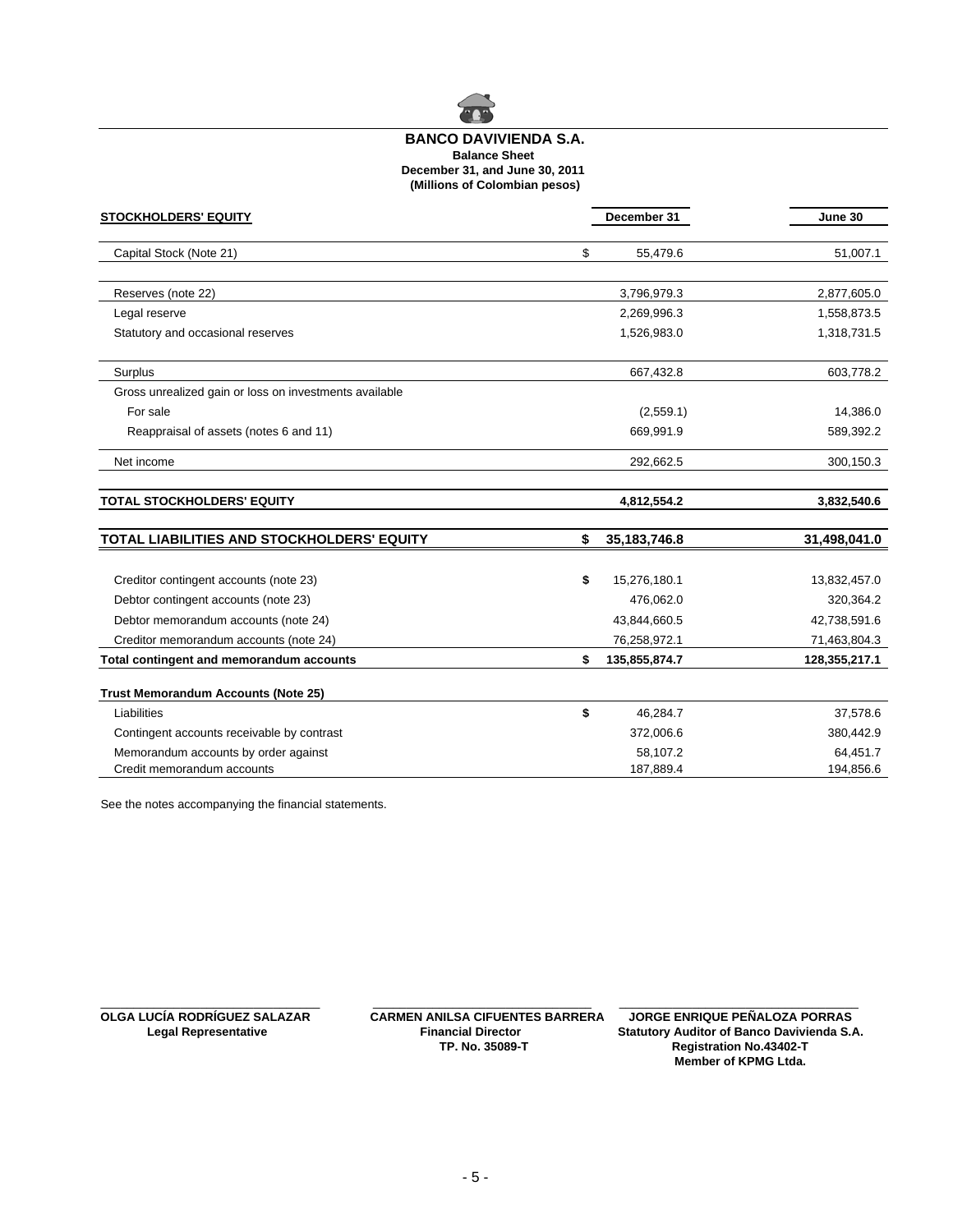

#### **Statements of Income**

## **Semesters ended on December 31, and June 30, 2011**

**(Millions of Colombian pesos, except the profit per share)**

|                                                                     | December 31       | June 30     |  |
|---------------------------------------------------------------------|-------------------|-------------|--|
|                                                                     |                   |             |  |
| Direct operating income                                             | \$<br>2,947,038.7 | 2,324,568.1 |  |
| Amortized interests and discounts- Credit portfolio and others      | 1,537,000.5       | 1,319,690.2 |  |
| Commissions and fees                                                | 286,059.8         | 256,725.1   |  |
| Appraisal of Investments                                            | 99,391.2          | 97,512.7    |  |
| Realized gains on investments available for sale                    | 9,286.6           | 0.0         |  |
| Useful in operat short positions open repo, simultaneous operations |                   |             |  |
| and temporary trasfer of securities                                 | 245.8             | 255.6       |  |
| Changes                                                             | 123,159.7         | 105,136.5   |  |
| Profit on the appraisal of derivatives                              | 862,783.3         | 518,703.6   |  |
| Profit on portfolio sale                                            | 9,547.3           | 2,536.5     |  |
| Profit on investments sale                                          | 19,564.5          | 24,007.9    |  |
| <b>Direct Operating Expenses</b>                                    | 1,520,793.7       | 1,050,715.8 |  |
| Interests amortized premium and discount amortized (note 13)        | 487,153.2         | 378,691.3   |  |
| Allowances                                                          | 54,534.0          | 45,944.3    |  |
| Lost on the appraisal of derivatives                                | 827,832.3         | 529,941.8   |  |
| Lost on short positions open repo, simultaneous operations          |                   |             |  |
| and temporary trasfer of securities                                 | 869.6             | 1,392.5     |  |
| Changes                                                             | 140,895.7         | 81,084.8    |  |
| Lost on investments sale                                            | 9,508.9           | 13,661.1    |  |
| <b>Direct Operating Income</b>                                      | 1,426,245.0       | 1,273,852.3 |  |
| Operating Income                                                    | 634,233.6         | 528,608.7   |  |
| Dividends and participations (note 6)                               | 8.8               | 45,595.9    |  |
| Recovery allowance portfolio (note 7)                               | 533,075.0         | 377,522.8   |  |
| Recovery allowance accounts receivable (note 9)                     | 23,155.6          | 22,599.2    |  |
| Others (note 26)                                                    | 77,994.2          | 82,890.8    |  |
| <b>Operating Expenses</b>                                           | 718,370.7         | 651,125.6   |  |
| Employees expenses                                                  | 275,039.8         | 281,143.9   |  |
| Others (note 27)                                                    | 443,330.9         | 369,981.7   |  |
| Operating result before allowances, depreciation and amortizations  | 1,342,107.9       | 1,151,335.4 |  |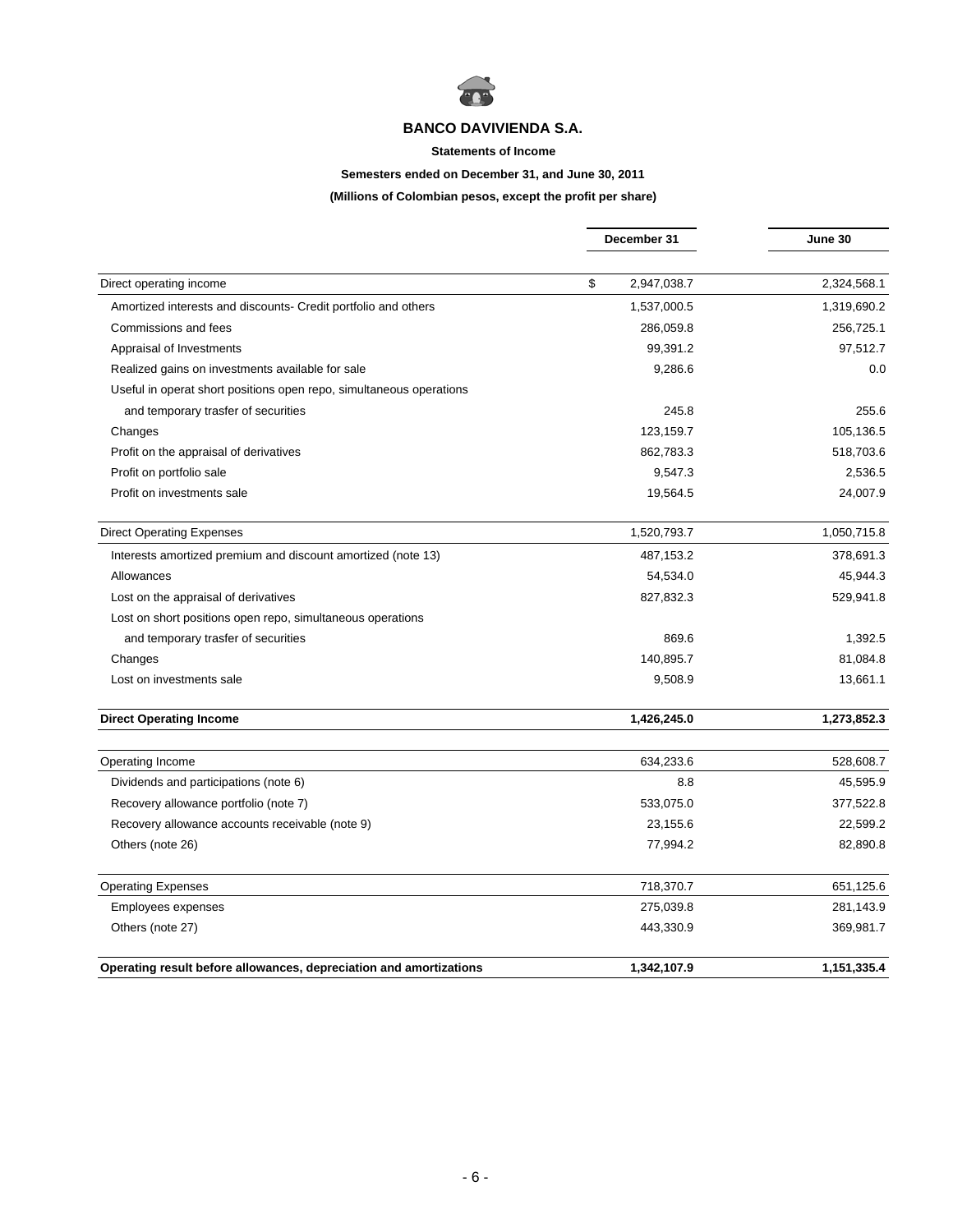

#### **Statements of Income**

## **Semesters ended on December 31, and June 30, 2011**

**(Millions of Colombian pesos, except the profit per share)**

|                                                     | December 31     | June 30   |
|-----------------------------------------------------|-----------------|-----------|
|                                                     |                 |           |
| Allowances                                          | 971,343.2       | 761,349.6 |
| Investments (note 6)                                | 8.7             | 245.5     |
| Credit Porftolio and Financial Leasing (note 7)     | 881,125.9       | 713,502.3 |
| Accounts Receivable (note 9)                        | 84,675.8        | 33,139.6  |
| Propierties and equipment (note 11)                 | 190.4           | 9,614.7   |
| Others (note 28)                                    | 5,342.4         | 4,847.5   |
| Depreciations                                       | 25,110.9        | 23,818.3  |
| Amortizations                                       | 59,927.1        | 85,246.3  |
| <b>Operating Income - Net</b>                       | 285,726.7       | 280,921.2 |
| Non-operating income (note 29)                      | 137,886.5       | 113,406.8 |
| Gain on sale of foreclosed assets                   | 2,395.2         | 2,316.0   |
| Gain on sale of property and equipment              | 9,605.3         | 1,607.7   |
| Recoveries                                          | 108,857.9       | 94,669.4  |
| Other non-operating income                          | 17,028.1        | 14,813.7  |
| Non-operating expenses (note 30)                    | 38,102.0        | 33,277.4  |
| Lost on sale of foreclosed assets                   | 2,845.2         | 1,269.9   |
| Lost on sale of property and equipment              | 132.9           | 431.5     |
| Casualty losses                                     | 11,236.7        | 6,839.7   |
| Other non-operating expenses                        | 23,887.2        | 24,736.3  |
| Non-operating income - Net                          | 99,784.5        | 80,129.4  |
| Profit before income tax                            | 385,511.2       | 361,050.6 |
| Tax on Income and Others (note 31)                  | 92,848.7        | 60,900.3  |
| <b>Net Income</b>                                   | \$<br>292,662.5 | 300,150.3 |
| Net Income per share (in Colombian Pesos) (note 21) | \$<br>704.77    | 735.56    |

See the notes accompanying the financial statements.

**OLGA LUCÍA RODRÍGUEZ SALAZAR CARMEN ANILSA CIFUENTES BA JORGE ENRIQUE PEÑALOZA PORRAS Legal Representative Financial Director Statutory Auditor of Banco Davivienda S.A. TP. No. 35089-T Registration No.43402-T Member of KPMG Ltda. (See my opinion dated February 6, 2012)**

**\_\_\_\_\_\_\_\_\_\_\_\_\_\_\_\_\_\_\_\_\_\_\_\_\_\_\_\_\_\_\_\_\_\_\_\_**

**\_\_\_\_\_\_\_\_\_\_\_\_\_\_\_\_\_\_\_\_\_\_\_\_\_\_\_\_\_\_\_\_ \_\_\_\_\_\_\_\_\_\_\_\_\_\_\_\_\_\_\_\_\_\_\_\_\_\_\_\_\_\_\_\_\_\_\_\_**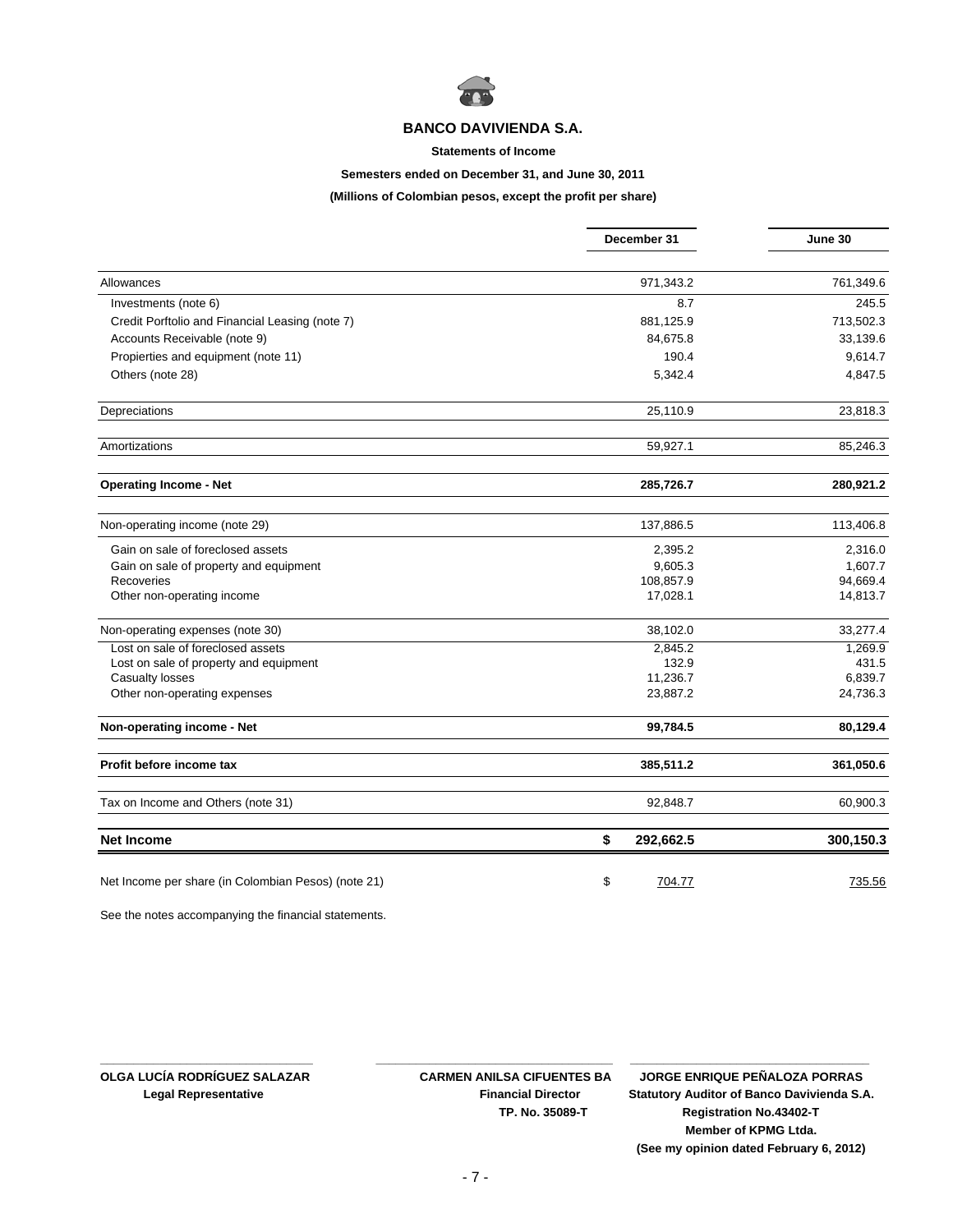

 **Statements of Changes in the Stockholders' Equity**

**Semesters ended on December 31, and June 30, 2011**

| (millions of pesos, except per share information) |  |  |  |  |  |  |  |
|---------------------------------------------------|--|--|--|--|--|--|--|
|---------------------------------------------------|--|--|--|--|--|--|--|

|                                                                                                                                                                               |                         |                  |                               | <b>Surplus or Deficit for</b>                                                      |                        |                                                      |               |                                         |
|-------------------------------------------------------------------------------------------------------------------------------------------------------------------------------|-------------------------|------------------|-------------------------------|------------------------------------------------------------------------------------|------------------------|------------------------------------------------------|---------------|-----------------------------------------|
|                                                                                                                                                                               | <b>Stock</b><br>Capital | Legal<br>Reserve | Occasional<br><b>Reserves</b> | <b>Unrealized</b><br>Gains or<br>losses on<br>investments<br>available for<br>sale | <b>Valuation (net)</b> | Stockholders'<br><b>Equity</b><br><b>Revaluation</b> | Net<br>Income | <b>Total</b><br>Stockholders'<br>Equity |
| Balance at December 31, 2010                                                                                                                                                  | 51,006.4                | 1,557,427.4      | 1,135,845.5                   | 15,482.4                                                                           | 538,967.2              | 0.2                                                  | 269,832.8     | 3,568,561.9                             |
| <b>Donations</b>                                                                                                                                                              |                         |                  | (3,985.4)                     |                                                                                    |                        |                                                      |               | (3,985.4)                               |
| 6,003 preference shares receivable, paid                                                                                                                                      | 0.7                     | 96.1             |                               |                                                                                    |                        |                                                      |               | 96.8                                    |
| Distribution of the net income of the semester ended on December 31, 2010<br><b>Legal Reserve</b>                                                                             |                         | 1,350.0          |                               |                                                                                    |                        |                                                      | (1,350.0)     | 0.0                                     |
| Occasional reserve available to the General Stockholders' Meeting for future<br>profit distribution.                                                                          |                         |                  | 186,871.4                     |                                                                                    |                        |                                                      | (186, 871.4)  | 0.0                                     |
| Dividends paid in cash at Cop \$200 pesos per share on 408.056.976 shares<br>subscribed and paid. March 14, 2011                                                              |                         |                  |                               |                                                                                    |                        |                                                      | (81, 611.4)   | (81, 611.4)                             |
| Movement of the semester                                                                                                                                                      |                         |                  |                               | (1,096.4)                                                                          | 50,425.0               | (0.2)                                                |               | 49,328.4                                |
| Net income                                                                                                                                                                    |                         |                  |                               |                                                                                    |                        |                                                      | 300,150.3     | 300,150.3                               |
| Balance at June 30, 2011                                                                                                                                                      | 51,007.1                | 1,558,873.5      | 1,318,731.5                   | 14,386.0                                                                           | 589,392.2              | 0.0                                                  | 300,150.3     | 3,832,540.6                             |
| <b>Donations</b>                                                                                                                                                              |                         |                  | (2, 126.3)                    |                                                                                    |                        |                                                      |               | (2, 126.3)                              |
| Issuing of 35,809,649 preferred shares at Cop \$20,000 each                                                                                                                   | 4,476.2                 | 711,716.8        |                               |                                                                                    |                        |                                                      |               | 716,193.0                               |
| Preferred stock receivable 29,886                                                                                                                                             | (3.7)                   | (594.0)          |                               |                                                                                    |                        |                                                      |               | (597.7)                                 |
| Distribution of the net income of the semester ended on June 30, 2011<br>Occasional reserve available to the General Stockholders' Meeting for future<br>profit distribution. |                         |                  | 182,555.9                     |                                                                                    |                        |                                                      | (182, 555.9)  | 0.0                                     |
| Occasional reserve available to the General Stockholders' Meeting for future<br>profit distribution.                                                                          |                         |                  | 27,821.9                      |                                                                                    |                        |                                                      | (27, 821.9)   | 0.0                                     |
| Dividends paid in cahs at Cop \$220 pesos per share on 408.056.976 shares<br>subscribed and paid September 22, 2011                                                           |                         |                  |                               |                                                                                    |                        |                                                      | (89, 772.5)   | (89, 772.5)                             |
| Movement of the semester                                                                                                                                                      |                         |                  |                               | (16, 945.1)                                                                        | 80,599.7               |                                                      |               | 63,654.6                                |
| Net income                                                                                                                                                                    |                         |                  |                               |                                                                                    |                        |                                                      | 292,662.5     | 292,662.5                               |
| Balance at December 31, 2011                                                                                                                                                  | 55,479.6                | 2,269,996.3      | 1,526,983.0                   | (2,559.1)                                                                          | 669,991.9              | 0.0                                                  | 292,662.5     | 4,812,554.2                             |

**See the notes accompanying the financial statements.** 

**OLGA LUCÍA RODRÍGUEZ SALAZAR**

**T.P. No. 35089-T**

**\_\_\_\_\_\_\_\_\_\_\_\_\_\_\_\_\_\_\_\_\_\_\_\_\_\_\_\_\_\_\_\_ \_\_\_\_\_\_\_\_\_\_\_\_\_\_\_\_\_\_\_\_\_\_\_\_\_\_\_\_\_\_\_\_\_\_\_\_\_\_\_ \_\_\_\_\_\_\_\_\_\_\_\_\_\_\_\_\_\_\_\_\_\_\_\_\_\_\_\_\_\_\_\_\_\_ CARMEN ANILSA CIFUENTES BARRERA JORGE ENRIQUE PEÑALOZA PORRAS Legal Representative Financial Director Statutory Auditor of Banco Davivienda S.A. Registration No.43402-T Member of KPMG Ltda. (See my opinion dated February 6, 2012)**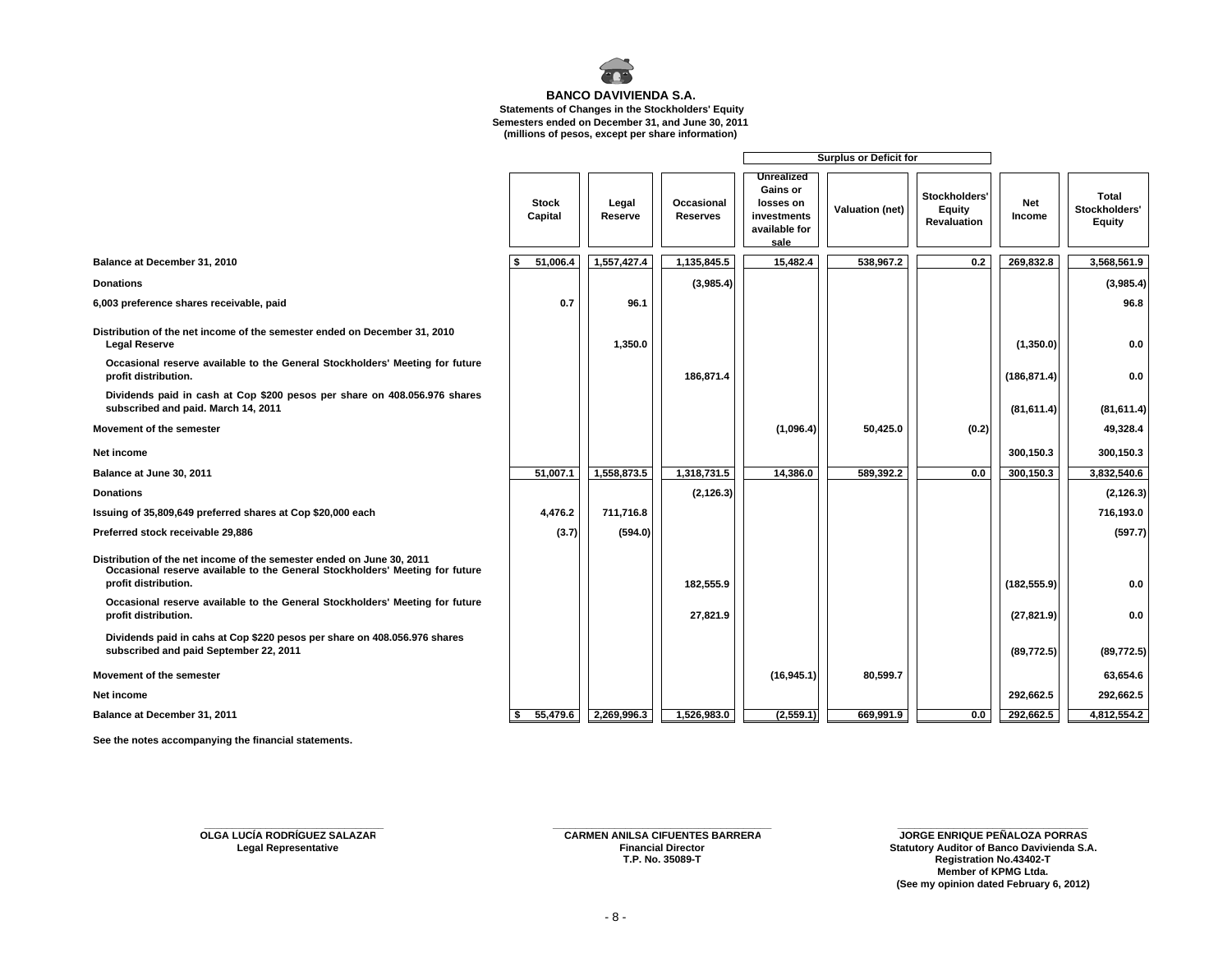

**Statements of Cash Flows Semesters ended on December 31, and June 30, 2011**

**(Millions of pesos)**

| Cash flows provided by operating activities:                           | December 31             | June 30                     |
|------------------------------------------------------------------------|-------------------------|-----------------------------|
|                                                                        |                         |                             |
| Net income                                                             | \$<br>292,662.5         | 300,150.3                   |
| Adjustments to reconcile net income to cash used                       |                         |                             |
| by operating activities:                                               |                         |                             |
| Allowance for investments                                              | 8.7                     | 245.5                       |
| Allowance for credit portfolio and Financial Leasing                   | 881,125.9               | 713,502.3                   |
| Allowance for accounts receivable                                      | 84,675.8                | 33,139.6                    |
| Allowance foreclosed assets                                            | 4,396.6                 | 4,120.7                     |
| Allowance for properties and equipment                                 | 190.4                   | 9,614.7                     |
| Other assets allowance                                                 | 288.6                   | 408.4                       |
| Allowance for severance payments                                       | 11,382.4                | 11,504.2                    |
| Otras provisiones                                                      | 384.8                   | 50.9                        |
| Depreciations                                                          | 25,110.9                | 23,818.3                    |
| Amortizations                                                          | 59,927.1                | 85,246.3                    |
| Gain on sale of portfolio                                              | (9,547.3)               | (2,536.5)                   |
| Valuation of investments, net                                          | (99, 391.2)             | (97, 512.7)                 |
| Valuation of derivatives and cash transactions, net                    | (34, 951.0)             | 11,238.2                    |
| Profit on the sale of investments, net                                 | (10,055.6)              | (10, 346.8)                 |
| Profit on sale of foreclosed assets, net                               | (687.7)                 | (824.9)                     |
| Profit on sale of properties and equipment, net                        | (8,335.2)               | (1, 397.4)                  |
| Reinstatement of investments allowance                                 | (3, 419.2)              | (463.4)                     |
| Reinstatement of accounts receivable allowance                         | (533,075.0)             | (377, 522.8)                |
| Reinstatement of foreclosed assets allowance                           | (23, 155.6)             | (22, 599.2)                 |
| Reinstatement of property and equipment allowance                      | (3,448.9)               | (2,310.3)                   |
| Reinstatement of other assets allowance                                | (5,515.5)               | (4,591.5)                   |
| Other recoveries of estimated liabilities                              | (1, 188.3)              | (202.6)                     |
| Other recoveries accrued liabilities                                   | (6,578.0)               | (1,538.8)                   |
| Increase in deferred income taxes, net                                 | 32,994.4                | 25,340.5                    |
| Estate tax payment                                                     | 22,333.8                | 22,333.5                    |
| Severance pay                                                          | (5, 190.8)              | (4,492.0)                   |
| Changes in operating assets and liabilities:                           |                         |                             |
| Decrease of gross unrealized gain on investments                       | (16, 945.1)             | (1,096.4)                   |
| Increase in credit portfolio and financial leasing operations          | (2,851,930.6)           | (2,819,738.3)               |
| (Increase) Decrease in accounts receivable                             | (128, 554.5)            | 9,927.0                     |
| Foreclosed assets additions                                            | (13, 645.2)             | (6,769.4)                   |
| Proceeds from the sale of foreclosed assets                            |                         |                             |
| Foreclosed Assets and property returned                                | 10,773.6                | 20,334.1                    |
| (Decrease) Increase in long term-debt<br>Increase in other liabilities | 28,367.2<br>1,746,859.3 | (246, 728.0)<br>1,897,138.2 |
| (Decrease) Increase in estimated liabilities and allowances            | (41,669.8)              | 232,386.5                   |
| Increase (Decrease) Other Liabilities                                  | 9,583.5                 | (31, 520.4)                 |
| (Decrease) increase in accrued liabilities and provisions              | (33, 187.0)             | 68,114.0                    |
| Net cash used by operating activities                                  | \$<br>(619, 406.0)      | (163, 578.2)                |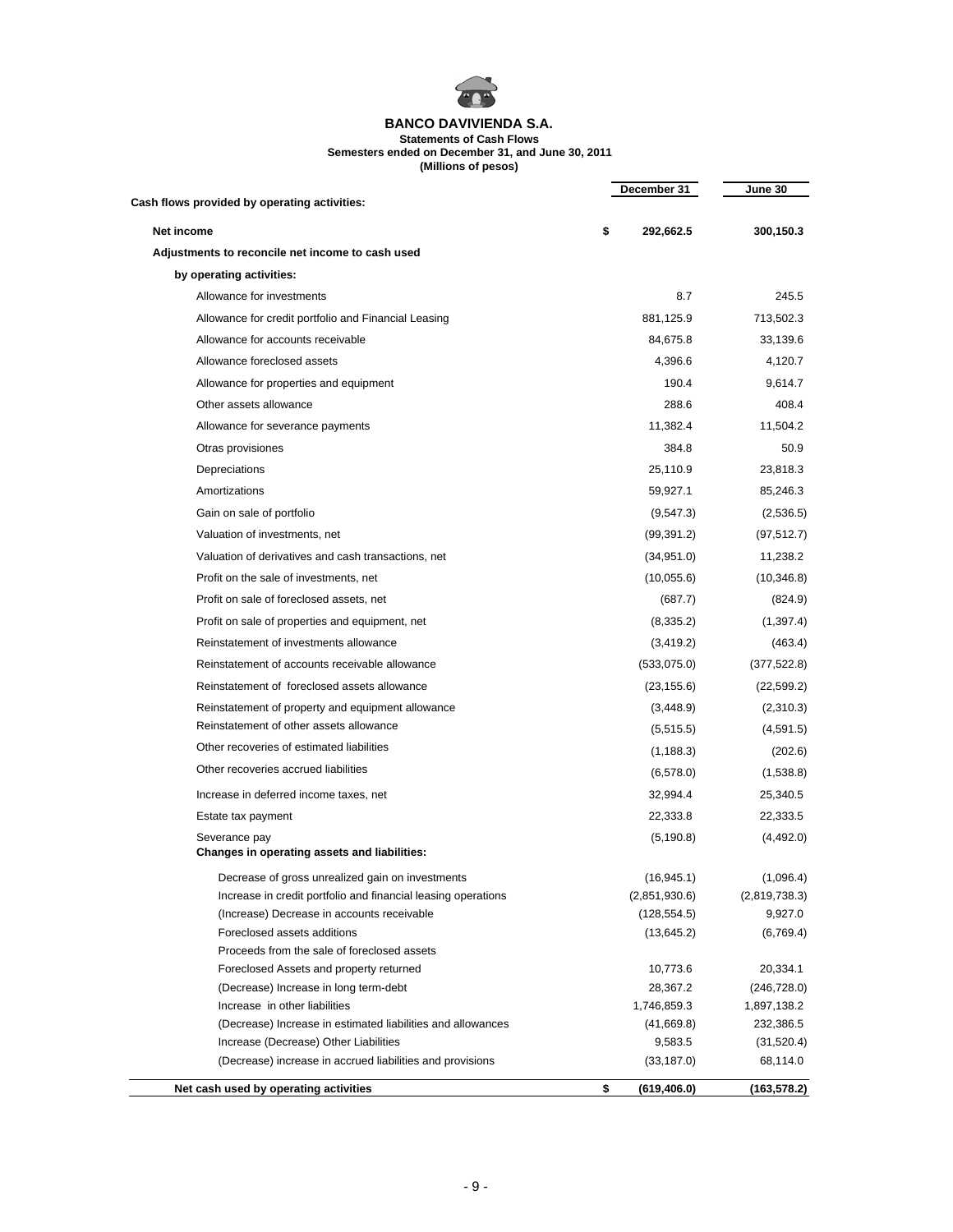

#### **Statements of Cash Flows (continued)**

## **Semesters ended on December 31, and June 30, 2011**

#### **(Millions of pesos)**

|                                                                  |    | December 31  |             |
|------------------------------------------------------------------|----|--------------|-------------|
| Cash flows by investment activities:                             |    |              |             |
| (Increase) Decrease of investment                                | \$ | (564, 719.5) | 362,844.9   |
| (Decrease) Increase acceptances, cash and derivatives operations |    | 21,597.4     | (50, 940.0) |
| Increase in property and equipment                               |    | (479.7)      | (231.9)     |
| Additions in property and equipment                              |    | (35, 345.5)  | (65, 153.8) |
| Product from the sale of propierties and equipment               |    | 21,037.0     | 18,708.5    |
| Net Income to cash (used) provided by operating activities       |    | (557, 910.3) | 265,227.7   |
| Cash flows provided by financing activities:                     |    |              |             |
| Product of sale Credit Portfolio                                 |    | 376,069.0    | 105,046.3   |
| Increase (decrease) in Liability Positions in Monetary Market    |    |              |             |
| operations and those Related                                     |    | 39,150.3     | (15,710.7)  |
| (Decrease) Increase Bankers Acceptances outstanding,             |    |              |             |
| and derivative financial instruments                             |    | (41, 852.9)  | 58,248.5    |
| Increase in banking credits and other financial obligations      |    | 758,677.7    | 323,418.8   |
| Increase in outstanding securities investment                    |    | 209,780.2    | 408,612.7   |
| Donations                                                        |    | (2, 126.3)   | (3,985.4)   |
| Suscription of shares                                            |    | 715,595.3    | 96.8        |
| Payment of cash dividends                                        |    | (86, 748.2)  | (78, 329.6) |
| Net cash provided by financing activities                        |    | 1,968,545.1  | 797,397.4   |
| Net Increase in cash and cash equivalents                        |    | 791,228.8    | 899,046.9   |
| Cash and cash equivalents at the beginning of the semester       |    | 2,416,141.9  | 1,517,095.0 |
| Cash and cash equivalents at the end of the semester             | \$ | 3,207,370.7  | 2.416.141.9 |

**See the notes accompanying the financial statements.**

L

 **TP. No. 35089-T Registration No.43402-T**

 **\_\_\_\_\_\_\_\_\_\_\_\_\_\_\_\_\_\_\_\_\_\_\_\_\_\_\_\_\_\_\_ \_\_\_\_\_\_\_\_\_\_\_\_\_\_\_\_\_\_\_\_\_\_\_\_\_\_\_\_\_\_\_\_ \_\_\_\_\_\_\_\_\_\_\_\_\_\_\_\_\_\_\_\_\_\_\_\_\_\_\_\_\_\_\_\_\_\_\_\_ OLGA LUCÍA RODRÍGUEZ SALAZAR CARMEN ANILSA CIFUENTES BARRE** JORGE ENRIQUE PEÑALOZA PORRAS<br>Legal Representative Financial Director Statutory Auditor of Banco Davivienda S.  **Legal Director** Statutory Auditor of Banco Davivienda S.A.<br>TP. No. 35089-T Registration No.43402-T **Member of KPMG Ltda. (See my opinion dated February 6, 2012)**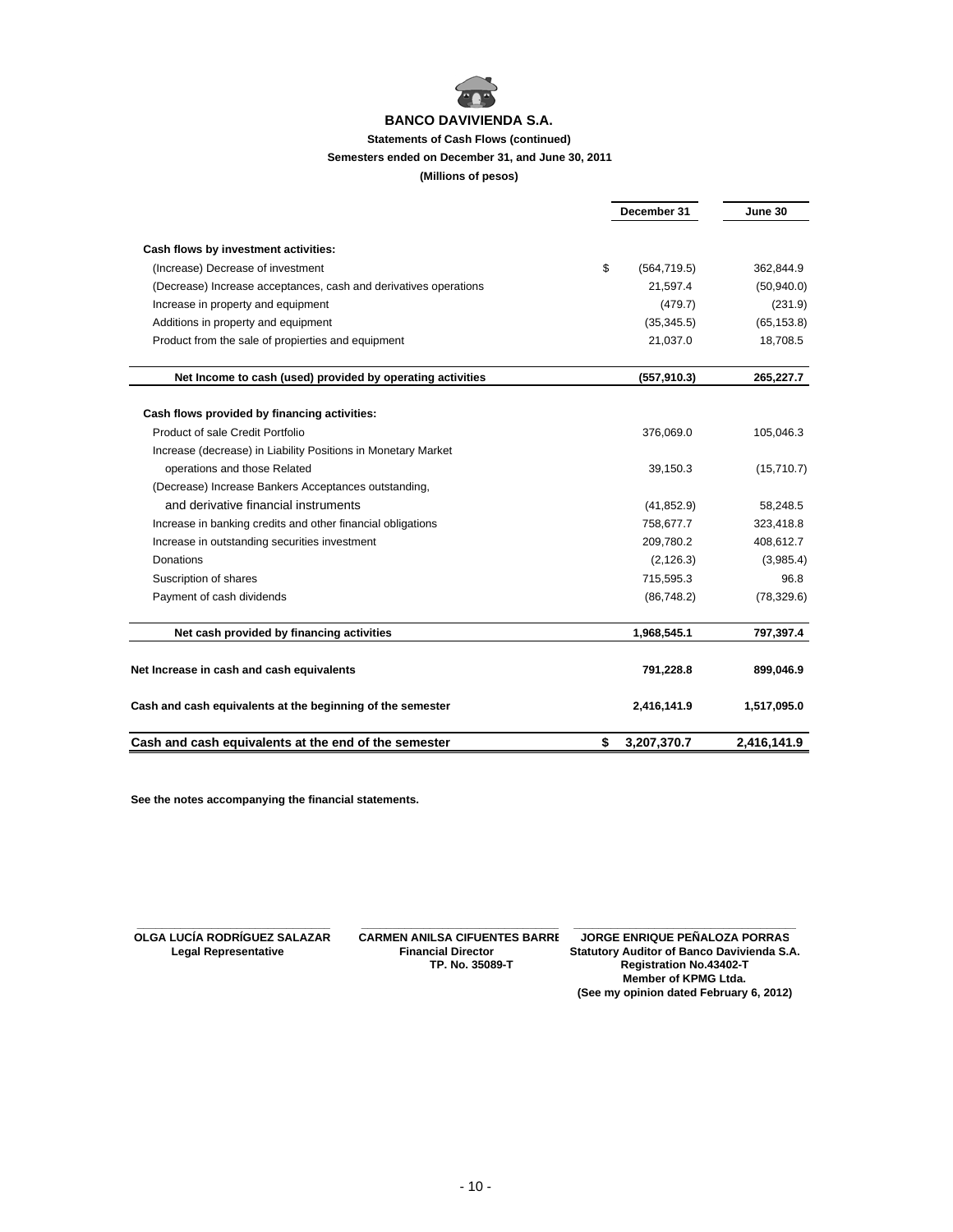

**BANCO DAVIVIENDA S.A.**  Notes to the Financial Statements

December 31, and June 30, 2011 (Millions of Colombian pesos)

## **1. Reporting Entity**

Banco Davivienda is a private entity incorporated by Public Deed Number 3892 dated October 16, 1972 from Notary Fourteen of the Bogotá Circle; it has its main domicile in the city of Bogota, D.C. By means of Resolution 562 of June 10, 1997, it obtained its operating permit. The term established by Public Deed 5145 of October 2003, is up to October 17, 2053, but it may be dissolved or extended prior to that term. The Bank is part of the Sociedades Bolivar Business Group and its purpose is to enter into or perform all operations and contracts legally permitted to Banking institutions of a commercial nature subject to the requirements and limitations of the Colombian Law.

The most representative bylaw reforms are:

- By means of Resolution 562 dated June 10, 1997, the Colombian Superintendence of Finance approved the transformation from saving and Loan Corporation to a Commercial Bank.
- By Public Deed No. 4541 dated August 28, 2000, From Notary Eighteen of the Bogotá Circle, Davivienda legalized the acquisition of 100% of Delta Bolivar S.A. shares. As a consequence, Delta Bolívar S.A. was dissolved without liquidation and the company and its stockholders' equity were absorbed by the Bank on September 1, 2000, and the Delta Bolivar S.A. legal capacity was extinguished.
- By means of Public Deed No. 2369 dated April 27, 2006, from Notary One of the Bogotá Circle, Banco Davivienda S.A. formalized the absorption by merger of Bansuperior S.A. Consequently, Bansuperior S.A. was dissolved without liquidation and the company and its stockholders' equity were absorbed by the Bank on May 2, 2006, extinguishing the legal status of Bansuperior S.A.
- By Public Deed No. 7019 dated August 29, 2007, the Seventy One Notary Bogotá, registered on September 3, 2007 in the Cámara de Comercio, Banco Davivienda S.A. formalized the takeover through merger of Granbanco S.A. As a consequence, Granbanco S.A. was dissolved without liquidation and the company and the stockholders equity were absorbed by the Bank on September 1, 2007, extinguishing Granbanco S.A. as a legal entity.
- By Public Deed No. 3202 of April 30, 2010 in Notary Seventy-one in the District of Bogota, registered on May 4, 2010 in the Cámara de Comercio, the Banco Davivienda S.A. formalized the change of nominal share value from one thousand pesos (\$1,000.00) to one hundred and twenty-five pesos (\$125.00). The authorized capital remains as 480.000.000 million shares.

At December 31, 2011, it operated with ten thousand seven hundred eighty-three (10,783) employees in five hundred and fifty nine (559) offices in twenty one (21) branches and agencies in Colombia and one (1) branch in the outside the city of Miami (USA). Owns 60% of the shares of Fiducuaria Davivienda SA, 94.90% of the shares of Confinanciera S.A., 79% of shares of the stock exchange broker company Davivalores SA, 99.99% of Bancafé Panamá S.A. and 94,011% of Fiduciaria Cafetera S.A. (see detail in note 6 literal 9).

The financial statements combine the assets, liabilities and results of the offices. The consolidated and combined financial statements are prepared separately.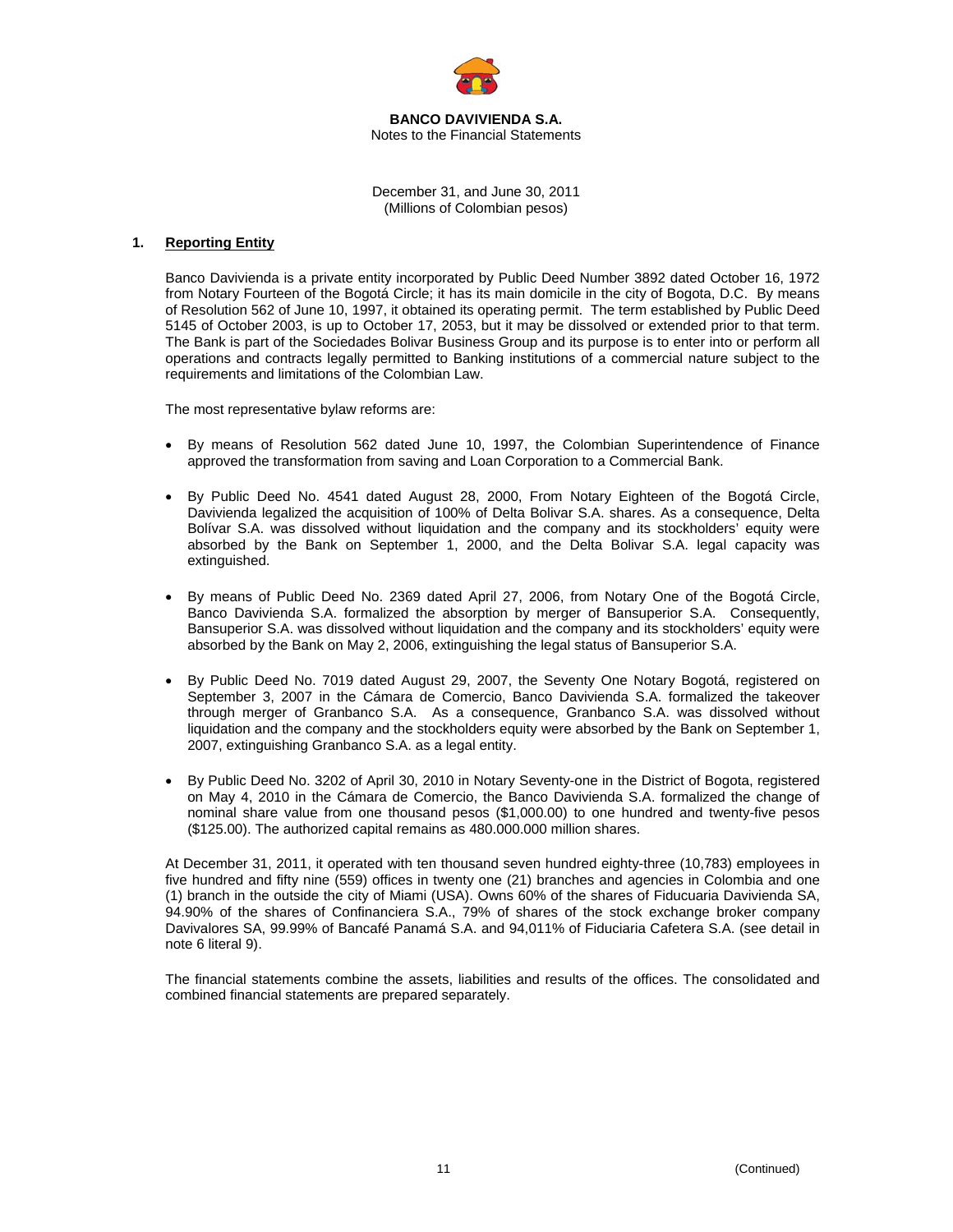

### **2. Conversion of subsidiary branch in Miami**

In 2009, Davivienda S.A. requested authorization from the responsible government agencies in Colombia, to convert its subsidiary Banco Cafetero International Corporation, based in Miami, in an international branch. The Colombian Superintendence of Finance informed Banco Davivienda S.A. that there was no objection to the establishment in advance to the conversion process referred to above, which the Bank initiated the formalities before the authorities of the United States.

By obtaining authorization from the competent authorities of the United States, Banco Davivienda S.A., informed the Colombian Superintendence of Finance, who on December 29, 2010, commented on the feasibility to start operations of its branch in Miami, United States, upon compliance with all legal requirements required by the authorities of the United States and foreign exchange regulations arising from the decommissioning of its subsidiary Banco Cafetero International Corporation.

From January 1, 2011 Bancafé International ceased to be a subsidiary in order to become Davivienda International Branch.

The Branch is regulated and supervised by the Federal Reserve of the United States (FED) and the Florida Office of Financial Regulation (OFR).

The Miami branch integration generated a net income of \$3,364.0 during the first half of 2011

## **3. Summary of Main Accounting Policies**

## **3.1. Basic Accounting Policy**

The Accounting policies and the preparation of Banks' financial statements are according with generally accepted accounting principles in Colombia and instructions by the Colombian Superintendence of Finance.

The accounting policies and preparation of the financial statements of the Bank are in accordance with generally accepted accounting principles in Colombia and instructions by the Colombian Superintendence of Finance.

The special accounting rules established by the Colombian Superintendence of Finance present some differences with the accounting standards generally accepted in Colombia, as described bellow:

#### **Properties and Equipment**

The generally accepted accounting standards dictate that at the end of a period the net value of property, plant and equipment of a set value exceeds twenty (20) monthly minimum wage must be adjusted to net realizable value or present value, recording the valuations and allowances as may be necessary, while the special rules do not present conditions for the asset class.

#### **Additional pain in shares**

The special rule establishes that the additional pain in shares is recorded as legal reserve; the generally accepted accounting standard indicates that it will be accounted for separately within equity.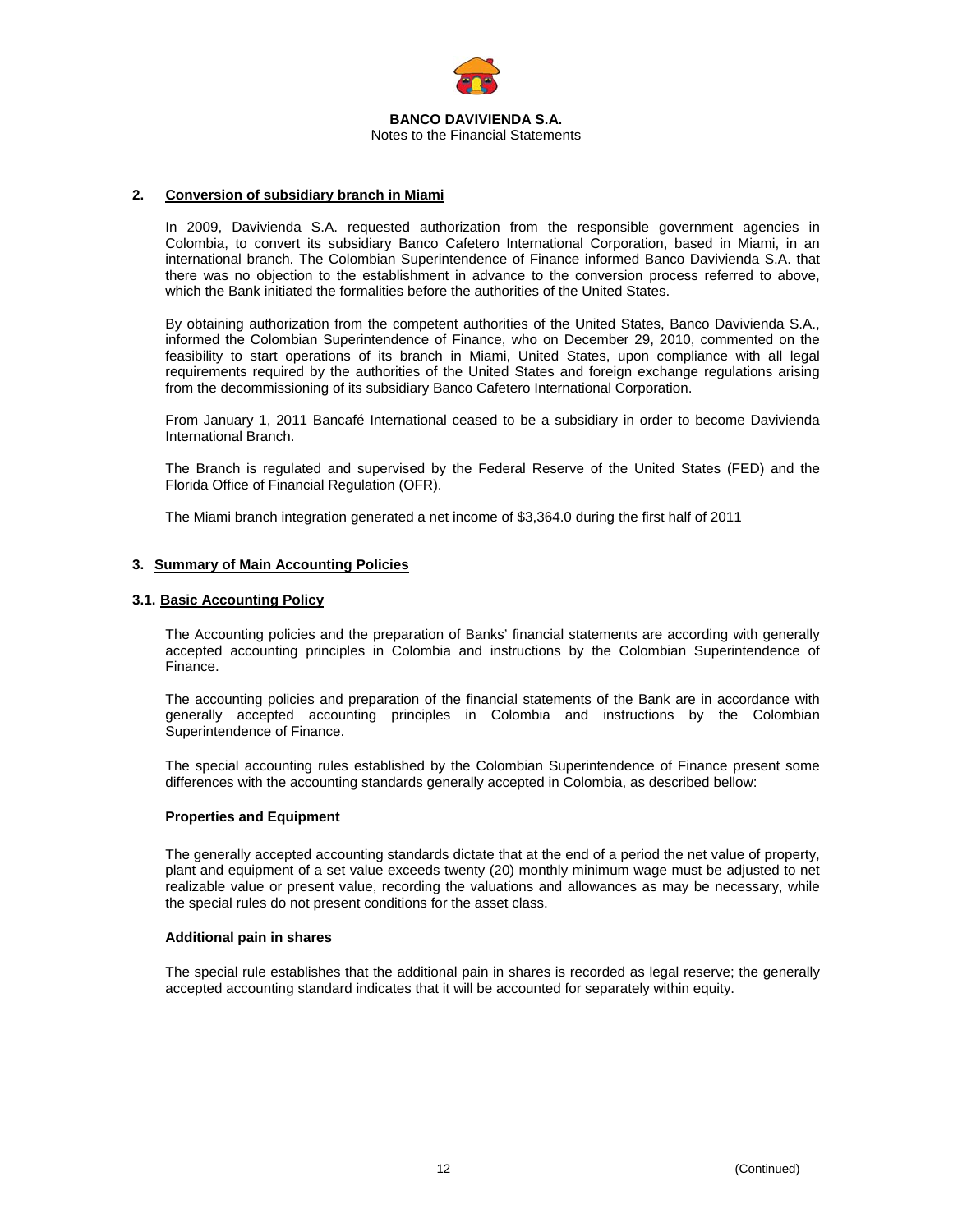

Notes to the Financial Statements

### **Financial statements**

For the case of the statement of changes in the financial position, Decree 2649 of 1993 defines it as a basic financial statement; the Colombian Superintendence of Finance does not require it.

#### **3.2. Cash flow statement and Cash Equivalents**

The cash flow statement reported is prepared using the indirect method. Active positions in money market operations are considered as cash for purposes of this statement.

#### **3.3. Active and Passive Positions in Monetary Market Operations and those Related**

Includes all operations of interBank funds, repo operations, simultaneous operations and temporary transfer of securities.

#### **Inter-banking Funds**

Are operations agreed to a period not longer than thirty (30) calendar days, also, included transactions denominated overnight, performed with foreign Banks.

Interest income from the operation is recorded in the income statement.

#### **Repo Operations**

Asset or Active Position: Securities acquired in exchange for a sum of money (with or without discount), assuming at the same time the commitment to retransfer ownership to the counterparty at a given date.

Liability or Passive Position: The transfer of ownership of securities in exchange for a payment of a sum of money, assuming at the same time the commitment to reacquire securities of the same type and features from the counterpart on the same day or at a later date, which shall not exceed one (1) year, at a predetermined price or amount.

The initial amount will be calculated at a discount to the market price of the securities involved in the operation, may be established for the duration of the operation, replacing the initial values given by others and may put restrictions on the mobility of securities subject to the operation.

#### **Simultaneous Operations**

Asset or Active Position: Securities acquired at market price in exchange for a sum of money assuming at the same time the commitment to retransfer ownership of securities of the same type and features to the counterparty on the same day or at a later date, which shall not exceed one (1) year, at a predetermined price.

**Liability or Passive Position:** Transfers ownership of securities in exchange for a sum of money, assuming at the same time the commitment to reacquire securities of the same type and features from the counterparty on the same day or at a later date, which shall not exceed one (1) year, at a predetermined price or amount.

The initial amount can not be calculated with a discount on the market price for the securities given; it may not established that throughout the duration of the operation, the initially delivered securities could be substituted by others and restrictions not be placed on the mobility of the securities given.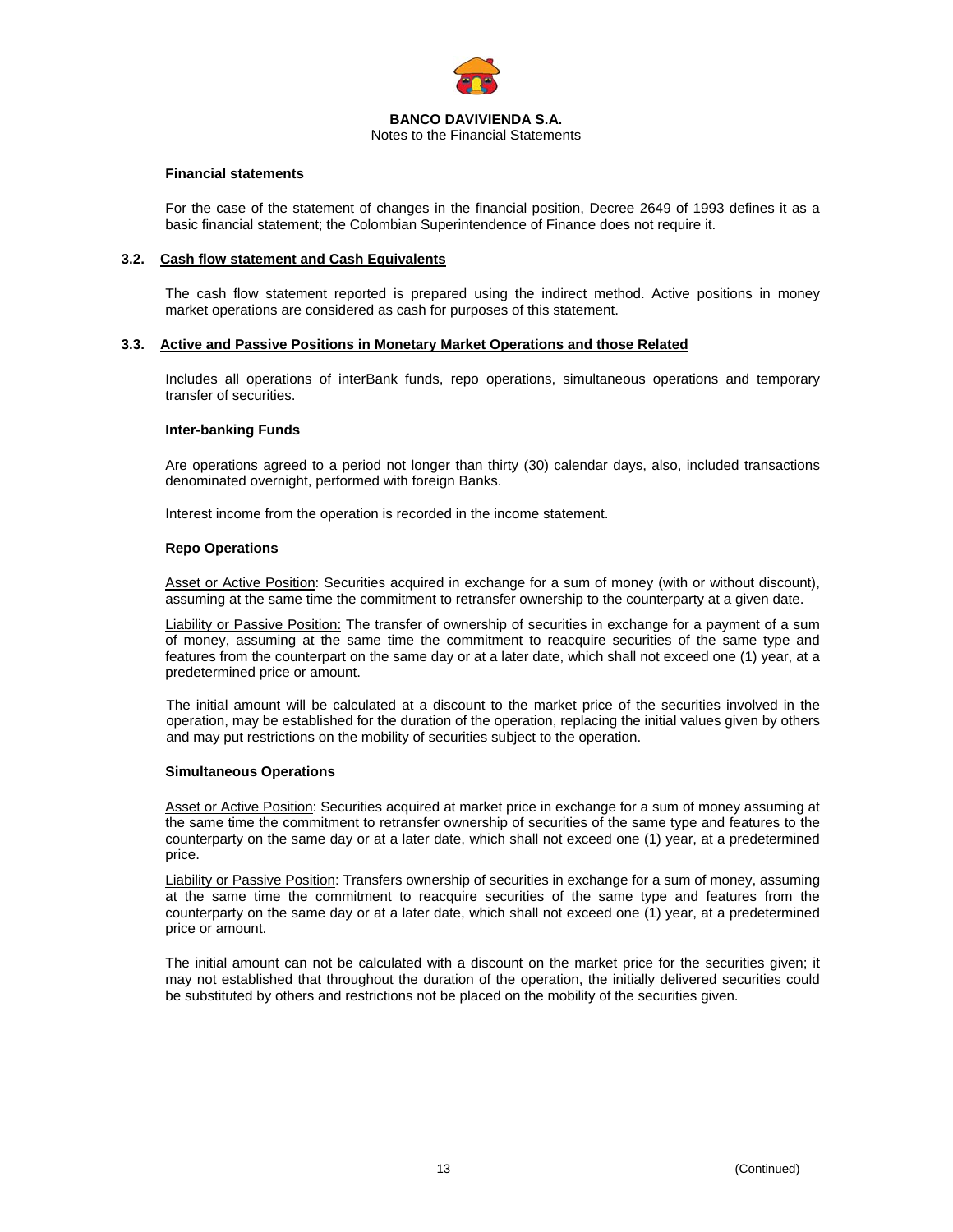

Notes to the Financial Statements

#### **Accounting and valorization of Repo transactions and Simultaneous**

The seller, the originator or the recipient, as applicable, shall reclassify its balance sheet values are given in a repo, simultaneously or temporary transfer of securities and in addition, must register their accounts in order to reveal delivery thereof.

The purchaser must include the reception of securities in their memorandum accounts.

All persons participate in repo operations, simultaneous and temporary transfer of securities must register the monetary resources from these operations within their respective balances as an obligation or right, depending on the position.

When the purchaser, is in a short position a financial obligation must be recorded in the balance sheet on behalf of the transferor, for the fair value of the respective securities.

The profits of repo transactions or operations concurrent cause exponentially by the parties during the term of the respective operation and will be an expense or income for each of these, as appropriate.

## **3.4. Investments**

It Includes investments acquired in order to maintain secondary liquidity reserve, acquire direct or indirect control of any company or financial sector services, meet legal or regulatory allowances or with the sole purpose of eliminating or reducing the risk in which assets are exposed to the market, liabilities or other financial statement.

The valorization of investments, has as main objective the calculation, record keeping and disclosure of fair value or price of exchange, which a title or value may be negotiated on a date determined in accordance with its particular characteristics and conditions within prevailing in the market on that date.

Investments are classified, evaluated and accounted according to the established in the first chapter of the basic accounting memorandum 100 dated in1995, issued by the Colombian Superintendence of Finance, which may be summarized as follows: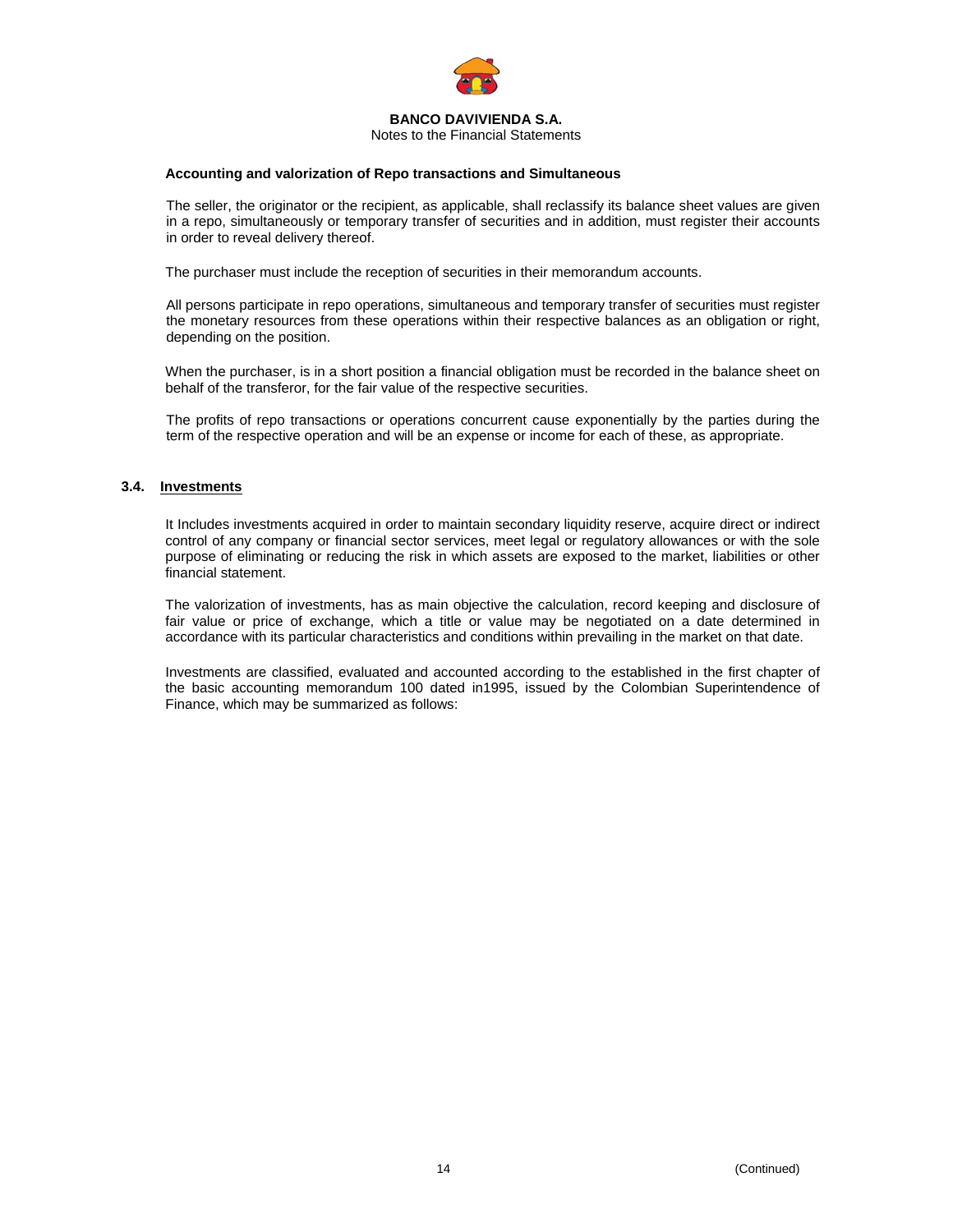

Notes to the Financial Statements

| Classification                                | Characteristics                                                                                                                                                                                                                                                                                         | Valuation                                                                                                                                                                                                                                                                                                                                                                                                                                                                                                                                                                                                                                                                                                                                               | Accounting                                                                                                                                                                                                                                                                                                                                                                                                                                           |
|-----------------------------------------------|---------------------------------------------------------------------------------------------------------------------------------------------------------------------------------------------------------------------------------------------------------------------------------------------------------|---------------------------------------------------------------------------------------------------------------------------------------------------------------------------------------------------------------------------------------------------------------------------------------------------------------------------------------------------------------------------------------------------------------------------------------------------------------------------------------------------------------------------------------------------------------------------------------------------------------------------------------------------------------------------------------------------------------------------------------------------------|------------------------------------------------------------------------------------------------------------------------------------------------------------------------------------------------------------------------------------------------------------------------------------------------------------------------------------------------------------------------------------------------------------------------------------------------------|
| Trading                                       | Titles acquired in<br>order to obtain profits<br>from price fluctuation<br>in short-term.                                                                                                                                                                                                               | They use fair trade prices,<br>reference rates and / or margins,<br>calculated and published daily by<br>the Colombian Stock Exchange<br>or main market.                                                                                                                                                                                                                                                                                                                                                                                                                                                                                                                                                                                                | The difference between the<br>current market value and that<br>immediately before is recorded<br>as greater or lesser value of the<br>initial investment and its affecting<br>prior results.<br>The investments are valued at<br>market prices, since the same<br>day of their acquisition, therefore<br>accounting of changes between<br>the acquisition cost and market<br>value of the investments are<br>recorded since the date of<br>Purchase. |
| Held to<br>maturity                           | Instruments to which<br>the Bank has a<br>serious purpose and<br>the legal, contractual,<br>financial, and<br>operative capacity, to<br>maintain until their<br>maturity.                                                                                                                               | Exponentially fron the the<br>internal rate of return<br>calculated at the time of<br>purchase.<br>When in the terms of the<br>issue is established the use<br>of the value indicator for the<br>starting date of the<br>compensation period, the<br>internal rate of return must be<br>recalculated every time the<br>value of the indicator with<br>which the next flow will be<br>paid, changer.<br>In the case of securities that<br>incorporate prepay options,<br>the internal rate of return<br>must be recalculated every<br>time the future cash flows<br>and payment dates change.<br>The value at the recalculation<br>date of future cash flows<br>should be taken as the<br>purchase value.<br>This procedure is done on a<br>daily basis. | This amount is accounted as a<br>greater value of investment and<br>it setoff is recorded in period<br>results.                                                                                                                                                                                                                                                                                                                                      |
| Available-for-<br>$sale - debt$<br>securities | Securities that do<br>not fall in any of the<br>above mentioned<br>categories are<br>classify under this<br>this category; should<br>be kept at least one<br>year.<br>Once the year is<br>completed, they may<br>be reclassified the<br>following working<br>day, as negotiable or<br>held to maturity. | Exchange fair prices are used<br>for valuation, reference rates<br>and margins, calculated and<br>published<br>daily<br>the<br>by<br>Colombian Stock Exchange or<br>the main market.                                                                                                                                                                                                                                                                                                                                                                                                                                                                                                                                                                    | Are accounted in accordance<br>with the following procedure:<br>- The difference between the<br>present value on the date of<br>valuation and the previous one<br>is registered as a greater or<br>lesser value of the investment<br>with a loan or charge<br>accounts.<br>- The difference between<br>market value and the present<br>value is recorded as a profit or<br>accumulated unrealized loss<br>within equity accounts.                    |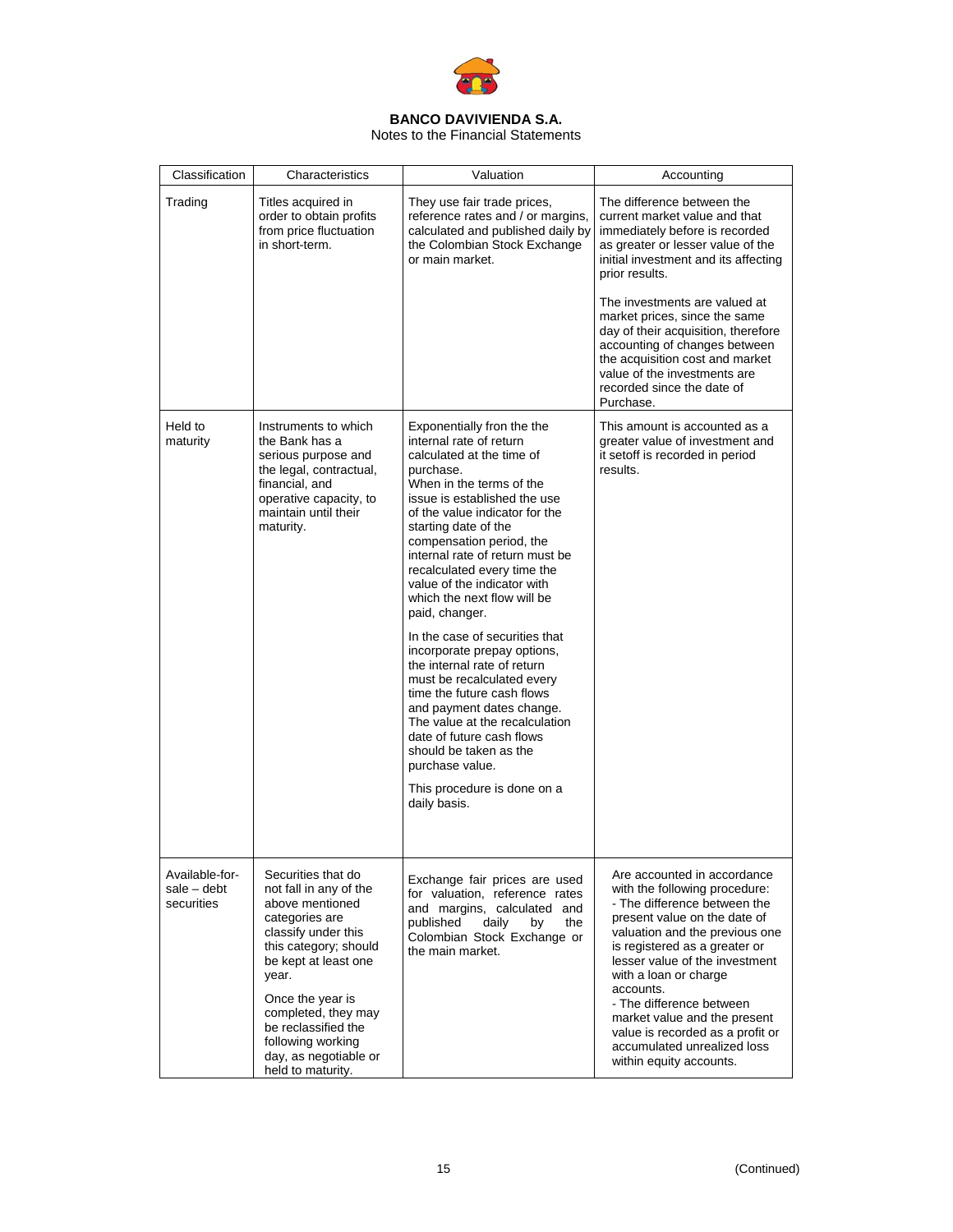

Notes to the Financial Statements

| Classification                               | Characteristics                                                                                                                                                        | Valuation                                                                                                                                                                                                                                                                                                                                                                                                                                                                                                                                                                                                      | Accounting                                                                                                                                                                                                                                                                                                                                                                                                                                                                                                                                                                                                                                                                                                                                                                                                                                                                                                                                                                                                                                                                     |
|----------------------------------------------|------------------------------------------------------------------------------------------------------------------------------------------------------------------------|----------------------------------------------------------------------------------------------------------------------------------------------------------------------------------------------------------------------------------------------------------------------------------------------------------------------------------------------------------------------------------------------------------------------------------------------------------------------------------------------------------------------------------------------------------------------------------------------------------------|--------------------------------------------------------------------------------------------------------------------------------------------------------------------------------------------------------------------------------------------------------------------------------------------------------------------------------------------------------------------------------------------------------------------------------------------------------------------------------------------------------------------------------------------------------------------------------------------------------------------------------------------------------------------------------------------------------------------------------------------------------------------------------------------------------------------------------------------------------------------------------------------------------------------------------------------------------------------------------------------------------------------------------------------------------------------------------|
| Available-for-<br>sale - share<br>securities | With low or minimum<br>trading volume, those<br>doesn't<br>have<br>that<br>quotation, titles held by<br>the Bank in its capacity<br>as controlling party or<br>matrix. | Investments in equity securities<br>are valued according to the rate<br>of trading volume to keep the<br>valuation date, as follows:<br>Low or minimum marketability<br>or no contribution are valued<br>monthly and increase or<br>decrease in the percentage of<br>participation of changes in<br>equity, subsequent to the<br>acquisition of the investment,<br>calculated based on the last<br>audited financial statements.<br>When the Bank is the<br>controlling party valuation<br>should be done with the<br>Financial Statements of semi-<br>closure of each company in<br>which it has investments. | Low or minimum marketability<br>or no contribution.<br>- The difference between the<br>market value or value of the<br>investment date and the<br>amount by which investment<br>is registered, is recorded as<br>follows:<br>If it is higher in the first<br>instance reduces the<br>depreciation allowance or to<br>exhaustion and the excess is<br>recorded as revaluation<br>surplus.<br>If it is lower, affecting the<br>valuation surplus until<br>exhausting it and the excess<br>is recorded as impairment.<br>- When dividends or profits<br>are distributed in kind,<br>including those from the<br>capitalization of the equity<br>revaluation account is<br>recorded as income the part<br>that has been accounted for<br>as revaluation surplus, under<br>investment and the surplus is<br>reversed.<br>- When dividends or profits<br>are distributed cash is<br>recorded as income the value<br>recorded as revaluation<br>surplus, reversing the surplus<br>and the amount of dividends<br>that exceeds the same is<br>recorded as a decrease in<br>investment. |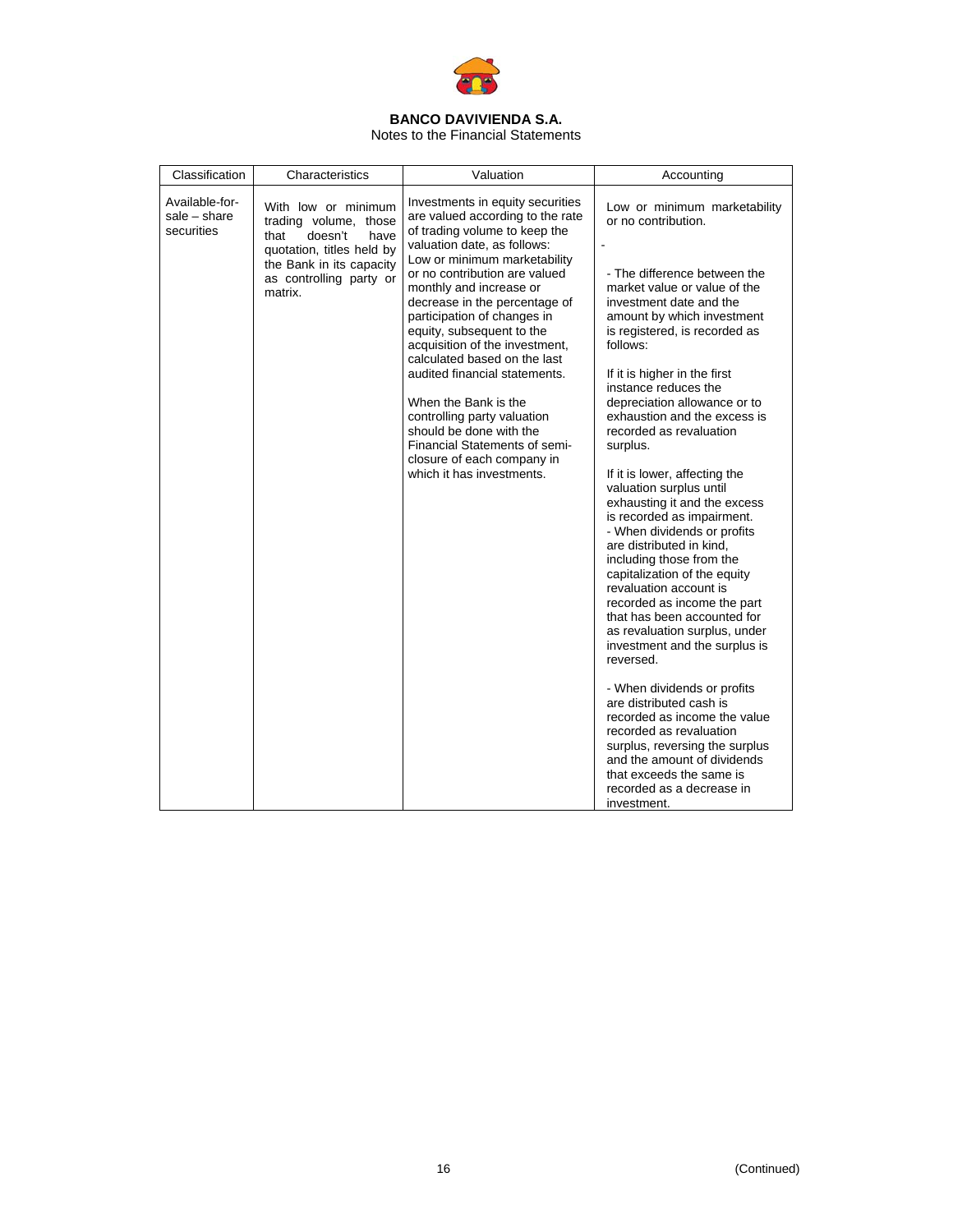

Notes to the Financial Statements

| Classification                               | Characteristics                                                                                                                                                                                                                                                                                                                                                                                                            | Valuation                                                                                                                                                                                                                                                                                                                                                                                                                                                                 | Accounting                                                                                                                                                                                                                                                                                                                                                                                                                                                                                                                                                                                                                                                                                                                          |
|----------------------------------------------|----------------------------------------------------------------------------------------------------------------------------------------------------------------------------------------------------------------------------------------------------------------------------------------------------------------------------------------------------------------------------------------------------------------------------|---------------------------------------------------------------------------------------------------------------------------------------------------------------------------------------------------------------------------------------------------------------------------------------------------------------------------------------------------------------------------------------------------------------------------------------------------------------------------|-------------------------------------------------------------------------------------------------------------------------------------------------------------------------------------------------------------------------------------------------------------------------------------------------------------------------------------------------------------------------------------------------------------------------------------------------------------------------------------------------------------------------------------------------------------------------------------------------------------------------------------------------------------------------------------------------------------------------------------|
| Available-for-<br>sale - share<br>securities | High and medium<br>marketability: Titles or<br>equity securities that<br>according to the rate of<br>trading volume to keep<br>the valuation date.<br>according to<br>calculations made or<br>authorized by the<br>Colombian<br>Superintendence of<br>Finance are classified<br>in this category. The<br>stock index trading<br>volume determines the<br>degree of liquidity that<br>has an action in the<br>stock market. | Middle marketability, are valued<br>based on the average price<br>determined and published by<br>the stock exchanges, in which<br>they are negotiated. This<br>average corresponds to the<br>weighted average price for the<br>quantity traded in the last five<br>(5) days in which there have<br>been negotiations.<br>High liquidity, are valued based<br>on the weighted average price<br>last daily trading published by<br>the stock exchange in the<br>negotiation | High and Medium Marketability.<br>The update of the market value<br>for high or medium marketability<br>listed<br>foreign<br>are<br>on<br>or<br>internationally<br>exchanges<br>recognized, is recorded as a<br>profit or accumulated unrealized<br>loss within equity accounts with<br>loan or charge to the investment.<br>Dividends or profits that are<br>distributed in kind or in cash,<br>including those from the<br>capitalization of the equity<br>revaluation account, should be<br>recorded as income until the<br>amount that corresponds to the<br>investor on profits or<br>improvement of the issuer<br>accounted for thereof from the<br>date of acquisition of the<br>investment, against accounts<br>receivable. |

## **Investments reclassification**

The Bank perform a reclassification of investments at any time, with proper authorization of the Colombian Superintendence of Finance, as stipulated in paragraph 4 of Chapter 1 of the Basic Accounting and Financial Circular and annual maturities of investments available for sale.

## **Investment Transfer Rights**

It registers investment in securities or debt securities or equity that the seller, the originator or the recipient, as applicable, are delivered in a repo, simultaneously or temporary transfer of securities.

Corresponds to investments in securities or debt or equity securities that are restricted from transferring ownership of those securities against payment of a sum of money, or receipt of securities as a backup in the operation TTS (temporary transfer of securities) values against values, assuming the same act and time commitment to buy back its counterpart thereof or acquire securities of the same species and features the same day or at a later date at a price or predetermined amount.

It also accounts for investment in securities or debt securities or equity that a lending institution, has endorsed the property to the Central Bank when it uses resources of temporary liquidity support, in accordance with regulations issued by the Central Bank itself.

## **Allowances or Losses by Credit Risk Rating**

The price of securities or debt securities and the securities or equity securities with low or minimum marketability or no contribution, are adjusted in each valuation date based on the loan rating as follows:

The titles and / or values that have one or more ratings from external rating agencies recognized by the Colombian Superintendence of Finance, or the titles and / or securities issued by entities that are qualified by them, cannot be accounted for an amount exceeding the percentage of their nominal value net of repayments made to the valuation date.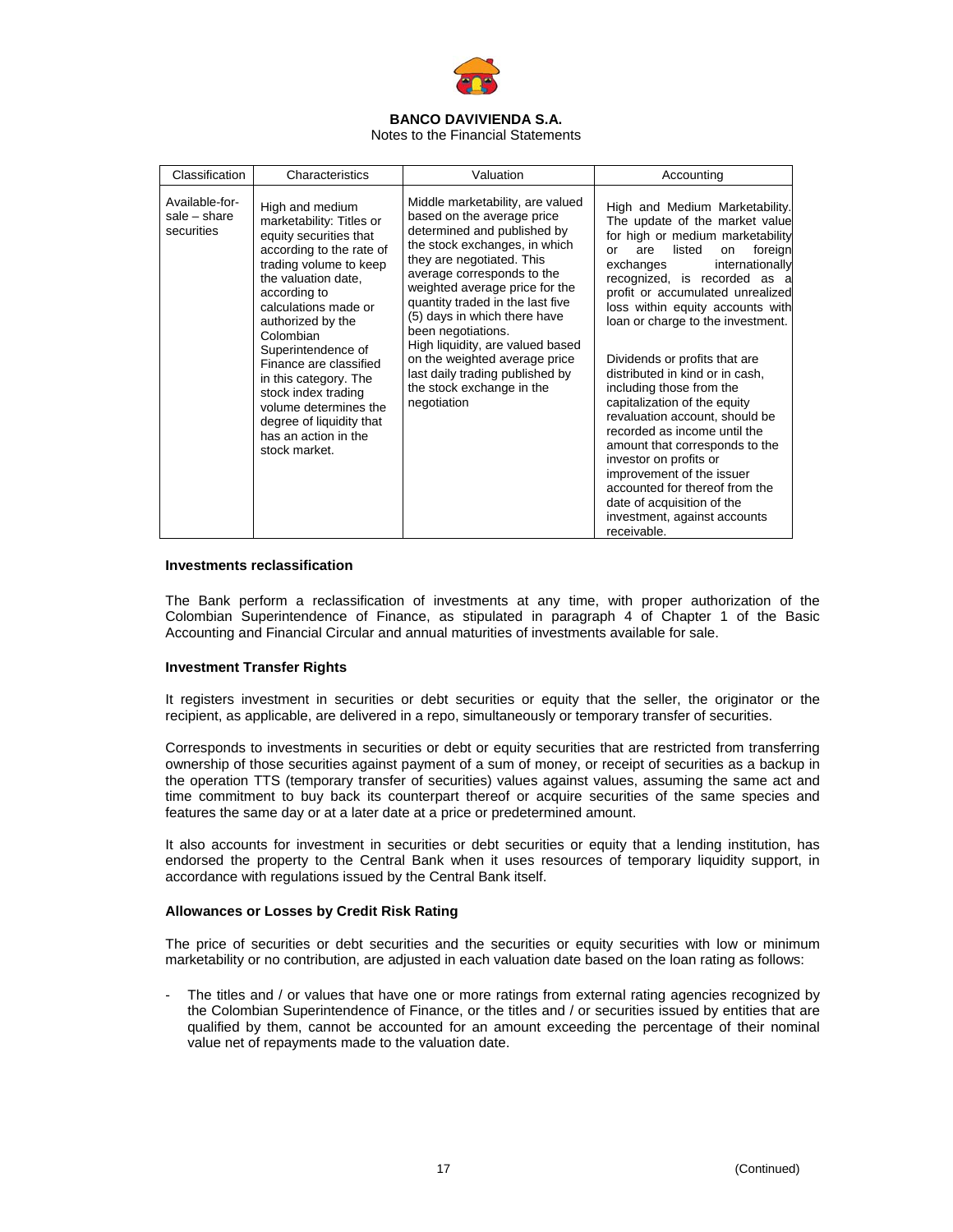

Notes to the Financial Statements

| Long Term Rating | <b>Short Term Rating</b> | Maximum Amount % |
|------------------|--------------------------|------------------|
| BB+, BB, BB-     |                          | Ninety 90%       |
| B+, B, B-        |                          | Seventy 70%      |
| CCC              | 5 v 6                    | <b>Fifty 50%</b> |
| DD. EE           | 5 v 6                    | 0%               |

- For the titles and / or values that do not have an external rating or securities and / or debt securities issued by entities that are not qualified or securities or equity securities, the amount of allowances should be determined on the basis of the methodology for the purpose by the investment entity. This methodology must be approved in advance by the Colombian Superintendence of Finance.
- The Bank evaluates the loan risk of investments that have no rating and establishes allowances in accordance with the ranges defined by the Colombian Superintendence of Finance

Not subject to loan risk rating of securities or debt securities internally or externally issued or guaranteed by the Nation, issued by the Central Bank and those issued or guaranteed by the Fondo de Garantias de Instituciones Financieras known as Fogafin in Colombia.

## **3.1 Loans and Financial Leases**

It registers the loans and / or Financial Leasing operations granted under the various authorized forms. The resources used in granting of loans come from own resources, the public in the modality of deposits and other sources of external and internal financing

Loans are accounted for the value of disbursement, excluding portfolio purchases which are recorded at cost; the agreed interest rate does not affect the value by which loans are recorded.

#### **Loans arrangements**

The structure of the loan portfolio includes the following types of loans:

## - **Commercial**

Commercial loans are defined as those granted to individuals or companies in order to perform to organized economic activities, different to those granted under the mode of microloans.

#### Mortgage Leases.

The Colombian Superintendence of Finance established that for classification purposes, Home Leasing operations must be classified as commercial loans.

The real estate properties of this type of operations are owned by the Bank, and are insured for fire and earthquake.

It records the value of real estate financed housing lease delivered to the user for use and enjoyment, in exchange for periodic payment of a fee, during the agreed period, for which the property is restored due to the owner or tenant is transferred to if it decides to exercise the purchase option agreed in their favor and pay their value.

The value to finance the operations of financial leasing is amortized payment of fees for leasing in the share capital subscription.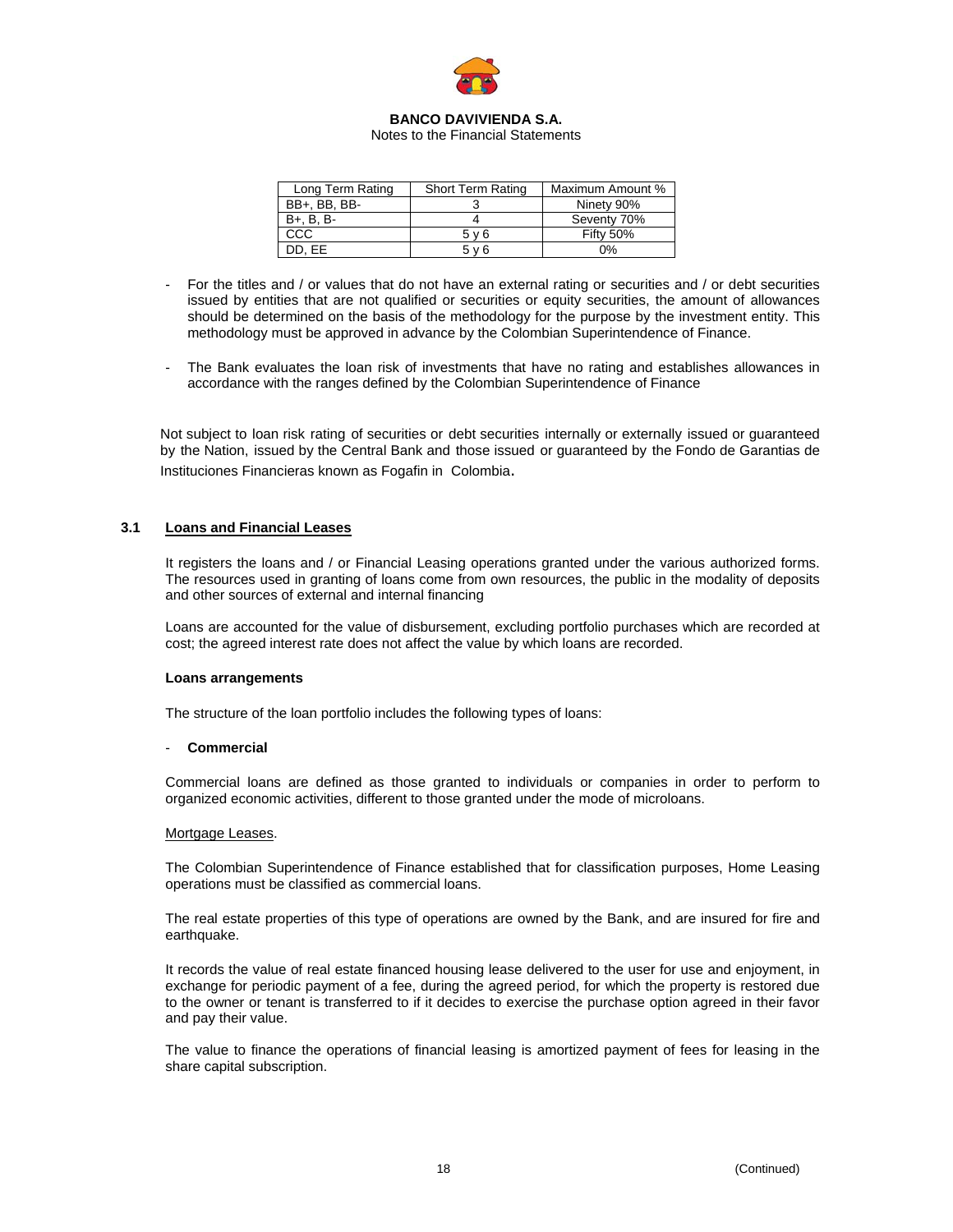

#### - **Consumer Loans**

- Are loans that regardless of amount are granted to individuals whose purpose are to finance the acquisition of consumer goods or services to pay for non-commercial or business, other than those granted in the form of microcredit
- Records regardless of amount, the loans granted to natural persons, for the purchase of new or used, or the construction of individual housing. Must be agreed in Current Value Units (UVR), be legal tender and protected with first-degree home equity, building on housing financed. The amortization period should be five (5) years and not more than thirty (30).
- Loans may be fully or partially pre-paid at any time without penalty whatsoever. If there are partial prepayments, the debtor shall be free to choose whether the amount paid decreases the value of the fee or term of the bonds; that have an interest rate of remuneration, which is applied to the balance of the debt denominated in UVR or in pesos, depending on whether the loan is denominated in UVR or legal currency, respectively.
- Interest should be charged as expired and cannot be capitalized. The loan amount may be up to seventy percent (70%) of the property´s value. This value will be the purchase price or appraised technically practiced within six (6) months prior to the granting of the loan. The loans to finance affordable housing, the amount of the loan may be up to eighty percent (80%) of the property´s value.

Property value should be insured against fire and earthquake.

## - **Mortgage**

Records regardless of amount, the loans granted to natural persons, for the purchase of new or used, or the construction of individual housing. Must be agreed in Current Value Units (UVR), be legal tender and protected with first-degree home equity, building on housing financed. The amortization period should be five (5) years and not more than thirty (30).

Loans may be fully or partially pre-paid at any time without penalty whatsoever. If there are partial prepayments, the debtor shall be free to choose whether the amount paid decreases the value of the fee or term of the bonds; that have an interest rate of remuneration, which is applied to the balance of the debt denominated in UVR or in pesos, depending on whether the loan is denominated in UVR or legal currency, respectively.

Interest should be charged as expired and cannot be capitalized. The loan amount may be up to seventy percent (70%) of the property´s value. This value will be the purchase price or appraised technically practiced within six (6) months prior to the granting of the loan. The loans to finance affordable housing, the amount of the loan may be up to eighty percent (80%) of the property´s value.

Property value should be insured against fire and earthquake.

#### **- Micro-credit**

Microcredit is defined as the set of active loans operations to which Article 39 of Law 590 of 2000 or the rules that could modify it, substitute or add as well as those made with micro-enterprises in which the main source payment of the obligation comes from the income from their activity.

A micro-company is also defined as a unit of economic exploitation performed by natural or legal person in business, agricultural, industrial, commercial or services, rural or urban, whose ground staff does not exceed ten (10) workers or their total assets are less than five hundred (500) minimum monthly wages.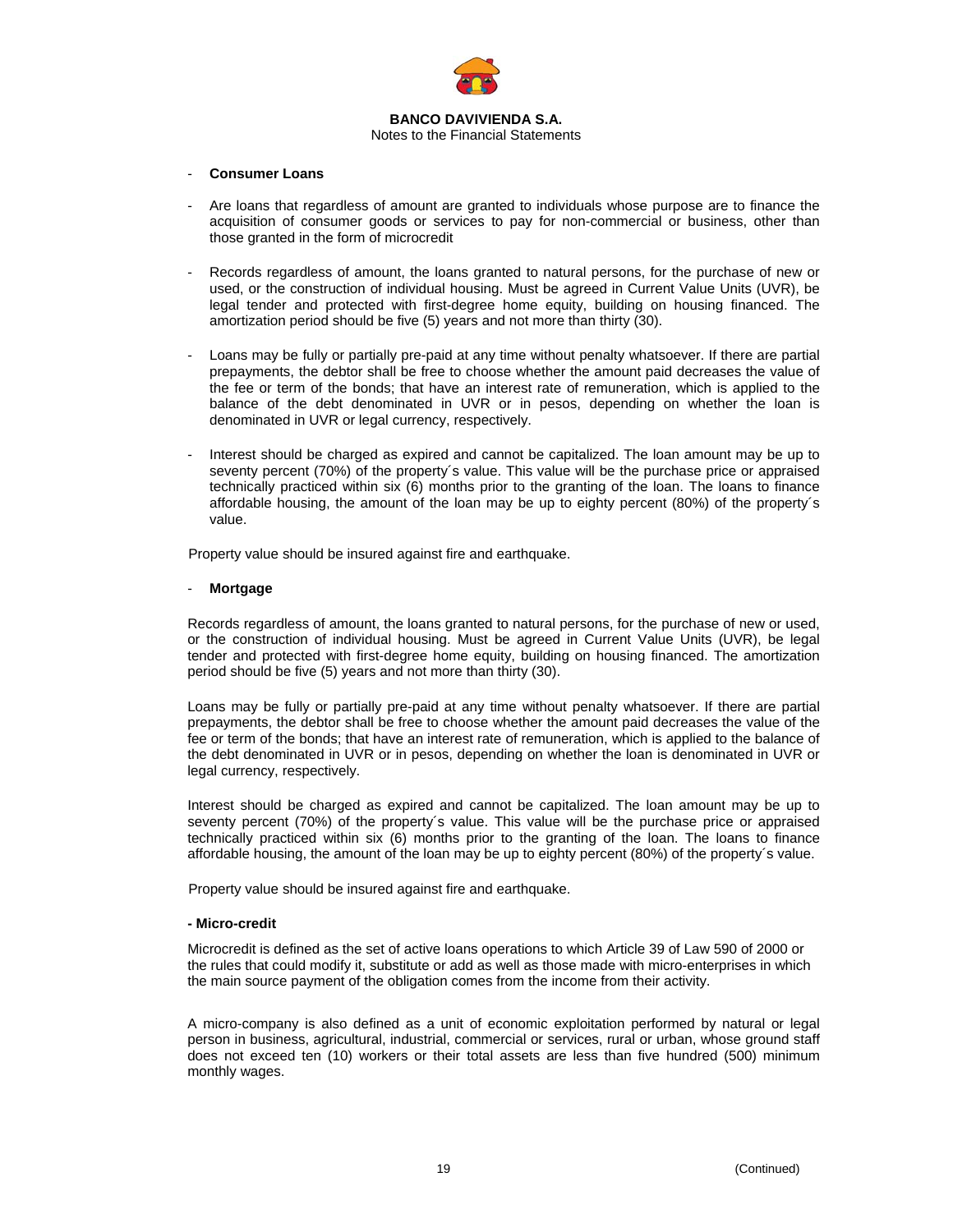

## Notes to the Financial Statements

The balance of indebtedness of the debtor must not exceed one hundred and twenty (120) minimum legal monthly salaries, in effect at the time of approval of the active loan operation. Balance of indebtedness means that the amount of current debt obligations in charge of the corresponding microcompany in the financial sector and other sectors that are in the records of operators of databases accessed by the respective creditors, excluding mortgage loans for housing finance and adding the value to the new obligation.

### **Restructured Loans**

Restructured loan is defined as anyone who by entering any legal business, seeking to modify the conditions originally submitted to allow the debtor to the proper care of their obligation. For this matter, restructuration is considered a novation. Before restructuring a loan it should be established reasonably that the same will be recovered under the new conditions.

Credit alleviations granted by Laws, as it was the case of what was set forth by Law 546 dated 1999 for home loans, are not considered loan restructuring.

Rules for accounting for interest on restructured loans: in those cases where as a result of restructuring agreements or any other form of agreement contemplates the capitalization of interest are recorded under memorandum accounts or punishable portfolio balances including capital, interest and other concepts, are recorded as deferred payment and capital repayment to be made in proportion to the amounts actually collected.

Rules for reclassification of restructured loans:Loans can improve their qualification, after having been restructured, only when the debtor proves a regular and effective payment behavior.

When an obligation is restructured maintaining the current rating at the time of restructuring and 3 regular payments is considered standard and improved its rating to "A". If it goes overdue over 30 days will return to the initial qualification and held until it becomes once again regularized to return to the rating "A". If after two years, the restructured loan is current moves to normal, except those recorded below:

#### Bankruptcy rules Law 1116 dated 2006

The judicial Bankruptcy rules objective is to protect the loan and the recovery and conservation of the company as a unit of economic exploitation and a source of employment, through the reorganization and judicial liquidation processes, always under the value aggregation criterion.

## Fiscal Restructuring Law 617 of 2000

The Nation grants guarantees to the obligations assumed by territorial entities with financial institutions supervised by the Colombian Superintendence of Finance, when all requirements established by law are meet, among others, fiscal agreements were underwritten by 30 June 2001. This guarantee is up to forty percent (40.0%) for loans outstanding at December 31, 1999 and up to one hundred percent (100.0%) for new appropriations for fiscal adjustment.

Such restructuring are characterized to roll back allowances made for restructured obligations on the part which is guaranteed by the Nation and the part of the restructured obligations with no guarantee of the nation can maintain the rating they had up to June 30, 2001.

#### Restructuring Law 550

Law 550 of 1999 and 1116, 2006, promoted and facilitated business reactivation and restructuring of local authorities. When the negotiation of restructuring started it suspended the causation of interest on current loans and it maintains the rating they had on the trade date.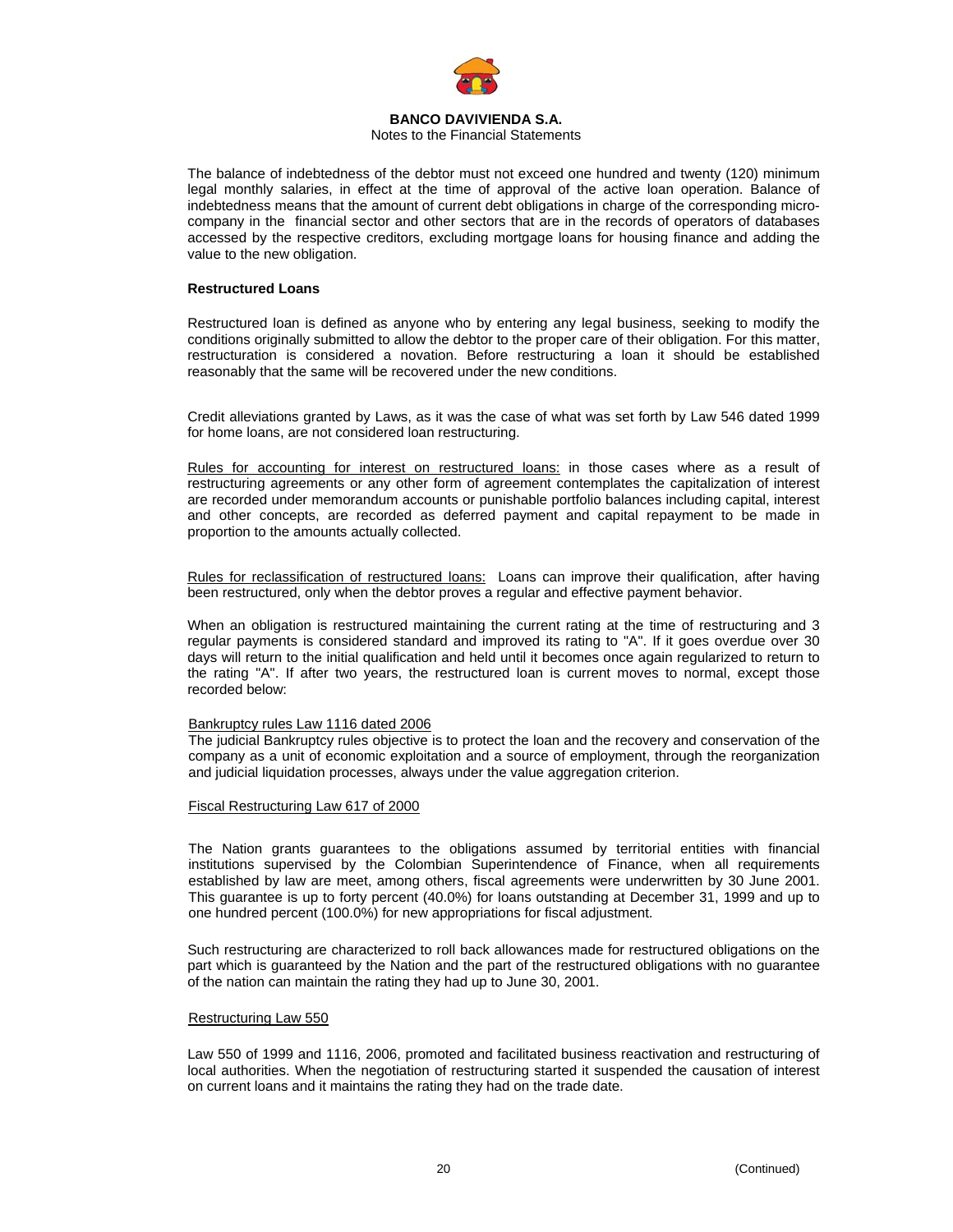

#### Notes to the Financial Statements

## **Suspension of causation of interest**

Is not cause in the income statement the accrual of interest, monetary correction, exchange adjustments, fees and other income when a loan is not up to date as shown in the following table:

| <b>Credit Modality</b> | Default level to |  |  |
|------------------------|------------------|--|--|
| Commercial             | 3 months         |  |  |
| Consumer               | 2 months         |  |  |
| Housing                | 2 months         |  |  |
| Micro-credits          | 1 month          |  |  |

The accrual is recorded in contingent accounts without affecting the income statement until such time as the effective collection.

For those cases in which, as a result of restructuring agreements or any other form of agreement, is contemplated that the capitalization of interest that is recorded under memorandum accounts or balance from punishable portfolio including the capital, interest and other concepts, this income is recorded as deferred payment and taken to the income statement so far as the collection occurs effectively.

Those credits entering in default and that have ever stopped to cause interest, monetary correction, exchange adjustments, fees and other income for other concepts, such loans will no longer cause income since the first day of default. Once those loans are up to date on the payments, they will accrue income again. While this collection occurs, the corresponding records will be taken in the memorandum accounts.

When it is necessary to stop the accrual of income, restatement, exchange adjustments, fees and other income, the whole amount of what is accrued and not collected, must be allowanced.

#### **Regulation for penalties**

Penalties on the loan portfolio, accounts receivable and other assets are approved by the Board taking into account the allowances of Circular 100 of 1995 of the Colombian Superintendence of Finance.

Given the internal policies for writing offs, these are recorded at the time in which the different loans, reach the following arrears levels and Requires loans to be 100% provisioned in capital, interest and other concepts.

| Portfolio                  | Default Levels                              |  |
|----------------------------|---------------------------------------------|--|
| Commercial                 | 570                                         |  |
| Consumer                   | 180 (different of vehicle without quarante) |  |
| Housing                    | 540                                         |  |
| Housing Leasing            | 540 (Commercial Portfolio)                  |  |
| <b>Commercial Vehicles</b> | 360                                         |  |
| <b>Consumer Vehicles</b>   | 360                                         |  |
| Microcredit                | 180                                         |  |

For the low income segment: private label credit cards and visa practica 120 days overdue; penalties may be imposed to current customers whose balances have a probability of default of 100%.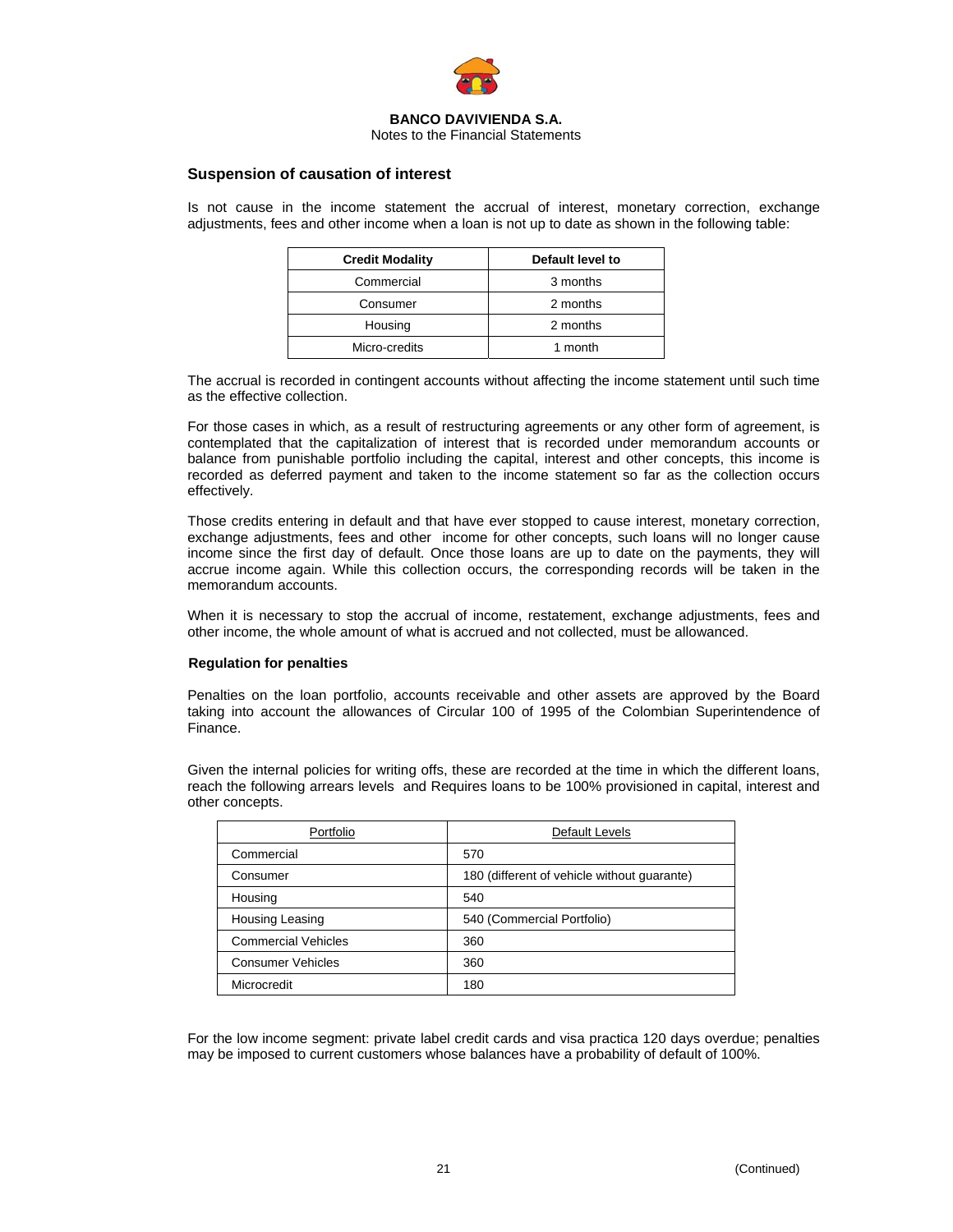

## Notes to the Financial Statements

Likewise, specific penalties may be applied under the parameters defined by the Bank when the Board approves it. These parameters can be changed at any time in accordance with the policies adopted by the Board.

The writing off does not release the Bank,s management from continuing with the collection procedures that are considered appropriate.

## **Regulations for the guarantees**

The guarantee is an instrument whereby it reduces the Expected Loss (EL) where there is an event of default. The warranty is a right acquired by the Bank if the debtor ceases for failure to pay its obligations.

Loan approvals in the Bank must include the guarantee in order to authorize the operation. The improvement of it will be prior to disbursement.

The guarantee analysis should include the following:

- Adequacy: As defined by law.

 - Legality: Document properly perfected to offer legal support to facilitate the management of the collection of obligations granted.

- Value: Established on technical and objective criteria.
- Possibility of creation: Adequate to give effect to the guarantee.

For consumer and commercial loans, admissible and not admissible guarantees are admitted in accordance with set out in the Decree 2360 of 1993.

In the case of mortgages loans, these shall be classified as first degree and by an unspecified amount in favor of the Bank over the mortgaged property. Mortgages must be completed through public deed before a notary and registered at the corresponding Public Document Registration Office.

The update of the realizable value apply to the guarantee for mortgage portfolio is established by taking the value of initial registration of the security as adjusted by the housing price index published by the National Planning Department.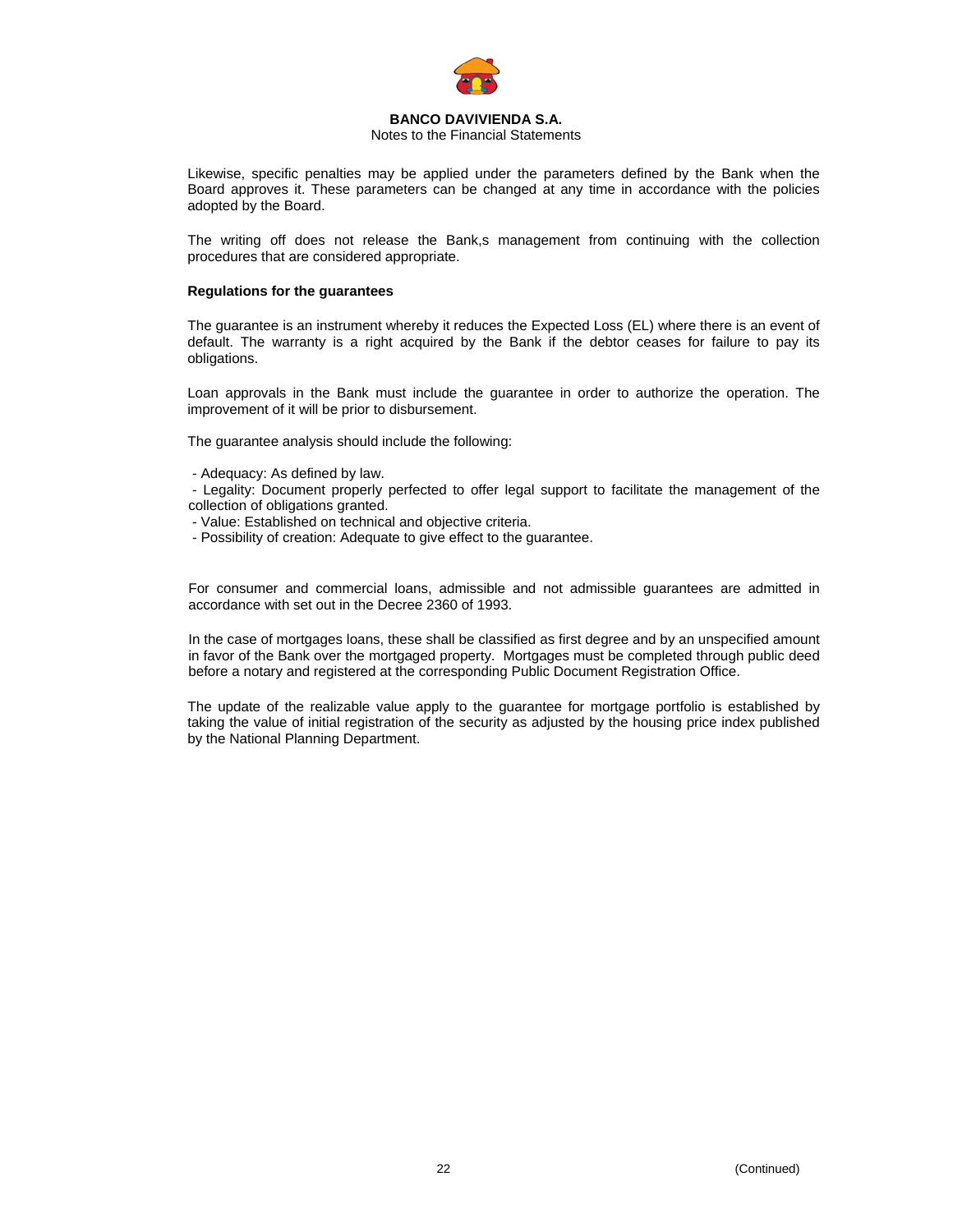

Notes to the Financial Statements

## **Criteria for the Evaluation and Reclassification of credit risk**

The Bank has adopted a Credit Risk Management System (Sistema de Administración de Riesgo de Crédito - SARC), which includes policies, processes, models and control mechanisms to identify, measure and adequately mitigate credit risk; not only from the perspective of their coverage through a reserves system but also through the administration process for granting credit and ongoing monitoring.

The Bank evaluates and ranks the credit agreements of customers regardless of the credit class. The behavior of the customers' portfolios is updated monthly with respect to payments, cancellations, penalties and amount of arrears of the agreements.

It has methodologies and analytical techniques to measure the credit risk inherent in a credit transaction and future potential changes in its service conditions. These methodologies and techniques are based on information relating to historical performance of the portfolios and loans; the particular characteristics of borrowers, their loans and guarantees to support them; the credit performance of the borrower with other organizations and financial information from it, or alternative information that allows the financial situation to be adequately known; and the sector and macroeconomic variables that affect their normal development.

In the evaluation of the capacity of payments of the territorial public entities, it verify the compliance with the indicators of Law 617 - Operating costs - Law 358 - Solvency and Sustainability - Primary Surplus and Law 819.

The Bank carries out the valuation and re-evaluation of the loan portfolio in May and November at least, recording the results at the close of the following month.

#### **Alignment Rules**

Monthly and for each debtor there is a process of internal alignment performed by the Bank, in which it takes the loans to the higher risk category to those, granted to this same mode, unless they can prove the existence of grounds for its classification in a lower risk category of as permitted by the policies.

#### **Credit Risk Rating for reports**

For the purpose of approving the credit ratings for the reports to credit bureaus, the following table is applied for the credit debt reports and registration in the statements

| <b>Risk Type</b> | <b>Reporting Rating</b>   | <b>Rating Group</b> | Default levels (days) |
|------------------|---------------------------|---------------------|-----------------------|
| Normal           | AA                        |                     | $0 - 29$              |
| Acceptable       | $\boldsymbol{\mathsf{A}}$ |                     | 30-59                 |
| Acceptable       | BB                        | в                   | 60-89                 |
| Appreciative     | B                         |                     | 90-119                |
| Appreciative     | CС                        |                     | 120-149               |
| Unpaid           |                           |                     | 150-569               |
| Irrecoverable    |                           |                     | More than 569         |

#### **Commercial Portfolio**

A commercial loan is considered on default when it hasn't been paid for more than or equal to 150 days; the same applies to treasury loans in the same situation.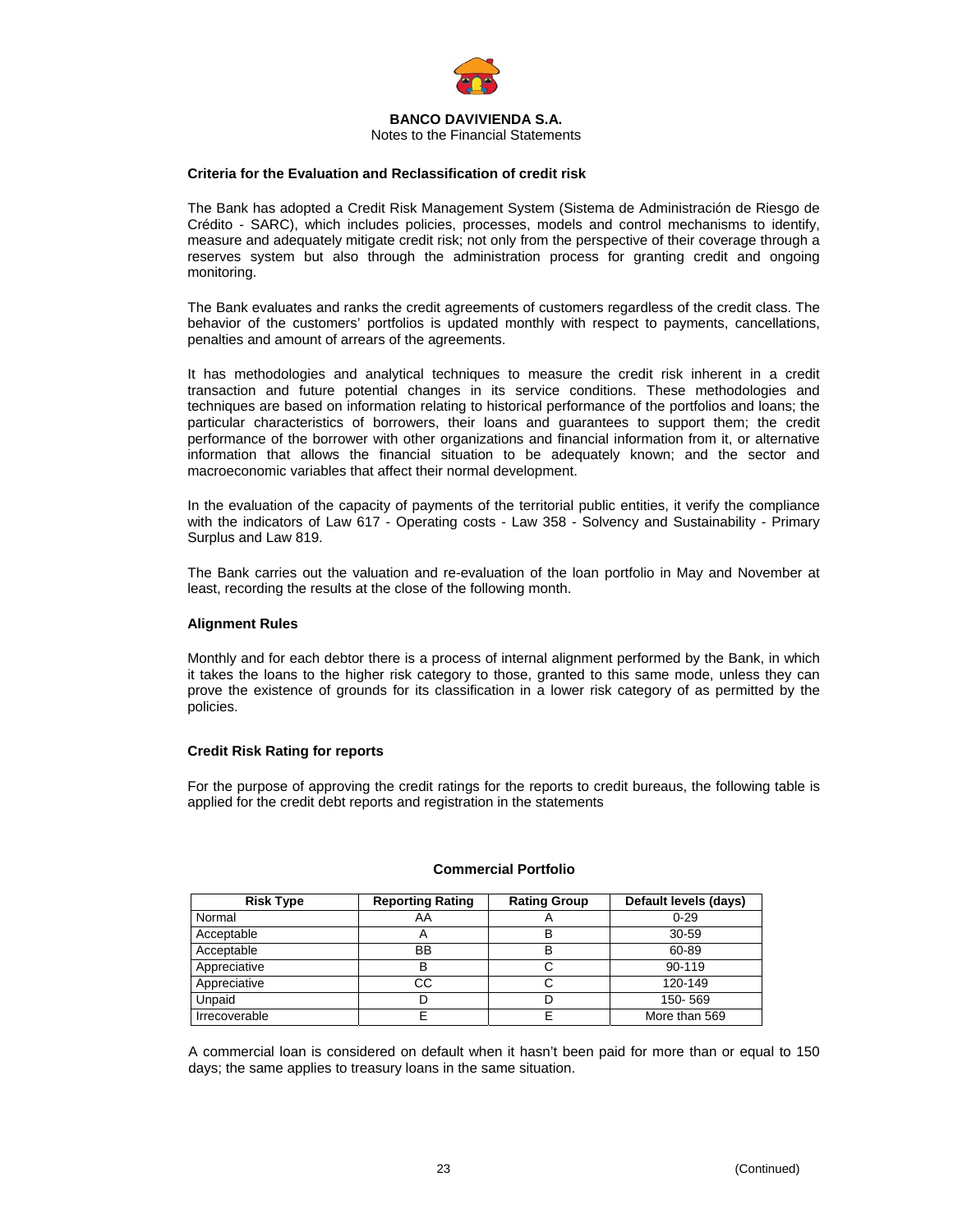

Notes to the Financial Statements

## **Consumer Portfolio**

To determine the rating the model of reference calculates a score depending on the consumer loan segment which is the product of the particular characteristics of each debtor as set out in Appendix 5 of Chapter II of External Circular 100 of 1995 of the Colombian Superintendence of Finance, as shown below:

| <b>Risk Type</b> | Reporting | Rating                | <b>Vehicles</b> | <b>Others</b> | <b>Credit Card</b> |
|------------------|-----------|-----------------------|-----------------|---------------|--------------------|
|                  | Category  | Group                 | <b>Score</b>    | <b>Score</b>  | <b>Score</b>       |
| Normal           | AA        | $\mathbf{\mathsf{m}}$ | 0.2484          | 0.3767        | 0.3735             |
| Normal           | *         |                       | 0.6842          | 0.8205        | 0.6703             |
| Acceptable       |           | в                     | 0.6842          | 0.8205        | 0.6703             |
| Acceptable       | BB        | в                     | 0.81507         | 0.89          | 0.9382             |
| Appreciative     | В         |                       | 0.94941         | 0.9971        | 0.9902             |
| Appreciative     | СC        |                       |                 |               |                    |
| Unpaid           |           |                       |                 |               |                    |
| Irrecoverable    |           |                       |                 |               |                    |

A consumer loan is considered on default when it hasn't been paid for more than or equal to 90 days.

\* To avoid affecting the portfolio indicators, the Colombian Superintendence of Finance defined a delay range of between 0 and 30 days to be reported in the accounts defined as group A in addition to the characteristics of the reference model of Consumer for this qualification.

## **Mortgage and Microcredit Loans**

The Bank classifies the mortgage loan and micro-credits operations into the following risk categories.

| Rating | <b>Risk</b>      | Housing             | Micro-credit        |
|--------|------------------|---------------------|---------------------|
|        |                  | Months in arrears   |                     |
|        | Normal           | 0 until 2           | 0 until 1           |
|        | Acceptable       | More than 2 until 5 | More than 1 until 2 |
|        | Appreciative     | 5 until 12          | More than 2 until 3 |
|        | Significative    | 12 until 18         | More than 3 until 4 |
|        | Uncollectibility | More than 18        | More than 4         |

## **Qualification of Loans to Territorial Entities**

For qualification of loans granted to territorial entities, the Entity reviews and verifies the fulfillment of the different conditions set forth in Law 358 dated 1997.

## **3.5. Rules on provisions for loans**

The Bank constitutes provisions in reference to the results as follows:

## **General Allowance**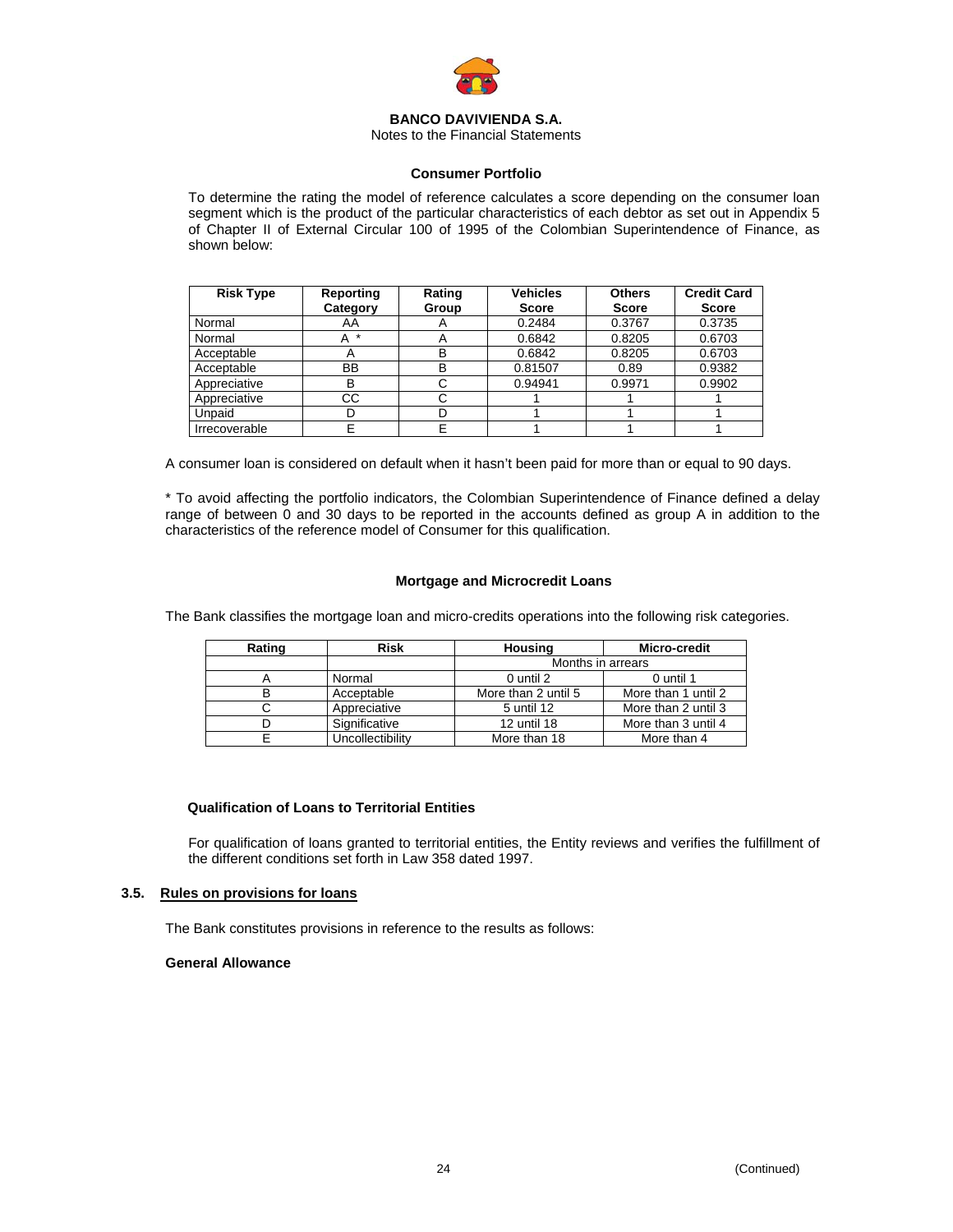

Notes to the Financial Statements

As of June 30, 2011 and December 31, 2010, the allowance for the different kinds of micro credits and mortgage loans, are equivalent to the 1.0% of total gross loans.

## **Individual provisions using reference models.**

As established by the Colombian Superintendence of Finance for the commercial and consumer reference models the individual allowances of consumer loan portfolio are set as the sum of two individual components procyclical and countercyclical.

The individual procyclical component reflects the current risk of each borrower.

The individual countercyclical component reflects the possible changes in the credit risk of borrowers at the time in which the deterioration of these assets increases. This component is used to reduce the impact on the Bank's income statement when the situation arises.

The two components are calculated separately for capital and accounts receivables of the holdings and leasing obligations.

The following indicators should be evaluated monthly to determine the calculation methodology to use from the next month for the calculation of individual provisions.

| Indicators                                                       | <b>Activation Threshold</b> |
|------------------------------------------------------------------|-----------------------------|
| 1. Increase of allowance in risk categoy B,C,D,E                 | $>= 9\%$                    |
| 2. Net expenditure of allowance as % of portfolio revenue        | $>= 17%$                    |
| 3. Net expenditure of allowance as % of Adjusted Gross Financial |                             |
| Margin                                                           | $\leq$ 0% 6 > = 42%         |
| 4. Real annual growth of Gross Portfolio                         | < 23%                       |

If the conditions of these indicators are met for the following three months, the methodology to be applied for the following six months will be the one established for the non-cumulative phase. On June 30, 2011 and December 31, 2010, the Bank applied the cumulative phase methodology.

## **Calculation methodology in accumulation phase**

Individual pro-cyclical component (CIP): For the commercial and consumer portfolio it is the expected loss calculated using matrix A, i.e. the result obtained by multiplying the exposure value of the debtor, the matrix A default probability and the loss given the default.

Individual countercyclical component (CIC): It is the maximum value between the individual countercyclical component in the previous period affected by the exposure, and the difference between the expected loss calculated with matrix B and the expected loss calculated with matrix A at the time of calculating the provision.

In no case, the individual component countercyclical for each obligation may be less than zero and it could not exceed the value of the expected loss calculated with the matrix B, likewise the sum of these two components may not exceed the exposure value.

Each year the Colombian Superintendence of Finance informed the migration matrices applied to quantify the expected losses.

The countercyclical component allows entities to maintain a reserve (individual countercyclical provision) to be used during periods of deterioration in credit quality to meet the increase in provisions without significantly impacting the profits generated by the unfavorable environment.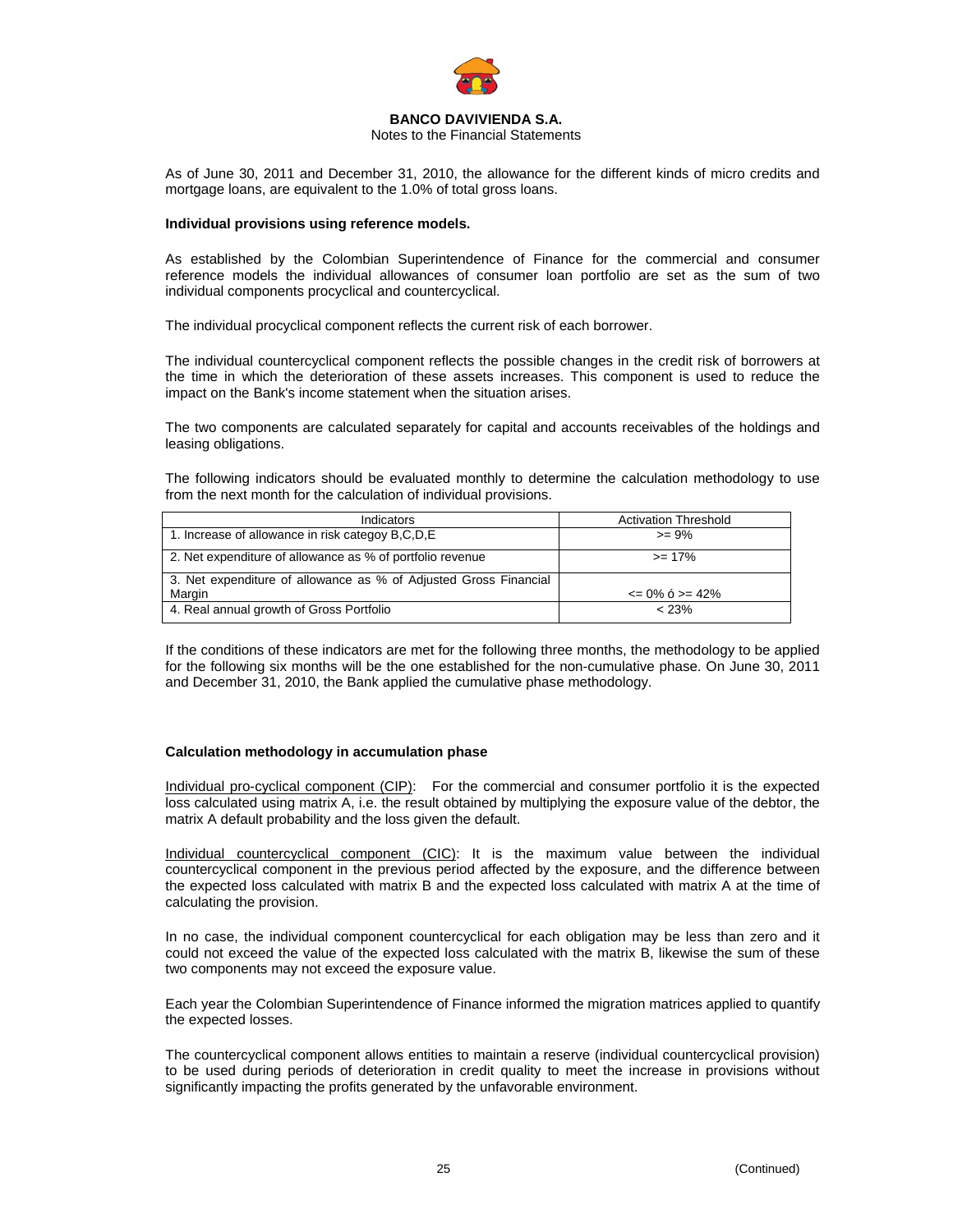

## **Individual Allowance**

Without prejudice of the general provision, the individual provisions, for the protecting loans qualified in all risk categories, have the following parameters at December 31, and June 30, 2011:

#### **Commercial Portfolio**

The Bank adopted the Commercial Reference Model (CMR), established by the Colombian Superintendence of Finance, which is used for recording provisions resulting from its application.

The Leasing Operations provisions are recorded in compliance with the commercial loans portfolio policies "natural person with business".

To estimate the expected loss, segments are differentiated by the borrowers' assets thus as folows:

| Company Size           | <b>Assets Level</b>        |  |  |  |
|------------------------|----------------------------|--|--|--|
| Large Companies        | More than 15,000 MCMLW     |  |  |  |
| Medium Companies       | From 5.000 to 15.000 MCMLW |  |  |  |
| <b>Small Companies</b> | Less 5.000 MCMLW           |  |  |  |

CRM also has a category named "individuals" in which all individuals that are commercial loans debtors, are grouped.

The estimation of expected loss (provisions) results from applying the following formula:

Expected Loss= [Probability of failing] x [Asset exposure at the time of failing] x [Loss due to failing].

Where:

#### **Probability of failing (PF**)

It corresponds to the probability that in a period of twelve (12) months, the debtor of a certain commercial loan portfolio incurs in default.

The Individual allowances are calculated using the percentages given in the following matrix:

|                    | Large    |          | Medium   |          | Small    |          | Individual |          |
|--------------------|----------|----------|----------|----------|----------|----------|------------|----------|
| Rating             | Company  |          |          | Company  |          | Company  |            |          |
|                    | Matrix A | Matrix B | Matrix A | Matrix B | Matrix A | Matrix B | Matrix A   | Matrix B |
| AA                 | 1.53%    | 2.19%    | 1.51%    | 4.19%    | 4.18%    | 7.52%    | 5.27%      | 8.22%    |
| A                  | 2.24%    | 3.54%    | 2.40%    | 6.32%    | 5.30%    | 8.64%    | 6.39%      | 9.41%    |
| BB                 | 9.55%    | 14.13%   | 11.65%   | 18.49%   | 18.56%   | 20.26%   | 18.72%     | 22.36%   |
| B                  | 12.24%   | 15.22%   | 14.64%   | 21.45%   | 22.73%   | 24.15%   | 22.00%     | 25.81%   |
| <b>CC</b>          | 19.77%   | 23.35%   | 23.09%   | 26.70%   | 32.50%   | 33.57%   | 32.21%     | 37.01%   |
| Non-<br>compliance | 100%     | 100%     | 100%     | 100%     | 100%     | 100%     | 100%       | 100%     |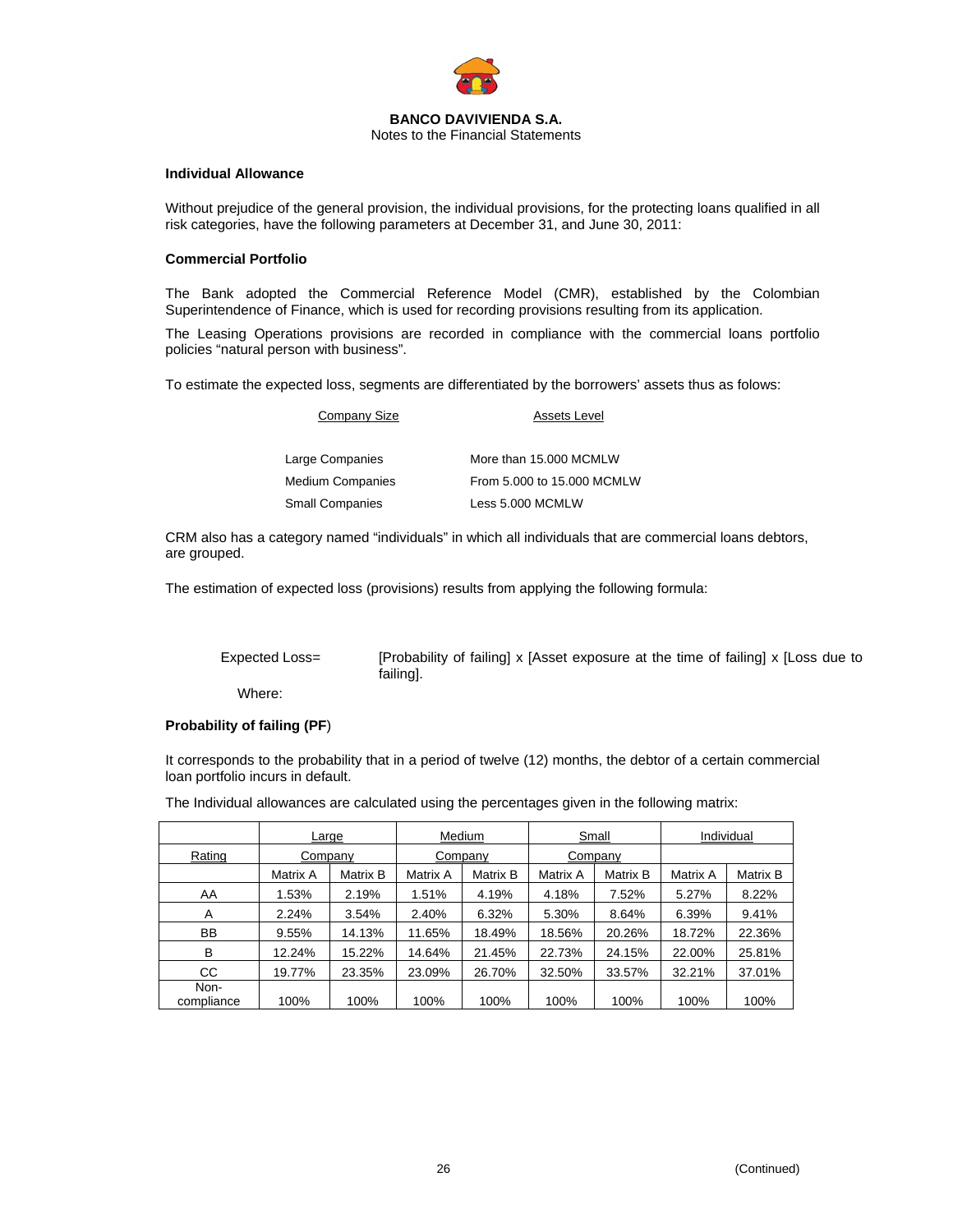

## Notes to the Financial Statements

- Loss due to failing (LDF)

Is defined as the economic deterioration in which it would incur if non-compliance materializes in any way. The LDF for qualified borrowers that are in the default category will increase according to the days that have passed after qualifying in that category. The LDF applied by the Bank considers the different rank of warrantees "without guarantee".

| Type of<br>guarantee                      | L.D.F. | Days after<br>failing to pay | New L.D.F. | Days after<br>failing to pay | <u>New</u><br>L.D.F. |
|-------------------------------------------|--------|------------------------------|------------|------------------------------|----------------------|
| Without<br>guarantee                      | 55.00% | 210                          | 80.00%     | 420                          | 100.00%              |
| Assets given in<br>real estate<br>leasing | 35.00% | 540                          | 70.00%     | 1.080                        | 100.00%              |

Additionally, the portfolio is allowance in a 100% to those loans qualified in the description D and E.

The LDF applied by Confinanciera for inadmissible guarantee is:

| Type of quarantee                      | L.D.F.    | Days after<br>failing to pay | New L.D.F.               | Days after<br>failing to pay | New L.D.F. |
|----------------------------------------|-----------|------------------------------|--------------------------|------------------------------|------------|
| subordinated claims                    | 75%       | 270                          | 90%                      | 540                          | 100%       |
| Eligible financial collateral          | $0 - 12%$ |                              | $\overline{\phantom{a}}$ |                              |            |
| Commercial and residential real estate | 40%       | 540                          | 70%                      | 1080                         | 100%       |
| Assets in real estate leasing          | 35%       | 540                          | 70%                      | 1080                         | 100%       |
| Assets other than real estate leasing  | 45%       | 360                          | 80%                      | 720                          | 100%       |
| Other side                             | 50%       | 360                          | 80%                      | 720                          | 100%       |
| Receivables                            | 45%       | 360                          | 80%                      | 720                          | 100%       |
| No Warranty                            | 55%       | 210                          | 80%                      | 420                          | 100%       |

## Exposed value of asset

The exposed value for assets is defined as the current balance in capital, interest, and accounts receivable for interest and other accounts receivable, from the obligations on the commercial portfolio.

## **Concordat Processes Provisions**

With regards to the loans granted, the persons who are admitted to universal competition processes of lenders, are scored immediately in the "E" being subject to be taken into the allowance, suspension of accrual of income and other items provided for this category.

If the agreement to recover the company is approved before to the following year to the admission of the concordat, loans can be reclassified to category "D".

## **Consumer Loans**

The Bank adopted the Reference Model for consumer portfolio (MRCO), established by the Colombia Superintendence of Finance, which is used for recording allowances that result from their application.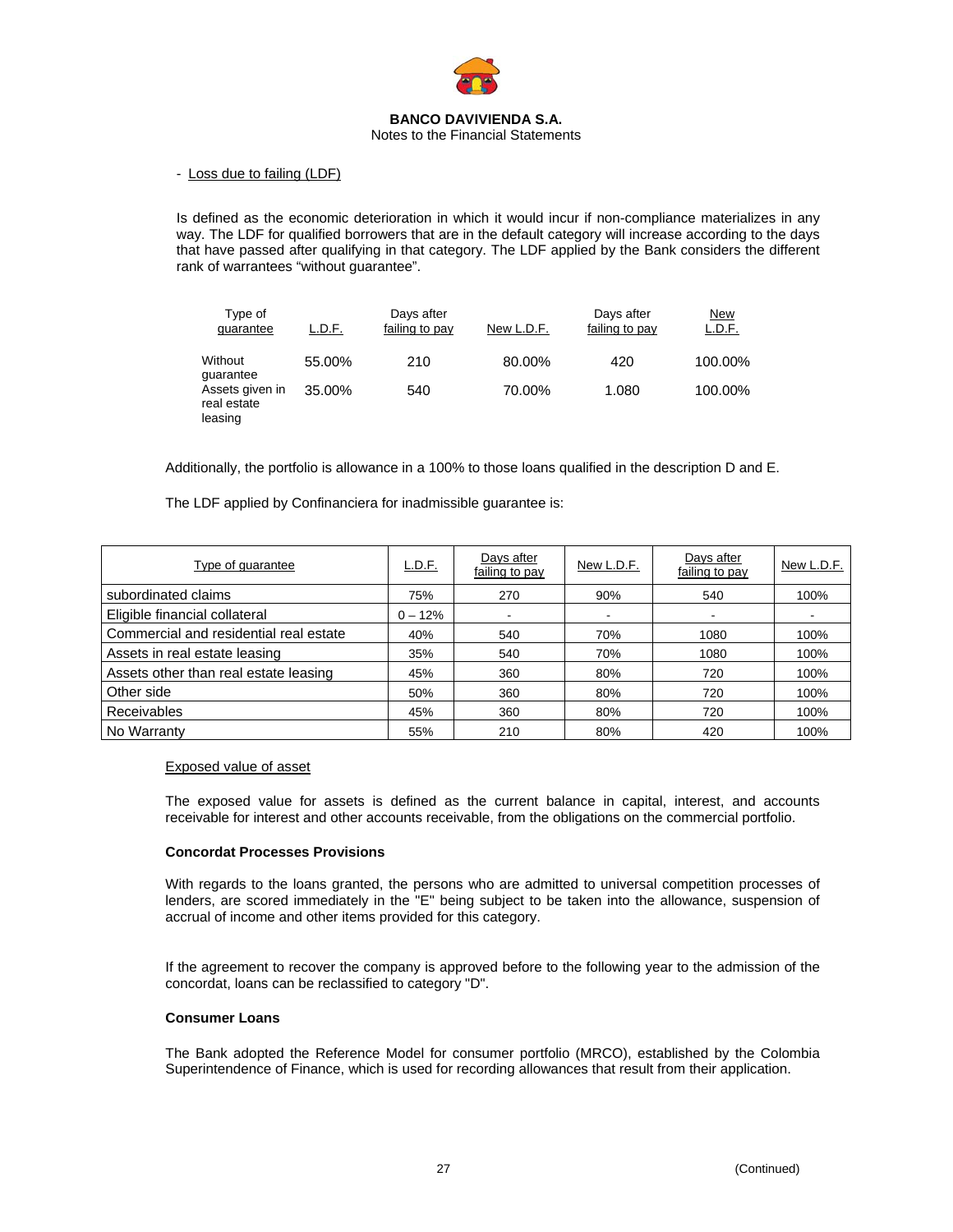

Notes to the Financial Statements

It is based on Segments from different products, general automobile, general others, and credit cards in order to preserve the characteristics of the market niches and products granted.

The expected losses are determined, and the allowance are recorded according to the following formula:

 Expected Loss = [Probability of failing] x [Asset exposure at time of failing] x [Loss due to failing].

Where:

Probability of failing

It corresponds to the probability that in a period of twelve (12) months, debtors of a specific segment and consumer portfolio qualification incur in failing.

|                    | Vehicles |          |          | Others   | Credit   |          |  |
|--------------------|----------|----------|----------|----------|----------|----------|--|
| Rating             |          | General  |          | General  |          | Card     |  |
|                    | Matrix A | Matrix B | Matrix A | Matrix B | Matrix A | Matrix B |  |
|                    |          |          |          |          |          |          |  |
| AA                 | 0.97%    | 2.75%    | 2.10%    | 3.88%    | 1.58%    | 3.36%    |  |
| A                  | 3.12%    | 4.91%    | 3.88%    | 5.67%    | 5.35%    | 7.13%    |  |
| <b>BB</b>          | 7.48%    | 16.53%   | 12.68%   | 21.72%   | 9.53%    | 18.57%   |  |
| B                  | 15.76%   | 24.80%   | 14.16%   | 23.20%   | 14.17%   | 23.21%   |  |
| CC                 | 31.01%   | 44.84%   | 22.57%   | 36.40%   | 17.06%   | 30.89%   |  |
| Non-<br>compliance | 100%     | 100%     | 100%     | 100%     | 100%     | 100%     |  |

The Bank defines the probability of failing according to the following matrix:

## - Loss due to failing (LDF)

Is defined as the economic deterioration in which the Bank would incur if some of the non-compliance materializes. The LDF for those borrowers qualified on the default category will increase according to the days that have passed after qualifying in that category. The LDF applied by the Bank considers only the rank of warranty "without guarantee" and additionally applies a higher percentage in the first rank of defaulted as follows:

| Tvpe of<br>guarantee | <u>L.D.F.</u> | Days after<br>failing to pay | New L.D.F. | Days after<br>failing to pay | New L.D.F. |
|----------------------|---------------|------------------------------|------------|------------------------------|------------|
| Without guarantee    | 75.00%        | 30                           | 85.00%     | 90                           | 100.00%    |

The Bank uses 365 calendar days base, for the calculation of the maturity of the PDI

## - The value of assets exposed

In MRCO, the exposure value of the asset is the outstanding balance of principal, interest, interest receivables and other receivables, obligations of the consumer portfolio.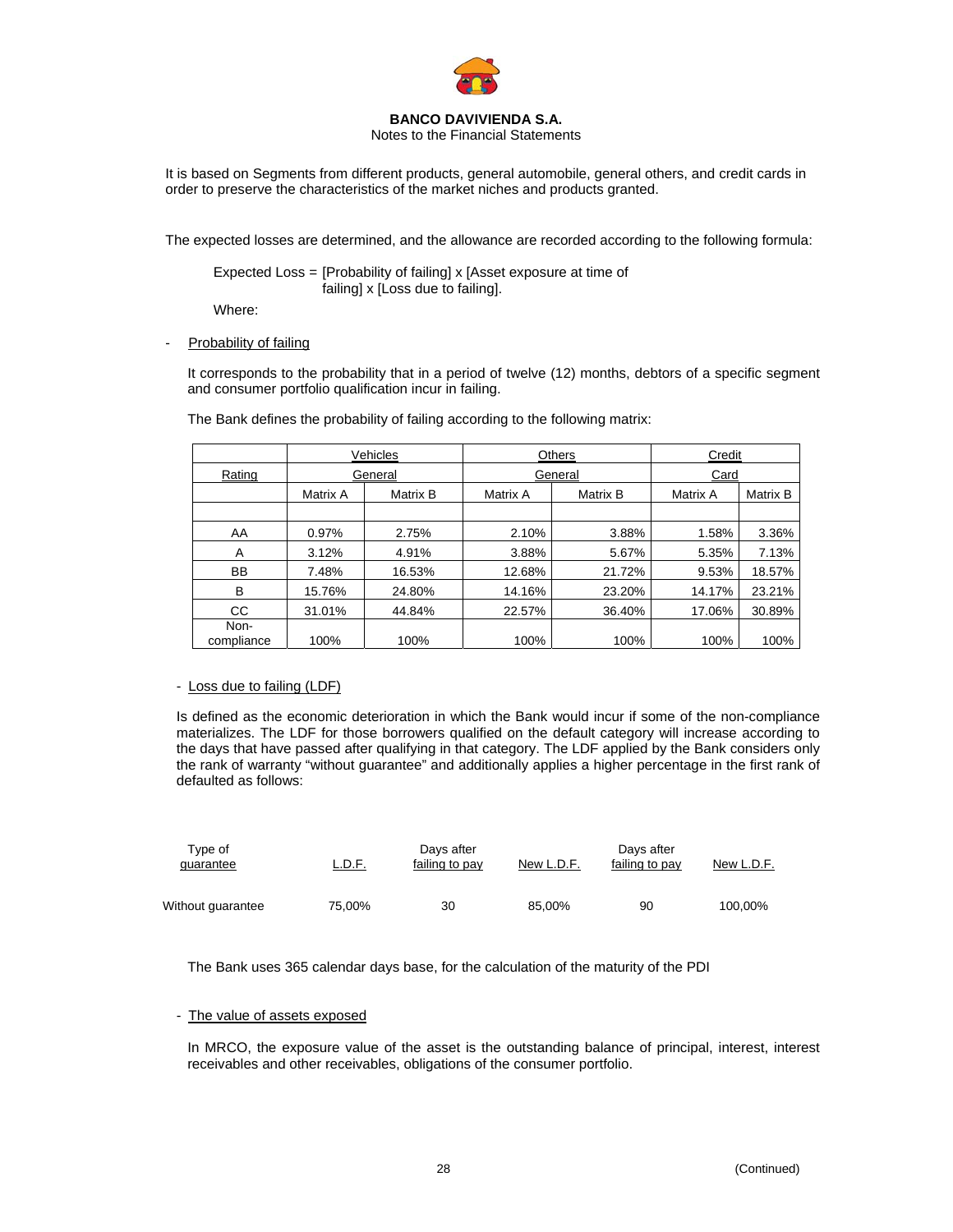

### **Mortgage loans**

The individual allowances to protect those loans classified in all risk categories should have as minimum the following percentages to June 30, 2011 and December 31, 2010:

|        |         | % Minimum standard | % Bank's minimum |           |  |
|--------|---------|--------------------|------------------|-----------|--|
| Rating | Covered | Uncovered          | Covered          | Uncovered |  |
|        | Part    | Part               | Part             | Part      |  |
| Α      | 1.00%   | 1.00%              | 1.50%            | 3.00%     |  |
| B      | 3.20%   | 100.00%            | 5.00%            | 100.00%   |  |
| C      | 10.00%  | 100.00%            | 20.00%           | 100.00%   |  |
| D      | 20.00%  | 100.00%            | 60.00%           | 100.00%   |  |
| E      | 30.00%  | 100.00%            | 100.00%          | 100.00%   |  |

For mortgage loans an allowance is kept on the guaranteed portion for the corresponding percentage according to the rating. On the part that hasn´t been allowance it should be guaranteed one hundred percent (100%) based on a credit rating "B" (acceptable).

If in the period of two (2) consecutive years, the loan remains in the "E" category, the allowance rate on the guaranteed portion; it will be set up to sixty percent (60.0%). If one (1) additional year passes under these conditions, the provisioning rate on the guaranteed portion will rise to one hundred zero percent (100.0%).

## **Micro-credit portfolio**

The individual provisions, for the protecting loans qualified in all risk categories, have at least the following percentages at December 31, and June 30, 2011:

|        |                | % Minimum Standard | % Bank's minimum |           |  |
|--------|----------------|--------------------|------------------|-----------|--|
| Rating | Capital        | Uncovered          | Capital          | Uncovered |  |
|        | <b>Balance</b> | Part               | <b>Balance</b>   | Part      |  |
| Α      | 1.00%          | $0.00\%$           | 1.60%            | 1.60%     |  |
| B      | 2.20%          | 1.00%              | 4.00%            | 5.00%     |  |
| C      | $0.00\%$       | 20.00%             | $0.00\%$         | 30.00%    |  |
| D      | $0.00\%$       | 50.00%             | $0.00\%$         | 60.00%    |  |
| E      | $0.00\%$       | 100.00%            | $0.00\%$         | 100.00%   |  |

Starting at B rating, interest and other receivables are provisioned at 100%.

## **Effect of Suitable Guarantees on the Establishment of Individual Allowance**

Guarantees for consumer and housing loans only support the capital of the credits; consequently, the balances pending amortization of the credits covered with securities that have a suitable guarantee nature, are provisioned by the percentage corresponding according to the credit rating, by applying that percentage to the difference between the value of the outstanding balance and seventy percent (70%) of the guarantee value.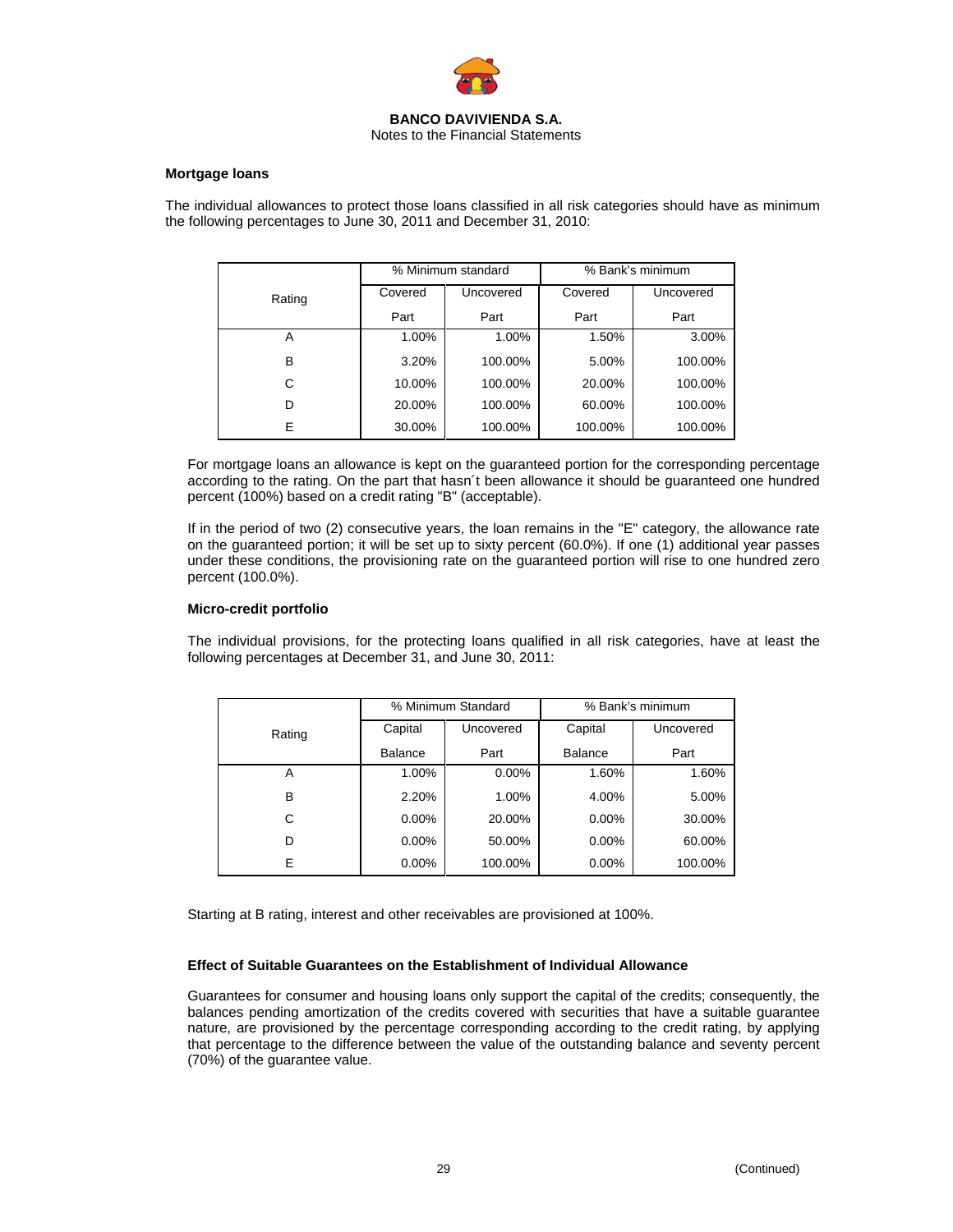

### Notes to the Financial Statements

With regard to home loans, in the non secured part, the difference between the unpaid balance and hundred percent (100%) of the guarantee. For the secured part, a hundred per cent (100%) of the amount of the guarantee will be applied.

Depending on type the guarantee and the time of the respective loan arrears, the percentages of the total value of the guarantee for the establishment of allowances are considered as follows:

## For Non-Mortgage Guaranties:

| Credit Time in Delay             | Percentage |
|----------------------------------|------------|
| $0$ to 12 months                 | 70%        |
| More than 12 months to 24 months | .50%       |
| More than 24 months              | 0%         |

## For Mortgage Guaranties:

| Credit Time in Delay             | Percentage |
|----------------------------------|------------|
| $0a18$ months                    | 70%        |
| More than 18 months to 24 months | 50%        |
| More than 24 months to 30 months | 30%        |
| More than 30 months to 36 months | 15%        |
| More than 36 months              | $0\%$      |

As of December 31 and June 30, 2011, in order to calculate the expected loss for the reference models in the MRC commercial Loans and in the MRCO Consumer Loans, the amount of the collateral was not contemplated. except for the leasing portfolio ("Real Estate Leasing") where what was set forth in the standard was applied, starting November 2011.

## **3.6. Acceptances, Cash Operations and Derivates**

## **Cash Operations**

## **Definition**

A cash trade operation is one that is registered with a deadline for clearing and settlement on the same date of execution or registration of the operation, from today for today (1+0), or up to three (3) business days counted from the day following the registration of the operation (1+3).

#### Valorization

In this case the seller of the asset values the obligation. For its part, the buyer sets the value of the right, at market prices, according to the rules established in Chapter I of Circular 100 of 1995 of the Colombian Superintendence of Finance.

## Accounting records

The financial assets purchased in cash transactions are recorded on the balance sheets of entities on the date of compliance or settlement thereof and not on the trade date, unless the two coincide. Changes in market value of disposed instruments must be reflected in the income statement from the trade date, as appropriate.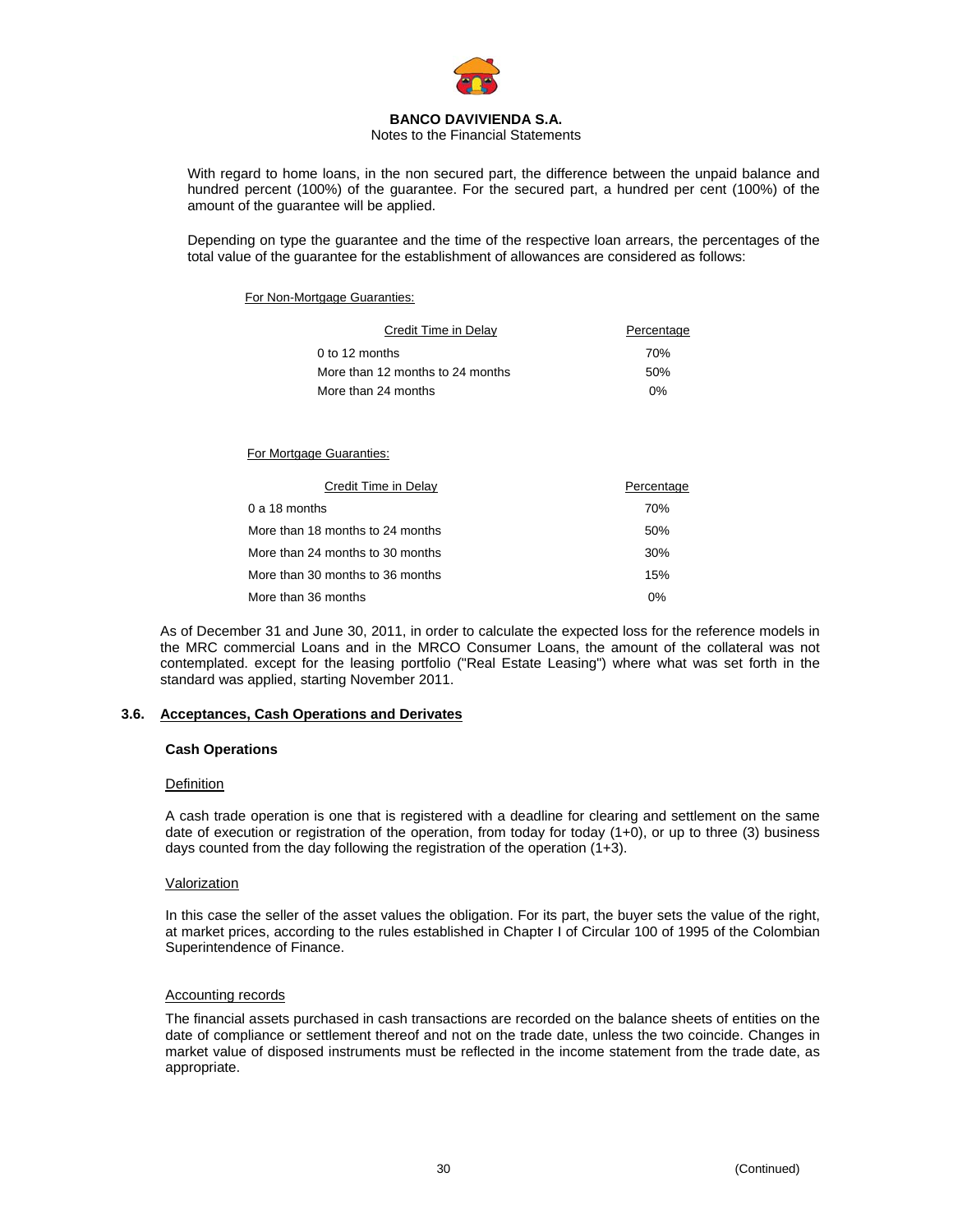

## Notes to the Financial Statements

Under the settlement date method the seller will maintain the financial asset on its balance sheet until its delivery. Additionally, a right to receive the money from the transaction and an obligation to deliver the asset traded will be recorded in the accounting records in the accounts designated for this type of operation.

For its part the purchaser of the asset will not record a financial asset on its balance sheet until its delivery, but it will record those kinds of operations enabled in the asset accounts, a right to receive the asset and an obligation to deliver the money agreed upon in the operation.

## **Derivatives Transactions**

It is an operation whose main characteristic is that its exchange fair price depends on one or more underlying compliance or settlement on a subsequent time. The liquidation may be in cash, financial instruments or products or tradable goods, as stated in the contract or in the regulations concerning the trading of securities, the registration system of securities trading or clearing and settlement system.

A financial derivative allows the administration or accession of one or more risks associated with the underlying and complies with either of the following two (2) alternative conditions: (i) It doesn´t require an initial net investment. (ii) It requires an initial net investment lower than the one needed to acquire instruments that provide the same expected payoff in response to changes in market factors.

Financial derivative for hedging purposes: It is negotiated to cover a primary position for any loss resulting from adverse movements in market factors affecting the loans or the asset, liability or contingency. With these kinds of negotiations the Bank seeks to limit or control one or more financial risks generated by the primary position being hedged.

Financial Derivative for speculative purposes: It is not framed within the definition of financial derivative for hedging purposes, or meets all conditions set forth in paragraph 6 of Chapter XVIII of the Circular 100 of 1995 of the Colombian Superintendence of Finance. These are tools whose purpose is to make profit by any market movements.

Financial derivatives can be traded for one of the following reasons: 1) Insurance against other positions. 2) Speculation looking for a profit, or 3) Conducting market arbitrage.

As of December 31 and June 30, 2011 the Bank operates a policy of trading derivatives exclusively for speculative purposes, there is only one hedge transaction registered as fair exchange price coverage according to what is deined in paragraph 7.3.2.1 of Chapter XVIII of the External Circular 100 of 1995 of the Colombian Superintendence of Finance for the Currency Cross Swap transaction taken by Bank, to cover the financing of the Granbanco S.A. purchase.

## **Basic Financial Instruments**

#### **Forward Contracts**

### **Definition**

A 'forward' is a derivative formalized by a contract between two (2) parts, to meet both the customer and the bank needs, to buy / sell a certain amount of a specified underlying at a future date, fixing the basic conditions of the derivative on the same day, including mainly price, delivery date of the underlying mode of delivery. The settlement of the instrument in the compliance date may be caused by physical delivery or liquidation of the underlying dispute, depending on the underlying and agreed delivery mode, this last one may be modified by mutual agreement of the parties during the term of the instrument.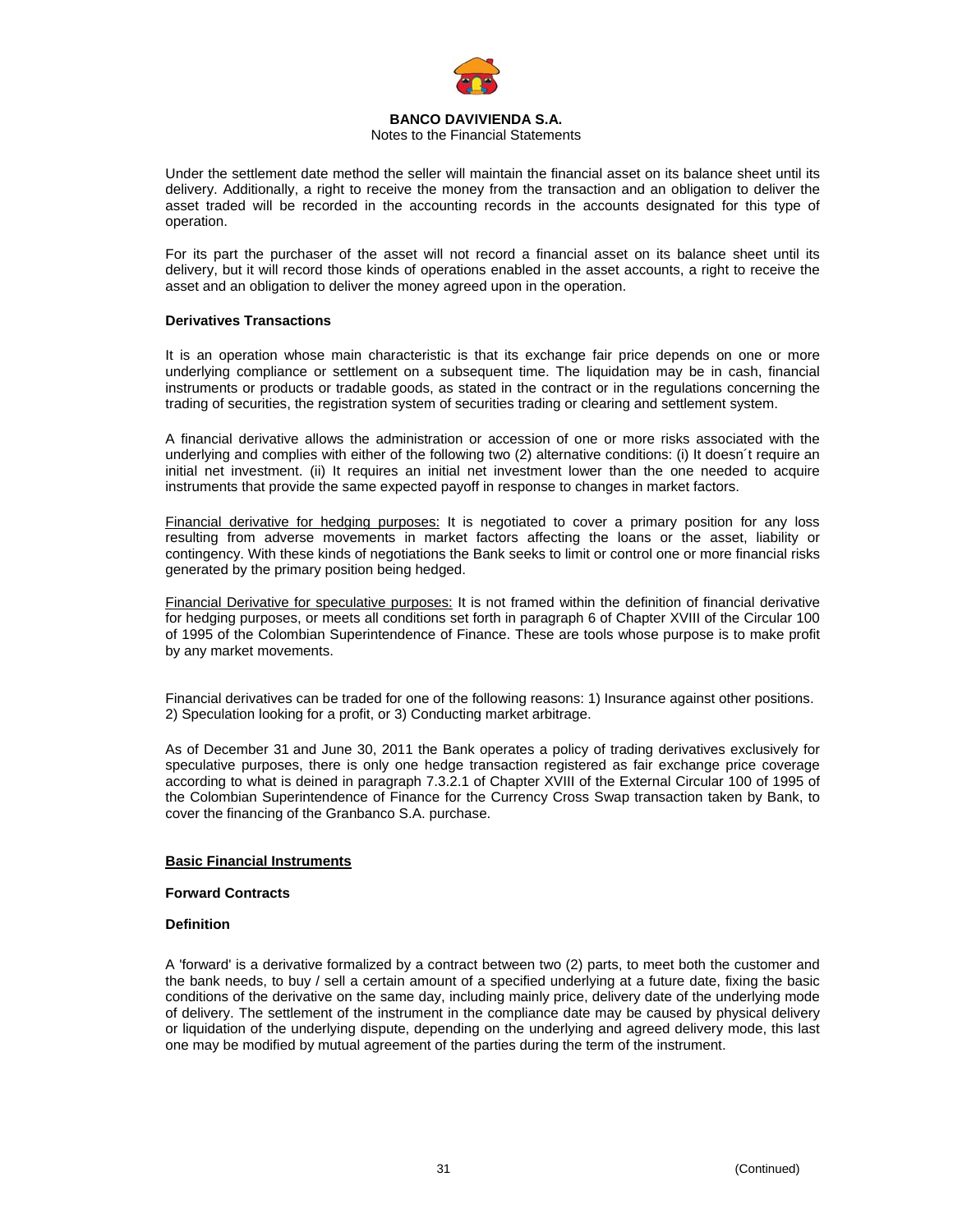

**Valorization** 

### **Peso-dollar 'forward' transactions**

The valuation of the peso-dollar 'forward' transactions with term remaining of less than or equal to the last period for which daily information is published must be conducted using 'forward points' (PIPS, expressed in COP/1USD) recorded at the daily closing of the 'forward' market, published by accredited price suppliers that offer permanent quotes throughout the trading day. In all cases, to value the 'forward' transactions, both buying and selling, the average of the quoted closing bid price and asking price should be used, i.e. the 'mid' price.

However, when there is the availability and the constant information from different "forward" operations negotiated in the market, the valuation should be established using the weighted average for the different terms and amounts negotiated during the day. When such estate of the information is met, the Colombian Superintendence of Finance determines the source of the calculation and publication of those weighted averages.

For purposes of valuation of derivative financial instruments with remaining terms that do not correspond directly to the most liquid quotations published, the bank must calculate the 'forward points' for the respective term by making simple linear interpolation between existing contributions (lower and upper) closer to that period.

To quantify the gains or losses on such contracts, the difference is kept between the rate 'forward' rate agreed and 'forward' on the valuation date that corresponds to the remaining term of the derivative financial instrument, after which it must be brought to present value using a zero coupon interest rate.

### Forward foreign exchange transactions:

To calculate the gains or losses in Colombian pesos for this type of instruments, the rate must be set to establish the difference between the 'forward' rate agreed and the 'forward' market rate at the valorization date corresponding to the remaining term of the instrument must be established, both rates expressed in terms of currency X per unit of currency Y. When the 'forward' rate of the foreign exchange market is sufficiently liquid, this is obtained by adding to the 'spot' rate valuation the 'forward' points of the corresponding market, i.e. taking into account the devaluation expected by the market. If there are no 'forward' points for the term of the instrument being valued, the Bank must use an appropriate methodology that is based on the differential of zero coupon interest rates of the two currencies in the transaction (currency X, currency Y).

It must then be brought to present value using the zero-coupon low risk interest rate of currency X for the same period, multiplying that value by the respective exchange rate calculated on the valuation date (to change currency X to US dollars), and then by the representative rate of the peso-dollar market calculated on the same date (to change US dollars to Colombian pesos) and by the nominal value of the contract.

#### Accounting records

If financial derivatives results in positive fair exchange price, favorable to the Bank, are recorded as assets, separating the rights value and the obligation value, except in the case of options, where the accounting record is performed in a single account. Those that yield a negative fair exchange price, that is unfavorable to the Bank, must be registered as a liability, performing the same separation.

When the fair price of exchange from the financial derivative results as a zero (0), either at the first day or at a later day, for a financial derivative for speculative purposes its accounting should be recorded as an asset. But if it is a financial derivative for hedging purposes, the accounting records in this case, must be recorded on the appropriate side of the balance sheet, -asset or liability-, on the base that it must be recorded on the opposite side to that in which the primary position being covered is registered.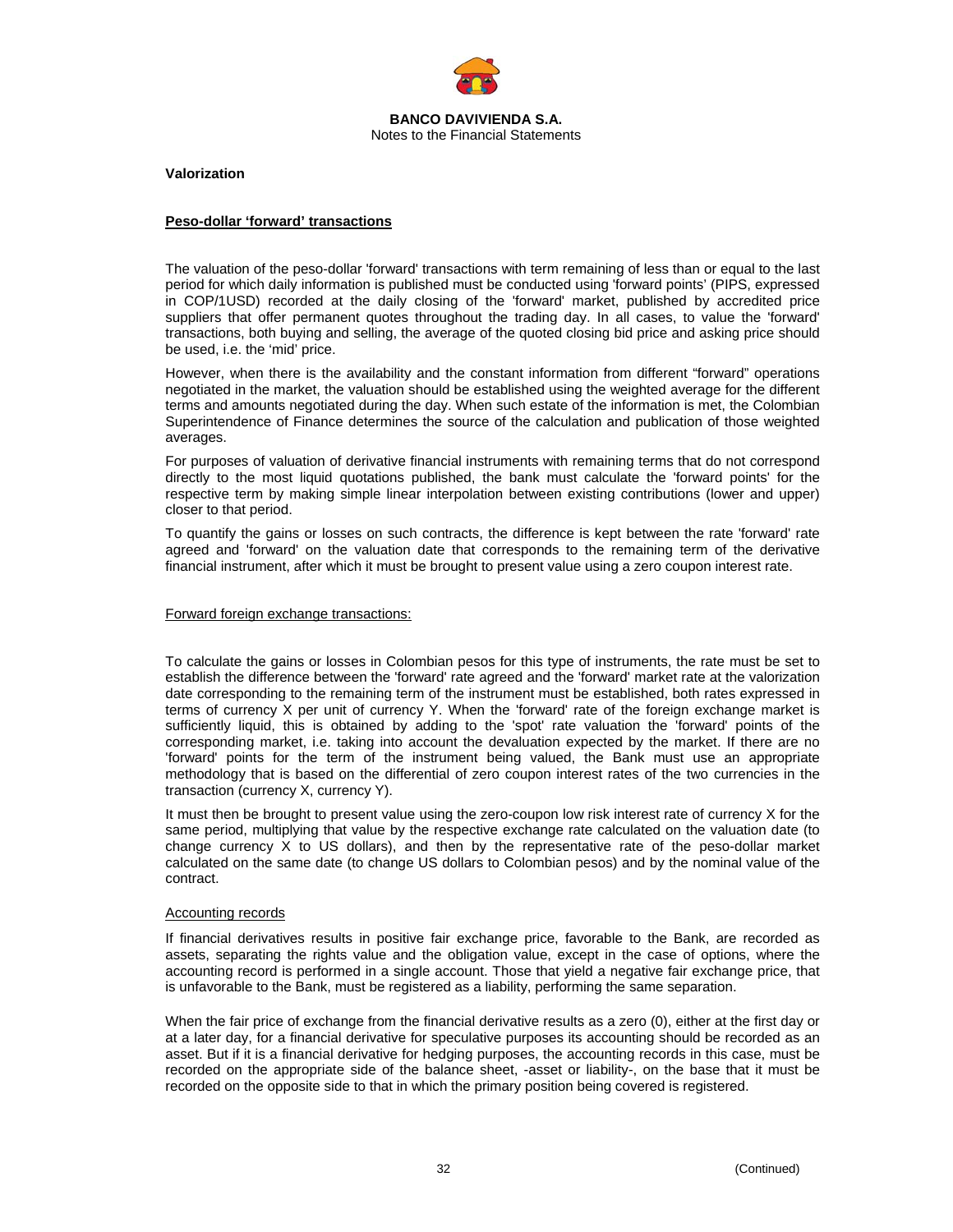

### Notes to the Financial Statements

There are not net deductions made to favorable and unfavorable balances from the different derivatives financial instruments in the balance sheet, even if they are the same type, but each is recorded as assets or liabilities as appropriate.

Since derivative financial instruments should be valued on the day of its conclusion, the fair value of exchange may be different from zero (0) at the end of the start date and must be recorded in the accounts.

## **Future Contracts**

#### **Definition**

A future is a standardized contract as to its compliance date, size or value, the characteristics of the respective underlying, place and manner of delivery (in kind or cash). This is negotiated in a camera bag with central counterparty risk, whereby two (2) Parties undertake to buy / sell an underlying at a future date (maturity date) at a price established at the time of the celebration the contract.

Under this heading, the Bank records transactions denominated Bond Futures and Futures TRM Notion.

## Valorization

The futures should be valued on the basis of the relevant market price at the valorization date. Such prices are provided by the respective stock exchange or trading system where the entity has negotiated the financial derivative instrument.

To quantify the gains or losses on futures contracts, it is necessary to calculate the difference between the market price of each unit of the relevant contract and the agreed price, multiplied by the value of the contract and the number of contracts traded.

#### Accounting records

Futures transactions are settled daily, the fair price of the derivative financial instruments must be valued the same day as completion, their fair exchange price may be different from zero (0) at the closing of the start date and must be registered as an asset or liability depending in which it corresponds to.

#### **Swaps**

#### Definition

A 'swap' is a contract between two (2) parties which establishes the bilateral obligation to exchange a series of flows for a period of time on predetermined dates.

Basic 'swaps' are those known as Interest Rate Swap (IRS), Cross Currency Swap (CCS) or a combination of the two (2) types.

#### Hedging Swaps

These are negotiated transactions assigned to reduce or cancel a specific risk that may impact on the income statement as a result of changes in the fair price of trade, cash flow or exchange of one or more items, called primary positions.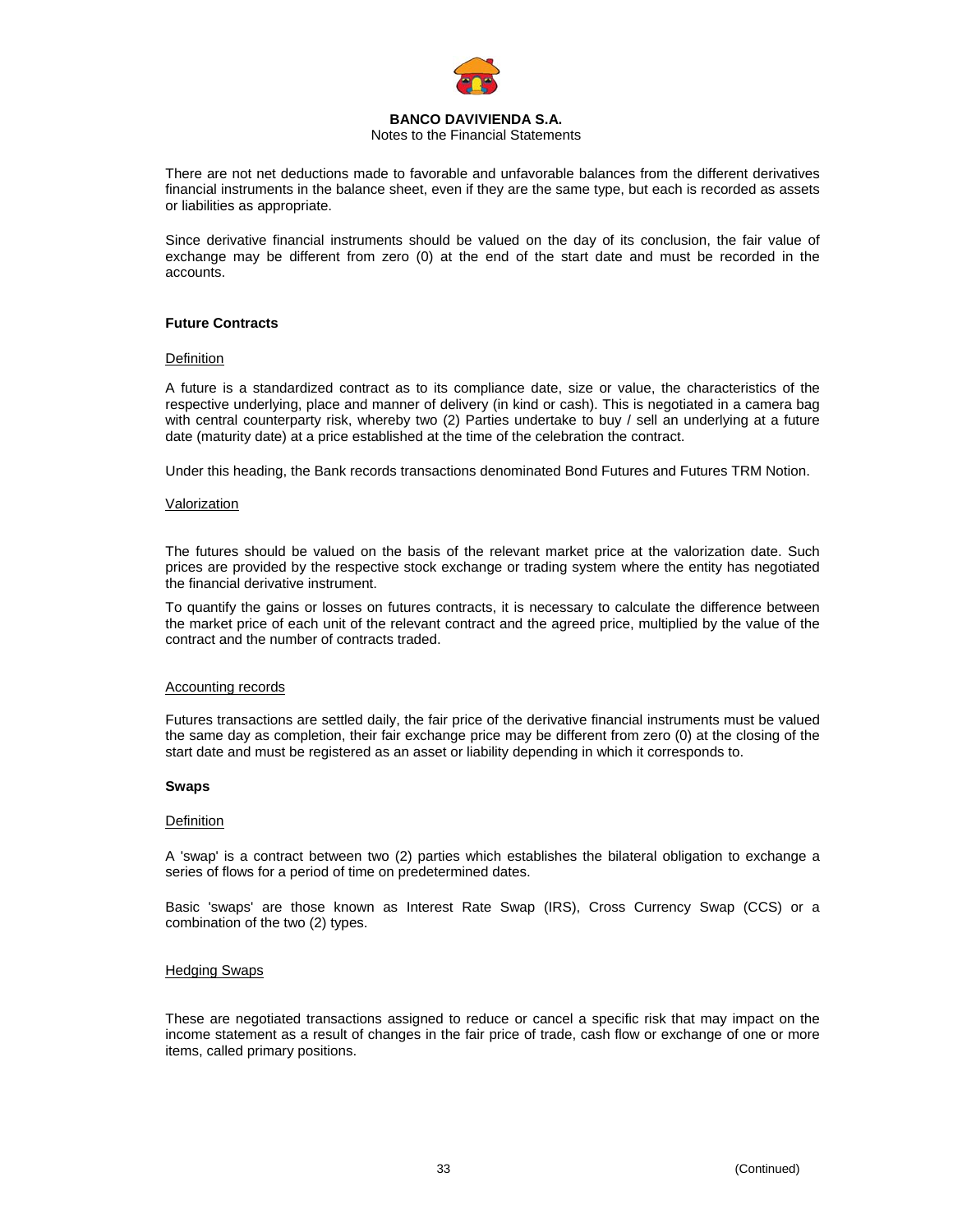

## Notes to the Financial Statements

In compliance with the existing regulations, instruments of financial derivatives traded for hedging purposes must be clearly identified at the time of its conclusion and authorized by the Colombian Superintendence of Finance.

The Colombian Superintendence of Finance recognizes three types of accounting hedges:

• Coverage of fair exchange price: These cover the exposure to changes in the fair exchange price of a primary position, provided that such variation is attributable in particular to one or more risk and affect, or may affect the income statement of the controlled entity.

• Cash Flow Coverage: These cover the exposure to variability in cash flows of a primary position, provided that such variation is attributable to one or more risks and affect, or may affect, the income statement of the controlled entity.

• Coverage of assets or liabilities in foreign currency: These cover only the exchange rate risk of a particular value of assets or liabilities which are denominated or indexed in currencies other than the Colombian peso.

To evaluate the effectiveness of a hedge with instruments of financial derivatives, it must calculate the ratio of hedging effectiveness, defined as the variation between the ratio of the cumulative absolute change in fair price in exchange or in the cash flows of the derivative is attributable exclusively to the risks that are being hedged and the cumulative absolute change in the present value or cash flows of the primary position hedged, from the date on which the hedge initiated until the date of its evaluation. In any case, to calculate this ratio, the lower of the two above absolute changes should always be the numerator of the same.

A hedge is considered as highly effective if the initial evaluation and any other evaluation during the term thereof, the ratio of effective hedge lies in between the range of eighty percent (80%) and one hundred percent (100 %).

When the effectiveness of the hedge is located outside the range set forth above (80% - 100%), for two (2) consecutive closures after the inception of the hedge, the financial derivative instrument is not considered for hedging purposes, which means that loses its capacity.

In this case, the derivative financial instrument for hedging is no longer subject to special accounting rules established for these operations and must immediately comply with the accounting procedures established for transactions of financial derivatives for speculative purposes.

## **Valorization**

The evaluation of a 'swap' in currency in which one end is denominated in foreign currency and the other end is in Colombian pesos, and when the flow of a currency coincide in time with the flow of the other currency, the standard methodology that is been accepted could be effected, according to which is valued as a portfolio or series of 'forwards'. Some act as if the 'forwards' were sold and the other part as if they were purchase. Then we obtain the net value of the portfolio of 'forwards', by the sum of the valorization of the various 'forward' where it can decompose the 'swap' of currencies.

Since the net value of the 'forwards' portfolio is established as indicated above, the Bank must finally estimate the fair price of the 'swap' contract exchange.

#### Accounting records

The accounting for financial derivatives for hedging depends on the specific type of coverage involved in our case the existing coverage corresponds to fair trade prices.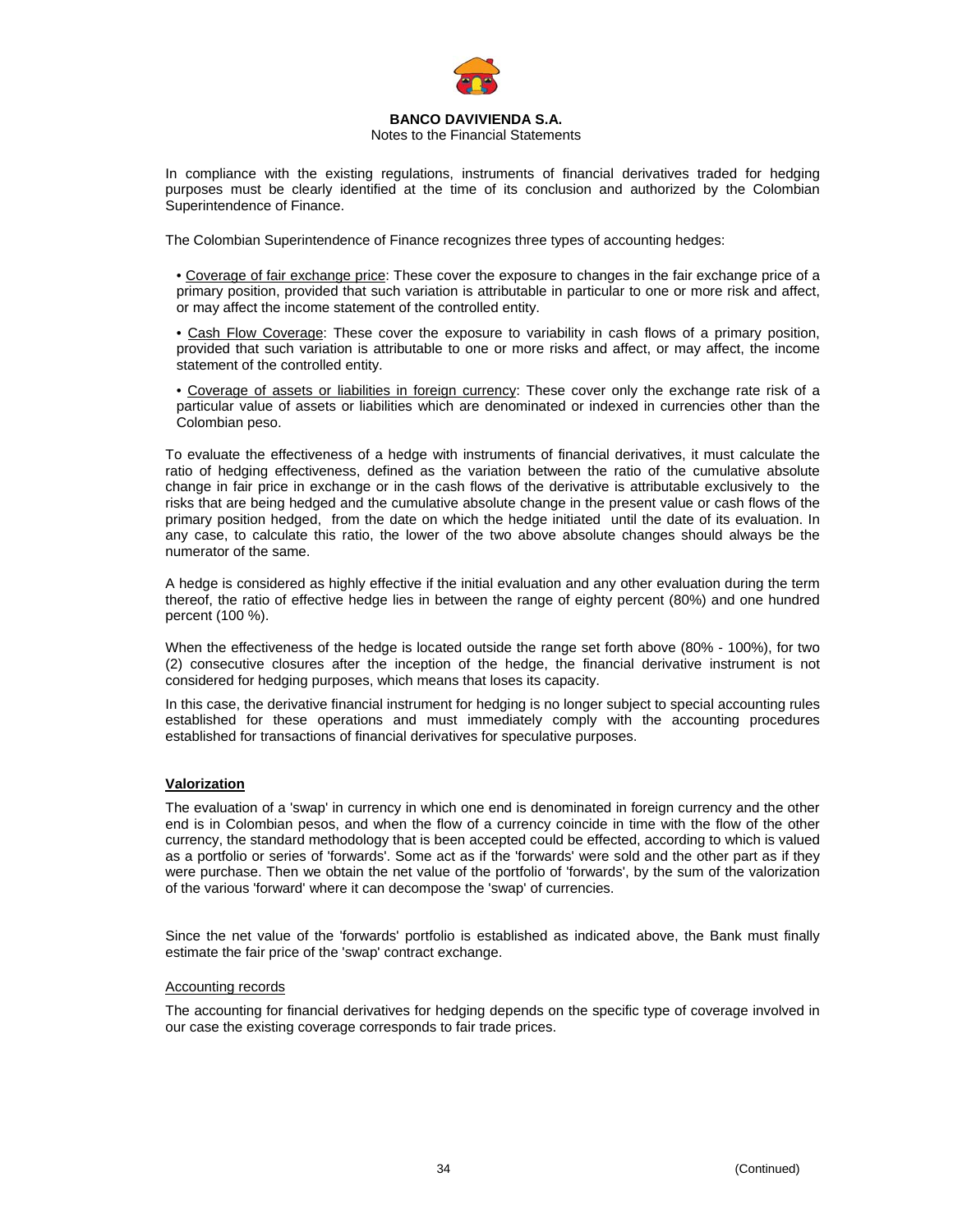

## Notes to the Financial Statements

Flow coverage of the fair exchange price should be accounted for as follows:

- a) Financial derivatives for hedging purposes: The total gain or loss arising in valuing financial derivatives of fair exchange price for hedging should be recognized immediately in the income statement, using the corresponding PUC accounts for hedging instruments.
- b) Primary Positions: The total profit or loss attributable to the risk being covered should be recognized in the book value of the primary position, so that the fair exchange price is found. The variations are counterbalanced by the relevant sub-statement, even if it is a primary position covered that is valued at cost.

Where is signs a firm commitment to acquire an asset or assume a liability that is a primary position within a fair exchange price coverage, the initial book value of the asset or liability resulting from compliance with the firm commitment must be adjusted to include the cumulative change in fair exchange price of the commitment attributable to the covered risk that is recognized in the balance.

The derivative financial instruments that they throw right price of positive, that is to say favorable interchange for the Bank, are due to register in the assets, being separated the value of the right and the value of the obligation; on the other hand, those that throw right price of negative, that is to say unfavorable interchange for the Bank, the same separation must be registered in the liabilities, carrying out. Such countable treatment must be applied whether the derivative financial instruments are realised with aims of speculation or aims of cover.

## **Speculation Swaps**

## **Definition**

Swap transactions undertaken in order to profit from market movements.

## Valuation

The valuation of an interest rate 'swap' in which the two (2) points are in the same currency can be carried out using the accepted standard methodology in accordance with that which resembles the way of setting the fair trade price for a portfolio of two (2) bonds, one (1) as a short position and the other as a long position, both in the same currency, including in each case the capital of the operation. The fundamental distinction between the way the IRS 'swap' is valued and the bonds lies in two aspects: 1) That the valuation of a bond in the spot market is done by discounting the interest rate negotiated by the market on the valuation date, while the valuation of the 'swap' flows is done using the appropriate zero coupon rates as discount rates, and 2) that the projection of future flows of variable rate bonds is calculated using the market rates in force on the date of valuation, while the projection of the swaps flows is done using implicit future rates.

The net value of the portfolio is then obtained from the difference between the present values of the two (2) 'bonds'. This methodology should be applied both for fixed rate against variable rate 'swaps', as well as for 'swaps' where parties exchange flows at a variable rate. If the currency of the flows is not Colombian pesos the conversion to pesos should be carried out using the corresponding exchange rate, calculated on the valuation date.

From the net value of the portfolio of the two 'bonds', established as indicated above, the fair trade value of the 'swap' can be estimated and registered in the financial statements.

To perform the valuation, future cash flows should be projected to estimate the present value thereof and determine the fair trade value of the 'swaps'.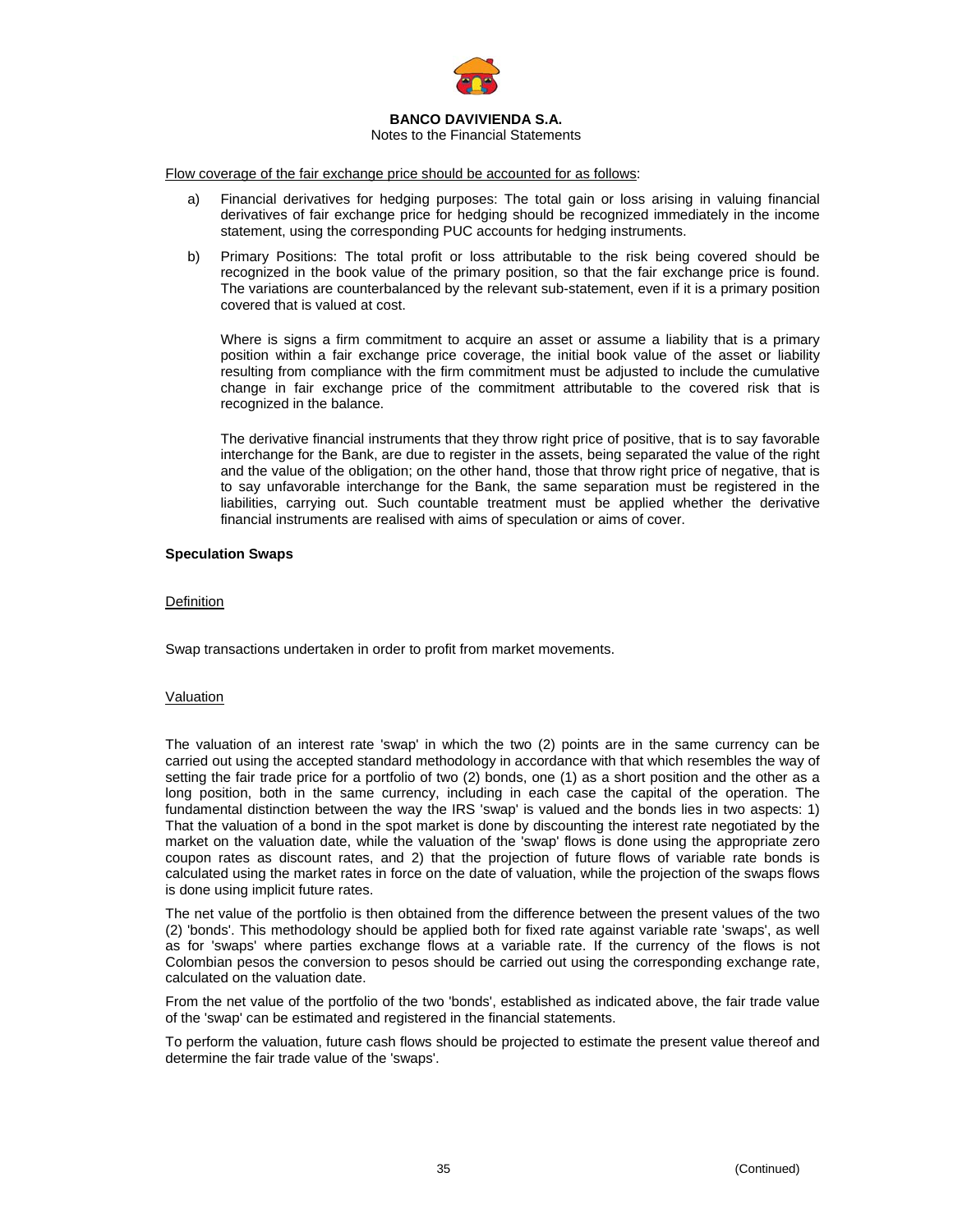

### Notes to the Financial Statements

### Bookkeeping

The accounting records must isolate the effect of the valuation model used. Therefore, at the end of the day in which the 'swap' is agreed (day zero (0)) the controlled entity should not affect the income statement and / or property, nor the profit or loss for valuation purposes of the right and the obligation must be registered in a deferred account.

Between the day immediately following the agreement date of the 'swap' and the maturity date, the controlled entity must account for the daily value of the linear amortization of the deferred, increasing or decreasing the valuation daily, as the case may be.

## **Options**

## **Definition**

An "option" is a contract that gives its holder the option or the right, but that does not imply an obligation to buy or sell a specific amount of an asset at a certain price or date, or for a certain amount of time. Such contract forces the subscriber to sell or buy the asset in the date that the "option" is taken by the holder, in accordance with the conditions of quantity, quality and Price established to that effect in the contract.

### Standard European options to buy or sell (Call - Put)

### Definition

The standard European options are contracts which establish the buyer's option of the right, but not the obligation, to buy or sell the underlying security, depending on whether it is a call or put option respectively, at a set price, called the option price, at a previously established future date which corresponds to the maturity date.

In options contracts involving two (2) parties:

a) The party who buys the option takes a long position in the option and, therefore, pays a premium to its counterpart to accept the risk. The buyer of a Call option obtains the right, but not the obligation, to buy (receive) the underlying in the case that the option price is favorable. The buyer of a Put option obtains the right, but not the obligation, to sell (deliver) the underlying in the case that it wants to execute it.

b) The party who issues the option takes a short position in it and therefore has the right to receive a premium for assuming the risks of the buyer. The seller of an Call option has the obligation to sell (deliver) the underlying if the buyer executes the option. The seller of a Put option is obliged to buy (receive) the underlying if the buyer executes the option.

### Valorization

European options traded through stock exchanges or stock trading systems must always be treated on the base of the relevant market price on the valorization date. These prices are provided by the respective stock exchange or securities trading system where the controlled entity has negotiated the financial derivative instrument.

In the case of European options traded in the counter market, the Black-Scholes/Merton pricing model should be used, regardless of the underlying type. It should be emphasized that this model requires that the interest rates used correspond to ongoing compound rates and the use of a base year of 365 days.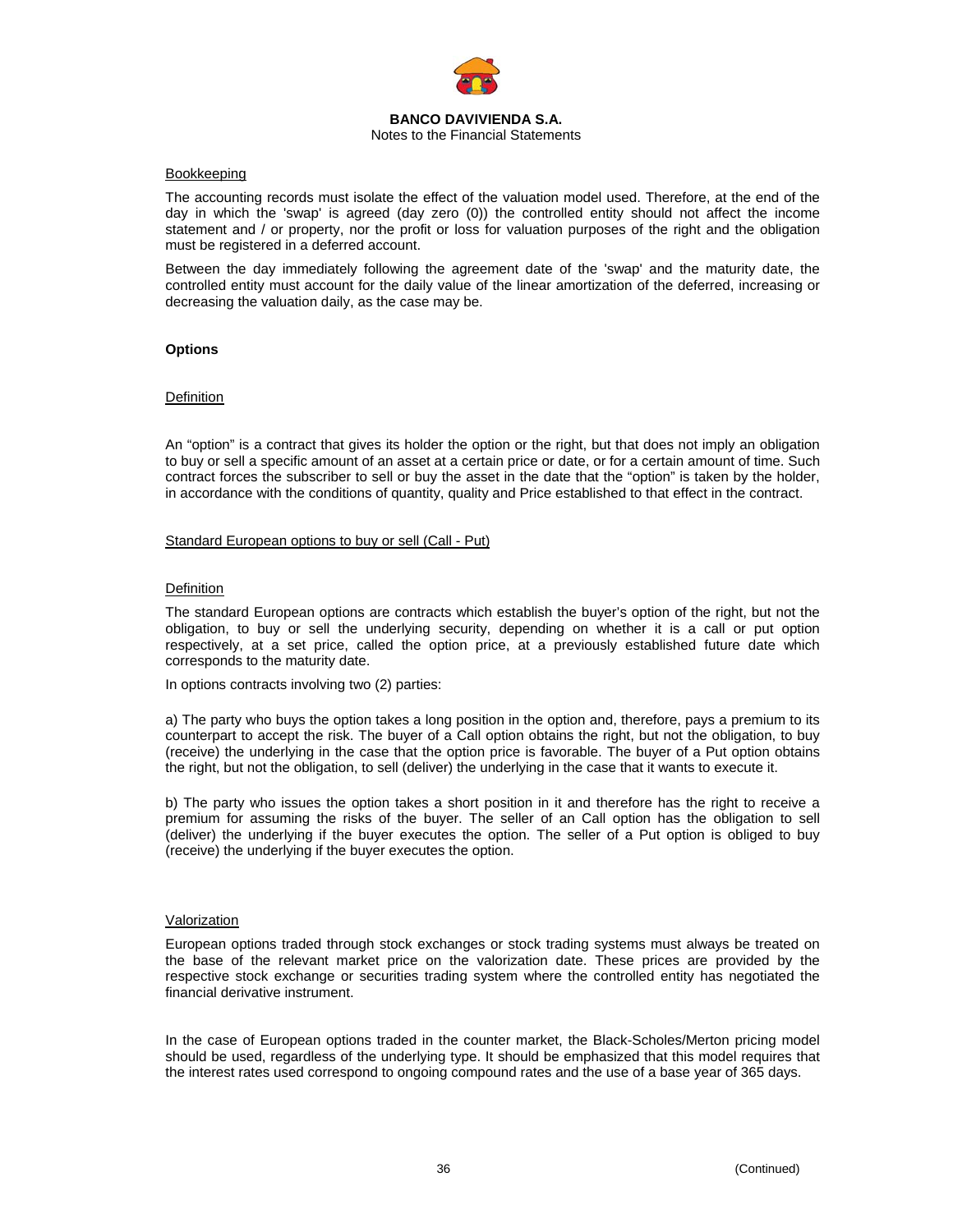

### Bookkeeping

When the Bank buys options, whether 'call' or 'put', the accounting records of both the premium paid as well as the daily variations in the fair trade value should be provided in the respective sub-accounts on the Assets side. For its part, when the Bank sells options, whether 'call' or 'put', the accounting for the premium received and the daily variations in the fair trade value should be placed in the respective subaccounts on the Liabilities side.

The agreed nominal fixed amount multiplied by the respective price or option rate agreed by the contracting parties should be reported by the monitored entities in the respective contingency accounts authorized for this purpose.

### **3.7. Accounts Receivable**

It records the amounts of the pending collection such as the returns derived from financial intermediation, commissions for services rendered and payment for account of customers, as well as the resulting sums originated in the sale of goods and services, leases, purchase-sale promises, dividends and participations, contract and supplier advances, fees and advances to employees.

The Bank establishes allowances for the total interest, monetary correction and other items accrued and not paid of loans, at the same time that the accrual of their financial returns is suspended. The court fees in mortgage loans are 100% allowance.

The Bank establishes allowances for the protection of its rated accounts receivable with charge to the statement of income, whenever the existence of contingencies of probable and reasonable quantified loss is established, also, when maturity exceeds one hundred eighty (180) days.

### **3.8. Foreclosed Assets, returned, and not used to the corporate purpuse**

#### **Realizable property and foreclosed assets**

In this item is recorded the value of goods received as payment of the unpaid balances resulting from obligations in favor of the Bank.

The goods received in payment represented in real estate properties are received based on the technically determined commercial appraisal and personal properties, shares and participations vehicles, based on fair market value.

The goods are records, taking into account the following conditions:

- The initial record is done according to the amount determined in the legal award or that amount agreed with the debtors, registered by public deed and legalized by the office for registration of public documents
- When the amount received of the goods received as payment is lower than the amount of the debt recorded in the balance, the difference is immediately recognized in the profit and loss statement in the loans provision account
- If between the value at which the goods received and the value of the loan to cancel is a balance in favor of the debtor, this difference is accounted for as a payable account.
- These goods are received on a temporary basis and the Bank must make the sale within two (2) years following the date of their receipt. However, the Bank may request an extension for the sale foreclosed assets, which shall not exceed in any event two (2) years, counted as of the expiration of the initial term.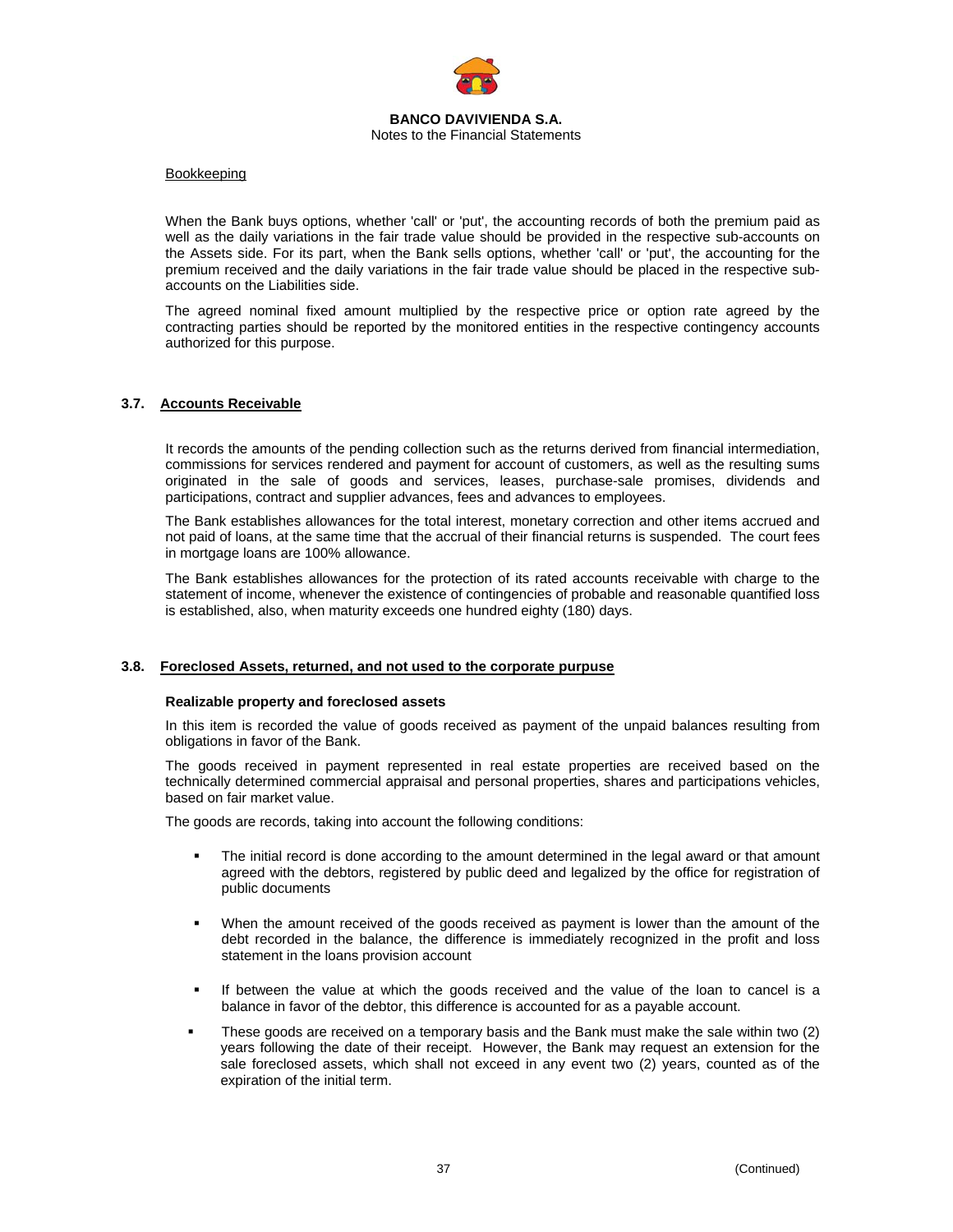

### Notes to the Financial Statements

- The valuations valorizations are used only for three (3) years before the closure of the accounts in which they are used; and the outcome of these is recognized as the valorization of the property received in lieu of payment that are recorded in clearing accounts and in all cases the devaluations are allowanced on the statement
- The profits generated as a result of the sale of these assets through the mutual holding operations and forward sale shall be different in the agreed period of operation; its amortization is carried out against the income statement to the extent that its collection is effective.
- When the sale is in cash, the profit derived from the transaction is registered as income in the statement.

### **Goods Returned**

In this item is registered the value of the goods that are returned to the Bank and its subordinate Confinanciera S.A. for financial leases operations by non-compliance in the mentioned agreement by the lessees or tenants or for failure to execute the purchase option, which will not be subject to depreciation.

For returned assets a term of two (2) years for their sale shall apply.

### **Goods not used in the corporate object**

This item is registered in the value of the assets that the Bank itself has ceased to use for the development of its corporate purpose.

These assets are depreciated at the time of its completion and counted along with the Bank's assets to the effects of the limits stipulated in Section 1.2 of Chapter VII of Title I of the Basic Legal Circular of the Financial Superintendence of Colombia

For assets not used for social purposes a term of two (2) years for their sale shall apply.

### **3.9. Allowance Foreclosed Assets**

The calculation for the allowances of the real estate received in payment the Bank have no internal model. For this reason these are recorded in accordance with the provisions of Chapter III of External Circular 034 of 2003 of the Financial Superintendence of Colombia, according to which the following criteria apply:

- Within one year of receiving the real estate, an allowance is constituted in monthly aliquots equivalent to 30% of the cost of acquisition of the asset (value received) which should be increased in the second year in a further 30% to reach 60% the cost of acquisition.
- Upon expiration of the legal term for the sale (from two to four years), allowance is adjusted to 100%.
- In any case, independent of the constitution of the 100% allowance, before the expiration of two years for the sale of the property, an extension of two additional years should be made, to their transfer to the Financial Superintendence of Colombia. When the market value of the property is less than the carrying value of foreclosed assets an allowance is registered for the difference.

For the allowance constitution the property received in payment an allowance equivalent to 35% of the cost of acquisition of the asset is constituted, which is increased in the second year in a further 35% to reach 70% of the book value before allowance. Upon expiration of the independent legal term for sale to the approval of the extension, the allowance is adjusted to 100% of book value.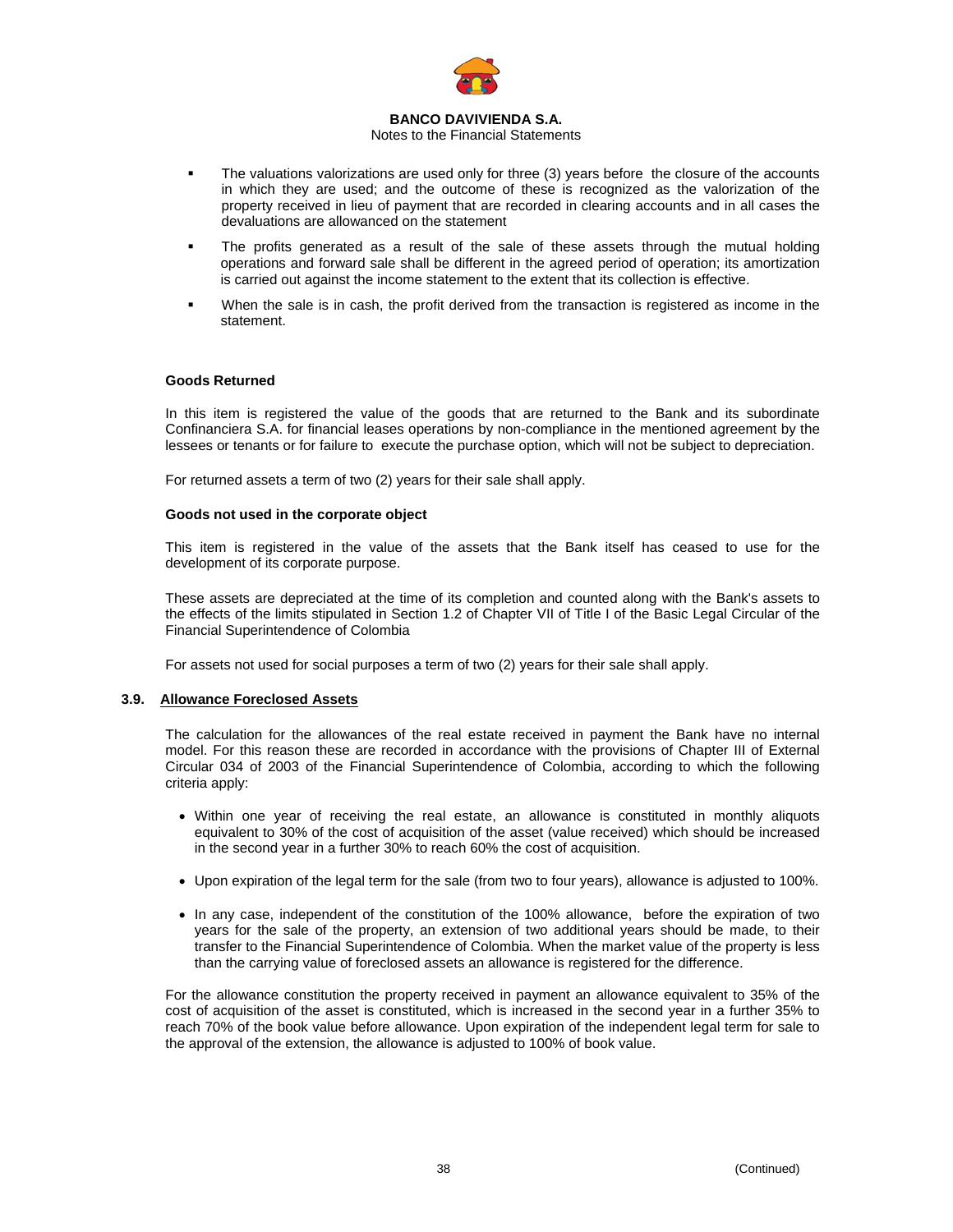

### **3.10. Properties and Equipment**

It registers the acquired tangible assets, built or in importation process, construction or assembly used in a permanent development of business and whose useful life exceeds one (1) year. It Includes direct and indirect costs and expenses incurred to the time the asset is ready for its use.

As an exception in accordance to what it was established by the Article 6 of Decree 3019, fixed assets whose purchase price is equal to or less than 50 Tax Value Units may be depreciated in the same year.

Extraordinary additions, improvements and repairs that significantly increase the useful life of the assets, are registered as higher value of the assets and the disbursements for maintenance and repairs made for the conservation of these assets, are charged to expenses as they are accrued.

The Bank updates appraisals of the properties on a regular basis, which are performed by specialized experts registering increases and / or decreases in the valorization as appropriate.

For assets acquired up to December 31, 2006, as equipment, furniture and fixtures and computer equipment, the Bank calculates depreciation on the method of reduction balances. Purchases made from 1 January 2007 are depreciated by the straight line method and useful life and annual depreciation rates are:

| <b>Buildings</b>                   | 20 years | 5%         |
|------------------------------------|----------|------------|
| Office equipment, future and fixed | 10 vears | 10%        |
| Computer equipment and vehicles    | 5 years  | <b>20%</b> |

### Straight line method

This method consists of dividing the amount of the asset into the useful life of the same. The result of the annual depreciation is distributed in equal monthly amounts. This procedure is done every period until the entire asset is depreciated.

### Balance reduction method

This method allows accelerated depreciation of the asset; maintaining the same periods of depreciation but presenting a larger monthly outlay for the early years. For its implementation, it necessarily demands the utilization of a salvage value.

## **3.11. Branches and Agencies**

It records the movement of operations carried out between the General Direction, the Branch and the Agencies.

The balances are reconciled monthly and the items that result pending are cleared within a term not exceeding thirty (30) calendar days.

As of the accounting closing the net balances reflected by the subaccounts of branches and agencies are reclassified to asset or liability accounts and the respective income and expenses are recognized.

### **3.12. Prepaid Expenses, Deferred Charges and Intangible Assets**

Expenses paid in advance correspond to disbursements incurred by the Bank in the performance of their activity, which benefit is received in several periods, they may be recoverable and suppose the successive performance of the services to be received.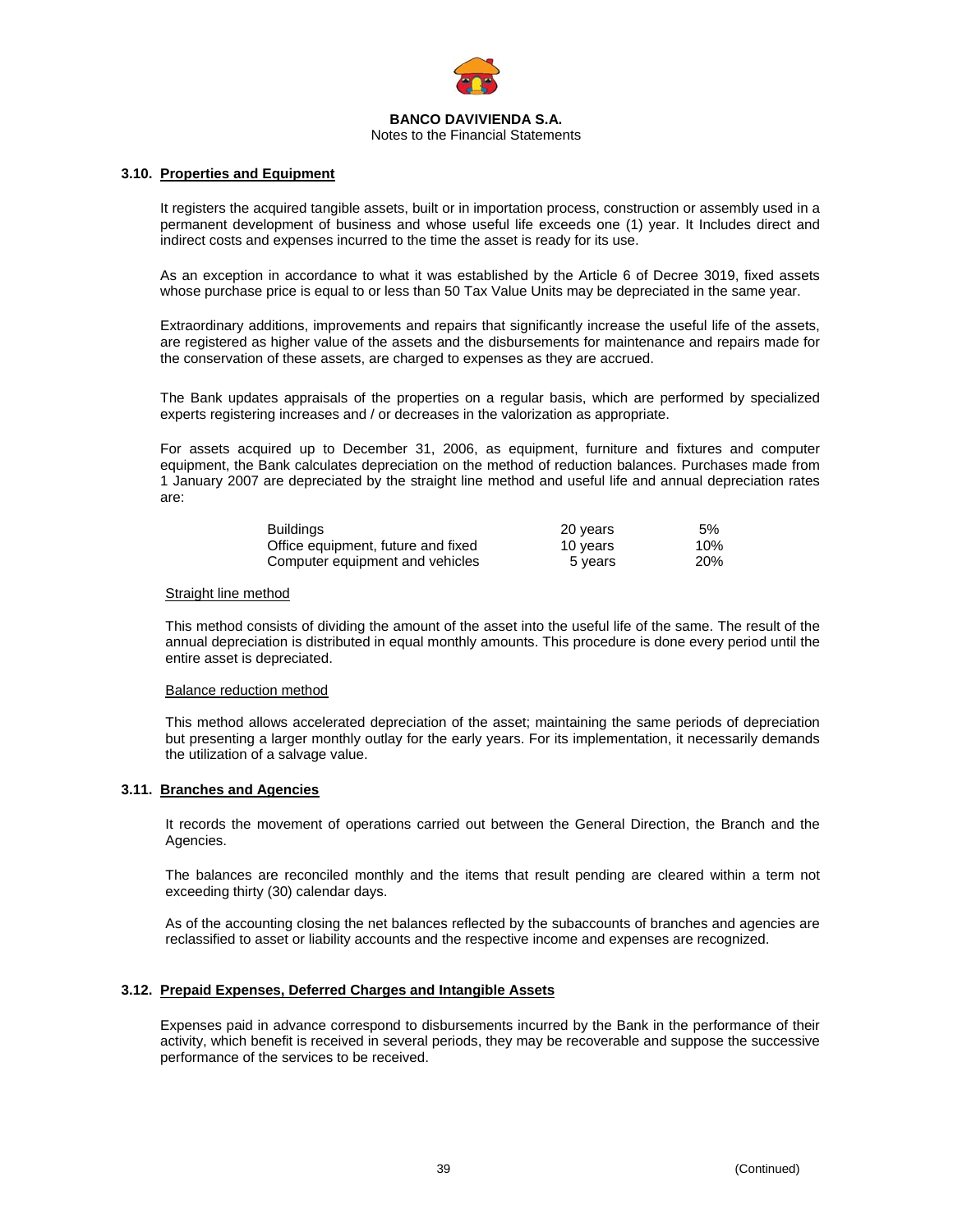

Notes to the Financial Statements

The deferred charges correspond to goods and services received by the Bank, from which it is expected to obtain a future economic benefit and due to its amount and nature, it is considered amortizable in a specific moment.

The expenses whose amounts are of two hundred ten (210) tax value units do not have treatment of deferred charges.

Amortization is recognized as of the date on which they contribute to the generation of income taking into account the following:

## **Prepaid Expenses**

- Interests during the prepaid period,
- The rents are amortized in accordance to the terms of the contract,
- Insurance during the effective term of the policy,
- Other items are amortized in a period of twelve (12) months.

## **Deferred charges**

- − Renovations to private property are depreciated over a period not exceeding two (2) years, and for the term of the contract for leased property. In the lower period between the validity of the respective contract (without regard to extensions) and its expected life.
- − Computer software in a period not exceeding three (3) years.
- − The tax on equity created by Law 1370 of December 2009, whose accrual is based on the net equity as of January 1st, 2011, amortized in forty-eight (48) months starting on that date.
- − Commissions and advisory in a sixty (60) months period, Corresponding to larger scale projects with long term recovery expectation.
- − The equity tax created by Law 1370 dated December 2009, whose causation is based on the liquid assets held on January 1, 2011, is amortized in forty-eight (48) months counting from this date.
- Amortization of the marketing strategy for pre-purchase of tickets is carried out according to its execution.
- The other concepts are amortized over the estimated recovery period of the outlay or of by obtaining of the expected benefits.

### **Intangible assets**

The commercial credit is amortized monthly using the straight-line method over a period of six (6) and seven (7) years for Bansuperior S.A. and Confinanciera S.A., respectively, and by the exponential method over twenty (20) years for Granbanco S.A.

## **3.13. Valuation and Revaluation**

Assets object of Valorization:

Investments available for sale in equity securities.

Valuation and Revaluations of investments available for sale in equity securities are accounted for based on the equity variations of the issuer.

− Properties and equipment, specifically real estates.

The valorization of real estate property corresponds to the exceeding commercial value appraised, which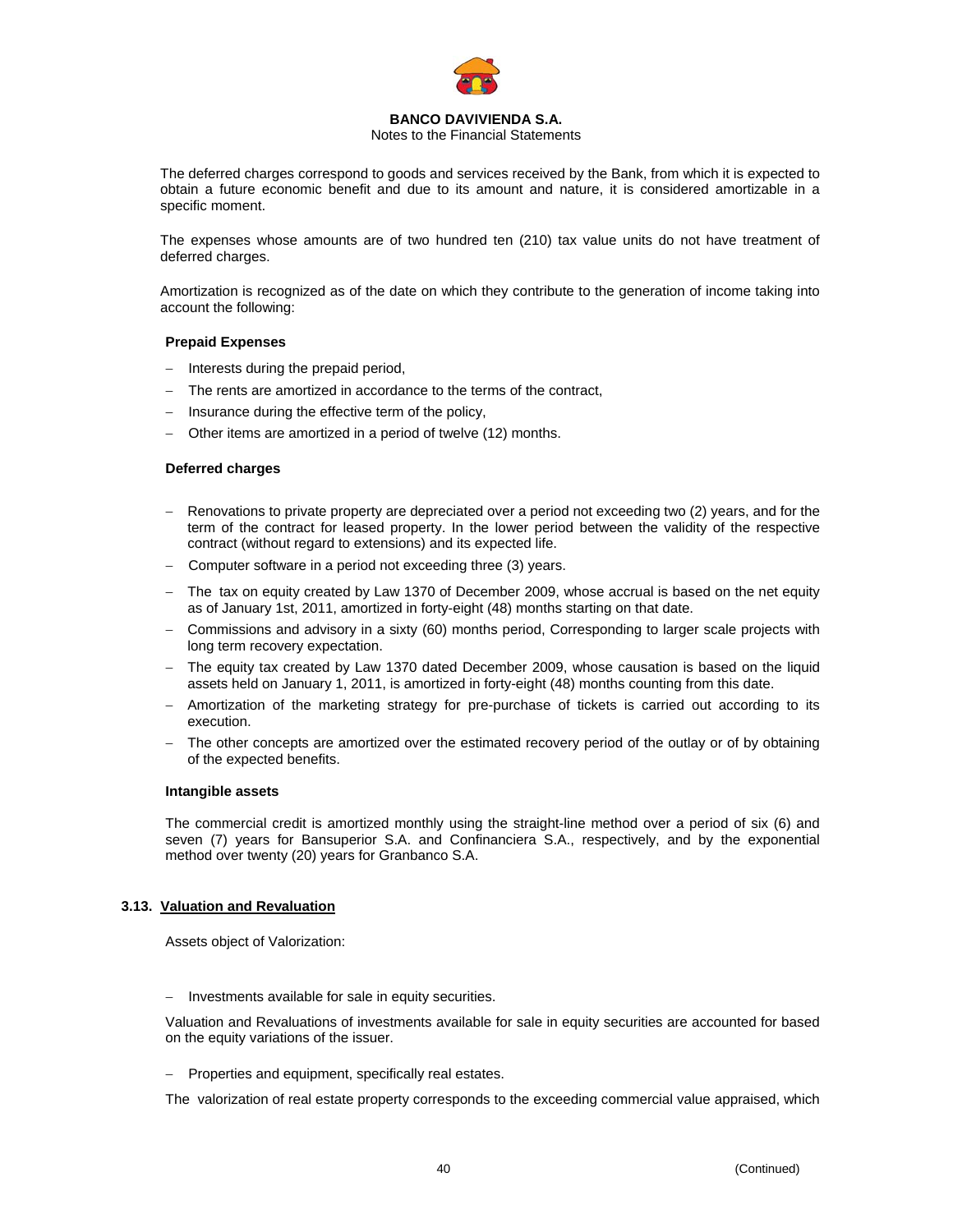

Notes to the Financial Statements

are conducted by people or companies of recognized specialty and independence, over the net cost in books. Counterparties are recorded in equity accounts

In the event of devaluation, there is an allowance constituted against the status of results is applied for each individual real estate property.

### − Foreclosed Assets

Valorizations of goods received as lieu of payment are recorded in memorandum accounts.

## **3.14. Deferred Tax**

The Bank acknowledges the effect of the tax generated from temporary differences between the valorization at market prices and the straight-line portfolio of investments, derivatives, and bonds I.F.C., It also acknowledges the deferred tax on tax allowance for industry and commerce, and the higher value applied as a deductible expense for mercantile credit. As mentioned in the note of deferred charges, the deferred income tax generated by the effect of temporary differences, will be amortized over in the originating periods in which temporary differences are reversed.

### **3.15. Income in Advance and Deferred Liabilities**

Interest received in advance are for quarterly interest paid by the builders, are amortized over the period hedged by the payment of capitalized interest and restructured loans that are amortized to income in proportion according to the values collected by capital.

The profit on sale of foreclosed assets that were sold, is amortized in proportion to the amounts collected by capital.

### Real Value Unit – R.V.U. Adjustment

The law 546 of 1999, Article 3, set the real value unit R.V.U., as a unit of account that reflects the purchasing power of money based exclusively on the variation in the consumer price certified by DANE, whose value is calculated in accordance with the methodology adopted by the Government.

In order to eliminate distortion caused by the seasonal nature of inflation in the transactions agreed in that unit, income from these concepts it is normalized in one year period.

### **3.16. Estimated Liabilities and Allowances**

The Bank records allowances to cover estimated liabilities related to fines, lawsuits, penalties and demands that may exist and that fulfill the following conditions:

- a. There is a right acquired and, consequently, an obligation contracted.
- b. The payment is enforceable or probable.
- c. The allowance is rationalized, quantified and verified.
- d. In addition, it records the estimated values corresponding to taxes, contributions and enrollments.
- e. In accordance to what it was established on the Decree 2649, dated 1993 which regulates general accounting and issues rules and principles generally accepted in Colombia, the classification of the possible outcome of legal proceedings initiated against the Bank, the allowance is made depending on a contingency that is designated as probable, possible or remote and according to this classification, provisioning rates have been defined up to: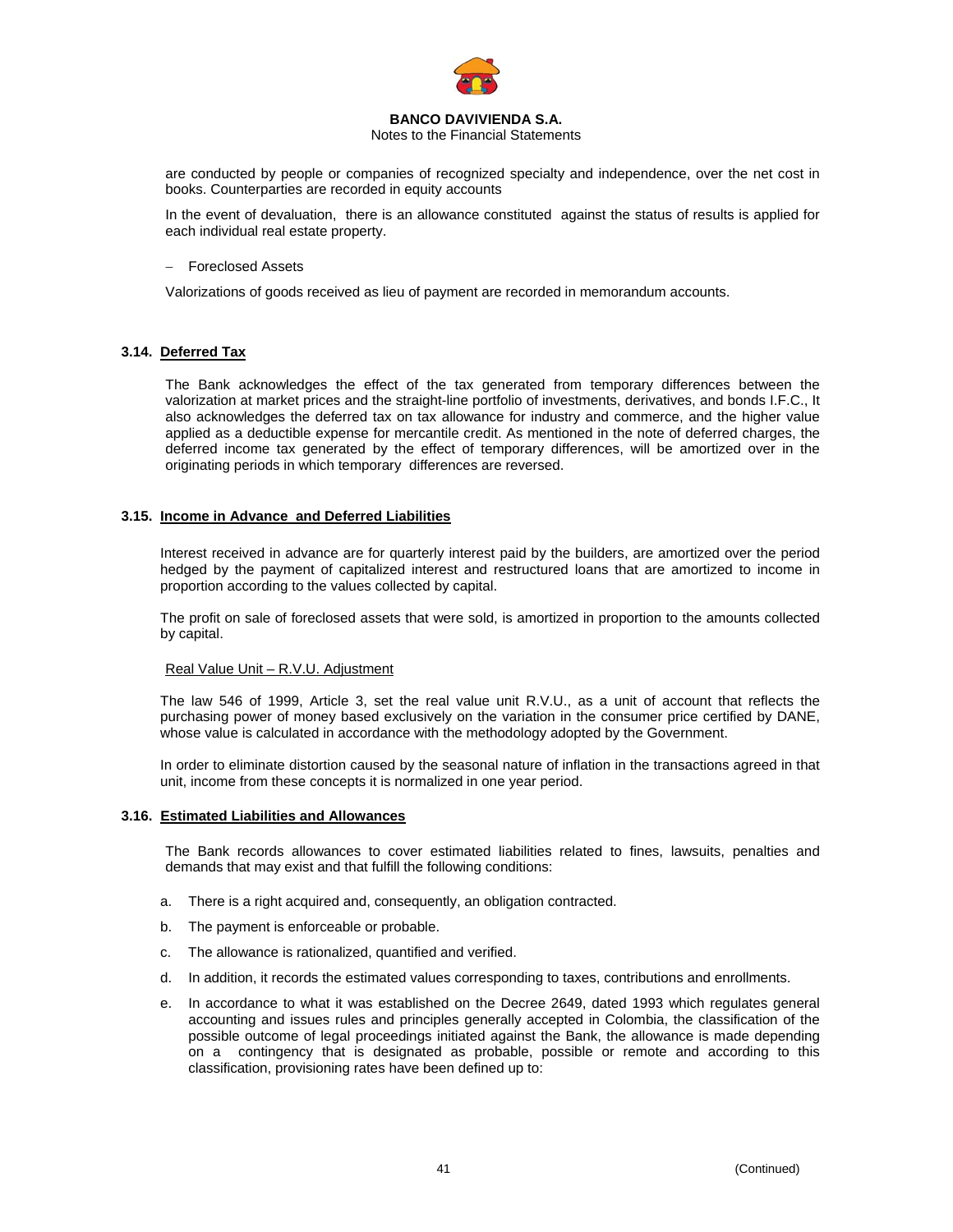

Notes to the Financial Statements

| Probable contingency       | 100%  |
|----------------------------|-------|
| Possible contingency up to | 50%   |
| Remote contingency         | $0\%$ |

f. The estimated labor liabilities are recorded based on laws and labor agreements in force based on calculations of the amounts that must be paid to employees.

### **3.17. Translation of Transactions in Foreign Currency**

Transactions and balances in foreign currencies are translated into pesos at the current representative market rate on the corresponding dates, certified by the Colombian Superintendence of Finance. On December 31, and June 30, 2010, the rates were \$1,913.98 (pesos per dollar) and \$1,913.15 (pesos per dollar), respectively.

### **3.18. Contingent Accounts**

These accounts register the transactions by which the Bank has a right or assumes an obligation whose coverage is conditional on an event that may occur or not, depending on future factors, possible or remote. Among the debt contingencies the financial returns are registered at the time the accrual in the accounts receivable are suspended.

The contingencies for fines and penalties are reviewed by the Legal Department and Legal Advisors. The estimated contingencies for losses necessarily involve a trial exercise, evaluating among other things: merit of the claim, case law on the subject and the current status of the process.

The judicial contingency by definition is a condition, situation or set of existing circumstances, which implies doubt about a potential gain or loss by the Bank from judicial proceedings or litigation brought against it that will generate liability contingency, doubt that is finally resolved when one or more future events occur or fail to occur.

### **3.19. Memorandum Accounts**

In these accounts the transactions performed with third parties are registered, and that by their nature, it does not affect the financial situation from Bank. It also, include tax memorandum accounts, where the figures are for the preparation of tax returns or investment control requirements on internal control or management information and portfolio´s default height..

### **3.20. Trust accounts**

The Bank registers loan universalities operations in the fiduciary accounts.

In accordance with the allowances of to what it was established on the 047 External Circular of September 2008 issued by the Colombian Superintendence of Finance, from January 1, 2009, the Bank updated and approved instructions concerning the determination and accounting for the securitization process.

Because the Colombian Superintendence of Finance has not authorized the corresponding accounts, the Balance sheet sent to the Superintendence differs from the Bank's official accounts.

## **3.21. Net Profit per Share**

In order to oftermine the net profit per share, the Bank uses to December 31,2011 the weighted average method of shares subscribed and paid by the outstanding time of these and June 30,2011; the number of shares subscribed and paid in circulation.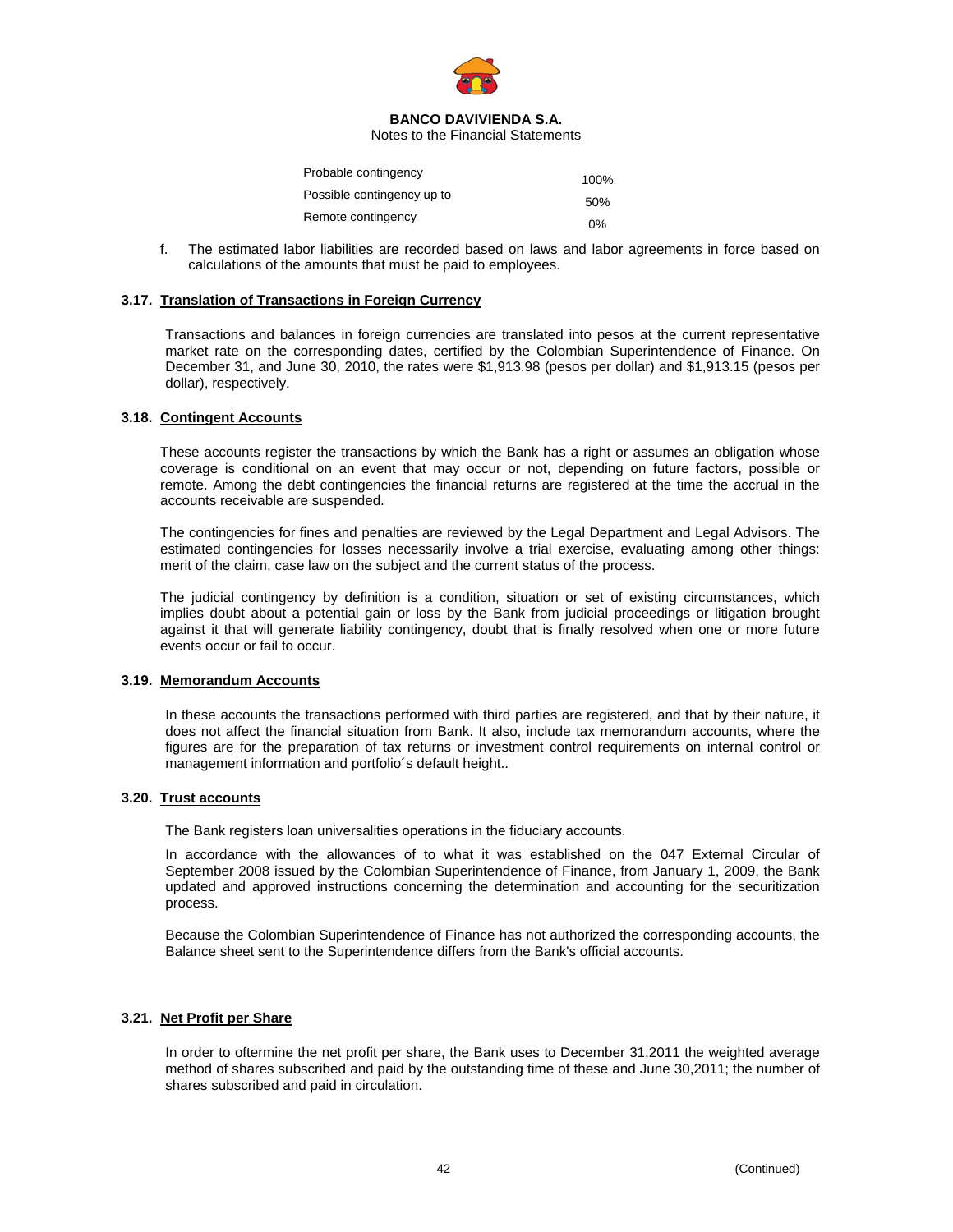

## Notes to the Financial Statements

## **4. Cash and Cash Equivalents**

| The detail of available funds in local and foreign currency, reduced to local currency, is the following: |                 |             |
|-----------------------------------------------------------------------------------------------------------|-----------------|-------------|
|                                                                                                           | December 31     | June 30     |
| Legal Currency:                                                                                           |                 |             |
| Cash                                                                                                      | \$<br>795,003.6 | 905,583.1   |
| Banco de la República                                                                                     | 249,669.0       | 858,906.5   |
| Banks and other financial entities                                                                        | 25,847.6        | 3,327.3     |
| Exchange                                                                                                  | 36,203.1        | 29,629.3    |
| Remittances in transit                                                                                    | 145.9           | 3.1         |
| Allowance                                                                                                 | (353.0)         | (352.8)     |
|                                                                                                           | 1,106,516.2     | 1,797,096.5 |
| Foreign currency translated into local currency:                                                          |                 |             |
| Cash                                                                                                      | 1,262.1         | 1,470.8     |
| Banco de la República                                                                                     | 60.4            | 55.1        |
| Banks and other financial entities                                                                        | 170,762.2       | 146,583.5   |
| Remittances in transit                                                                                    | 155.4           | 5,379.2     |
| Allowance                                                                                                 | (15.6)          | (58.4)      |
|                                                                                                           | 172,224.5       | 153,430.2   |
|                                                                                                           | \$1,278,740.7   | 1,950,526.7 |

Cash balances and Banco de la República are counted for purposes of reserve requirements that the Bank must maintain on deposits received from customers, according to the laws.

These deposits don't have compensation.

# **4.1. Reconciliations of Transactions in Legal Currency**

The following is the detail of the Banking reconciliations at December 31, 2011:

| Items olofr than 30 days                                                                                          | Amount |    | Value   |
|-------------------------------------------------------------------------------------------------------------------|--------|----|---------|
| Credit notes in balance statement not recorded                                                                    | 41     | S  | 187.4   |
| Credit notes in balance statement not recorded                                                                    | 117    |    | (317.6) |
| CN recorded in books and not recorded in balance<br>statement<br>CN recorded in books and not recorded in balance | 18     |    | 79.2    |
| statement                                                                                                         | 1      |    | (1.2)   |
|                                                                                                                   | 177    | S. | (52.2)  |

At December 31, 2011, the reconciliations of accounts in local Banks have 38 items of under 30 days, for a net value of \$27.5, the reconciling items over 30 days have no significant impact and are allowanced for \$251.8.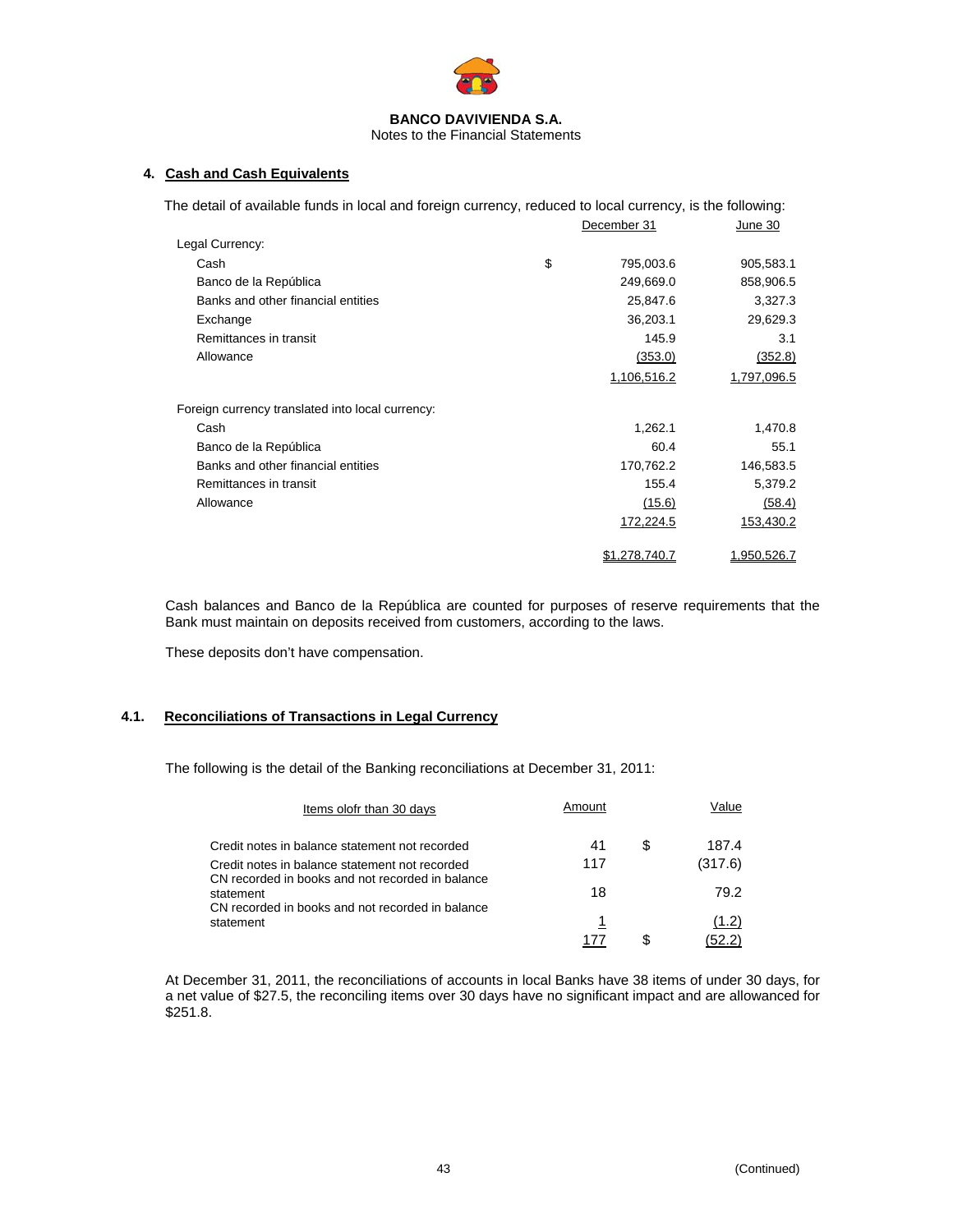

Notes to the Financial Statements

The following is the detail of the Banking reconciliations at June 30, 2011:

| Items olofr than 30 days                                   | Amount |   | Value   |
|------------------------------------------------------------|--------|---|---------|
| Credit notes in balance statement not recorded             | 35     | S | 174.4   |
| Credit notes in balance statement not recorded             | 98     |   | (366.6) |
| CN recorded in books and not recorded in balance statement | 15     |   | 51.0    |
| CN recorded in books and not recorded in balance statement | 1      |   | (1.1)   |
|                                                            | 149    |   | (142.3) |

On June 30, 2011, the reconciliations of accounts in local Banks have 74 items of unofr 30 days, for a net value of \$40.5 the reconciling items over 30 days have no significant impact and are allowanced for \$225.4.

## **4.2. Reconciliations of Transactions in Foreign Currency**

The following is the detail of the Banking reconciliations at December 31, 2011:

| Items older than 30 days                                   | Amount | Value USD \$ |
|------------------------------------------------------------|--------|--------------|
| Credit notes in balance statement not recorded             |        | (11.9)       |
| CN recorded in books and not recorded in balance statement | 2      | 8.0          |
| CN recorded in books and not recorded in balance statement | 10     | (9.4)        |
|                                                            | 14     | (13.3)       |

The conciliatory items are allowanced for \$15.6.

The following is the detail of the Banking reconciliations at June 30, 2011:

| Items older than 30 days                                   | Amount | Value USD \$ |
|------------------------------------------------------------|--------|--------------|
| Credit notes in balance statement not recorded             | 8      | 32.9         |
| Credit notes in balance statement not recorded             | 11     | (13.2)       |
| CN recorded in books and not recorded in balance statement | 2      | 0.1          |
| CN recorded in books and not recorded in balance statement | 22     | (63.0)       |
|                                                            | 43     | (43.2)       |

The reconciling items are provisioned for \$58.4.

There is a restriction on the foreign currency available as of December 31 and June 30, 2011 for US\$3,500,000, equivalent to \$6,799.5 and US\$8,005,461.54, equivalent to \$14,188.2, respectively, given by:

As an international Banking agency, there exists an obligation to maintain a security deposit in U.S. dollars, or investments in securities in favor of the Office of Financial Regulation of Florida (OFR), according to the Statute 69U-140.015 Office of Financial Regulation of Florida (OFR)

According to chapter 69 U-140.01Sección 663.07, FS equivalence of capital or maintenance of assets requires each international Banking agency or international branch to keep eviofnce of dollar Deposits or investments in securities that can be kept by the Bank in favor of the OFR of at least the equivalent of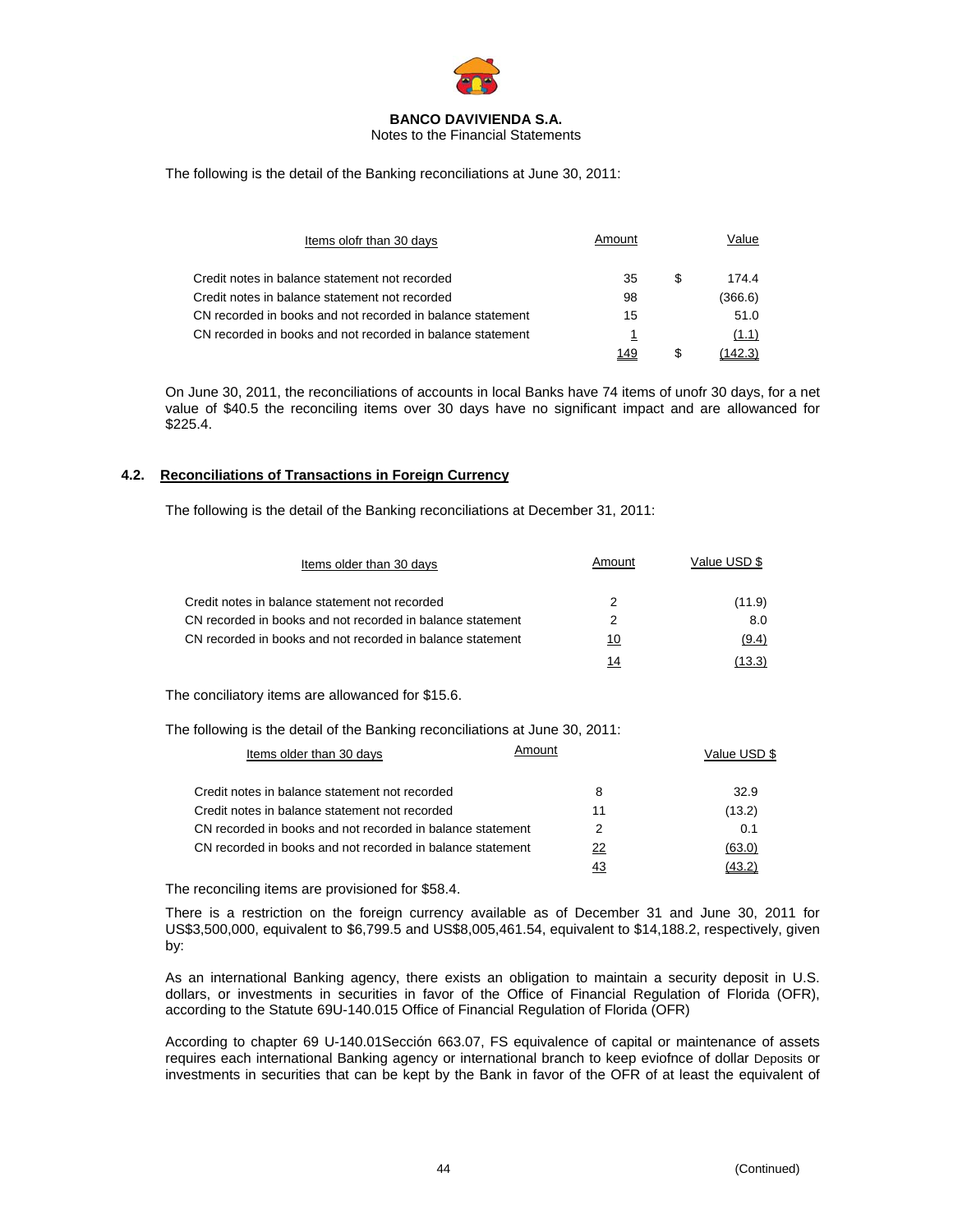

Notes to the Financial Statements

U.S. \$4,000.000.0 or 7% of total liabilities of the agency or international branch (excluding miscellaneous expenses and amounts of other branches, subsidiaries, offices or agencies).

The capital equivalent of the deposit should be held as a guarantee and must be free of any lien, charge, right of assignment, credit or preference in connection, and segregated in the books and records.

### **4.3. Allowance on liquid assets:**

The movement of the allowance on liquid assets is as follows:

|                                         | December 31 | June 30 |
|-----------------------------------------|-------------|---------|
| Opening balance                         | \$<br>411.2 | 566.6   |
| Plus:                                   |             |         |
| Allowance charged to operating expenses | 272.4       | 267.5   |
| Less:                                   |             |         |
| <b>Penalties</b>                        | 0.0         | 17.1    |
| Refund revenue                          | 315.0       | 405.8   |
| Closing balance                         | \$<br>368.6 | 411.2   |

# **5. Active Positions in Monetary Market Operations and those Related**

The following is the detail of the interBank funds sold and resale agreements:

|                           |                      |             | December 31 |            |              |            |            |
|---------------------------|----------------------|-------------|-------------|------------|--------------|------------|------------|
|                           |                      |             |             |            | Date of      | Amount of  | <b>TRM</b> |
| Entity                    | Amount of<br>dollars |             | Rate        | Initiation | Cancellation | pesos      | (pesos)    |
| <b>Foreign Currency</b>   |                      |             |             |            |              |            |            |
| Overnight Foreign         |                      |             |             |            |              |            |            |
| Banks:                    | <b>USD</b>           | 2,400,000.0 | 0.030%      | Dic.30.11  | Ene.03.12    | \$4,662.5  | 1,942.70   |
|                           |                      | 5,000,000.0 | 0.350%      | Dic.28.11  | Ene.03.12    | 9,713.5    | 1,942.70   |
|                           | <b>USD</b>           | 7,400,000.0 |             |            |              | 14,376.0   |            |
| <b>Legal Currency</b>     |                      |             |             |            |              |            |            |
| Concurrent<br>Banco de la |                      |             |             |            |              |            |            |
| República                 |                      |             | 5.25%       | Dic.15.11  | Ene.04.12    | \$50,020.3 |            |
|                           |                      |             | 5.30%       | Dic.16.11  | Ene.05.12    | 77,714.0   |            |
|                           |                      |             | 5.20%       | Dic.20.11  | Ene.02.12    | 58,275.3   |            |
|                           |                      |             | 5.20%       | Dic.20.11  | Ene.04.12    | 32,066.5   |            |
|                           |                      |             | 5.20%       | Dic.21.11  | Ene.04.12    | 31,483.8   |            |
|                           |                      |             | 5.20%       | Dic.21.11  | Ene.13.12    | 39,377.4   |            |
|                           |                      |             | 5.10%       | Dic.22.11  | Ene.04.12    | 68,566.8   |            |
|                           |                      |             | 5.15%       | Dic.22.11  | Ene.04.12    | 48,674.5   |            |
|                           |                      |             | 5.15%       | Dic.22.11  | Ene.05.12    | 67,483.2   |            |
|                           |                      |             | 5.15%       | Dic.22.11  | Ene.06.12    | 10,266.5   |            |
|                           |                      |             | 4.75%       | Dic.26.11  | Ene.02.12    | 21,684.1   |            |
|                           |                      |             | 4.75%       | Dic.26.11  | Ene.03.12    | 104,451.7  |            |
|                           |                      |             | 4.75%       | Dic.26.11  | Ene.04.12    | 18,536.4   |            |
|                           |                      |             | 4.80%       | Dic.26.11  | Ene.02.12    | 46,233.4   |            |
|                           |                      |             | 4.80%       | Dic.26.11  | Ene.03.12    | 82,911.5   |            |
|                           |                      |             | 4.80%       | Dic.26.11  | Ene.05.12    | 46,312.6   |            |
|                           |                      |             | 4.85%       | Dic.26.11  | Ene.02.12    | 21,415.1   |            |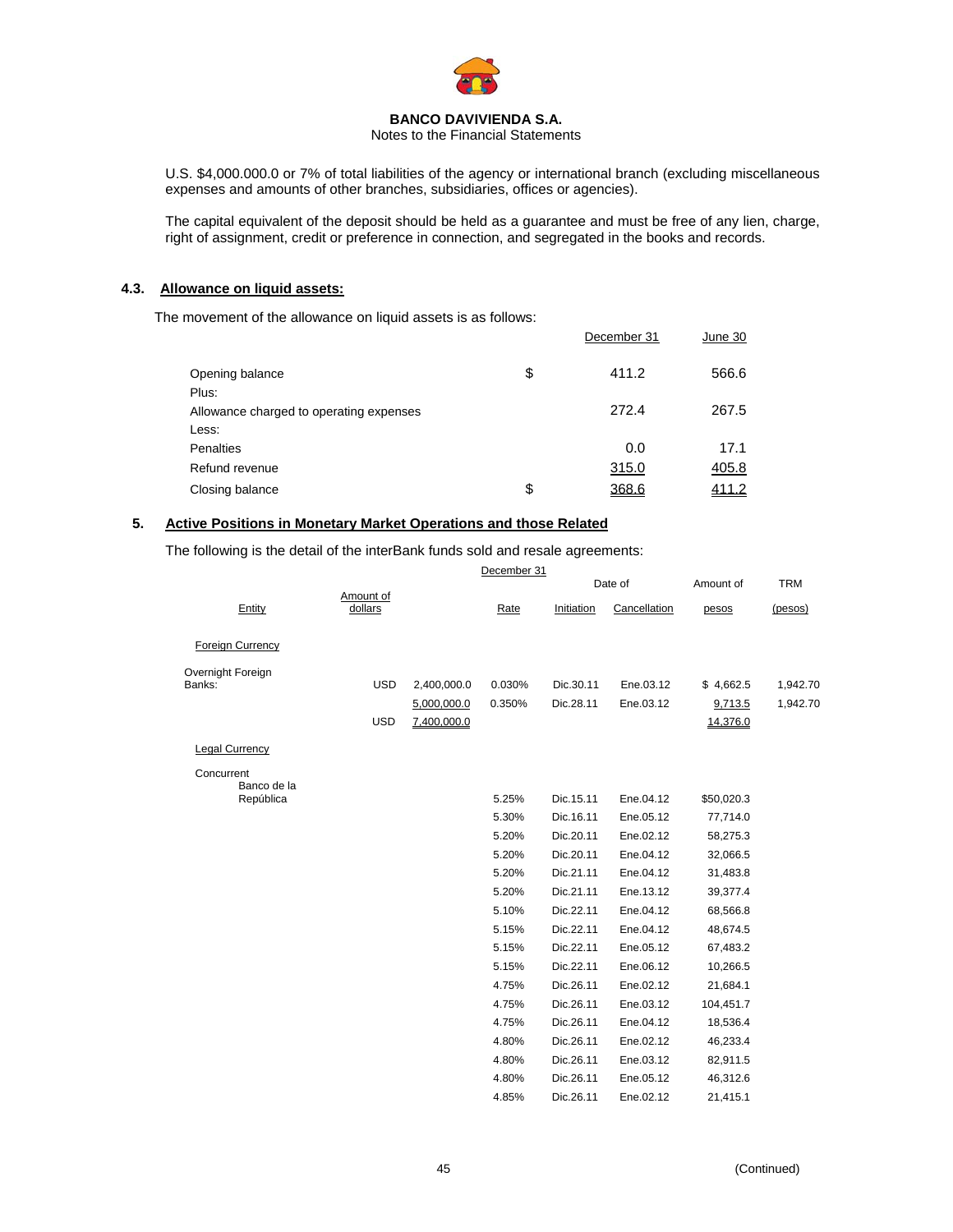

Notes to the Financial Statements

| 4.85% | Dic 26 11 | Fne 04 12 | 25,706.0    |
|-------|-----------|-----------|-------------|
| 4.75% | Dic 27 11 | Ene.02.12 | 99.185.6    |
| 4.75% | Dic 27 11 | Ene.03.12 | 70,094.8    |
| 4.75% | Dic.27.11 | Ene.05.12 | 21,154.8    |
| 4.75% | Dic 27 11 | Fne 06 12 | 101,185.6   |
| 4.80% | Dic 27 11 | Fne 02 12 | 363.856.2   |
| 4.80% | Dic 27 11 | Ene.03.12 | 16,863.7    |
| 4.90% | Dic 27 11 | Fne 11 12 | 28.056.4    |
| 4.90% | Dic 28 11 | Fne 02 12 | 50.394.2    |
| 4.90% | Dic 29 11 | Ene.04.12 | 18,101.5    |
|       |           |           | 1.620.071.9 |

\$1,634,447.9

| <b>Banks</b>                  | 4.60% | Dic.14.11 | Ene.02.12 | 40,000.0    |
|-------------------------------|-------|-----------|-----------|-------------|
|                               | 4.65% | Dic.21.11 | Ene.18.12 | 6,000.0     |
|                               | 4.60% | Dic.27.11 | Ene.02.12 | 75,000.0    |
|                               | 4.60% | Dic.28.11 | Ene.02.12 | 30,000.0    |
|                               | 4.65% | Dic.28.11 | Ene.25.12 | 6,000.0     |
|                               | 4.64% | Dic.29.11 | Ene.02.12 | 22,000.0    |
|                               |       |           |           | 179,000.0   |
|                               |       |           |           |             |
| <b>Financial Corporations</b> | 4.62% | Dic.16.11 | Ene.02.12 | 15,000.0    |
|                               | 4.62% | Dic.27.11 | Ene.02.12 | 8,500.0     |
|                               |       |           |           | 23,500.0    |
|                               |       |           |           |             |
| <b>Brokerage Firms</b>        |       |           |           |             |
|                               | 4.85% | Dic.27.11 | Ene.02.12 | 21,158.4    |
|                               | 6.50% | Dic.27.11 | Ene.02.12 | 1,933.0     |
|                               | 5.00% | Dic.27.11 | Ene.02.12 | 9,933.8     |
|                               | 4.80% | Dic.28.11 | Ene.03.12 | 21,160.4    |
|                               | 4.90% | Dic.28.11 | Ene.03.12 | 16,324.1    |
|                               | 4.80% | Dic.29.11 | Ene.04.12 | 21,172.4    |
|                               |       |           |           | 91,682.1    |
|                               |       |           |           |             |
|                               |       |           |           | 1,914,254.0 |

\$ 1,928,630.0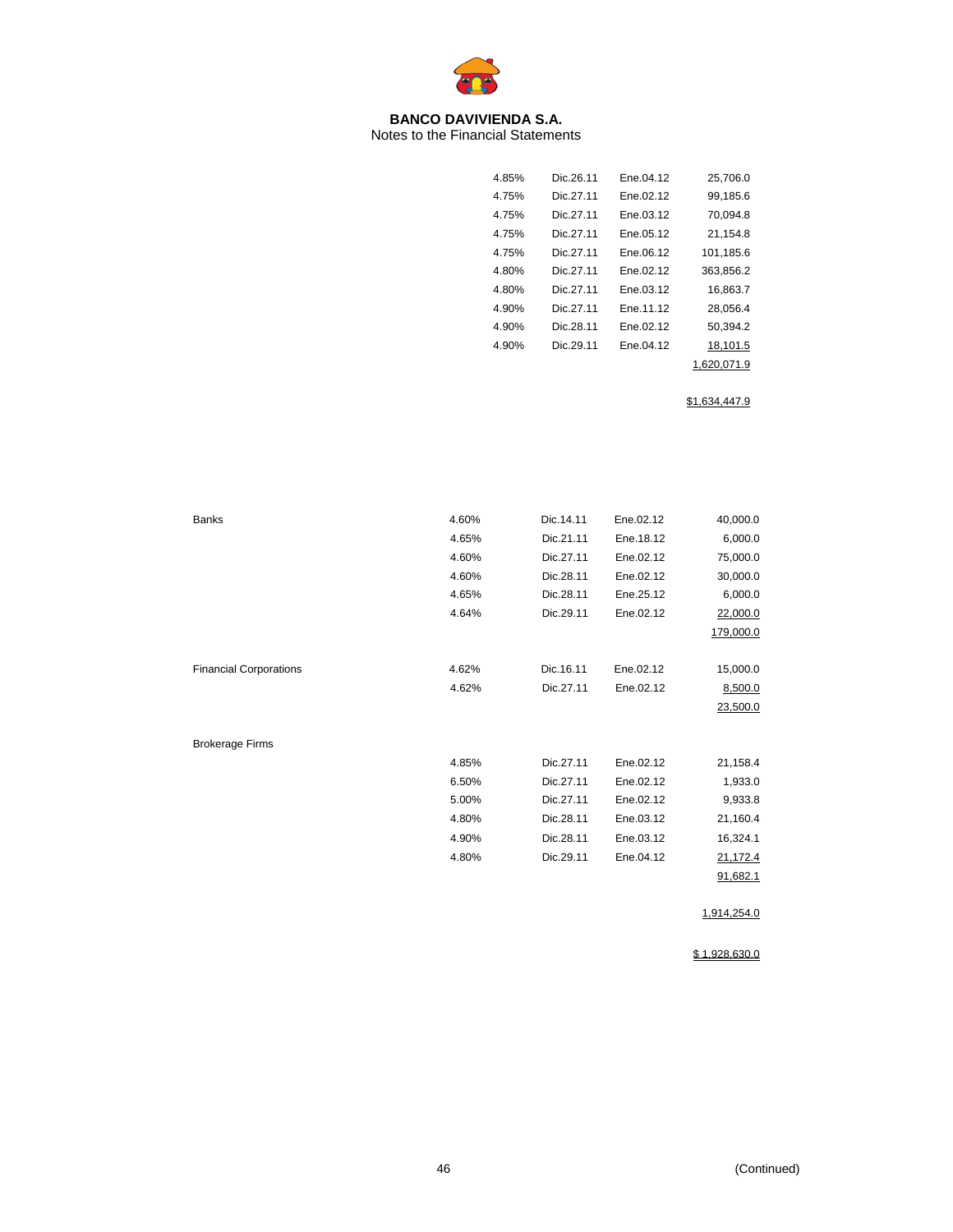

Notes to the Financial Statements

|                          |                          |                      |             | June 30 |            |              |           |            |
|--------------------------|--------------------------|----------------------|-------------|---------|------------|--------------|-----------|------------|
|                          |                          |                      |             |         |            | Date of      | Amount of | <b>TRM</b> |
|                          | Entity                   | Amount of<br>dollars |             | Rate    | Initiation | Cancellation | pesos     | (pesos)    |
| <b>Foreign Currency</b>  |                          |                      |             |         |            |              |           |            |
| Overnight Foreign Banks: |                          |                      |             |         |            |              |           |            |
|                          |                          | <b>USD</b>           | 4,800,000.0 | 0.030%  | Jun.30.11  | Jul.01.11    | \$8,507.1 | 1,772.32   |
|                          |                          | <b>USD</b>           | 4,800,000.0 |         |            |              | \$8,507.1 |            |
|                          |                          |                      |             |         |            |              |           |            |
| <b>Legal Currency</b>    |                          |                      |             |         |            |              |           |            |
| Concurrent               |                          |                      |             |         |            |              |           |            |
|                          | Banco de la<br>República |                      |             | 4.300%  | Jun.03.11  | Jul.05.11    | 73,267.7  |            |
|                          |                          |                      |             | 4.080%  | Jun.24.11  | Jul.01.11    | 239,399.0 |            |
|                          |                          |                      |             | 4.000%  | Jun.24.11  | Jul.01.11    | 39,899.6  |            |
|                          |                          |                      |             |         |            |              | 352,566.3 |            |
|                          | <b>Brokerage Firms</b>   |                      |             |         |            |              |           |            |
|                          |                          |                      |             | 4.40%   | Jun.29.11  | Jul.05.11    | 15,606.3  |            |
|                          |                          |                      |             | 4.45%   | Jun.30.11  | Jul.06.11    | 4,578.2   |            |
|                          |                          |                      |             | 4.50%   | Jun.30.11  | Jul.05.11    | 5,263.7   |            |
|                          |                          |                      |             | 4.50%   | Jun.30.11  | Jul.05.11    | 5,093.6   |            |
|                          |                          |                      |             |         |            |              | 30,541.8  |            |
|                          | <b>Banks</b>             |                      |             | 4.13%   | Jun.08.11  | Jul.06.11    | 6,000.0   |            |
|                          |                          |                      |             | 4.13%   | Jun.15.11  | Jul.13.11    | 6,000.0   |            |
|                          |                          |                      |             | 4.25%   | Jun.20.11  | Jul.01.11    | 25,000.0  |            |
|                          |                          |                      |             | 4.25%   | Jun.30.11  | Jul.01.11    | 22,000.0  |            |
|                          |                          |                      |             | 4.31%   | Jun.22.11  | Jul.21.11    | 6,000.0   |            |
|                          |                          |                      |             | 4.31%   | Jun.29.11  | Jul.27.11    | 1,500.0   |            |
|                          |                          |                      |             | 4.32%   | Jun.29.11  | Jul.27.11    | 4,500.0   |            |
|                          |                          |                      |             | 4.40%   | Jun.28.11  | Jul.01.11    | 3,000.0   |            |
|                          |                          |                      |             |         |            |              | 74,000.0  |            |

### \$ 465,615.2

For the 1<sup>st</sup> and 2<sup>st</sup> half of 2011, the balance and the monthly average yield of active positions (local and foreign currency) totaled \$ 1.928.630.0 and \$ 2.138.2 and \$465,615.2 and \$1.587.4 respectively.

There are no restrictions on these funds.

# **6. Investments**

The following is the detail of the investment portfolio, at December 31, and June 30, 2011: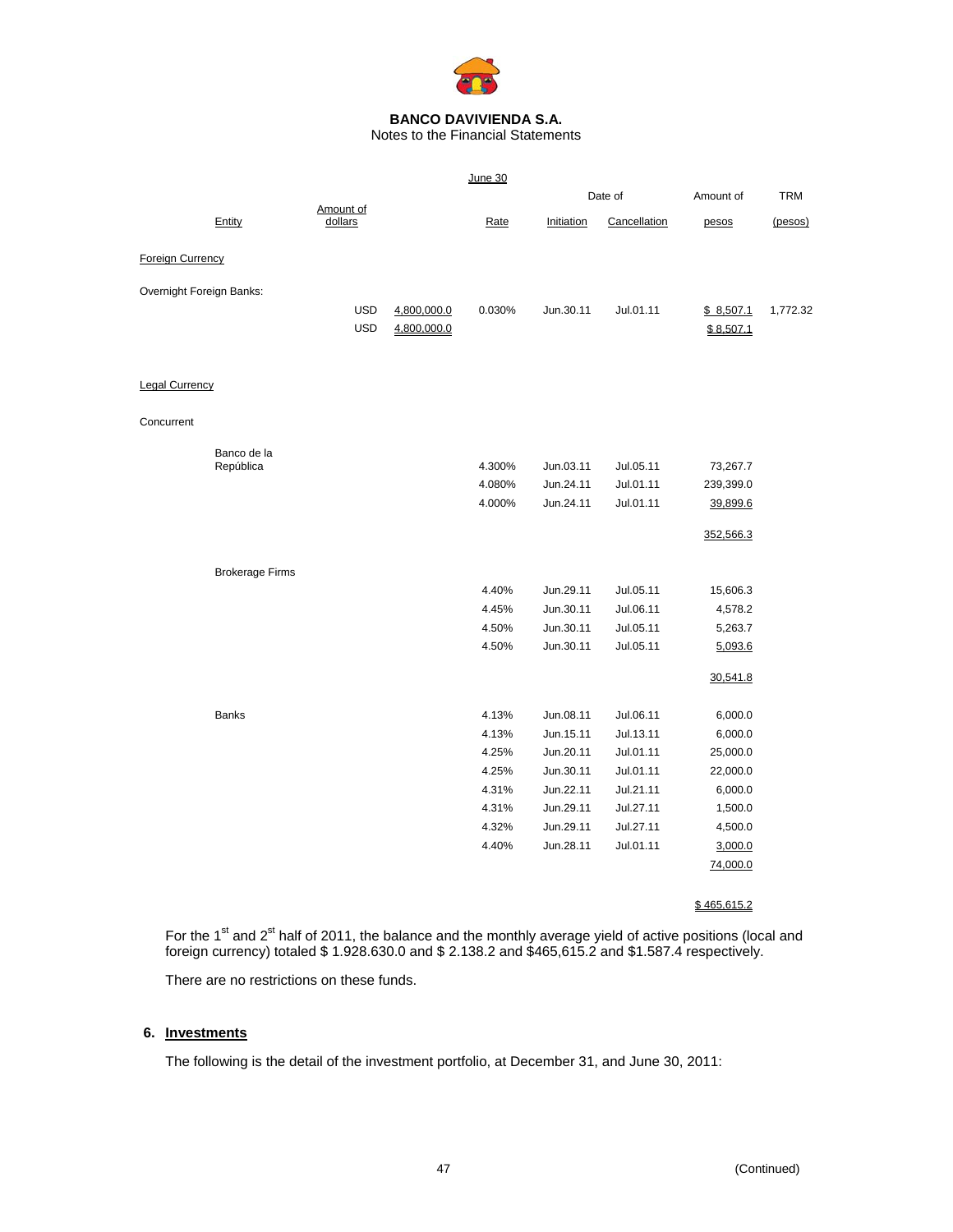

Notes to the Financial Statements

| December 31                                                    | Cost                     | Allowance |
|----------------------------------------------------------------|--------------------------|-----------|
| <b>Trading Investments</b>                                     | \$<br>2,970,948.5        | 9,640.3   |
| Ofbt securities Held to maturity                               | 289,556.3                | 167.0     |
| Ofbt securities available for sale                             | 710,590.5                | 1,042.0   |
| Equity securities available for sale                           | 302,876.6                | 13,442.6  |
| Repurchase rights of marketable investments given in guarantee | 239,345.4                | 0.0       |
|                                                                | \$<br>4,513,317.3        | 24,291.9  |
| June 30                                                        |                          |           |
| <b>Trading Investments</b>                                     | 1,975,656.7              | 12,730.9  |
| Ofbt securities Held to maturity                               | 305,029.7                | 381.0     |
| Ofbt securities available for sale                             | 1,219,447.7              | 1,147.9   |
| Equity securities available for sale                           | 297,876.2                | 13,442.6  |
| Repurchase rights of marketable<br>investments                 | 41,140.7                 | 0.0       |
|                                                                | \$<br><u>3.839.151.0</u> | 27.702.4  |

## **6.1 Investment portfolio according to classification, kind and credit risk classification**

| - Debt trading securities      | December 31       | June 30     |
|--------------------------------|-------------------|-------------|
| <b>TES</b>                     | \$<br>1,673,832.9 | 568,368.2   |
| <b>TRD</b>                     | 1,545.1           | 1,527.6     |
| <b>Bonds</b>                   | 221,690.6         | 220,373.6   |
| TDA Finagro (1)                | 144,347.6         | 194,101.2   |
| <b>CDT</b>                     | 284,090.1         | 259,749.8   |
| <b>TIPS</b>                    | 557,168.2         | 653,202.4   |
| Credit content titles          | 21,887.2          | 28,039.5    |
| Securities Issued Foreign      | 41,589.4          | 33,072.3    |
| Commercial papers              | 6,827.8           | 1,642.9     |
| Other Investments              | 17,969.6          | 15,579.2    |
|                                | \$<br>2.970.948.5 | 1.975.656.7 |
| - Held to maturity investments |                   |             |
| <b>TRD</b>                     | 288,665.7         | 300,236.7   |
| <b>CDT</b>                     | 0.0               | 3,012.0     |
| <b>TIPS</b>                    | 890.6             | 1,781.0     |
|                                | \$<br>289,556.3   | 305,029.7   |

(1) Corresponds to mandatory investments made in compliance with laws and conform to established rates on savings accounts, checking accounts, deposit certificates, Banking services for collection and trust liabilities (Note 13) in terms of Resolution 14 dated 2008, as follows: on average daily demand in legal currency each quarter, after deducting the reserve 5.8% from the savings and checking accounts and 4.3% from the term deposit certificates

These percentages apply as of the calculation of the requirement of investment in securities of Agricultural development TDA, corresponding to the demandable items of the quarter March to June of 2009. And these are percentages in effect to date (Note 36).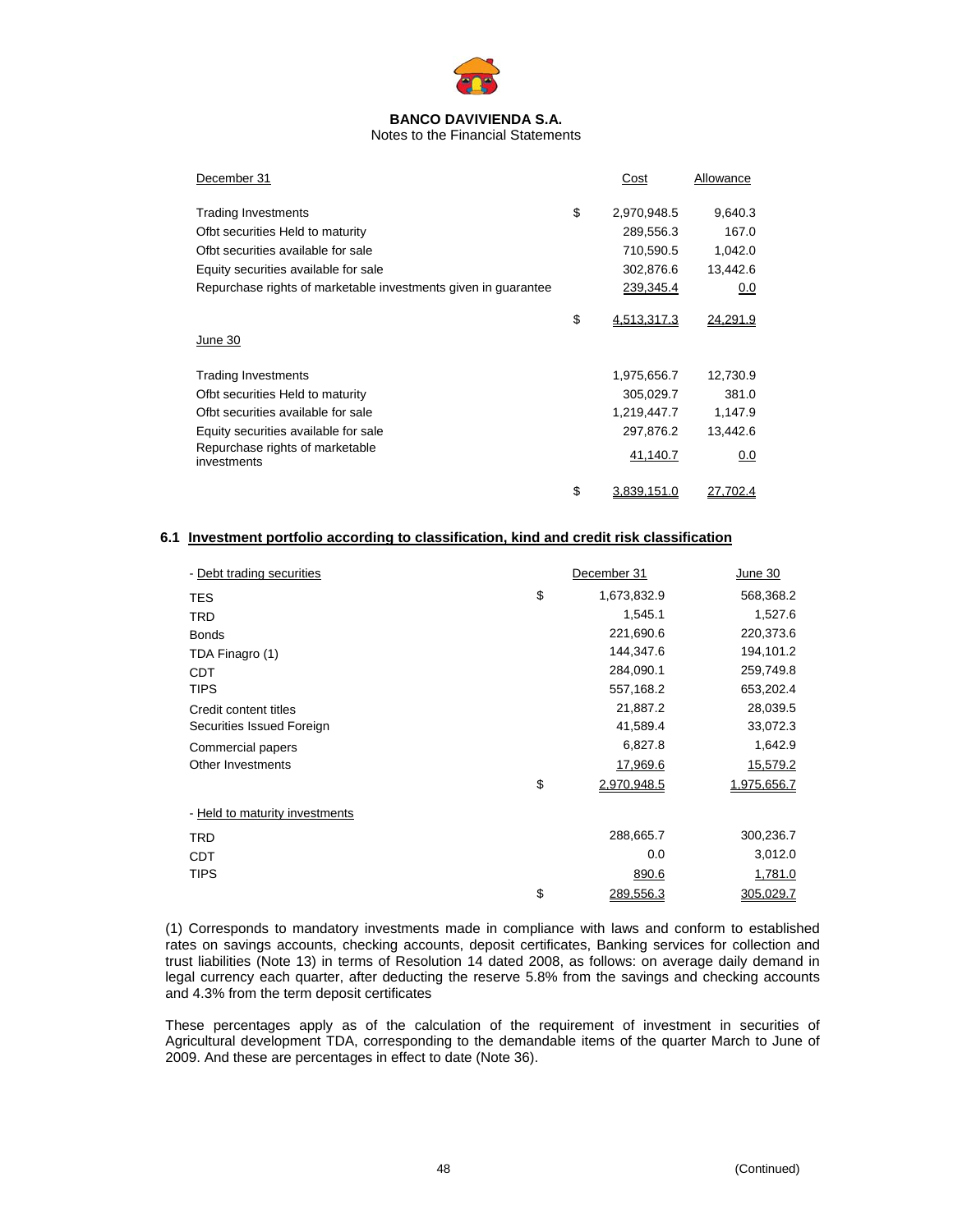

Notes to the Financial Statements

| - Investments debt securities available for sale | December 31            |                        |  |
|--------------------------------------------------|------------------------|------------------------|--|
| <b>TES</b><br><b>TIPS</b>                        | \$<br>0.0<br>688,148.0 | 490,212.6<br>729,235.1 |  |
| Securities issued by foreign entities            | 22,442.5               | 0.0                    |  |
|                                                  | \$<br>710,590.5        | 1,219,447.7            |  |
|                                                  |                        |                        |  |
| - Securities available for sale, Equity          |                        |                        |  |
| Shares with low and minimum                      |                        |                        |  |
| marketability (Note 6.9)                         | \$<br>302,876.6        | 297,876.2              |  |
| - Investments provided as security negotiable    |                        |                        |  |
| Trading in debt securities                       |                        |                        |  |
| <b>TES</b>                                       | \$<br>0.0              | 41,140.7               |  |
| - Trading securities under warranty              |                        |                        |  |
| Available for debt debt securities               |                        |                        |  |
| <b>TES</b>                                       | \$<br>239,345.4        | 0.0                    |  |
| - Investment allowance                           | (24, 291.9)            | (27, 702.4)            |  |
| Total Investments, net                           | \$<br>4,489,025.4      | 3,811,448.6            |  |

There are no additional restrictions on investments to those defined in the Basic Accounting and Financial Circular relating to the securities delivered as guarantees for InterBank debit transactions, repos, repurchases and futures guarantees, these values are registered in the accounts for Repurchase Rights and Transfer Rights.

There is restriction on the investment portfolio for the Miami branch as of December 31, 2011 for US\$10,938,652.95, equivalent to \$21,250.5, and in Colombia for provisional seizure of \$150.0, corresponding to 7 CDT's and 1 bond.

On December 31 and June 30, 2011 the investments in equity securities and debt securities were evaluated and rated under loans risk in accordance to what it was established on the 100<sup>th</sup> External Circular of the Financial Superintendence of Colombia; the result can be seen in note 6.9.

# **6.2 Investment Reclassification Effect**

During the first half-year of 2010 there were no investment reclassifications.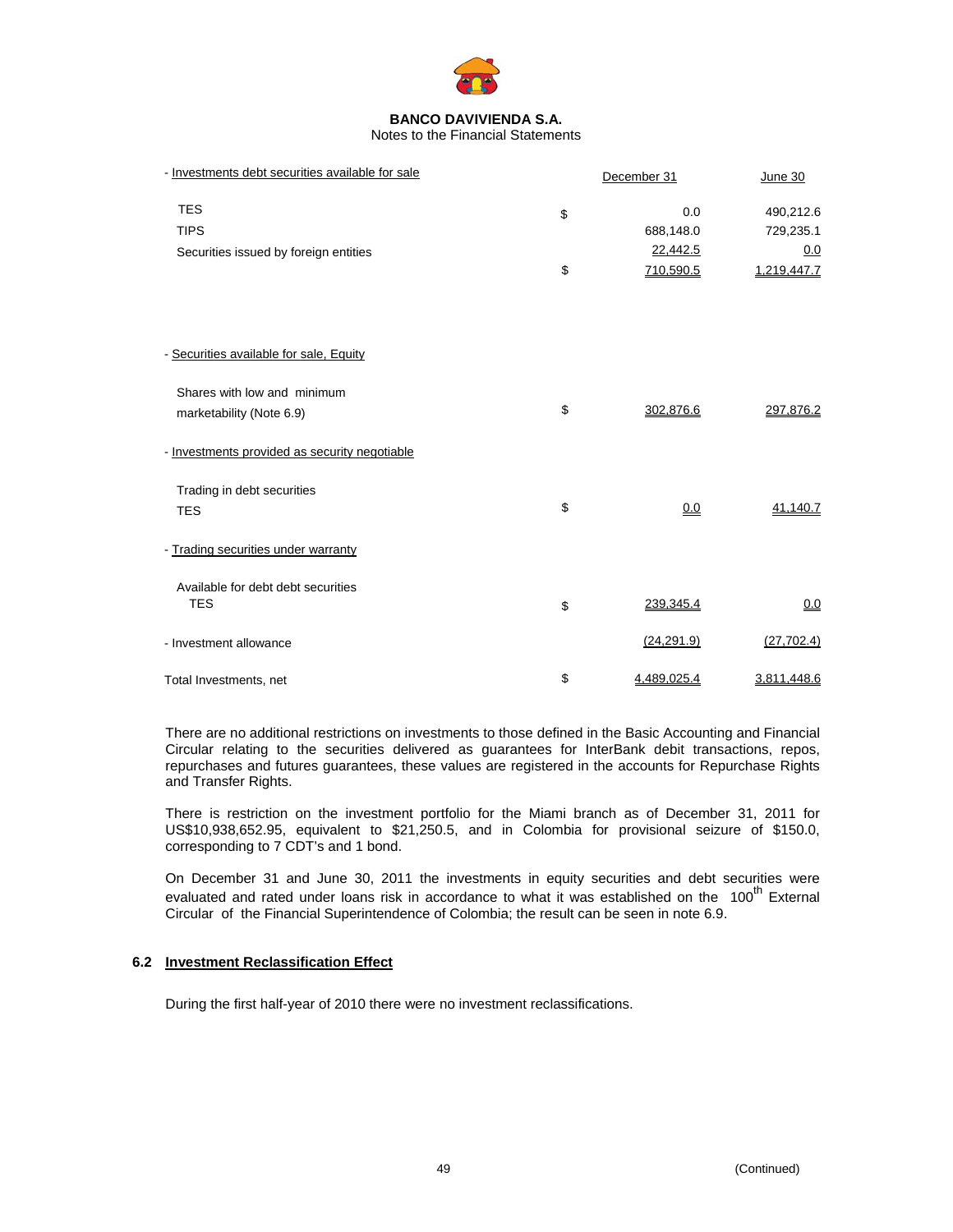

Notes to the Financial Statements

# **6.3 Investment portfolio by rating**

|                                 | December 31       | % partic.        | Allowance       | June 30          | % partic.        | Allowance              |
|---------------------------------|-------------------|------------------|-----------------|------------------|------------------|------------------------|
| <b>Qualification Long Term</b>  |                   |                  |                 |                  |                  |                        |
| Α                               | \$79,071.4        | 1.88%            | 0.0             | 34,772.9         | 0.98%            | 0.0                    |
| А-                              | 35,374.2          | 0.84%            | 0.0             | 29,976.3         | 0.85%            | 0.0                    |
| $A+$                            | 60,368.0          | 1.43%            | 0.0             | 58,309.5         | 1.65%            | 0.0                    |
| AA-                             | 40,834.5          | 0.97%            | 0.0             | 32,397.1         | 0.91%            | 0.0                    |
| AA                              | 126,252.2         | 3.00%            | 0.0             | 133,412.0        | 3.77%            | 0.0                    |
| $AA+$                           | 47,004.0          | 1.12%            | 0.0             | 22,460.9         | 0.63%            | 0.0                    |
| AAA                             | 1,189,283.1       | 28.25%           | 0.0             | 1,312,370.9      | 37.06%           | 0.0                    |
| $B+$                            | 15,636.4          | 0.37%            | 4,690.9         | 16,223.8         | 0.46%            | 4,867.1                |
| <b>BB</b>                       | 8,143.5           | 0.19%            | 814.4           | 9,207.0          | 0.26%            | 920.7                  |
| BB-                             | 1,037.8           | 0.02%            | 103.8           | 18,834.9         | 0.53%            | 1,883.5                |
| BB+                             | 2,276.3           | 0.05%            | 227.6           | 2,271.9          | 0.06%            | 227.2                  |
| BBB-                            | 52,383.6          | 1.24%            | 0.0             | 32,396.2         | 0.91%            | 0.0                    |
| <b>BBB</b>                      | 47,565.6          | 1.13%            | 0.0             | 26,309.5         | 0.74%            | 0.0                    |
| BBB+                            | 23,830.7          | 0.57%            | 0.0             | 17,890.7         | 0.51%            | 0.0                    |
| C                               | 9,553.7           | 0.23%            | 4,776.8         | 11,960.5         | 0.34%            | 5,980.3                |
| CC                              | 471.4             | 0.01%            | 235.8           | 762.0            | 0.02%            | 381.0                  |
| Multilateral                    | 3,815.6           | 0.09%            | 0.0             | 0.0              | 0.00%            | 0.0                    |
| Nation                          | 2,257,906.3       | 53.63%           | 0.0             | 1,653,835.1      | 46.70%           | 0.0                    |
|                                 | 4,000,808.3       | 95.02%           | 10,849.3        | 3,413,391.2      | 96.39%           | 14,259.8               |
| <b>Qualification short term</b> |                   |                  |                 |                  |                  |                        |
| $\mathbf{1}$                    | 10,086.7          | 0.24%            | 0.0             | 14,104.7         | 0.40%            | 0.0                    |
| $1+$                            | 194,888.4         | 4.63%            | 0.0             | 113,778.9        | 3.21%            | 0.0                    |
| 2                               | 4,657.3           | 0.11%            | 0.0             | 0.0              | 0.00%            | 0.0                    |
|                                 | 209,632.4         | 4.98%            | 0.0             | 127,883.6        | 3.61%            | 0.0                    |
|                                 | 4,210,440.7       | 100.00%          | 10,849.3        | 3,541,274.8      | 100.00%          | 14,259.8               |
| <b>Equity Securities</b>        |                   |                  |                 |                  |                  |                        |
| A                               | 302,866.8         | 100.00%          | 13,440.7        | 297,866.3        | 100.00%          | 13,440.7               |
| В                               | 9.8<br>302,876.6  | 0.00%<br>100.00% | 1.9<br>13,442.6 | 9.9<br>297,876.2 | 0.00%<br>100.00% | <u>1.9</u><br>13,442.6 |
|                                 | 4,513,317.3<br>\$ | 100.00%          | 24,291.9        | 3,839,151.0      | 100.00%          | 27,702.4               |
|                                 |                   |                  |                 |                  |                  |                        |

For the allowance constitution for titles that do not have an external rating, an internal evaluation is performed to provide a rating in accordance with the provisions of Chapter I of the 100th External Circular of 1995.

As a result of the loan securitization processes, the Bank purchased "C" Tips securities, which are rated as CCC and are registered, in trade able investments in debt securities for (\$15,167.84) fifteen thousand one hundred and sixty seven pesos and eighty four cents at December 31 and June 30, 2011. Likewise, there are records in the contingent accounts for \$33.154.9 y \$33.874.6, at December 31 and June 30, 2011, respectively.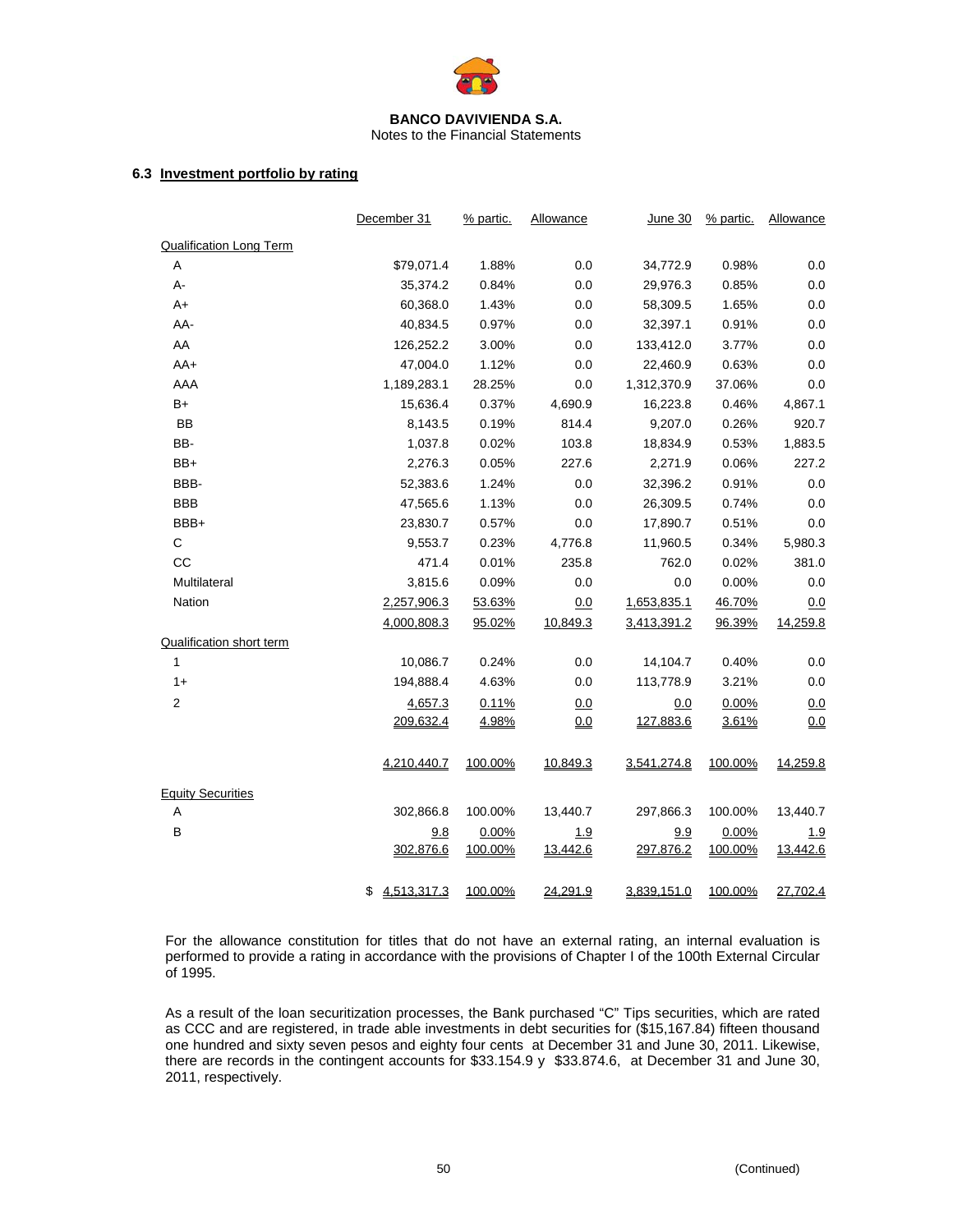

Notes to the Financial Statements

# **6.4 Investment Portfolio by issuing**

|                                          | December 31        |           |             | June 30            |           |             |
|------------------------------------------|--------------------|-----------|-------------|--------------------|-----------|-------------|
|                                          | <b>Gross Value</b> | provisión | Net         | <b>Gross Value</b> | provisión | Net         |
| <b>Foreign currency</b>                  |                    |           |             |                    |           |             |
| <b>Financial Institutions</b>            | \$<br>79,945.2     | 0.0       | 79,945.2    | 51,574.2           | 0.0       | 51,574.2    |
| Foreign Banks                            | 39,608.1           | 0.0       | 39,608.1    | 15,746.2           | 0.0       | 15,746.2    |
| <b>Foreing Governments</b>               | 7,324.2            | 0.0       | 7,324.2     | 0.0                | 0.0       | 0.0         |
| <b>Multilateral Lending Agencies</b>     | 7,211.0            | 0.0       | 7,211.0     | 1,983.4            | 0.0       | 1,983.4     |
| Corporate                                | 0.0                | 0.0       | 0.0         | 23,790.7           | 0.0       | 23,790.7    |
| <b>Others</b>                            | 8,639.4            | 0.0       | 8,639.4     | 0.0                | 0.0       | 0.0         |
| <b>Legal Currency</b>                    |                    |           |             |                    |           |             |
| <b>National Government</b>               | 2,257,812.4        | 0.0       | 2,257,812.4 | 1,459,290.1        | 0.0       | 1,459,290.1 |
| Regional Goverment and local authorities | 3,296.2            | 0.0       | 3,296.2     | 443.9              | 0.0       | 443.9       |
| <b>Financial Institutions</b>            | 1,993,381.3        | 10,851.1  | 1,982,530.2 | 2,155,741.2        | 14,261.7  | 2,141,479.5 |
| Corporate                                | 116,099.5          | 13,440.8  | 102,658.7   | 130,581.3          | 13,440.7  | 117,140.6   |
| <b>Others</b>                            | 0.0                | 0.0       | 0.0         | 0.0                | 0.0       | 0.0         |
|                                          | \$<br>4.513.317.3  | 24,291.9  | 4,489,025.4 | 3,839,151.0        | 27,702.4  | 3,811,448.6 |

# **6.5 Investment portfolio by currency**

|                | December 31       | June 30     |
|----------------|-------------------|-------------|
| Pesos          | \$<br>3,830,672.8 | 3,160,514.0 |
| <b>Dólares</b> | 142,727.8         | 95,169.7    |
| Uvr            | 539,916.7         | 583,467.3   |
|                | \$<br>4,513,317.3 | 3,839,151.0 |

# **6.6 Investments Portfolio by maturity periods**

| December 31                   | From 0 to<br>1 year | From 1 to 5<br>years | From 5 to<br>10 years | More than 10<br>years | Total       |
|-------------------------------|---------------------|----------------------|-----------------------|-----------------------|-------------|
| <b>Trading Investments</b>    | \$<br>403.589.7     | 1.435.114.2          | 497.963.6             | 634.281.0             | 2.970.948.5 |
| Investments debt securities   |                     |                      |                       |                       |             |
| available for sale            | 0.0                 | 261.772.9            | 459.135.1             | 229,027.9             | 949.935.9   |
| Investments equity securities |                     |                      |                       |                       |             |
| available for sale            | 0.0                 | 0.0                  | 0.0                   | 302.876.6             | 302.876.6   |
| Investments debt securities   |                     |                      |                       |                       |             |
| Held to maturity              | 32.848.6            | 255,817.2            | 890.5                 | 0.0                   | 289,556.3   |
|                               | \$<br>436.438.3     | 1,952,704.3          | 957,989.2             | 1,166,185.5           | 4,513,317.3 |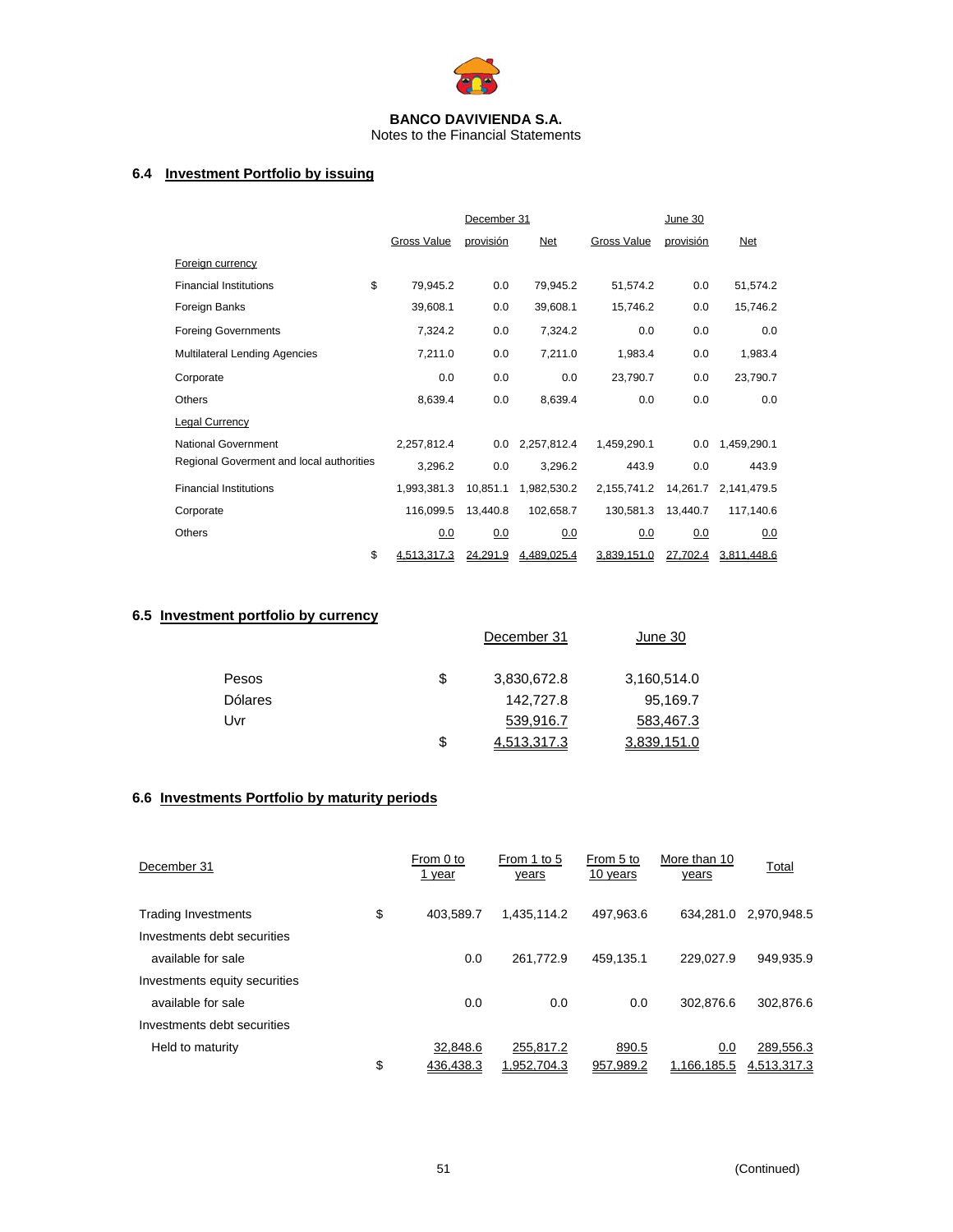

Notes to the Financial Statements

| June 30                       | From 0 to<br>1 year | From 1 to 5<br>years | From 5 to<br>10 years | More than 10<br>years | Total       |
|-------------------------------|---------------------|----------------------|-----------------------|-----------------------|-------------|
| <b>Trading Investments</b>    | \$<br>381.710.9     | 790.178.0            | 338,449.6             | 506.458.9             | 2,016,797.4 |
| Investments debt securities   |                     |                      |                       |                       |             |
| available for sale            | 0.0                 | 490.212.6            | 545.631.5             | 183.603.6             | 1.219.447.7 |
| Investments equity securities |                     |                      |                       |                       |             |
| available for sale            | 0.0                 | 0.0                  | 0.0                   | 297.876.2             | 297.876.2   |
| Investments debt securities   |                     |                      |                       |                       |             |
| Held to maturity              | 20.674.4            | 282,574.3            | 1,781.0               | 0.0                   | 305,029.7   |
|                               | \$<br>402.385.3     | 1,562,964.9          | 885.862.1             | 987.938.7             | 3.839.151.0 |

# **6.7 Maximum, Minimum and Average values**

The Maximum, Minimum and Average values of Fixed Income Investment Portfolio, during the first semester of 2011, were:

| Investments                                                      | December 31 |             |             |             |
|------------------------------------------------------------------|-------------|-------------|-------------|-------------|
| Instruments by specie                                            |             | Mínimo      | Máximo      | Promedio    |
| <b>Bonds</b>                                                     | \$          | 256,319.2   | 363,918.2   | 311,552.0   |
| CDT                                                              |             | 261,309.1   | 403,350.8   | 327,900.5   |
| <b>Foreign Entities</b>                                          |             | 0.0         | 18,506.4    | 14,955.2    |
| <b>Commercial Papers</b>                                         |             | 1,005.3     | 5,028.7     | 3,016.2     |
| <b>TDA Finagro</b>                                               |             | 144,347.6   | 210,017.8   | 180,058.0   |
| <b>TES</b>                                                       |             | 756,638.0   | 1,673,832.9 | 1,242,936.1 |
| <b>TIPS</b>                                                      |             | 557,168.2   | 611,788.2   | 577,752.5   |
| Tlitles credit content                                           |             | 21,887.3    | 28,587.7    | 25,720.0    |
| <b>TRD</b>                                                       |             | 1,532.3     | 1,545.2     | 1,538.5     |
| Available for sale                                               |             |             |             |             |
| <b>TES</b>                                                       |             | 237,932.9   | 498,306.6   | 327,947.9   |
| <b>TIPS</b>                                                      |             | 688,148.1   | 714,720.1   | 704,220.1   |
| <b>Foreign Entities</b>                                          |             | 15,541.6    | 22,442.5    | 15,820.7    |
| At maturity                                                      |             |             |             |             |
| <b>CDT</b>                                                       |             | 0.0         | 3,027.7     | 2,516.2     |
| <b>TIPS</b>                                                      |             | 890.6       | 1,483.6     | 1,113.7     |
| <b>TRD</b>                                                       |             | 288,610.1   | 300,780.7   | 293,638.5   |
|                                                                  | \$          | 3,231,330.2 | 4,857,336.9 | 4,030,686.1 |
| Active Positions in Monetary Market Operations and those Related |             |             |             |             |
| Inter-Bank liabilities                                           |             | 0.0         | 202,500.0   | 76,250.0    |
| Repos and simultaneous operations liabilities                    |             | 50,000.0    | 1,711,754.0 | 664,475.3   |

\$ 50,000.0 1,914,254.0 740,725.3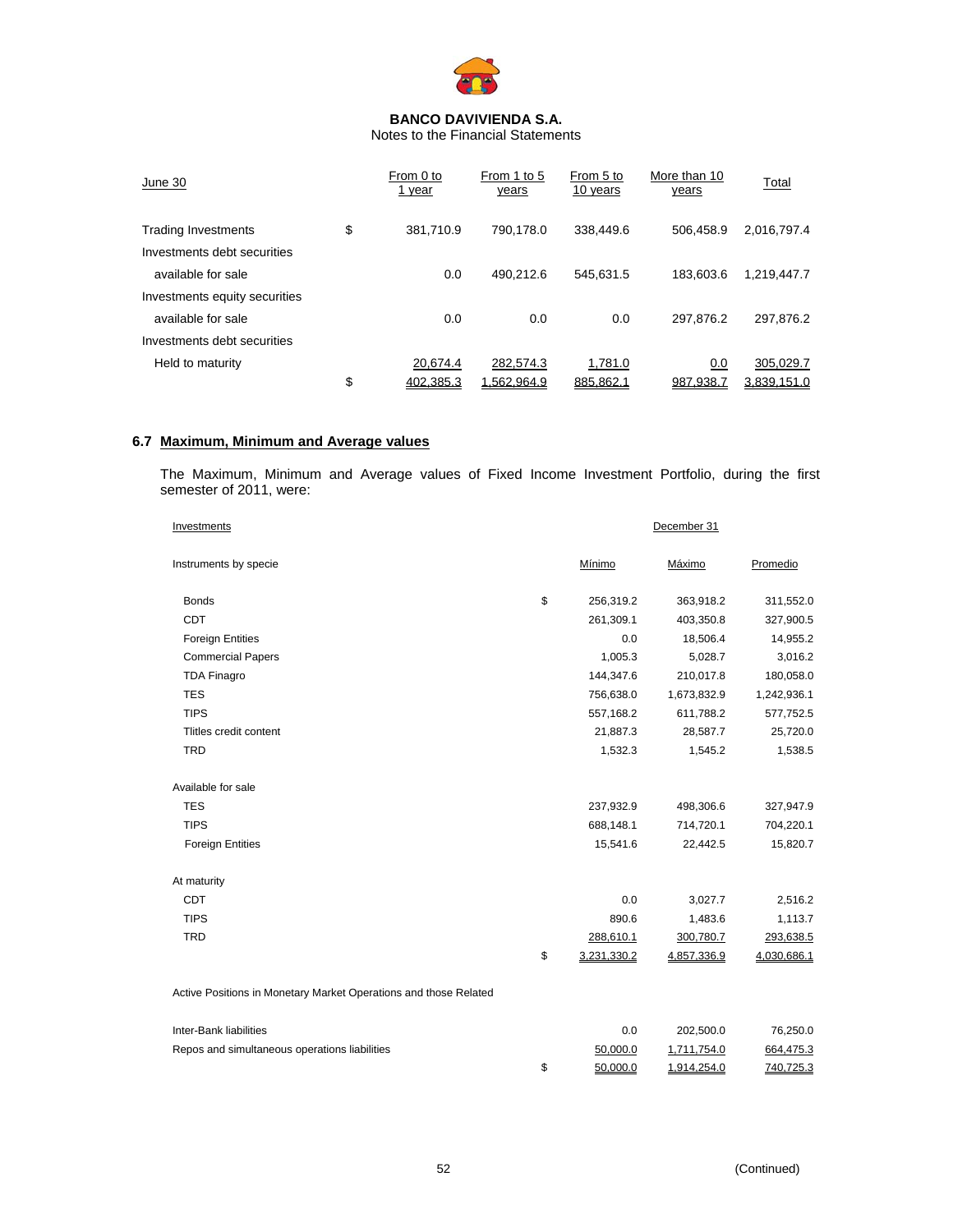

Notes to the Financial Statements

Active Positions in Monetary Market Operations and those Related

| Inter-Bank assets                        | 12.000.0 | 46.000.0  | 22.750.0  |
|------------------------------------------|----------|-----------|-----------|
| Repos and simultaneous operations assets | 0.0      | 473,531.1 | 182,563.8 |
|                                          | 12,000.0 | 519,531.1 | 205.313.8 |

The Maximum, Minimum and Average values of Fixed Income Investment Portfolio, during the first semester of 2011, were:

| <b>Investments</b>                                               |                   | June 30     |             |
|------------------------------------------------------------------|-------------------|-------------|-------------|
| Instruments by specie                                            | Mínimum           | Máximun     | Average     |
| <b>Bonds</b>                                                     | \$<br>167,428.9   | 220,373.6   | 190,929.6   |
| <b>CDT</b>                                                       | 105,161.8         | 259,749.8   | 183,745.4   |
| <b>Foreign Entities</b>                                          | 33,072.3          | 33,691.3    | 34,921.6    |
| <b>Comercial Paper</b>                                           | 520.7             | 12,059.5    | 5,029.2     |
| <b>TDA Finagro</b>                                               | 123,730.5         | 202,954.2   | 175,185.4   |
| <b>TES</b>                                                       | 512,396.2         | 1,477,992.8 | 909,653.3   |
| <b>TIPS</b>                                                      | 653,202.4         | 732,020.8   | 688,360.8   |
| Tlitles credit content                                           | 28,039.5          | 31,788.2    | 29,044.0    |
| <b>TRD</b>                                                       | 1,492.2           | 1,527.6     | 1,514.1     |
| Bonds issued by multilateral                                     | 1,629.0           | 3,560.1     | 198.8       |
| Other Inverstments                                               | 8,527.1           | 12,829.5    | 977.1       |
| Available for sale                                               |                   |             |             |
| <b>TES</b>                                                       | 484,383.5         | 495,034.1   | 490,731.4   |
| <b>TIPS</b>                                                      | 729,235.2         | 806,793.1   | 759,254.4   |
| At maturity                                                      |                   |             |             |
| <b>CDT</b>                                                       | 3,012.0           | 3,029.3     | 3,022.2     |
| <b>TIPS</b>                                                      | 1,781.0           | 2,213.0     | 2,044.9     |
| <b>TRD</b>                                                       | 300,236.7         | 311,426.3   | 306,645.2   |
|                                                                  | \$<br>3,153,848.9 | 4,607,043.2 | 3,781,257.5 |
| Active Positions in Monetary Market Operations and those Related |                   |             |             |
| Inter-Bank liabilities                                           | 21,000.0          | 274,000.0   | 134,333.3   |
| Repos and simultaneus operations liabilities                     | 12,977.2          | 946,096.8   | 287,862.3   |
|                                                                  | \$<br>33,977.2    | 1,220,096.8 | 422,195.6   |
| Active Positions in Monetary Market Operations and those Related |                   |             |             |
| Inter-Bank assets                                                | 30,706.0          | 84,017.3    | 49,018.2    |
| Repos and simultaneous operations assets                         | 0.0               | 325,451.1   | 91,104.1    |
| <b>Short Operations</b>                                          | 0.0               | 43,186.8    | 7,197.8     |
|                                                                  | \$<br>30.706.0    | 452,655.2   | 147,320.1   |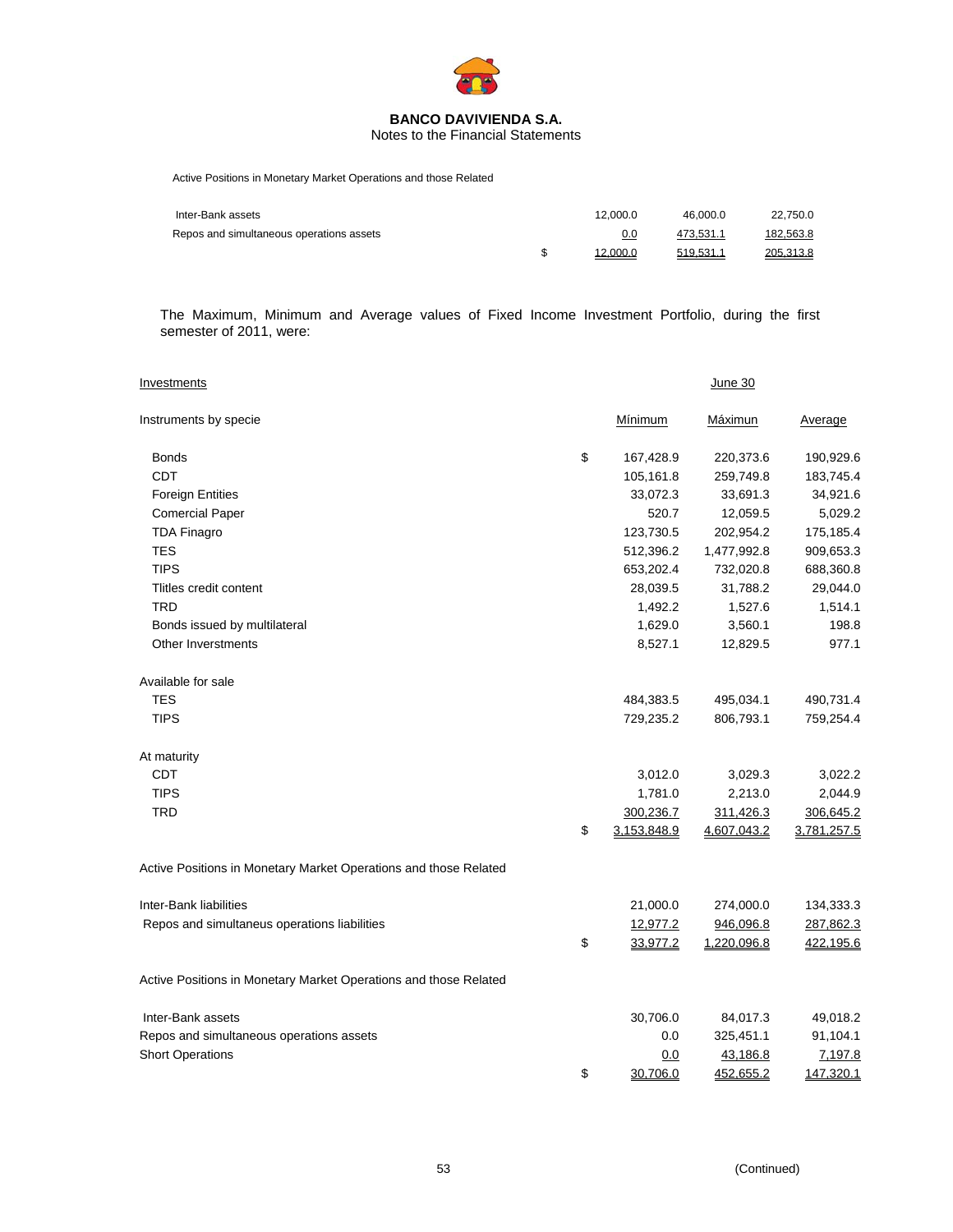

Notes to the Financial Statements

## **6.8 Investments Allowance**

The movement of the investment allowance is the following:

|                                                  | December 31              | June 30  |
|--------------------------------------------------|--------------------------|----------|
| <b>Beginning Balance</b>                         | \$<br>27,702.4           | 27,920.3 |
| Plus:<br>Allowance charged to operating expenses | 8.7                      | 245.5    |
| Less:<br>Reinstatement of allowance              | 3,419.2                  | 463.4    |
| <b>Ending Balance</b>                            | \$<br>24.29 <sup>.</sup> | 702.4    |

## **6.9 Investment available for the sale in equity securities**

The following is the detail of the investments available for the sale in equity securities, as well as their risk rating to December 31 and December 31, 2011:

| December 31 |
|-------------|
|             |

|                                                    | Capital       | %parti- | Costo       | Costo     | Valuation / |           | Rating<br><b>Credit Risk</b> |                  |
|----------------------------------------------------|---------------|---------|-------------|-----------|-------------|-----------|------------------------------|------------------|
| Entity                                             | <b>Stock</b>  | cipat.  | Acquisition | Adjusted  | Ofvaluation | Allowance |                              | <b>Dividends</b> |
| Bancafé Panamá S.A.                                | USD29,100.000 | 99.999% | 62,884.3    | 56,532.1  | 97,421.2    | 0.0       | A                            | 0.0              |
| Corporación Andina de Fomento                      | 3,182         | 0.004%  | 328.8       | 383.0     | 98.7        | 0.0       | A                            | 8.8              |
|                                                    |               |         | 63,213.1    | 56,915.1  | 97,519.9    | 0.0       |                              | 8.8              |
| Finagro                                            | \$156,607     | 12.670% | 52,149.7    | 67,984.8  | 6,163.2     | 0.0       | A                            | 0.0              |
| Fiduciaria Cafetera S.A.                           | 33,462        | 94.011% | 44,586.9    | 55,631.0  | 11,402.0    | 0.0       | A                            | 0.0              |
| Compañía de Inv. del Café                          | 8,024         | 29.537% | 13,440.7    | 13,440.7  | 0.0         | 13,440.7  | A                            | 0.0              |
| Cámara de Riesgo Central                           |               |         |             |           |             |           |                              |                  |
| de Contraparte                                     | 40.000        | 4.681%  | 1,563.7     | 1,872.4   | (496.8)     | 0.0       | A                            | 0.0              |
| Almacafé                                           | 14,472        | 0.009%  | 9.8         | 9.8       | 0.0         | 1.9       | B                            | 0.0              |
| Confinanciera S.A.                                 | 38.052        | 94.900% | 31.880.4    | 54.801.6  | 23.426.7    | 0.0       | A                            | 0.0              |
| Davivalores S.A.                                   | 2.384         | 79.000% | 2,405.7     | 2.981.5   | 7.113.8     | 0.0       | A                            | 0.0              |
| Fiduciaria Davivienda S.A.                         | 27,475        | 60.000% | 381.0       | 16,204.5  | 16,934.7    | 0.0       | A                            | 0.0              |
| Titularizadora Colombiana S.A.                     | 59,855        | 21.120% | 17,499.8    | 14,563.2  | 15,411.0    | 0.0       | A                            | 0.0              |
| Redeban Multicolor S.A.                            | 10,120        | 26.039% | 8,229.8     | 8,229.9   | 9,182.5     | 0.0       | A                            | 0.0              |
| A.C.H. Colombia S.A.                               | 6.595         | 18.418% | 1,848.5     | 1,848.5   | 1,703.8     | 0.0       | A                            | 0.0              |
| Deceval S.A.                                       | 12,051        | 11.846% | 4,488.9     | 5,072.1   | 2,673.8     | 0.0       | A                            | 0.0              |
| Cámara de Compensación<br>Divisas de Colombia S.A. | 2,500         | 6.375%  | 159.4       | 159.4     | 39.6        | 0.0       | A                            | 0.0              |
| Tecnibanca S.A.                                    | 16.410        | 0.941%  | 85.6        | 225.5     | 159.8       | 0.0       | A                            | 0.0              |
| Multiactivos                                       | 12,070        | 21.120% | 2,548.9     | 2,936.6   | 1,286.7     | 0.0       |                              | 0.0              |
|                                                    |               |         | 181,278.8   | 245,961.5 | 95,000.8    | 13,442.6  |                              | 0.0              |
|                                                    |               | \$      | 244.491.9   | 302.876.6 | 192.520.7   | 13,442.6  |                              | 8.8              |

In the second half of 2011 received Dividends in shares for \$8.8.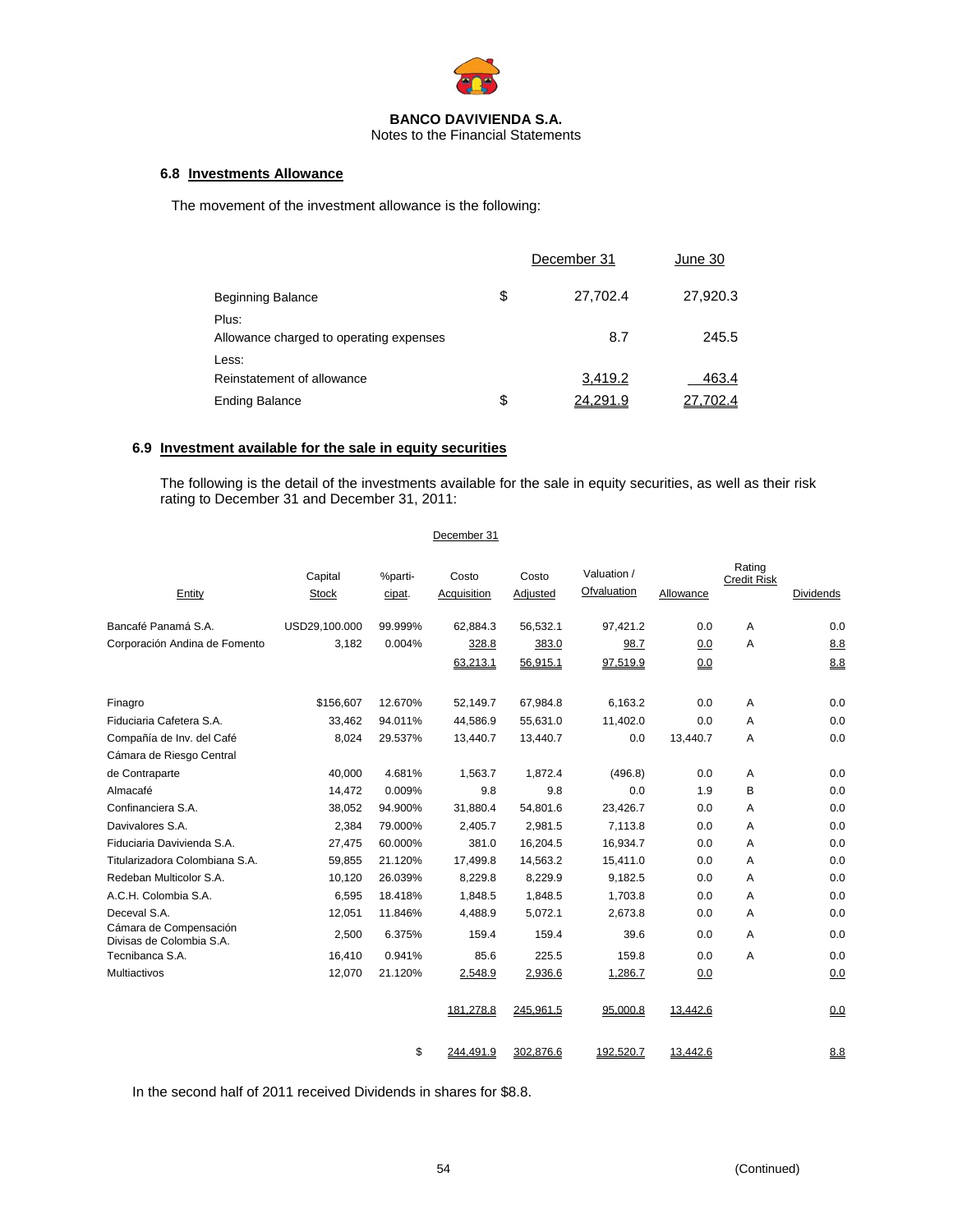

Notes to the Financial Statements

| Entity                             | Capital<br><b>Stock</b> | %parti-<br>cipat. | Costo<br><b>Acquisition</b> | Costo<br>Adjusted | Valuation /<br>Ofvaluation | Allowance | Rating<br>Credit<br>Risk | Dividends |
|------------------------------------|-------------------------|-------------------|-----------------------------|-------------------|----------------------------|-----------|--------------------------|-----------|
| Bancafé Panamá S.A.                | USD 29,100,000          | 99.999%           | 62,884.3                    | 51,574.2          | 59,060.6                   | 0.0       | A                        | 0.0       |
| Corporación Andina of Fomento      | 3,080                   | 0.004%            | 328.8                       | 340.6             | 67.3                       | 0.0       | A                        | 0.0       |
|                                    |                         |                   | 63,213.1                    | 51,914.8          | 59,127.9                   | 0.0       |                          | 0.0       |
| Finagro                            | \$156,607               | 12.670%           | 52,149.7                    | 67,984.8          | 2,664.0                    | 0.0       | A                        | 7,067.2   |
| Fiduciaria Cafetera S.A.           | 33,462                  | 94.011%           | 44,586.9                    | 55,631.0          | 7,250.7                    | 0.0       | A                        | 4,700.5   |
| Compañía of Inv. ofl Café          | 8,024                   | 29.537%           | 13,440.7                    | 13,440.7          | 0.0                        | 13,440.7  | Α                        | 0.0       |
| Cámara of Riesgo Central           |                         |                   |                             |                   |                            |           |                          |           |
| of Contraparte                     | 40,000                  | 4.681%            | 1,563.7                     | 1.872.4           | (460.9)                    | 0.0       | A                        | 0.0       |
| Almacafé                           | 14,472                  | 0.009%            | 9.8                         | 9.8               | 0.0                        | 1.9       | B                        | 0.0       |
| ConFinance S.A.                    | 38,052                  | 94.900%           | 31,880.4                    | 54,801.6          | 13,239.5                   | 0.0       | A                        | 14,403.1  |
| Davivalores S.A.                   | 2,384                   | 79.000%           | 2,405.7                     | 2,981.5           | 4,904.6                    | 0.0       | A                        | 0.0       |
| Fiduciaria Davivienda S.A.         | 27,475                  | 60.000%           | 381.0                       | 16,204.6          | 12,545.9                   | 0.0       | Α                        | 9,825.2   |
| Titularizadora Colombiana S.A. (1) | 59,855                  | 21.118%           | 17,499.8                    | 14,950.9          | 11,582.7                   | 0.0       | Α                        | 4,829.3   |
| Reofban Multicolor S.A.            | 10,120                  | 26.039%           | 8,229.8                     | 8,229.9           | 8,012.5                    | 0.0       | Α                        | 1,041.5   |
| A.C.H. Colombia S.A.               | 6,595                   | 18.418%           | 1,848.5                     | 1,848.5           | 1,545.5                    | 0.0       | Α                        | 957.8     |
| Ofceval S.A.                       | 12,051                  | 11.846%           | 4,488.9                     | 5,072.1           | 1,365.9                    | 0.0       | Α                        | 2,677.2   |
| Cámara of Compensación Divisas     |                         |                   |                             |                   |                            |           |                          |           |
| de Colombia S.A.                   | 2,500                   | 6.375%            | 159.4                       | 159.4             | 7.0                        | 0.0       | A                        | 0.0       |
| Tecnibanca S.A.                    | 16,410                  | 0.941%            | 85.6                        | 225.5             | 95.0                       | 0.0       | A                        | 94.0      |
| Multiactivos (2)                   | 12,070                  | 21.120%           | 2,548.9                     | 2,548.8           | 1,674.7                    | 0.0       |                          | 0.0       |
|                                    |                         |                   | 181,278.8                   | 245,961.4         | 64,427.1                   | 13,442.6  |                          | 45,595.9  |
|                                    |                         | \$                | 244,491.9                   | 297,876.2         | 123,555.0                  | 13,442.6  |                          | 45,595.9  |

In the first semester of 2011, Dividends of \$8,607.0 in stock and \$36,988.9 cash were received.

(1) March 9, 2011, the public document No. 222 of March 3, 2011 was registered in the Camara de Comercio de Bogotá which formalized the split of the shares of the Titularizadora Colombiana.

As a result of the division, the paid up capital of Titularizadora Colombiana SA was reduced, and therefore the number of shares in circulation, the Bank holding 12,640,554 shares with a nominal value of \$1,000 (pesos) each.

(2) Through the same process and by Public document No. 222 of March 3, 2011, the company Multiactivos S.A. STANH was created, with the Bank holding 2,548,940 shares with a nominal value of \$1,000 (pesos) each.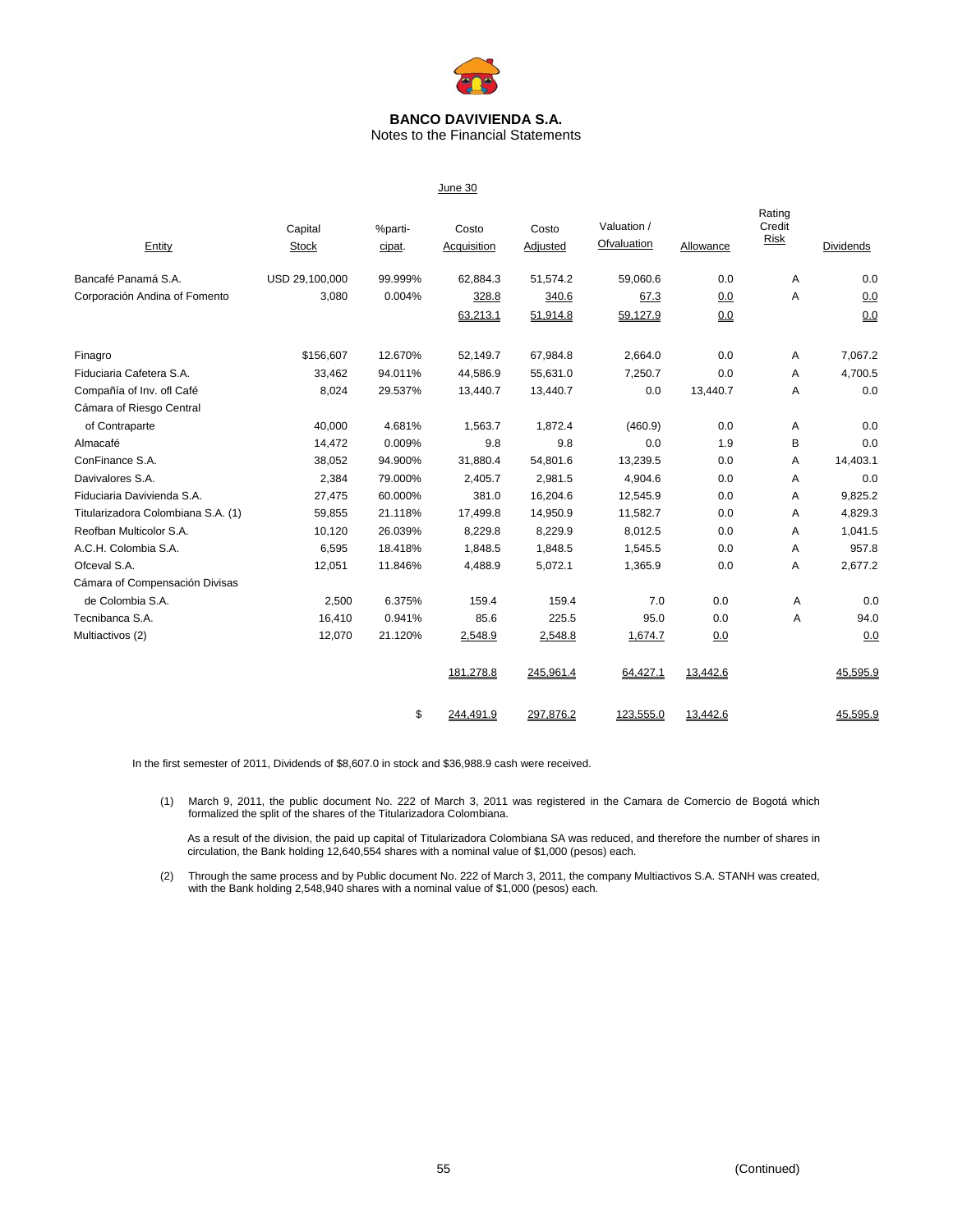

# **7. Credit Portfolio and Financial Leasing**

# **7.1 Credit portfolio and financial leasing by modality**

|                               | December 31        | June 30       |  |
|-------------------------------|--------------------|---------------|--|
| Commercial Loons:             |                    |               |  |
| Corporate and builders        | \$<br>9,100,304.4  | 7,800,331.6   |  |
| Others commercial lines       | 3,479,610.5        | 3,085,155.3   |  |
| Credit cards                  | 268,023.6          | 272,967.5     |  |
| Vehicles                      | 3,102.1            | 5,818.0       |  |
| Overdrafts in current account | 74,501.9           | 125,299.8     |  |
|                               | 12,925,542.5       | 11,289,572.2  |  |
| Mortgage Leases               | 1,706,873.6        | 1,517,029.1   |  |
|                               | 14,632,416.1       | 12,806,601.3  |  |
| Mortgage Loans                | 2,459,215.0        | 2,255,194.5   |  |
| Consumer Loans:               |                    |               |  |
| Credit card                   | 2,330,485.2        | 2,098,654.3   |  |
| Other Consumer lines          | 5,095,541.6        | 5,200,677.8   |  |
| Vehicles                      | 1,021,652.3        | 1,002,562.2   |  |
| Overdrafts in current account | 47,822.0           | 69,714.8      |  |
|                               | 8,495,501.1        | 8,371,609.1   |  |
| Micro-credit                  | 5.3                | 25.9          |  |
| Loans total                   | \$<br>25,587,137.5 | 23,433,430.8  |  |
| Less individual allowance     | (1,224,499.2)      | (1,210,190.5) |  |
| Net Loans sub-total           | \$<br>24,362,638.3 | 22,223,240.3  |  |
| Less general allowance        | (24, 592.2)        | (22, 552.2)   |  |
| Net Loans total               | \$<br>24,338,046.1 | 22,200,688.1  |  |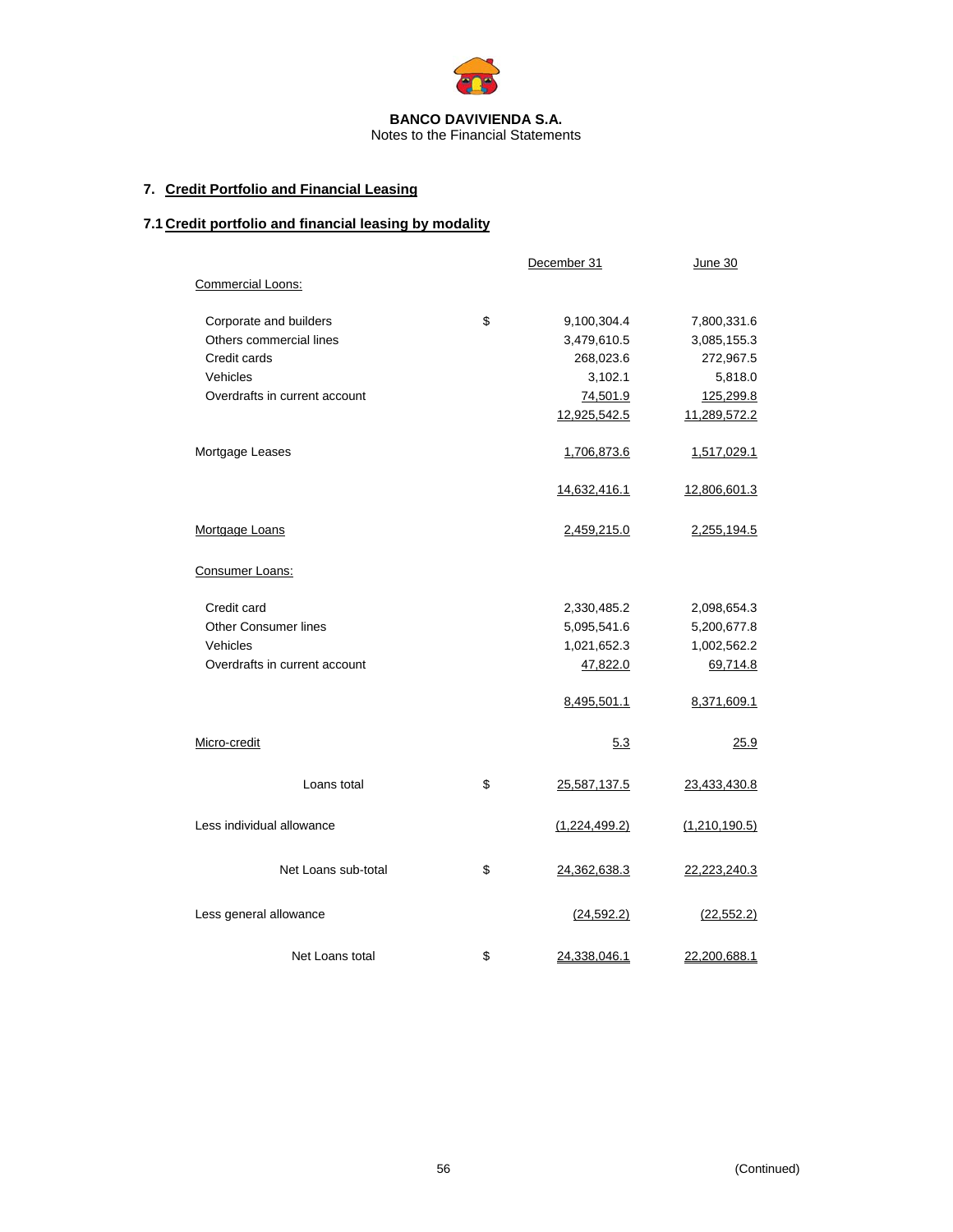

Notes to the Financial Statements

At December 31, and June 30, 2011, the issue of mortgage and ancillary bonds with housing portfolio rated at A and a term of 7 years (prepaid for the issuer every three months), are guaranteed, thus:

|              |   | December 31 | June 30  |
|--------------|---|-------------|----------|
| Issuance III | S | 30.698.5    | 33,051.7 |

## **7.2 Social Interest Housing**

The Bank has assigned recourses to Finance social interest housing in compliance with the provisions of Decrees 1041 dated in 1995 and 1122 dated in 1996.

For the second and first half of 2011, the Bank placed resources for \$405,341.1, \$233,585.4 in individual loans, and \$171,755.7 in construction loans, and \$369,609.3, \$255,286.4 in individual loans, and \$114,332.9 in construction loans respectively.

The value of social interest housing portfolio is as follows:

|                     |   | December 31 |             |  |  |
|---------------------|---|-------------|-------------|--|--|
| <b>Individuales</b> | S | 1,649,529.7 | 1,410,559.5 |  |  |
| <b>Builders</b>     |   | 173.325.1   | 98,864.3    |  |  |
|                     | S | 1.822.854.8 | 1.509.423.8 |  |  |

### **Portfolio rate subsidy**

To comply with Decree 1143 created in 2009, issued by the government through which the mechanism of "Conditional Coverage" is created, the Bank implemented procedures for the implementation of this mechanism in the disbursement of housing portfolio and leasing contracts for new home purchases.

This procedure allows lower interest rates to be charged during the first seven years of each loan and in accordance with established ranges, as follows:

| <b>Property Value</b>    | Coverage Rate |
|--------------------------|---------------|
| Legal Minimum Wage       | Percentage    |
| Public Housing Up to 135 | 5%            |
| >135 up to 235           | 4%            |
| >235 up to 335           | $3%^*$        |

\* On May 12, 2011, the Banco de la República reported that the quotas for the 3% coverage rate benefit were filled.

The Bank will generate a monthly bill to the Banco de la República for the implementation of coverage benefit in accordance with established procedures.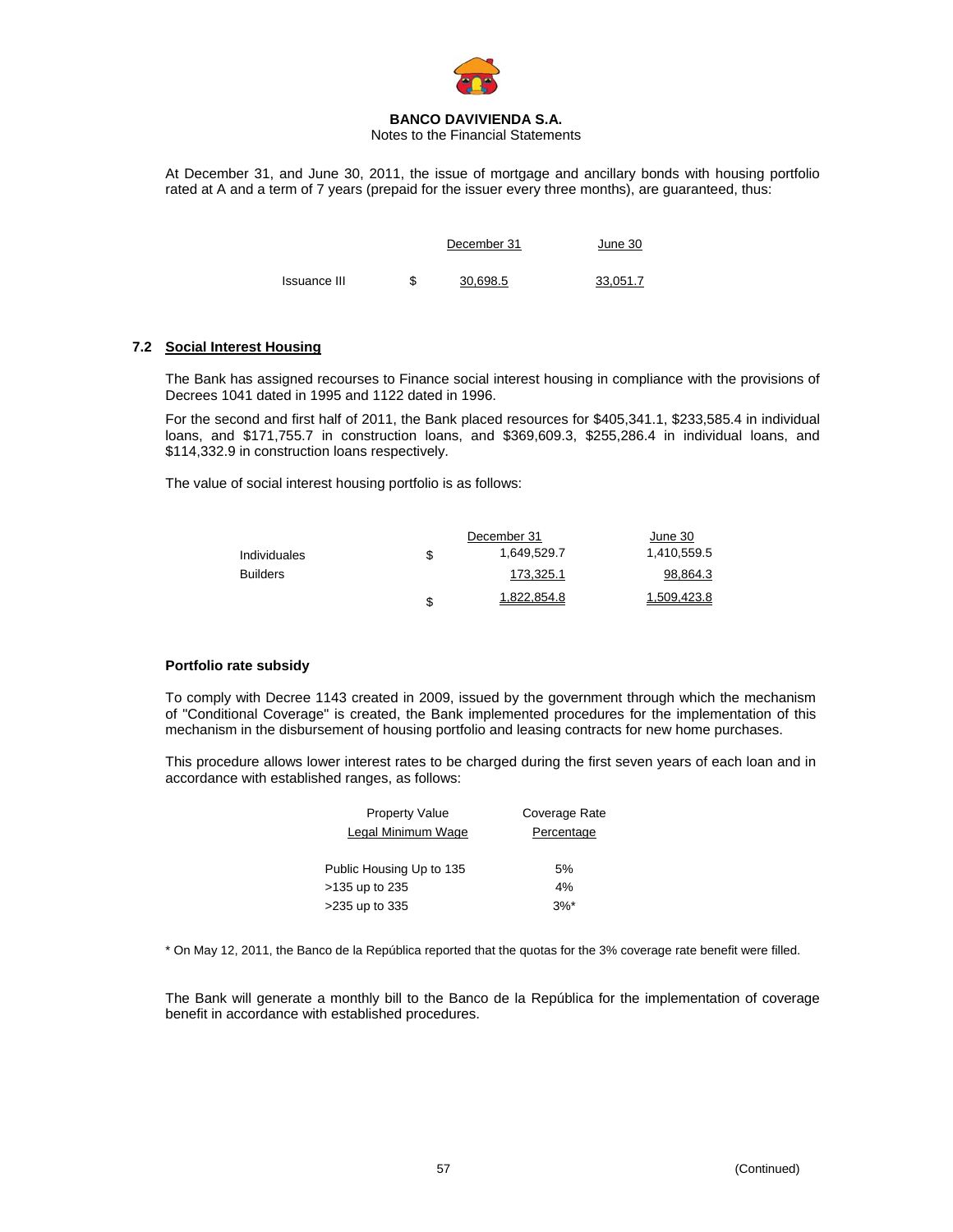

### Notes to the Financial Statements

The coverage benefit will end for:

- Early cancellation of credit or lease contract,
- If the debtor is in arrears exceeding three consecutive months,
- At the request of the credit debtors,
- By credit subrogation,
- By transfer/surrender of the lease,
- For bringing the deadline forward.

## Cover granted by the Bank

The Bank offered its customers an additional incentive from installment 85 for the maximum next eight (8) years; the Bank will assume the value that the government had been paying under the same conditions. to December 31 and June 30, 2011 a provision of \$11,283.0 was estimated for \$9,150.0, respectively based on a model that considers the actual conduct of the loans.

At December 31 and June 30, 2011 the Bank has disbursed 51,203 and 42,065 Mortgage Loans obligations under this benefit for \$1.768.630.7 and \$1.581.576.8, respectively.

## **7.3 Credit portfolio and financial leasing per risk ratings and guarantee**

At December 31and June 30, 2011, the Bank rated one hundred percent (100%) of its credit portfolio and financial leasing, interest and other concepts in accordance with the External Circular 100 dated 1995 from the Colombia Superintendence of Finance. The result of said rating is the following: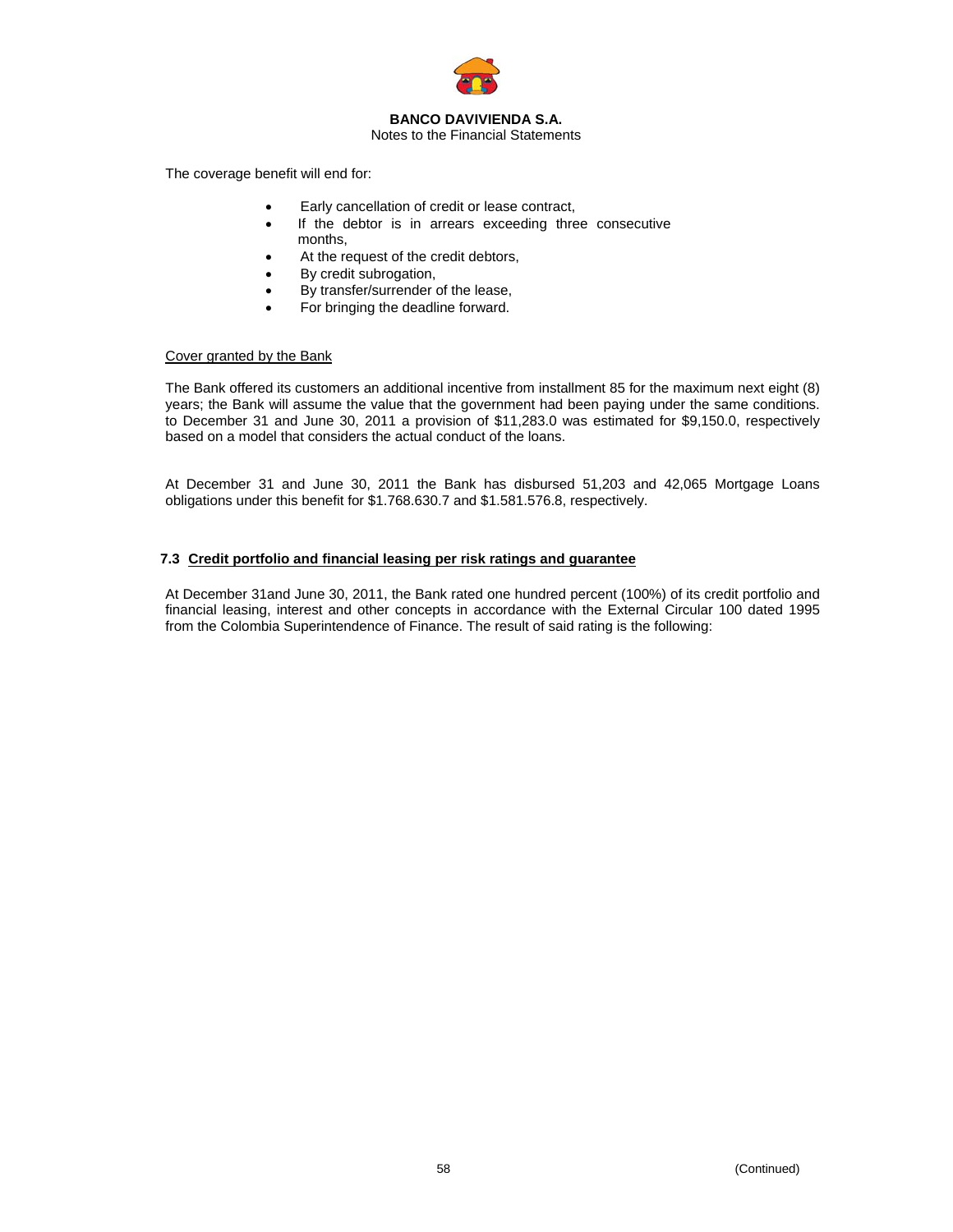

Notes to the Financial Statements

December 31

|                              | <b>CAPITAL</b> | <b>INTERESTS</b> | <b>OTHERS</b> | <b>TOTAL</b> | <b>GUARANTIES</b> | <b>ALLOWANCE</b> |                  | <b>ALLOWANCE</b> |
|------------------------------|----------------|------------------|---------------|--------------|-------------------|------------------|------------------|------------------|
|                              |                |                  |               |              | <b>ADMISIBLE</b>  | <b>CAPITAL</b>   | <b>INTERESTS</b> | <b>OTHERS</b>    |
| COMMERCIAL SUITABLE GUARANTY |                |                  |               |              |                   |                  |                  |                  |
|                              |                |                  |               |              |                   |                  |                  |                  |
| A - Normal                   | \$2,887,956.7  | 25,452.7         | 1,618.9       | 2,915,028.3  | 10,902,929.0      | 59,206.4         | 584.6            | 224.8            |
| B - Aceptable                | 119,733.1      | 1,690.6          | 240.1         | 121,663.8    | 476,494.6         | 10,667.9         | 157.8            | 130.5            |
| $C -$ Officient              | 27,843.5       | 593.6            | 149.8         | 28,586.9     | 74,916.7          | 4,761.4          | 448.2            | 138.9            |
| D - Difficult collection     | 31,772.2       | 987.8            | 326.0         | 33,086.0     | 81,924.0          | 31,772.2         | 987.8            | 326.0            |
| E - Irrecoverable            | 18,844.9       | 218.6            | 37.7          | 19,101.2     | 57,820.7          | 18,844.9         | 218.6            | 37.7             |
|                              | 3,086,150.4    | 28,943.3         | 2,372.5       | 3,117,466.2  | 11,594,085.0      | 125,252.8        | 2,397.0          | 857.9            |
| COMMERCIAL OTHERS GUARANTIES |                |                  |               |              |                   |                  |                  |                  |
| A - Normal                   | 11,094,116.4   | 97,777.0         | 6,218.9       | 11,198,112.3 | 0.0               | 227,441.9        | 2,245.7          | 863.4            |
| B - Aceptable                | 315,601.5      | 4,456.3          | 632.8         | 320,690.6    | 0.0               | 28,119.3         | 415.9            | 344.1            |
| $C -$ Officient              | 35,169.8       | 749.8            | 189.2         | 36,108.8     | 0.0               | 6,014.3          | 566.1            | 175.5            |
| D - Difficult collection     | 69,234.1       | 2,152.5          | 710.5         | 72,097.1     | 0.0               | 69,234.1         | 2,152.5          | 710.5            |
| $E - Irrecoverable$          | 32,143.9       | 372.9            | 64.3          | 32,581.1     | 0.0               | 32,144.0         | 372.9            | 64.3             |
|                              | 11,546,265.7   | 105,508.5        | 7,815.7       | 11,659,589.9 | 0.0               | 362,953.6        | 5,753.1          | 2,157.8          |
|                              | \$14,632,416.1 | 134,451.8        | 10,188.2      | 14,777,056.1 | 11,594,085.0      | 488,206.4        | 8,150.1          | 3,015.7          |
| CONSUMER SUITABLE GUARANTY   |                |                  |               |              |                   |                  |                  |                  |
| A - Normal                   | \$852,369.0    | 8,577.7          | 2,169.3       | 863,116.0    | 2,298,737.6       | 26,265.3         | 328.9            | 113.7            |
| B - Aceptable                | 37,087.5       | 764.6            | 120.9         | 37,973.0     | 103,507.1         | 4,630.0          | 247.9            | 45.1             |
| $C -$ Officient              | 22,048.6       | 439.4            | 65.9          | 22,553.9     | 66,651.6          | 4,289.1          | 397.6            | 60.7             |
| D - Difficult collection     | 18,444.1       | 528.1            | 74.6          | 19,046.8     | 39,158.7          | 15,602.3         | 528.1            | 74.6             |
| $E - Irrecoverable$          | 24,449.7       | 491.6            | 157.5         | 25,098.8     | 52,425.9          | 23,656.9         | 491.6            | 157.5            |
|                              | 954,398.9      | 10,801.4         | 2,588.2       | 967,788.5    | 2,560,480.9       | 74,443.6         | 1,994.1          | 451.6            |
| OTHER CONSUMER GUARANTEES    |                |                  |               |              |                   |                  |                  |                  |
| A - Normal                   | 6,604,654.4    | 66,464.9         | 16,809.4      | 6,687,928.7  | 0.0               | 203,519.0        | 2,548.3          | 880.7            |
| B - Aceptable                | 368,327.6      | 7,593.3          | 1,201.2       | 377,122.1    | 0.0               | 45,981.7         | 2,462.2          | 447.8            |
| C - Officiente               | 208,848.8      | 4,161.7          | 623.8         | 213,634.3    | 0.0               | 40,627.2         | 3,766.1          | 575.3            |
| D - Difícil Cobro            | 263,551.6      | 7,546.8          | 1,065.9       | 272,164.3    | 0.0               | 222,944.4        | 7,546.8          | 1,065.9          |
| E - Irrecuperable            | 95,719.8       | 1,924.5          | 616.4         | 98,260.7     | 0.0               | 92,616.2         | 1,924.5          | 616.4            |
|                              | 7,541,102.2    | 87,691.2         | 20,316.7      | 7,649,110.1  | 0.0               | 605,688.5        | 18,247.9         | 3,586.1          |
|                              | \$8,495,501.1  | 98,492.6         | 22,904.9      | 8,616,898.6  | 2,560,480.9       | 680,132.1        | 20,242.0         | 4,037.7          |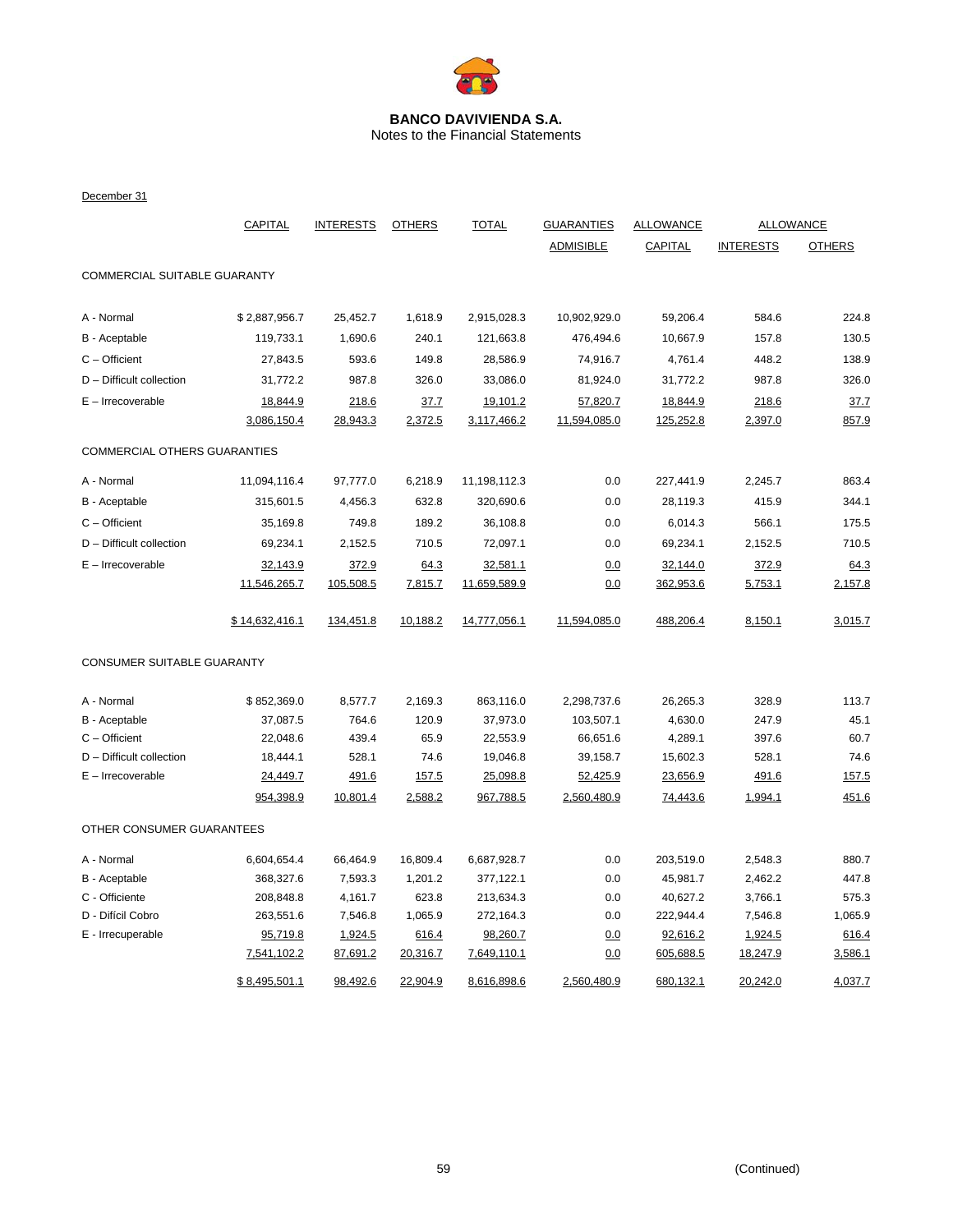

Notes to the Financial Statements

December 31

|                              | <b>CAPITAL</b> |            |          | <b>TOTAL</b><br><b>INTERESTS</b><br><b>OTHERS</b> |                  | <b>GUARANTIES</b> | <b>ALLOWANCE</b> |               | <b>ALLOWANCE</b> |  |
|------------------------------|----------------|------------|----------|---------------------------------------------------|------------------|-------------------|------------------|---------------|------------------|--|
|                              |                |            |          |                                                   | <b>ADMISIBLE</b> | <b>CAPITAL</b>    | <b>INTERESTS</b> | <b>OTHERS</b> |                  |  |
| MICROCREDIT OTHER WARRANTIES |                |            |          |                                                   |                  |                   |                  |               |                  |  |
| A - Normal                   | \$1.1          | 0.0        | 0.0      | 1.1                                               | 0.0              | 0.0               | 0.0              | 0.0           |                  |  |
| $C -$ Officient              | 2.3            | 0.0        | 0.0      | 2.3                                               | 0.0              | 0.7               | 0.0              | 0.0           |                  |  |
| $E -$ Irrecoverable          | 1.9            | 0.0        | 0.0      | 1.9                                               | 0.0              | 2.0               | 0.0              | 0.0           |                  |  |
|                              | 5.3            | 0.0        | 0.0      | 5.3                                               | 0.0              | 2.7               | 0.0              | 0.0           |                  |  |
|                              | 5.3            | 0.0        | 0.0      | 5.3                                               | 0.0              | 2.7               | 0.0              | 0.0           |                  |  |
| <b>MORTGAGE LOANS</b>        |                |            |          |                                                   |                  |                   |                  |               |                  |  |
| A - Normal                   | 2,312,501.8    | 11,529.8   | 9,066.0  | 2,333,097.6                                       | 5,684,146.5      | 34,808.9          | 879.8            | 2,340.4       |                  |  |
| $B -$ Aceptable              | 2,312,501.8    | 232.2      | 1,251.1  | 98,905.2                                          | 275,081.9        | 5,081.8           | 232.2            | 1,251.1       |                  |  |
| $C -$ Officient              | 97,421.9       | 87.9       | 627.2    | 35,777.2                                          | 105,220.4        | 7,044.0           | 87.9             | 627.2         |                  |  |
| $D$ – Difficult collection   | 35,062.1       | 47.5       | 384.1    | 12,957.4                                          | 38,621.1         | 7,519.9           | 47.5             | 384.1         |                  |  |
| $E -$ Irrecoverable          | 12,525.8       | <u>7.8</u> | 103.3    | 1,814.5                                           | 4,899.4          | 1,703.4           | <u>7.7</u>       | 103.2         |                  |  |
|                              | 2,459,215.0    | 11,905.2   | 11,431.7 | 2,482,551.9                                       | 6,107,969.3      | 56,158.0          | 1,255.1          | 4,706.0       |                  |  |
| <b>General Allowance</b>     |                |            |          |                                                   |                  | 24,592.2          |                  |               |                  |  |
|                              | \$2,459,215.0  | 11,905.2   | 11,431.7 | 2,482,551.9                                       | 6,107,969.3      | 80,750.2          | 1,255.1          | 4,706.0       |                  |  |
|                              | \$25.587.137.5 | 244.849.6  | 44,524.8 | 25,876,511.9                                      | 20,262,535.2     | 1.249.091.4       | 29,647.2         | 11,759.4      |                  |  |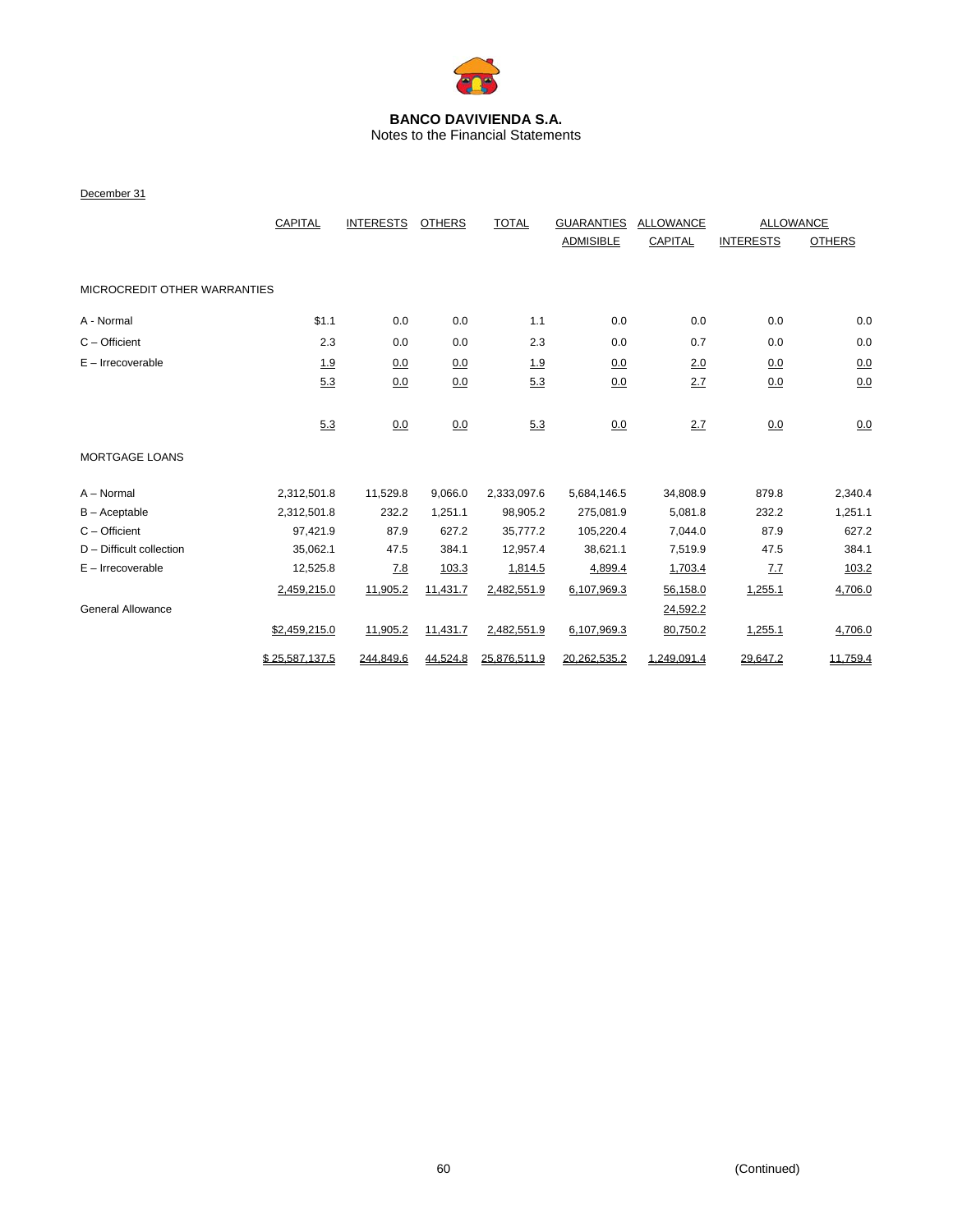

Notes to the Financial Statements

June 30

|                              | CAPITAL        | <b>INTERESTS</b> | <b>OTHERS</b> | <b>TOTAL</b> | <b>GUARANTIES</b> | <b>ALLOWANCE</b> | <b>ALLOWANCE</b> |               |
|------------------------------|----------------|------------------|---------------|--------------|-------------------|------------------|------------------|---------------|
|                              |                |                  |               |              | <b>ADMISIBLE</b>  | <b>CAPITAL</b>   | <b>INTERESTS</b> | <b>OTHERS</b> |
| COMMERCIAL SUITABLE GUARANTY |                |                  |               |              |                   |                  |                  |               |
| A - Normal                   | \$2,458,562.7  | 20,316.3         | 1,439.7       | 2,480,318.7  | 8,494,405.6       | 58,035.5         | 500.7            | 189.8         |
| B - Aceptable                | 104,650.9      | 1,355.6          | 207.1         | 106,213.6    | 401,123.6         | 17,152.6         | 144.0            | 103.4         |
| $C -$ Officient              | 30,565.9       | 515.5            | 179.0         | 31,260.4     | 99,852.3          | 6,938.7          | 381.4            | 162.2         |
| $D$ – Difficult collection   | 29,685.6       | 821.9            | 289.3         | 30,796.8     | 87,106.5          | 29,685.6         | 799.8            | 285.3         |
| $E - Irrecoverable$          | 22,914.5       | 252.6            | 35.4          | 23,202.5     | 57,322.0          | 22,914.5         | 247.2            | 35.2          |
|                              | 2,646,379.6    | 23,261.9         | 2,150.5       | 2,671,792.0  | 9,139,810.0       | 134,726.9        | 2,073.1          | 775.9         |
| COMMERCIAL OTHERS GUARANTIES |                |                  |               |              |                   |                  |                  |               |
| A - Normal                   | 9,733,707.4    | 80,434.5         | 5,700.1       | 9,819,842.0  | 0.0               | 229,768.8        | 1,982.5          | 751.5         |
| B - Aceptable                | 265,801.6      | 3,443.0          | 525.9         | 269,770.5    | 0.0               | 43,565.7         | 365.8            | 262.5         |
| $C -$ Officient              | 39,189.1       | 661.0            | 229.5         | 40,079.6     | 0.0               | 8,896.4          | 489.0            | 208.0         |
| D - Difficult collection     | 89,956.0       | 2,490.5          | 876.6         | 93,323.1     | 0.0               | 89,956.0         | 2,423.8          | 864.5         |
| $E - Irrecoverable$          | 31,567.6       | 348.0            | 48.8          | 31,964.4     | 0.0               | 31,568.0         | 340.5            | 48.5          |
|                              | 10,160,221.7   | 87,377.0         | 7,380.9       | 10,254,979.6 | 0.0               | 403,754.9        | 5,601.6          | 2,135.0       |
|                              | \$12,806,601.3 | 110,638.9        | 9,531.4       | 12,926,771.6 | 9,139,810.0       | 538,481.8        | 7,674.7          | 2,910.9       |
| CONSUMER SUITABLE GUARANTY   |                |                  |               |              |                   |                  |                  |               |
| A - Normal                   | \$823,349.9    | 7,858.0          | 1,978.7       | 833,186.6    | 2,265,067.1       | 23,119.2         | 264.4            | 91.5          |
| B - Aceptable                | 39,270.0       | 784.6            | 140.2         | 40,194.8     | 104,350.9         | 4,044.0          | 198.3            | 40.2          |
| C - Officient                | 18,980.3       | 386.6            | 62.3          | 19,429.2     | 59,145.3          | 3,073.8          | 320.0            | 52.2          |
| D - Difficult collection     | 19,199.0       | 488.8            | 87.8          | 19,775.6     | 48,609.7          | 19,199.0         | 467.4            | 85.4          |
| $E - Irrecoverable$          | 15,401.9       | 222.4            | 92.1          | 15,716.4     | 39,260.4          | 15,401.9         | 209.7            | 90.2          |
|                              | 916,201.1      | 9,740.4          | 2,361.1       | 928,302.6    | 2,516,433.4       | 64,837.9         | 1,459.8          | 359.5         |
| OTHER CONSUMER GUARANTEES    |                |                  |               |              |                   |                  |                  |               |
| A - Normal                   | 6,650,412.4    | 63,470.8         | 15,982.1      | 6,729,865.3  | 0.0               | 186,740.2        | 2,135.9          | 739.2         |
| B - Aceptable                | 339,513.4      | 6,783.5          | 1,212.4       | 347,509.3    | 0.0               | 34,962.6         | 1,714.6          | 347.5         |
| $C -$ Officient              | 159,588.2      | 3,250.9          | 524.2         | 163,363.3    | 0.0               | 25,844.4         | 2,690.3          | 438.7         |
| D - Difficult collection     | 221,331.8      | 5,635.0          | 1,012.7       | 227,979.5    | 0.0               | 221,331.8        | 5,388.4          | 984.4         |
| $E -$ Irrecoverable          | 84,562.2       | 1,221.0          | 505.7         | 86,288.9     | 0.0               | 84,562.1         | 1,151.1          | 495.4         |
|                              | 7,455,408.0    | 80,361.2         | 19,237.1      | 7,555,006.3  | 0.0               | 553,441.1        | 13,080.3         | 3,005.2       |
|                              | \$8,371,609.1  | 90,101.6         | 21,598.2      | 8,483,308.9  | 2,516,433.4       | 618,279.0        | 14,540.1         | 3,364.7       |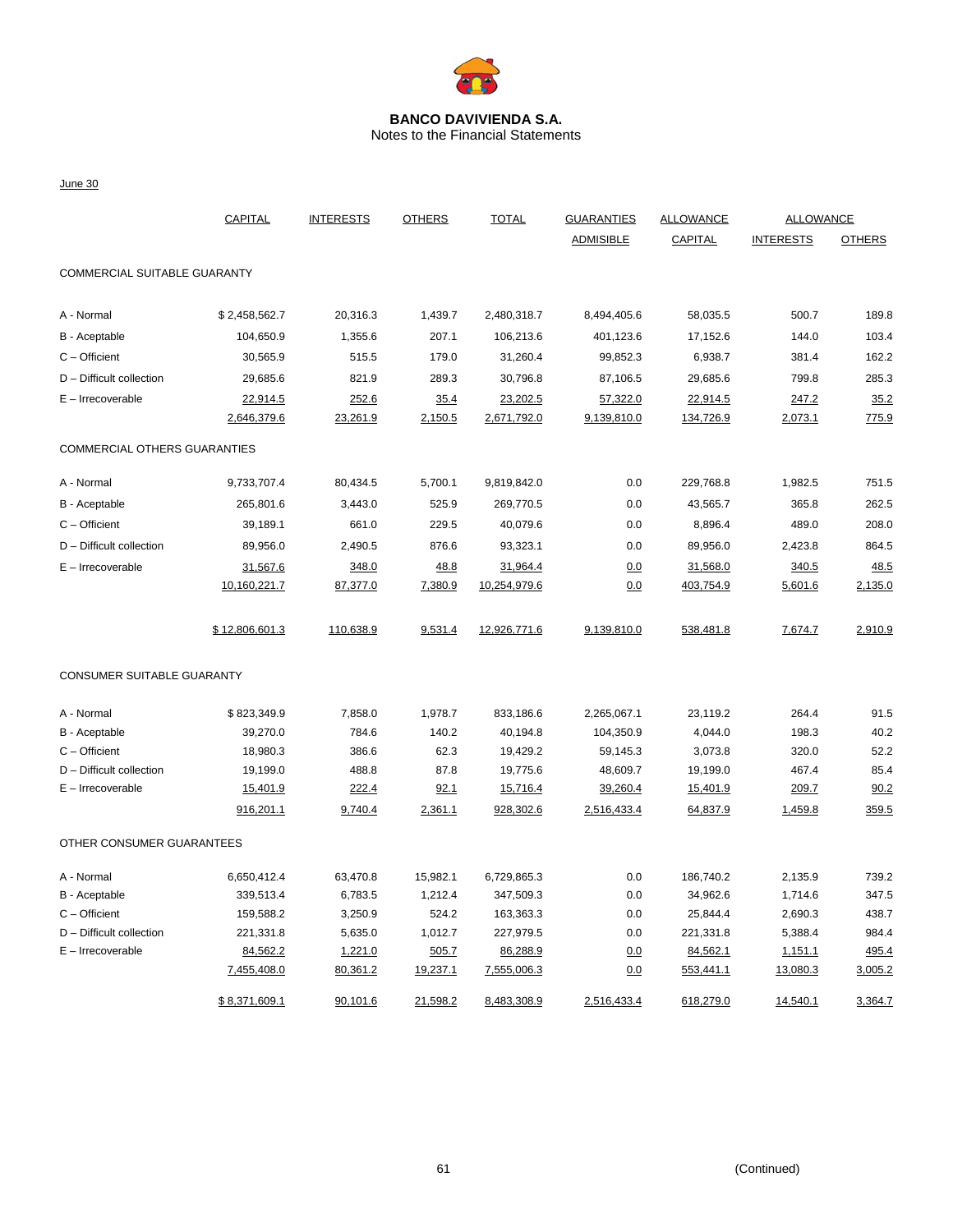

Notes to the Financial Statements

|                              | CAPITAL        | <b>INTERESTS</b> | <b>OTHERS</b> | <b>TOTAL</b> | <b>GUARANTIES</b> | ALLOWANCE      | <b>ALLOWANCE</b> |               |
|------------------------------|----------------|------------------|---------------|--------------|-------------------|----------------|------------------|---------------|
|                              |                |                  |               |              | <b>ADMISIBLE</b>  | <b>CAPITAL</b> | <b>INTERESTS</b> | <b>OTHERS</b> |
| MICROCREDIT OTHER WARRANTIES |                |                  |               |              |                   |                |                  |               |
| A - Normal                   | \$19.9         | 0.1              | 0.0           | 20.0         | 0.0               | 0.3            | 0.0              | 0.0           |
| B - Aceptable                | 2.8            | 0.0              | 0.0           | 2.8          | 0.0               | 0.1            | 0.0              | 0.0           |
| $C -$ Officient              | 0.7            | 0.0              | 0.0           | 0.7          | 0.0               | 0.2            | 0.0              | 0.0           |
| D - Difficult collection     | 0.0            | 0.0              | 0.0           | 0.0          | 0.0               | 0.0            | 0.0              | 0.0           |
| $E - Irrecoverable$          | 2.5            | 0.0              | 0.1           | 2.6          | 0.0               | 2.6            | 0.0              | 0.1           |
|                              | 25.9           | 0.1              | 0.1           | 26.1         | 0.0               | 3.2            | 0.0              | 0.1           |
| <b>General Allowance</b>     |                |                  |               |              |                   | 0.3            |                  |               |
|                              | 25.9           | 0.1              | 0.1           | 26.1         | 0.0               | 3.5            | 0.0              | 0.1           |
| <b>MORTGAGE LOANS</b>        |                |                  |               |              |                   |                |                  |               |
| A - Normal                   | 2,104,367.6    | 9,705.4          | 9,636.7       | 2,123,709.7  | 4,808,265.3       | 31,715.6       | 586.6            | 2,519.0       |
| B - Aceptable                | 101,179.4      | 251.1            | 1,500.4       | 102,930.9    | 283,022.2         | 5,262.8        | 240.8            | 1,496.1       |
| $C -$ Officient              | 34,981.0       | 95.8             | 709.0         | 35,785.8     | 106,010.5         | 7,035.5        | 95.8             | 709.0         |
| $D$ – Difficult collection   | 13,157.0       | 56.7             | 415.0         | 13,628.7     | 38,756.7          | 7,903.4        | 56.7             | 415.0         |
| $E - Irrecoverable$          | 1,509.5        | 6.5              | 87.3          | 1,603.3      | 5,358.2           | 1,509.3        | 6.3              | 87.6          |
|                              | 2,255,194.5    | 10,115.5         | 12,348.4      | 2,277,658.4  | 5,241,412.9       | 53,426.6       | 986.2            | 5,226.7       |
| <b>General Allowance</b>     |                |                  |               |              |                   | 22,551.8       |                  |               |
|                              | \$2,255,194.5  | 10,115.5         | 12,348.4      | 2,277,658.4  | 5,241,412.9       | 75,978.4       | 986.2            | 5,226.7       |
|                              | \$23,433,430.8 | 210,856.1        | 43,478.1      | 23,687,765.0 | 16,897,656.3      | 1,232,742.7    | 23,201.0         | 11,502.4      |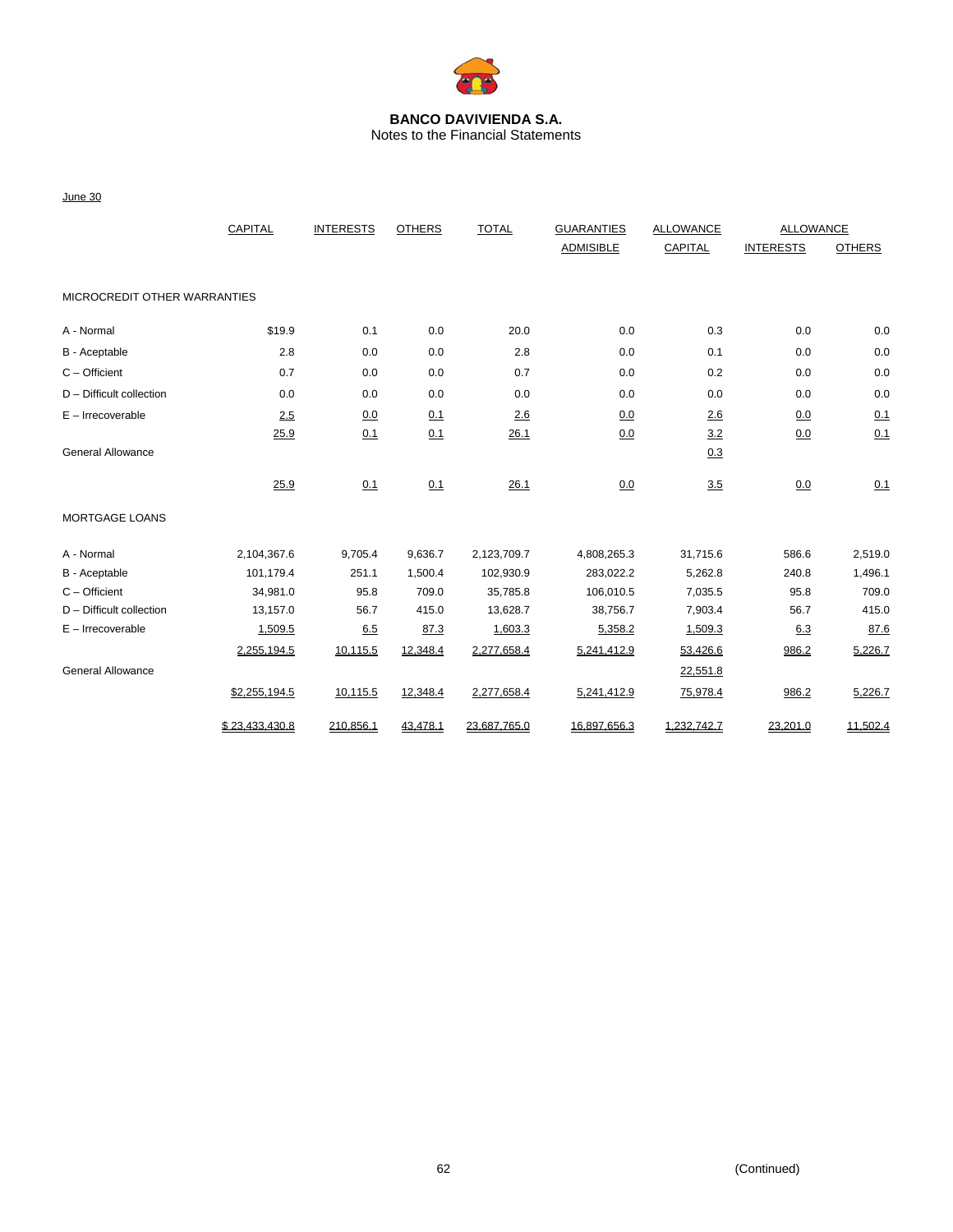

Notes to the Financial Statements

# **7.4 Credit portfolio and financial leasing by economic sector**

|                                                                          | December 31    |         | June 30        |             |  |
|--------------------------------------------------------------------------|----------------|---------|----------------|-------------|--|
| <b>Sectors</b>                                                           | % Particip.    | Sectors | % Particip.    | % Particip. |  |
| To the families for their acquisition of goods and services              | \$8,495,501.1  | 33.20%  | 8,371,609.1    | 35.73%      |  |
| To the families for Mortgage                                             | 4,166,088.4    | 16.28%  | 3,772,223.5    | 16.10%      |  |
| Services provided to businesses                                          | 1,376,861.0    | 5.38%   | 854,906.6      | 3.65%       |  |
| Construction                                                             | 1,413,968.1    | 5.53%   | 1,119,299.5    | 4.78%       |  |
| Wholesale and retail business                                            | 1,192,983.5    | 4.66%   | 1,070,373.3    | 4.57%       |  |
| Transport and communications                                             | 1,027,708.4    | 4.02%   | 892,939.2      | 3.81%       |  |
| Agriculture, forestry, cattle breeding, fishing and hunting              | 548,843.0      | 2.14%   | 478,502.2      | 2.04%       |  |
| Manufacturing of food products                                           | 765,417.2      | 2.99%   | 793,700.9      | 3.39%       |  |
| Health, education, recreation and culture services                       | 382,359.5      | 1.49%   | 423,613.3      | 1.81%       |  |
| Vehicles                                                                 | 285,719.2      | 1.12%   | 258,764.5      | 1.10%       |  |
| Public administration and offense                                        | 473,121.4      | 1.85%   | 513,903.4      | 2.19%       |  |
| Manufacturing of textile products, garments, leathers and their products | 249,453.2      | 0.97%   | 248,941.1      | 1.06%       |  |
| Electricity, gas and water supply                                        | 949,241.1      | 3.71%   | 862,924.3      | 3.68%       |  |
| Manufacturing of metallic products of bases and manufactured             | 272,440.2      | 1.06%   | 321,370.1      | 1.37%       |  |
| Manufacturing of mineral products not metallic                           | 137,473.6      | 0.54%   | 136,127.6      | 0.58%       |  |
| Manufacturing of chemical substances, chemical products and rubber       | 1,025,209.5    | 4.01%   | 858,580.5      | 3.66%       |  |
| Manufacturing of paper and its printing and publishing products          | 171,508.1      | 0.67%   | 86,323.6       | 0.37%       |  |
| Manufacturing of other manufactured products, include wood               | 21,901.3       | 0.09%   | 24,120.7       | 0.10%       |  |
| Exploitation of coal mines, extraction of crude oil and natural gas      | 651,570.6      | 2.55%   | 756,015.8      | 3.23%       |  |
| Manufacturing of transport equipment                                     | 3,063.9        | 0.01%   | 3,761.4        | 0.02%       |  |
| Manufacturing of Machinery and Equipment                                 | 34,097.9       | 0.13%   | 44,694.9       | 0.19%       |  |
| Hotels and restaurants                                                   | 153,600.8      | 0.60%   | 163,807.7      | 0.70%       |  |
| Extraction of metallic and not metallic minerals                         | 11,828.8       | 0.05%   | 22,183.2       | 0.09%       |  |
| To the families for their acquisition of goods and services              | 159,720.2      | 0.62%   | 160,013.6      | 0.68%       |  |
| Manufacturing of drinks and tobacco                                      | 28,864.3       | 0.11%   | 28,946.0       | 0.12%       |  |
| <b>Others</b>                                                            | 1,588,593.2    | 6.22%   | 1,165,784.8    | 4.98%       |  |
|                                                                          | \$25,587,137.5 | 100.00% | \$23,433,430.8 | 100.00%     |  |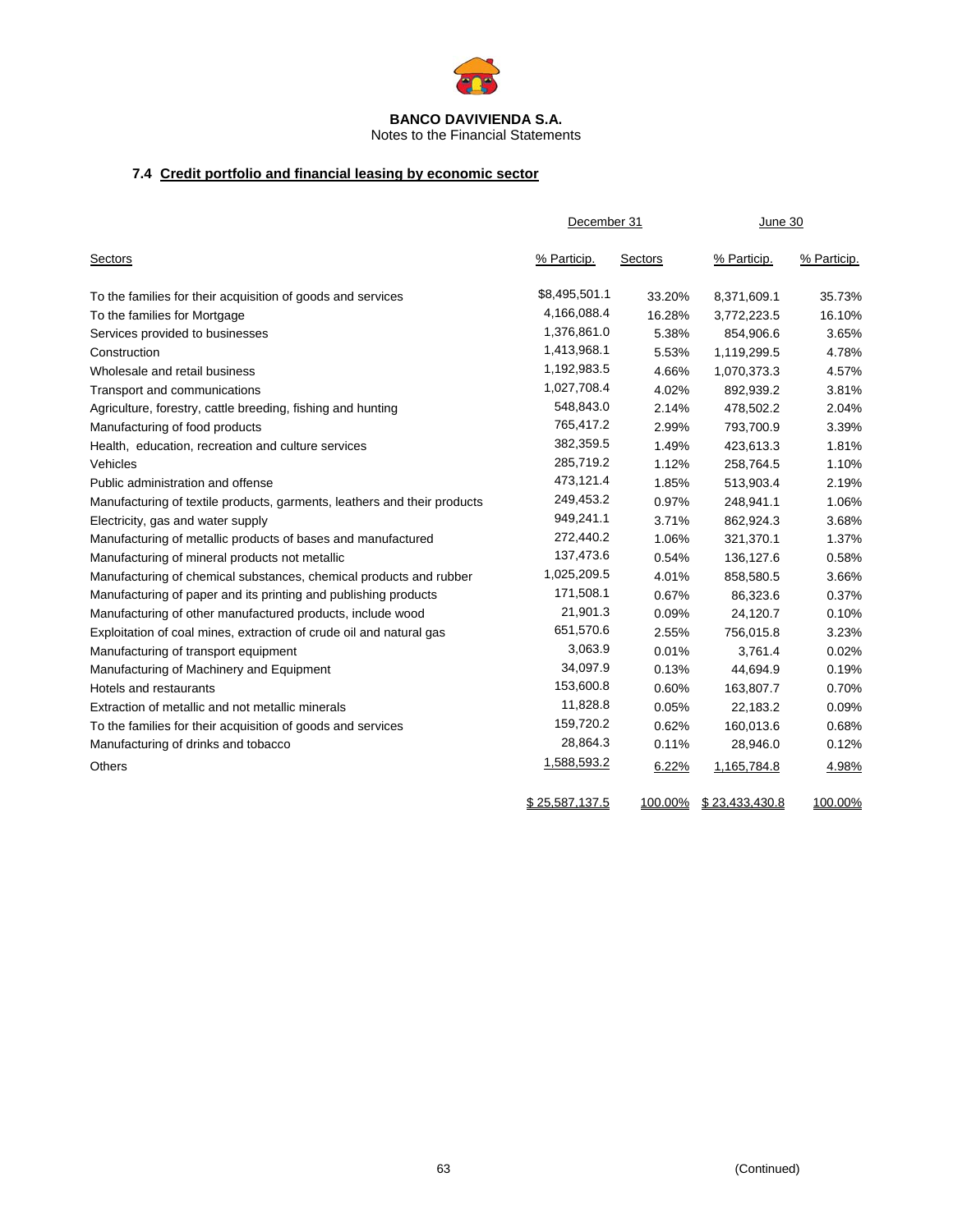

Notes to the Financial Statements

# **7.5 Credit Portfolio and Financial Leasing by geographical area**

## **COMMERCIAL LOANS**

| December 31          |                |                  |               |              |                   | <b>ALLOWANCE</b> |                  | <b>ALLOWANCE</b> |
|----------------------|----------------|------------------|---------------|--------------|-------------------|------------------|------------------|------------------|
|                      | <b>CAPITAL</b> | <b>INTERESTS</b> | <b>OTHERS</b> | <b>TOTAL</b> | <b>GUARANTIES</b> | CAPITAL          | <b>INTERESTS</b> | <b>OTHERS</b>    |
| Bogotá               | \$7,036,364.2  | 63,092.7         | 3,608.7       | 7,103,065.6  | 6,176,959.6       | 214,661.7        | 3,006.9          | 1,495.3          |
| Antioquia            | 3,238,584.0    | 29,465.9         | 2,874.1       | 3,270,924.0  | 2,395,846.0       | 111,869.5        | 1,984.6          | 388.0            |
| Nororiental          | 2,497,600.0    | 25,608.5         | 2,445.9       | 2,525,654.4  | 2,054,938.8       | 104,916.3        | 2,268.9          | 729.5            |
| Suroccidental        | 1,663,953.2    | 14,891.0         | 1,259.5       | 1,680,103.7  | 964,489.9         | 53,983.4         | 871.6            | 402.9            |
| Miami                | 195,914.7      | 1,393.7          | 0.0           | 197,308.4    | 1,850.7           | 2,775.5          | 18.1             | 0.0              |
|                      | \$14,632,416.1 | 134,451.8        | 10,188.2      | 14,777,056.1 | 11,594,085.0      | 488,206.4        | 8,150.1          | 3,015.7          |
| <b>CONSUMER LOAN</b> |                |                  |               |              |                   |                  |                  |                  |
| Bogotá               | 4,247,144.3    | 51,152.2         | 12,067.3      | 4,310,363.8  | 1,393,576.5       | 362,652.0        | 11,637.4         | 2,158.0          |
| Antioquia            | 1,310,395.4    | 13,935.3         | 3,279.3       | 1,327,610.0  | 385,722.9         | 88,669.6         | 2,249.4          | 464.7            |
| Nororiental          | 1,812,713.8    | 21,034.9         | 4,599.4       | 1,838,348.1  | 496,605.3         | 144,796.4        | 4,072.3          | 904.2            |
| Suroccidental        | 1,125,247.6    | 12,370.2         | 2,958.9       | 1,140,576.7  | 284,576.2         | 84,014.1         | 2,282.9          | 510.8            |
|                      | 8,495,501.1    | 98,492.6         | 22,904.9      | 8,616,898.6  | 2,560,480.9       | 680,132.1        | 20,242.0         | 4,037.7          |
| <b>MICRO-CREDIT</b>  |                |                  |               |              |                   |                  |                  |                  |
| Bogotá               | 2.2            | 0.0              | 0.0           | 2.2          | 0.0               | 1.9              | 0.0              | 0.0              |
| Antioquia            | 3.0            | 0.0              | 0.0           | 3.0          | 0.0               | 0.8              | 0.0              | 0.0              |
| Nororiental          | <u>0.1</u>     | 0.0              | 0.0           | 0.1          | 0.0               | 0.0              | 0.0              | 0.0              |
|                      | 5.3            | 0.0              | 0.0           | 5.3          | 0.0               | 2.7              | 0.0              | 0.0              |
| <b>MORTGAGE LOAN</b> |                |                  |               |              |                   |                  |                  |                  |
| Bogotá               | 1,704,667.5    | 8,087.2          | 7,469.0       | 1,720,223.7  | 4,127,156.6       | 39,701.4         | 861.5            | 3,100.3          |
| Antioquia            | 220,654.5      | 1,107.5          | 1,193.2       | 222,955.2    | 639,695.7         | 4,650.2          | 115.8            | 445.9            |
| Nororiental          | 296,982.5      | 1,545.4          | 1,993.5       | 300,521.4    | 790,951.3         | 6,666.3          | 176.5            | 862.7            |
| Suroccidental        | 236,910.5      | 1,165.1          | 776.0         | 238,851.6    | 550,165.7         | 5,140.1          | 101.3            | 297.1            |
| General allowance    |                |                  |               |              |                   | 24,592.2         |                  |                  |
|                      | 2,459,215.0    | 11,905.2         | 11,431.7      | 2,482,551.9  | 6,107,969.3       | 80,750.2         | 1,255.1          | 4,706.0          |
|                      | \$25,587,137.5 | 244,849.6        | 44,524.8      | 25,876,511.9 | 20, 262, 535.2    | 1,249,091.4      | 29,647.2         | 11,759.4         |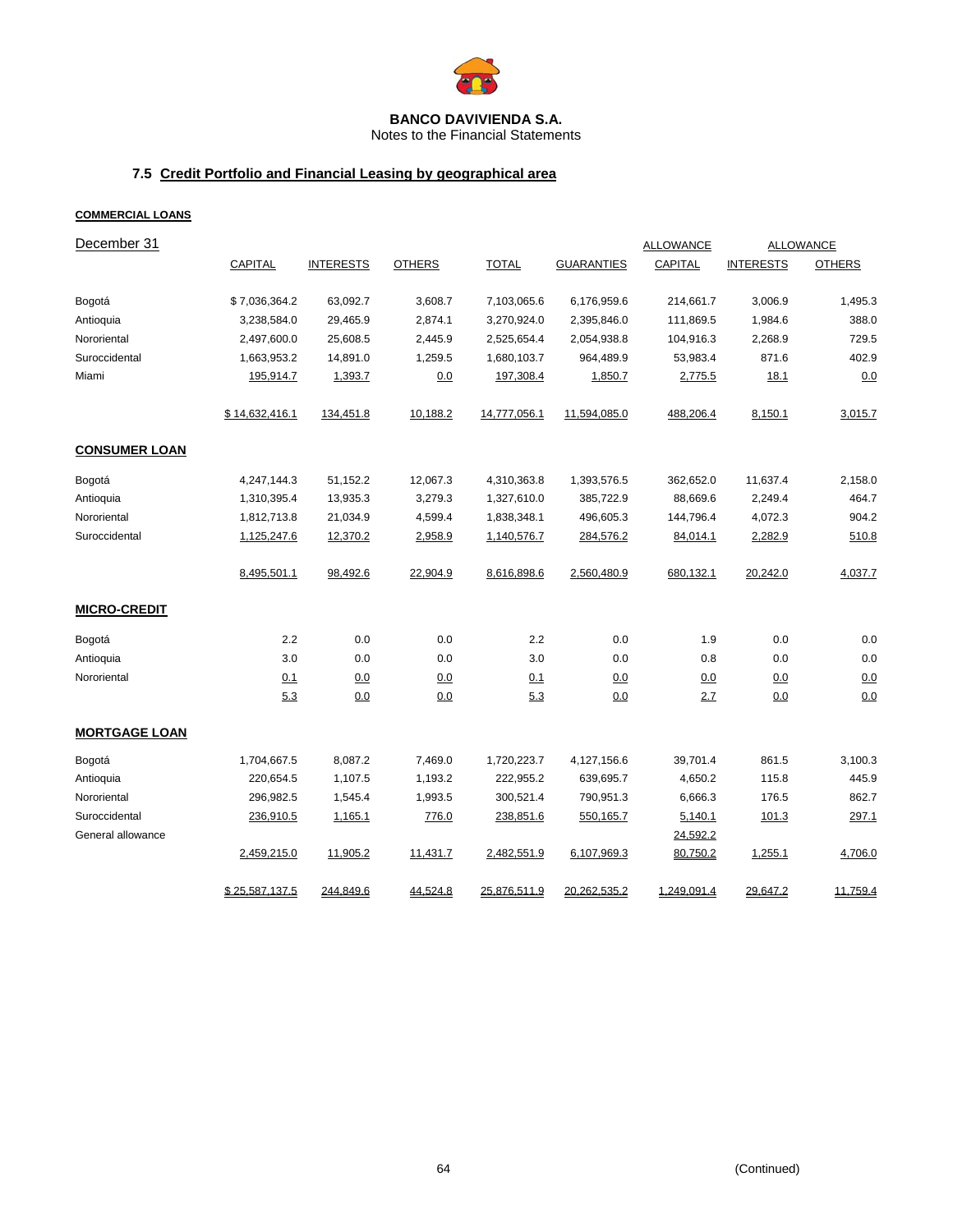

Notes to the Financial Statements

### **COMMERCIAL LOAN**

| <u>June 30</u>          |                |                  |               |              |                   | <b>ALLOWANCE</b> | <b>ALLOWANCE</b> |               |
|-------------------------|----------------|------------------|---------------|--------------|-------------------|------------------|------------------|---------------|
|                         | <b>CAPITAL</b> | <b>INTERESTS</b> | <b>OTHERS</b> | <b>TOTAL</b> | <b>GUARANTIES</b> | <b>CAPITAL</b>   | <b>INTERESTS</b> | <b>OTHERS</b> |
| Bogotá                  | \$6,370,014.3  | 55,719.8         | 3,528.9       | 6,429,263.0  | 4,675,967.3       | 255,847.2        | 2,925.9          | 1,402.7       |
| Antioquia               | 2,740,810.1    | 22,875.7         | 2,590.7       | 2,766,276.5  | 2,068,236.5       | 126,593.6        | 2,034.4          | 395.4         |
| Nororiental             | 2,201,556.6    | 20,532.3         | 2,244.2       | 2,224,333.1  | 1,532,124.3       | 103,726.8        | 1,822.2          | 767.1         |
| Surocciofntal           | 1,362,501.1    | 11,102.0         | 1,167.6       | 1,374,770.7  | 863,481.0         | 50,275.1         | 885.7            | 345.7         |
| Miami                   | 131,719.2      | 409.1            | 0.0           | 132,128.3    | 0.9               | 2,039.1          | 6.5              | 0.0           |
|                         | \$12,806,601.3 | 110,638.9        | 9,531.4       | 12,926,771.6 | 9,139,810.0       | 538,481.8        | 7,674.7          | 2,910.9       |
| <b>CONSUMER</b><br>LOAN |                |                  |               |              |                   |                  |                  |               |
| Bogotá                  | 4,253,031.1    | 47,025.0         | 11,447.1      | 4,311,503.2  | 1,455,845.3       | 334,741.6        | 8,472.0          | 1,824.9       |
| Antioquia               | 1,258,666.9    | 12,793.1         | 3,078.1       | 1,274,538.1  | 359,905.6         | 79,515.4         | 1,584.9          | 369.3         |
| Nororiental             | 1,769,977.5    | 19,008.2         | 4,312.7       | 1,793,298.4  | 440,656.0         | 129,113.0        | 2,860.9          | 760.3         |
| Surocciofntal           | 1,089,933.6    | 11,275.3         | 2,760.3       | 1,103,969.2  | 260,026.5         | 74,909.0         | 1,622.3          | 410.2         |
|                         | \$8,371,609.1  | 90,101.6         | 21,598.2      | 8,483,308.9  | 2,516,433.4       | 618,279.0        | 14,540.1         | 3,364.7       |
| <b>MICRO-CREDIT</b>     |                |                  |               |              |                   |                  |                  |               |
| Bogotá                  | 6.0            | 0.0              | 0.0           | 6.0          | 0.0               | 1.3              | 0.0              | 0.0           |
| Antioquia               | 16.2           | 0.1              | 0.1           | 16.4         | 0.0               | 2.0              | 0.0              | 0.1           |
| Nororiental             | 2.4            | 0.0              | 0.0           | 2.4          | 0.0               | 0.0              | 0.0              | 0.0           |
| Surocciofntal           | 1.3            | 0.0              | 0.0           | 1.3          | 0.0               | 0.2              | 0.0              | 0.0           |
|                         | \$25.9         | 0.1              | 0.1           | 26.1         | 0.0               | 3.5              | 0.0              | 0.1           |
| <b>MORTGAGE</b><br>LOAN |                |                  |               |              |                   |                  |                  |               |
| Bogotá                  | 1,547,322.5    | 6,818.0          | 7,948.5       | 1,562,089.0  | 3,558,834.7       | 37,247.3         | 698.9            | 3,343.7       |
| Antioquia               | 206,174.9      | 997.6            | 1,344.2       | 208,516.7    | 526,800.8         | 4,564.4          | 88.4             | 523.4         |
| Nororiental             | 286,138.3      | 1,335.4          | 2,223.3       | 289,697.0    | 680,008.7         | 6,826.2          | 126.6            | 1,002.3       |
| Suroccidental           | 215,558.8      | 964.5            | 832.4         | 217,355.7    | 475,768.7         | 4,788.6          | 72.3             | 357.3         |
| General allowance       |                |                  |               |              |                   | 22,551.9         |                  |               |
|                         | \$2,255,194.5  | 10,115.5         | 12,348.4      | 2,277,658.4  | 5,241,412.9       | 75,978.4         | 986.2            | 5,226.7       |
|                         | \$23,433,430.8 | 210,856.1        | 43,478.1      | 23,687,765.0 | 16,897,656.3      | 1,232,742.7      | 23,201.0         | 11,502.4      |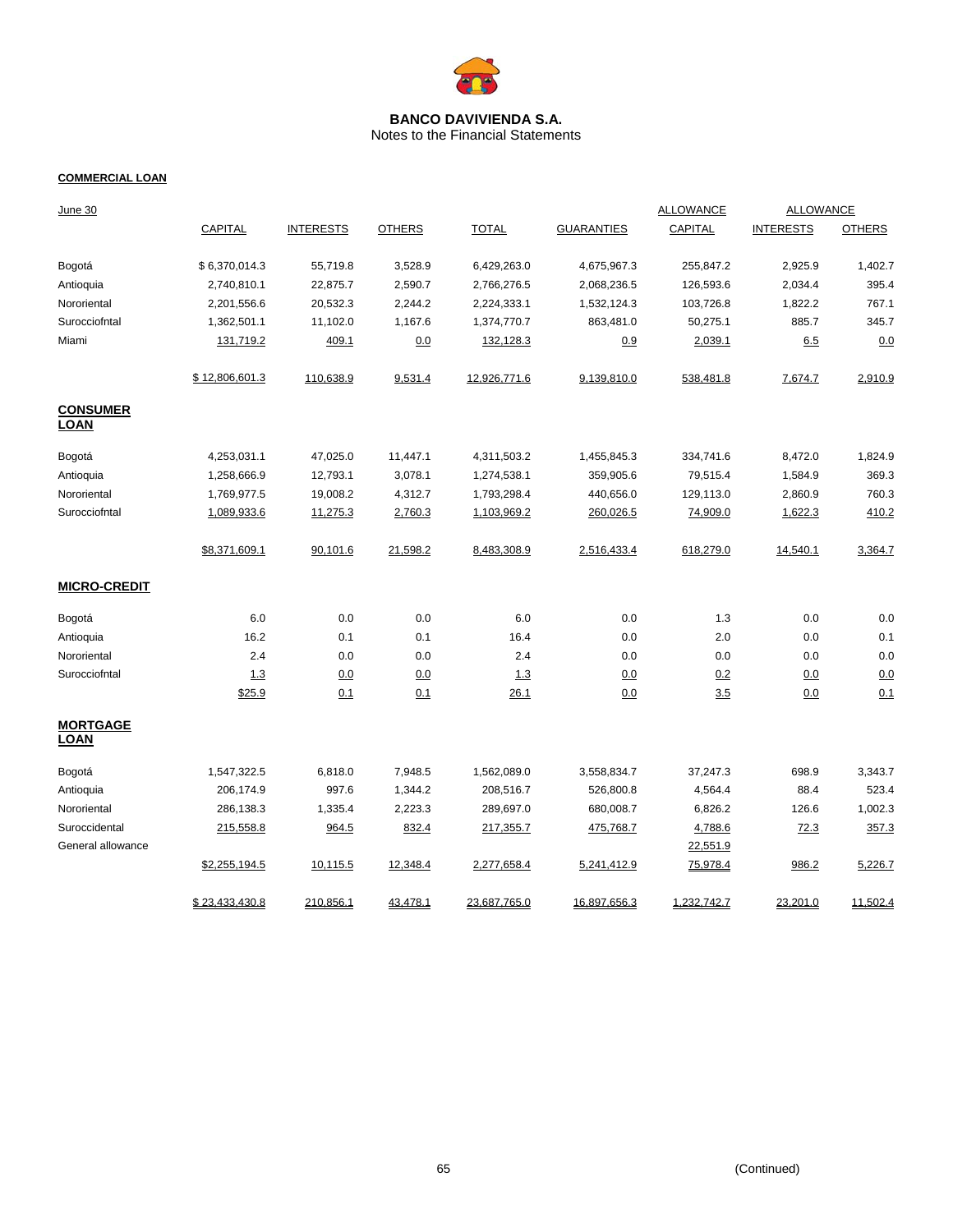

Notes to the Financial Statements

# **7.6 Credit Portfolio and Financial Leasing by monetary unit**

|                         |                   | December 31         |            |              |  |  |
|-------------------------|-------------------|---------------------|------------|--------------|--|--|
| <b>CONCEPT</b>          | Legal<br>Currency | Foreign<br>Currency | <b>UVR</b> | Total        |  |  |
| Commercial              | \$12,528,044.8    | 2,104,371.3         | 0.0        | 14,632,416.1 |  |  |
| Micro-credit            | 5.3               | 0.0                 | 0.0        | 5.3          |  |  |
| Consumer                | 8,479,972.4       | 15,528.7            | 0.0        | 8,495,501.1  |  |  |
| <b>Housing Mortgage</b> | 1,748,329.5       | 0.0                 | 710,885.5  | 2,459,215.0  |  |  |
|                         | 22.756.352.0      | 2,119,900.0         | 710.885.5  | 25,587,137.5 |  |  |
|                         |                   | June 30             |            |              |  |  |

| <b>CONCEPT</b>   | Legal<br>Currency | Foreign<br>Currency | <b>UVR</b> | <u>Total</u> |
|------------------|-------------------|---------------------|------------|--------------|
| Commercial       | \$11.280.743.6    | 1,525,857.7         | 0.0        | 12,806,601.3 |
| Micro-credit     | 25.9              | 0.0                 | 0.0        | 25.9         |
| Consumer         | 8,362,889.4       | 8.719.7             | 0.0        | 8,371,609.1  |
| Housing Mortgage | 1,591,312.1       | 0.0                 | 663.882.4  | 2,255,194.5  |
|                  | 21.234.971.0      | <u>1.534.577.4</u>  | 663.882.4  | 23.433.430.8 |

# **7.7 Credit portfolio and Financial Leasing by maturity period**

| December 31  | From 0 to 1<br>years | From 1 to 5<br>years | To 5 to 10<br>years | More than 10<br>years | Total        |
|--------------|----------------------|----------------------|---------------------|-----------------------|--------------|
| Commercial   | \$<br>4,519,025.2    | 4,457,797.3          | 3,976,649.4         | 1,678,944.2           | 14,632,416.1 |
| Consumer     | 1,562,300.1          | 5,846,520.7          | 1,009,828.7         | 76,851.6              | 8,495,501.1  |
| Micro-credit | 5.3                  | 0.0                  | 0.0                 | 0.0                   | 5.3          |
| Mortgage     | 39,180.9             | 119,095.8            | 456,194.1           | 1,844,744.2           | 2,459,215.0  |
|              | \$<br>6,120,511.5    | 10,423,413.8         | 5,442,672.2         | 3,600,540.0           | 25,587,137.5 |
| June 30      | From 0 to 1<br>years | From 1 to 5<br>years | To 5 to 10<br>years | More than<br>10 years | Total        |
| Commercial   | \$<br>3,965,327.7    | 3,758,964.5          | 3,600,974.2         | 1,481,334.8           | 12,806,601.3 |
| Consumer     | 1,461,346.9          | 5,951,659.1          | 910,560.6           | 48,042.4              | 8,371,609.1  |
| Micro-credit | 23.0                 | 2.9                  | 0.0                 | 0.0                   | 25.9         |
| Mortgage     | 47,588.9             | 113,870.1            | 470,458.4           | 1,623,277.2           | 2,255,194.6  |
|              | \$<br>5.474.286.6    | 9.824.496.6          | 4.981.993.2         | 3,152,654.3           | 23.433.430.8 |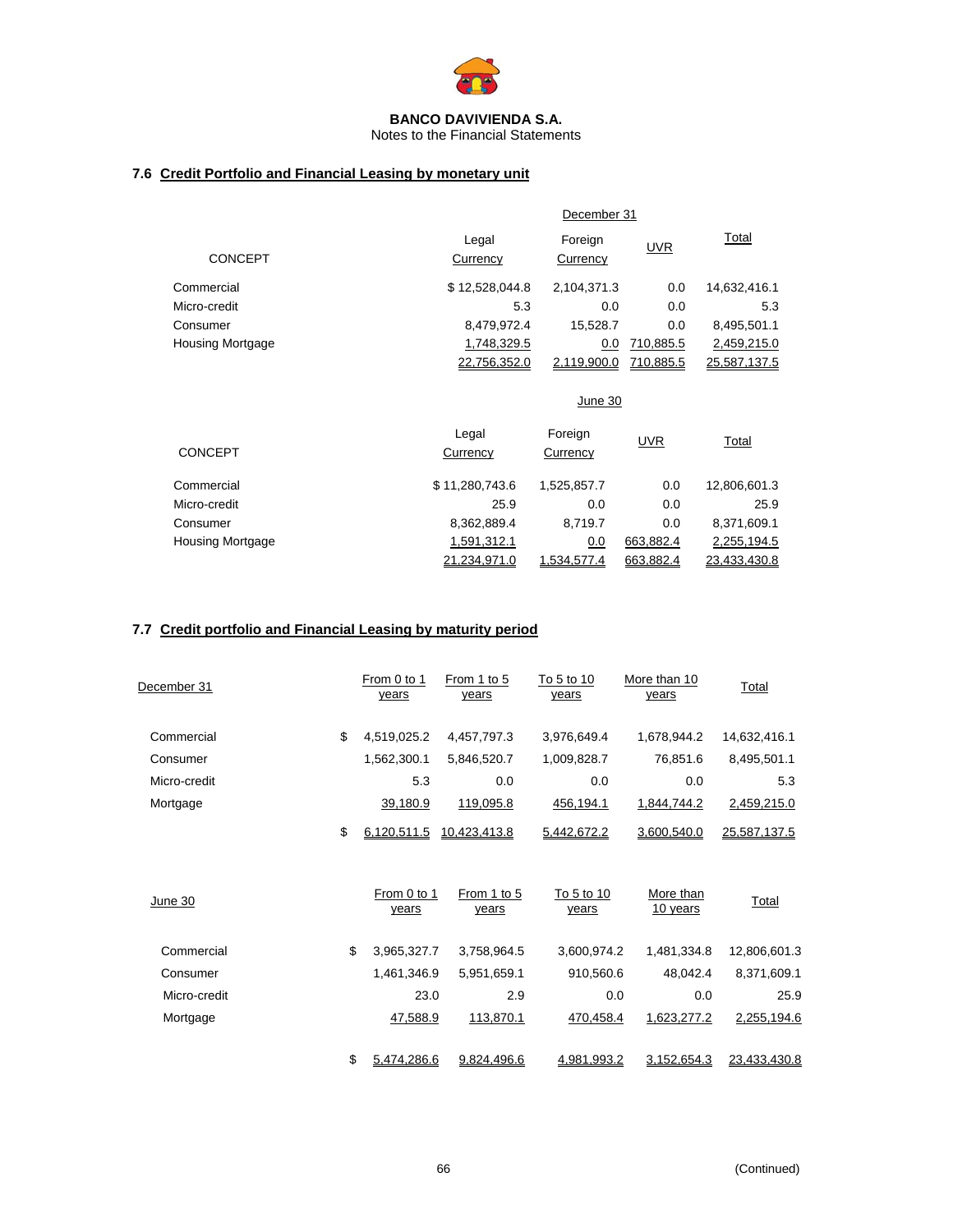

# **7.8 Restructured Credits Detail**

| December 31 | Restructured<br>Common                | Allowance                | Guaranty                |
|-------------|---------------------------------------|--------------------------|-------------------------|
| Commercial  | \$182,355.0                           | 49,203.5                 | 306,277.8               |
| Consumer    | 650,634.9                             | 162,889.3                | 81,109.4                |
| Mortgage    | 83,389.0                              | 9,968.8                  | 254,883.6               |
| June 30     | \$916,378.9<br>Restructured<br>Common | \$222,061.6<br>Allowance | \$642,270.8<br>Guaranty |
| Commercial  | \$152,015.9                           | 59,910.3                 | 193,066.3               |
| Consumer    | 541,568.0                             | 122,763.1                | 80,065.3                |
| Mortgage    | 77,235.9                              | 9,428.1                  | 234,427.5               |
|             | \$770.819.8                           | <u>192,101.5</u>         | 507.559.1               |

# **Restructured Credits by Rating**

|                      |                 | Commercial   |                | Consumer     |                | Mortgage     |
|----------------------|-----------------|--------------|----------------|--------------|----------------|--------------|
| December 31          | <b>Numbers</b>  | Restructured | <b>Numbers</b> | Restructured | <b>Numbers</b> | Restructured |
| Credits              | Ordinary        | Credits      | Ordinary       | Credits      | Ordinary       | Valor        |
| A - Normal           | 1,258           | \$76,432.5   | 24,075         | 361,957.3    | 2,170          | 37,118.6     |
| <b>B</b> - Aceptable | 469             | 37,696.1     | 4,050          | 65,336.1     | 992            | 21,067.4     |
| C - Officiente       | 338             | 20,817.0     | 4,743          | 85,052.7     | 979            | 17,823.4     |
| D - Difícil cobro    | 592             | 39,396.5     | 5,263          | 91,263.6     | 361            | 6,739.3      |
| E - Irrecuperable    | $\overline{70}$ | 8,012.9      | 2,734          | 47,025.2     | <u>36</u>      | 640.3        |
|                      | 2,727           | \$182,355.0  | 40,865         | \$650,634.9  | 4,538          | \$83,389.0   |
| June 30              |                 |              |                |              |                |              |
| A - Normal           | 999             | \$47,533.8   | 21.752         | 312,974.4    | 2,002          | 33,690.7     |
| B - Aceptable        | 394             | 24,241.2     | 3,254          | 47,463.8     | 992            | 19,400.2     |
| C - Officiente       | 345             | 22,616.4     | 3,728          | 55,669.8     | 1,001          | 17,106.2     |
| D - Difícil cobro    | 612             | 48,664.9     | 5,978          | 87,208.5     | 367            | 6,476.1      |
| E - Irrecuperable    | $\frac{92}{5}$  | 8,959.6      | 2,473          | 38,251.5     | <u>39</u>      | 562.6        |
|                      | 2,442           | \$152,015.9  | 37,185         | \$541,568.0  | 4,401          | \$77,235.8   |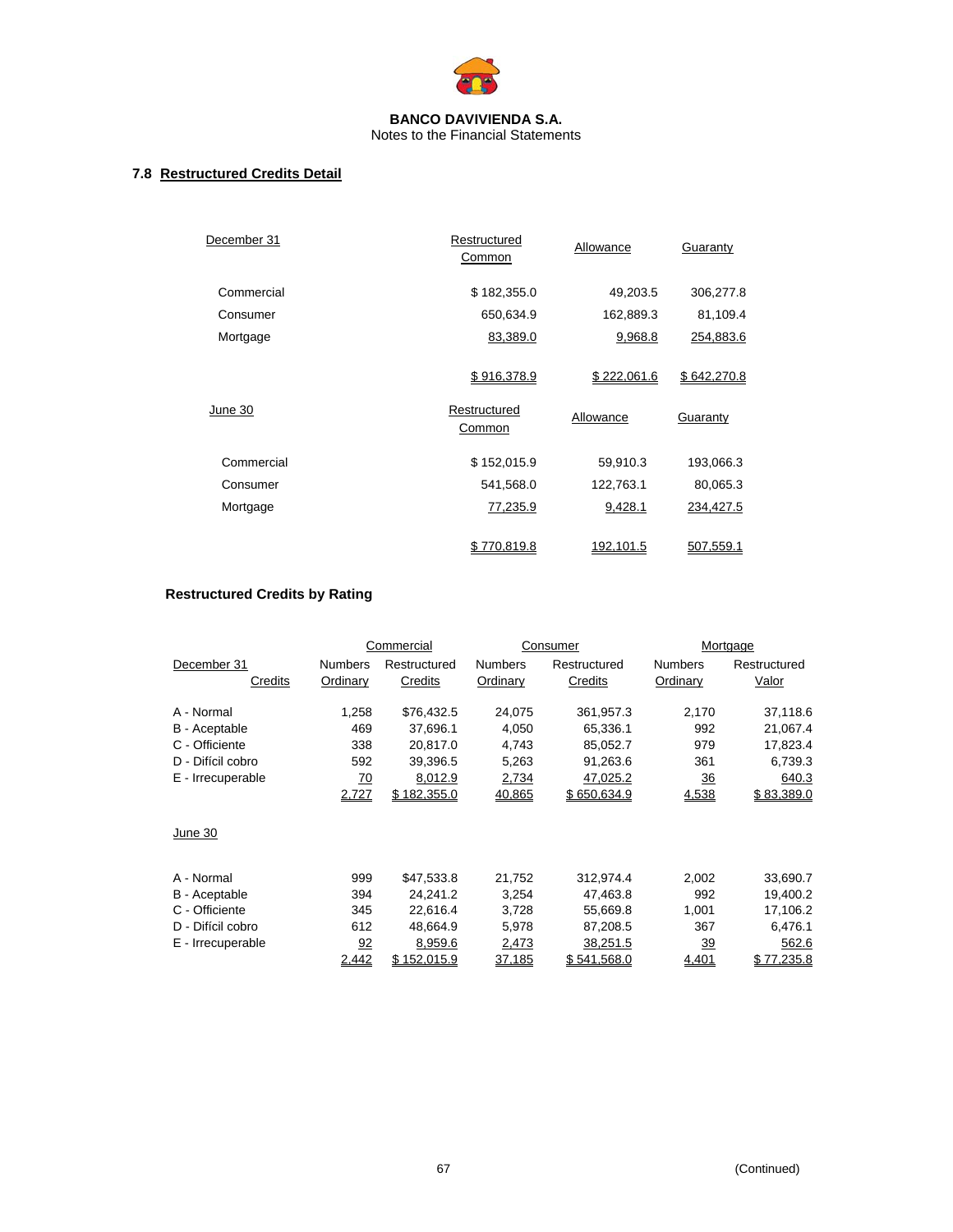

Notes to the Financial Statements

## **Restructured Credits by Geographical Zone**

### December 31

|               | Commercial | Consumer  | Mortgage |
|---------------|------------|-----------|----------|
| Bogotá        | \$51,602.5 | 333,499.1 | 63,877.5 |
| Antioquia     | 43.574.4   | 92,754.9  | 5,375.8  |
| Nororiental   | 69.334.8   | 130,210.0 | 8,148.0  |
| Suroccidental | 17,843.3   | 94,170.9  | 5,987.7  |
|               | 182,355.0  | 650,634.9 | 83,389.0 |

### June 30

|               | Commercial | Consumer  | Mortgage |
|---------------|------------|-----------|----------|
| Bogotá        | \$55.081.2 | 264.845.7 | 57,555.4 |
| Antioquia     | 33.103.2   | 84,188.5  | 4.920.9  |
| Nororiental   | 46,246.7   | 108,708.6 | 8,827.3  |
| Suroccidental | 17,584.8   | 83,825.2  | 5,932.2  |
|               | 152,015.9  | 541,568.0 | 77,235.8 |

## **7.9 Stockholders and employees portfolio**

The portfolio includes loans as follows:

|                                   |    | December 31 | June 30     |
|-----------------------------------|----|-------------|-------------|
| <b>Shareholofrs</b>               | .S | 1,921,844.6 | 1,521,032.0 |
| Consumer and commercial employees |    | 115.127.3   | 102,280.5   |
|                                   |    | 2.036.971.9 | 1.623.312.5 |

The weight time for credit portfolio to stockholders and employees is the following:

|                    | Modality |  |
|--------------------|----------|--|
| Individual credits |          |  |

Jul-Dec.11 Jan-Jun.11 Entre 3.5% y 28.63% Entre 3.5% - 26.38%

The annual effective interest of the stockholders and employees is between 1 and 15 years.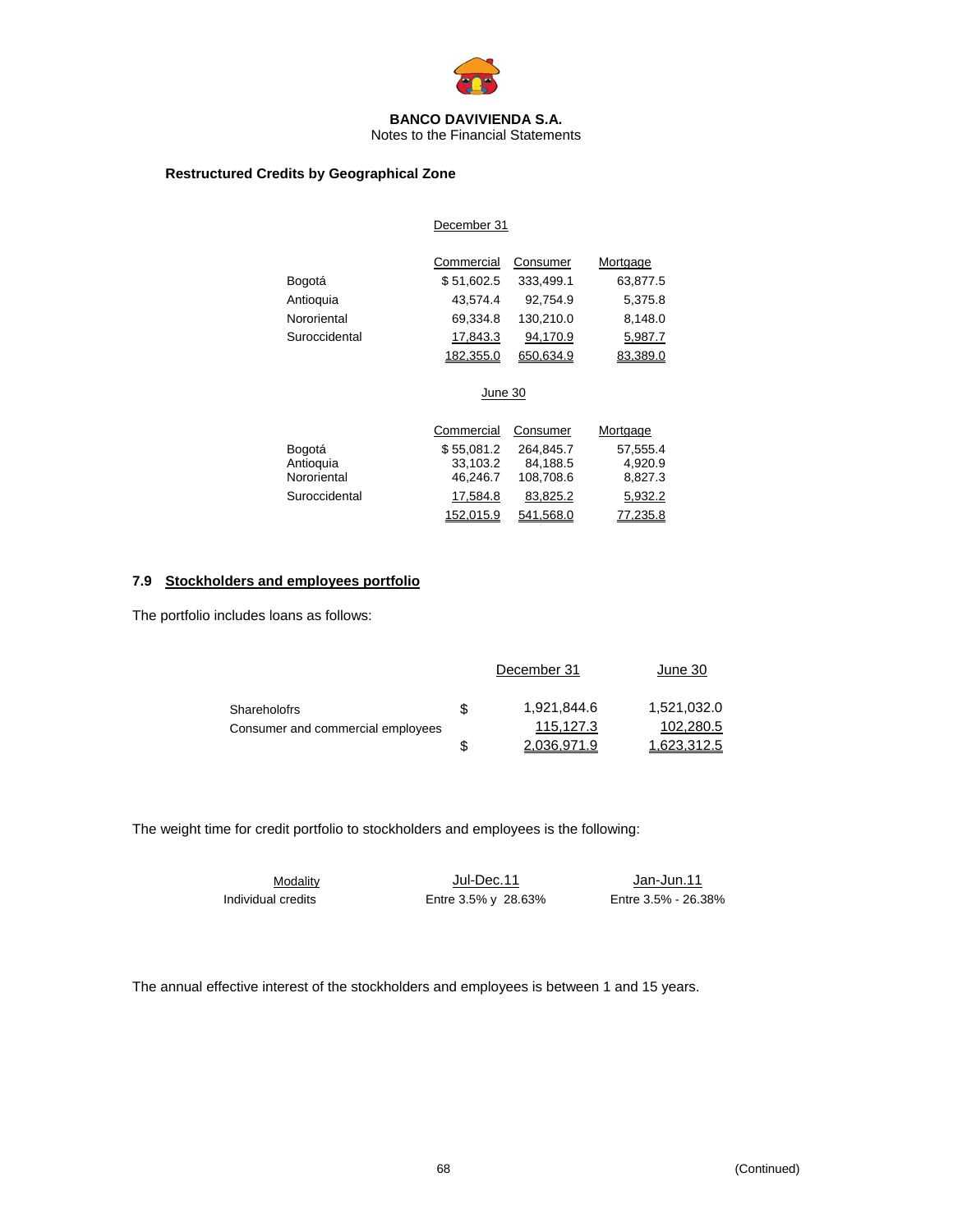

### **7.10 Portfolio-backed Securities**

The Bank carried out a process of productive home portfolio-backed securities (in UVR and at fixed rate).

The process of home portfolio-backed securities is in keeping with the provisions set forth in the first subsection of Article 12 of the Law 546, 1999. The Bank proceeded to fully separate and cut-off from its equity the entirety of the underlying assets object of securitization that form a Universality, pursuant to the stipulations of Article 2 of the Resolution 775, 2001 of the Colombian Superintendence of Finance, through the issuance of securities representing the loans granted to fund the construction and acquisition of houses classified as A, B and C. The A-shares are offered by the Title issuer to the general public and the B and C are recorded in the account 130409 - Credit content titles from securitization process, the Bank is the beneficiary of those remaining after the securitization process i.e. once the interest and capital of all securities is paid and all other costs covered.

The following are details and conditions of sale of the portfolio securitization completed in the second half of 2010 with the Titularizadora Colombiana:

## **TERMS OF SALE**

The following is a breakdown of the securitization for the second half of 2011:

### December 31

| <b>Issue</b> | Date         | Number       | Rate  | Capital     | Interests | Others (*) | Total     | Profit  |
|--------------|--------------|--------------|-------|-------------|-----------|------------|-----------|---------|
| TIPS N-2     | Sept-16-2011 | 1.719        | 13.24 | \$148,603.0 | 780.3     | (65.7)     | 149.317.6 | 3,715.1 |
| TIPS N-3     | Nov-11-2011  | 1.926        | 13.19 | 193.445.6   | 1.067.4   | 226.1      | 194.739.1 | 5,803.4 |
|              |              | <u>3,645</u> |       | \$342.048.6 | 1,847.7   | 160.4      | 344.056.7 | 9.518.5 |

\* In the account of other items, the deferred balances of obligations pertaining to the sale (advance payment), are discounted.

The proceeds from the sale were \$355,126.6.

### **CONDITIONS OF SALE**

The following is the oftail of the securitization Loans for the first half of 2011:

#### June 30

| <u>Issue</u> | Date          | Number | Rate  | Capital     | Interests | <b>Others</b><br>$(*)$ | Total              | Profit  |
|--------------|---------------|--------|-------|-------------|-----------|------------------------|--------------------|---------|
| TIPS N-1     | Junio-18-2011 | 972    | 13.10 | \$101.461.0 | 583.2     |                        | $(46.3)$ 101,997.9 | 2,536.5 |

\*Under the heading of other items, Deferred balances of the obligations pertaining to the sale are discounted (prepaid). The proceeds from the sale were \$105,046.3.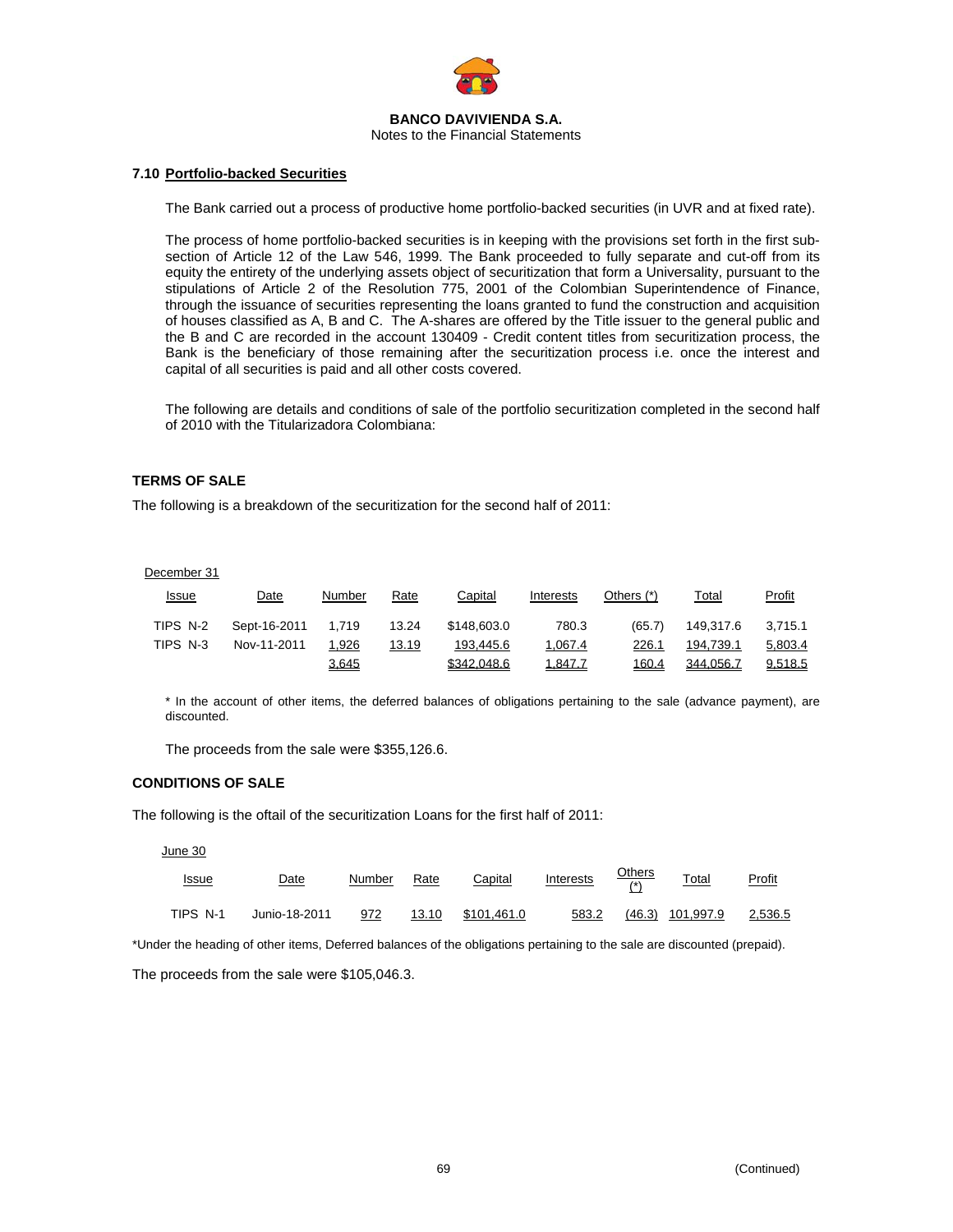

Notes to the Financial Statements

# **7.11 Sale Loan Portfolio**

The following is the detail of selling off portfolio in the second half of 2011, which is recorded in memorandum accounts

|                      | Number of    |             |          | Other    |              |
|----------------------|--------------|-------------|----------|----------|--------------|
| Sales                | <u>loans</u> | Capital     | Interest | Concepts | <u>Total</u> |
| Gerc 2011            | 11.474       | \$83,045.5  | 6,531.9  | 1.850.8  | 91,428.1     |
| New Credit (COVINOC) | 65,553       | 156,613.6   | 7.230.5  | 1.429.7  | 165,273.7    |
| RF Soluciones S.A.S  | 86,722       | 274.708.0   | 11.245.5 | 1,778.4  | 287,731.9    |
|                      | 163,749      | \$514,367.1 | 25,007.8 | 5,058.8  | 544,433.8    |

On August 5, 2011, selling off portfolio was performed for \$256,701.8 to Gerc 2011 and New Credit (Covinoc), whose selling price was \$18,442.4 which were received during 2011.

On December 29, 2011, the selling off portfolio was performed for \$287,731.9 to R.F. Soluciones S.A.S., whose selling price was \$13,405.0 of which \$2,500.0 were received on December 29, 2011, with a remaining balance of \$10,905.0 which are recorded as deferred income.

In the first half of 2011 the Bank did not carried selling off portfolio.

## **7.12 Portfolio Write Downs**

The detail of the penalty of portfolio:

|                            | December 31   |           |          |           |  |  |  |  |
|----------------------------|---------------|-----------|----------|-----------|--|--|--|--|
|                            | <b>Others</b> |           |          |           |  |  |  |  |
|                            | Capital       | Interests | concepts | Total     |  |  |  |  |
| Commercial                 | \$47,182.6    | 1.494.7   | 358.8    | 49,036.1  |  |  |  |  |
| Consumer                   | 277,306.7     | 10,265.1  | 2,298.5  | 289,870.3 |  |  |  |  |
| Mortgage                   | 6,753.6       | 50.0      | 355.2    | 7,158.8   |  |  |  |  |
| Micro-credit               | 2.5           | 0.0       | 0.0      | 2.5       |  |  |  |  |
| Others receivable accounts | 0.0           | 0.0       | 467.0    | 467.0     |  |  |  |  |
|                            | \$331,245.4   | 11.809.8  | 3,479.5  | 346.534.7 |  |  |  |  |

|                            | June 30     |           |                           |           |  |  |
|----------------------------|-------------|-----------|---------------------------|-----------|--|--|
|                            | Capital     | Interests | <b>Others</b><br>concepts | Total     |  |  |
| Commercial                 | \$9,306.9   | 464.5     | 53.0                      | 9,824.4   |  |  |
| Consumer                   | 206,600.6   | 6,787.7   | 1,917.9                   | 215,306.2 |  |  |
| Mortgage                   | 5,798.6     | 26.7      | 249.6                     | 6,074.9   |  |  |
| Micro-credit               | 7.0         | 0.1       | 0.0                       | 7.1       |  |  |
| Others receivable accounts | 0.0         | 0.0       | 93.0                      | 93.0      |  |  |
|                            | \$221,713.1 | 7,279.0   | 2,313.5                   | 231,305.6 |  |  |

At December 31, and June 30, 2011, the Bank did not make collector operations.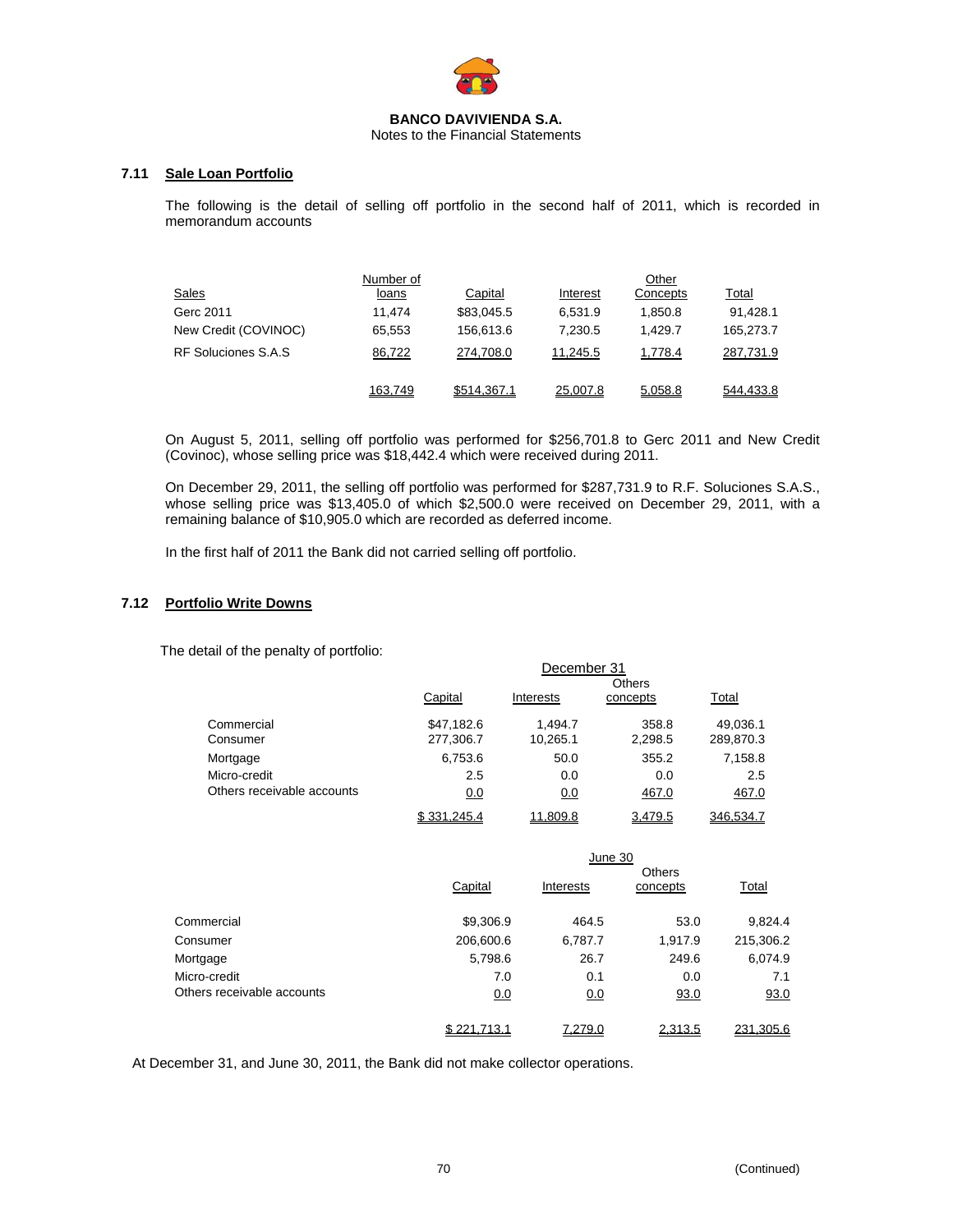

Notes to the Financial Statements

# **7.13 Portfolio Purchase**

During the second half of 2011, there were no purchases of portfolio.

The following is the oftail of the Loons purchase maof by the Bank during the first half of 2011:

| Purchase           | Date        | Number  | Rate  | Interest   | Other | total    | Premium |
|--------------------|-------------|---------|-------|------------|-------|----------|---------|
| Confinanciera S.A. | Mar-08-2011 | 464     | 18.6% | 9.889.5    | 83.6  | 9.973.1  | 5.36%   |
| Confinanciera S.A. | Mar-30-2011 | 450     | 16.9% | 10,030.0   | 91.7  | 10.121.7 | 3.29%   |
| Confinanciera S.A. | Abr-12-2011 | 365     | 17.8% | 9.094.7    | 78.8  | 9.173.5  | 5.10%   |
| Confinanciera S.A. | Abr-27-2011 | 974     | 16.4% | 25,051.7   | 114.4 | 25,166.1 | 3.22%   |
|                    |             | 2,253.0 |       | \$54.065.9 | 368.5 | 54.434.4 |         |

These operations were carried out at market rate.

# **7.14 Provision for loan and financial leasing**

The movement in provision for Loans is as follows:

|                                   | December 31 |            |           |             |          |             |  |
|-----------------------------------|-------------|------------|-----------|-------------|----------|-------------|--|
|                                   |             | Commercial | Consumer  | Microcrédit | Mortgage | Total       |  |
| <b>Beginning Balance</b><br>More: | \$          | 538.481.8  | 618.279.0 | 3.5         | 75.978.4 | 1,232,742.7 |  |
| Provision charged to              |             |            |           |             |          |             |  |
| operating                         |             | 223,310.5  | 631,760.9 | 2.7         | 26.051.8 | 881,125.9   |  |
| Restatement prov. foreign branch  |             | 126.8      | 0.0       | 0.0         | 0.0      | 126.8       |  |
| Less:                             |             |            |           |             |          |             |  |
| Loans punished                    |             | 47.182.6   | 277,306.7 | 2.5         | 6,753.6  | 331,245.4   |  |
| Unrecovered value foreclosed      |             | 0.0        | 0.0       | 0.0         | 479.7    | 479.7       |  |
| Provision restatement Miami       |             | 0.0        | 103.9     | 0.0         | 0.0      | 103.9       |  |
| Repayment to income               |             | 226,530.2  | 292,497.1 | <u>1.0</u>  | 14,046.7 | 533,075.0   |  |
| Closing balance                   | \$          | 488.206.3  | 680.132.2 | 2.7         | 80.750.2 | 1.249.091.4 |  |

|                                         | June 30 |            |           |             |          |                    |  |  |
|-----------------------------------------|---------|------------|-----------|-------------|----------|--------------------|--|--|
|                                         |         | Commercial | Consumer  | Microcrédit | Mortgage | Total              |  |  |
| <b>Beginning Balance</b>                | \$      | 505,120.8  | 548,794.8 | 10.6        | 64,332.1 | 1,118,258.3        |  |  |
| Branch exterior opening balance - Miami |         | 458.2      | 0.0       | 0.0         | 0.0      | 458.2              |  |  |
| More:                                   |         |            |           |             |          |                    |  |  |
| Provision charged to operating          |         | 237,372.3  | 448.147.9 | 4.9         | 27.977.2 | 713,502.3          |  |  |
| Less:                                   |         |            |           |             |          |                    |  |  |
| Loans punished                          |         | 9.306.9    | 206,600.6 | 7.0         | 5.798.6  | 221,713.1          |  |  |
| Unrecovered value foreclosed            |         | 0.0        | 0.0       | 0.0         | 216.7    | 216.7              |  |  |
| Provision restatement Miami             |         | 23.5       | 0.0       | 0.0         | 0.0      | 23.5               |  |  |
| Repayment to income                     |         | 195,139.1  | 172,063.1 | 5.0         | 10,315.6 | 377,522.8          |  |  |
| Closing balance                         | \$      | 538.481.8  | 618.279.0 | 3.5         | 75.978.4 | <u>1.232.742.7</u> |  |  |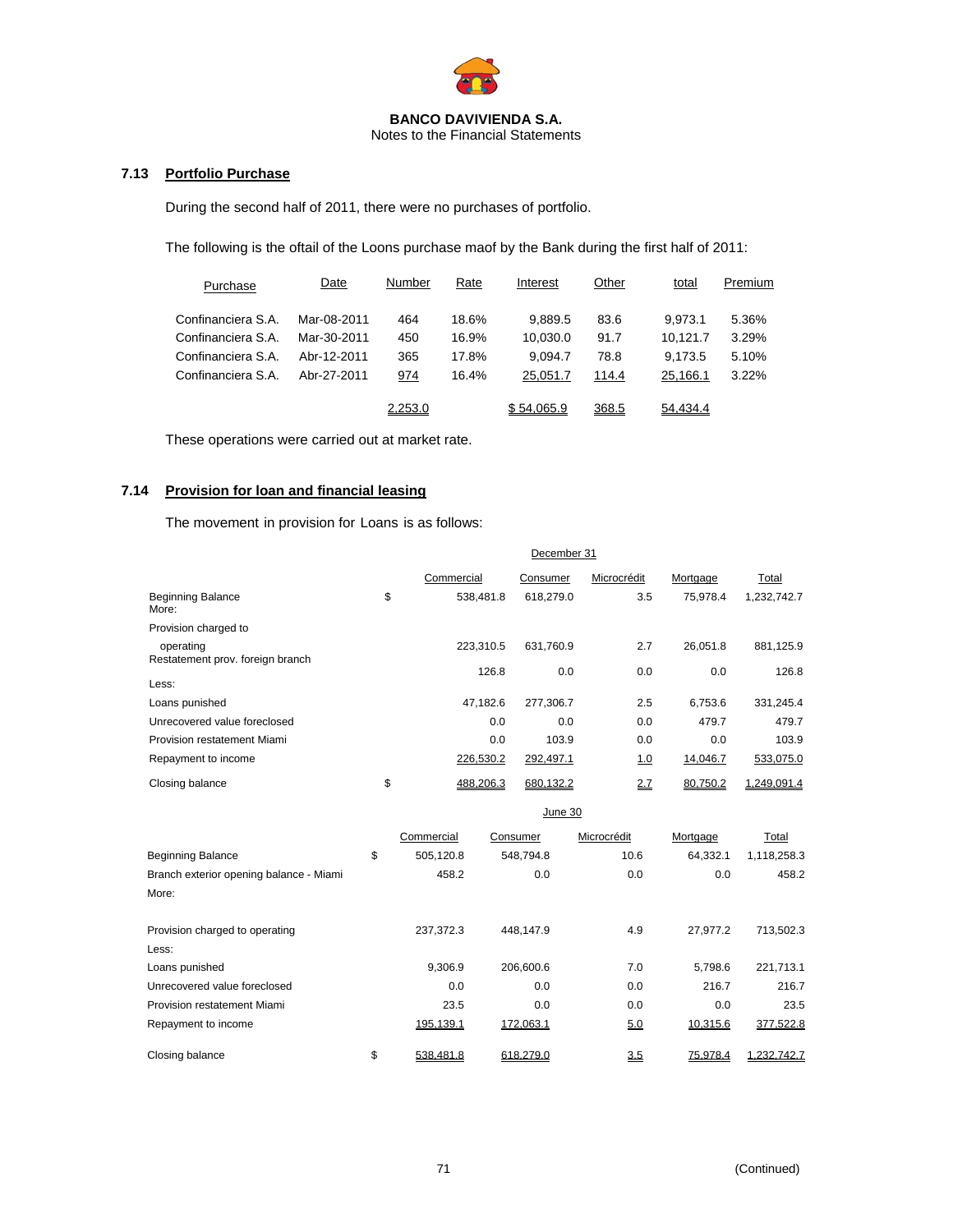

## Notes to the Financial Statements

At 31 december and June 30, 2011, the unrecovered value foreclosed for \$479.7 and \$216.7, respectively, corresponds to the difference between the least cost of the asset and the balance of the debit on balance sheet, which is recognized in the income statement in the allowance of credit portafolio.

To estimate the expected loss of the commercial portfolio in November 2011, a new concept as that of the LDD (Loss Due to Default), is incorporated, for credits with "real estate leasing" warronty, which weighed with a PDI of 35%, thus generating a refund of \$22,514.0. This change is made on the basis that such warrant credits have a greater ability to recover after default and the leasing is created with coverage of 142% on average, since 70% is Financed.

To calculate the estimated loss of consumer portfolio and in basis the changes contemplated in the External Bulletin 043 of 2011 issued by the Colombian Superintendence of Finance, in November 2011, the LDD for loans "without 75% warrenty" were modified, and also the days on default were adjusted, generating an effect of increased spending for \$106,253.0.

The Bank's policy has incorporated allowances at December 31 and June 30, 2011 for \$1.249.091.4 and \$1.232.742.7, respectively; In accordance with the regulation of the financial Superintendence of colombia these allowance amount to \$1.140.107,7 and \$1.000.741,1 respectively.

During the second and first half of 2011 countercyclical provision was made:

| Loans      | December 31 | June 30   |
|------------|-------------|-----------|
| Consumer   | \$163,992.1 | 153.103.2 |
| Commercial | 125.547.5   | 110.455.3 |
| Total      | \$289,539.6 | 263.558.5 |

## **8. Acceptances, Cash and Derivatives operations**

As of December 31 and June 30, 2011, the Bank had no issued acceptances.

The following is the detail of the acceptances of cash operations and the derivatives:

| Product                  | December 31 | June 30   |             |
|--------------------------|-------------|-----------|-------------|
| <b>Forward Contracts</b> | \$          | 123,649.3 | 111,807.1   |
| Cash                     |             | 21.7      | 7.4         |
| Swaps                    |             | 211.9     | 75.8        |
| Options                  |             | 1,436.3   | <u>75.3</u> |
|                          | \$          | 125.319.2 | 111.965.6   |
|                          |             | Cash      |             |

|                      | December 31    |             | June 30  |             |  |
|----------------------|----------------|-------------|----------|-------------|--|
|                      | Right          | Obligation  | Right    | Obligation  |  |
| Purchase of currency | \$<br>19,210.7 | (19, 186.0) | 43,593.0 | (43, 573.8) |  |
| Sale on currency     | 926.4          | (929.4)     | 41,806.8 | (41, 818.6) |  |
|                      | 20,137.1       | (20, 115.4) | 85,399.8 | (85, 392.4) |  |
|                      | \$<br>21.7     |             | Z.4      |             |  |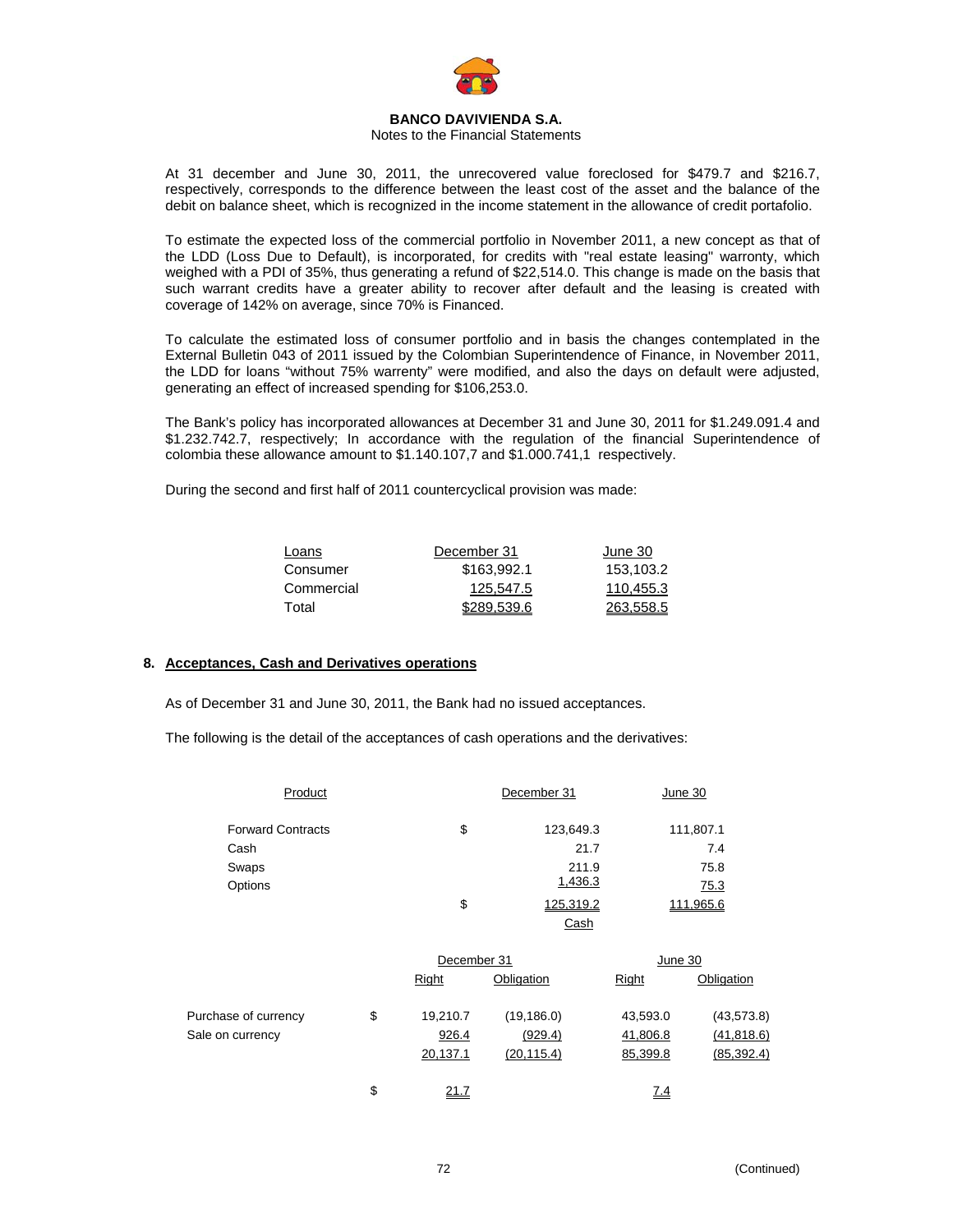

Notes to the Financial Statements

As of December 31 and June 30, 2011, the semester performances of the cash transactions were \$1,840.9 and \$1,135.0, respectively.

|                        |            | <b>Speculation Derivatives</b> |                |            |                 |         |  |
|------------------------|------------|--------------------------------|----------------|------------|-----------------|---------|--|
| December 31            |            | Forward                        | <b>Futures</b> | Swaps      | Total           | Options |  |
| Purchase of currency   | Right      | \$4,235,026.8                  | 397,820.4      | 0.0        | 4,632,847.2     | 0.0     |  |
|                        | Obligation | (4, 117, 395.2)                | (397, 820.4)   | 0.0        | (4,515,215.6)   | 0.0     |  |
| Sale of currency       | Right      | 813,427.9                      | 753,673.6      | 0.0        | 1,567,101.5     | 0.0     |  |
|                        | Obligation | (807, 410.2)                   | (753, 673.6)   | 0.0        | (1,561,083.8)   | 0.0     |  |
| Purchase on securities | Right      | 0.0                            | 61,354.7       | 0.0        | 61,354.7        | 0.0     |  |
|                        | Obligation | 0.0                            | (61, 354.7)    | 0.0        | (61, 354.7)     | 0.0     |  |
|                        |            |                                |                |            |                 |         |  |
| Interest rate          | Right      | 0.0                            | 0.0            | 5,341.9    | 5,341.9         | 0.0     |  |
|                        | Obligation | 0.0                            | 0.0            | (5, 130.0) | (5, 130.0)      | 0.0     |  |
| Call options           | Purchase   | 0.0                            | 0.0            | 0.0        | 0.0             | 957.3   |  |
| Put options            | Purchase   | 0.0                            | 0.0            | 0.0        | 0.0             | 479.0   |  |
| <b>Total Rights</b>    |            | 5,048,454.7                    | 1,212,848.7    | 5,341.9    | 6,266,645.3     | 1,436.3 |  |
| Total obligations      |            | (4,924,805.4)                  | (1,212,848.7)  | (5, 130.0) | (6, 142, 784.1) | 0.0     |  |
| <b>Total Net</b>       |            | \$123,649.3                    | 0.0            | 211.9      | 123,861.2       | 1,436.3 |  |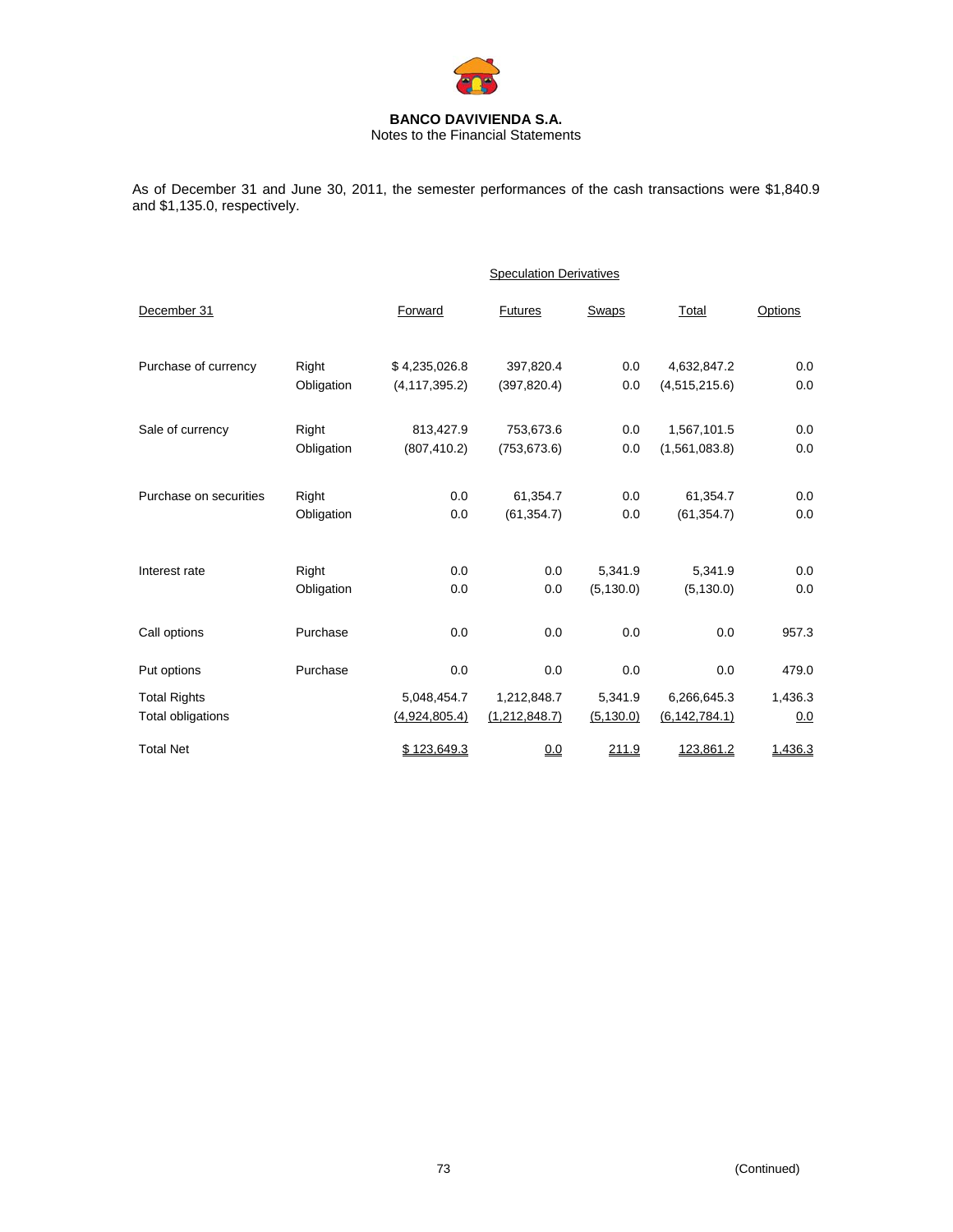

Notes to the Financial Statements

## **Speculation Derivatives**

| June 30                |            | Forward       | <b>Futures</b> | <b>Swaps</b> | Total           | Options |
|------------------------|------------|---------------|----------------|--------------|-----------------|---------|
| Purchase of currency   | Right      | \$987,707.4   | 194,388.2      | 0.0          | 1,182,095.6     | 0.0     |
|                        | Obligation | (984, 167.0)  | (194, 388.2)   | 0.0          | (1, 178, 555.2) | 0.0     |
| Sale of currency       | Right      | 5,629,682.2   | 196,613.3      | 0.0          | 5,826,295.5     | 0.0     |
|                        | Obligation | (5,521,415.5) | (196, 613.3)   | 0.0          | (5,718,028.8)   | 0.0     |
|                        |            |               |                |              |                 |         |
| Purchase on securities | Right      | 0.0           | 40,547.5       | 0.0          | 40,547.5        | 0.0     |
|                        | Obligation | 0.0           | (40, 547.5)    | 0.0          | (40, 547.5)     | 0.0     |
| Sale securities        | Right      | 0.0           | 2,103.3        | 0.0          | 2,103.3         | 0.0     |
|                        | Obligation | 0.0           | (2, 103.3)     | 0.0          | (2, 103.3)      | 0.0     |
| Interest rate          | Right      | 0.0           | 0.0            | 2,221.8      | 2.221.8         | 0.0     |
|                        | Obligation | 0.0           | 0.0            | (2, 146.0)   | (2, 146.0)      | 0.0     |
| Call options           | Purchase   | 0.0           | 0.0            | 0.0          | 0.0             | 0.8     |
| Put options            | Purchase   | 0.0           | 0.0            | 0.0          | 0.0             | 74.5    |
| <b>Total Rights</b>    |            | 6,617,389.6   | 433,652.3      | 2,221.8      | 7,053,263.7     | 75.3    |
| Total obligations      |            | (6,505,582.5) | (433, 652.3)   | (2, 146.0)   | (6,941,380.8)   | 0.0     |
| <b>Total Net</b>       |            | \$111.807.1   | 0.0            | 75.8         | 111.882.9       | 75.3    |

The following is the detail of the held maturity and the derivatives:

| lowing is the actual of the hold maturity and the activatives. |                             |                      |                       |           |  |  |
|----------------------------------------------------------------|-----------------------------|----------------------|-----------------------|-----------|--|--|
|                                                                | December 31                 |                      |                       |           |  |  |
|                                                                | From 0 to 1<br><u>years</u> | From 1 to 5<br>years | From 5 to<br>10 years | Total     |  |  |
| Cash operations                                                | \$<br>21.7                  | 0.0                  | 0.0                   | 21.7      |  |  |
| Forward contracts                                              | 123,649.3                   | 0.0                  | 0.0                   | 123,649.3 |  |  |
| Swaps                                                          | 211.9                       | 0.0                  | 0.0                   | 211.9     |  |  |
| Options                                                        | 1,436.3                     | 0.0                  | 0.0                   | 1,436.3   |  |  |
|                                                                | \$<br>125.319.2             | 0.0                  | <u>0.0</u>            | 125.319.2 |  |  |

|                   | June 30              |                      |                              |              |  |
|-------------------|----------------------|----------------------|------------------------------|--------------|--|
|                   | From 0 to 1<br>years | From 1 to<br>5 years | From 5 to 10<br><u>years</u> | <b>Total</b> |  |
| Cash operations   | \$<br>7.4            | 0.0                  | 0.0                          | 7.4          |  |
| Forward contracts | 111,807.1            | 0.0                  | 0.0                          | 111,807.1    |  |
| Swaps             | 32.3                 | 43.5                 | 0.0                          | 75.8         |  |
| Options           | 75.3                 | 0.0                  | 0.0                          | 75.3         |  |
|                   | \$<br>1.922.1        | 43.5                 | 0.0                          | 111.965.6    |  |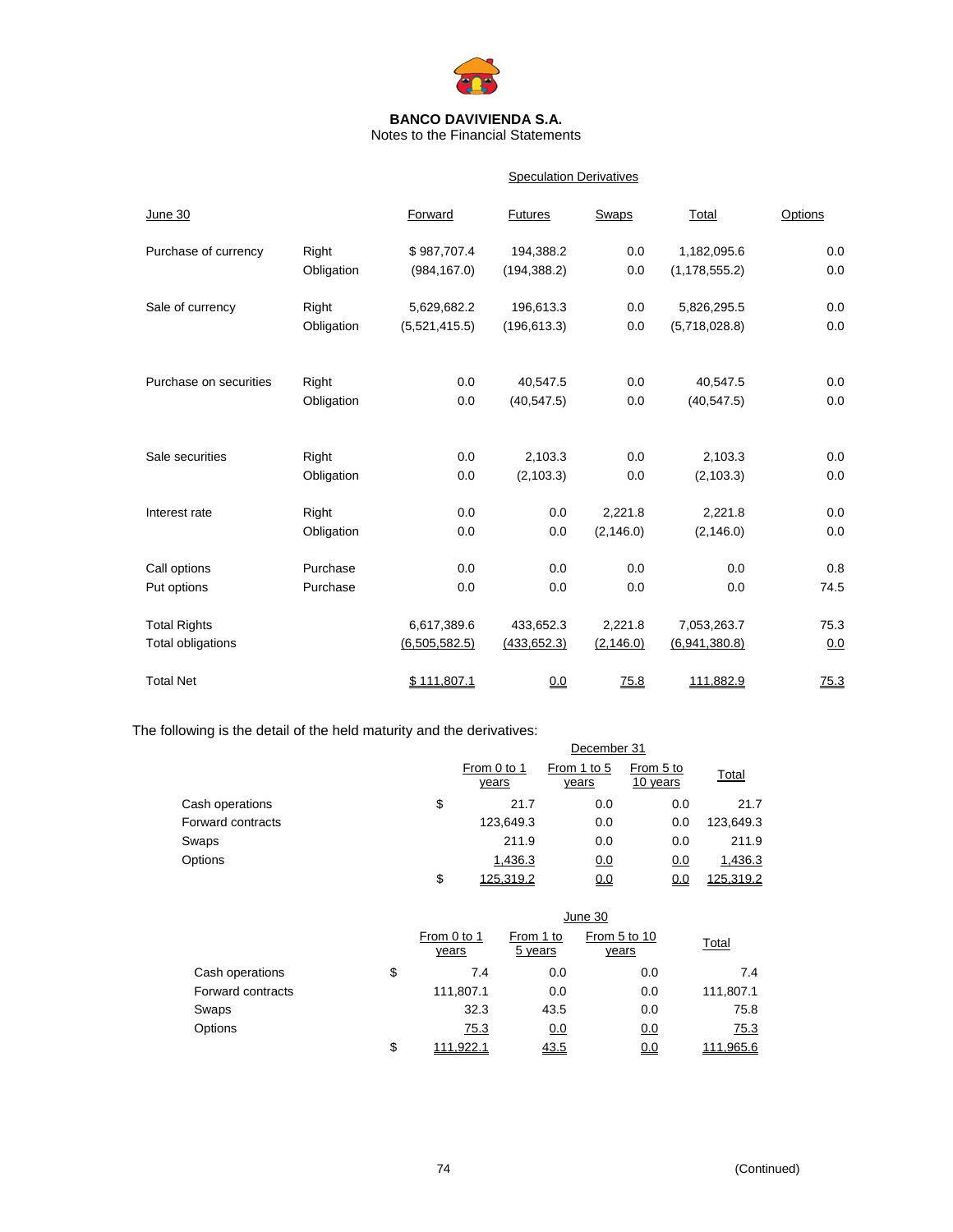

## Notes to the Financial Statements

# **9. Accounts Receivable**

The following is the detail of interest and other accounts receivable:

|                                                             | December 31     | June 30    |
|-------------------------------------------------------------|-----------------|------------|
| Interest:                                                   |                 |            |
| <b>InterBank</b>                                            | \$<br>185.7     | 60.2       |
| Others:                                                     | 54.7            | 23.3       |
| Loans portfolio (note 7 literal 3)                          |                 |            |
| Interests                                                   | 235,187.9       | 202,489.9  |
| <b>Component Financial Leases Operations</b>                | 9,661.7         | 8,366.2    |
|                                                             | 244,849.6       | 210,856.1  |
|                                                             | 245,090.0       | 210,939.6  |
| <b>Fees and Commissions</b>                                 | 2,229.2         | 1,223.3    |
| Payments of Costumers                                       |                 |            |
| Mortgage                                                    | 11,431.7        | 12,348.4   |
| Consumer                                                    | 22,904.7        | 21,598.2   |
| Micro-credit                                                | 0.1             | 0.1        |
| Commercial                                                  | 10,188.2        | 9,531.4    |
|                                                             | 44,524.7        | 43,478.1   |
| Others:                                                     |                 |            |
| Dividends and participations                                | 0.0             | 1,287.0    |
| Payments of costumers - foreign money                       | 2,273.4         | 2,601.5    |
| Advance local purchase                                      | 17,895.2        | 9,019.6    |
| Advance of contracts and suppliers<br>Various:              | 12,425.9        | 14,262.8   |
| Sale of Goods and Services                                  | 0.0             | 362.5      |
| Missing cash                                                | 1,676.9         | 1,136.8    |
| Insurance Company claims                                    | 4,179.1         | 6,491.5    |
| <b>National Treasure</b>                                    | 20,010.1        | 19,601.1   |
| <b>Forward Operations</b>                                   | 1,477.8         | 4,528.8    |
| <b>Affiliated Companies</b>                                 | 1,880.5         | 1,880.5    |
| Government relieves (Law 546, 1999, Loans Reliquidation)**  | 50,542.2        | 16,468.8   |
| Treasury operations, paymaster, general business            | 9,421.5         | 6,434.7    |
| Accounts Receivable – sale punished Consumer Loans (Note 7) | 13,722.9        | 0.0        |
| Banco de la Republica - Coverage rate                       | 8,176.6         | 4,864.8    |
| Managed Loons                                               | 17,952.0        | 4,612.2    |
| Debfor - Commercial establishments                          | 1,822.7         | 4,148.1    |
| Outstanding Loans processes to implement                    | 22,153.7        | 11,130.5   |
| Miscellaneous (Less than 5%)                                | 7,311.5         | 7,033.2    |
|                                                             | \$<br>192,922.0 | 115,864.4  |
| <b>Total Receivable Accounts</b>                            | \$<br>484,765.9 | 371,505.4  |
| Allowances                                                  | (116, 222.2)    | (69,996.0) |
| <b>Net Total Receivable</b><br>Accounts                     | \$<br>368,543.7 | 301,509.4  |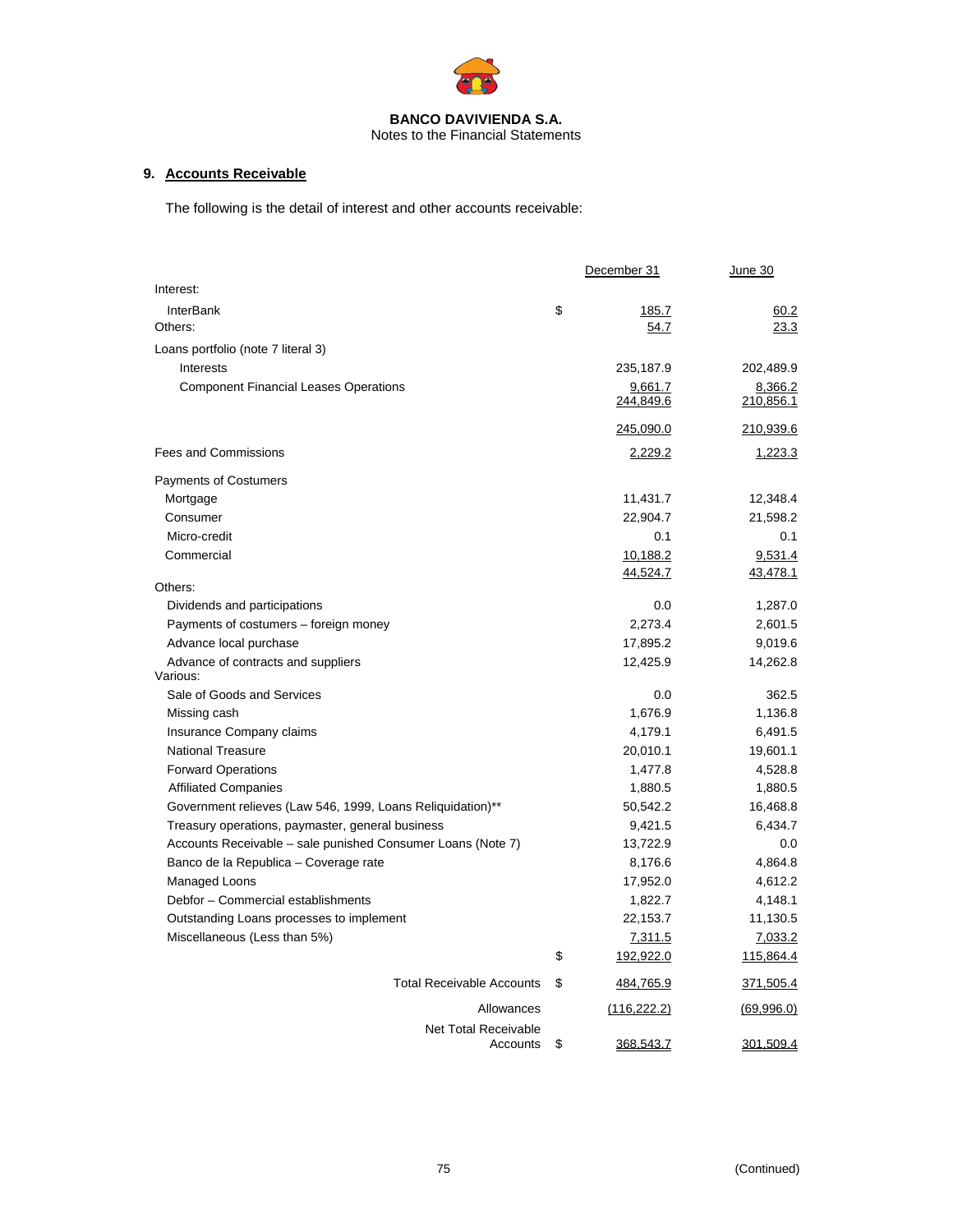

#### Notes to the Financial Statements

## \*\* **Mortgage Relief**

Mortgage relief came from a bulk process of reassessment of home loans following the change in the housing Finance system proposed in Act 546 of 1999. The Bank carried out the procedure for recalculation based on the difference between the DTF and UPAC in order to compare the behavior of the UPAC with that of the UVR in order to have the same discount as credit institutions under UPAC. The National Government undertook obligations to pay the full amount of the difference brought about by the reassessment and to carry out these payments issued and delivered TES Treasury securities denominated in UVR.

In addition, the first article of Decree 712 of 2001 amending Decree 2221 of 2000 establishes the grounds for refunding the National Government - Ministry of Finance, TES Treasury Securities Law 546 delivered to creditors:

- For delays in payment by the beneficiary.
- For non-payment of individual housing credit by the beneficiary.
- For payment of mortgage credits for more than one dwelling per person.
- For a waiver of the payment.
- For excess payment.

## **9.1 Allowance for Accounts Receivable**

The detail of allowance for accounts receivable is as follows:

|                             | December 31     | June 30  |
|-----------------------------|-----------------|----------|
|                             |                 |          |
| Loans interests (note 7)    | \$<br>29,647.2  | 23,201.2 |
| Payment of clients (note 7) | 11,759.4        | 11,502.4 |
| Government relief           | 48,736.0        | 15,719.8 |
| Debtors Cash                | 2,290.0         | 1,715.4  |
| <b>Insurance Companies</b>  | 3,915.8         | 0.0      |
| Daviplan                    | 9,535.5         | 6,862.4  |
| Advance providers           | 272.5           | 485.7    |
| Uptake and networks         | 2,622.4         | 4,424.9  |
| Other accounts receivable   | 2,141.8         | 2,155.9  |
| <b>Others</b>               | 5,301.6         | 3,928.3  |
|                             | \$<br>116,222.2 | 69,996.0 |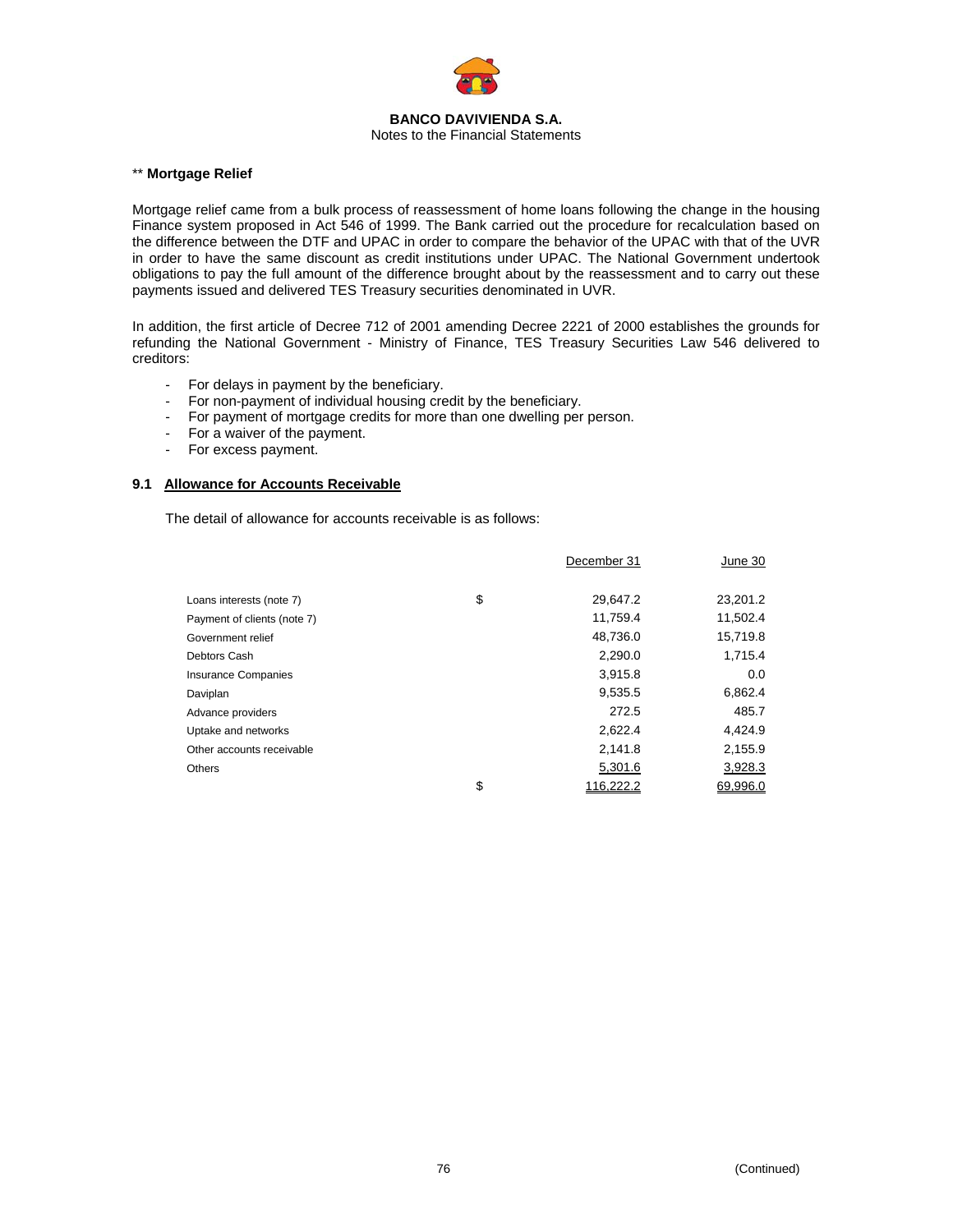

Notes to the Financial Statements

The movement of the allowance for accounts receivable is as follows:

| December 31                                       | Commercial     | Consumer | Micro-credit | Mortgage       | Others   | Total     |
|---------------------------------------------------|----------------|----------|--------------|----------------|----------|-----------|
| <b>Beginning Balance</b><br>Plus:                 | \$<br>10,585.9 | 17,905.0 | 0.2          | 6,212.8        | 35,292.1 | 69,996.0  |
| Allowance charged to operating<br><b>Expenses</b> | 4,497.9        | 20,761.9 | 0.1          | 1,086.0        | 58,329.9 | 84,675.8  |
| Less:                                             |                |          |              |                |          |           |
| Punished loans and Sanitation                     | 1,853.5        | 12,563.6 | 0.0          | 405.2          | 467.0    | 15,289.3  |
| Reclassifiations                                  | 0.0            | 4.7      | 0.0          | 0.0            | 0.0      | 4.7       |
| Refund                                            | 2,064.3        | 1,819.1  | 0.2          | 932.2          | 18,339.8 | 23,155.6  |
| <b>Ending Balance</b>                             | \$<br>11,166.0 | 24,279.5 | <u>0.1</u>   | 5,961.4        | 74,815.2 | 116,222.2 |
| June 30                                           | Commercial     | Consumer | Micro-credit | Mortgage       | Others   | Total     |
| <b>Beginning Balance</b><br>Plus:                 | \$<br>9,329.4  | 13,595.5 |              | 6,742.4<br>1.6 | 39,379.2 | 69,048.1  |
| Allowance charged to operating<br><b>Expenses</b> | 5,705.9        | 18,874.1 |              | 0.1<br>3,314.3 | 5,245.2  | 33,139.6  |
| Less:                                             |                |          |              |                |          |           |
| Loans punished and Sanitation                     | 517.5          | 8,705.6  |              | 0.1<br>276.3   | 93.0     | 9,592.5   |
| Reclassifiations                                  | 3,931.9        | 5,859.0  |              | 3,567.6<br>1.4 | 9,239.3  | 22,599.2  |
| <b>Ending Balance</b>                             | \$<br>10.585.9 | 17.905.0 |              | 0.2<br>6,212.8 | 35.292.1 | 69.996.0  |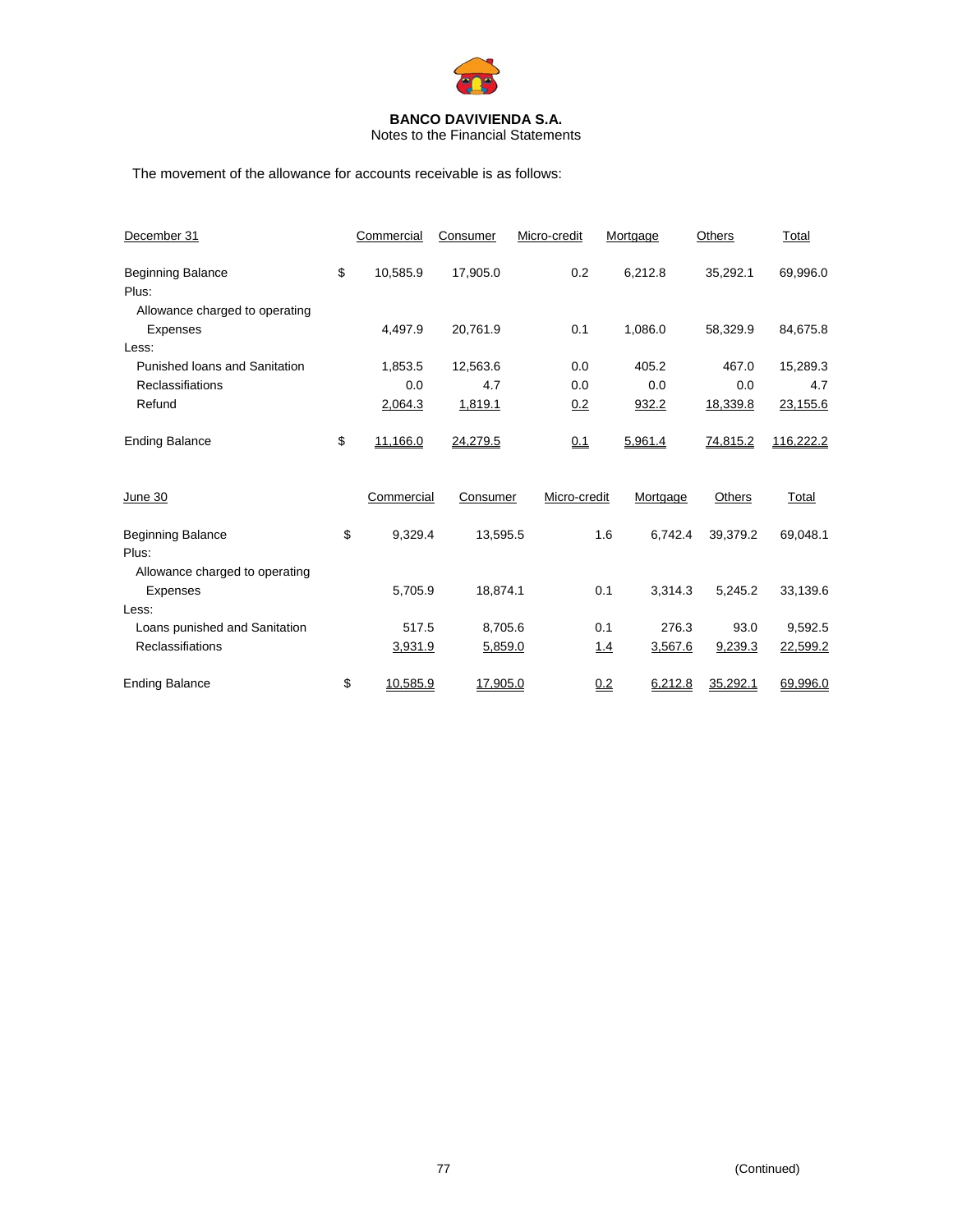

# **10 Foreclosed Assets**

The detail of realizable property, foreclosed assets and goods returned, is as follows:

| <b>Foreclosed Assets</b>                                                                                                                                                                                                      | December 31                                                  | <u>June 30</u>                                                |
|-------------------------------------------------------------------------------------------------------------------------------------------------------------------------------------------------------------------------------|--------------------------------------------------------------|---------------------------------------------------------------|
| Destined to Mortgage                                                                                                                                                                                                          |                                                              |                                                               |
| <b>Real estates</b><br>Assets received in auction<br>Inflation adjustments<br><b>Total Destined to Mortgage</b><br><b>Foreclosed Assets</b>                                                                                   | \$<br>8,873.2<br>635.1<br>0.1<br>9,508.4                     | 7,738.0<br>1,210.1<br>0.2<br>8,948.3                          |
| <b>Different Mortgage</b>                                                                                                                                                                                                     |                                                              |                                                               |
| Real estates<br>Assets received in auction<br>Inflation adjustments<br>Adjustment cost                                                                                                                                        | 16,066.7<br>1,533.2<br>23.0<br>17,622.9                      | 11,382.9<br>1,550.3<br>22.9<br>12,956.1                       |
| Moveable assets (1):<br>Rights and secudities<br>Moveable assets                                                                                                                                                              | 1,341.4<br>1,494.8<br>2,836.2                                | 1,101.5<br>1,887.4<br>2,988.9                                 |
| <b>Total different from Mortgage</b>                                                                                                                                                                                          | 20,459.1                                                     | 15,945.0                                                      |
| <b>Total foreclosed assets</b>                                                                                                                                                                                                | \$<br>29,967.5                                               | 24,893.3                                                      |
| <b>Assets restored from Mortgage leases contracts:</b>                                                                                                                                                                        |                                                              |                                                               |
| Mortgage                                                                                                                                                                                                                      | \$<br>995.3                                                  | 845.8                                                         |
| Assets not used in the Company's purpose:                                                                                                                                                                                     |                                                              |                                                               |
| Lands<br><b>Buildings</b><br>Depreciation                                                                                                                                                                                     | \$<br>6,776.5<br>26,949.4<br>(7, 171.7)<br>26,554.2          | 7,188.7<br>28,598.2<br>(6,886.8)<br>28,900.1                  |
| Less:                                                                                                                                                                                                                         |                                                              |                                                               |
| Allowance assets Destined to Mortgage<br>Allowance assets different from Mortgage<br>Allowance moveable assets<br>Allowance assets restored from leases<br>contracts<br>Allowance assets not used in the Company's<br>purpose | 5,373.3<br>8,198.0<br>1,902.2<br>79.6<br>3,142.4<br>18,695.5 | 4,674.6<br>7,513.4<br>1,996.8<br>307.0<br>3,256.0<br>17,747.8 |
|                                                                                                                                                                                                                               | \$<br>38,821.5                                               | 36,891.4                                                      |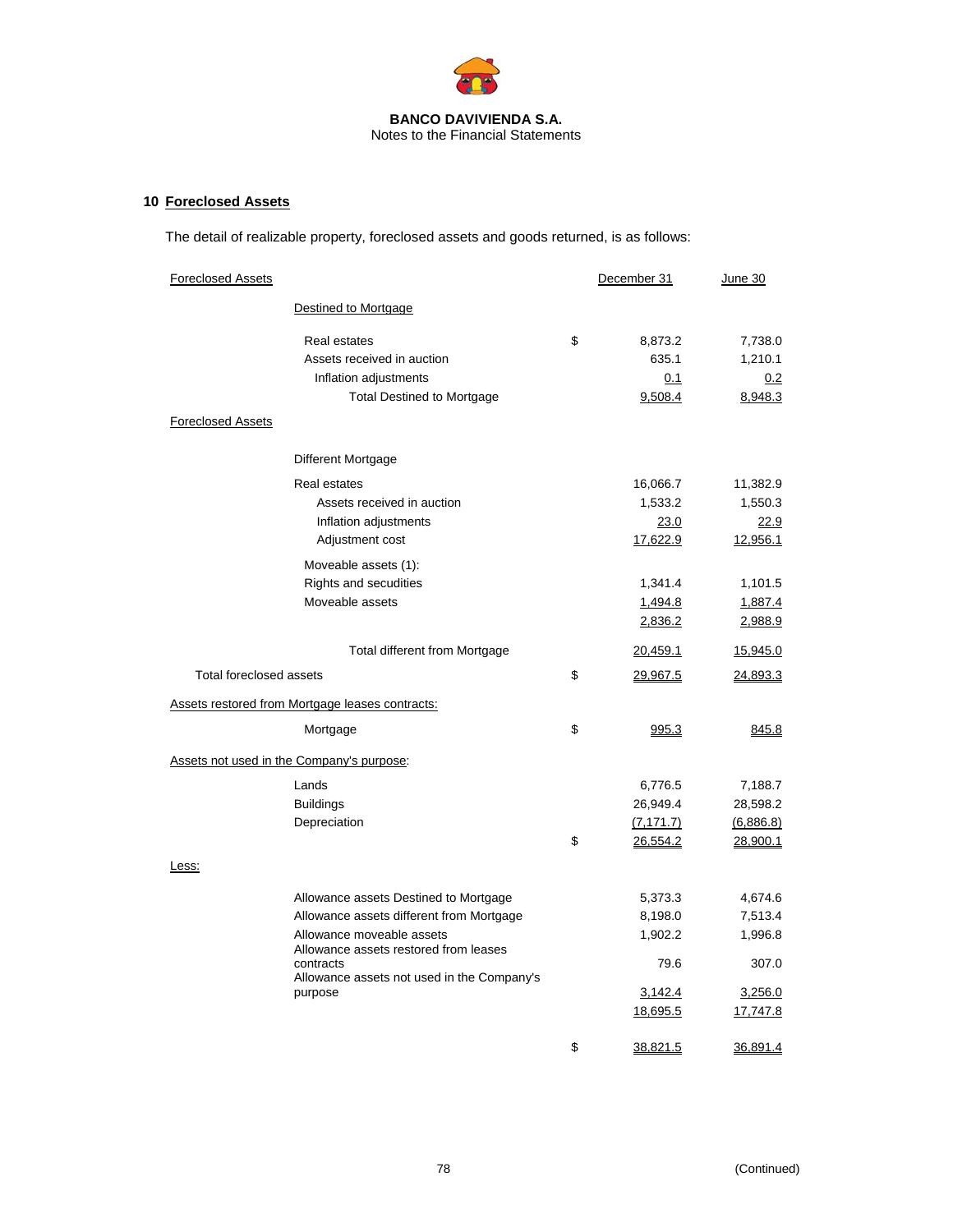

Notes to the Financial Statements

(1) The detail of moveable assets of foreclosed assets is as follows:

|                          | December 31    |           | June 30        |           |
|--------------------------|----------------|-----------|----------------|-----------|
|                          | <b>Balance</b> | Allowance | <b>Balance</b> | Allowance |
| Rights and securities    |                |           |                |           |
| <b>Shares</b>            | \$<br>27.3     | 27.3      | 27.3           | 27.3      |
| Rights Zuana - Timeshare | 1,314.1        | 1,105.5   | 1,074.2        | 1,057.7   |
|                          | 1,341.4        | 1,132.8   | 1,101.5        | 1,085.0   |
| Moveable Assets          |                |           |                |           |
| Vehicles                 | 1,301.8        | 576.3     | 1,525.9        | 550.3     |
| Machinery                | 0.0            | 0.0       | 9.4            | 9.4       |
| <b>Real States</b>       | 193.0          | 193.1     | 343.2          | 343.2     |
| Art assets               | 0.0            | 0.0       | 8.9            | 8.9       |
|                          | 1,494.8        | 769.4     | 1,887.4        | 911.8     |
|                          | \$<br>2,836.2  | 1.902.2   | 2,988.9        | 1,996.8   |

(2) The detail of goods received as payment, goods returned and goods not used in the corporate object, according to the time of permanence, is as follows:

|                         | ess than 1.<br>year | Between 1 & 5<br>years | Between 5 &<br>10 years | More than 10<br>years | <b>Total</b> | Allowance |
|-------------------------|---------------------|------------------------|-------------------------|-----------------------|--------------|-----------|
| December 31             |                     |                        |                         |                       |              |           |
| Mortgage                | 4,649.3             | 4,116.0                | 583.2                   | 159.9                 | 9,508.4      | \$5,373.3 |
| Different from Mortgage | 8,660.0             | 5,483.2                | 2,779.1                 | 700.6                 | 17,622.9     | 8,198.0   |
| <b>Real States</b>      | 1,228.8             | 497.2                  | 1,091.7                 | 18.5                  | 2,836.2      | 1,902.2   |
| <b>Returned Goods</b>   | 995.3               | 0.0                    | 0.0                     | 0.0                   | 995.3        | 79.6      |
| Assets not used (net)   | 0.0                 | 26,400.5               | 153.7                   | 0.0                   | 26,554.2     | 3,142.4   |
| June 30                 | \$15,533.4          | 36,496.9               | 4,607.7                 | 879.0                 | 57,517.0     | 18,695.5  |
| Mortgage                | 2,017.5             | 6,298.0                | 501.3                   | 131.5                 | 8,948.3      | \$4,674.6 |
| Different from Mortgage | 1,700.3             | 7,601.9                | 2,955.7                 | 698.2                 | 12,956.1     | 7,513.4   |
| <b>Real States</b>      | 787.1               | 1,164.4                | 1,028.7                 | 8.7                   | 2,988.9      | 1,996.8   |
| <b>Returned Goods</b>   | 407.9               | 379.4                  | 58.5                    | 0.0                   | 845.8        | 307.0     |
| Assets not used (net)   | 0.0                 | 28,237.2               | 662.9                   | 0.0                   | 28,900.1     | 3,256.0   |
|                         | \$4,912.8           | 43,680.9               | 5,207.1                 | 838.4                 | 54,639.2     | 17,747.8  |

(3) For the second and first half of 2011, valuations were made of foreclosed assets for Mortgage, generating a profit in recovery of \$10,820.8 and \$5,910.1 respectively. These valuations are recorded in memorandum accounts. (Note 24)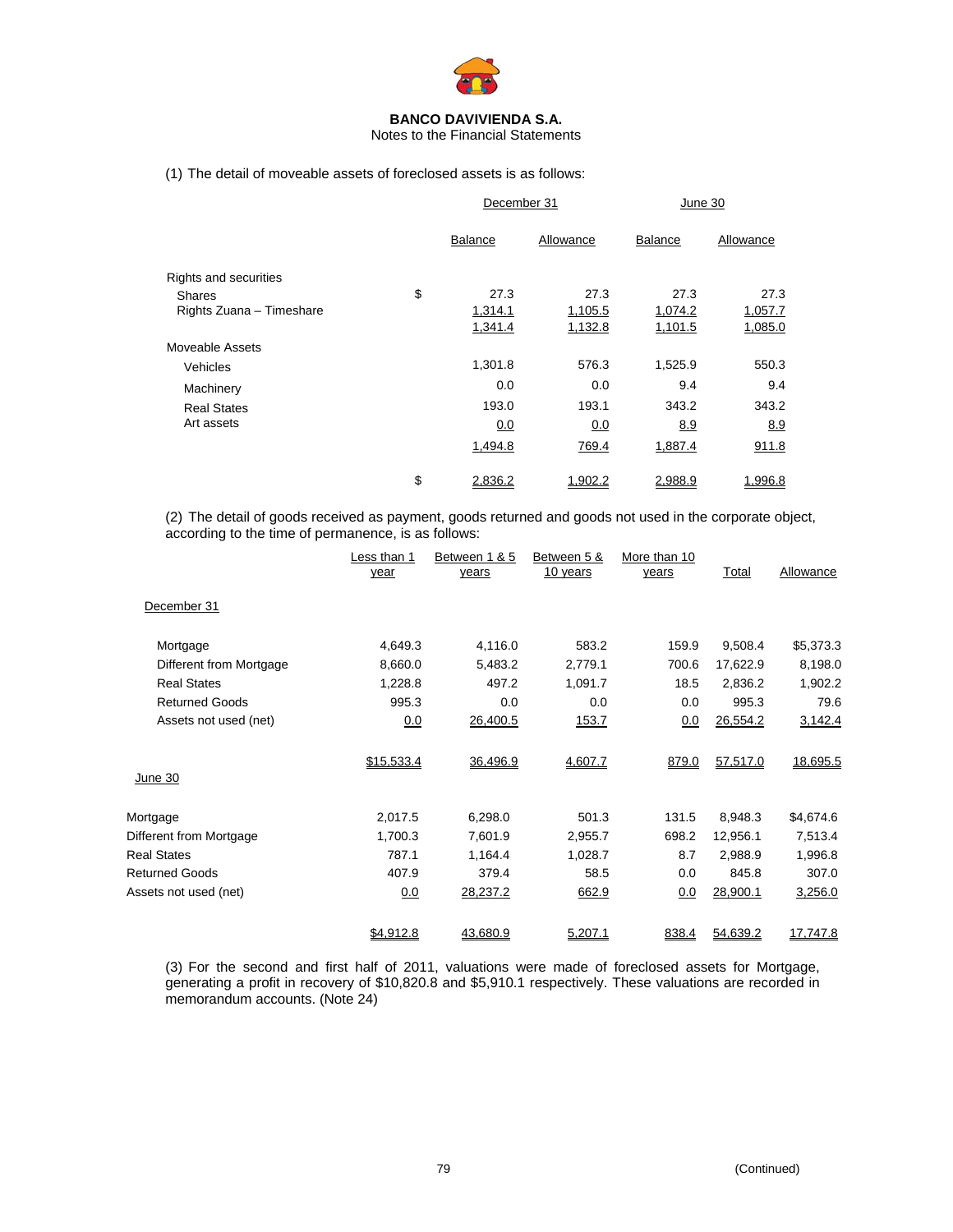

During the second and first half of 2011, the Bank has undertaken various strategies in the sale of foreclosed assets, with the following results:

|                                     | December 31 |           | June 30 |         |
|-------------------------------------|-------------|-----------|---------|---------|
|                                     | Amount      | Value     | Amount  | Value   |
| Foreclosed assets                   | 124         | \$7,675.7 | 141     | 6,866.1 |
| Assets not used                     | Z           | 1,664.3   | 7       | 813.8   |
| Total Sales                         | 131         | 9,340.0   | 148     | 7,679.9 |
| Sales Profit                        |             | 364.9     |         | 692.9   |
| Amortization of the Deferred profit |             | 937.9     |         | 522.0   |
| Gain on sale of assets not used     |             | 1,092.4   |         | 1,101.1 |
| Effect on income (note 28)          |             | 2,395.2   |         | 2,316.0 |
|                                     |             |           |         |         |

During the second and first half of 2011, losses were recorded for the sale of foreclosed assets of \$1,158.3 and \$447.3, sales losses for property totaled \$ 485.5 and \$461.8; the loss on sale of property not used during the first half of 2011 amounted to \$1.201.5 and \$360.9 respectively.

# **10.1 Allowance for Foreclosed Assets**

The movement of the allowance for foreclosed assets is as follows:

|                                         | December 31    | June 30  |
|-----------------------------------------|----------------|----------|
| Beginning balance<br>Plus:              | \$<br>17,747.8 | 15,937.4 |
| Allowance charged to operating expenses | 4,396.6        | 4,120.7  |
| Less:<br>Refund revenue - recoveries    | 3,448.9        | 2,310.3  |
| Ending balance                          | \$<br>18.695.5 | 17.747.8 |

As of December 31 and June 30, 2011, the Bank has foreclosed assets provisioned at 100% is as follows:

|        | December 31 |        | June 30   |
|--------|-------------|--------|-----------|
| Amount | Allowance   | Amount | Allowance |
| 171    | \$9.963.9   | 182    | 9.924.0   |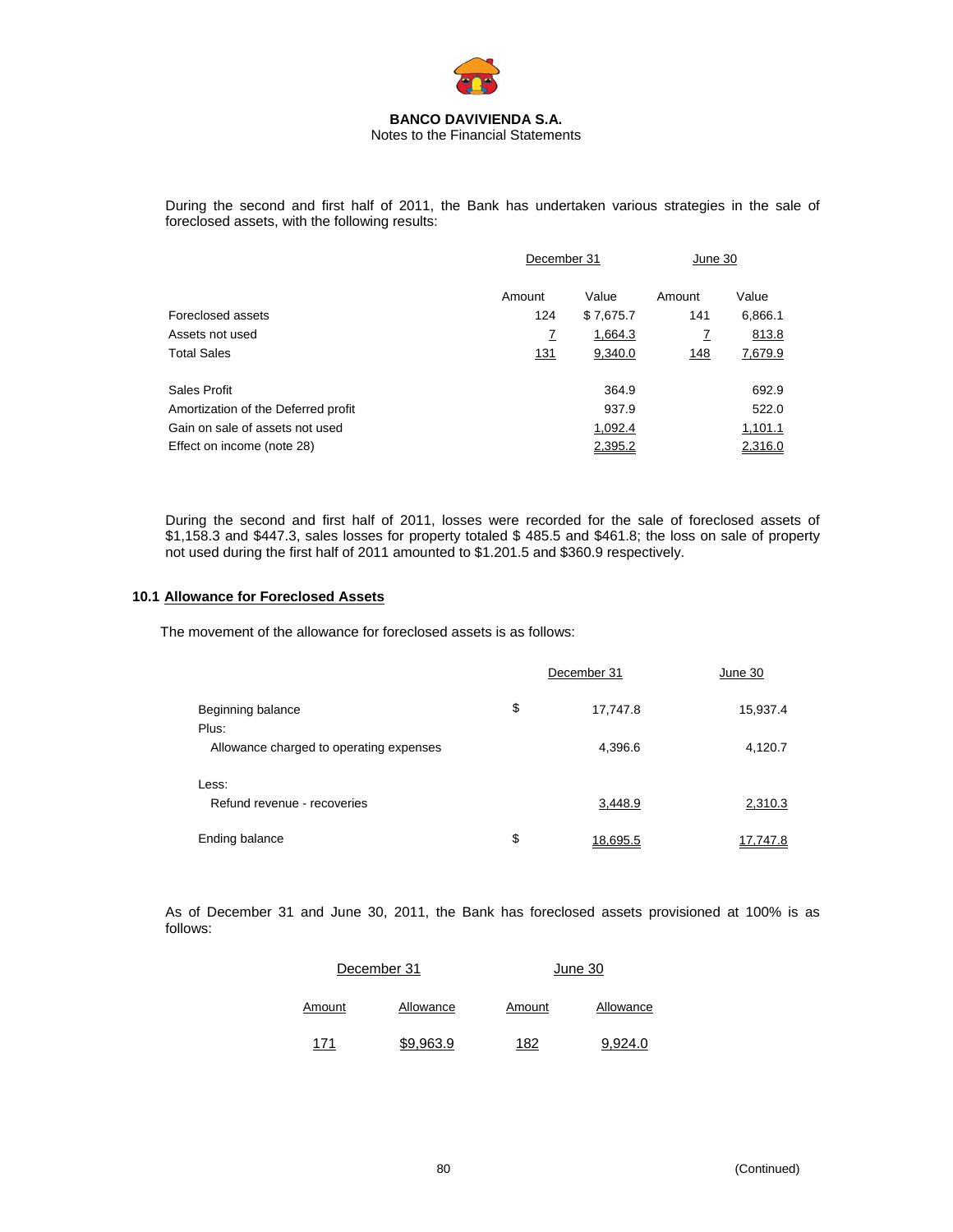

Notes to the Financial Statements

In the universalities processes, the Bank purchases from the CCV, CCVII, and CCVIII universalities some of foreclosed assets which will be placed as the Bank's leasing portfolio.

The Bank acquired the property portfolio secularitirations punished CCV, CCVII, CCVIII.

To December 31, and June 30, 2011 there are insurance policies that cover subtraction, fire, earthquake, riot, explosion, volcanic eruption, low voltage, land, losses or damages to offices and vehicles.

# **11 Property and Equipment**

A detail of property and equipment is as follows:

|                                                 |                 | December 31             |                  |              | June 30                 |                  |
|-------------------------------------------------|-----------------|-------------------------|------------------|--------------|-------------------------|------------------|
|                                                 | Cost            | Inflation<br>Adjustment | Cost<br>Adjusted | Cost         | Inflation<br>Adjustment | Cost<br>Adjusted |
| Lands, buildings & constructions<br>In progress | \$<br>390.667.1 | 35.185.4                | 425.852.5        | 385.975.5    | 36.276.9                | 422,252.4        |
| Equipment, vehicles, office                     |                 |                         |                  |              |                         |                  |
| Furniture and supplies                          | 89,221.4        | 9,433.8                 | 98,655.2         | 85.468.9     | 9.437.8                 | 94,906.7         |
| Computer equipment                              | 201,115.8       | 18,415.9                | 219,531.7        | 190,289.1    | 18,415.8                | 208,704.9        |
|                                                 | 681,004.3       | 63,035.1                | 744,039.4        | 661,733.5    | 64,130.5                | 725,864.0        |
| Less: accumulated depreciation                  | (326, 578.0)    | (20, 442.7)             | (347, 020.7)     | (307, 038.5) | (20, 500.8)             | (327, 539.3)     |
| Less: allowance                                 | (8,259.5)       | 0.0                     | (8,259.5)        | (13,584.6)   | 0.0                     | (13,584.6)       |
|                                                 | \$<br>346.166.8 | 42.592.4                | 388.759.2        | 341.110.4    | 43.629.7                | 384.740.1        |

As of December 31 and June 30, 2011 and there are insurance policies that cover risks of theft, fire, earthquake, riots, civil commotions, explosion, volcanic eruption, low tension, premises, loss or damages to offices and vehicles.

Below you will find the details of the valuations of properties and equipment as at December 31 and June 30, 2011:

|                                                 | December 31 | June 30   |
|-------------------------------------------------|-------------|-----------|
| Valuation of buildings used for the porpuse     | 459.936.2   | 445,985.3 |
| Valuation of buildings not used for the porpuse | 13.921.3    | 16,238.2  |
|                                                 | 473.857.5   | 462 223 5 |

There are no mortgages or retention of title on same and they have not been transferred under a pledge warranty.

The depreciation charged to expenses in the biannual periods that ended on December 31 and June 30, 2011 was of \$25.110,9 and \$23.818.3, respectively.

An option to buy floors 1, 2, 5, 6 and 7 of the Torre Bolivar building was exercised for \$4,327.0 and valuations for \$31,218.0 were registered in June 2011.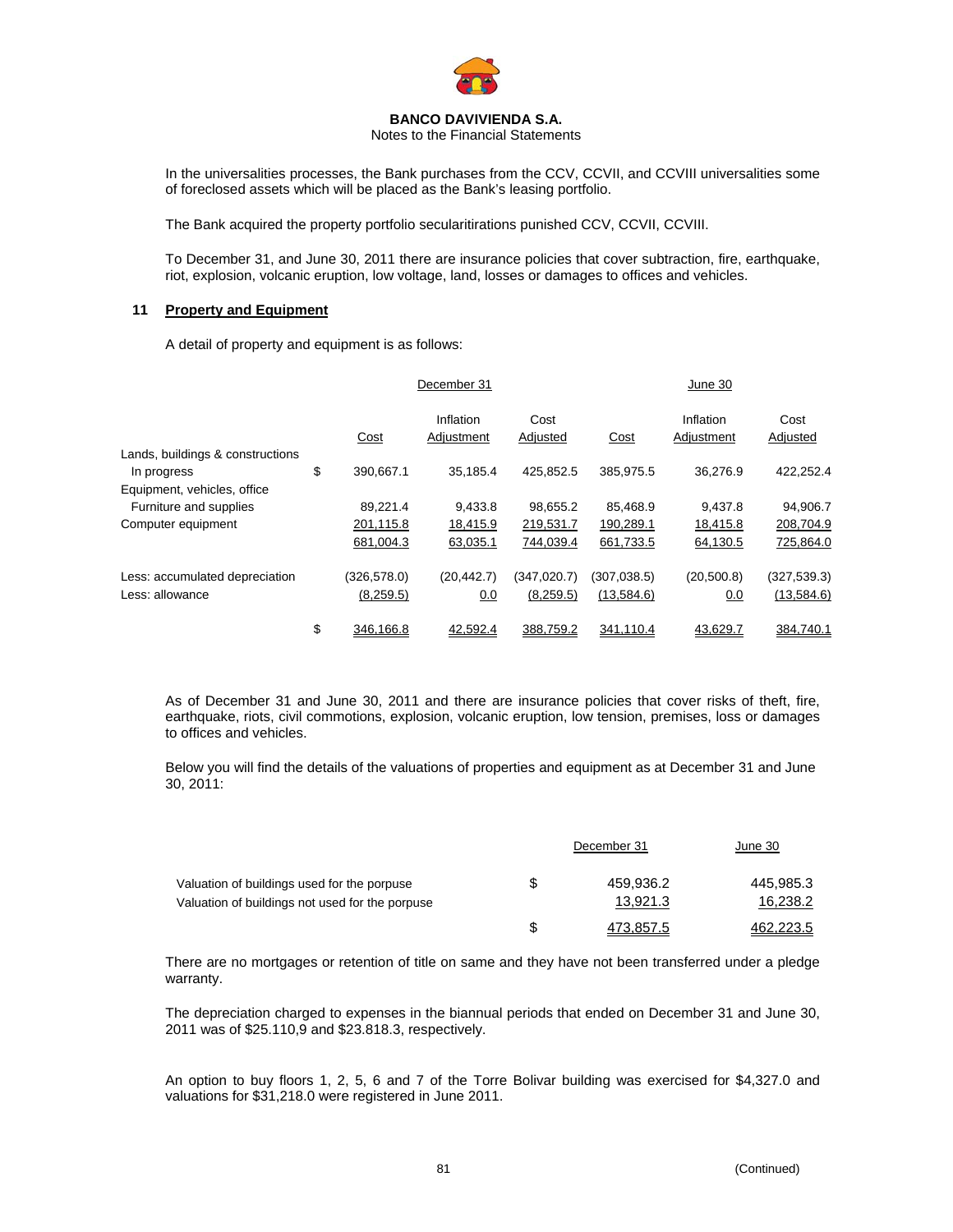

Notes to the Financial Statements

# **11.1 Allowance of property and Equipment**

The movement of the allowance of property and equipment during the semester periods ended on December 31 and June 30, 2011 is as follows:

|                                         | December 31    | June 30  |
|-----------------------------------------|----------------|----------|
| Beginning balance<br>Plus:              | \$<br>13,584.6 | 8,055.2  |
| <b>Reclassifications</b>                | 0.0            | 506.2    |
| Allowance charged to operating expenses | 190.4          | 9,614.7  |
| Less:                                   |                |          |
| Refund to revenue – recoveries          | 5,515.5        | 4,591.5  |
| Ending balance                          | \$<br>8,259.5  | 13,584.6 |

## **12 Other assets**

## **12.1 Expenses paid, Intangible Assets in Advance and Deferred Charges**

The detail of expenses paid in advance, intangible assets and deferred charges with closing as of December 31 and June 30, 2011 is as follows:

|                                                 |    | December 31 | June 30            |
|-------------------------------------------------|----|-------------|--------------------|
| Advance expenses and Deferredcharges:           |    |             |                    |
| Expenses paid in advance:                       |    |             |                    |
| Interests                                       | \$ | 1.0         | 1.4                |
| Insurance                                       |    | 14,854.3    | 11,654.8           |
| Equipment maintenance                           |    | 91.4        | 164.3              |
| <b>Others</b>                                   |    | 7.5         | 463.9              |
|                                                 |    | 14,954.2    | 12,284.4           |
| Deferred charges                                |    |             |                    |
| Remodeling                                      |    | 34,207.8    | 44,202.5           |
| Deferred Income tax "debit" for temporary       |    |             |                    |
| <b>Differences</b>                              |    | 21,813.9    | 19,965.4           |
| Equity tax and surcharge                        |    | 134,100.9   | 156,349.3          |
| Commissions and                                 |    |             |                    |
| advivories                                      |    | 2,244.9     | 4,222.6            |
| Business strategy pre purchase tickets          |    | 382.7       | 1,228.1            |
| Computer programs, licenses and oracle supports |    | 6,958.0     | 9.7                |
| Others (Less than 5%)                           |    | 16.1        | 5,114.4            |
|                                                 |    | 199,724.3   | 231,092.0          |
|                                                 | \$ | 214,678.5   | 243,376.4          |
| Intangible Assets                               |    |             |                    |
| Good Will                                       | \$ | 1,197,212.2 | <u>1,227,992.8</u> |
|                                                 | \$ | 1,411,890.7 | <u>1,471,369.2</u> |

The movement of the expenses in advance, Intangible Assets and deferred charges at December 31 and June 30, 2011 is as follows: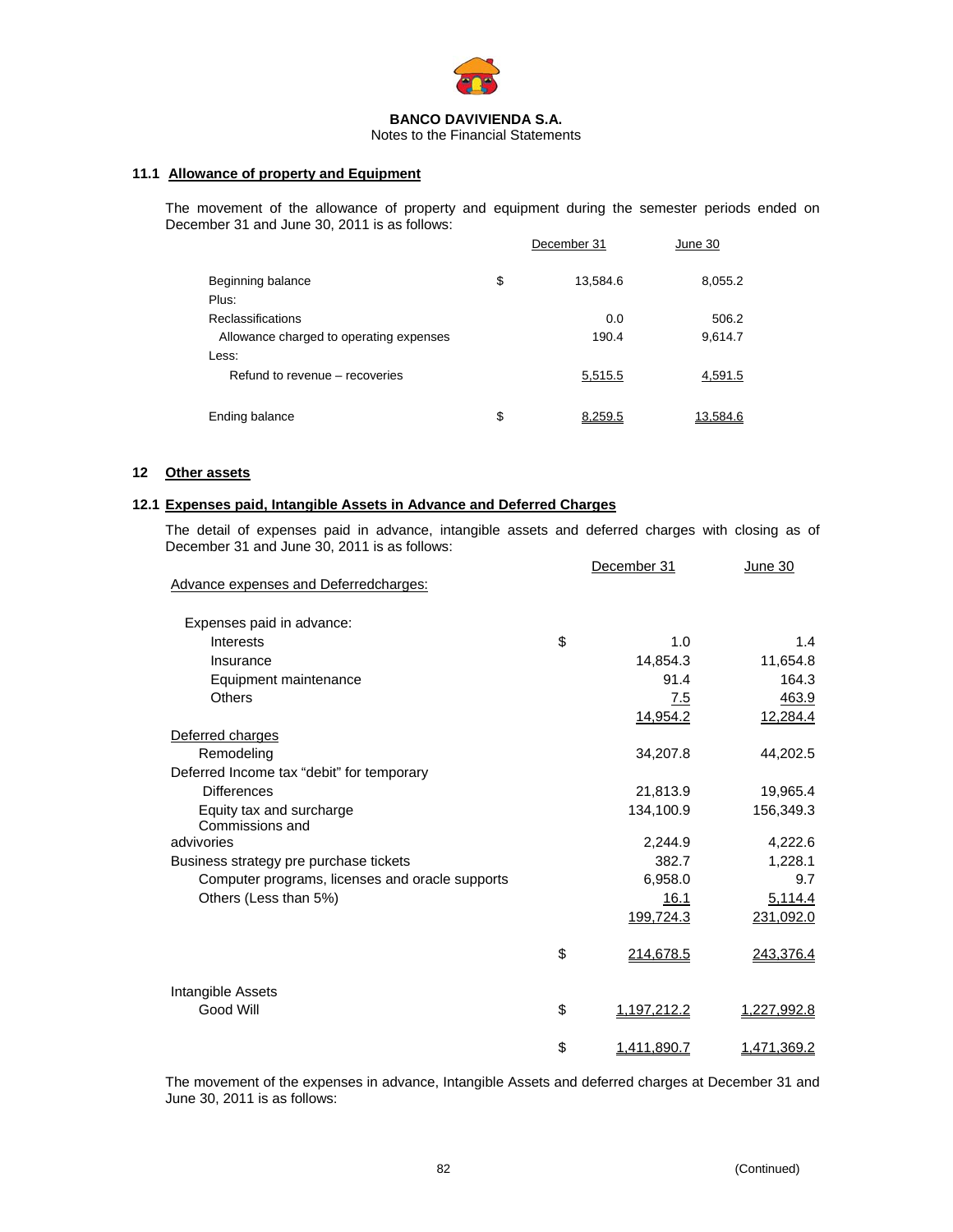

Notes to the Financial Statements

|                         | Balance at        |           |               | Balance at  |
|-------------------------|-------------------|-----------|---------------|-------------|
|                         | June 30           | Charges   | Amortizations | December 31 |
|                         |                   |           |               |             |
| Expenses in advance     | \$<br>12.284.4    | 68.192.0  | 65.522.2      | 14.954.2    |
| <b>Deferred Charges</b> | 231,092.0         | 57.302.1  | 88.669.8      | 199,724.3   |
| Intangible Assets       | 1,227,992.8       | 0.2       | 30,780.8      | 1,197,212.2 |
|                         | \$<br>1,471,369.2 | 125,494.3 | 184,972.8     | 1,411,890.7 |

Below we present the expenses in advance, Intangible Assets and deferred for amortize for deadlines, with closing on December 31 and June 30, 2011 is as follows: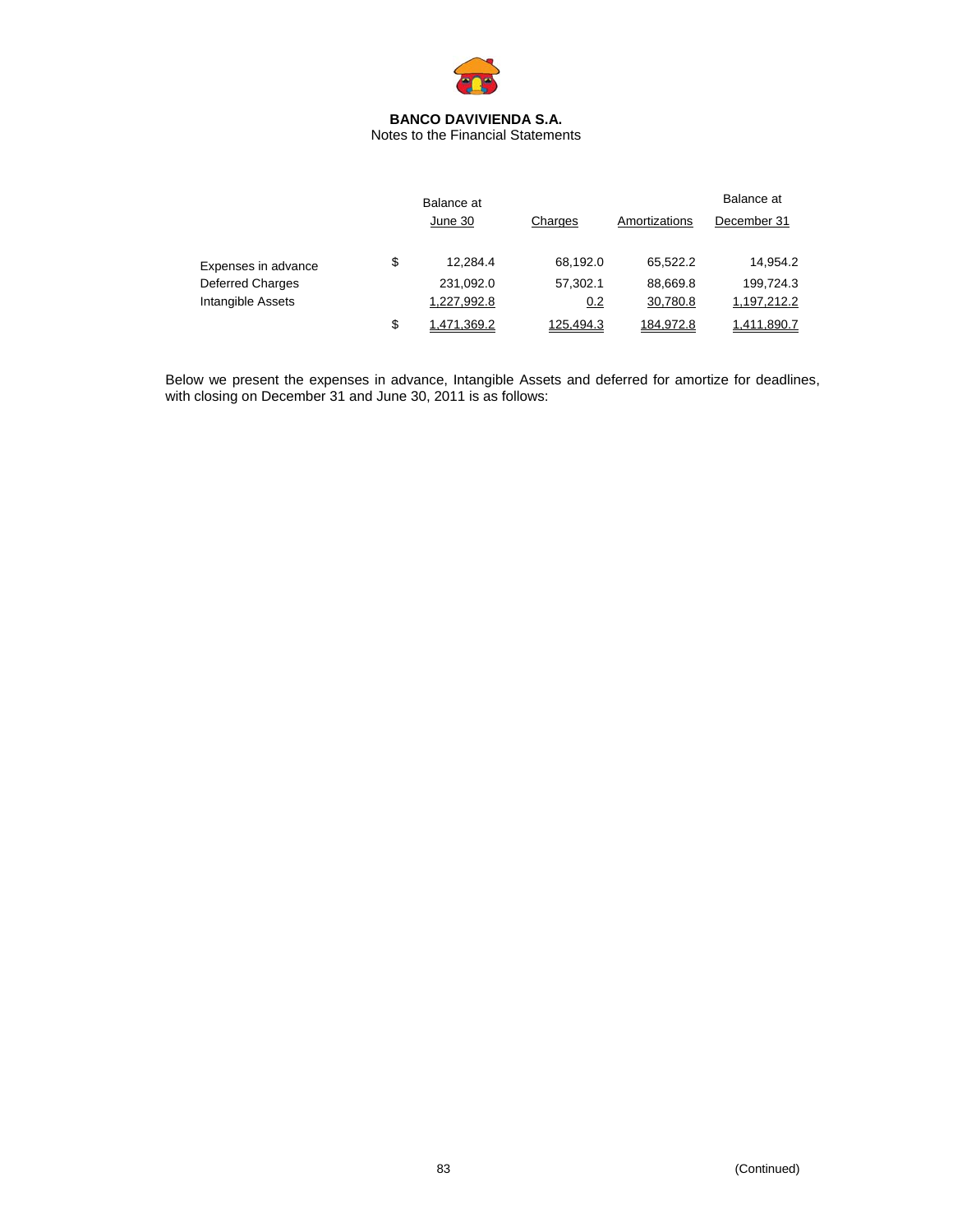

Notes to the Financial Statements

|                                                       |                     | <b>Beteween</b>        |                |                       |             |  |
|-------------------------------------------------------|---------------------|------------------------|----------------|-----------------------|-------------|--|
|                                                       | Less than 1<br>year | Between 1 & 5<br>years | 5 & 10<br>year | More than 10<br>years | Total       |  |
|                                                       |                     |                        |                |                       |             |  |
| December 31                                           |                     |                        |                |                       |             |  |
| Advance expenses                                      |                     |                        |                |                       |             |  |
| Interests                                             | \$<br>1.0           | 0.0                    | 0.0            | 0.0                   | 1.0         |  |
| Insurances                                            | 2,845.2             | 12,009.1               | 0.0            | 0.0                   | 14,854.3    |  |
| <b>Equipment Maintenance</b>                          | 91.4                | 0.0                    | 0.0            | 0.0                   | 91.4        |  |
| Others                                                | <u>7.5</u>          | 0.0                    | 0.0            | 0.0                   | 7.5         |  |
| <b>Deferred Charges</b>                               | 2,945.1             | 12,009.1               | 0.0            | 0.0                   | 14,954.2    |  |
| Remodeling                                            | 23,423.2            | 10,784.6               | 0.0            | 0.0                   | 34,207.8    |  |
| <b>Computer Software</b>                              | 6,947.1             | 10.9                   | 0.0            | 0.0                   | 6,958.0     |  |
| Deferred income tax "debit" for temporary differences | 107.2               | 21,706.7               | 0.0            | 0.0                   | 21,813.9    |  |
| Equity tax and surchange                              | 0.0                 | 134,100.9              | 0.0            | 0.0                   | 134,100.9   |  |
| Commissions and advisories                            | 0.0                 | 2,244.9                | 0.0            | 0.0                   | 2,244.9     |  |
| Business strategy pre purchase tickets                | 382.7               | 0.0                    | 0.0            | 0.0                   | 382.7       |  |
| Other                                                 | 16.1                | 0.0                    | 0.0            | 0.0                   | 16.1        |  |
|                                                       | 30,876.3            | 168,848.0              | 0.0            | 0.0                   | 199,724.3   |  |
| Intangible Assets                                     |                     |                        |                |                       |             |  |
| Good Will                                             | 0.0                 | 15,585.0               | 0.0            | 1,181,627.2           | 1,197,212.2 |  |
|                                                       |                     |                        |                |                       |             |  |
|                                                       | \$<br>33,821.4      | 196,442.1              | 0.0            | 1,181,627.2           | 1,411,890.7 |  |
|                                                       |                     |                        | Beteween       |                       |             |  |
|                                                       | Less than           | Between 1 & 5          | 5 & 10         | More than 10          |             |  |
| June 30                                               | 1 year              | years                  | year           | years                 | Total       |  |
| Advance expenses                                      |                     |                        |                |                       |             |  |
| Interests                                             | \$<br>1.4           | 0.0                    | 0.0            | 0.0                   | 1.4         |  |
| Insurances                                            | 11,079.8            | 575.0                  | 0.0            | 0.0                   | 11,654.8    |  |
| <b>Equipment Maintenance</b>                          | 164.3               | 0.0                    | 0.0            | 0.0                   | 164.3       |  |
| Others                                                | 463.9               | 0.0                    | 0.0            | 0.0                   | 463.9       |  |
|                                                       | 11,709.4            | 575.0                  | 0.0            | 0.0                   | 12,284.4    |  |
| Deferred Charges                                      |                     |                        |                |                       |             |  |
| Remodeling                                            | 19,912.0            | 24,290.5               | 0.0            | 0.0                   | 44,202.5    |  |
| <b>Computer Software</b>                              | 0.0                 | 9.7                    | 0.0            | 0.0                   | 9.7         |  |
| Deferred income tax "debit" for temporary differences | 19,965.4            | 0.0                    | 0.0            | 0.0                   | 19,965.4    |  |
| Equity tax and surcharge                              | 0.0                 | 156,349.3              | 0.0            | 0.0                   | 156,349.3   |  |
| Commissions and advisories                            | 4,222.6             | 0.0                    | 0.0            | 0.0                   | 4,222.6     |  |

Business strategy pre purchase tickets and the strategy pre- purchase tickets and the strategy pre- purchase tickets and the strategy pre- purchase tickets and the strategy pre- purchase tickets and the strategy pre- purch Other 2,701.9 2,412.5 0.0 0.0 5,114.4 2,701.9 2,412.5 0.0 0.0 5,114.4  $\underline{48,030.0} \qquad \qquad \underline{183,062.0} \qquad \qquad \underline{0.0} \qquad \qquad \underline{0.0} \qquad \qquad \underline{231,092.0}$ Intangible Assets Good Will 0.0 24,187.8 0.0 1,203,805.0 1,227,992.8  $$59,739.4$   $207,824.8$  0.0  $1,203,805.0$   $1,471,369.2$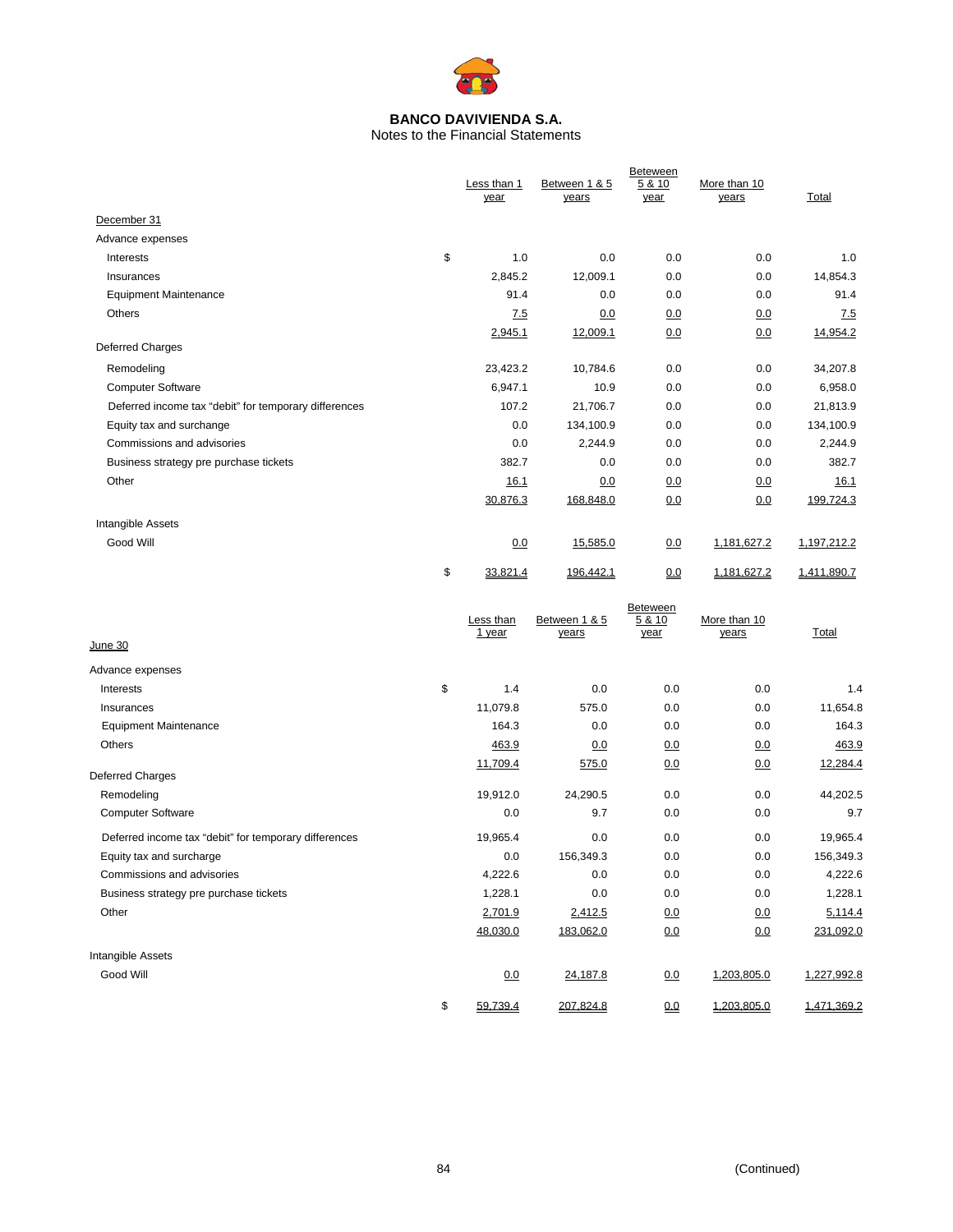

Notes to the Financial Statements

## **Intangible Assets**

This is the commercial credit generated by the purchase of acquired credit facilities. At December 31 and June 30, 2011 this amounted to \$1,197,212.2 and \$1,227,992.8 respectively.

Following, a breakdown of good will:

## **Bansuperior S.A. Commercial Credit:**

For the purchase of Bansuperior S.A., in September 2005. The good will was recorded for \$311.237.4, which is amortized in seventy-two (72) monthly aliquots.

The following is the detail of the amortization:

| Amount generated in September 2005                                                                                  | S | 311.237.4                             |
|---------------------------------------------------------------------------------------------------------------------|---|---------------------------------------|
| Amortization accumulated on December 31, 2005<br>Fusion effect value in May, 2006<br>Amortization at December, 2011 |   | (15,939.4)<br>6.222.9<br>(301, 520.9) |
| Amount to be amortize at December 31, 2011                                                                          | S |                                       |

## **Confinanciera S.A Commercial Credit:**

For the purchase of shares of Confinanciera S.A. dated December 2006, the commercial credit was recorded for \$56.918.8, which is amortize in eighty four (84) monthly aliquots, as of December 2006.

The following is the detail of the amortization of the commercial credit generated:

| Amount generate in December, 2006<br>Amortization at December, 2011 | 56.918.8<br>(41, 333.9) |
|---------------------------------------------------------------------|-------------------------|
| Amount to be amortize at December 31, 2011                          | 15.584.9                |

## **Granbanco S.A. – Bancafe Commercial Credit:**

The commercial credit was generated by the purchase of Granbanco of February 16, 2007 for the amount of \$1.372.458.0.

According to the provisions of External Circular 034 of 2006 issued by the Colombian Superintendence of Finance, the commercial credit must be valued by an expert, who must be an independent professional without any conflict of interest with the Bank and with accredited experience on the subject. In this case, said expert was the Firm PricewaterhouseCoopers Asesores Gerenciales Ltda. The valorization must be performed each year.

Likewise, according to the provisions of External Circular 034 of 2006, the amortization of the commercial credit will be made at twenty (20) years, the way exponentially according to the next table: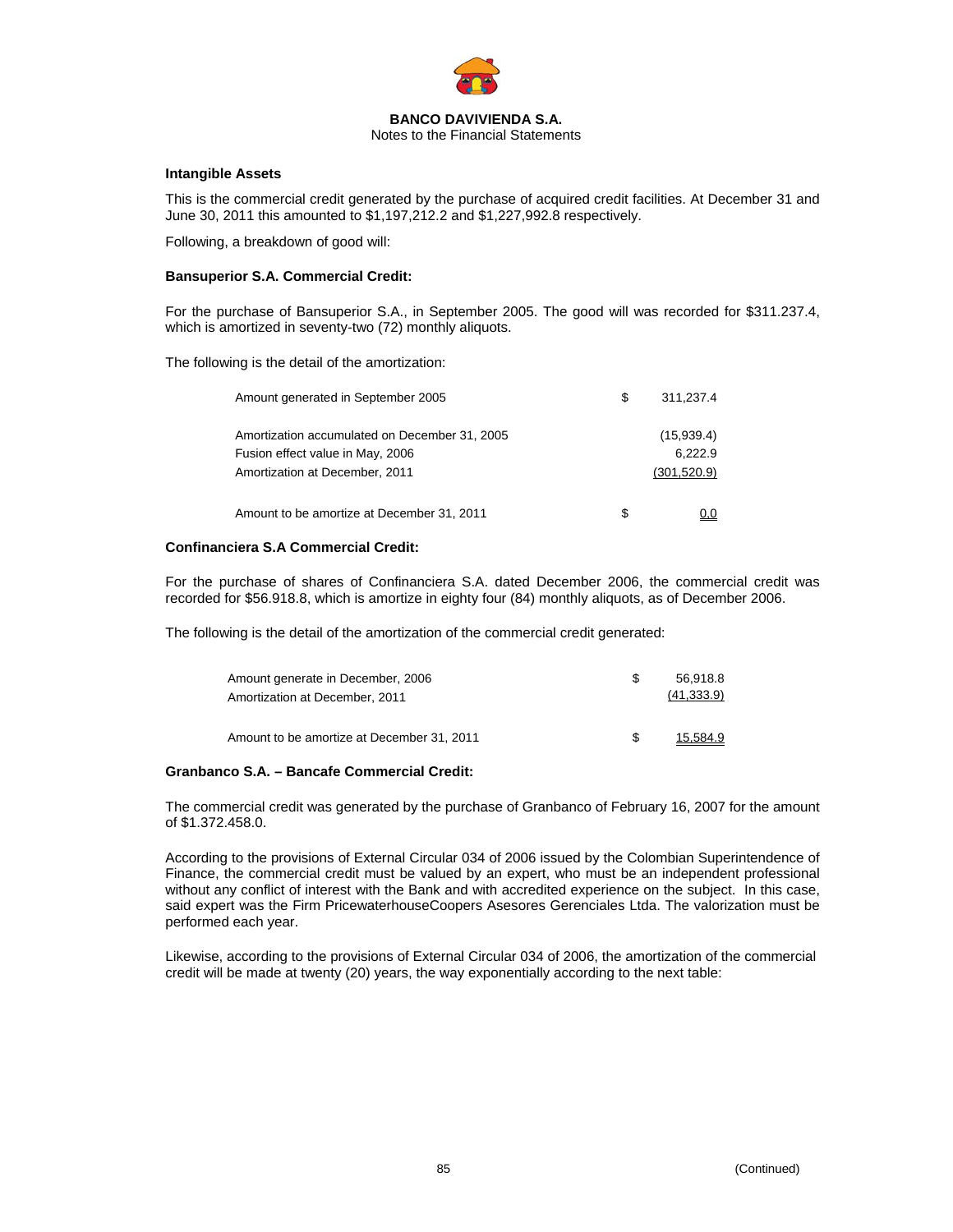

Notes to the Financial Statements

#### Lines of Business

| Year | $\frac{9}{6}$<br>amortiz. | Consumer        | Commercial | Pyme     | <b>Credit Card</b> | Housing   | Affiliates | Value to amortized<br>per year |
|------|---------------------------|-----------------|------------|----------|--------------------|-----------|------------|--------------------------------|
| 1    | $2,47$ \$                 | 7,214.9         | 14,841.5   | 2,351.3  | 5,493.1            | 3,782.8   | 216.0      | 33,899.6                       |
| 2    | 5,10                      | 7,686.9         | 15,812.4   | 2,505.1  | 5,852.5            | 4,030.3   | 230.1      | 36,117.3                       |
| 3    | 7,92                      | 8,226.4         | 16,922.1   | 2,680.9  | 6,263.2            | 4,313.1   | 246.2      | 38,651.9                       |
| 4    | 10,94                     | 8,833.2         | 18,170.4   | 2,878.7  | 6,725.2            | 4,631.3   | 264.4      | 41,503.2                       |
| 5    | 14,17                     | 9,440.1         | 19,418.8   | 3,076.5  | 7,187.3            | 4,949.4   | 282.6      | 44,354.7                       |
| 6    | 17,61                     | 10,046.9        | 20,667.1   | 3,274.2  | 7,649.3            | 5,267.6   | 300.7      | 47,205.8                       |
| 7    | 21,28                     | 10,721.2        | 22,054.2   | 3,494.0  | 8,162.7            | 5,621.2   | 320.9      | 50,374.2                       |
| 8    | 25,21                     | 11,462.9        | 23,579.9   | 3,735.7  | 8,727.4            | 6,010.0   | 343.1      | 53,859.0                       |
| 9    | 29,41                     | 12,272.1        | 25,244.4   | 3,999.4  | 9,343.5            | 6,434.3   | 367.3      | 57,661.0                       |
| 10   | 33,91                     | 13,148.7        | 27,047.6   | 4,285.1  | 10,010.9           | 6,893.9   | 393.6      | 61,779.8                       |
| 11   | 38,71                     | 14,025.3        | 28,850.7   | 4,570.8  | 10,678.2           | 7,353.5   | 419.8      | 65,898.3                       |
| 12   | 43,86                     | 15,036.7        | 30,931.3   | 4,900.4  | 11,448.3           | 7,883.8   | 450.1      | 70,650.6                       |
| 13   | 49,35                     | 16,048.1        | 33,011.9   | 5,230.0  | 12,218.4           | 8,414.1   | 480.3      | 75,402.8                       |
| 14   | 55,22                     | 17,127.0        | 35,231.2   | 5,581.6  | 13,039.8           | 8,979.7   | 512.6      | 80,471.9                       |
| 15   | 61,50                     | 18,340.7        | 37,727.9   | 5.977.2  | 13,963.9           | 9,616.1   | 549.0      | 86,174.8                       |
| 16   | 68,21                     | 19,621.9        | 40,363.3   | 6,394.7  | 14,939.3           | 10,287.8  | 587.3      | 92,194.3                       |
| 17   | 75,39                     | 20,970.5        | 43,137.4   | 6,834.2  | 15,966.0           | 10,994.8  | 627.7      | 98,530.6                       |
| 18   | 83,06                     | 22,386.5        | 46,050.2   | 7,295.6  | 17,044.1           | 11,737.3  | 670.1      | 105,183.8                      |
| 19   | 91,25                     | 23,937.3        | 49,240.4   | 7,801.1  | 18,224.9           | 12,550.4  | 716.5      | 112,470.6                      |
| 20   | 100,00                    | 25,555.7        | 52,569.3   | 8,328.5  | 19,457.0           | 13,398.6  | 764.7      | 120,073.8                      |
|      |                           | \$<br>292,103.0 | 600,872.0  | 95,195.0 | 222,395.0          | 153,150.0 | 8,743.0    | 1,372,458.0                    |

The following are the major characteristics considered in the evaluation of the good will:

- The definition and determination of lines of business was a process carried out jointly with the directors of Davivienda and Granbanco, whereby both entities identified the independent cash flow sources of groups of assets.
- According to the foregoing, the merger of the lines of business of Davivienda and Granbanco was made, taking into account the synergies that could be found. In this manner, the value of the commercial credit was assigned in the following six (6) lines of business with valuation at market prices and based on the figures as of the closing of December 31, 2006 for Davivienda and January 31, 2007 for Granbanco: consumer, commercial, SME, credit card, housing and affiliates (Panamá, Miami and Fiducafé).
- The general criteria to define the above lines of business were: characteristics proper of the lines of business (average placement rates, average balance by customer/product, customers profile, growth of portfolio and allocation of expenses); feasibility of independent valuation and international accounting rules.
- Upon definition of the lines of business and identification of their corresponding assets, based on the global the balance sheet and statement of income and the different information system of each of the entities, the statements of income and balance sheets were determined for each line of business, for a projected period of 10 years.

The valuation of lines of business was made using the methodology of flow of dividends, discounted at the stockholder's cost, which according to experts is the most appropriate to value financial institutions and is wide used by first level Banks. Said methodology consists in forecasting the flow of dividends available during 10 years plus a terminal value and discounting them at a proper rate.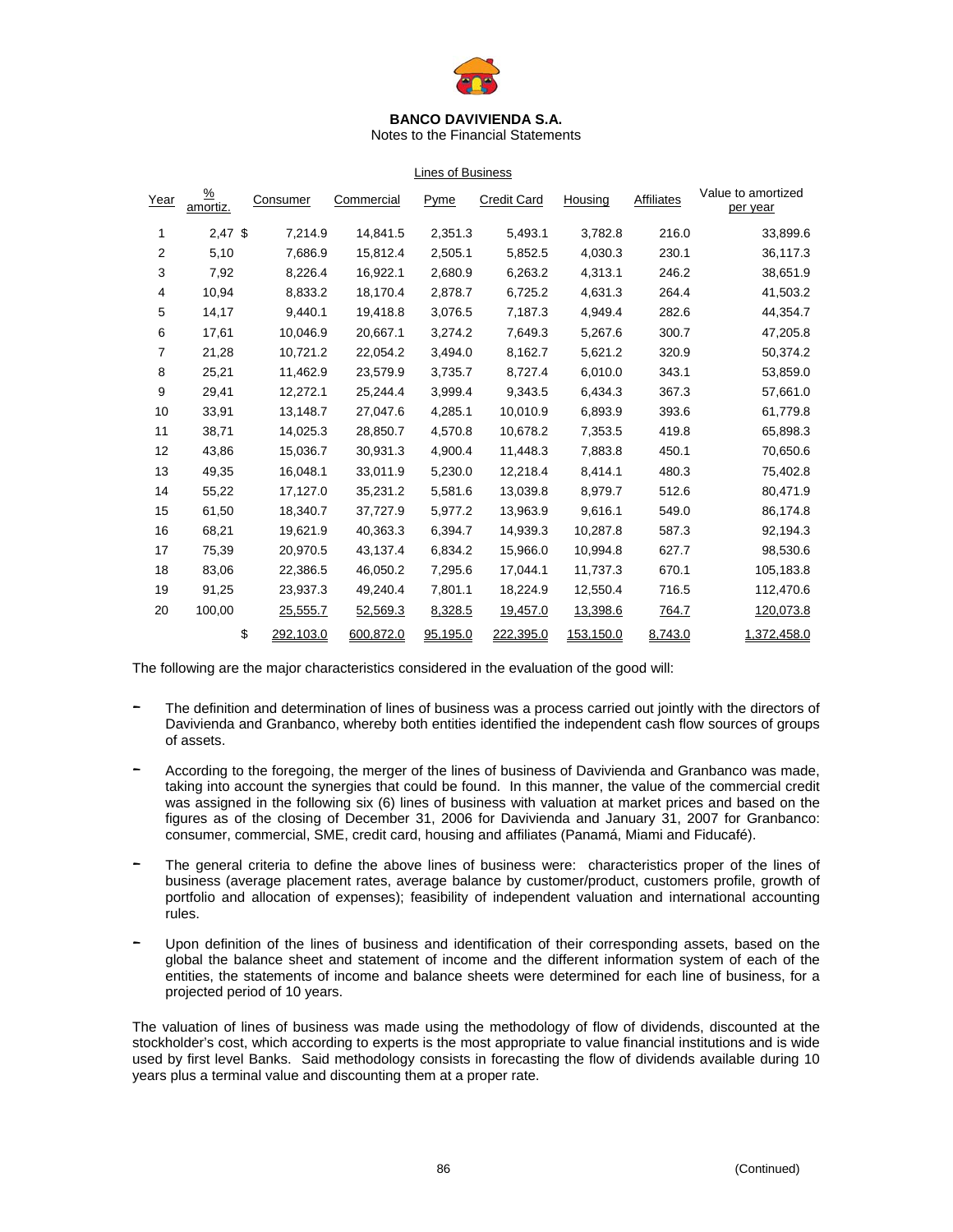

## Notes to the Financial Statements

A summary of the assignment of commercial credit determined by each line of business, of the accumulated amortization and the balance as on December 31, 2011, is the following:

|                      |               | Commercial      | Accumulated  |                |
|----------------------|---------------|-----------------|--------------|----------------|
| <b>Business line</b> | Participation | Credit recorded | Amortization | <b>Balance</b> |
| Consumer             | 21.3%         | \$292.103.0     | 40.614.9     | 251,488.1      |
| Commercial           | 43.8%         | 600,872.0       | 83,547.1     | 517,324.9      |
| <b>SME</b>           | 6.9%          | 95,195.0        | 13,236.2     | 81,958.8       |
| Credit Card          | 16.2%         | 222.395.0       | 30,922.5     | 191,472.5      |
| Mortgage             | 11.2%         | 153,150.0       | 21.294.4     | 131,855.6      |
| Affiliates           | 0.6%          | 8,743.0         | 1,215.6      | 7,527.4        |
| Total                | 100.0%        | \$1,372,458.0   | 190,830.7    | 1,181,627.3    |

The result of the update revaluation on April 30, 2011, made by the firm Price waterhouse Coopers Managers Advisors Ltda. in base of audited financial statements of Bank on December 31, 2010, the business lines did not generated lost for impairment.

For tax purposes, the Bank implements Article 143 of the Tax Code, which states that the term for the amortization of investments may be made in a term of "not less than five years", and has planned to make the repayment within a period of  $\overline{7}$  years and 5 years respectively using the straight-line method, for which a simple calculation was made of the total divided into the number of months proposed, and a portion is set to be amortized annually. A similar method is provided for in the case of depreciation.

The resulting difference between book and tax amortization is recorded as deferred tax payable.

## **12.2 Employees Loans**

The Bank assessed all employee loans. The result of the classification to December 31 and June 30, 2011 is as follows:'

Suitable

|                      |             | Sultable   |             |
|----------------------|-------------|------------|-------------|
| December 31          | Mortgage    | Guarantess | Allowance   |
| A -Normal            | \$125,291.8 | 364,834.7  | 1,885.6     |
| B-Acceptable         | 93.4        | 226.0      | 4.9         |
|                      | \$125.385.2 | 365.060.7  | 1,890.5     |
| June 30              |             |            |             |
| A-Normal             | \$120,454.2 | 328,788.5  | 1,805.7     |
| <b>B</b> -Acceptable | 33.4        | 0.0        | <u> 1.7</u> |
|                      | \$120.487.6 | 328.788.5  | 1,807.4     |

The funds designated for employees Mortgage are backed by suitable guarantess.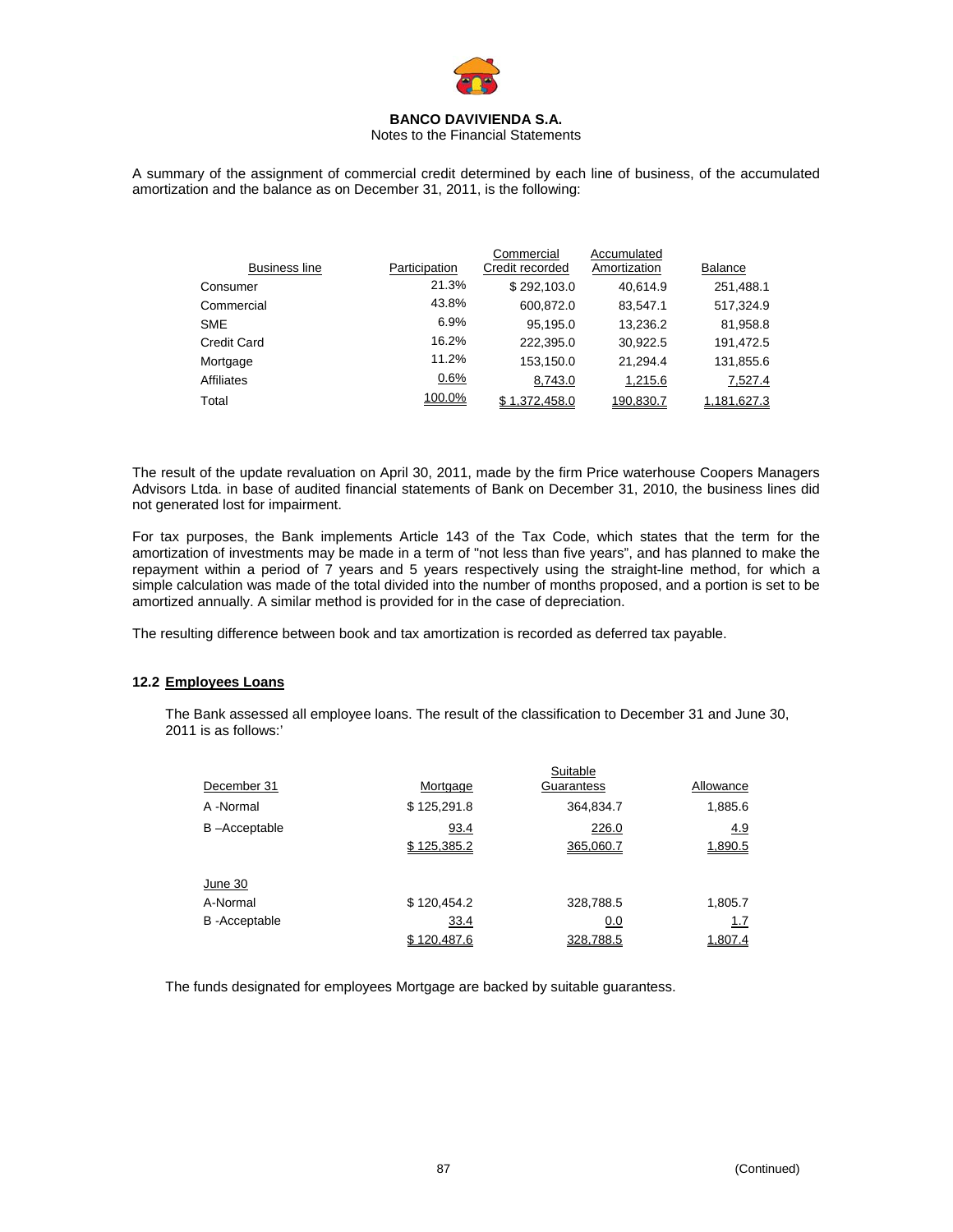

## Notes to the Financial Statements

# **12.3 Other Assets - Other**

The detail of other assets – other is as follows:

|                                    | December 31    | June 30  |
|------------------------------------|----------------|----------|
| Permanent contributions            | \$<br>251.7    | 251.7    |
| Letters of credit Deferred payment | 6,812.4        | 13,370.6 |
| <b>Others Deposits</b>             | 7,077.3        | 1,937.6  |
| Goods given in accommodatum        | 2,153.0        | 2,224.4  |
| Art and culture assets             | 2,134.5        | 2,001.0  |
| Rights in trust (1)                | 1,745.9        | 3,560.6  |
| Advance income tax                 | 0.0            | 6,840.9  |
| Withholding                        | 0.2            | 24,015.5 |
| Income surplus                     | 2,902.7        | 2,902.7  |
| Remittances unpaid                 | 268.0          | 23.0     |
| Advance industry and commerce tax  | 231.0          | 161.2    |
| Others (Less than 5%)              | 61.1           | 62.0     |
|                                    | \$<br>23.637.8 | 57.351.2 |

# (1) Rights in trust

At December 31 and June 30, 2011 under the heading rights in trust, in which are recorded the following goods received as payment:

|                           | December 31   |           | June 30 |           |
|---------------------------|---------------|-----------|---------|-----------|
|                           | Balance       | Provisión | Balance | Provisión |
| Copescol S.A.             | \$<br>0.0     | 0.0       | 982.8   | 982.8     |
| Agropecuaria Molina Vivas | 37.0          | 37.0      | 37.0    | 37.0      |
| Textiles Omnes S.A.       | 465.6         | 465.6     | 465.6   | 465.6     |
| Fiduciaria Superior *     | 1.199.1       | 0.0       | 2,026.6 | 0.0       |
| Others                    | 44.2          | 0.0       | 48.6    | 0.0       |
|                           | \$<br>1.745.9 | 502.6     | 3.560.6 | 1.485.4   |

\* Corresponds to the remaining settlement Fiduciaria Superior S.A., September 2009.

## **12.4 Allowance for other assets**

The movement of the allowance for others assets, is as follows:

|                                         | December 31   | June 30 |
|-----------------------------------------|---------------|---------|
| Beginning balance                       | \$<br>3.944.3 | 4.244.5 |
| Plus:                                   |               |         |
| Allowance charged to operating expenses | 288.6         | 408.4   |
| Less:                                   |               |         |
| Reclassifications                       | 0.0           | 506.0   |
| Refunding to income – Recoveries        | 1,188.3       | 202.6   |
| Ending balance                          | \$<br>3.044.6 | 3.944.3 |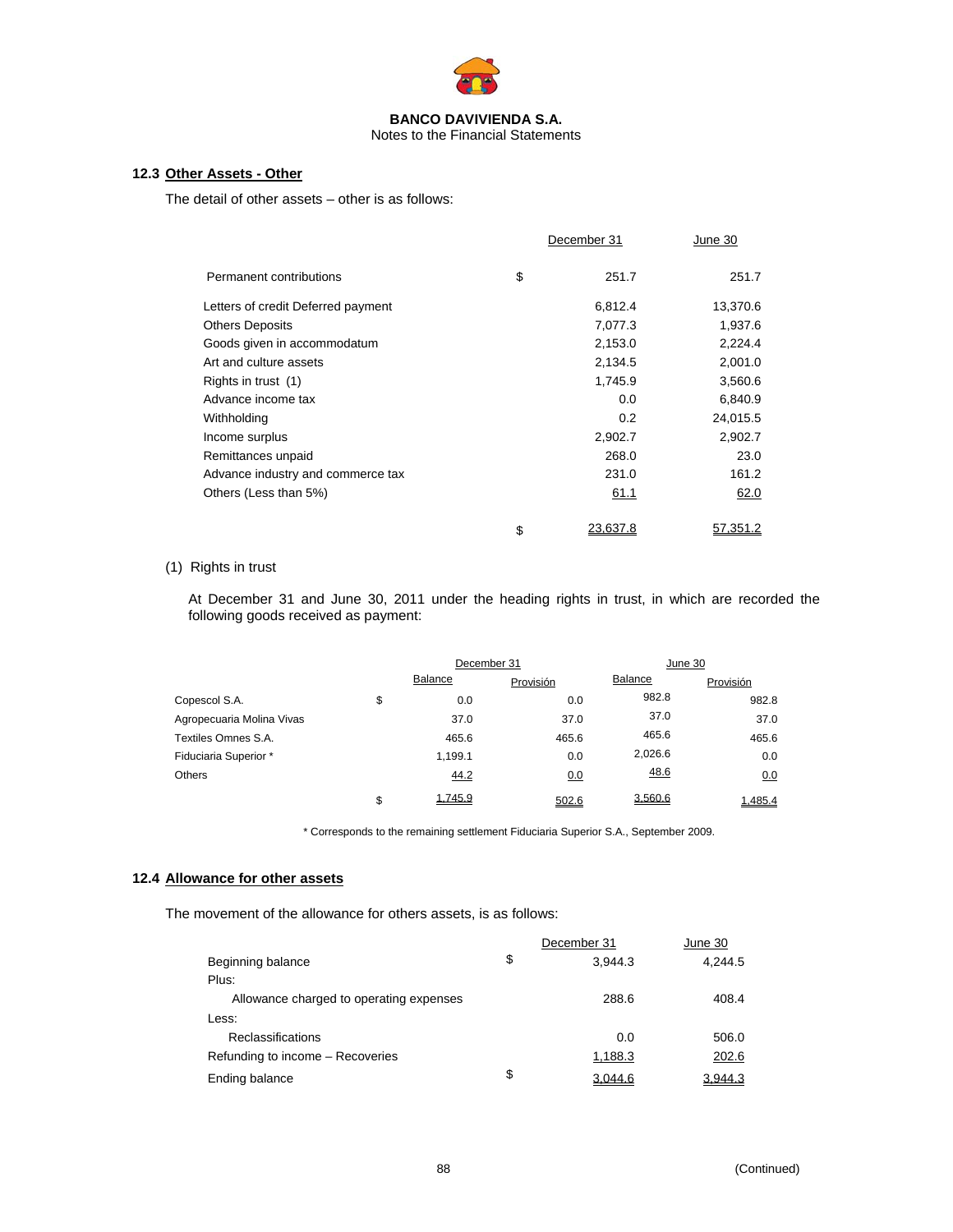

# **13 Deposits and pauables**

The following is the detail of deposits and payables:

|                                    | Maximum annual    |                    |                     |
|------------------------------------|-------------------|--------------------|---------------------|
|                                    | interest rate     | December 31        | June 30             |
| Deposits in checking account       | $0.0\% - 0.96\%$  | 3,447,946.6<br>\$. | 3,019,174.6         |
| Certificates in pesos              |                   |                    |                     |
| Lower than 6 months                | 4.10%-5.60%       | 1,189,838.8        | 1,022,162.9         |
| Between 6 and 12 months            | 4.15%-5.80%       | 1,372,834.8        | 1,711,206.9         |
| Between 12 and 18 months           | 4.20%-6.10%       | 971,523.5          | 1,003,180.7         |
| Higher than 18 months              | 4.35%-6.95%       | 2,162,107.3        | 1,868,053.8         |
|                                    |                   | 5,696,304.4        | 5,604,604.3         |
| Savings deposits                   |                   |                    |                     |
| <b>Ordinary Savings deposits</b>   | $0.00\% - 4.25\%$ | 12,274,605.5       | 11,089,920.3        |
| Between 6 and 12 months            |                   | 49,069.2           | 53,793.7            |
|                                    |                   | 12,323,674.7       | 11,143,714.0        |
| Savings certificates of real value |                   |                    |                     |
| - Between 6 and 12 months          | $UVR + 1.45$      | 0.0                | 26,170.1            |
| Other Deposits and payables:       |                   |                    |                     |
| Banks and intermediaries           |                   | 2,184.7            | 37,375.5            |
| Payables for Banking services      |                   | 229,765.6          | 120,168.1           |
| Affiliated establishments          |                   | 6,906.6            | 8,716.7             |
|                                    |                   | 238,856.9          | 166,260.3           |
|                                    |                   | \$21.706.782.6     | <u>19.959.923.3</u> |

The following is a detail of the interest expense during the biannual periods ended on December 31, and June 30, 2011:

| Modality                                         | December 31 |           | June 30   |  |
|--------------------------------------------------|-------------|-----------|-----------|--|
| Deposits and payables interests:                 |             |           |           |  |
| Common deposits                                  | \$          | 145,032.8 | 83,181.2  |  |
| Term savings certificates                        |             | 361.2     | 43.6      |  |
| Certificates in pesos                            |             | 141,170.2 | 127,842.5 |  |
| Deposits in checking account                     |             | 11,116.8  | 8,294.9   |  |
|                                                  |             | 297,681.0 | 219,362.2 |  |
| Adjustments of the real value unit - UVR         |             | 3,663.8   | 8,930.7   |  |
| Other interests:                                 |             |           |           |  |
| Bank credits and other financial obligations     |             | 55,414.7  | 40,431.4  |  |
| Inter-Bank funds                                 |             | 802.5     | 807.6     |  |
| <b>Bonds</b>                                     |             | 123,756.8 | 104,655.1 |  |
| Commitments and simultaneous transfer repos      |             | 5,203.1   | 3,459.2   |  |
| Amortized premium portfolio                      |             | 618.4     | 0.0       |  |
| Contracts Financial Leases (note11)              |             | 0.0       | 980.5     |  |
| Preferred shareholders - advance shares purchase |             | 0.0       | 21.3      |  |
| <b>Others</b>                                    |             | 12.9      | 43.3      |  |
|                                                  |             | 185,808.4 | 150,398.4 |  |
|                                                  | \$          | 487,153.2 | 378,691.3 |  |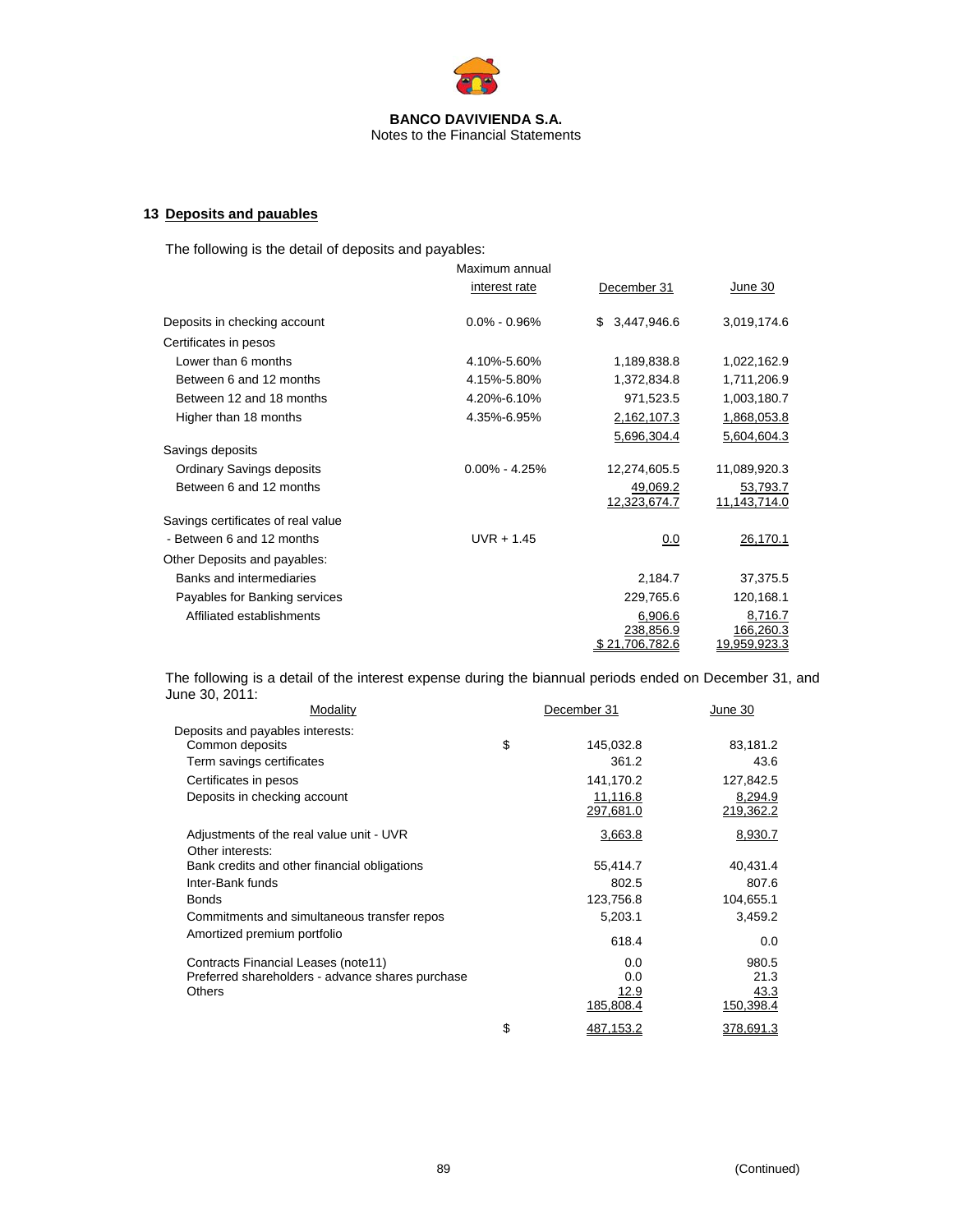

# **Reserve**

On December 31 and June 30, 2011 a reserve on deposits and payables was formed in accordance with External Resolution 11 of October 2008 of the Banco de la República (Note 36).

The reserve required and the average disposable to the Bank during the second and first half of 2011, was:

|                             | December 31   | June 30     |
|-----------------------------|---------------|-------------|
| Average reserve requirement | \$1.834.538.2 | 1,647,584.0 |
| Average reserve available   | 1.860.700.6   | 1,657,820.0 |

## **14 Passive Positions in Monetary Market Operations and those Related**

The following is the detail of Passive Positions in Monetary Market Operations and those Related:

December 31

| Entity                   |            | <b>Amount in Dollars</b>                                        | Rate     |                 | Date of    | Market     |                |
|--------------------------|------------|-----------------------------------------------------------------|----------|-----------------|------------|------------|----------------|
|                          |            |                                                                 |          | Initiation      | Settlement | Value      | TRM<br>(Pesos) |
| <b>Foreign Currency</b>  |            |                                                                 |          |                 |            |            |                |
| Overnight Foreign Banks: |            |                                                                 |          |                 |            |            |                |
|                          | <b>USD</b> | 1,675,000.0                                                     | $0.35\%$ | Dic.30.11       | Ene.03.12  | \$3,254.0  | 1,942.70       |
|                          |            | 4,075,000.0                                                     | 0.30%    | Dic.30.11       | Ene.03.12  | 7,916.5    | 1,942.70       |
|                          |            | 20,000,000.0                                                    | 0.40%    | Dic.29.11       | Ene.03.12  | 38,854.0   | 1,942.70       |
|                          |            | 10,000,000.0                                                    | 0.38%    | Dic.29.11       | Ene.03.12  | 19,427.0   | 1,942.70       |
|                          |            | 35,750,000.0                                                    |          |                 |            | 69,451.5   |                |
| Legal Currency           |            |                                                                 |          |                 |            |            |                |
| <b>Liabilities Repos</b> |            |                                                                 |          |                 |            |            |                |
| <b>Banks</b>             |            |                                                                 | 4.66%    | Dic.07.11       | Ene.04.12  | 6,000.0    |                |
|                          |            |                                                                 |          | 4.65% Dic.14.11 | Ene.11.12  | 6,000.0    |                |
|                          |            |                                                                 |          |                 |            | 12,000.0   |                |
| Related                  |            | Total Passive Positions in Monetary Market Operations and those |          |                 |            | \$81.451.5 |                |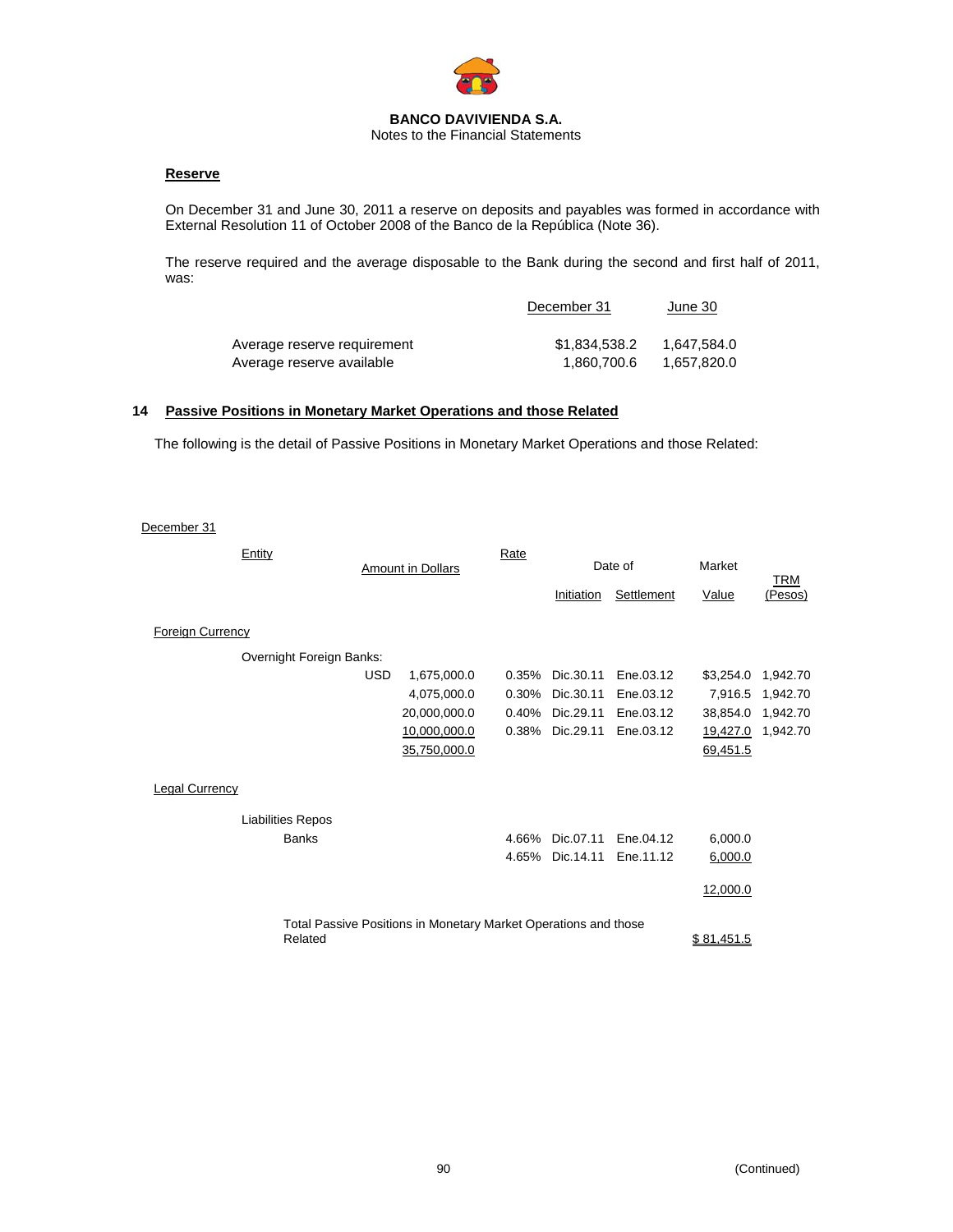

Notes to the Financial Statements

June 30

| Entity                       | <b>Amount in Dollars</b>                                                |              | Rate  |            | Date of    | Market     |                    |
|------------------------------|-------------------------------------------------------------------------|--------------|-------|------------|------------|------------|--------------------|
|                              |                                                                         |              |       | Initiation | Settlement | Value      | <b>TRM (Pesos)</b> |
| <b>Foreign Currency</b>      |                                                                         |              |       |            |            |            |                    |
| Overnight Foreign Banks      |                                                                         |              |       |            |            |            |                    |
|                              | <b>USD</b>                                                              | 2,000,000.0  | 0.40% | Jun.30.11  | Jul.07.11  | \$3,544.6  | 1,772.32           |
|                              | <b>USD</b>                                                              | 5,000,000.0  | 0.35% | Jun.30.11  | Jul.07.11  | 8,861.6    | 1,772.32           |
|                              | <b>USD</b>                                                              | 5,000,000.0  | 0.35% | Jun.30.11  | Jul.07.11  | 8,861.6    | 1,772.32           |
|                              |                                                                         | 5,000,000.0  | 0.25% | Jun.30.11  | Jul.07.11  | 8,861.6    | 1,772.32           |
|                              |                                                                         | 5,175,000.0  | 0.30% | Jun.30.11  | Jul.07.11  | 9,171.8    | 1,772.32           |
|                              |                                                                         | 22,175,000.0 |       |            |            | 39,301.2   |                    |
| <b>Liabilities InterBank</b> | Amount in pesos                                                         |              |       |            |            |            |                    |
| <b>Banks</b>                 |                                                                         |              | 4.10% | Jun.30.11  | Jul.01.11  | 3,000.0    |                    |
|                              | Total Passive Positions in Monetary Market Operations and those Related |              |       |            |            | \$42,301.2 |                    |

For the second and first half of 2011, the balance and the average monthly yield for these passive positions (local and foreign currency) were \$81,451.5 and \$994.4 and \$42,301.2 and \$711.1 respectively.

There are no restrictions on these funds.

## **15 Banker´s Acceptances and Derivatives Instruments**

The following is the detail of account:

| Product                  | December 31 | June 30   |
|--------------------------|-------------|-----------|
| <b>Futures Contracts</b> | \$86,828.5  | 105,396.5 |
| Swaps                    | 195.8       | 31.0      |
| Options                  | 3.158.5     | 960.1     |
| Hedging Swaps            | 6,399.5     | 32,047.6  |
|                          | \$96,582.3  | 138,435.2 |

Since January 1, 2010 and as indicated in Chapter XVIII of the External Circular 100 of the Colombian Superintendence of Finance, the accounting for derivatives is done taking into account the outcome of the fair value as follows: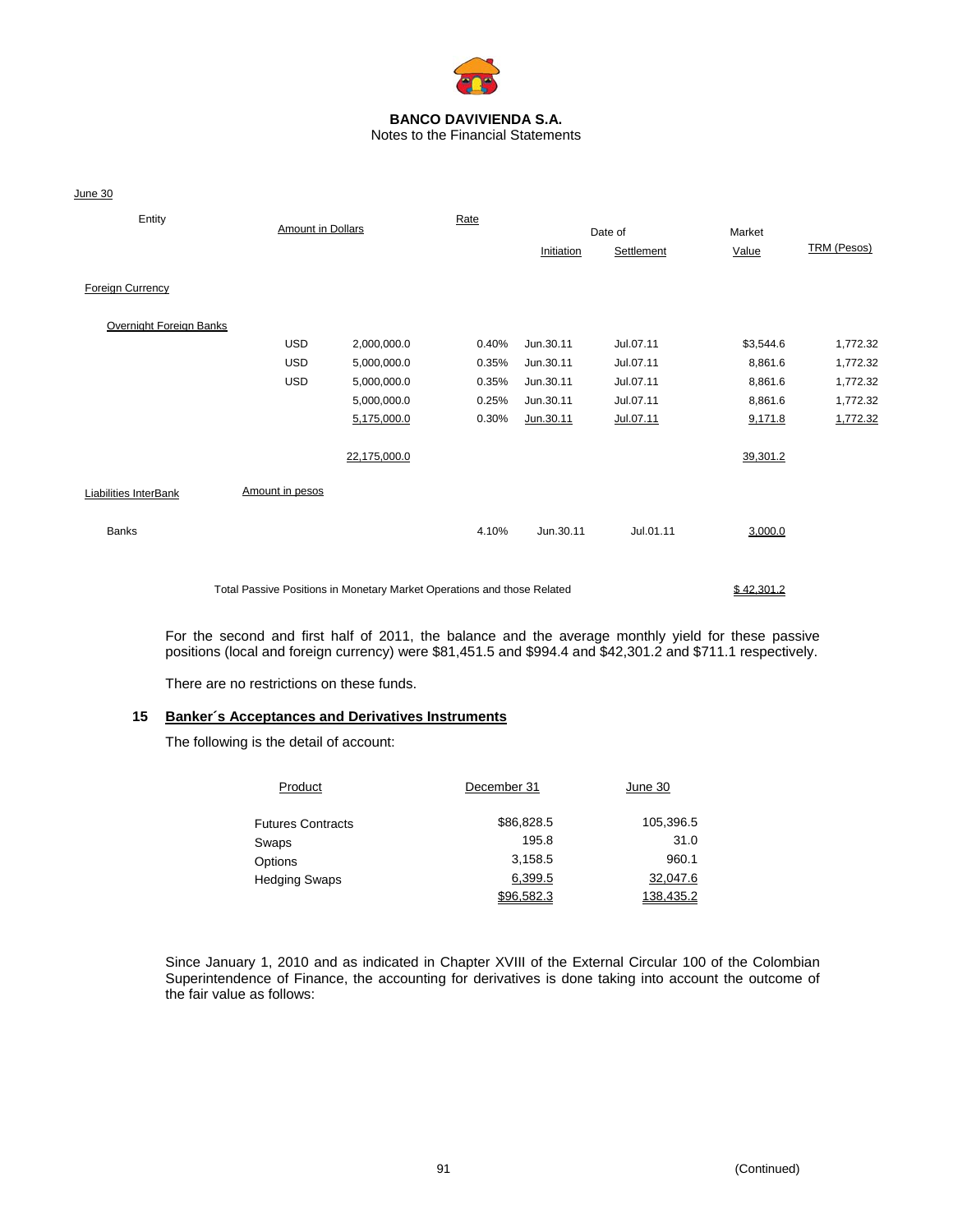

Notes to the Financial Statements

|                           |            |               |         | <b>Speculation Derivatives</b> |         |               | Hedging<br>derivatives |
|---------------------------|------------|---------------|---------|--------------------------------|---------|---------------|------------------------|
| December 31               |            | Forward       | Futures | <b>Swaps</b>                   | Options | Total         | <b>Swaps</b>           |
| Purchase                  | Right      | (\$788,510.2) | 0.0     | 0.0                            | 0.0     | (788, 510.2)  | 0.0                    |
|                           | Obligation | 792,157.3     | 0.0     | 0.0                            | 0.0     | 792,157.3     | 0.0                    |
| <b>Sale</b>               | Right      | (3,824,919.8) | 0.0     | 0.0                            | 0.0     | (3,824,919.8) | 0.0                    |
|                           | Obligation | 3,908,101.2   | 0.0     | 0.0                            | 0.0     | 3,908,101.2   | 0.0                    |
| <b>Interest Surcharge</b> | Right      | 0.0           | 0.0     | (4, 517.9)                     | 0.0     | (4, 517.9)    | 0.0                    |
|                           | Obligation | 0.0           | 0.0     | 4,713.7                        | 0.0     | 4,713.7       | 0.0                    |
| Interest rate CCS         | Right      | 0.0           | 0.0     | 0.0                            | 0.0     | 0.0           | (321, 193.5)           |
|                           | Obligation | 0.0           | 0.0     | 0.0                            | 0.0     | 0.0           | 327,593.0              |
| Call options              | Sale       | 0.0           | 0.0     | 0.0                            | 2,359.9 | 2,359.9       | 0.0                    |
|                           |            |               |         |                                |         |               |                        |
| Put options               | Sale       | 0.0           | 0.0     | 0.0                            | 798.6   | 798.6         | 0.0                    |
| <b>Total Rights</b>       |            | (4,613,430.0) | 0.0     | (4, 517.9)                     | 0.0     | (4,617,947.9) | (321, 193.5)           |
| Total obligations         |            | 4,700,258.5   | 0.0     | 4,713.7                        | 3,158.5 | 4,708,130.7   | 327,593.0              |
| <b>Total Net</b>          |            | \$86,828.5    | 0.0     | 195.8                          | 3,158.5 | 90,182.8      | 6,399.5                |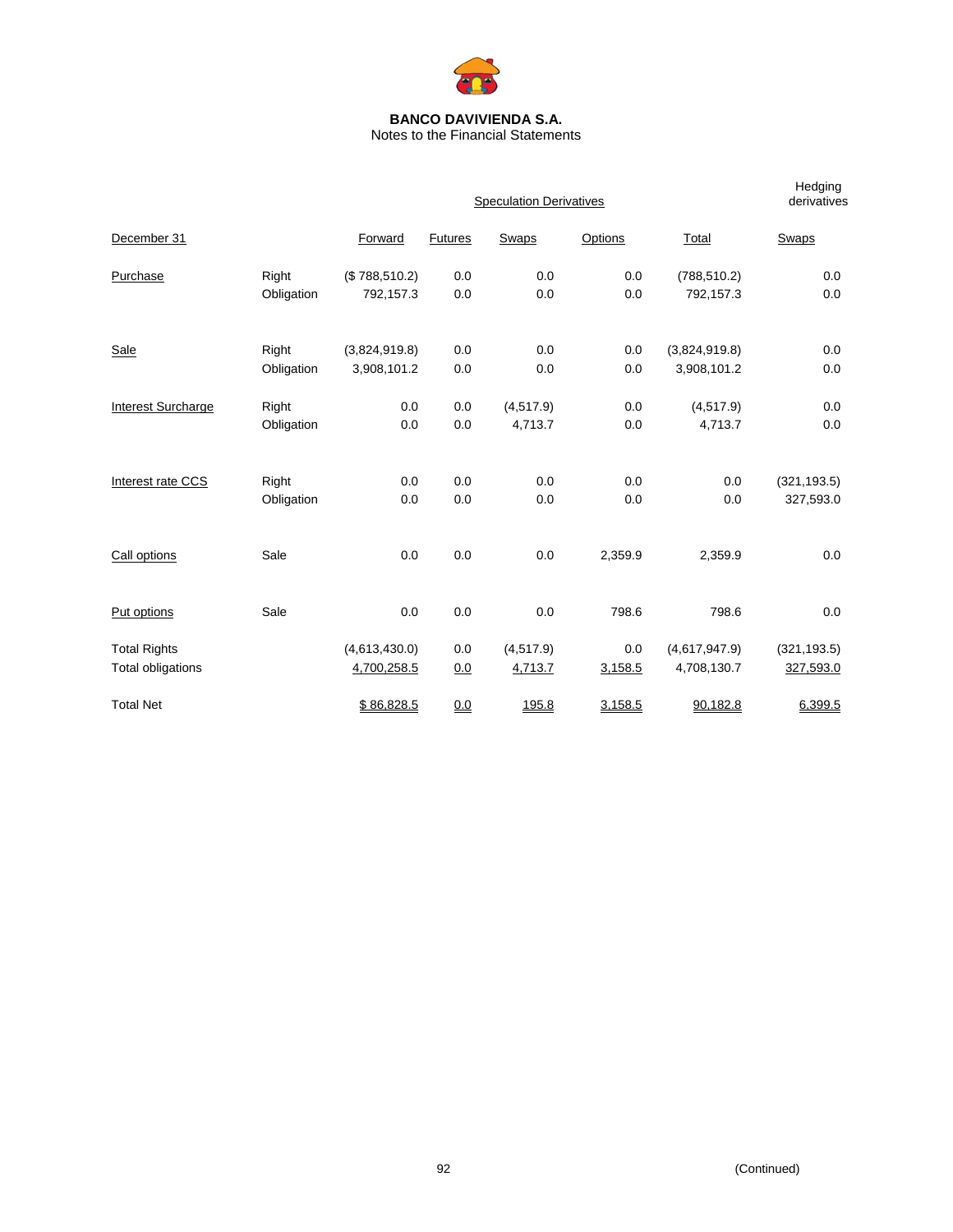

Notes to the Financial Statements

|                     |            |                 | <b>Speculation Derivatives</b> |         |               |              |  |  |
|---------------------|------------|-----------------|--------------------------------|---------|---------------|--------------|--|--|
| June 30             |            | Forward         | Swaps                          | Options | Total         | Swaps        |  |  |
| Purchase            | Right      | (\$5,342,536.6) | 0.0                            | 0.0     | (5,342,536.6) | 0.0          |  |  |
|                     | Obligation | 5,444,347.3     | 0.0                            | 0.0     | 5,444,347.3   | 0.0          |  |  |
| Sale currency       | Right      | (870, 687.6)    | 0.0                            | 0.0     | (870, 687.6)  | 0.0          |  |  |
|                     | Obligation | 874,273.4       | 0.0                            | 0.0     | 874,273.4     | 0.0          |  |  |
| Interest Surcharge  | Right      | 0.0             | (2,578.2)                      | 0.0     | (2,578.2)     | 0.0          |  |  |
|                     | Obligation | 0.0             | 2,609.2                        | 0.0     | 2,609.2       | 0.0          |  |  |
| Interest rate CCS   | Right      | 0.0             | 0.0                            | 0.0     | 0.0           | (293, 076.2) |  |  |
|                     | Obligation | 0.0             | 0.0                            | 0.0     | 0.0           | 325,123.8    |  |  |
| Call options        | Sale       | 0.0             | 0.0                            | 189.8   | 189.8         | 0.0          |  |  |
| Put options         | Sale       | 0.0             | 0.0                            | 770.3   | 770.3         | 0.0          |  |  |
| <b>Total Rigths</b> |            | (6,213,224.2)   | (2,578.2)                      | 0.0     | (6,215,802.4) | (293, 076.2) |  |  |
| Total obligations   |            | 6,318,620.7     | 2,609.2                        | 960.1   | 6,322,190.0   | 325,123.8    |  |  |
| <b>Total Net</b>    |            | \$105,396.5     | 31.0                           | 960.1   | 106,387.6     | 32,047.6     |  |  |

The following is a breakdown of the derivatives maturity terms as of December 31 and June 30, 2011:

# December 31

| Less than 1 year | Between 1 & 5<br><u>years</u> | Total    |
|------------------|-------------------------------|----------|
| \$86,828.5       | 0.0                           | 86,828.5 |
| 195.8            | 0.0                           | 195.8    |
| 0.0              | 6,399.5                       | 6,399.5  |
| 3,158.5          | 0.0                           | 3,158.5  |
| \$90.182.8       | 6.399.5                       | 96.582.3 |
|                  |                               |          |

|                          |                     | June 30                |           |
|--------------------------|---------------------|------------------------|-----------|
|                          | Less than 1<br>year | Between 1 &<br>5 years | Total     |
| Cash transactions        | \$105,396.5         | 0.0                    | 105,396.5 |
| <b>Speculative Swaps</b> | 22.1                | 8.9                    | 31.0      |
| <b>Hedging Swaps</b>     | 0.0                 | 32,047.6               | 32,047.6  |
| Options                  | 960.1               | 0.0                    | 960.1     |
|                          | \$106.378.7         | 32,056.5               | 138,435.2 |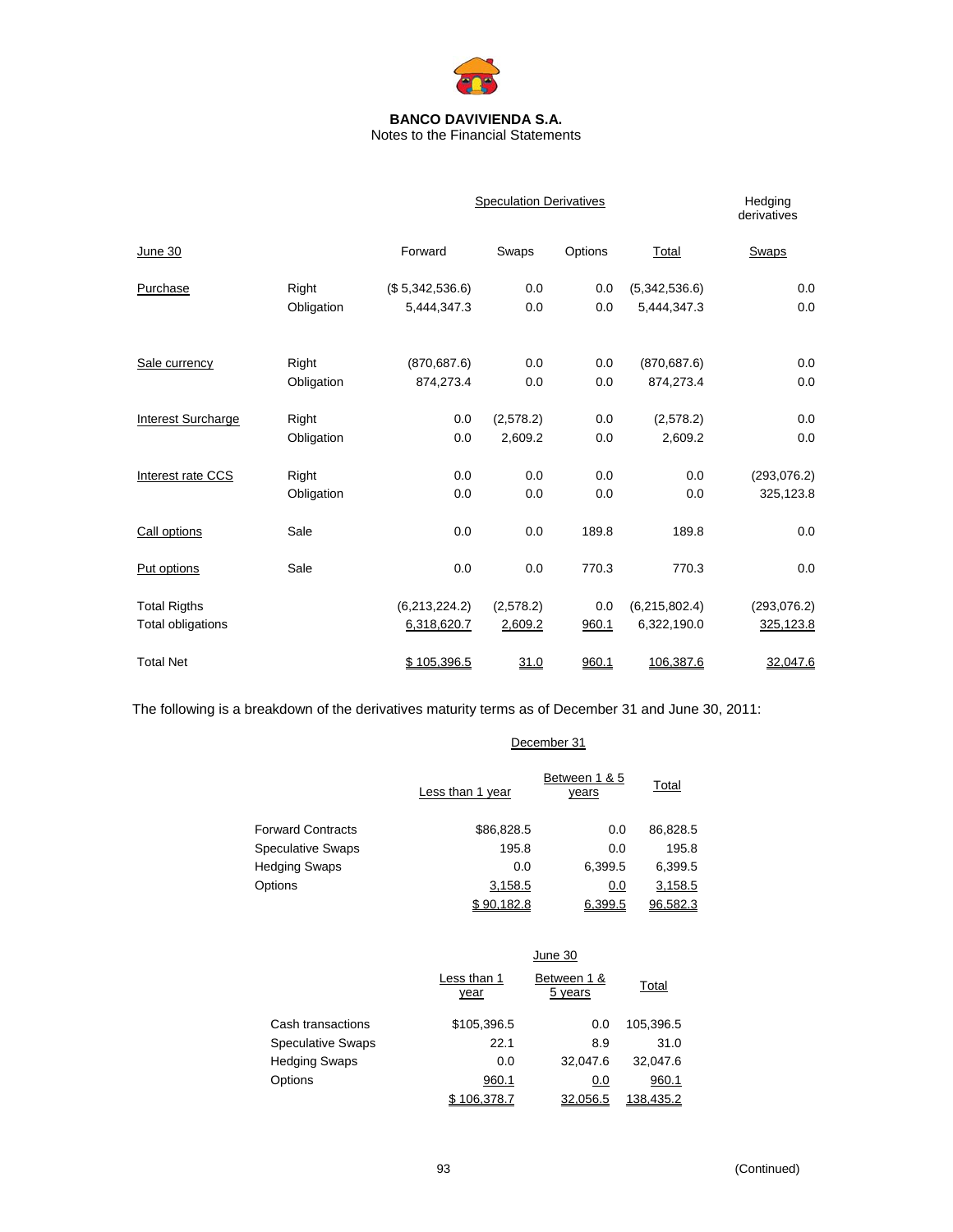

Notes to the Financial Statements

## **15.1 Hedge Operation – Granbanco purchase**

In order to minimize the risks from the Finance operation of the Granbanco SA purchase and to comply with legal requirements of its proper position and its parties Cash position, 9 interest rate hedges and Cross-currency swap operations (CCS) were agreed for the debt in dollars effectuated for the payment of Granbanco. CCS is a contract between two parties that wish to exchange capital for a defined period of time and which are denominated in different currencies. During the term of the contract, each party assumes the interest generated by the principal received in the swap. At the time of repayment and the maturity of the contract, the principals are exchanged for the currency each of the parties originally had.

These operations were CCS Libor - Fixed Rate and CCS Libor - Variable Rate for a total of USD415,000,000 agreed for terms of 7 and 3 years respectively.

At December 31, 2011, the Bank has in effect two interest rate swaps (Currency Swaps), as cover for the issuance of the IFC Bonds for U.S. \$165,000,000 issued in February 2007.

Below are the swaps outstanding at 31 December and 30 June 2011 for the operations described above.

|        |                      |              |                   | Value \$               |           |            |            |  |
|--------|----------------------|--------------|-------------------|------------------------|-----------|------------|------------|--|
| Period | Detail               | Term (years) | Initial<br>Period | <u>Final</u><br>Period | Right     | Obligation | <u>Net</u> |  |
| Dic-11 | Bonos IFC Hedge Swap |              |                   | Feb.07.07 Feb.07.14    | 321,193.5 | 327,593.0  | (6,399.5)  |  |
| Jun-11 | Bonos IFC Hedge Swap |              | Feb.07.07         | Feb.07.14              | 293,076.2 | 325,123.8  | (32,047.6) |  |

## **Flows generated by hedge operation for Financing Granbanco purchase**:

The result of the valorization for the swap was negative on both December 31 and June 30, 2011 was recorded in the liabilities (note 15)

• IFC Bonds interest coupon payment (hedging capital):

During the second half of 2011, the payment for the  $9<sup>th</sup>$  IFC coupon bond were generated, obtaining a cash outflow of \$11,110.9:

| Operation | Counterpart                | Date       |            | Amount<br>Paid<br>USD\$ | Agreed<br>Exchange<br>rate* | Amount Paid<br>$(COP)$ \$ |
|-----------|----------------------------|------------|------------|-------------------------|-----------------------------|---------------------------|
|           | Deutsche Bank              | Jul. 15.11 | <b>USD</b> | 1.929.3                 | 1.758.2                     | \$3,392.2                 |
| 2         | The Royak Bank of Scotland | Jul.15.11  |            | 1.785.0                 | 1.758.3                     | 3,138.4                   |
| 3         | Bond IFC                   | Jul.15.11  |            | 2,615.5                 | 1.751.2                     | 4,580.3                   |
|           |                            |            | USD        | 6.329.8                 |                             | 11.110.9                  |

The first half of 2011 generated the payment of 8 ° Bonds IFC coupon, generating a cash outflow of \$16,848.9.

| Operation | Counterpart                | Date      |            | Amount<br>Paid<br>USD\$ | Agreed<br>Exchange<br>rate* | Amount Paid<br>$(COP)$ \$ |
|-----------|----------------------------|-----------|------------|-------------------------|-----------------------------|---------------------------|
|           |                            |           |            | -                       |                             |                           |
|           | Deutsche Bank              | Ene.18.11 | <b>USD</b> | 2.878.2                 | 1.974.2                     | \$5,682.3                 |
| 2         | The Royak Bank of Scotland | Ene.18.11 |            | 2.488.2                 | 1.974.2                     | 4,912.3                   |
| 3         | Bonos IFC                  | Ene.18.11 |            | 3,168.0                 | 1.974.2                     | 6,254.3                   |
|           |                            |           | USD        | 8.534.4                 |                             | \$16,848.9                |

\* The agreed interest rates remain unchanged. The adjustment is done completely to the exchange rate. For the second and first half of 2011, there were no payments reset.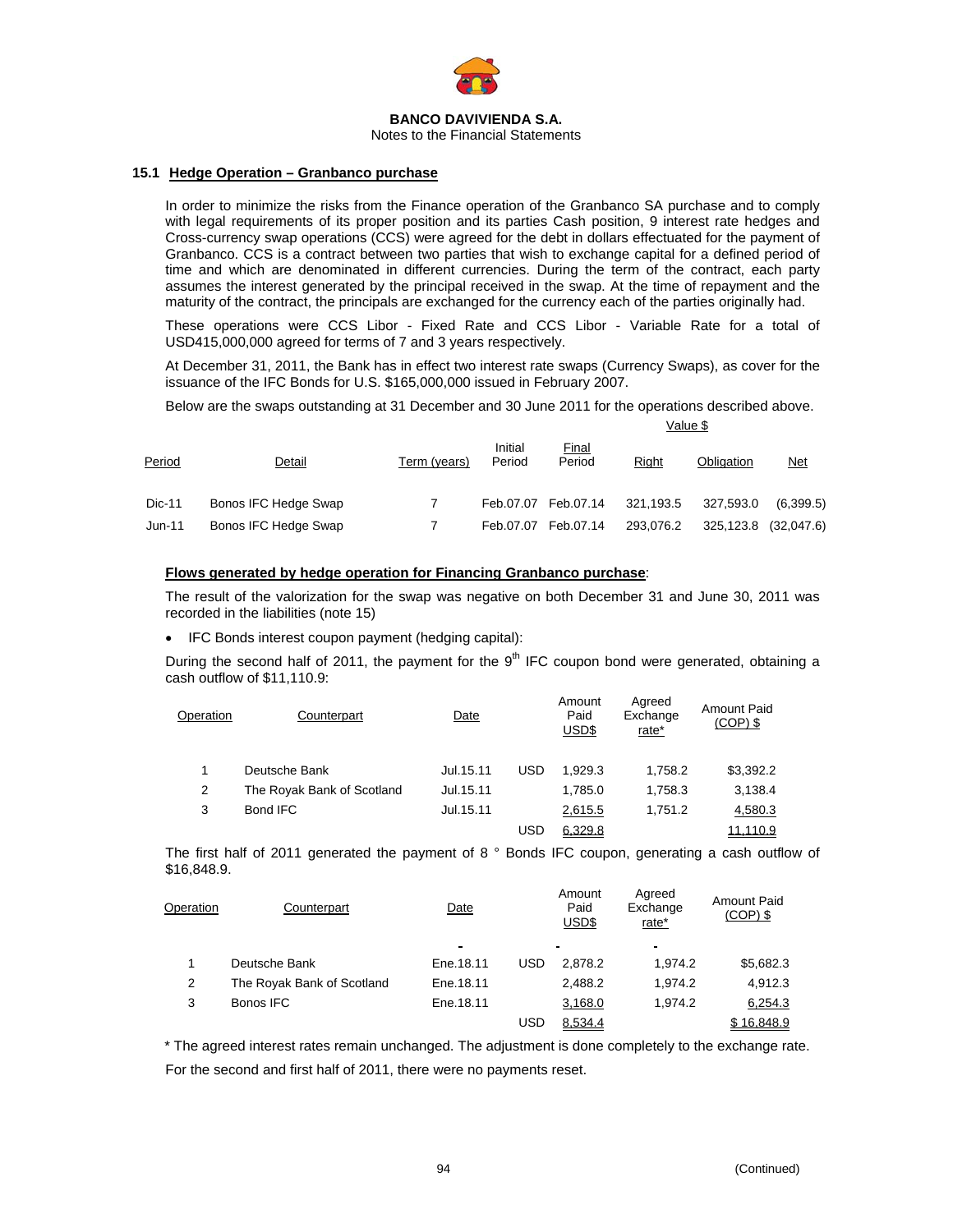

Notes to the Financial Statements

# **15.2 CCS Hedge accounting record**

These hedges are recorded at just value.

The effect on results for the valuation of the syndicated loan and subordinated bonds was as follows:

|                        |   | December 31 | June 30    |
|------------------------|---|-------------|------------|
| CCS swap               |   | (19, 111.6) | 27,029.3   |
| <b>Bond IFC Assets</b> |   | 33.195.8    | (18,700.3) |
| Net assets             | S | 14.084.2    | 8.329.0    |

# **16 Banking Credits and Other Financial Obligation**

The following is the detail in local currency and foreign currency translated to legal currency

|                                                                 | December 31         |                     |                        |                         |                       |                  |  |  |
|-----------------------------------------------------------------|---------------------|---------------------|------------------------|-------------------------|-----------------------|------------------|--|--|
| Entity                                                          | Interest<br>payable | Less than 1<br>year | Between 1 &<br>5 years | Between 5 &<br>10 years | More than 10<br>years | Total<br>Capital |  |  |
| <b>Others Entities in the Country:</b><br><b>Legal Currency</b> |                     |                     |                        |                         |                       |                  |  |  |
| <b>Bancoldex</b>                                                | \$<br>359.4         | 5,096.5             | 54,363.5               | 19,501.4                | 0.0                   | 78,961.4         |  |  |
| Finagro                                                         | 2,905.0             | 7,789.4             | 132,761.2              | 80,402.6                | 40,895.5              | 261,848.7        |  |  |
| Findeter                                                        | 6,561.1             | 31,812.5            | 135,387.8              | 743,907.1               | 188,987.2             | 1,100,094.6      |  |  |
|                                                                 | 9,825.5             | 44,698.4            | 322,512.4              | 843,811.2               | 229,882.6             | 1,440,904.7      |  |  |
| <b>Foreign Currency</b>                                         |                     |                     |                        |                         |                       |                  |  |  |
| Bancoldex                                                       | 1,489.6             | 82,149.5            | 86,578.1               | 103,794.4               | 0.0                   | 272,522.0        |  |  |
| Findeter                                                        | 340.4               | 0.0                 | 0.0                    | 79,650.7                | 0.0                   | 79,650.7         |  |  |
| Overdrafts checking                                             | 0.0                 | 3,189.5             | 0.0                    | 0.0                     | 0.0                   | 3,189.5          |  |  |
|                                                                 | 1,830.0             | 85,339.0            | 86,578.1               | 183,445.1               | 0.0                   | 355,362.2        |  |  |
|                                                                 | 11,655.5            | 130,037.4           | 409,090.5              | 1,027,256.3             | 229,882.6             | 1,796,266.9      |  |  |
| <b>Foreign Entities:</b>                                        |                     |                     |                        |                         |                       |                  |  |  |
|                                                                 | 6,220.8             | 1.579.893.5         | 90.660.4               | 0.0                     | 0.0                   | 1.670.553.9      |  |  |
|                                                                 | \$<br>17,876.3      | 1,709,930.9         | 499,750.9              | 1,027,256.3             | 229,882.6             | 3,466,820.8      |  |  |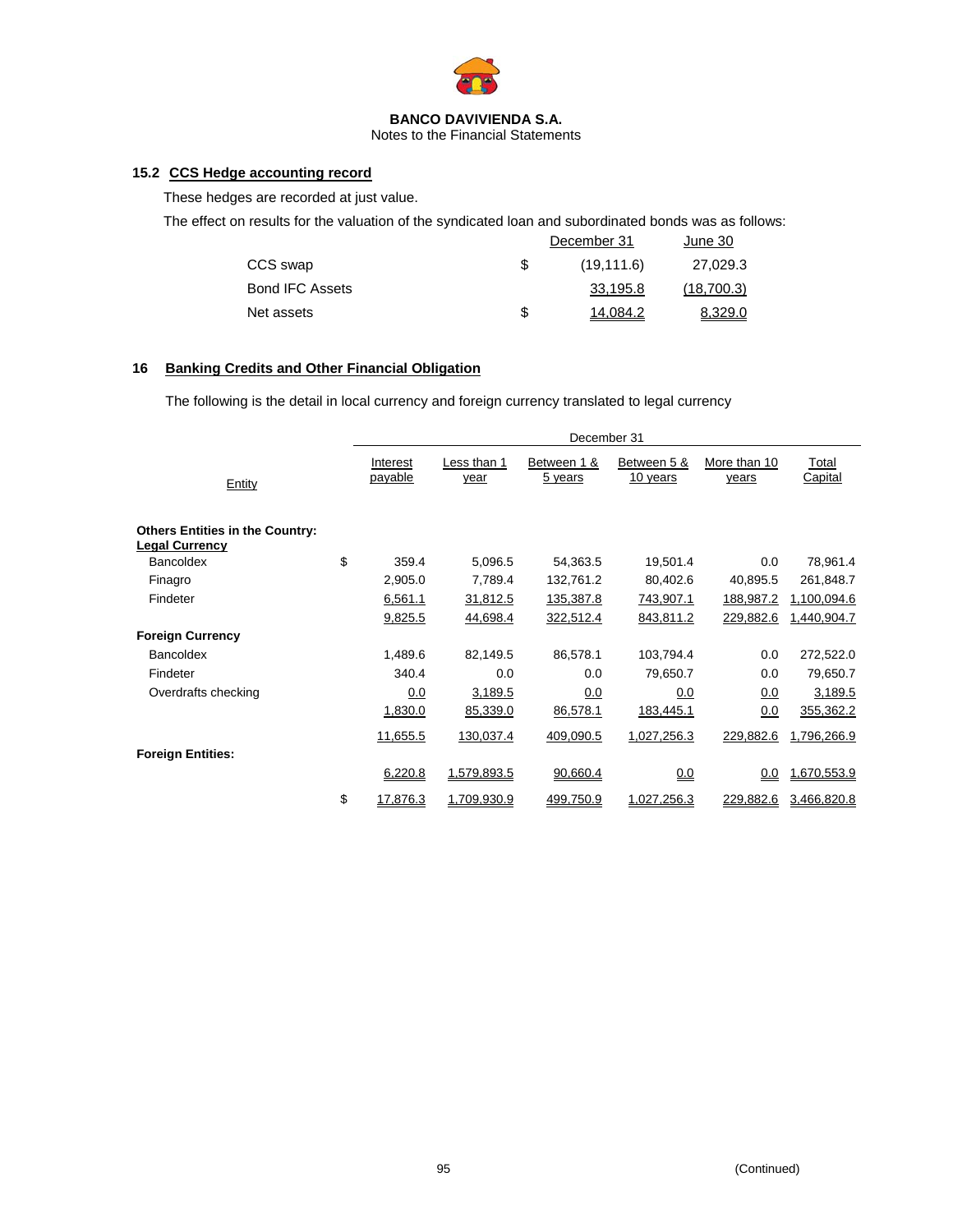

Notes to the Financial Statements

|                                        | 30 de junio    |                    |                 |                  |              |                |
|----------------------------------------|----------------|--------------------|-----------------|------------------|--------------|----------------|
|                                        | Interest       | Less than 1        | Between 1 &     | Between 5 &      | More than 10 | Total          |
| Entity                                 | payable        | year               | 5 years         | 10 years         | years        | <b>Capital</b> |
|                                        |                |                    |                 |                  |              |                |
| <b>Others Entities in the Country:</b> |                |                    |                 |                  |              |                |
| <b>Legal Currency</b>                  |                |                    |                 |                  |              |                |
| Bancoldex                              | \$<br>240.7    | 5,942.3            | 61,395.1        | 15,779.8         | 0.0          | 83,117.3       |
| Finagro                                | 1,454.3        | 4,931.2            | 90,433.4        | 39,642.8         | 39,671.2     | 174,678.6      |
| Findeter                               | 5,874.7        | 36,749.6           | 140,352.5       | 640,571.3        | 202,766.9    | 1,020,440.2    |
| Overdrafts Checking accounts           | 0.0            | 79.3               | 0.0             | 0.0              | 0.0          | 79.3           |
|                                        | 7,569.7        | 47,702.4           | 292,181.0       | 695,993.9        | 242,438.1    | 1,278,315.4    |
| <b>Foreign Currency</b>                |                |                    |                 |                  |              |                |
| Bancoldex                              | 402.0          | 1,145.2            | 69,049.7        | 43,971.5         | 0.0          |                |
|                                        |                |                    |                 |                  |              | 114,166.5      |
| Overdrafts Checking accounts           | 0.0            | 451.7              | 0.0             | 0.0              | 0.0          | 451.7          |
|                                        | 402.0          | 1,596.9            | 69,049.7        | 43,971.5         | 0.0          | 114,618.2      |
|                                        | 7,971.7        | 49,299.3           | 361,230.7       | 739,965.5        | 242,438.1    | 1,392,933.6    |
| <b>Foreign Entities:</b>               |                |                    |                 |                  |              |                |
|                                        | 3,547.8        | <u>1.244.218.6</u> | <u>70,990.9</u> | 0.0              | 0.0          | 1.315.209.5    |
|                                        | \$<br>11.519.5 | 1.293.517.9        | 432,221.6       | <u>739.965.5</u> | 242,438.1    | 2,708,143.1    |

# **17 Accounts Payable**

The following is the detail of interests payable and accounts payable:

|                                             | December 31    | June 30   |
|---------------------------------------------|----------------|-----------|
| Interests:                                  |                |           |
| Deposits and payables                       | \$<br>82,098.5 | 74,762.2  |
| Money market operations and related         | 204.4          | 277.3     |
| Banking credits and other financial         |                |           |
| obligations (note 16)                       | 17,876.3       | 11,519.5  |
| Investment securities outstanding           | 34,417.4       | 31,936.6  |
| <b>Others</b>                               | 12.9           | 0.0       |
|                                             | 134,609.5      | 118,495.6 |
| Commissions and fees                        | 4,022.7        | 524.6     |
| Reverces                                    |                |           |
| <b>Rent Companies</b>                       | 36,108.4       | 40,469.2  |
| Industry and commerce, duveling and vehicle | 5,377.0        | 49,327.1  |
| <b>Others</b>                               | 15,414.5       | 24,572.3  |
|                                             | 56,899.9       | 114,368.6 |
| Suppliers:                                  |                |           |
| Accounts payable suppliers                  | 7,016.9        | 55,384.4  |
| ACH compensation                            | 99,258.3       | 98,869.6  |
| Visa, mastercard network compensation       | 22,092.4       | 16,922.9  |
| Checks payable                              | 7,865.1        | 3,827.2   |
| Liability policy debit and credit cards     | 7,453.0        | 0.0       |
| Accounts payable for services provided      | 24,738.8       | 0.0       |
| Others                                      | 221.3          | 80.3      |
|                                             | 168,645.8      | 175,084.4 |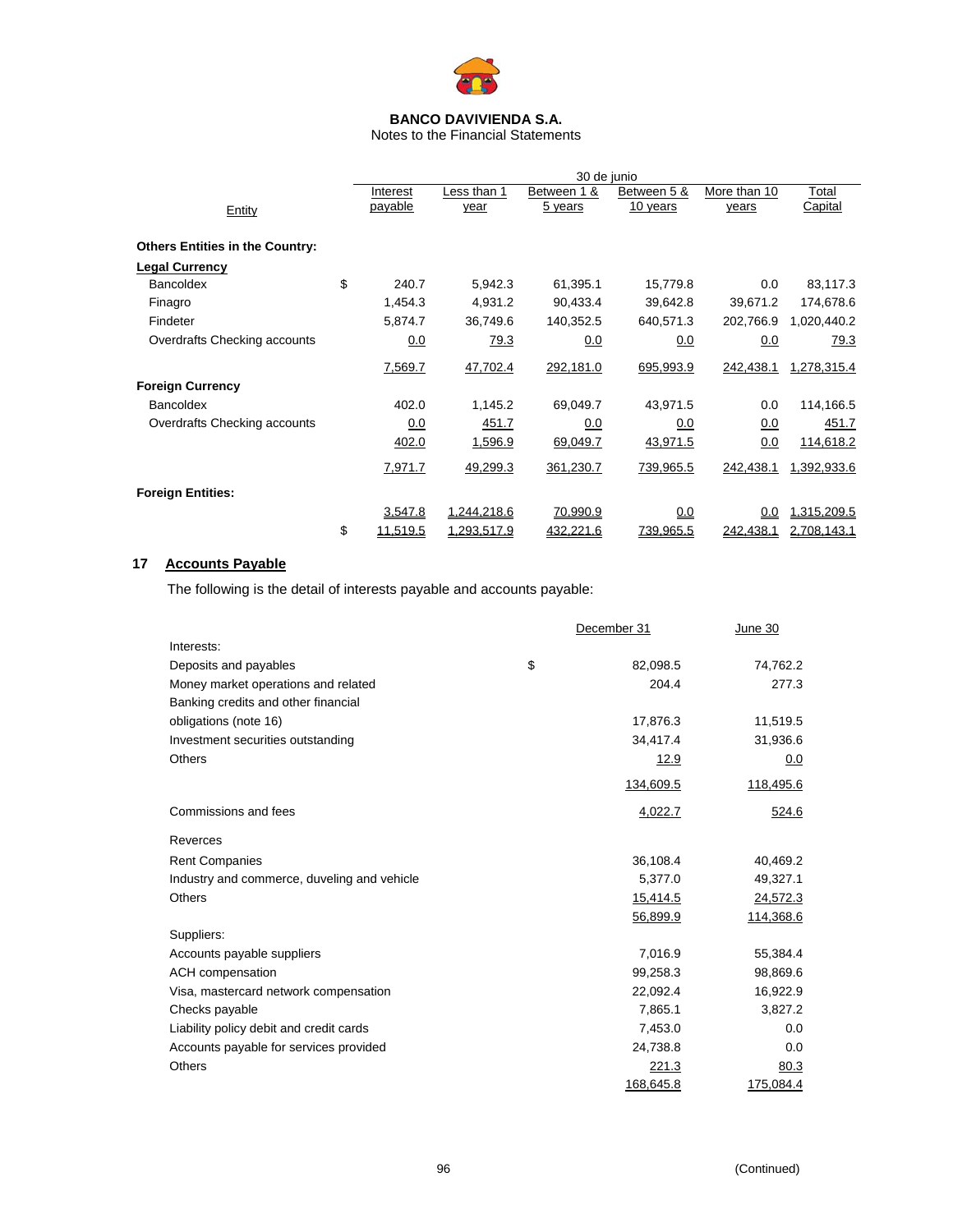

Notes to the Financial Statements

|                                         | December 31     | June 30   |
|-----------------------------------------|-----------------|-----------|
| Others                                  |                 |           |
| Equity tax                              | 134,003.0       | 156,336.8 |
| Income tax                              | 40,192.7        | 2,010.6   |
| Industry and commence                   | 12,760.0        | 0.0       |
| Dividends and surpluses                 | 3,024.3         | 3,281.8   |
| Tax payable                             | 5,665.5         | 4,977.9   |
| Tax on transactions                     | 17,144.2        | 12,158.1  |
| Promising purchasers                    | 3,637.1         | 11,858.0  |
| Labor withholdings and obligations      | 41,934.6        | 47,911.1  |
| Insurance premiums                      | 795.5           | 1,799.6   |
| Money orders payable                    | 13,495.6        | 25,119.1  |
| Uncashed checks drawn                   | 13,405.9        | 21,059.3  |
| Accounts payable Nation Law 546 of 1999 | 95,015.7        | 58,826.4  |
| Others:                                 |                 |           |
| Commercial establishments               | 58,168.1        | 73,999.9  |
| <b>Forward Operations</b>               | 13,275.8        | 4,193.3   |
| Balances and fees for                   | 7,664.0         | 8,660.2   |
| <b>Remaining Portfolio</b>              | 10,328.5        | 6,885.4   |
| Trade accounts payable to Network       | 277.0           | 483.4     |
| Solidarity Peace Bonds                  | 20,564.7        | 20,588.1  |
| Visa prepaid balances                   | 9,520.1         | 9,668.8   |
| Collection management costs             | 3,352.9         | 3,020.8   |
| Outstanding disbursements               | 1,623.5         | 2,340.4   |
| Various (less than 5%)                  | 16,648.3        | 19,334.4  |
|                                         | 522,497.0       | 494,513.4 |
|                                         | \$<br>886.674.9 | 902.986.6 |

# **(1) Equity tax**

The Government, through the Tax Reform Act 1370, December 2009 created the equity tax for the taxable years 2011 to 2014, applicable to taxpayers who are natural persons and legal entities. The same Act established that this tax was generated on 1 January 2011 and must be paid in eight (8) half-yearly installments within the time limits established by the Government. The first installment was paid on May 2011.

Subsequently, the Government, through the Regulatory Decree 514, January 2010 regulated the manner of accounting for the tax, indicating that the tax could be written off against the Equity Revaluation account for the years 2011 to 2014, and when insufficient the contributors could raise the value of the contributions due annually in the resulting accounts for the respective period.

Therefore, the equity tax in Detail to December 31, 2011 is as follows:

| Tax value based on the filed return              | \$178,670.3 |
|--------------------------------------------------|-------------|
| Amount amortized to income for 2011              | (44.667.3)  |
| Unamortized balance recorded in Deferred charges | \$134,003.0 |

#### **18 Long Term - Debt**

On December 31, and June 30, 2011 the Bank records investment securities outstanding for \$3.700.988.4 and \$3.491.208,2 respectively, corresponding to issuances of common and mortgage bonds.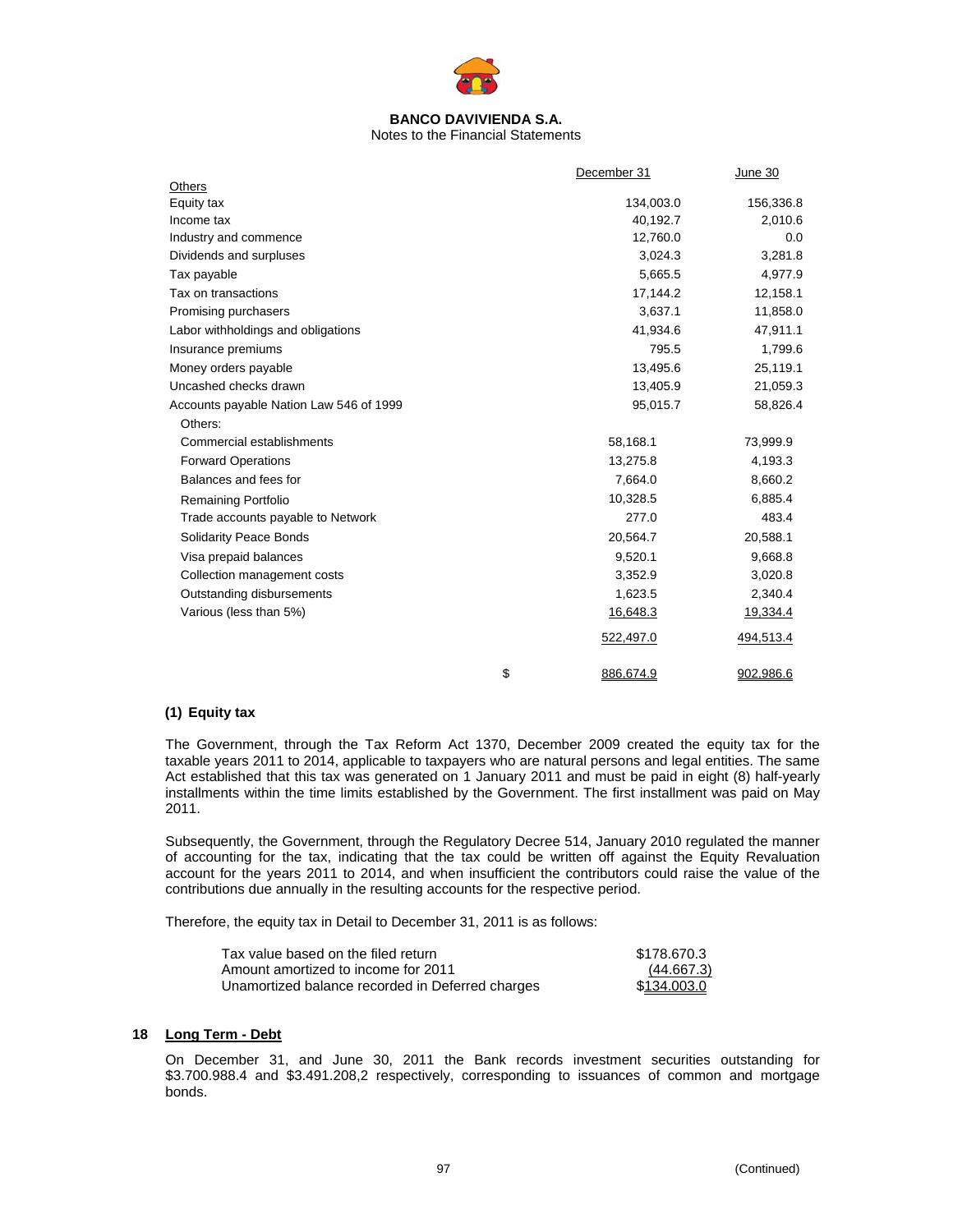

Notes to the Financial Statements

The following provides details of the bonds for each of the issues current on december 31 and June 30, 2011:

| Type of Issuance                                                                            | Date      | Offer<br>Amount | Term<br>(Months) | Yield           | Settlement | <b>Book Value</b> |                  |
|---------------------------------------------------------------------------------------------|-----------|-----------------|------------------|-----------------|------------|-------------------|------------------|
|                                                                                             |           |                 |                  |                 |            | December 31       | June 30          |
| <b>Mortgage Bonds</b>                                                                       |           |                 |                  |                 |            |                   |                  |
| Guarantee: Mortgage Loans rating "A" and<br>prepayment option for issuer every 3<br>months. |           |                 |                  |                 |            |                   |                  |
| First Issuance of VIS Structured Mortgage<br>Bonds sector 1                                 | 23-Jun-06 | 60,173.5        | 84               | $UVR + 0.75$    | 23-Jun-13  | 1,508.6           | 6,847.0          |
| <b>Subordinated Bonds</b>                                                                   |           |                 |                  |                 |            |                   |                  |
| <b>IFC First Subordinated Bonds - dollars</b><br>(Note 1)                                   |           |                 |                  |                 |            |                   |                  |
| Guarantee: Mortgage Loans rating "A" and<br>prepaid option for issuer every 3 months.       | 07-Feb-07 | 368,641.1       | 84               | $Libor6 + 2.75$ | 07-Feb-14  | 321,193.5         | 293,076.2        |
| <b>First Issuance Subordinated IPC Bonds</b>                                                |           |                 |                  |                 |            |                   |                  |
| No Guarantee - Series C                                                                     | 19-Feb-08 | 147,777.0       | 84               | $IPC + 6.65$    | 19-Feb-15  | 147,777.0         | 147,777.0        |
| <b>First Issuance Subordinated UVR Bonds</b>                                                |           |                 |                  |                 |            |                   |                  |
| No Guarantee - Serie D                                                                      | 19-Feb-08 | 151,577.5       | 84               | $UVR + 6.65$    | 19-Feb-15  | 176,986.4         | 174,978.9        |
| Second Issuance Subordinated IPC Bonds                                                      |           |                 |                  |                 |            |                   |                  |
| No Guarantee - Serie C7                                                                     | 24-Feb-10 | 138,497.2       | 84               | $IPC + 5.25$    | 24-Feb-17  | 138,497.2         | 138,497.2        |
| Second Issuance Subordinated UVR Bonds                                                      |           |                 |                  |                 |            |                   |                  |
| No Guarantee - Serie U10                                                                    | 24-Feb-10 | 111,503.0       | 120              | $UVR + 5.50$    | 24-Feb-20  | 118,472.7         | <u>117,128.9</u> |
| <b>Total Subordinated Bonds</b>                                                             |           |                 |                  |                 |            | 902,926.8         | 871,458.2        |
| Pass                                                                                        |           |                 |                  |                 |            | \$904,435.4       | 878,305.2        |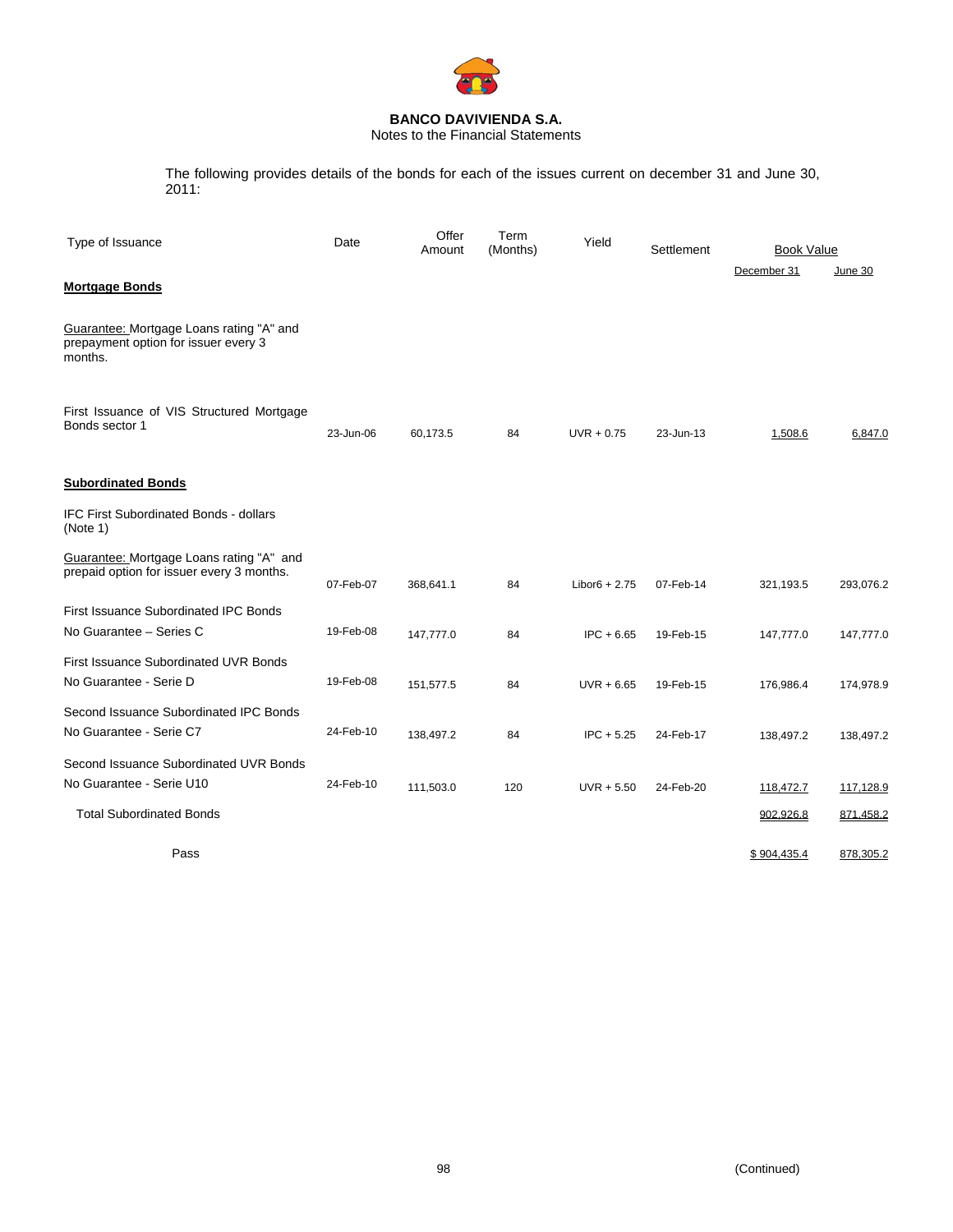

|                                                           |           |              |                  |              |            | <b>Book Value</b>      |                        |
|-----------------------------------------------------------|-----------|--------------|------------------|--------------|------------|------------------------|------------------------|
| Type of Issuance                                          | Date      | Offer Amount | Term<br>(Months) | Yield        | Settlement | December 31            | June 30                |
| Come                                                      |           |              |                  |              |            | \$904,435.4            | 878,305.2              |
| <b>Common Bonds (No Guarantee)</b>                        |           |              |                  |              |            |                        |                        |
| Second Issuance common Bonds IPC<br><b>Series</b>         | 05-Aug-08 | \$170,570.0  | 60               | $IPC + 6.24$ | 05-Ago-13  | 170,570.0              | 170,570.0              |
| Second Tranche 1 Bonds ordinary DTF<br>- E Series         | 05-Aug-08 | 147,300.0    | 36               | $DTF + 2.59$ | 05-Ago-11  | 0.0<br>170,570.0       | 147,300.0<br>317,870.0 |
| Second Tranche 1 Bonds ordinary DTF<br>- E3 Series        | 05-Feb-09 | 89,800.0     | 36               | $DTF + 1.35$ | 05-Feb-12  | 89,800.0<br>89,800.0   | 89,800.0<br>89,800.0   |
| Second Tranche Fixed Rate Bonds<br>ordinary 1 - F5 Series | 05-Feb-09 | 121,800.0    | 60               | TF 10.40%    | 05-Feb-14  | 121,800.0              | 121,800.0              |
| First regular CPI Bonds - Series G                        | 05-Feb-09 | 123,433.0    | 84               | $IPC + 5.50$ | 05-Feb-16  | 123,433.0              | 123,433.0              |
| Second Ordinary Rate Bonds                                | 16-Jul-09 | 72,000.0     | 24               | DTF+ 1.38    | 16-Jul-11  | 0.0                    | 72,000.0               |
| Fixed Tranche 2 - E3 Series                               |           |              |                  |              |            |                        |                        |
| Second Ordinary Rate<br>Tranche 1 - E3 Series             | 16-Jul-09 | 73.000.0     | 36               | TF 7.89%     | 16-Jul-12  | 73,000.0               | 73,000.0               |
| First Issuance common Bonds IBR<br>Tranche 2 - G5 Series  | 16-Jul-09 | 215,000.0    | 60               | $IPC + 4.79$ | 16-Jul-14  | 215,000.0              | 215,000.0              |
| Second Issuance common Bonds IPC<br>Tranche 1 - C5 Series | 12-Feb-10 | 215,062.0    | 60               | $IPC + 3.98$ | 12-Feb-15  | 215,062.0              | 215,062.0              |
| Third Issuance common Bonds DTF<br>Tranche 1 - T2 Series  | 12-Feb-10 | 86,051.0     | 24               | $DTF + 0.95$ | 12-Feb-12  | 86,051.0               | 86,051.0               |
| Second Issuance common Bonds IBR<br>Tranche 1 - B1 Series | 12-Feb-10 | 97,050.0     | 18               | $IBR + 0.95$ | 12-Ago-11  | 0.0                    | 97,050.0               |
| - Sector B3                                               | 12-Feb-10 | 101,837.0    | 36               | $IBR + 1.36$ | 12-Feb-13  | 101,837.0<br>101,837.0 | 101,837.0<br>198,887.0 |
| Pass                                                      |           |              |                  |              |            | \$1,196,553.0          | \$1,512,903.0          |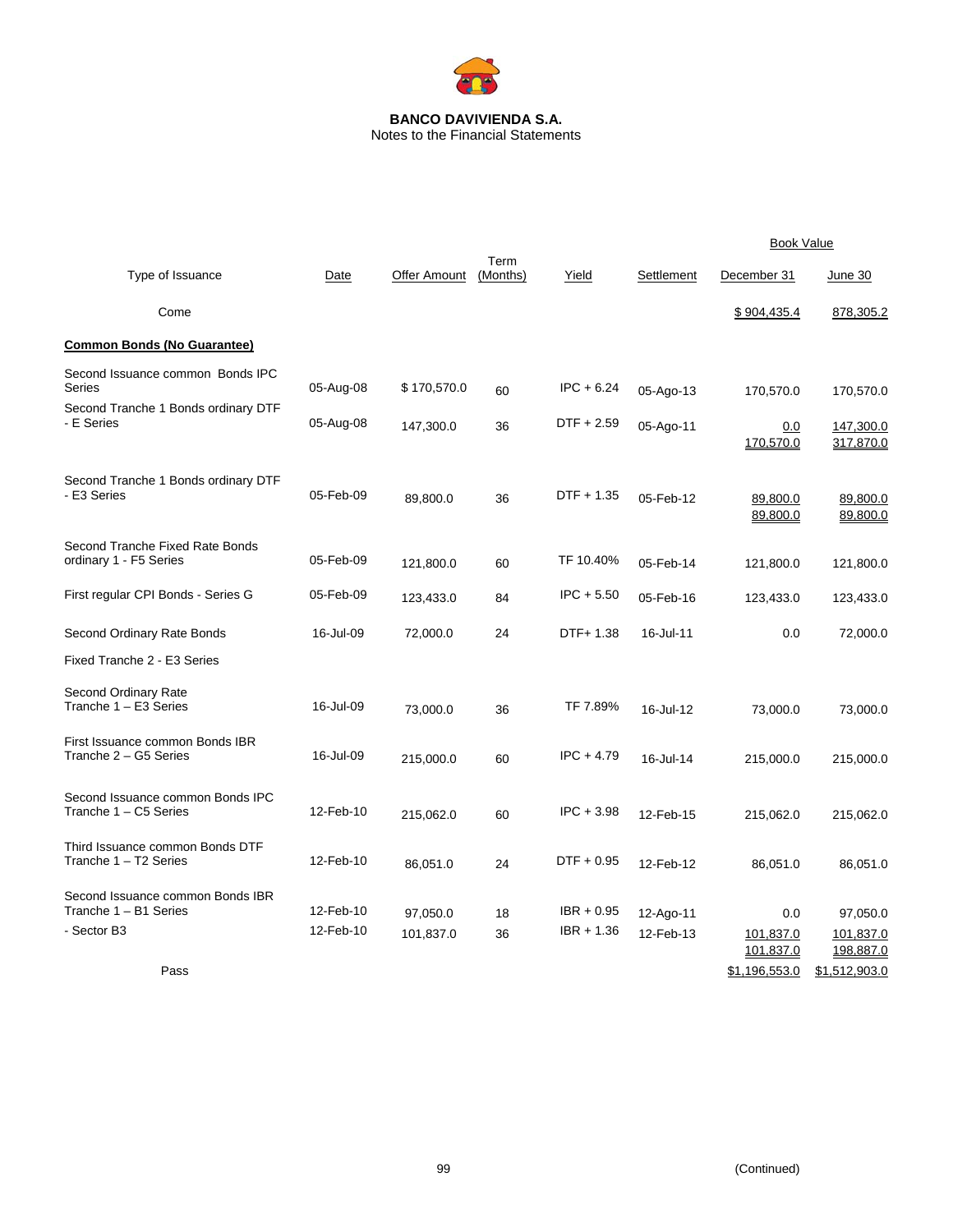

Notes to the Financial Statements

|                                                          |           |                 |                     |              |            | <b>Book Value</b>      |                        |
|----------------------------------------------------------|-----------|-----------------|---------------------|--------------|------------|------------------------|------------------------|
| Type of Issuance                                         | Date      | Offer<br>Amount | Term<br>(Months)    | Yield        | Settlement | December 31            | June 30                |
| Come                                                     |           |                 |                     |              |            | \$1,196,553.0          | \$1,440,903.0          |
| Third Tranche 2 Bonds ordinary<br>IPC - Series C5        |           |                 |                     |              |            |                        |                        |
|                                                          | 07-Oct-10 | 120,150.0       | 60                  | $IPC + 3.14$ | 07-Oct-15  | 120,150.0              | 120,150.0              |
| - Series C7                                              | 07-Oct-10 | 196,050.0       | 84                  | $IPC + 3.63$ | 07-Oct-17  | 196,050.0<br>316,200.0 | 196,050.0<br>316,200.0 |
| Third Tranche 2 Bonds ordinary<br>IBR - B2 Series        | 07-Oct-10 | 91,550.0        | 24                  | $IBR + 1.10$ | 07-Oct-12  | 91,550.0               | 91,550.0               |
| - Serie B3                                               | 07-Oct-10 | 92,250.0        | 36                  | $IBR + 1.31$ | 07-Oct-13  | 92,250.0               | 92,250.0               |
|                                                          |           |                 |                     |              |            | 183,800.0              | 183,800.0              |
| Fourth Tranche 2 Bonds<br>ordinary IBR - B30 Series      | 10-Mar-11 | 244,211.0       | 30                  | $IBR + 1.35$ | 10-Sep-13  | 244,211.0              | 244,211.0              |
| First Bonds ordinary IBR -<br>Second batch B27 Series    | 25-Aug-11 | 90,000.0        | 27                  | $IBR + 1.68$ | 10-Jun-13  | 90,000.0               | 0.0                    |
| Fourth ordinary CPI Bonds -<br>Series C39                | 10-Mar-11 | 86,482.0        | 39                  | $IPC + 2.80$ | 10-Jun-14  | 86,482.0               | 86,482.0               |
| - Serie C84                                              | 10-Mar-11 | 76,055.0        | 84                  | $IPC + 3.88$ | 10-Mar-18  | 76,055.0               | 76,055.0               |
| - Serie C120                                             | 10-Mar-11 | 193,252.0       | 120                 | $IPC + 4.19$ | 10-Mar-21  | 193,252.0              | 193,252.0              |
| First ordinary CPI Bonds -<br>Second batch - C120 Series | 25-Aug-11 | 90.000.0        | 48                  | $IPC + 3.60$ | 10-Mar-15  | 90,000.0               | 0.0                    |
| First ordinary CPI Bonds -<br>Second batch - C120 Series | 25-Aug-11 | 159,230.0       | 90                  | $IPC + 3.99$ | 10-Sep-18  | 159,230.0              | 0.0                    |
| First ordinary CPI Bonds -<br>Second batch - C120 Series | 25-Aug-11 | 160,770.0       | 126                 | $IPC + 4.23$ | 10-Sep-21  | 160,770.0              | 0.0                    |
|                                                          |           |                 |                     |              |            | 765,789.0              | 355,789.0              |
| <b>Total common Bonds</b>                                |           |                 |                     |              |            | 2,796,553.0            | 2,612.903.0            |
|                                                          |           |                 | Total current bonds |              |            | \$3,700,988.4          | \$3,491,208.2          |

(\*)The valuation of this issue is at market prices employing the future implied rates obtained from the zero coupon rates of the libor- swap dollar curve for the respective terms. To calculate the present value of such cash flows the Bank used as a discount rate the same zero coupon interest rates used for the valuation of the point in dollars of the respective swap.

That portion of those bonds that is not covered by the flow coverage that is proposed with the swaps, which corresponds to the agreed margin on the variable rate must not be valued at fair exchange value, but instead must follow the lineal accrual methodology.

The interest payments are half-year period in arrears taking six months Libor.

To cover the risk inherent in these liabilities in dollars, the Bank constituted two (2) Cross Currency Swap in pesos per \$368.575,5 that lets to change the exposure of the libor rate and the dollar. (Note 15)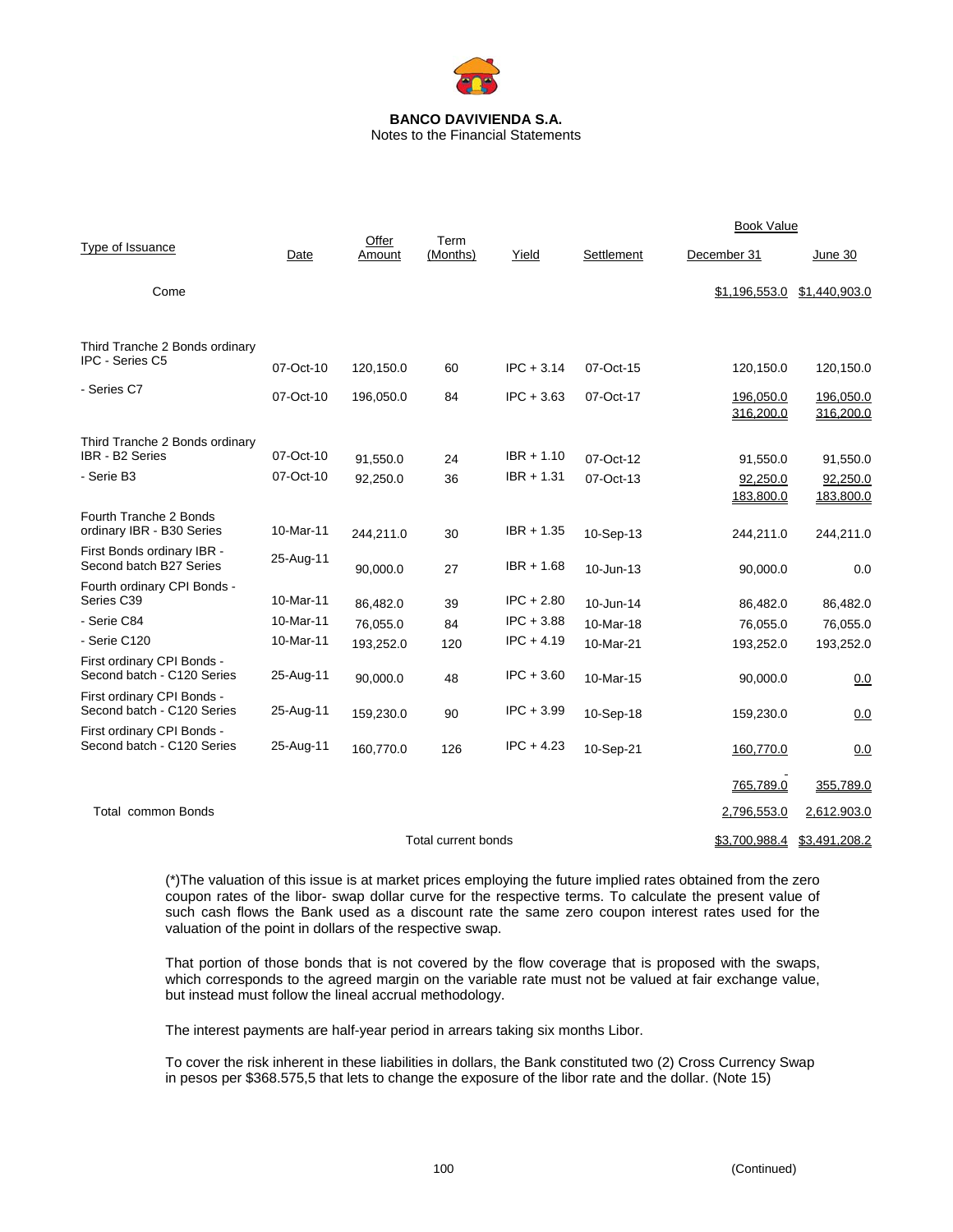

| Bonds by monetary unit       |                   |             |
|------------------------------|-------------------|-------------|
|                              | December 31       | June 30     |
| Legal currency               | \$<br>3,082,827.2 | 2,899,177.2 |
| Foreign currency             | 321,193.5         | 293,076.2   |
| <b>UVR</b>                   | 296,967.7         | 298,954.8   |
|                              | \$<br>3.700.988.4 | 3.491.208.2 |
| Bonds by period of maturity: |                   |             |
|                              | 31 de diciembre   | 30 de junio |
| Less than 1 year             | \$<br>430,401.0   | 492,201.0   |
| Between 1 & 5 years          | 2,228,260.5       | 2,278,024.1 |
| Between 5 & 10 years         | 1,042,326.9       | 720,983.1   |
|                              | \$<br>3.700.988.4 | 3.491.208.2 |

# **19 Others Liabilities**

Other liabilities relate to:

|                                | December 31 | June 30   |           |
|--------------------------------|-------------|-----------|-----------|
| Consolidated Labor obligations | S           | 35,065.4  | 30,638.7  |
| Advance income                 |             | 6.443.5   | 31.9      |
| <b>Others</b>                  |             | 279,201.5 | 241,270.3 |
|                                | S           | 320,710.4 | 271,940.9 |

The following is the detail of the other liabilities.

# **19.1 Labor obligations**

The detail of the consolidated labor obligations is as follows:

|                                 | December 31    | June 30  |
|---------------------------------|----------------|----------|
| Consolidated severance payments | \$<br>12,236.0 | 6,602.5  |
| Severance payment interests     | 1,438.0        | 528.8    |
| Consolidated vacations          | 14.342.2       | 15,682.2 |
| Other social benefits           | 7.049.2        | 7,825.2  |
|                                 | \$<br>35.065.4 | 30.638.7 |

The Bank applies the labor regime set forth on Law 50, dated 1990.

As of december 31 and june 30, 2011 the Bank has no pension liabilities.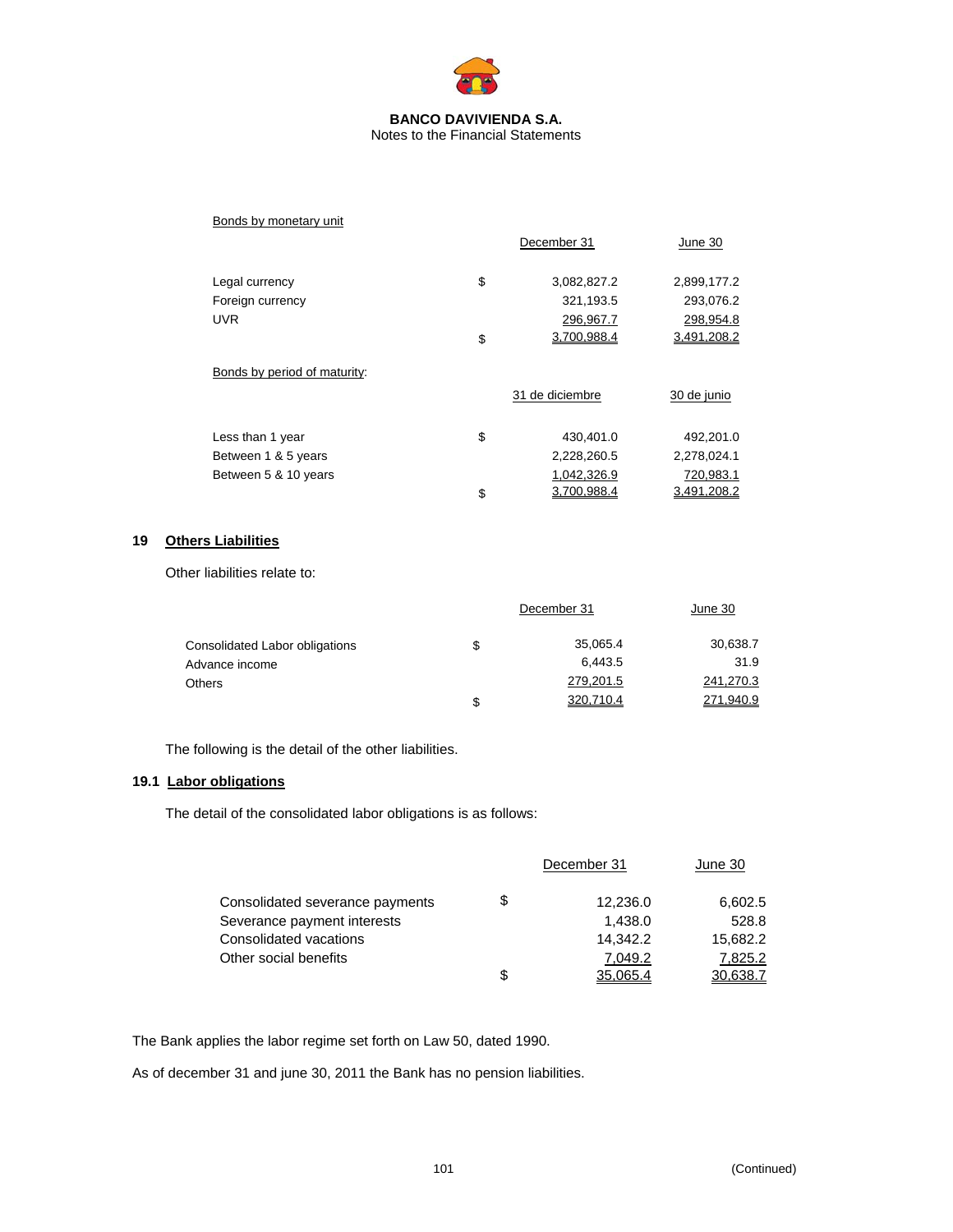

# **19.2 Advance income movement**

The movement for the advance income during the half-year periods ended on December 31 and June 30, 2011 is the following:

|               |    | Balance at<br>June 30 | Credits | Charges    | Balance at<br>December 31 |
|---------------|----|-----------------------|---------|------------|---------------------------|
| Interests     | \$ | 26.5                  | 0.1     | 20.3       | 6.3                       |
| Commissions   |    | 0.0                   | 6,431.8 | 0.0        | 6,431.8                   |
| <b>Others</b> |    | 5.4                   | 0.0     | <u>0.0</u> | 5.4                       |
|               | S  | 31.9                  | 6.431.9 | 20.3       | 6.443.5                   |

## **19.3 Others**

The movement of other liabilities – other during the half-year period ended on December 31, 2011 is as follows:

|                              | Balance at      |              |              | Balance at  |
|------------------------------|-----------------|--------------|--------------|-------------|
|                              | June 30         | Credit       | Charges      | December 31 |
| Deferred credits (1)         | \$<br>38,533.5  | 67,082.5     | 64,467.9     | 41,148.1    |
| Credit card deferred payment | 13,370.6        | 22,392.5     | 28,950.7     | 6,812.4     |
| Deferred income tax          | 130,194.9       | 39,087.5     | 4.244.6      | 165,037.8   |
| Credits for applied          | 23,198.4        | 15,407,797.6 | 15,403,516.5 | 27,479.5    |
| Surpluses in exchange        | 15.2            | 35,265.8     | 35.172.6     | 108.4       |
| Surpluses in cash            | 3.382.1         | 85,826.3     | 83.431.9     | 5,776.5     |
| Accounts cancelled           | 32,114.2        | 31,402.3     | 31,524.7     | 31,991.8    |
| <b>Others</b>                | 461.4           | 1,014,401.0  | 1,014,015.4  | 847.0       |
|                              | \$<br>241,270.3 | 16,703,255.5 | 16,665,324.3 | 279,201.5   |

(1) The detail of the deferred credits as at December 31 and June 30, 2011 is the following:

|                                           | December 31    | June 30  |
|-------------------------------------------|----------------|----------|
| Credit Portfolio expressed in RVU.        | \$<br>0.0      | 12,436.9 |
| Amortizated deferred restructured credits | 23,764.0       | 21,795.1 |
| Profit on foreclosed assets sale.         | 2,803.3        | 3,288.8  |
| Profit on assets sale                     | 13,723.0       | 0.0      |
| Others                                    | 857.8          | 1,012.7  |
|                                           | \$<br>41.148.1 | 38,533.5 |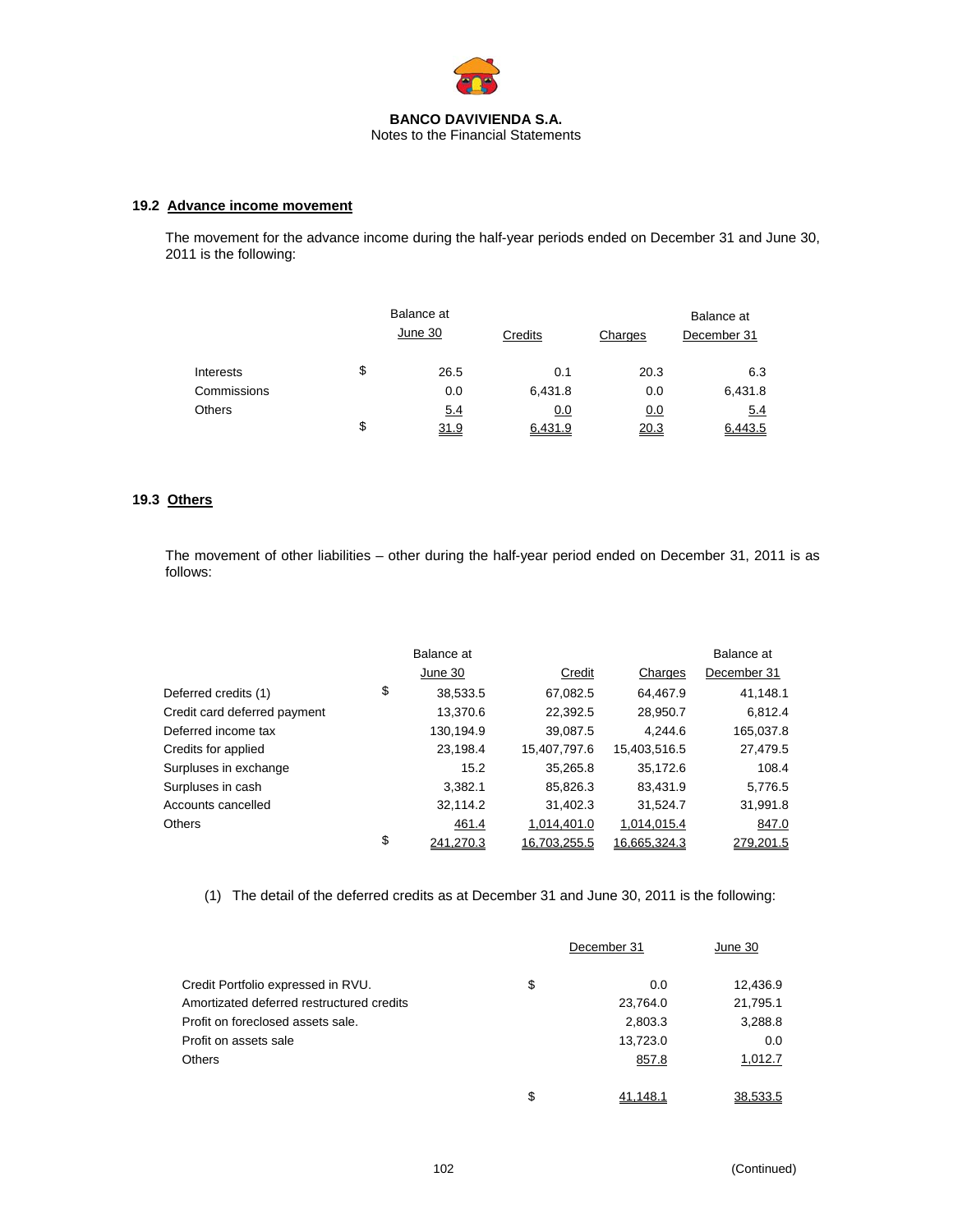

Notes to the Financial Statements

The following are the deferred credits to be redeemed in installments, which limit date is December 31, and June 30, 2011:

|                    | December 31 | June 30  |          |
|--------------------|-------------|----------|----------|
| From 0 to 1 years  | \$          | 13,722.9 | 12,436.9 |
| From 1 to 5 years  |             | 3,198.2  | 3,480.3  |
| More than 10 years |             | 24,227.0 | 22,616.3 |
|                    | \$          | 41.148.1 | 38.533.5 |

## **20 Estimated Liabilities and Allowances**

The following is the detail of estimated liabilities and allowances:

|                                                          | December 31 |           | June 30   |  |
|----------------------------------------------------------|-------------|-----------|-----------|--|
| Taxes:                                                   |             |           |           |  |
| Income tax 2010                                          | \$          | 0.0       | 35,462.0  |  |
| Industry and commerce                                    |             | 0.0       | 11,463.8  |  |
|                                                          |             | 0.0       | 46,925.8  |  |
| Others:                                                  |             |           |           |  |
| Tes Interests Law 546, 1999                              |             | 171.3     | 718.9     |  |
| Penalties and sanctions SFC                              |             | 410.0     | 410.0     |  |
| Penalties and sanctions, litigations, claims and demands |             | 85,869.3  | 82,382.7  |  |
| Diners point and fresh allowance                         |             | 21,916.5  | 17,272.0  |  |
| Other Allowances (Less than 5%)                          |             | 2,814.6   | 2,852.5   |  |
|                                                          |             | 111,181.7 | 103,636.1 |  |
|                                                          | \$          | 111,181.7 | 150,561.9 |  |
|                                                          |             |           |           |  |

The income tax returns presented in 2009 and 2010 are pending for review by the Administración de Impuestos y Aduanas Nacionales (DIAN).

## **Penalties and sanctions From Legal Actions**

The processes that generate contingent liability to the Bank, had been brokendown as follows:

#### **a. Litigation covered by Fogafin**

These are the processes of Granbanco S.A. Fiduciaria Cafetera S.A, Bancafe Panamá S.A. and Bancafé International Corporation which existed on January 31, 2007 and that were reported after February 16, 2007 and until february 16, 2007, which are in force and are specifically guaranteed by Fogafin.

#### **b. Bank's Lawsuits**

They are the other processes that generate contingent liability to the Bank, not covered by Fogafin.

Following is a summary of the processes, as of December 31 and June 30, 2011: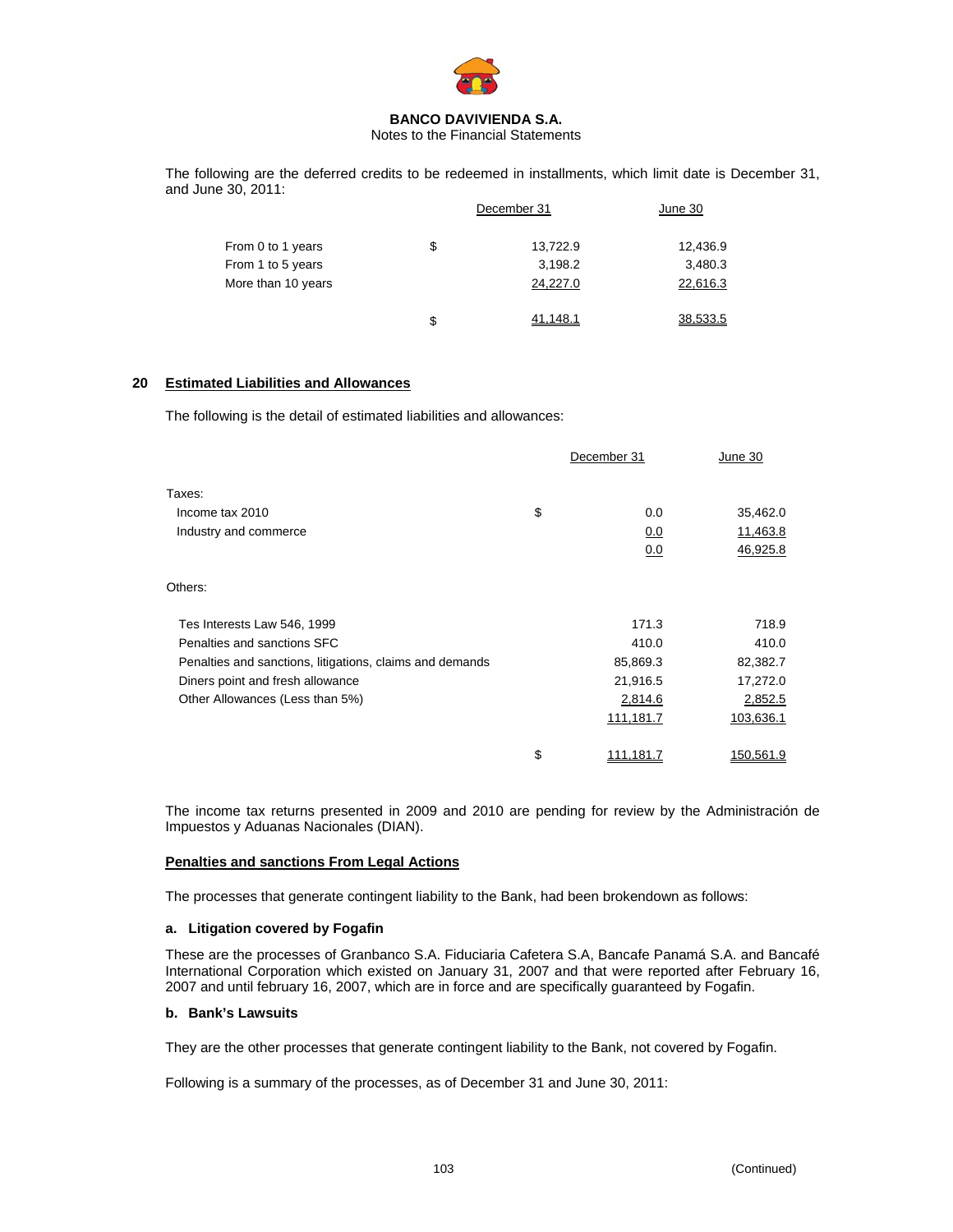

Notes to the Financial Statements

| December 31                                               |                      |                    |                 |
|-----------------------------------------------------------|----------------------|--------------------|-----------------|
| Class of process                                          | Quality<br>processes | Allowance<br>value | Claims<br>Value |
| Litigation covered by contract Fogafin                    | 363                  | \$13,417.0         | 63,511.8        |
| Bank                                                      |                      |                    |                 |
| Penalties and sanctions others administrative authorities | 17                   | 58,985.0           | 92,277.6        |
| Labor Demands                                             | 58                   | 1,154.9            | 3,707.2         |
| <b>Common Processes</b>                                   | 1,061                | 12,312.4           | 87,427.4        |
|                                                           | 1,499                | \$85,869.3         | 246,924.0       |
| June 30                                                   |                      |                    |                 |
| Class of process                                          | Quality<br>processes | Allowance<br>value | Claims<br>Value |
| Litigation covered by contract Fogafin                    | 433                  | \$13,531.4         | 66,497.4        |
| <b>Bank</b>                                               |                      |                    |                 |
| Penalties and sanctions others administrative authorities | 16                   | 56,262.9           | 107,566.5       |
| Labor Demands                                             | 47                   | 1,059.4            | 2,207.6         |
| <b>Common Processes</b>                                   | 1,179                | 11,529.0           | 81,122.9        |
|                                                           | 1,675                | \$82,382.7         | 257,394.4       |

For processes that are covered by the contract guarantees Fogafin are established by the 15% provision allowance, taking into account the warranty coverage on the value of the respective contingency according to its ratings and only for ordinary and special processes. For laboral processes, it is 10%.

Processes initiated by the Bank could be:

## Criminal

In the case of a criminal proceeding linked to the Bank as third liable as of December 31 and June 30, 2011 there were 1 and 2 processes of this type, which amount doesn´t exceed to \$70.0 and \$210.7 respectively.

## Ordinary civil, special, administrative and labor processes

On of December 31 and June 30, 2011 there were 1.499 and 1.675 processes with claims amounting to \$246.924.0 and \$257.394.4 respectively.

This type of processes generates passive contingency for the Bank, regardless of the process that causes it, in general terms because of its eventual contractual or extracontractual civil responsibility and equally penalties and sanctions imposed by the governing entities in the course of carrying out their duties. Each one of these processes has its corresponding classification and allowance, as necessary.

Below are the judicial processes that may generate greater economic impact for the Bank: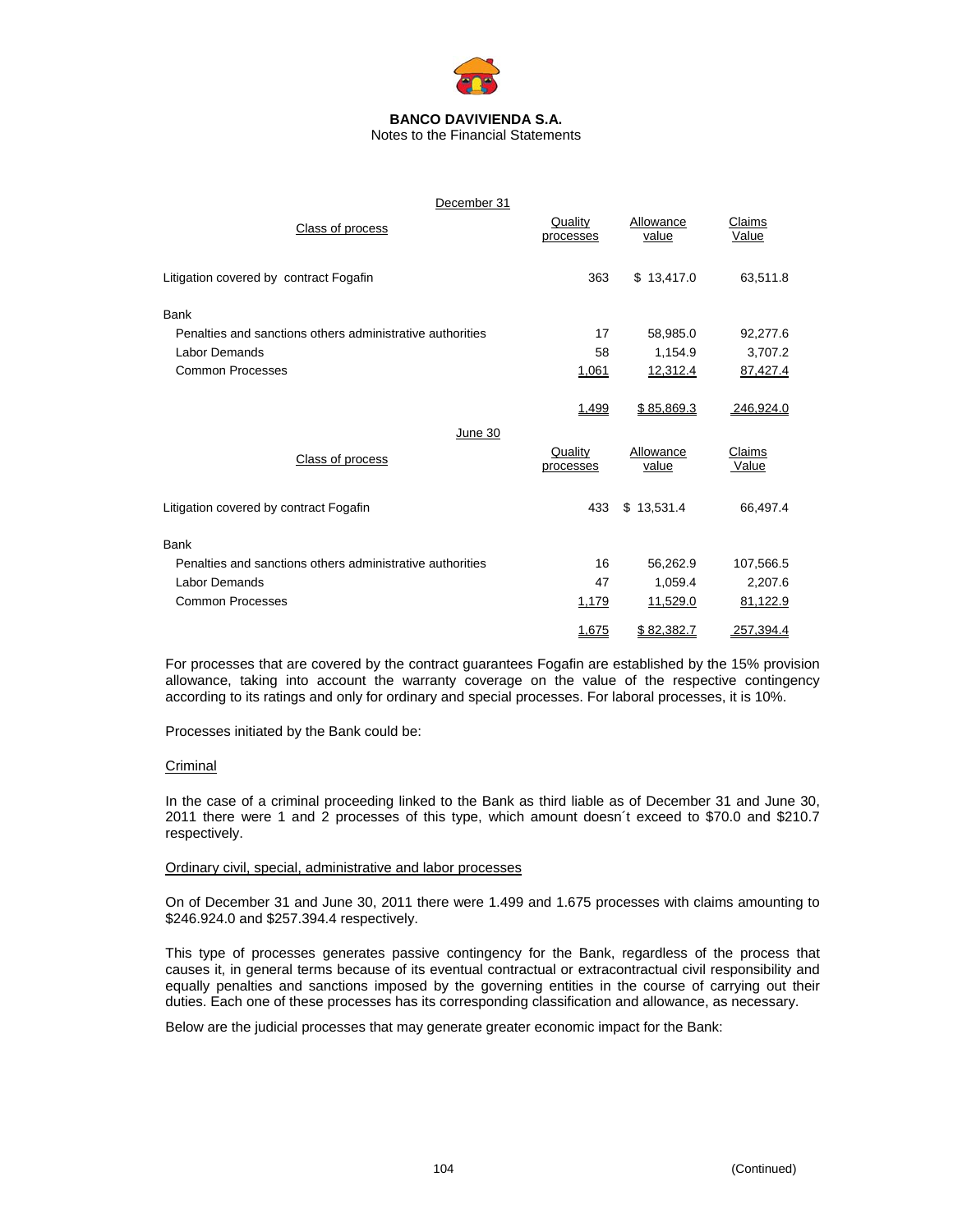

#### **c. Tax processes:**

Income tax taxable year 2003:

The Bank filed the income tax declaration determined by the system of presumptive income and stating a credit balance of \$7,004.8, a value that was refunded by the Tax Authorities.

Subsequently, the Bank corrected the income statement to reduce the basis of presumptive income and thus the credit balance increased by the sum of \$3,046.5.

The Tax Authorities considered that it was inappropriate and determined a higher income tax of \$ 2,638.8 and imposed a penalty for inaccuracy of 160% for the amount of \$4,222.0, for a total of \$6,860.8.

Thus, the balance claimed by the Bank for \$10,051.3 went to \$3,190.5 by subtracting the higher tax and penalty determined by the Tax Authorities worth \$6,860.8.

Considering that the Tax Authorities initially refunded the sum of \$7,004.8 to the Bank, and which according to them, the credit balance is \$3,190.5 after applying the higher tax and penalty, the Tax Authorities requested the Bank return the sum of \$3,814.3 plus interest.

So, to December 31, 2011, the Bank has three processes and their status is as follows:

1. Process to revocation and reistatement of the right against the decision of February 2007 and the official settlement of the review of March 2006 valued at \$6,860.8.

On 2 April 2008 delivered a judgment in this decision the Administrative Tribunal Cundinamarca denied the claim.

On April 15, 2008 we presented the ordinary remedy of appeal within the period of execution. The appeal was admitted to the Council of State.

On November 6, 2008 the support for the appeal against the sentence was presented. On May 20, 2009 the admission of our support of the appeal was notified.

On June 12, 2009 we were notified by edict that there was a delay of 10 days to present closing arguments.

On July 1, 2009 closing arguments were presented. To date we are waiting the final decision to be handed down.

On July 29, 2009 the record entered the office of State Council for final decision. In the opinion of the tax advisor the contingency for the Bank is possible.

On July 27, 2010 a change of judge was filed.

It is the office for failure of second instance and the last performance is May 27, 2011 when the judge rapporteur, Dr. Carmen Rodriguez Teresa Ortiz pleaded prevented.

In the opinion of tax counsel the Bank's position has full legal support, but feels that the contingency for the Bank is possible.

2. Process to nullify and restoration of the right against the decision of June 2006 and the resolution of August 2005 of \$3,046.4

The process discusses the rejection of the higher positive balance of \$3,046.4 million pesos. On January 25, 2010 the record entered the office of State Council. In the opinion of the tax advisor the contingency for the Bank is possible.

On January 29, 2010 due to what was stated in the previous secretarial report, according to the provisions of the order of June 5, 2008, by which the suspension of the ruling was ordered. On August 2, 2010 entered the office for judgment.

On August 13, 2010 the suspension of proceedings was declared for preliminary judgment. We were notified by the State on August 26, 2010.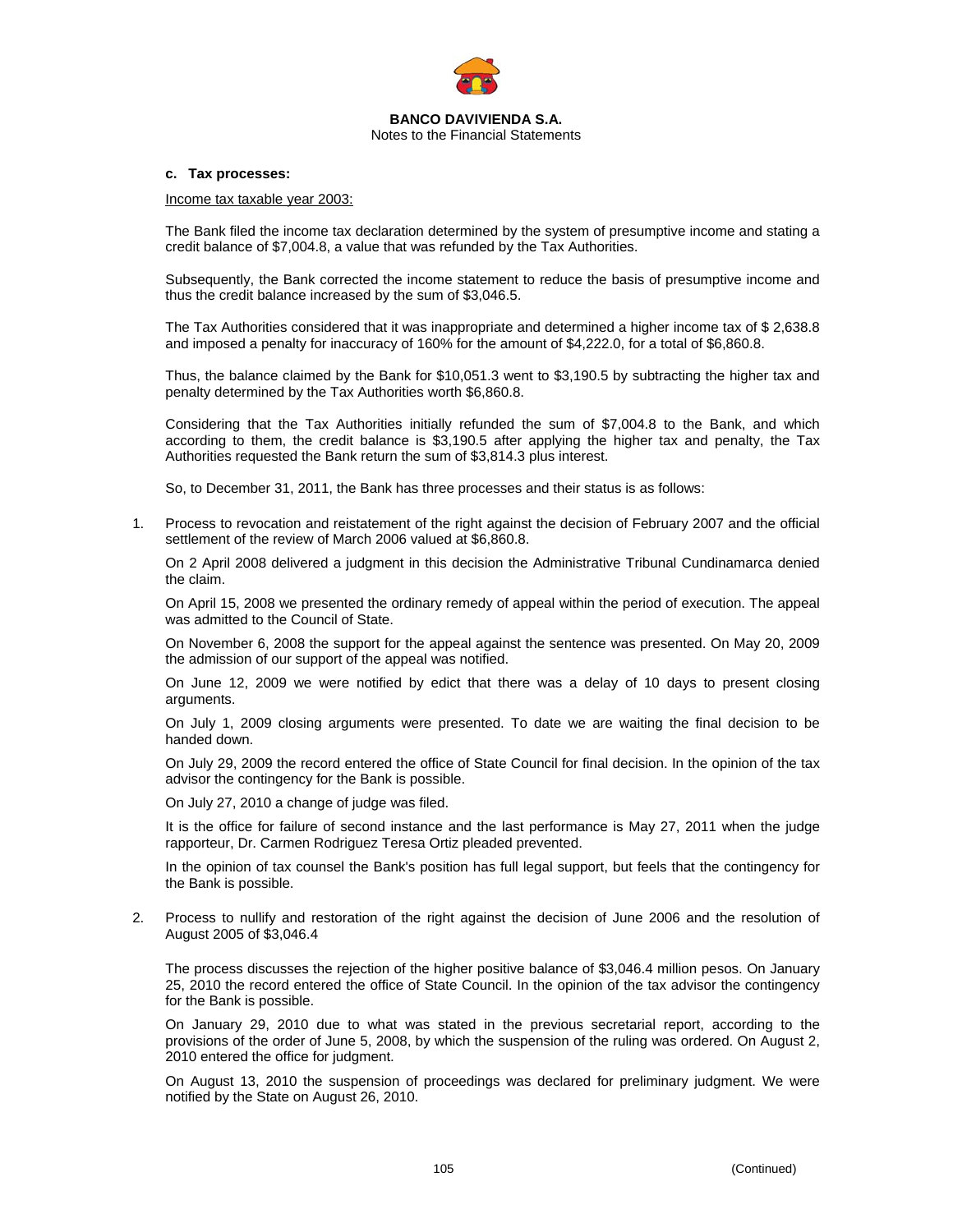

## Notes to the Financial Statements

In the opinion of tax counsel the Bank's position has full legal basis therefore the contingency for the Bank is remote.

3. Process to nullify and restoration of the right against the decision of October 2006 and the resolution that resolves the motion for reconsideration in June 2007.

The process discusses a penalty for improper refund of \$3,814.3. On January 25, 2010 the record entered the office of State Council. In the opinion of the tax advisor the contingency for the Bank is remote.

In the question regarding the initials that do in fact become a passive contingency, it has to be considered that it is now qualified as eventual and is also protected by Fogafin, and this is the reason why the Bank provision is responsible for 15% which is equivalent to \$306,0. Regarding this same subject, there are two additional procedures being processed, one of them is in the legal process due to an annulment procedure presented by the Bank against an administrative claim issued by the DIAN, prior to the one in reference, and that looks to the refund in the amount the Bank paid for rental taxes for the year 2003; however, this document is not a passive contingency for the Bank.

The third claim is also an administrative one: a lawsuit was presented for annulment and reestablishment of rights, and has to do with the revision of liquidation of rental tax for the year 2003 and requires the Bank pay \$3,814.0 the amount that, according to the DIAN, was returned to the Bank

It is in the stage of allegations. On April 7, 2011 a ruling was issued ordering compliance with the order of June 5, 2008 whereby it ofcreed the suspension of the issue.

#### Industry and Commerce Tax

At present there are approximately ten processes with the Municipality of Medellin related to industry and commerce tax returns of the taxable years 1993 to 2001.

The Medellin Secretary of Finance is questioning that within the taxable base of the industry and commerce tax, the Bank did not include income from the restatement obtained on the loans granted before the conversion to Banks.

On all processes, the Bank has filed petition for annulment and restoration of rights before the Administrative Tribunal of Antioquia.

The value of contingency amounts to the sum of \$2,450.0, which includes the greater tax in dispute, penalties and interest on arrears. As of December 31st, 2011, the Bank has made provision for the full value of the contingency

#### Taxable Income for Tax Year 2003 - Banco Davivienda S.A.

Prior to the list of accusations, the National Tax and Customs Directorate DIAN issued Resolution No. 9000012 of May 4, 2009 through which it imposes sanction for non-proceeding ofvolution and/or compensation, consisting in 50% of the overdue interests liquidated for an amount of value \$305,9, amount accepted in the transaction of mutual agreement, as is established in Minute No. 000035 of June 26, 2007, signed by the Special Committee of Conciliation and Termination of the Fiscal Administration.

On May 25, 2010, by resolution 90025, Resolution No. 9000012 was confirmed thus exhausting the administrative remedies, given that there is clear case law that the main effect was once conciliated, DIAN cannot sanction unofr Article 670 of the Tax Statute. Therefore the qualification is remote.

As of December 31st, 2011 the Bank has recorded a provision for the full value of the contingency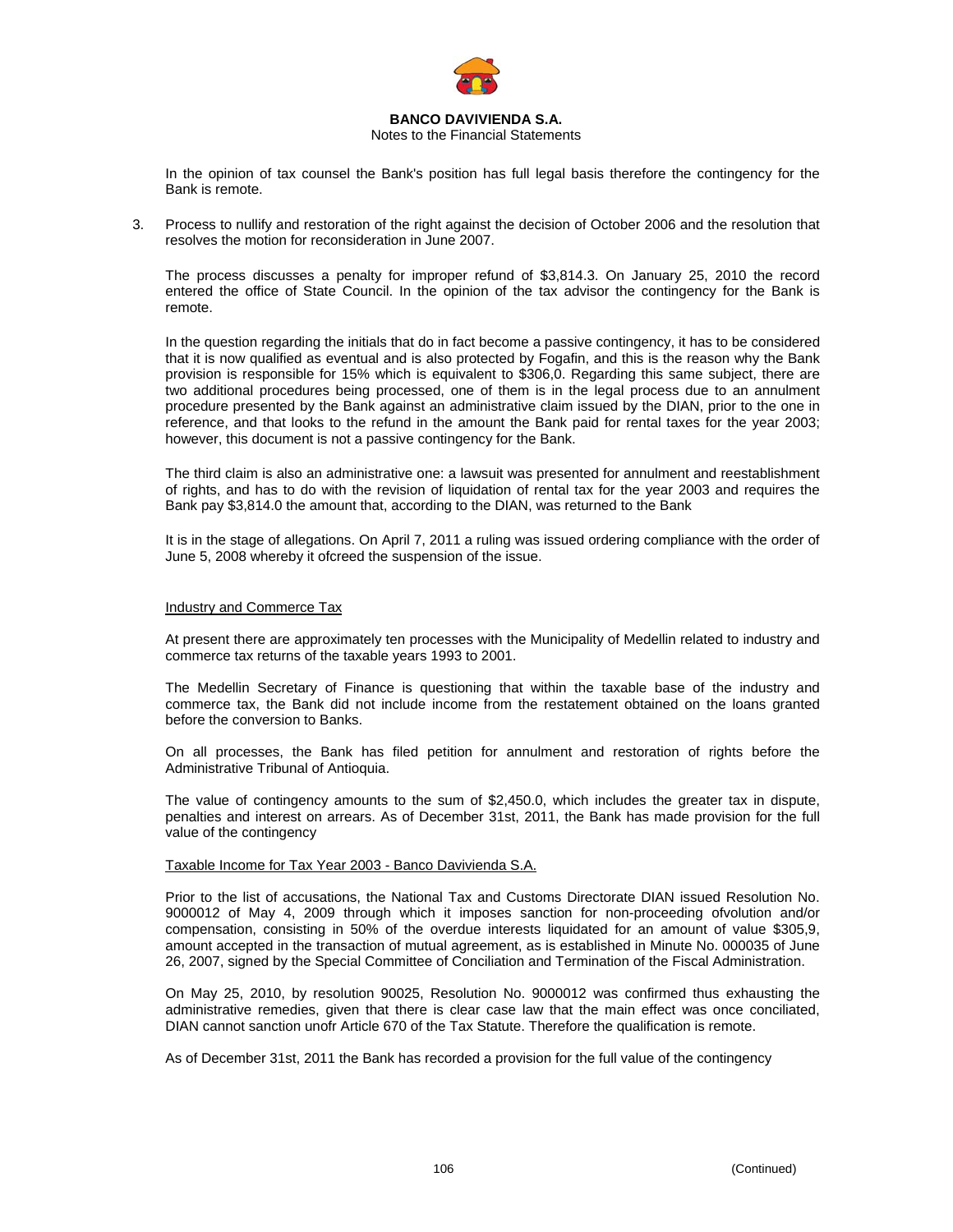

Notes to the Financial Statements

#### Prejudicial actions brought by the Tax and Customs - DIAN against the Bank - Wealth Tax 2007.

In 2008 the Tax and Customs Administration - DIAN proportionally returned to the Bank, the amount of \$4,485.0 of the estate tax, the Bank paid for the 2007 taxable year. The basis for this return was that, for purposes of the merger that occurred with GRANBANCO S.A. BANCAFE, the tax stability regime was the one that applied to the Bank, which the latter had at that time.

Then the Tax Administration filed a lawsuit against the resolutions through which the DIAN proportionally returned the estate tax. This law suit does not generate penalties, but interest on arrears, which as of December 31st 2011 amounted to \$5,840.0, for a total value of \$10,325.0. The details of these processes are as follows:

The Tax Administration filed two lawsuits of harmfulness, one for each order granting the return of the estate tax.

The first claim was accepted on February 12, 2010, but was only notified on June 12, 2010. On July 16, 2010 the response to the lawsuit was filed.

On February 17, 2011 the case was ordered to be sent to Dr. Gloria Isabel Cáceres to decide about the accumulation with the other lawsuit of harmfulness. The aforementioned case was sent on February 28, 2011.

The second lawsuit was accepted on January 22, 2010, which was notified on February 23, 2010 and on March 25, 2010 the response to the lawsuit was filed

It was suspended on December 2, 2010, until a definition on the accumulation with the other process of harmfulness.

According to the tax advisor, the Bank of contingency may be probable, which is why we have created an allowance for the full value of the contingency.

#### Rental Taxes for the taxable Year 2004

Revision settlement dated December 28, 2007, which the Tax Administration Office claims they know nothing about the deductions for portfolio reserves, help from the Government, losses due to accidents or investments in productive fixed real assets. Generating a higher tax of \$13.694,0 and imposes a penalty for inaccuracy of 160% for a total of \$21.043,0 plus interest on arrears calculated at December 31, 2011, for \$32.290,0, for a total of \$67.027,0. On February 28, 2008, the Bank presented a reconsideration claim against said liquidation.

By means of Resolution No. 310662008000023, of December 7, 2008, from which we notified on November 7, 2008, the Dirección de Impuestos y Aduanas Nacionales - DIAN, pronounces on the appeal filed on February 8, 2008. In said verdict, it confirms the Official Liquidation Revision No. 310642007000138. With such act, the government instance was completed.

On March 4, 2009 the Bank lodged with the Tribunal Administrativo de Cundinamarca (Administrative Court of the province of Cundinamarca), the nullity action and reinstitution of the right against Resolution No. 310662008000023 dated October 7, 2008 and of which we were notified on November 7, 2008.

Through judgment 2009-00045 of May 20, 2010, the Administrative Tribunal of Cundinamarca ruled an adverse action for annulment and reinstatement of the right that the Bank filed.

The Bank filed an appeal lodged by the applicant and on December 7, 2010 the appeal was admitted. The next action will be to move to closing arguments on appeal.

Although tax counsel believes that the chances are remote, at the cut off for December 31, 2010 this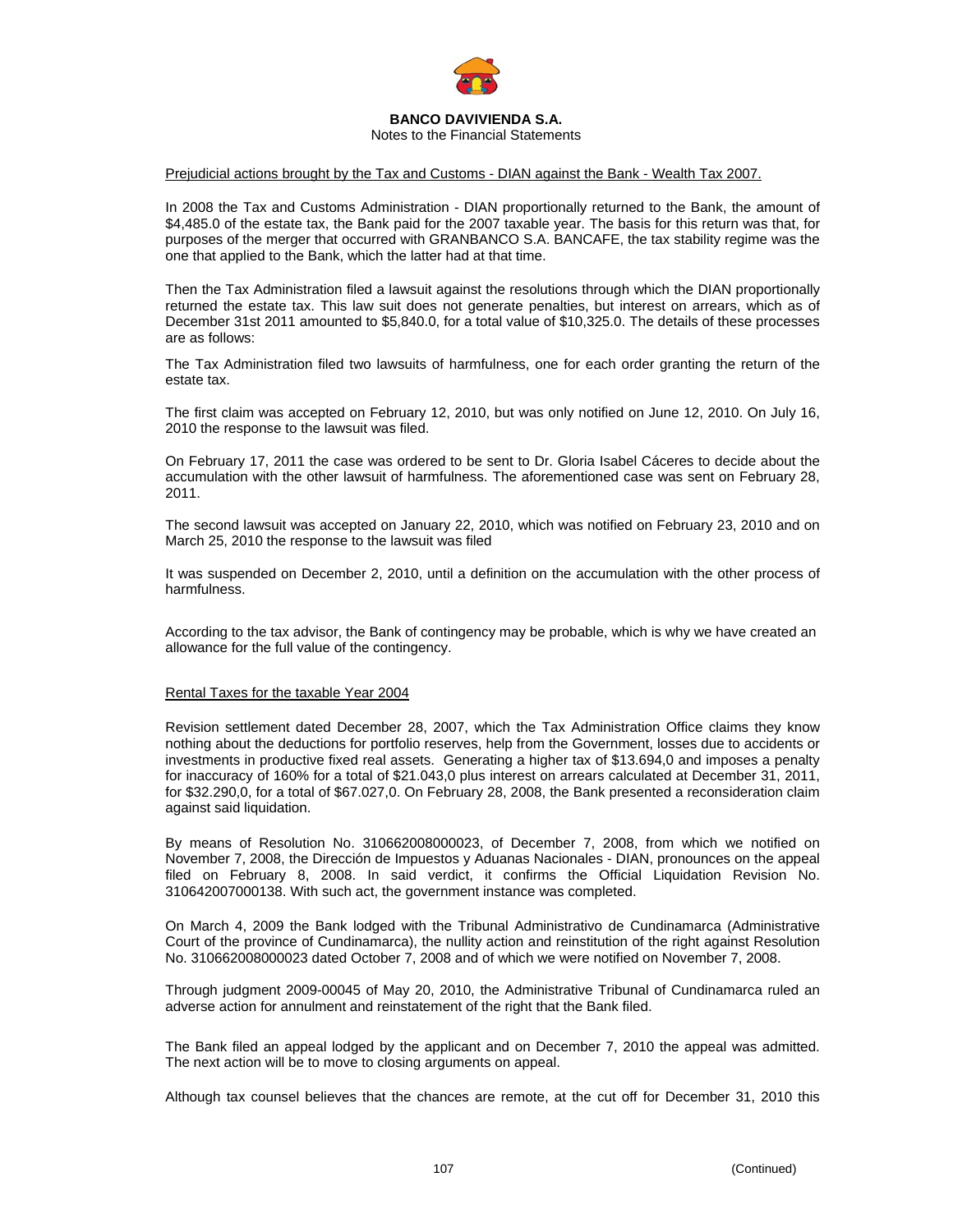

Notes to the Financial Statements

process is allowanced for \$38,847.0.

#### Equity Tax Taxable Year 2004

The Bank presented the tax statement for the estate for the taxable year 2004, determining a tax of \$1,928.0. The statement was later corrected to exclude from the net worth the stabilization value made to fixed assets in the taxable year 1995 in the amount of \$25,000, which meant a lower tax of \$75.0.

The Tax Authorities questioned such correction and therefore issued official settlement imposing correction of \$121.0.

On February 20, 2010 the process entered the office for judgement after which on January 15, 2010 was submitted to the State Council for closing arguments.

In the opinion of tax counsel chances of success are possible, why is a provisón constiuido Bank for \$111.0.

#### Taxes on the 4 x 1000 Financial Movement during 2005

The address of National Taxes and Customs - DIAN uttered official assessment review January 19, 2007 onwards for 52 weeks presented during the 2005 tax year, proposing to modify the tax office. The argument of the Tax Administration is that overdraft transactions are subject to tax on financial transactions. At the moment the declaration of 25 weeks have exhausted administrative remedies, on which we intend to increase the tax charge in the amount of \$2.369.0, liquidate an inaccuracy penalty of 160% or \$3.789.0, plus interest of default that the court of 31 December 2011 amounted to the sum of \$5,815 million pesos, for a total value of claims of \$11.973.0.

In respect to weeks 3, 4 and 9 the governmental option has been exhausted. On March 27, 2009 the Bank placed an annulment and restitution of right action before the Tribunal Administrativo de Cundinamarca [Administrative Tribunal of Cundinamarca]. On May 6, 2009, the Tribunal issued judgment against the Bank's interests and the pleas of the suit were denied and on May 19, 2009 the Bank presented a writ before the Administrative Tribunal of Cundinamarca in which it supported the appeal against the judgment of first instance. On October 2, 2009 presented closing arguments on appeal and now the process is awaiting judgment of the second instance.

By means of Resolutions of September, October, November and December 2008, as well as resolutions of the months January, April and May 2009 of the Dirección of Impuestos y Aduanas Nacionales - DIAN pronounces on the appeal the Bank filed for the 31 and 52 weeks. With such ofcision, the Tax Administration, confirms those weeks Official Liquidations Revision and in turn, with this act, the government instance was exhausted.

In January 2009, the official assessments review for weeks 37, 38, 39, 40, 41 and 42, 2005, were sued, after the process was finished, Administrative Tribunal of Cundinamarca uttered judgment in May 2010, unfavorable to the interests of the Bank, which was appealed, and is pending decision by the State Council. On March 11, 2011 the Bank presented the closing arguments on appeal for the respective verdict.

In February 2009 the Bank sued the official assessments review liquidations for weeks 32, 33, 46 and 49, 2005. On February 9, 2011, by judgment of the Administrative Tribunal of Cundinamarca, the alleged acts are partially annulled, the higher tax is confirmed and the penalty is annulled. The next action will be filing an appeal.

Later in June 2009, it filed suit against the official assessments review liquidations for weeks 31, 34, 35 and 36, 2005, a process in which the Administrative Tribunal of Cundinamarca uttered first Instance judgment, unfavorable to the interests of the Bank. On June 20, 2011 the Bank presented the closing arguments on appeal and the proceedings are pending second instance judgment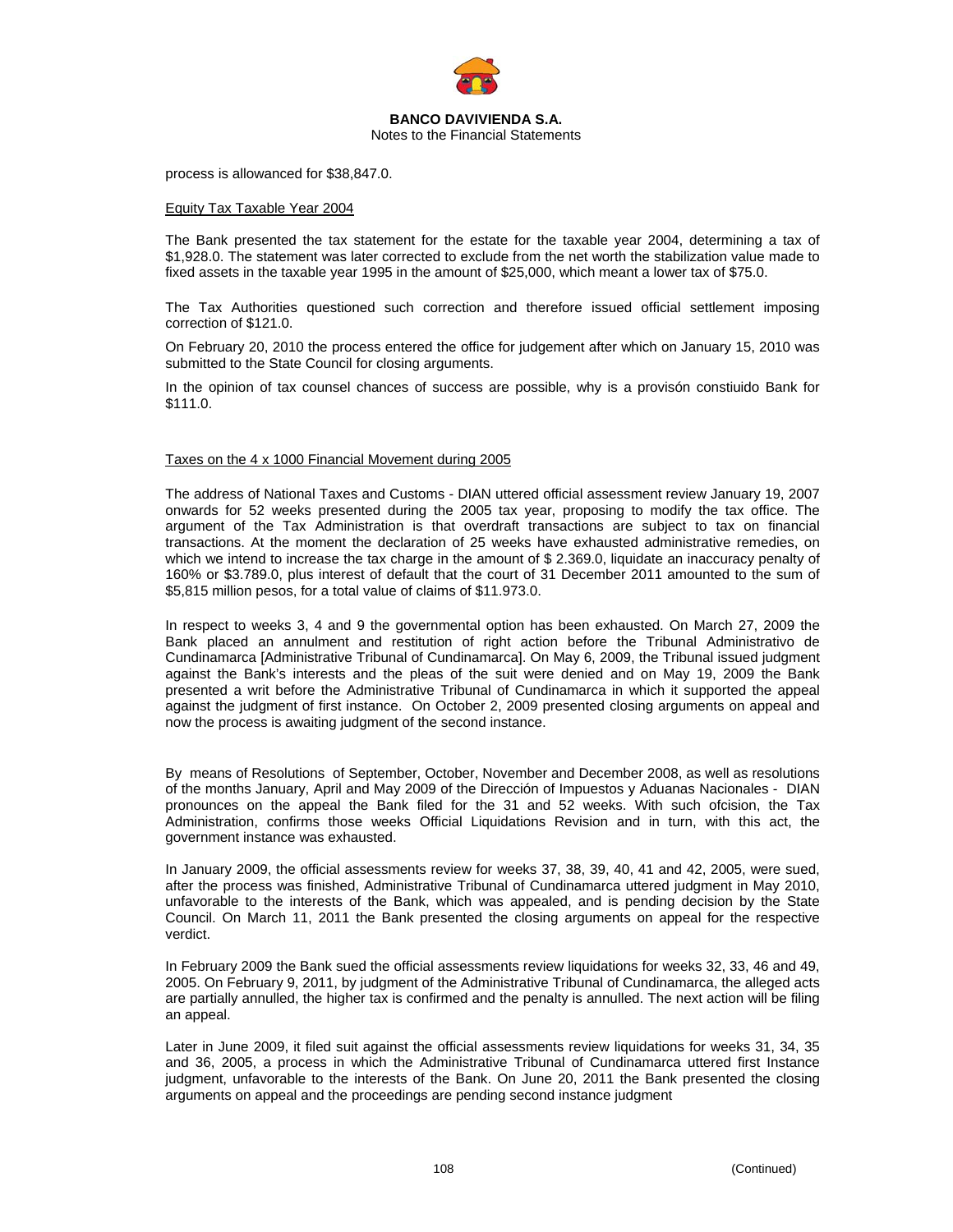

#### Notes to the Financial Statements

Finally, in September 2010, a lawsuit against the official assessments review liquidations for weeks 43, 44, 45, 47, 48, 50, 51 and 52, 2005, was filed. On August 19, 2011 the Administrative Tribunal of Cundinamarca issued a judgment confirming first instance ruling, denying the pleas of the lawsuit. The next action will be to file an appeal.

In the opinion of tax advisor, the probabilities of these processes are remote, however, it has constituted provisions for \$6.947.0.

### **Contract for Guarantee of Passive Contingencies executed with Fogafin**

Due to the process of privatization of Granbanco S.A. Bancafé, on December 12, 2006 a contract was executed with Fogafin for guarantee of passive contingencies, which took effect on February 16, 2007.

By virtue of said contract Fogafin, under the terms of the contract, guarantees to Banco Davivienda S.A. the payment of certain passive contingencies that are expressly determined in that document. The coverage is 85% and exceptionally 90% with respect to labor and pension obligations of Banco Cafetero S.A. in Liquidation, according to the terms and conditions.

Such contract envisaged the existence of an account for contingencies composed of the various provisions that Granbanco S.A. had incorporated previously as at January 31, 2007, which amounted to \$21.067,0. Any condemnation or concept guaranteed by Fogafin should be previously deducted from these accounts until using up such amounts. Having done this, Fogafin is compelled to reimburse the corresponding economic net effect to the Bank within the terms of the referred contract. The existence of the account referred to with the provisions that existed at that time determines that any possible losses in the secured legal processes do not affect the profit and loss statement of the Bank.

As of December 31, June 30, 2011 the processes covered by Fogafin are 363 and 433 with a provision of \$13.417.0 and \$13.531,4 and intended amounts of \$63.511.8 and \$66.497,4, respectively.

According to the above, the Bank structured a number of general ledger accounts that reflect not only the reality of its contingent liabilities guaranteed by the contract with Fogafin, but others including the issues that are not guaranteed by Fogafin and therefore must be borne in full by the Bank.

#### **Processes that generate the greatest contingency impact in liabilities for the Bank**

- 1. Through a class action, the Bank was sued by Alberto Botero Castro, who considers that the Bank overcharged the Nation through relief provisions of Act 546 of 1999, in favor of holders of obligations for house purchase mortgages agreed in UPAC (Unit of Constant Purchasing Power) in force on 31 December 1999, and as a result of this order the repayment of public funds for amounts collected in excess. The process is in the preliminary examination stage. Although the demand does not specify the precise amount, it is of high economic value that could exceed \$5,000.0. The contingency was described as remote, given that there is no evidence to suggest alleged irregularities and inconsistencies in which the Bank may have been involved in this process.
- 2. The Bank was sued in the ordinary process of law by Guillermo Alfonso Trujillo basing his claim in that Granbanco, without consultation anticipated a disbursement of a Finagro approved loan in his name for \$382.0, applied it improperly, wrongly settling interest on other loans in his name. He argues that this act of the Bank caused him damages quantified at \$4,000.0. The process is before the court 29 of the Bogota Civil Circuit and is awaiting first decision of the court. The contingency has been described as possible, since there is evidence to suggest some degree of liability of the Bank, although evidence has not been collected on the amount of damages caused to the actor.
- 3. Mercedes López Rodríguez initiated a class action against the Bank, claiming that it along with other financial institutions have not returned the TES titles in cases where, as mandated by Law 546 of 1999, they should not have been cashed or reversed. In the process pending in 4th Civil Court of the Bogota Circuit and is pending resolution of the administrative appeal which the Bank raised against the demand edict. The contingency has been described as remote and in the current procedure it is not possible to quantify the sum but the plaintiff estimates it at more than \$1,000.0.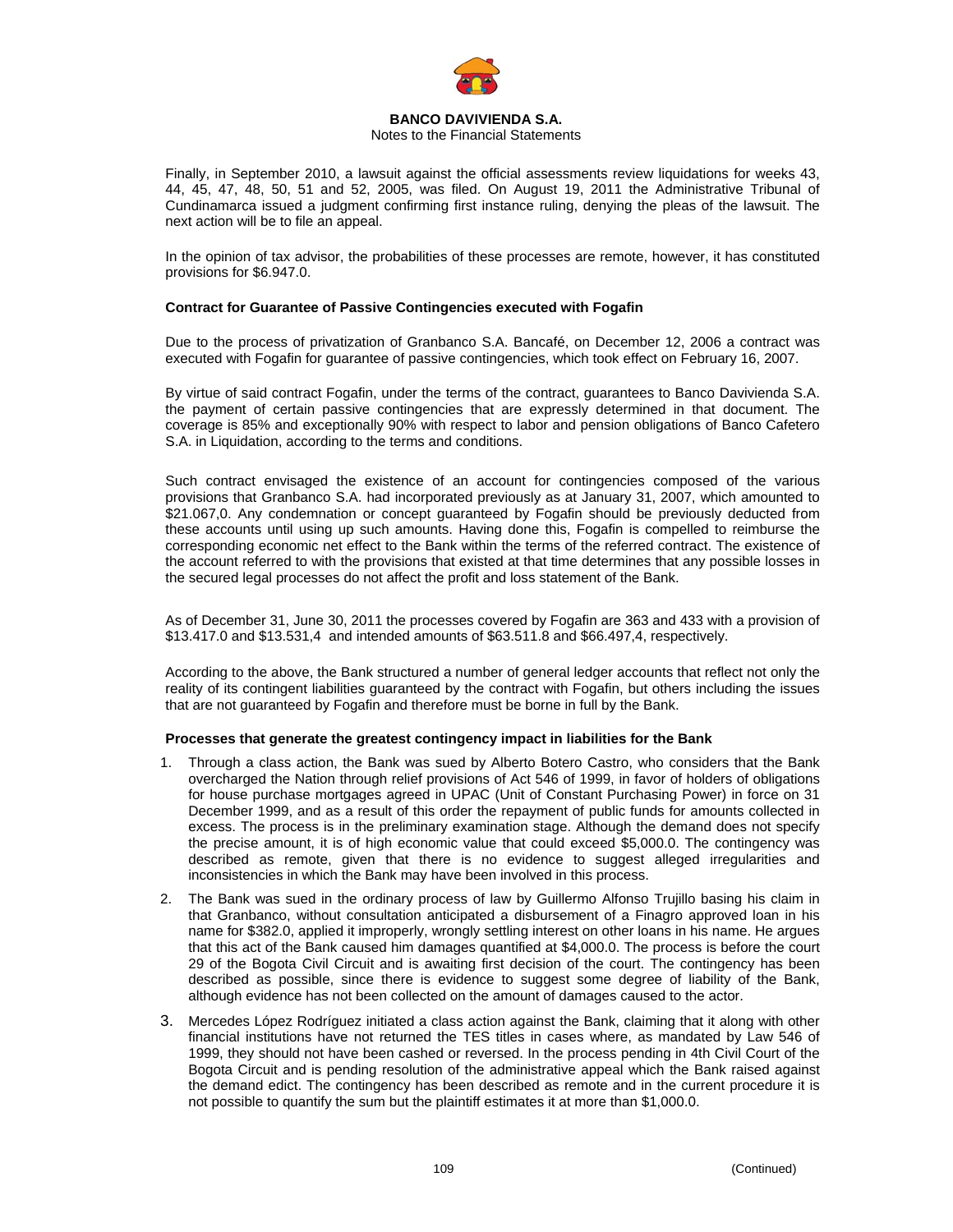

### Notes to the Financial Statements

- 4. Through Direct Repair action by Martha Esperanza Suarez and others, the Bank and others were sued, declaring that Davivienda and other defendants should compensate the damages allegedly incurred by the plaintiffs during the construction of urbanization "Parques del Sol II ", where the failures of the land make the houses uninhabitable. The process is currently underway in the 38 Administrative Tribunal of the Bogotá District pending on administrative appeal; which the Bank presented against the admitting writ of the lawsuit. The amount of the claim is estimated in \$5,200.0 plus any interest, contingency is rated as remote.
- 5. Grupo Empresarial Los Andes S.A. initiated ordinary proceedings against the Bank in order to repair the damage suffered in vindication process of domain, initiated by Luis Hernando Murcia Castro against the Group with regard to part of property with registration No. 206-33327 that Davivienda sold to the abovementioned group. The process is underway before the 2nd Civil Court of Pitalito District, in the process of collection of evidence ordered by the court. The claims are estimated in \$9,000.0 and contingency is rated as remote
- 6. Olga Irene Vega Correa began a class action against the Bank and other financial institutions stating that these entities charge fees that are unconstitutional, illegal, unjust and exorbitant for the financial services they provide. The process is pending before the Administrative Court of Tolima, to which an answer to the complaint was filed last October 2010. The amount of the claim is undefined but has been estimated at a sum in excess of \$5,000.0. The contingency is remote as similar settled cases have denied the claims of the plaintiffs.
- 7. The National Committee Members Association UPAC Uvr nonprofit entity along with other individuals made popular action against Banco Davivienda SA and other financial institutions to declare that the defendants illegally reliquidaron of the relief granted to mortgagors under Law 546 of 1999. Additionally requested, an order requiring the defendants to return to the public treasury TES that were the result of irregular settlement and the refusal of Banks to reverse the relief when there was room to do so legally. The process is before the Administrative Tribunal of Cundinamarca, the office pending resolution of the internal appeal he filed against the Bank admisorio auto demand. The amount of the matter is not determined in the lawsuit, notwithstanding which, it is estimated over \$5.000.0. being described as a remote contingency.
- 8. Before the 2nd Civil Court of Barranquilla Circuit, Mr. Yuri Lora Escorcia initiated ordinary proceedings by which he seeks compensation for the alleged damages caused by improperly opening a checking account at the Bank, based on which a check was drawn which could not be collected by the plaintiff and which ultimately caused him disciplinary and criminal problems. While the process was in the judgment execution phase, that ordered the Bank to pay a sum in excess of \$3,500.0, the court, as a result of the statements by the same, nullified all proceedings. Currently, appeal against this decision raised by the counterparty is pending at the Court of Barranquilla. There are strong arguments that demonstrate the illegality of the sentence against Davivienda, which the Bank will file with the jurisdiction; therefore, the contingency has been rated as possible
- 9. Finally in the important processes in the amount of the contingency, we should mention class actions currently available, taking into account that each of these disputes can shelter a large number of applicants who are within the parameters determining in demand and thus increases the amount of the claims in the extreme.

At December 31, 2011 are in force the following cases:

• Class action brought by Mr. Alvaro Romero Bocarejo and other Concasa debtors, in which the plaintiffs declare that the Corporación de Ahorro y Vivienda Concasa, of which the Bank is successor, improperly charged interest on housing loans. Once the Bank was notified of the proceeding, appealed the admitting writ of the lawsuit, generating a negative conflict of jurisdiction between the civil courts and administrative law, which was decided in favor of the 37 Civil Court of the Bogotá District, office which in the month of September 2010, admitted the lawsuit and ordered to notify us personally the aforementioned provision. The plaintiffs are 142 people and there are no clear elements to establish the amount of the claims, and no provision has been constituted, since the contingency is rated as remote, given that the Bank complied with the parameters of Law 546 for the recalculation of credits granted in the UPAC system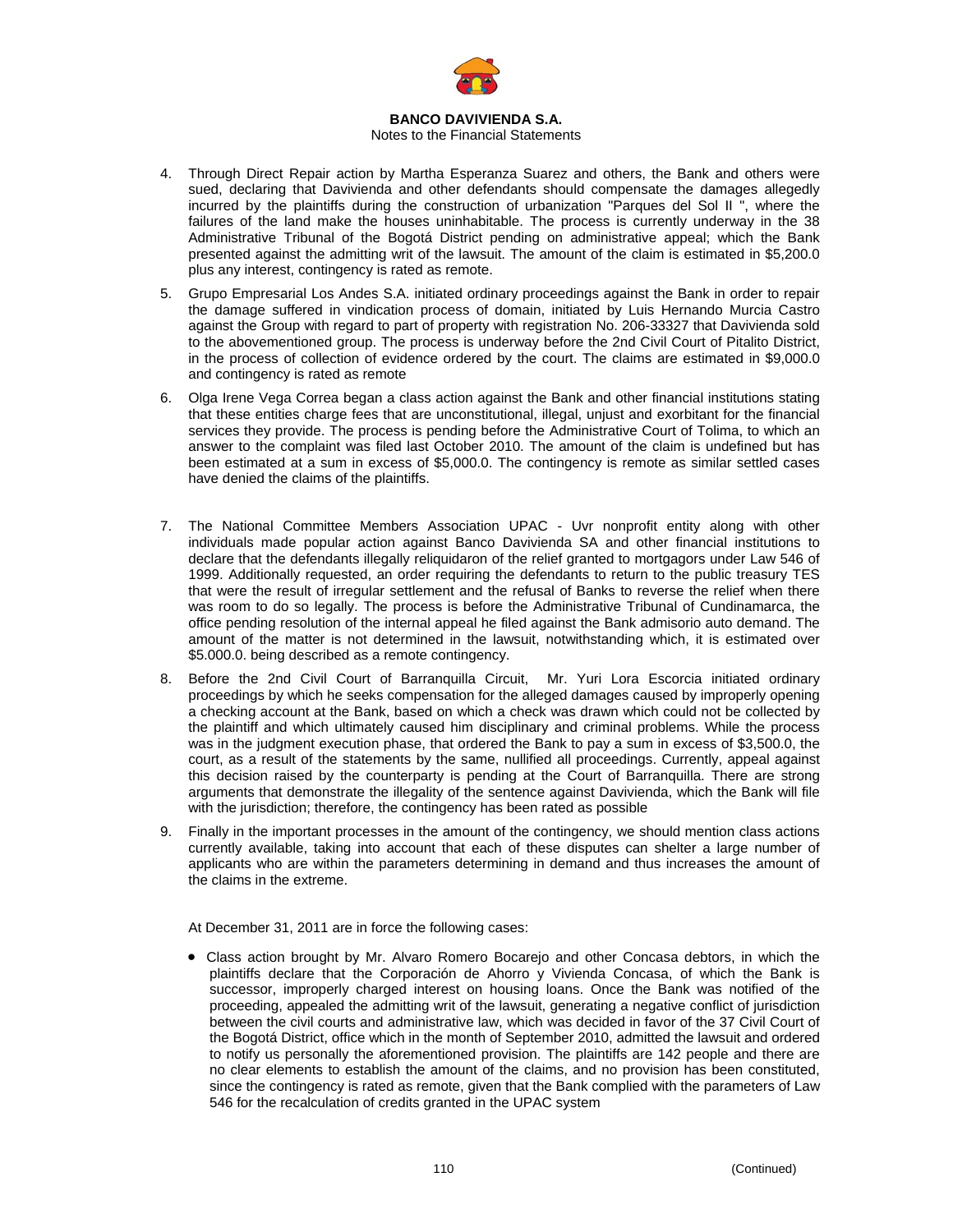

### Notes to the Financial Statements

- Mr. Oscar Zambrano Parada and other parties brought a lawsuit before the 31st Civil Court of Bogotá Circuit seeking for acknowledgment of damages for the alleged unlawful charging of commissions for financial and Bank services. The Bank answered the lawsuit within the legal terms and the lawsuit is currently under the period allowed for producing evidence. There are not objective parameters to calculate the amount of the claims, a reason why there is no allowance for the contingency until establishing a risk during the course of the proceedings. The contingency was treated as remote. The process is currently in the evidence stage.
- Mrs. Rosmery Roa Sarmiento brought a class action before the 20th Civil Court of Bogotá Circuit, for the alleged unlawful charging of financial services provided by the Bank. With the data currently on record under the proceedings it has not been possible to determine the amount of the claims. Evidence ordered by the Court are being produced at this time. In accordance to the case law on similar cases against other Banks, the judges have rejected lawsuits for lacking of legal support and therefore this contingency has been treated as remote. There is a similar class action brought by José Guillermo T Roa at the 5th Civil Court of Bogotá Circuit currently under the period allowed for producing evidence, on which the same considerations apply.
- At the 7 Civil Court of the Bogotá Circuit there is a legal action underway certified by Aida Acero and others, for excessive interest charging in the UPAC system for housing mortgage loans, based on which they argue an inappropriate charge of a sum not owed. It is awaiting the decision from the court on the preliminary objections proposed by the Bank. At the moment there are no objective evidence to enable the measurement of the claim and the integration of the group, rating the contingency as remote.
- In court 14 Administrative Barranquilla is filed a class action by Silvana Heredia and others, whereby they seek to relocate, homes of similar conditions, persons who acquired social housing in an area of the city, which have experienced foundation problems. The matter is currently pending in that court ruling utters. Link it to the Bank as a defendant for having granted mortgages to buy such homes. For now, the contingency has been described as remote.
- Ms. Ana Rocio Murcia Gómez and other parties sued the Bank and other persons, for geological faults in the lands where the houses of "Parques del Sol" Condominium located in the municipality of Soacha were built. The law suit is under process in 29<sup>th</sup> Administrative Court of Bogota, it is in the evidence stage. The linkage of the Bank is due to the fact of having granted mortgage credits on these properties. It is a matter of undetermined amount and the process has been classified as remote.
- In the 5 ° Civil Court of the Bogotá Circuit Sepulveda Mr. Henderson and others, handled a class action against the Bank by charging excessive interest on credit card transactions. The matter is in the preliminary stages, there is no valid evidence to calculate the amount of the claim and is cataloged as a remote contingency.
- Mrs Clara Cecilia Murcia and others entered a group demand in administrative court 5 in Bogota against the courts that did not comply with the provisions of Act 546 on the termination of the corresponding executive processes. The application requests that those judges be ordered at national level to complete such matters. The Company is linked as a third party for having filed at the time the relevant executive processes, it is pending process of an amendment to the lawsuit filed by the actors. The process has been described as remote.
- Mr. Cornelius Villada Rubio and others presented the Class action suit, before the Administrative Court 7 of Ibague District, for the purpose of being compensated for damages arising from the report to credit bureaus, without their permission, or for being reported for a term greater than the legally permitted. The complaint was answered on June 9, 2009, but because of the appeal by one of the defendants, the lawsuit was admitted again, and we were notified on December 13, 2010, and answered the complaint on January 7, 2011, the preliminary objections raised, are pending to be processed. The amount in dispute is undetermined and contingency is rated as remote.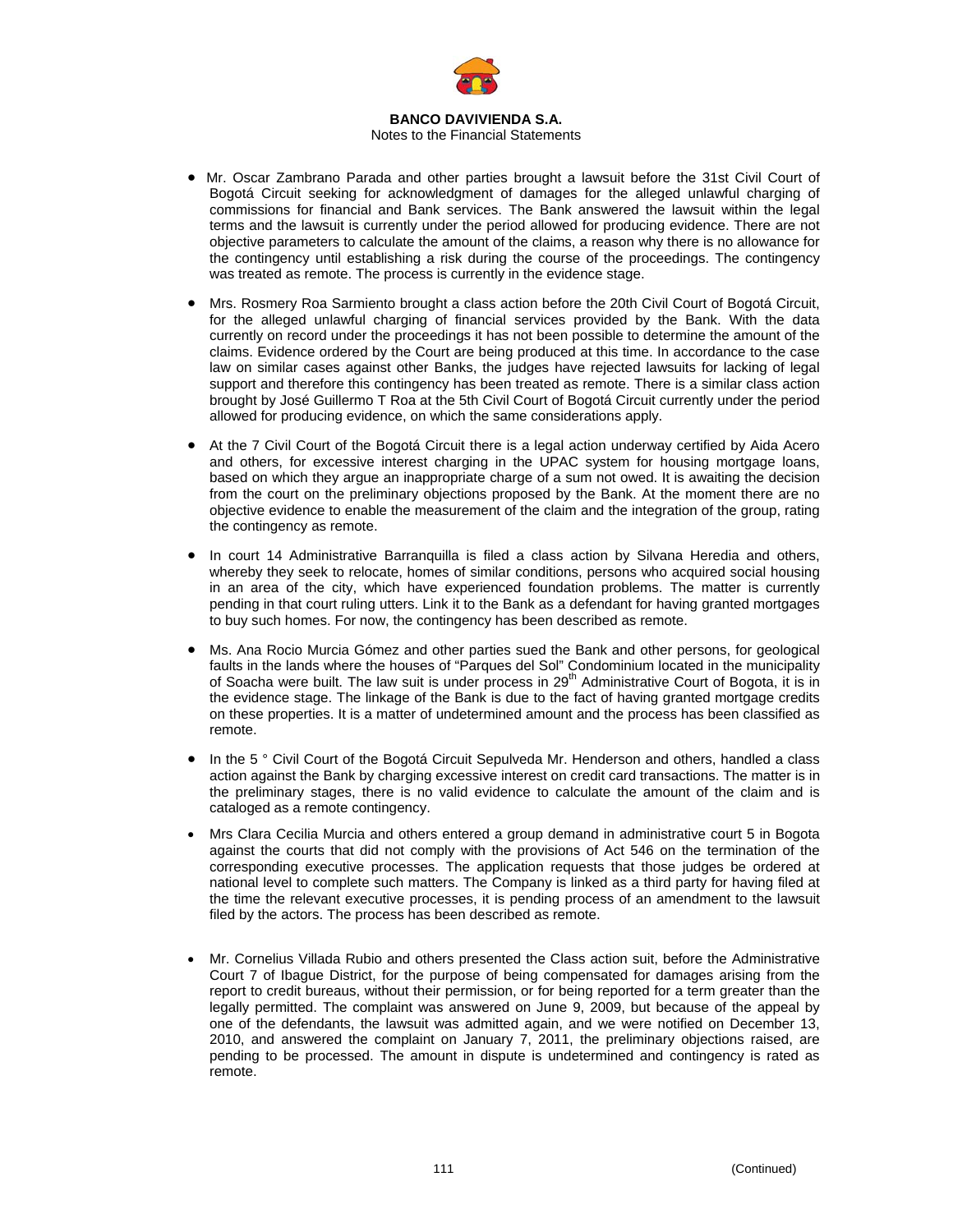

#### Notes to the Financial Statements

- Mr. Cornelius Villada Rubio and others filed a class action lawsuit, lodged with the Administrative Circuit Judge 7 in Ibague, seeking compensation for the damages resulting from being reported to credit bureaus without their permission, or because they were reported for more than 10 years. The suit was answered on June 9, 2009 but on occasion the challenge presented by one of the defendants claim was admitted again and we were notified of this on December 13, 2010. The amount in dispute is undetermined, and is classified as a remote contingency.
- Mr. Fredy Alarcón along with others sued in a class action claiming for compensation for alleged overcharging of the holders of mortgages given through UPAC. The process is being pursued in the Civil Circuit Court 31 of Bogota which refused the demand as a result of an administrative appeal against the writ of admission, is pending resolution of the correction letter provided by the end actor. The contingency is described as remote.
- Through a class action Mr. Pedro Antonio Chaustre and Mrs. Claudia Patricia Vasquez sued the Bank and Promociones y Cobranzas Beta S.A. on the grounds that Davivienda charges its Diners card users preliminary recovery costs in an abusive and inconsiderate manner. The process is passing through Civil Court 30 of Bogota District, in February 2010 the Bank and Promotions and Beta Collections jointly answered the demand. The risk is considered remote given that the contracts for opening credit states that collection fees are charged to the debtor and additionally, a preliminary recovery was made to the people that now comprise the applicant group for being in arrears.
- Nohora Beatriz Santos Quiroga and other inhabitants of urbanization "Quintas del Sur" sued the Bank through a class action, since in their opinion such entities are liable for damages suffered by the actor group for the deficiencies in construction of the buildings that make up the said development. The group action is in process in Civil Administrative Court 29 in Bogota; July 26, 2010 we answered the demand and we are waiting for the other defendants to be notified. The claims amounted to 2,995 million plus any interest, the contingency has been described as remote.
- Mrs. Adriana Rocio Mantilla and others placed a class action in Administrative Court 2 in Cúcuta 2 against the Bank claiming compensation for injuries suffered for the faults found in the residential homes located in the Vista Hermosa urbanization. On November 11, 2010 the demand was answered. The amount of the claim is undetermined and has been described as a remote contingency.

#### **Processes that generate active contingency in which the Bank acts as plaintiff**

There are various legal proceedings in which the Bank acts as plaintiff in defense of its rights. The most significant for the size of the claims are the following:

1. Several processes have been presented by the Bank against two insurance companies AIG Colombia Seguros Generales S.A. and Liberty Seguros S.A. which details the existence of the Global Banking Policy No. 1976 dated March 3, 2005, in effect until March 2006, as well as the existence of the insured loss and the non-compliance of the contract by the defendants for denial of payment of said loss with the credits disbursements within the program called Fondo Ganadero del Caquetá. As per the above, it is hoped that the defendants will indemnify the company, in the amount of \$ 26,000.0 for capital plus interest, for the disbursements made by the appropriate Bank with regards to the irregular operations made by the individuals criminally involved in said actions. The process is in the evidence stage. This is qualified as a probable contingency.

2. Taking into account, that the State Council's decision, which granted the Tax Stability to Bancafé, established that the Bank has the right to request the reimbursement of the paid indexed amounts, previous to the sentence, with the corresponding expected interests for tax purposes, we had requested to the Tax Administration, the payment of \$35,128.7 as interests. On December 2, 2008, by means of Resolution No. 09036, the Tax Administration decided to recognize \$7,110.6.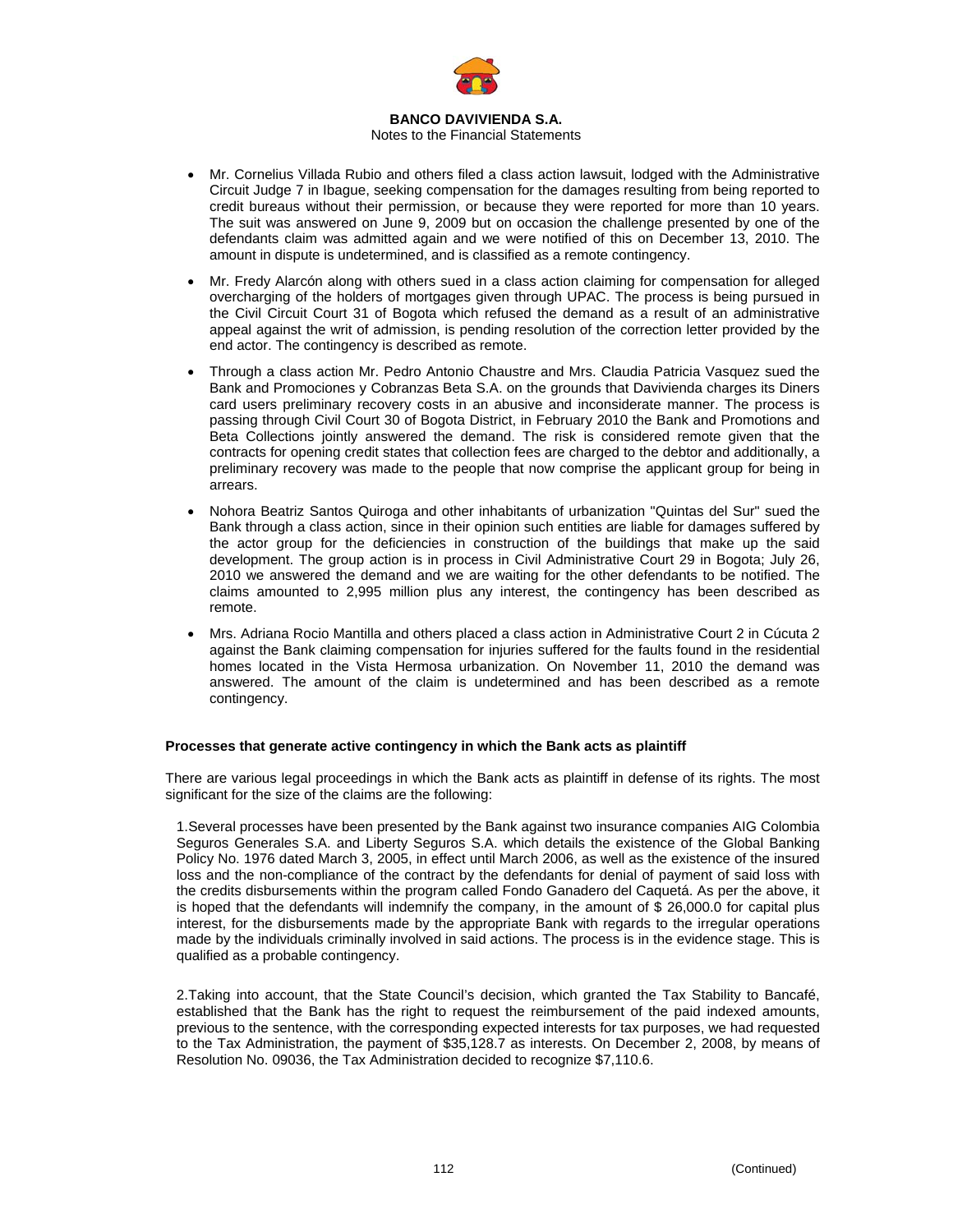

Notes to the Financial Statements

As a consequence, the Bank placed an executive demand against the DIAN in February 2009 for it to pay interest ordered by the State Council ruling that defined the issue of tax stability in favor of Bancafé. The amount in dispute is \$29,131.1. The Cundinamarca Court Section III denied the payment order by Decree in April 2009, an appeal was filed against the aforementioned decision, which was upheld in October 2009, subsequently, on 12 November 2009, the presiding judge decided to refer the case to Section IV. On 5 March 2010 the appeal was admitted and we await the decision of the second degree.

3. Initiated by ordinary process against the Compañía Suramericana de Seguros in order to claim under the insurance policy # 1999040002 Manejo Bancario, implemented in the Banking contract between the Banco Cafetero S.A. and the Compañía Agrícola de Seguros, incident which caused a loss for Granbanco S.A. Bancafé valued at \$5,531.4. The process is being handled in the 6th Civil Court of the Bogota Circuit where it is in the evidentiary stage. This contingency is classified as probable.

4. With the understanding that for purposes of merger of SA Granbanco and Banco Davivienda SA, the latter becomes the holder of the Tax Stability Agreement, the June 10, 2008 the Bank sought repayment of \$13.095.0 \$9.728.0 and as the non payment of estate tax due and Lien Financial Transactions, respectively, which are paid for the tax year 2007.

On July 23, 2008, the Bank received the resolutions of the Tax Administration in which they decide to return by way of estate tax the amount of \$4.485.0 and December 18, 2008 by Resolution No. 6,081,795, the tax authorities decided return by way of Tax on Financial Transactions amount of \$263.6.

Regarding the application for refund of estate tax, the Bank filed an appeal for reconsideration and the June 16, 2009 by Resolution No. 1007 and 1008, the Tax Administration official confirmed the settlement review, denying the refund in the amount of \$8,610.0, depleted in this way through government channels. Due to the above, the Bank proceeded to present the claims as outlined below.

- Action for annulment and restoration of the right (2009-210) in order to be declared null 608-0887 Resolutions 2008 and 001007 of 2009 (reconsideration) through which the Dian declined to return \$4.305.2 from \$6.547.5 paid on account of the first installment of the estate tax of the tax year 2007, the lawsuit was filed before the Administrative Tribunal of Cundinamarca in October 2009 and once stocked the appropriate procedural steps in September 2010, delivered a judgment unfavorable to the claims of the Bank since February 23, 2011 we are waiting for the Council of State utters the sentence to resolve the appeal that we filed against the decision that sparked the dispute at first instance.
- Action for annulment and restoration of the right (2009-210) in order to be declared null Resolutions 608-0887 of 2008 and 001007 of 2009 (reconsideration r) through which the Dian declined to return \$4.305.2 from \$6.547.5 paid on account of the first installment of the estate tax of the tax year 2007, the lawsuit was presented before the Administrative Tribunal of Cundinamarca in October 2009 and once stocked the appropriate procedural steps in September 2010, it delivered a unfavorable judgment to the claims of the Bank since February 23, 2011 we are waiting for the Council of State utters the sentence to resolve the appeal that we presented against the decision that sparked the dispute at first instance.

### **21 Capital Stock**

The following is the detail of Capital Stock, on December 31 and June 30, 2011:

|                                 | December 31 | June 30  |
|---------------------------------|-------------|----------|
|                                 |             |          |
| <b>Authorized Capital</b><br>\$ | 60,000.0    | 60,000.0 |
| Subscribed and paid capital     | 55.479.6    | 51.007.1 |
| Subscribed capital receivable   | 3.7         | 0.0      |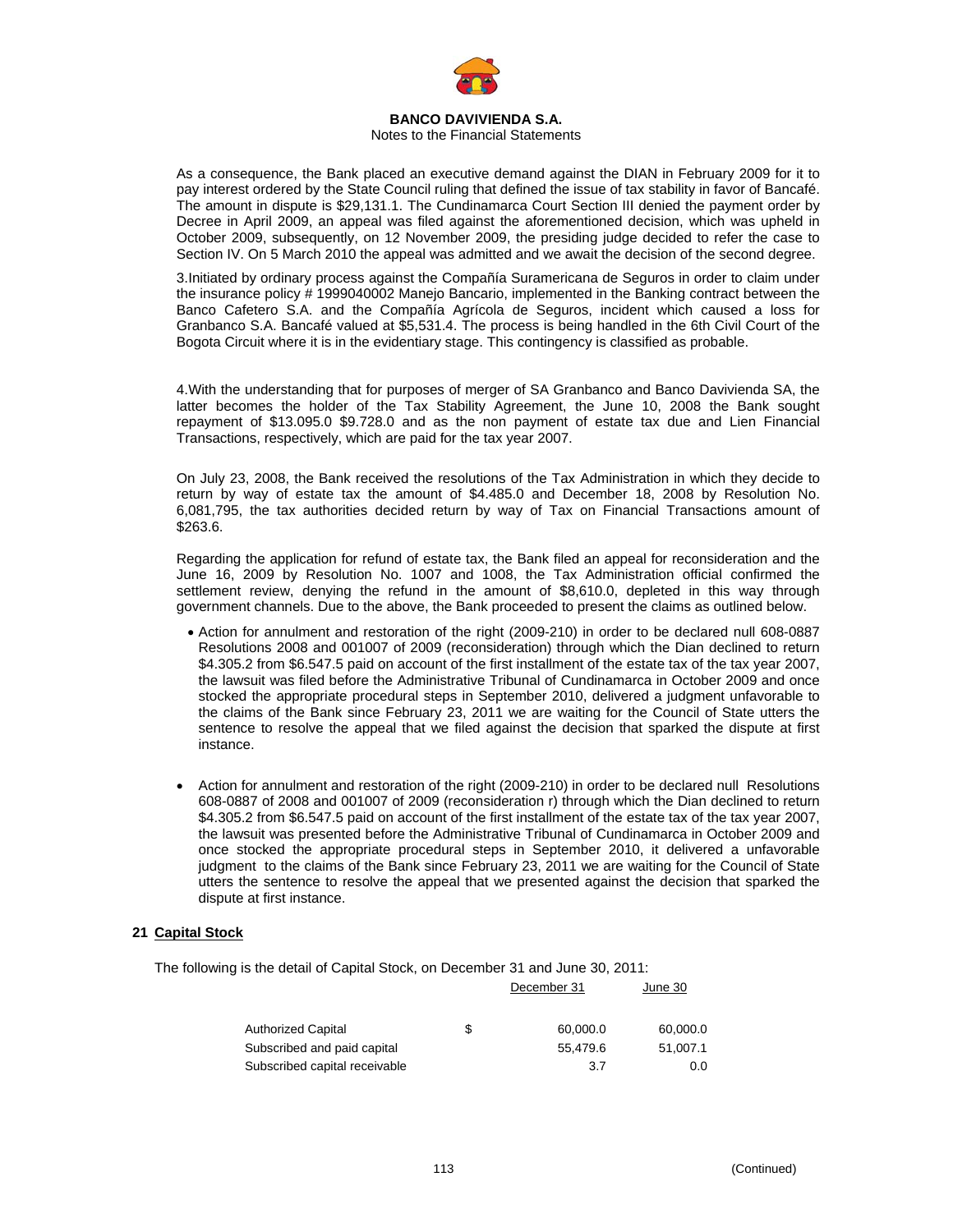

Notes to the Financial Statements

The Authorized, Subscribed and paid capital is represented in the following actions:

|                                                     | December 31  | June 30        |
|-----------------------------------------------------|--------------|----------------|
| Authorized shares                                   | 480.000.000  | 480.000.000    |
| Subscribed and paid common and preferential shares: | 443,836,739  | 408,056,976    |
| Subscribed shares receivable                        | 29,886       | $\overline{0}$ |
| Shares in circulation                               | 443,866,625  | 408,056,976    |
| Weighted average of shares subscribed               | 415,257,829  | 408,056,976    |
| Nominal value (in pesos)                            | \$<br>125.0  | 125.0          |
| Intrinsic value with valuations (in pesos)          | 10,842.34    | 9,392.17       |
| Intrinsic value without valuations (in pesos)       | 9,332.90     | 7.947.78       |
| Net income per share (in pesos)                     | \$<br>704.77 | 735.56         |

There are no preferred shares or share repurchase transactions.

The shareholders equity generated by equity's revalorization on May 31, 2006 was \$252,185.2.

Articles 5, 8, 9 and 15 of the Bank's bylaws were reformed, the text of which were approved unanimously in the Shareholders Meeting held on April 28, 2010, and was held by Public Deed No. 3202 of April 30, 2010 in Notary Seventy one.

Bank shares are registered, capital, and may be: a) ordinary, b) privileged, c) with preferential dividend and no voting rights; the latter may not represent more than fifty percent (50%) of the subscribed capital.

All issued shares are dematerialized Bank therefore no physical securities and ownership issues it Deceval.

#### - Issue of shares:

In General Assembly of Shareholders of August 26, 2011, an increase of the issuance and placement of preferred shares program up to 96,000,000, was authorized, which was approved at the extraordinary assembly of shareholders on April 28, 2010 which authorized to issue up to 40,000,000 preferred shares.

In the Assembly of Shareholders held on September 16, 2011, it was established that the first 16,000,000 shares were to be offered first to existing preferred shareholders and the rest to the general public.

After obtaining such approval, the Bank's carried out the second issue and placement of 35,809,649 preferred shares at a subscription price per share of \$20,000 (pesos).

Consequently there was an increase of equity capital of \$4,476.2 and a premium on preferred stock placement for \$711,716.8 that increases equity by \$716,193.0.

As of December 31 2011, there are 29,886 preferred shares receivable that generate a subscribed capital receivable of \$3.7 and \$594.0 in premium of preferred stock placement receivable (Note 22).

On preference shares subscribed receivable as of December 31 2011, the Board of Directors will decide the action to be taken with shareholders that did not pay on the date set.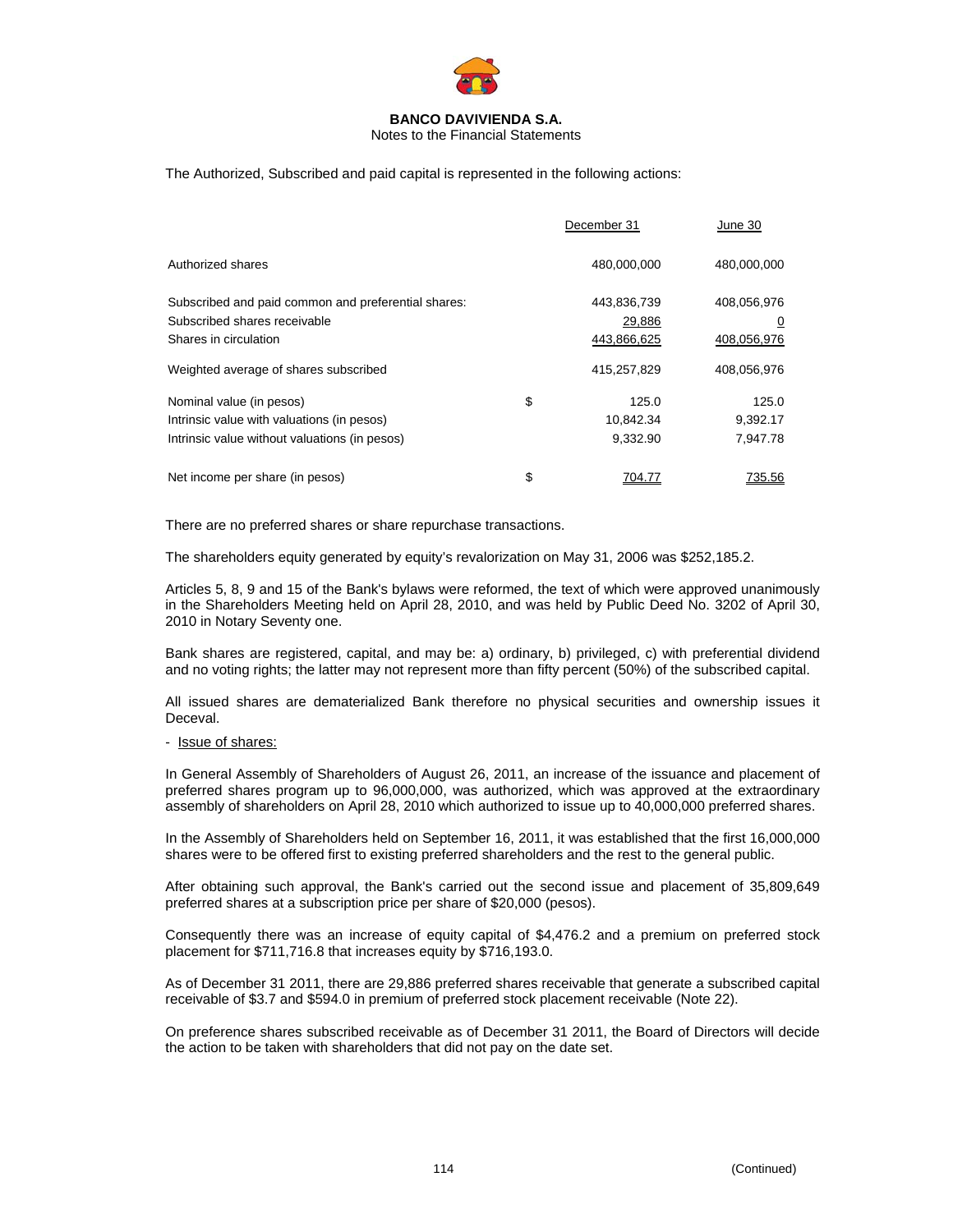

Notes to the Financial Statements

The General Assembly of Shareholders held on September 16, 2011, approved the payment of a dividend of \$ 220 (pesos) per share, for the first half of the year, totaling \$89,772.5 for the 408,056,976 common and preferred shares.

### **22 Reserves**

The detail of reserves is as follows:

|                                                              | December 31       | June 30     |
|--------------------------------------------------------------|-------------------|-------------|
| Legal reserve:                                               |                   |             |
| For profit appropriation                                     | \$<br>25.542.5    | 25,542.5    |
| For premium on the placement of common shares                | 1,120,427.6       | 1,120,427.5 |
| Premium for placement of preferential shares                 | 1,124,620.2       | 412,903.5   |
| Premium for placement of preferential shares receivable      | (594.0)           | 0.0         |
|                                                              | 2,269,996.3       | 1,558,873.5 |
| Statutory and occasional reserves:                           |                   |             |
| For charities and grants available to the Board of Directors | 8.043.6           | 10.169.7    |
| At the disposal of the General                               | 1,480,345.2       | 1,263,664.9 |
| For fiscal disposal                                          | 38,594.2          | 44,896.9    |
|                                                              | 1,526,983.0       | 1,318,731.5 |
|                                                              | \$<br>3.796.979.3 | 2.877.605.0 |
|                                                              |                   |             |

On December 31 and June 30, 2011 donations were made in the amounts of \$2.126.3 and \$3.985.4 respectively, paid for the occasional reserves used for this purpose, authorized by the Shareholders' Assembly.

The General Assembly of Shareholders held September 2011, approved to release part of the occasional reserve for Investment Valuation at market prices of \$6,302.4 to create a reserve available to the General Assembly for future deals.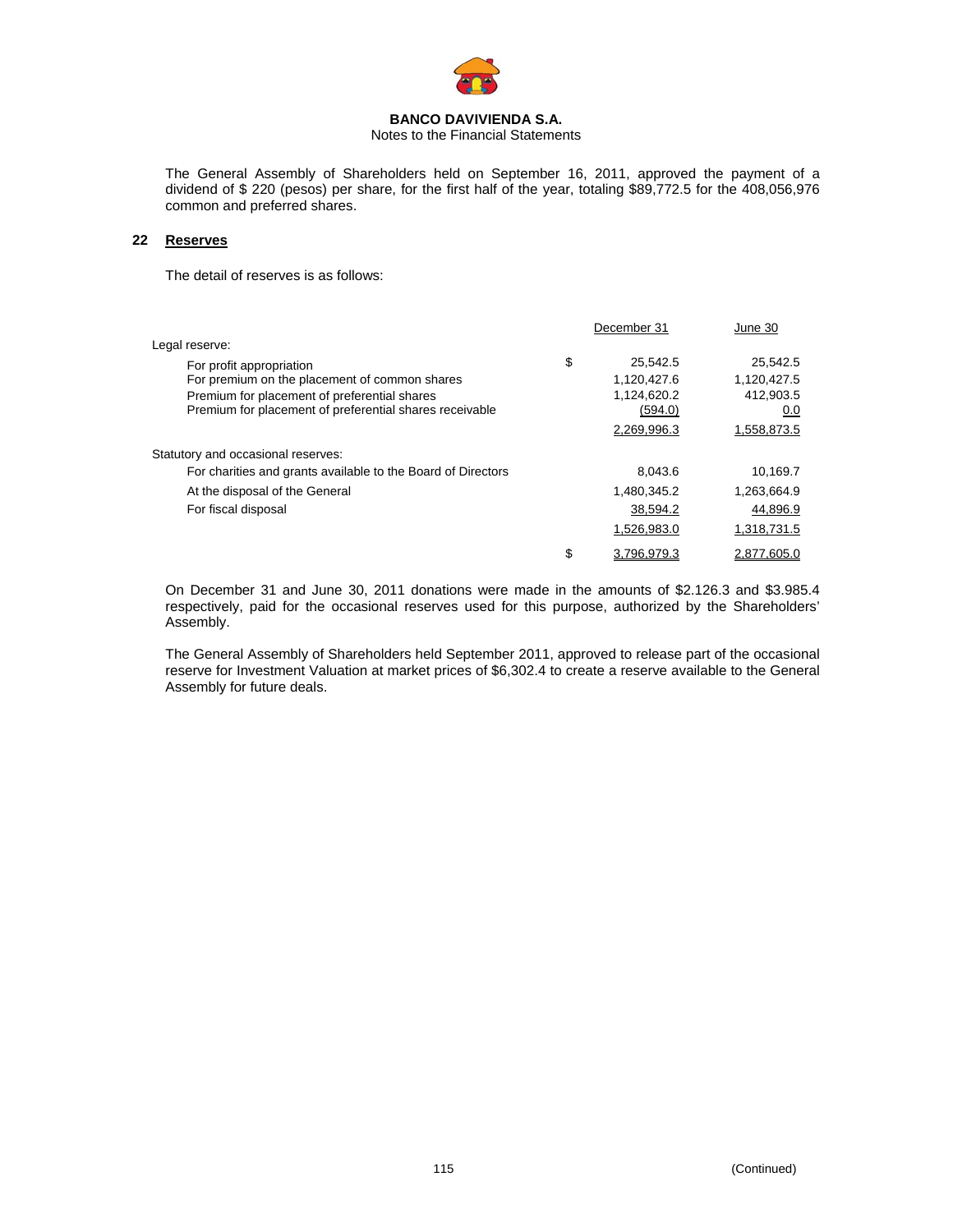

### Notes to the Financial Statements

### **23 Contingent Accounts**

A detail of contingent accounts is as follows:

|                                                     | December 31        | June 30      |
|-----------------------------------------------------|--------------------|--------------|
| Creditors:                                          |                    |              |
| Values gave during repo and                         |                    |              |
| simultaneous operations                             | \$<br>1,712,318.3  | 383,296.4    |
| <b>Bank guaranties</b>                              | 1,008,897.2        | 918,566.7    |
| Letters of credit                                   | 148,305.2          | 61,822.4     |
| Approved and not disbursed credits                  | 4,168,269.2        | 4,200,076.3  |
| Credit card opening                                 | 7,625,862.5        | 7,784,323.4  |
| Obligations in options                              | 226,633.2          | 145,390.5    |
| Accounts payable to the Nation, Law 546/99          | 21,582.6           | 21,582.6     |
| Litigation (Note 19)                                | 246,924.0          | 257,394.4    |
| Other (Less than 5%)                                | 117,387.9          | 60,004.3     |
|                                                     | \$<br>15,276,180.1 | 13,832,457.0 |
| Debtors:                                            |                    |              |
| Values delivered y repo and simultaneous operations | \$<br>47,447.8     | 39,490.2     |
| Mortgage leases interest                            | 3,002.8            | 3,091.9      |
| Rights in options                                   | 117,824.8          | 10,251.1     |
| Housing portfolio relieves Law 546/99               | 66,405.6           | 30,563.9     |
| Credit portfolio monetary correction                | 6,021.5            | 7,312.6      |
| Punished restructured portfolio                     | 695.0              | 695.0        |
| Rights contract certificated                        | 17,193.0           | 17,193.0     |
| Lawsuits                                            | 83,928.1           | 87,071.1     |
| Securities II securitization II                     | 33,154.9           | 33,874.6     |
| Income statement credit balance                     | 7,756.5            | 7,756.5      |
| Securitization residual value                       | 61,288.0           | 57,227.9     |
| Other debtor contingencies (Less than 5%)           | 31,344.0           | 25,836.4     |
|                                                     | \$<br>476,062.0    | 320,364.2    |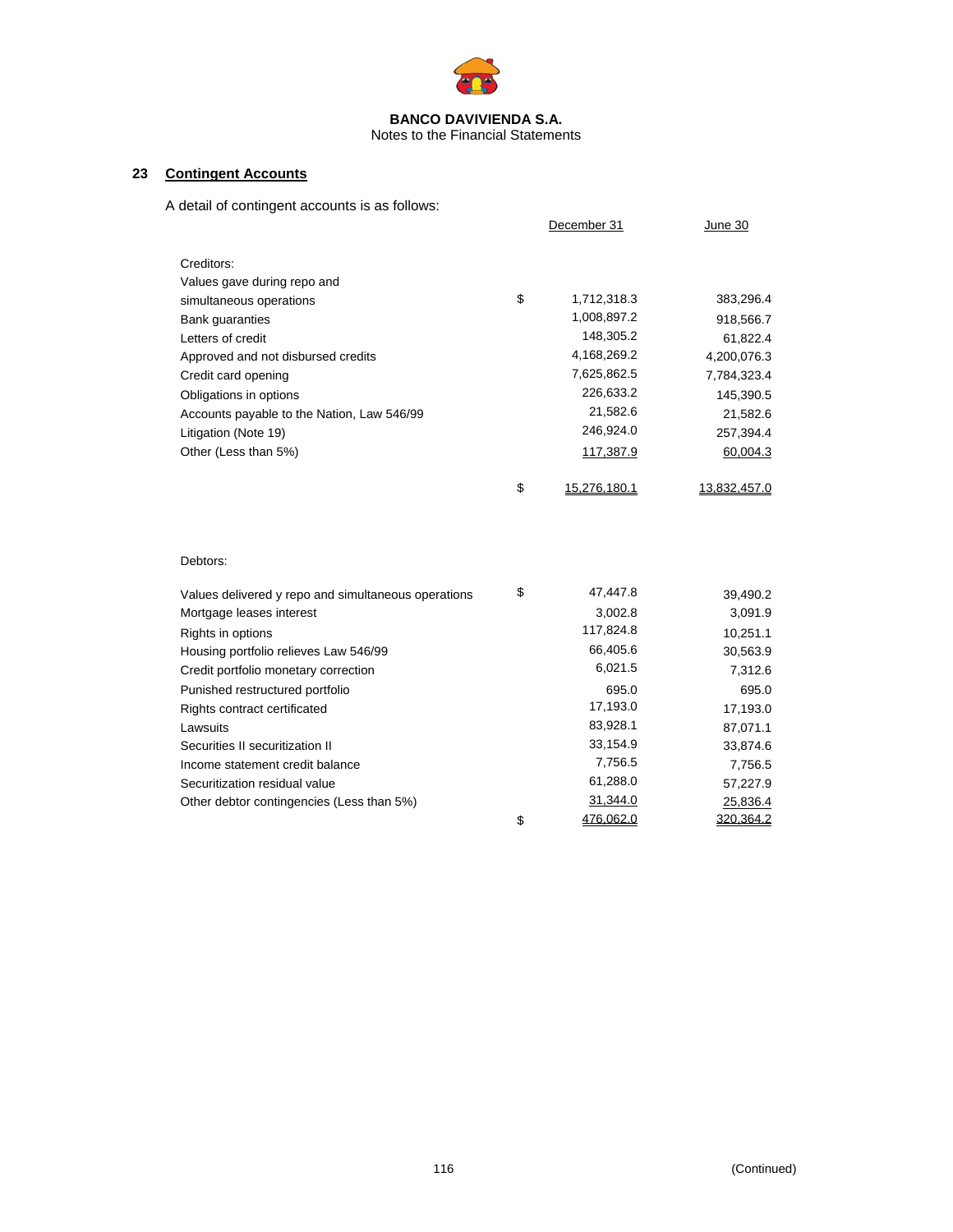

Notes to the Financial Statements

### **24 Memorandum Accounts**

The following is the detail of the Memorandum Accounts:

|                                                                            | December 31        | June 30      |
|----------------------------------------------------------------------------|--------------------|--------------|
| Debtor:                                                                    |                    |              |
| Assets and securities received in custody                                  | \$<br>4,124,628.5  | 3,586,622.3  |
| Assets and securities received in guarantee                                | 239,345.3          | 41,140.7     |
| Revaluation assets received as payment - real state                        | 10,820.8           | 5,910.1      |
| Revaluation assets received as payment - Moveable Assets                   | 6,541.8            | 6,527.3      |
| Remittance and sent to other recovery                                      | 13,767.0           | 9,867.3      |
| <b>Punished assets</b>                                                     | 1,102,574.8        | 1,386,658.4  |
| Assets inflation adjustment                                                | 58,834.2           | 58,834.2     |
| Distribution subscribed and porl capital                                   | 55,479.6           | 51,007.1     |
| Credits to stockholders and related parties                                | 248,776.3          | 315.3        |
| Loans to parents, subsidiaries and subordinates                            | 7,001.2            | 1.9          |
| Agricultural portfolio new loans                                           | 948,032.1          | 914,451.3    |
| Property and equipment fully depreciated                                   | 198,893.5          | 170,751.9    |
| Fiscal Value of non-monetary assets                                        | 27,522,825.9       | 27,522,825.9 |
| Allowance people in concordat situation                                    | 0.0                | 46,895.4     |
| Investment negociable in debt securities                                   | 2,970,948.5        | 1,975,656.7  |
| Investment to be maintained up to their maturity                           | 289,556.3          | 305,029.7    |
| Investment available for sale – debt securities                            | 710,590.5          | 1,219,447.7  |
| Reciprocal operations with Parent Companies and subordinates               | 388,931.2          | 309,055.3    |
| Reciprocal operations that affect expenses and costs with parent           |                    |              |
| Companies                                                                  | 24,871.7           | 11,479.3     |
| Capital, interest and insurance securitized portfolio                      | 2,124,430.6        | 2,048,311.5  |
| Capital, interest, and other bad debt portfolio items sold off (universal) | 90,374.4           | 95,719.9     |
| Universalities assets, expenses and contingencies                          | 280,177.1          | 529,553.7    |
| Interest, RVU and guaranties                                               | 691,685.6          | 724,041.1    |
| Mortgage bonds housing portfolio                                           | 30,622.7           | 23,666.1     |
| Base tax on VAT (value added tax) for purchases                            | 17,054.8           | 14,315.5     |
| Special litigation processes                                               | 79,615.8           | 90,681.5     |
| Depreciation of Housing Leases                                             | 0.0                | 198,022.9    |
| Lineal cause of syndicated credit and bonds                                | 5,258.5            | 6,203.6      |
| DCV indirect deposits                                                      | 1,250,786.8        | 1,260,029.5  |
| Others debtor Memorandum accounts (Less than 5%)                           | 352,235.0          | 125,568.5    |
|                                                                            | \$<br>43,844,660.5 | 42,738,591.6 |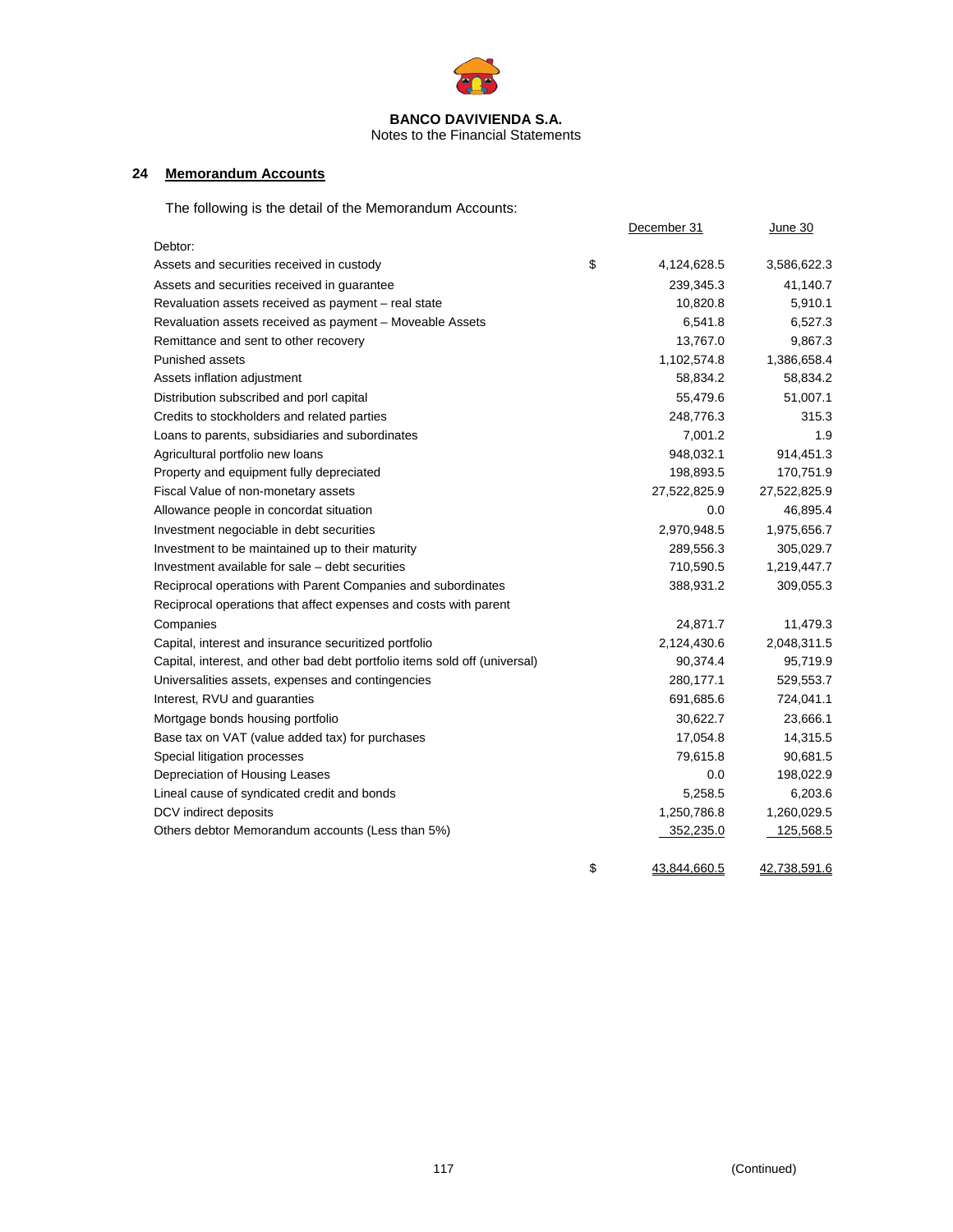

Notes to the Financial Statements

|                                                                      | December 31        | June 30      |
|----------------------------------------------------------------------|--------------------|--------------|
| Creditor:                                                            |                    |              |
| Assets and securities received in custody                            | \$<br>11,425.8     | 204,061.8    |
| Assets and securities received in guarantee for futures loans        | 5,987,033.8        | 5,987,033.8  |
| Guarantees outstanding to cancel                                     | 3,964,202.8        | 3,964,202.8  |
| Assets and securities received in guaranty                           | 20,262,255.3       | 17,809,710.9 |
| Assets and securities received in other guaranties                   | 20,903.6           | 14,512.2     |
| Administered assets and securities                                   | 71,605.4           | 65,795.8     |
| Inflation adjustment to stockholders equity                          | 252,185.2          | 252,185.2    |
| Capitalization for stockholders equity revaluation                   | 252,185.2          | 252,185.2    |
| Fixed income negociable investments yields                           | 237,628.7          | 120,406.5    |
| Stockholders' equity fiscal value                                    | 3,130,997.9        | 3,130,997.9  |
| Capital, interest and others comercial portfolio                     | 14,777,056.3       | 12,926,771.7 |
| Capital, interest and others Consumer portfolio                      | 8,616,898.3        | 8,483,308.8  |
| Capital, interest and others Micro – credit portfolio                | 2,490,719.1        | 2,286,135.4  |
| Liability reciprocal operation with parents companies & subordinates | 61,385.3           | 67,241.4     |
| Reciprocal operations affecting heritage with parent compary         | 13,869.1           | 13,869.1     |
| Reciprocal operations affecting income with Parent Company           | 34,395.1           | 61,681.2     |
| Universality quaranties, liabilities and incomes                     | 189,546.2          | 189,093.8    |
| Securitized portfolio guaranties                                     | 6,227,141.5        | 5,936,349.8  |
| Subordinated bonds                                                   | 320,812.3          | 0.0          |
| Technical Heritage - October and april 2011                          | 4,036,739.6        | 3,653,845.6  |
| Technical Heritage - November and may 2011                           | 4,075,313.7        | 3,656,916.6  |
| Self-withholding base - Decree 700 - Investment                      | 780,312.0          | 663,859.8    |
| Maximum credit limit for countries and customers                     | 0.0                | 1,427,925.5  |
| Other debtor contingencies (Less than 5%)                            | 444,359.9          | 295,713.5    |
|                                                                      | \$<br>76,258,972.1 | 71,463,804.3 |

### **25 Fiduciary Accounts**

### **Housing Mortgages Portfolio Universality CCV**

On December 31 and June 30, 2011, universalities CCV, CCVII y CCVIII of Financial Statements are recorded Trust Memorandum Accounts.

These universals are constituted by punishments approved by the General Assembly of Shareholders held on December 16, 2003, May 11 and November 9, 2004 with record No. 638, 646 and 656, respectively. Was decided to with draw from the Bank's balance sheet, a set of mortgages loans, which by their particular risk, had been fully provided and in turn make an issue of securities.

The portfolios of mortgages accounts receivable for CCV, CCVII, and CCVIII housing was separated from the capital and the Balance of the Bank, in accordance to what is established in article 12 of Law 546 of 1999, regulated by Resolution 775 of 2001 of the Colombian Superintendence of Finance through the conformation of the Universalities denominated Universalidad Titulos CCV, CCVII, and CCVIII the exclusive ends of which is to serve as instrument for the structuring of the issuance of securitiesof the entitlement of the mortgage accounts receivable CCV, CCVII, and CCVIII constituted on December 29, 2003; May 25, and December 22, 2004 respectively.

In accordance to Resolution No. 775 of 2001 issued by the Colombian Superintendence of Finance, the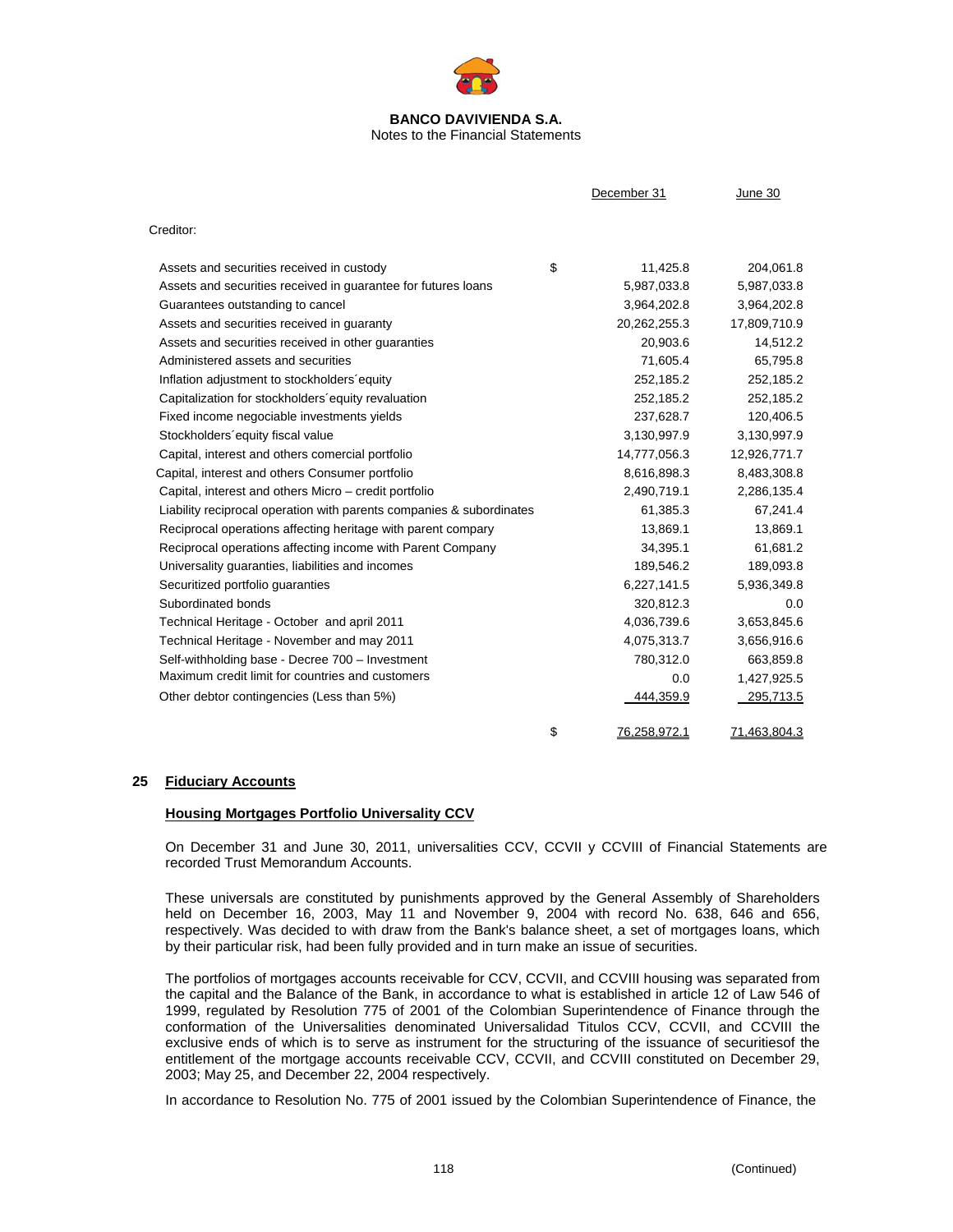

Notes to the Financial Statements

securities CCV, CCVII, and CCVIII were inscribed in the Registro Nacional de Valores e Intermediarios, and their public offer authorized by having presented before the mentioned Registry the entirety of the documentation established in article 3 of the mentioned Resolution.

### **Housing Mortgages Portfolio Universality - CCVIII**

The following corresponds to the detail of the universality operation entered into on November 9, 2004:

| Capital                        | \$<br>92.256.2  |
|--------------------------------|-----------------|
| Interests                      | 2,131.6         |
| Insurance                      | 2,737.1         |
| Other Assets                   | 3.848.0         |
| Deferred                       | (3, 191.5)      |
| Mortgages RVU Contingency      | 12,855.3        |
| Mortgages Interest Contingency | 23,834.7        |
| <b>Total Universality</b>      | \$<br>134.471.4 |

The portfolio was constituted by 4.641 credits with a U.V.R. + 11.99% weighted rate. 54% corresponds to VIS portfolio and the remaining 46% to non-VIS portfolio.

The CCVIII mortgage instruments are issued and managament by the Bank with an exclusive support in the CCVIII Universality (Housing Mortgage Portfolio III) and without guaranty from their own stockholders' equity.

The custody and management of the issuance is made by DECEVAL in accordance with the terms of the issuance deposit and administration contract entered into between the Bank and DECEVAL.

On December 2, 2011 these securities were rated C (Col) by Fitch Ratings Colombia MCS, consistent with their risk status.

Some stockholders of the Bank acquired all these CCVIII mortgage instruments.

The characteristics of the CCVIII mortgage instruments are the following:

|           |           |        |               |           | Issued     |
|-----------|-----------|--------|---------------|-----------|------------|
| From      | To        | Series | Term (Months) | Yields    | Face Value |
| 22-Dec-04 | 22-Dec-12 |        | 96            | Uncertain | \$6.999.1  |

- Designation: the name of the instruments will be CCVIII Mortgage Instruments.
- Denomination: the CCVIII instruments will be expressed in RVU Units.
- Number of instruments in this issuance: 4.800
- Face value: 10.000 RVU
- Outstanding Law: The CCVIII instruments are freely negotiable in the second market and they have the character of bearer instruments.
- Minimum Investment: equivalent to 200.000 RVU.
- Minimum negotiation amount in the secondary market: 10.000 RVU.
- System: They have the character and the prerogatives of the securities and also those belonging to the Mortgage Instruments. They are subject to the regulations provided in the Law 546/99.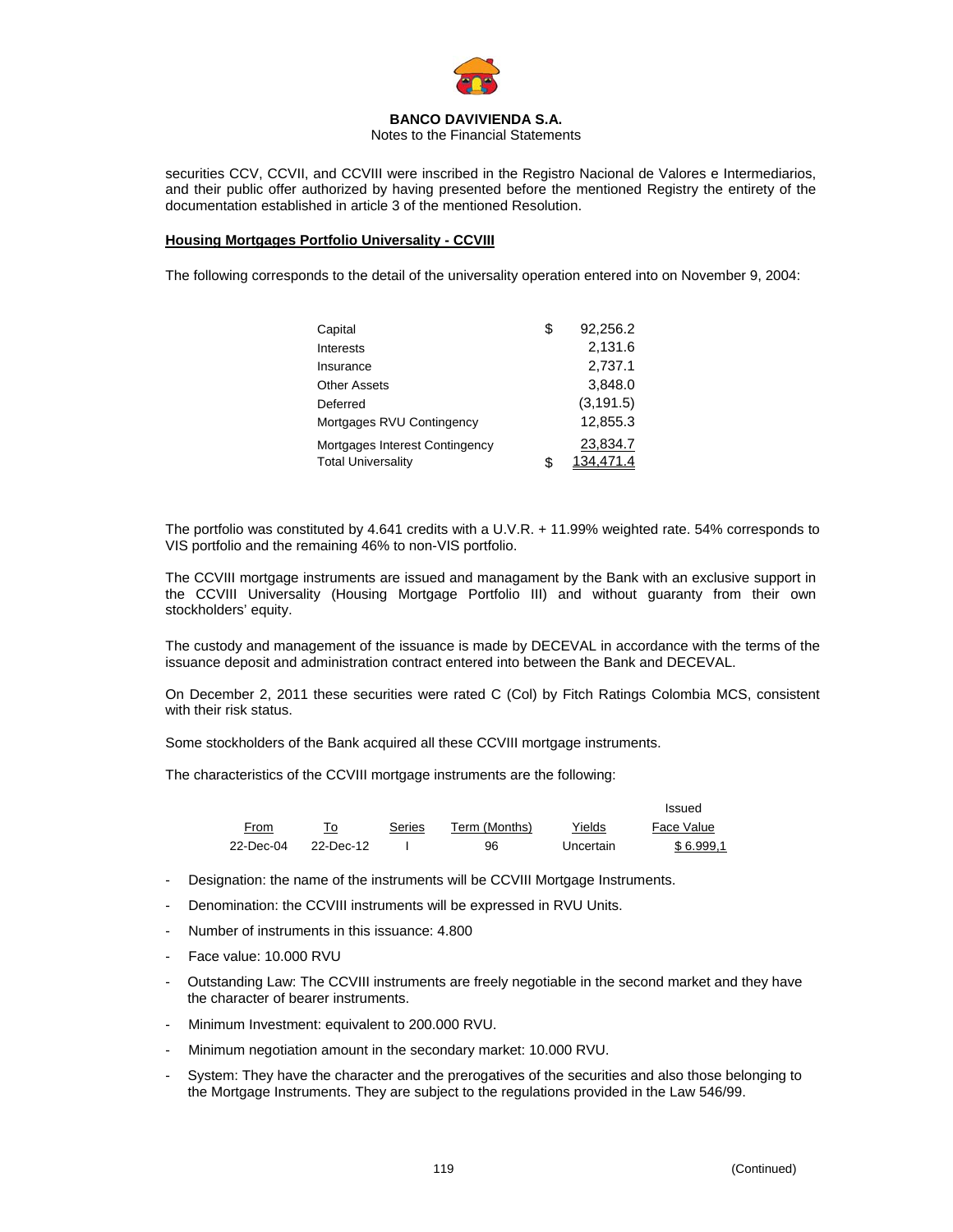

Notes to the Financial Statements

- Profitability: Uncertain, derived from the collections achieved from the mortgage portfolio that is the basis of the process, net of expenses, and during the term of the instruments.
- Payment of yields: The CCVIII instruments yields will be paid quarterly, at the end of the quarter, in accordance with the allowances in payment priority.
- Amortization: The CCVIII instruments confer to their holders the right of receiving, with Universality funds and subject to the payment priority, the capital refunding in successive quarterly installments on the payment dates of the 23 to 32 quarters of the issuance term. The capital payments that can not be made in any payment date will accumulate for being made in the following payment date, without exceeding the payment date corresponding to the 32 quarter of the issuance term.
- Placement: The CCVIII instruments were placed in the secondary market through the DAVIVALORES S.A. stock market commissioner, through the entering into of an "Underwriting" Agreement to the "Best Effort".
- Underwriting Price: Equivalent to the face value of each instrument, added with the premium that was defined in the offer announcement.

#### **Housing Mortgages Portfolio Universality - CCVII**

The following corresponds to the detail of the universality operation entered into on May 11, 2004:

| Capital                        | \$<br>126.288.6 |
|--------------------------------|-----------------|
| Interests                      | 4.148.7         |
| Insurance                      | 8,155.7         |
| <b>Other Assets</b>            | 1,835.4         |
| Deferred                       | (2,987.7)       |
| Mortgages RVU Contingency      | 54.817.1        |
| Mortgages Interest Contingency | 74.043.3        |
| <b>Total Universality</b>      | \$<br>266.301.1 |

The portfolio was constituted by 5.866 credits with R.V.U. + 12.10% weighted rate. 45% corresponds to VIS portfolio, and the remaining 55% to Non-VIS portfolio.

The CCVII mortgage instruments are issued and administered by the Bank with the exclusive support on the CCV II (Housing Morgages Portfolio II) Universality and without any guaranty from their own stockholders' equity.

The custody and managed by the Bank to support exclusively the Universality CCVII (Housing Portfolio Punished II) and without warranty of its own equity.

The custody and administration of the emission is made by DECEVAL under the agreement of the deposit and management, signed between the Bank and DECEVAL.

On May 3, 2011 these securities were rated C (Col) by Fitch Ratings Colombia SCV, according with their risk status.

Some of the shareholders of the Bank acquired all of these mortgage securities CCVII.

The characteristics of the mortgage securities CCVII are:

|      |                     |        |               |           | <b>Issued</b> |
|------|---------------------|--------|---------------|-----------|---------------|
| From |                     | Series | Term (Months) | Yields    | Face Value    |
|      | 26-May-04 26-May-12 |        | 96            | Uncertain | \$10.042.0    |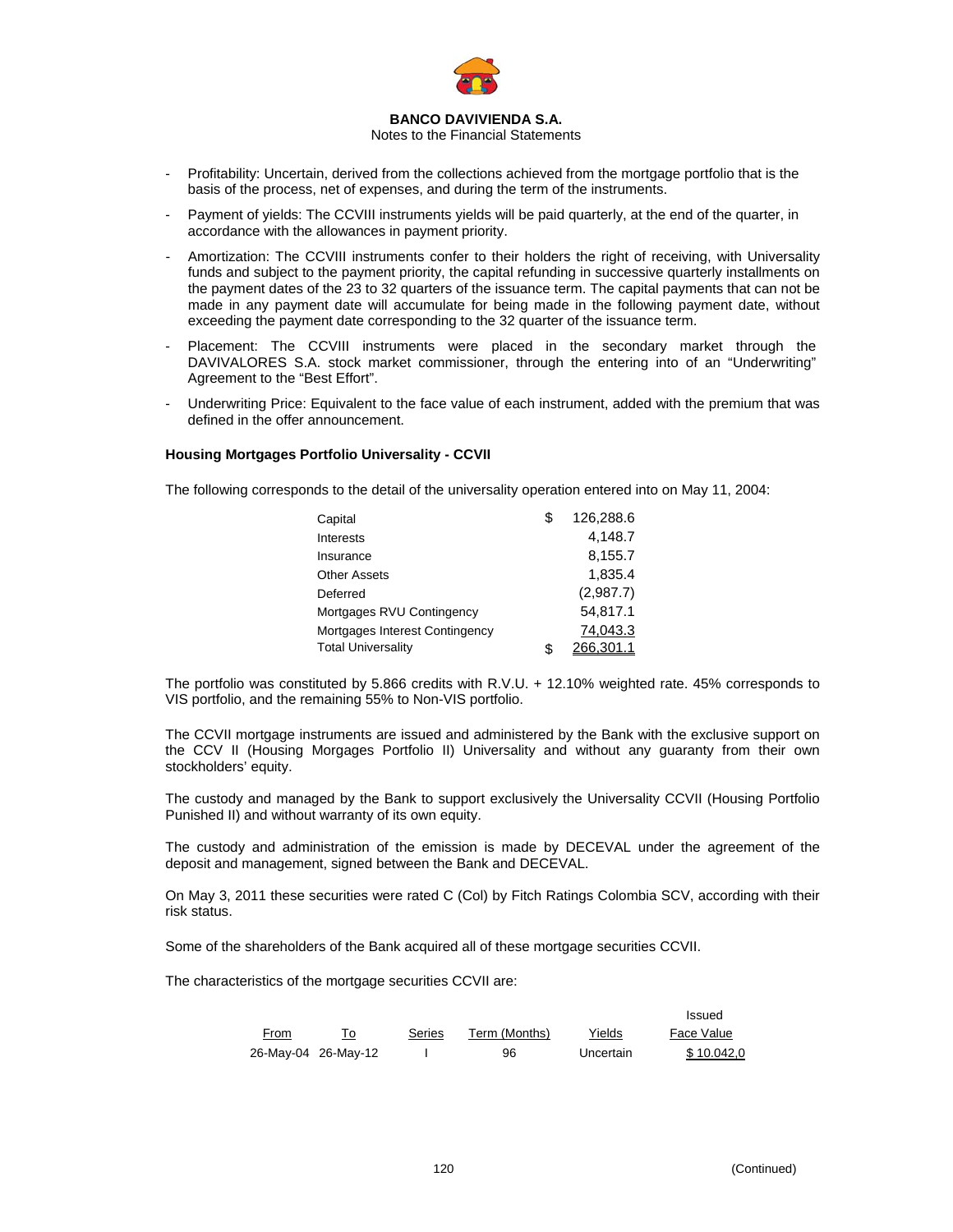

Notes to the Financial Statements

- Designation: the name of the instruments will be CCVII Mortgage Instruments.
- Denomination: The CCVII instruments will be expressed in RVU Units.
- Number of instruments constituting the issuance: 7.000
- Face Value: 10.000 RVU
- Outstanding Law: The CCVII instruments are freely negotiable in the secondary market and they have the character of bearer instruments.
- Minimum Investment: Equivalent to 200.000 RVU.
- Minimum negotiation amount in the secondary market: 200.000 RVU.
- System: They have the character and the prerogatives of the securities and also of those corresponding to the Mortgage Instruments. They are subject to the regulations provided in the Law 546/99.
- Profitability: Uncertain and derived from the collections achieved from the mortgage portfolio that is the basis of this process, net of expenses, during the term of the instruments.
- Payment of the yields: the yields from the CCVII instruments will be paid quarterly, at the end of the quarter, in accordance with the allowances in the payment priorities.
- Amortization: The CCVII instruments confer to their holders the right of receiving, with Universality funds and subject to the payment priority, the capital refunding in successive quarterly installments on the payment dates of the 22 to 32 quarters of the issuance term. The capital payments that can not be made in any payment date will accumulate for being made in the following payment date, without exceeding the payment date corresponding to the 32 quarter of the issuance term.
- Placement: The CCVII instruments were placed in the secondary market through the DAVIVALORES S.A. stock market commissioner, through the entering into of an "Underwriting" Agreement to the "Best Effort".
- Underwriting Price: Equivalent to the face value of each instrument, added with the premium that was defined in the offer announcement.

#### iii. **Housing Portfolio Down Portfolio Universality - CCV**

The following corresponds to the detail of the universality operation entered into on December 16, 2003:

| Capital                   | S | 155.179.0  |
|---------------------------|---|------------|
| Interests                 |   | 7.318.9    |
| <b>Other Assets</b>       |   | 10.003.3   |
| Deferred                  |   | (6.095, 3) |
| <b>Total Universality</b> | S | 166.405,9  |

The portfolio was constituted by 7.811 credits, with RVU + 11.98% weighted rate. The 53% corresponds to VIS portfolio and the remaining 47% to non-VIS portfolio.

The CCV mortgage instruments are issued and administered by the Bank with the exclusive support on the CCV Universality (Housing Mortgages) and without any guaranty from their own stockholders' equity.

The custody and administration of the issuance is made by DECEVAL according to the issuance deposit and administration contract entered into between the Bank and DECEVAL.

On December 26, 2011 these securities were rated D (Col) by Fitch Ratings Colombia MCS, consistent with their risk status.

Some stockholders of the Bank acquired all these CCV mortgage instruments.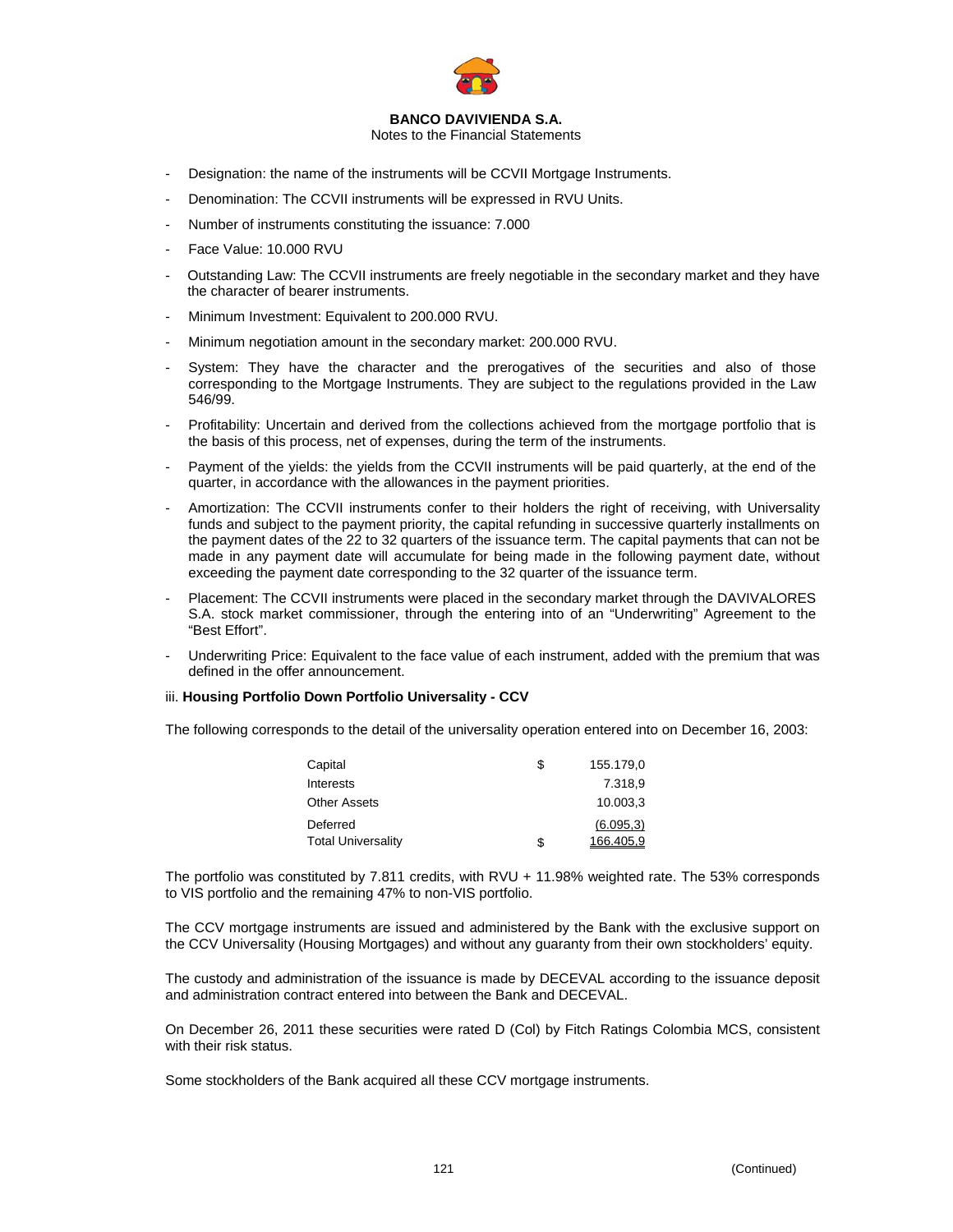

Notes to the Financial Statements

The characteristics of the CCV mortgage instruments are the following:

|                     |    |        |               |           | Issued     |
|---------------------|----|--------|---------------|-----------|------------|
| From                | То | Series | Term (Months) | Yields    | Face Value |
| 29-Dec-03 29-Dec-11 |    |        | 96            | Uncertain | \$13.977.4 |

- Designation: the name of the instruments will be CCV Mortgage Instruments.
- Denomination: The CCV instruments will be expressed in RVU Units.
- Number of instruments constituting the issuance: 10.140
- Face Value: 10.000 RVU
- Outstanding Law: The CCV instruments are freely negotiable in the secondary market and they have the character of bearer instruments.
- Minimum Investment: Equivalent to 200.000 RVU.
- Minimum negotiation amount in the secondary market: 200.000 RVU.
- System: They have the character and the prerogatives of the securities and also of those corresponding to the Mortgage Instruments. They are subject to the regulations provided in the Law.
- Profitability: Uncertain and derived from the collections achieved from the mortgage portfolio that is the basis of this process, net of expenses, during the term of the instruments.
- Payment of the yields: the yields from the CCV instruments will be paid quarterly, at the end of the quarter, in accordance with the allowances in the payment priorities.
- Amortization: The CCV instruments confer to their holders the right of receiving, with Universality funds and subject to the payment priority, the capital refunding in successive quarterly installments on the payment dates of the 25 to 32 quarters of the issuance term. The capital payments that can not be made in any payment date will accumulate for being made in the following payment date, without exceeding the payment date corresponding to the 32 quarter of the issuance term.
- Placement: The CCV instruments were placed in the secondary market through the DAVIVALORES S.A. stock market commissioner, through the entering into of an "Underwriting" Agreement to the "Best Effort".
- Underwriting Price: Equivalent to the face value of each instrument, added with the premium that was defined in the offer announcement.

The detail of the fiduciary accounts, with closing on December 31 and June 30 2011 are presented below: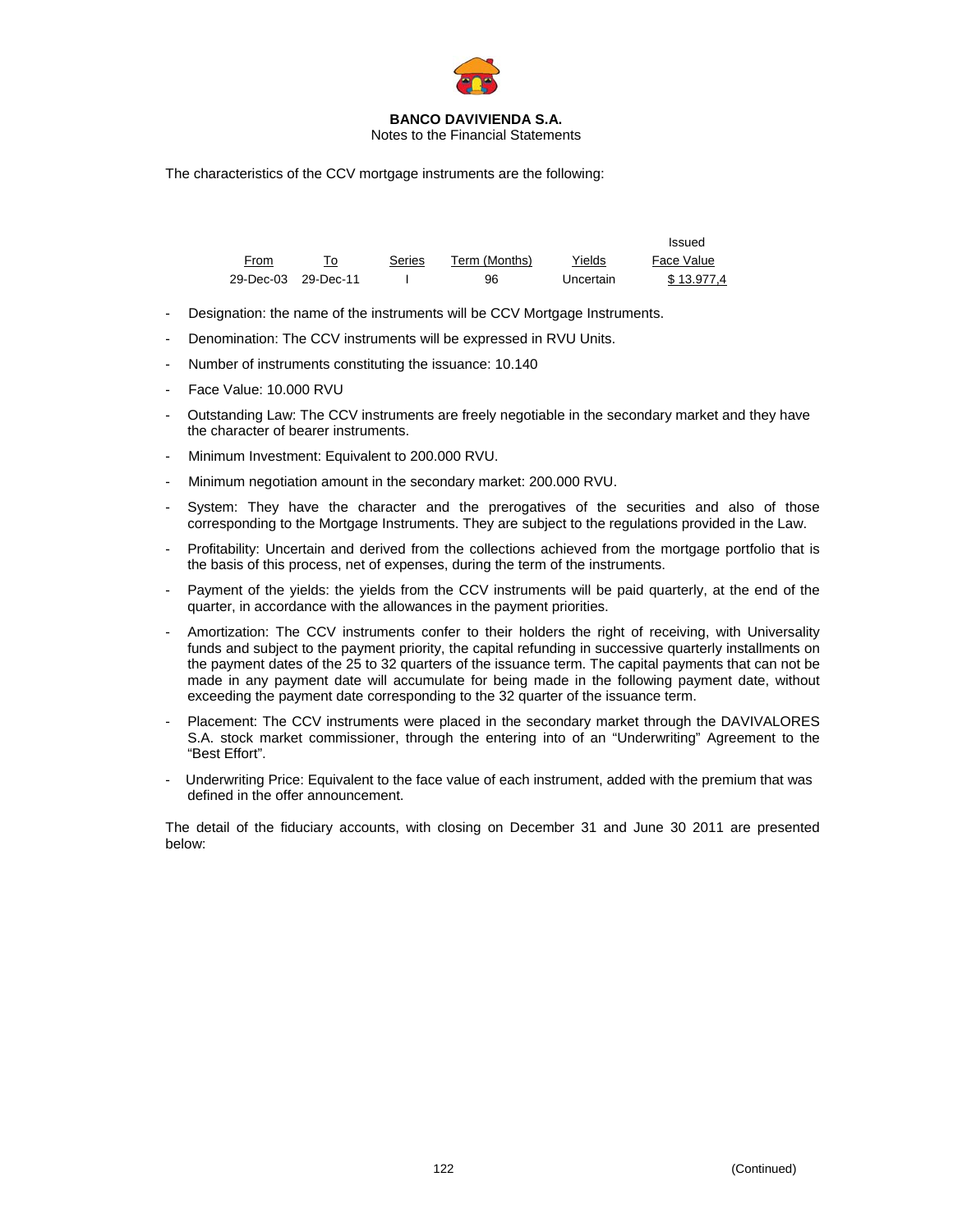

Notes to the Financial Statements

|                                        | December 31     |              |               |             |
|----------------------------------------|-----------------|--------------|---------------|-------------|
|                                        | CCV             | <b>CCVII</b> | <b>CCVIII</b> | Total       |
| <b>Balance</b>                         |                 |              |               |             |
| Cash and cash equivalents              | \$<br>0.0       | 1,161.5      | 1,850.3       | 3,011.8     |
| <b>Credit Portfolio</b>                | 16,993.1        | 8,601.0      | 5,448.0       | 31,042.1    |
| Debtor                                 | 8,020.8         | 2,340.3      | 1,869.7       | 12,230.8    |
| <b>Assets Total</b>                    | 25,013.9        | 12,102.8     | 9,168.0       | 46,284.7    |
| Creditors                              | 8,020.8         | 3,501.8      | 3,720.0       | 15,242.6    |
| Long term-debt                         | 16,993.1        | 8,601.0      | 5,448.0       | 31,042.1    |
| <b>Liabilities Total</b>               | \$<br>25,013.9  | 12,102.8     | 9,168.0       | 46,284.7    |
| Results                                |                 |              |               |             |
| Operating Income                       | 0.0             | 0.6          | 0.4           | 1.0         |
| Readjustment to real value unit R.V.U. | 192.7           | 107.3        | 66.7          | 366.7       |
| Portfolio recovery                     | 3,026.5         | 2,302.2      | 2,958.6       | 8,287.3     |
| Recovery firedosed assets sale         | 1,310.5         | 1,023.1      | 439.4         | 2,773.0     |
| <b>Operating Expenses</b>              | 4,529.7         | 3,433.2      | 3,465.1       | 11,428.0    |
| Others Interests                       | (6, 334.6)      | (2,320.3)    | (1,614.1)     | (10, 269.0) |
| Commissions                            | 344.5           | 223.7        | 185.6         | 753.8       |
| Fees                                   | 101.3           | 124.4        | 76.8          | 302.5       |
| Insurance                              | 2,077.6         | 1,077.5      | 474.1         | 3,629.2     |
| Miscellaneous                          | 8,341.0         | 4,327.8      | 4,342.7       | 17,011.5    |
| <b>Operating Expenses Total</b>        | \$<br>4,529.8   | 3,433.1      | 3,465.1       | 11,428.0    |
| Contingents                            |                 |              |               |             |
| Portfolio                              | 186,347.4       | 94,242.8     | 32,385.6      | 312,975.8   |
| Other contingencies                    | 23,319.9        | 21,636.4     | 14,074.5      | 59,030.8    |
| Total contingencies                    | \$<br>209,667.3 | 115,879.2    | 46,460.1      | 372,006.6   |
| Debtors                                |                 |              |               |             |
| Portfolio                              | \$<br>22,759.4  | 19,585.6     | 15,762.2      | 58,107.2    |
| Creditors                              |                 |              |               |             |
| Portfolio                              | \$<br>73,570.7  | 56,999.4     | 57,319.3      | 187,889.4   |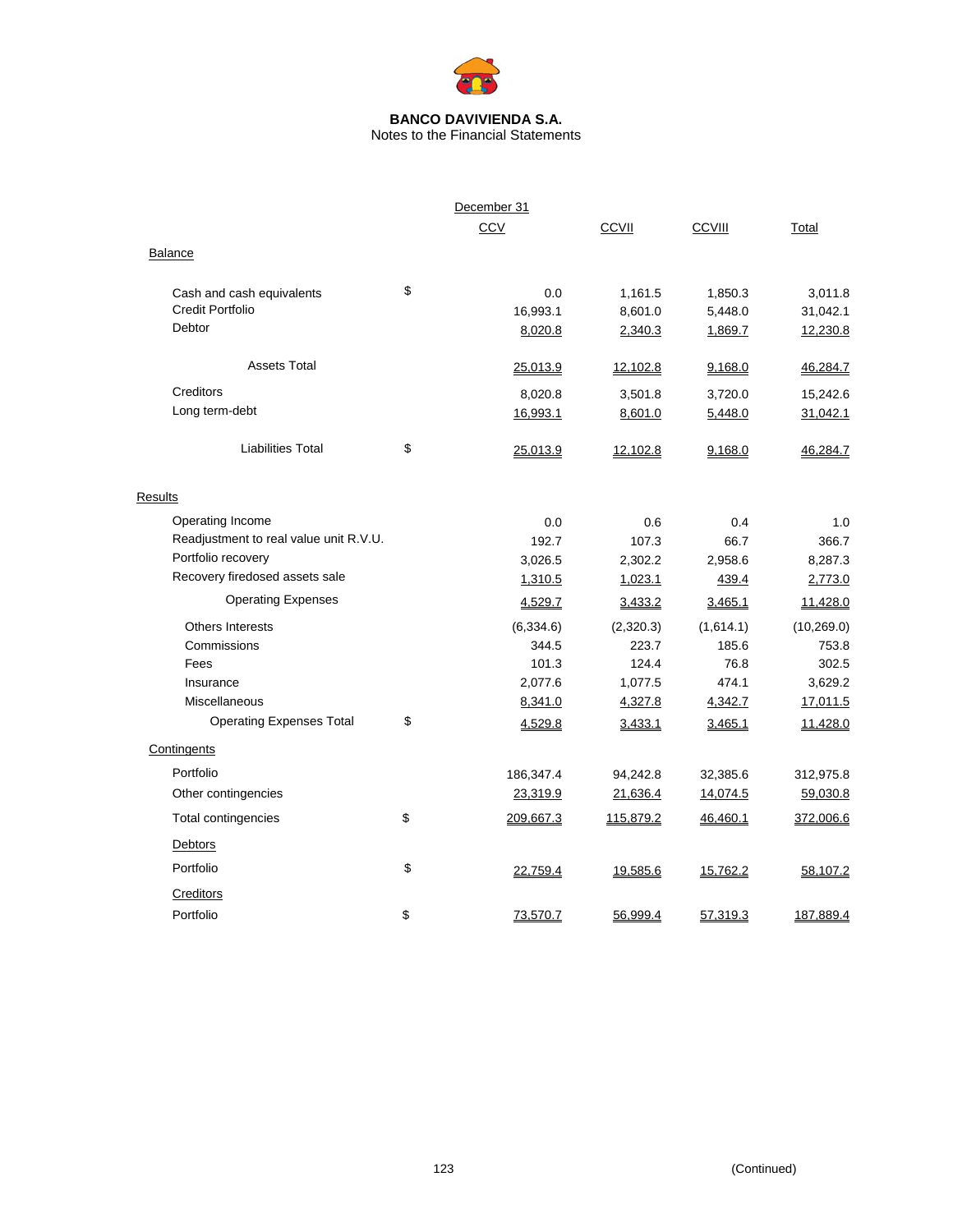

Notes to the Financial Statements

### June 30

|                                        | <b>CCV</b>      | <b>CCVII</b>    | <b>CCVIII</b> | Total     |
|----------------------------------------|-----------------|-----------------|---------------|-----------|
| Balance                                |                 |                 |               |           |
| Cash and cash equivalents              | \$<br>0.0       | 1,542.7         | 322.6         | 1,865.3   |
| Credit Portfolio                       | 16,800.3        | 10,412.4        | 6,209.0       | 33,421.7  |
| Debtor                                 | 1,686.2         | 356.0           | 249.4         | 2,291.6   |
| <b>Assets Total</b>                    | 18,486.5        | 12,311.1        | 6,781.0       | 37,578.6  |
| Interests                              | 1,295.2         | 0.0             | 0.0           | 1,295.2   |
| Accounts payable                       | 390.9           | 0.0             | 0.0           | 390.9     |
| Creditors                              | 0.0             | 1,898.7         | 572.0         | 2,470.7   |
| Long term-debt                         | 16,800.4        | 10,412.4        | 6,209.0       | 33,421.8  |
| <b>Liabilities Total</b>               | \$<br>18,486.5  | <u>12,311.1</u> | 6,781.0       | 37,578.6  |
| Results                                |                 |                 |               |           |
| Operating Income                       | 0.1             | 0.5             | 0.4           | 1.0       |
| Readjustment to real value unit R.V.U. | 459.5           | 284.8           | 225.2         | 969.5     |
| Portfolio recovery                     | 1,144.1         | 1,762.3         | 2,529.0       | 5,435.4   |
| Recovery foreclosed assets sale        | 1,100.7         | 901.0           | 159.2         | 2,160.9   |
| Operating Income total                 | 2,704.4         | 2,948.6         | 2,913.8       | 8,566.8   |
| <b>Others Interests</b>                | (326.1)         | 1,157.0         | 1,862.7       | 2,693.6   |
| Commissions                            | 568.8           | 379.1           | 319.3         | 1,267.2   |
| Fees                                   | 129.8           | 82.4            | 85.1          | 297.3     |
| Insurance                              | 1,952.2         | 1,004.9         | 462.2         | 3,419.3   |
| Miscellaneous                          | 379.7           | 325.2           | 184.5         | 889.4     |
| <b>Operating Expenses Total</b>        | \$<br>2,704.4   | 2,948.6         | 2,913.8       | 8,566.8   |
| Contingents                            |                 |                 |               |           |
| Portfolio                              | 188,696.9       | 97,048.2        | 32,546.1      | 318,291.2 |
| Other contingencies                    | 24,942.6        | <u>21,944.4</u> | 15,264.7      | 62,151.7  |
| <b>Total contingencies</b>             | \$<br>213,639.5 | 118,992.6       | 47,810.8      | 380,442.9 |
| Debtors                                |                 |                 |               |           |
| Portfolio                              | \$<br>25,188.9  | 21,624.8        | 17,638.0      | 64,451.7  |
| Creditors                              |                 |                 |               |           |
| Portfolio                              | \$<br>74,801.3  | 60,203.6        | 59,851.8      | 194,856.7 |

In accordance with the External Circular 047 dated 2008 issued by the Colombian Superintendence of Finance, as of January 1, 2009 the Bank had balances portfolio universalities punished in order fiduciary accounts, but the December 31 and June 30, 2011, the Superintendence has not agreed to such transfer, which is why the balance sheet sent to the Colombian Superintendence of Finance differs from the official books of books kept in the register of such accounts.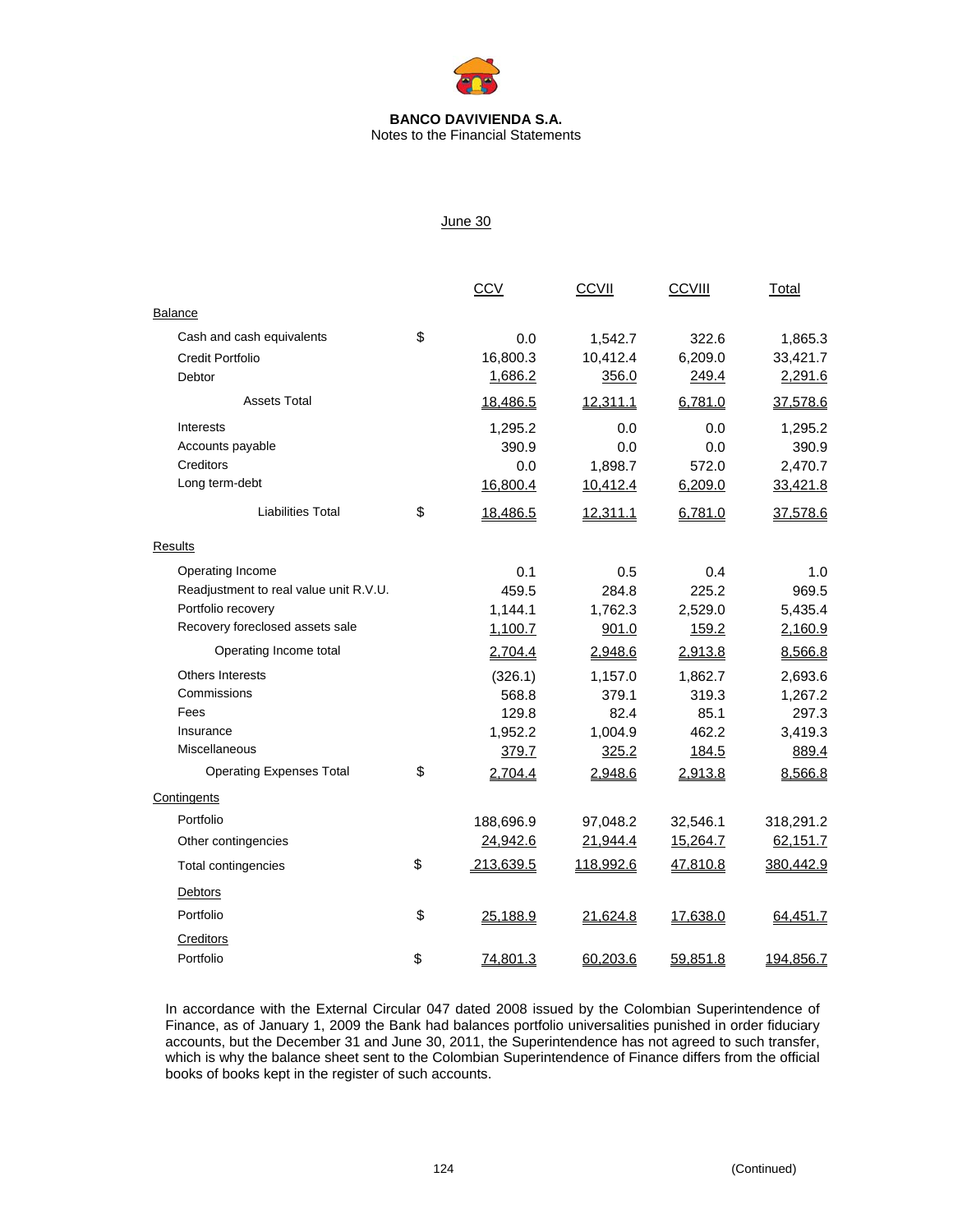

Notes to the Financial Statements

### **26 Operating Income – Other**

The detail of the operating income – others is as follows:

|                                          | December 31    | June 30  |
|------------------------------------------|----------------|----------|
| Traveler withdrawal                      | \$<br>12.599.4 | 13,344.9 |
| Collection use of networks               | 15,761.8       | 15,881.4 |
| Sale Checkbooks                          | 2,433.3        | 2,006.8  |
| <b>Virtual Services</b>                  | 15,171.8       | 15,034.7 |
| Sale check books                         | 12,812.3       | 13,708.5 |
| <b>SARO</b> fraud recovery               | 1,901.0        | 5,268.8  |
| Declines and trans-shipment credit cards | 2,253.0        | 2,994.4  |
| National and local deposits              | 9,387.7        | 8,654.8  |
| Cashier's checks                         | 1,556.9        | 1,892.7  |
| Others (Less than 5%)                    | 4,117.0        | 4,103.8  |
|                                          |                |          |
|                                          | \$<br>77.994.2 | 82.890.8 |

### **27 Operating Expenses – Others**

The detail of the operating expenses – others is as follows:

|                                | December 31     | June 30   |
|--------------------------------|-----------------|-----------|
| Fees                           | \$<br>58,756.2  | 41,323.0  |
| Taxes                          | 58,424.4        | 63,059.3  |
| Leases                         | 30,178.2        | 27,791.9  |
| Contributions and affiliations | 27,499.3        | 23,366.1  |
| Insurance                      | 60,148.7        | 49,879.2  |
| Maintenance and repairs        | 14,507.0        | 10,237.2  |
| Suitability offices            | 9,564.0         | 8,641.0   |
| Deaning and security service   | 15,785.6        | 14,352.7  |
| Temporary services             | 2,693.8         | 1,699.1   |
| Advertising and propaganda     | 55,088.6        | 33,678.4  |
| <b>Public relations</b>        | 30,696.1        | 26,408.9  |
| <b>Public Services</b>         | 30,485.7        | 26,397.5  |
| Travel expenses                | 6,211.9         | 5,928.8   |
| Transport                      | 27,401.6        | 22,604.1  |
| Useful and stationery          | 7,322.4         | 7,846.1   |
| Other (less than 5%)           | 8,567.4         | 6,768.4   |
|                                | \$<br>443,330.9 | 369,981.7 |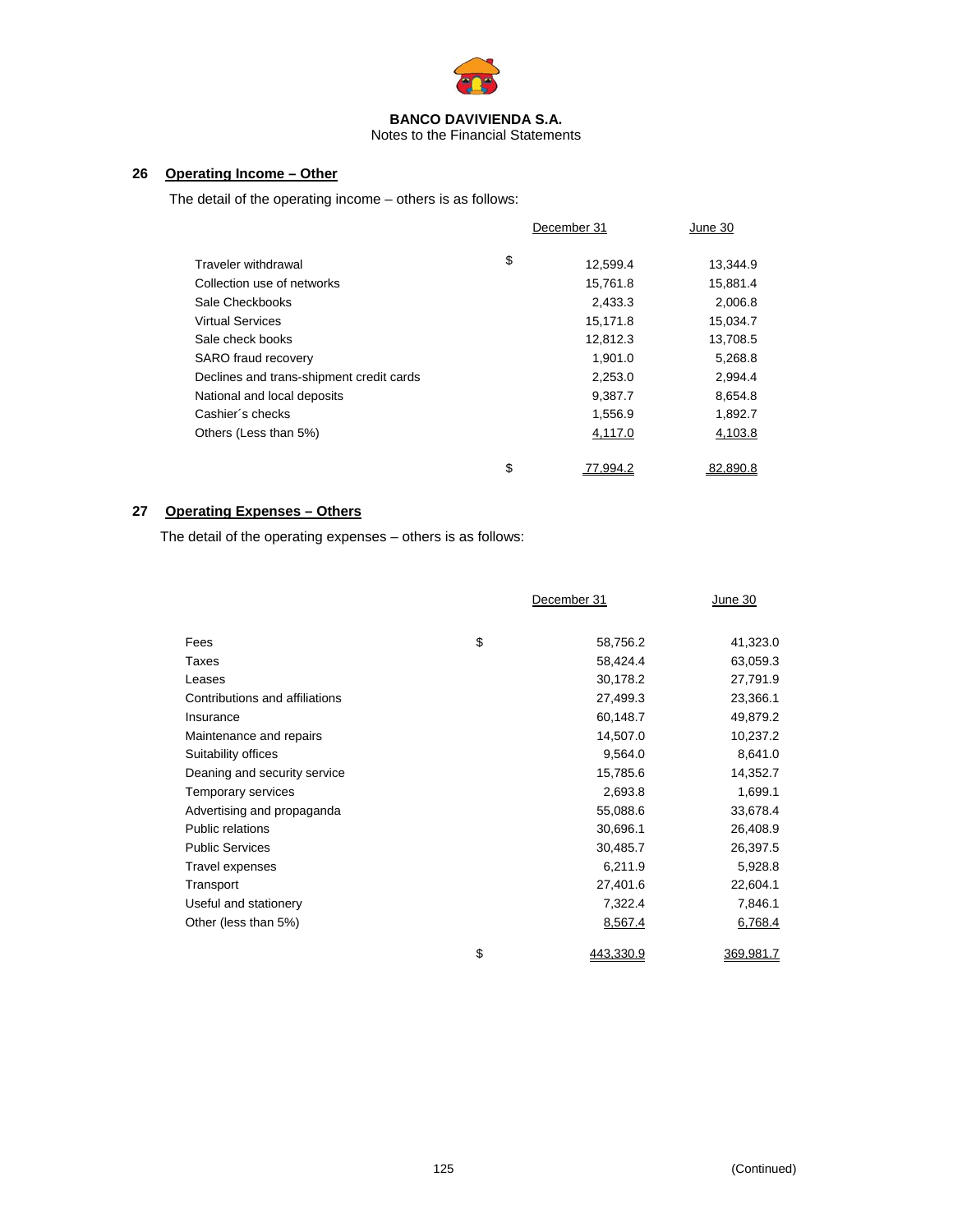

Notes to the Financial Statements

### **28 Allowances – Others**

The following is the detail of other allowances:

|                             |    | December 31 | June 30 |
|-----------------------------|----|-------------|---------|
| Cash                        | \$ | 272.4       | 267.5   |
| <b>Foreclosed Assets</b>    |    | 4,396.6     | 4,120.7 |
| Other assets                |    | 288.6       | 408.4   |
| Other estimated liabilities |    | 384.8       | 50.9    |
|                             | S  | 5.342.4     | 4.847.5 |

### **29 Non-Operating Income**

The following is the detail of the non-operating income:

|                                                   | December 31     | June 30   |
|---------------------------------------------------|-----------------|-----------|
| Gross profit on sale of:                          |                 |           |
| <b>Foreclosed Assets</b>                          | \$<br>2,395.2   | 2,316.0   |
| Properties & Equipment                            | 9,605.3         | 1,607.7   |
|                                                   | 12,000.5        | 3,923.7   |
| Recoveries                                        |                 |           |
| Portfolio an property written off                 | 71,605.4        | 65,796.8  |
| Reinstatement allowances properties and equipment | 5,515.5         | 4,591.5   |
| Reinstatement allowances foreclosed assets        | 3,448.9         | 2,310.3   |
| Reinstatement allowances investments              | 3,419.2         | 463.4     |
| Reinstatement allowances other assets             | 1,188.3         | 202.6     |
| Reinstatement other allowances                    | 11,575.2        | 714.5     |
| Reinstatement By sinister                         | 0.0             | 6,658.9   |
| Reinstatement deposit insurance                   | 4,368.3         | 0.0       |
| Reinstatement year estimated liabilities          | 2,209.7         | 1,538.8   |
| Reinstatement estimated liabilities prior periods | 0.0             | 7,566.5   |
| <b>Others Recoveries</b>                          | 5,527.4         | 4,826.1   |
|                                                   | 108,857.9       | 94,669.4  |
| Business collaboration contract (1)               | 9,014.0         | 9,054.8   |
| Leases                                            | 668.9           | 534.5     |
| Others (Less than 5%)                             | 7,345.2         | 5,224.4   |
|                                                   | 17,028.1        | 14,813.7  |
|                                                   | \$<br>137,886.5 | 113,406.8 |

(1)Through business cooperation contract concluded between the Bank and the Fiduciaria Davivienda S.A. which is extended every year, with the porpuse of promotion business trust, it was agreed to distribute the income the proceeds in equal parts between the trustee and the Bank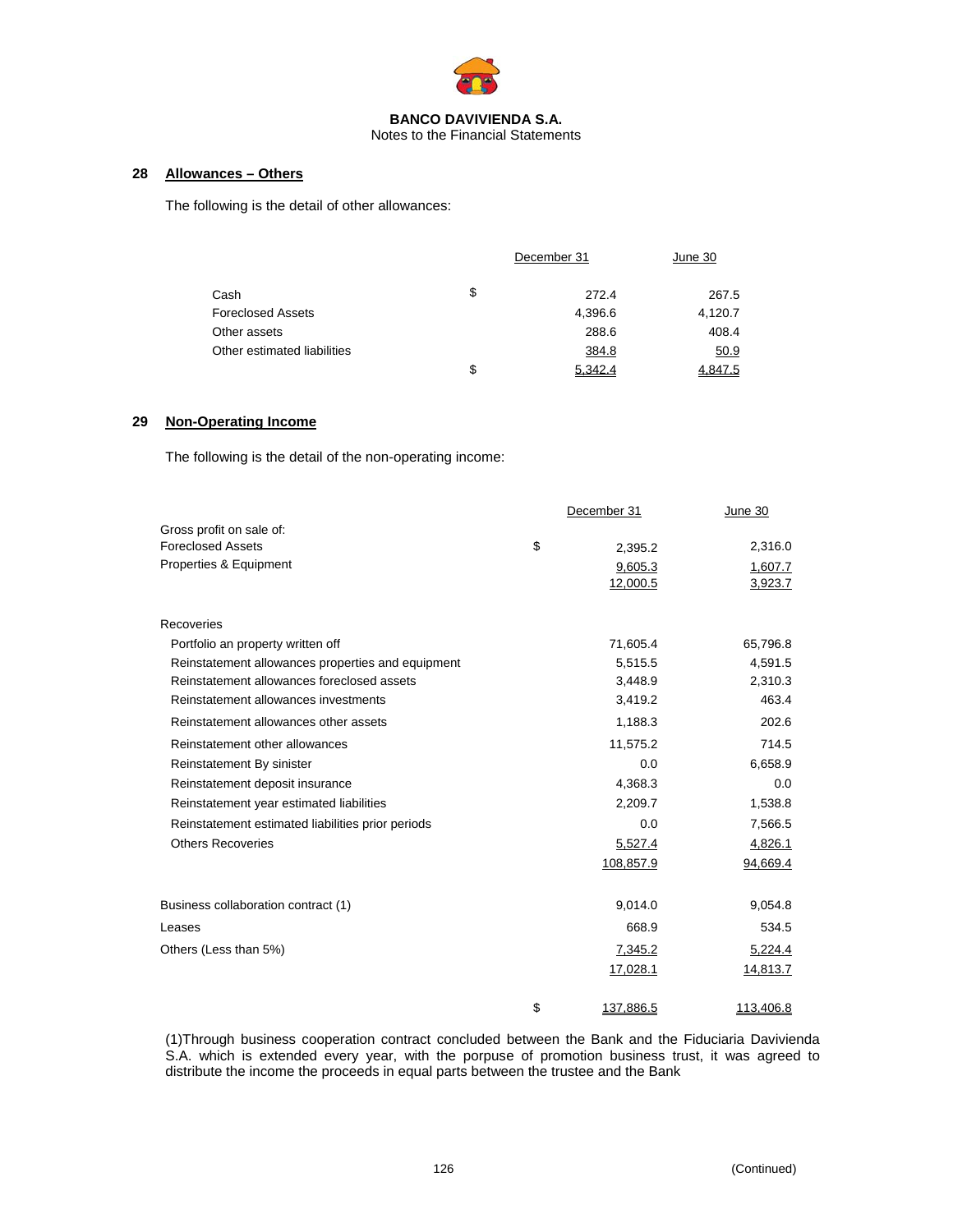

Notes to the Financial Statements

### **30 Non-Operating Expenses**

The following is the detail of the non-operating expenses:

|                                                 | December 31    | June 30  |
|-------------------------------------------------|----------------|----------|
| Loss on sale of assets received in payment      | \$<br>2,845.2  | 1,269.9  |
| Loss on sale of properties and equipment        | 132.9          | 431.5    |
| Casualty loss                                   | 11,236.7       | 6,839.7  |
| Penalties and sanctions                         | 16,293.0       | 5,294.7  |
| Expenses assets received in payment             | 912.9          | 1,009.3  |
| Other assets losses                             | 993.7          | 458.2    |
| Client recognition                              | 141.3          | 149.3    |
| Housing relieves return                         | 1,922.8        | 9,801.9  |
| Non-operating expenses prior years              | 533.8          | 570.5    |
| Interest arrears official entities              | 0.0            | 3,674.7  |
| Commercial deference                            | 842.7          | 419.1    |
| Legal Management                                | 236.0          | 499.1    |
| Special processes managed portfolio and waivers | 426.5          | 313.2    |
| Others (Less than 5%)                           | 1,584.5        | 2,546.3  |
|                                                 | \$<br>38,102.0 | 33,277.4 |

### **31 Income Tax**

The following is the reconciliation between accounting profit and estimated taxable income, for the periods ended on December 31, and June 30, 2011: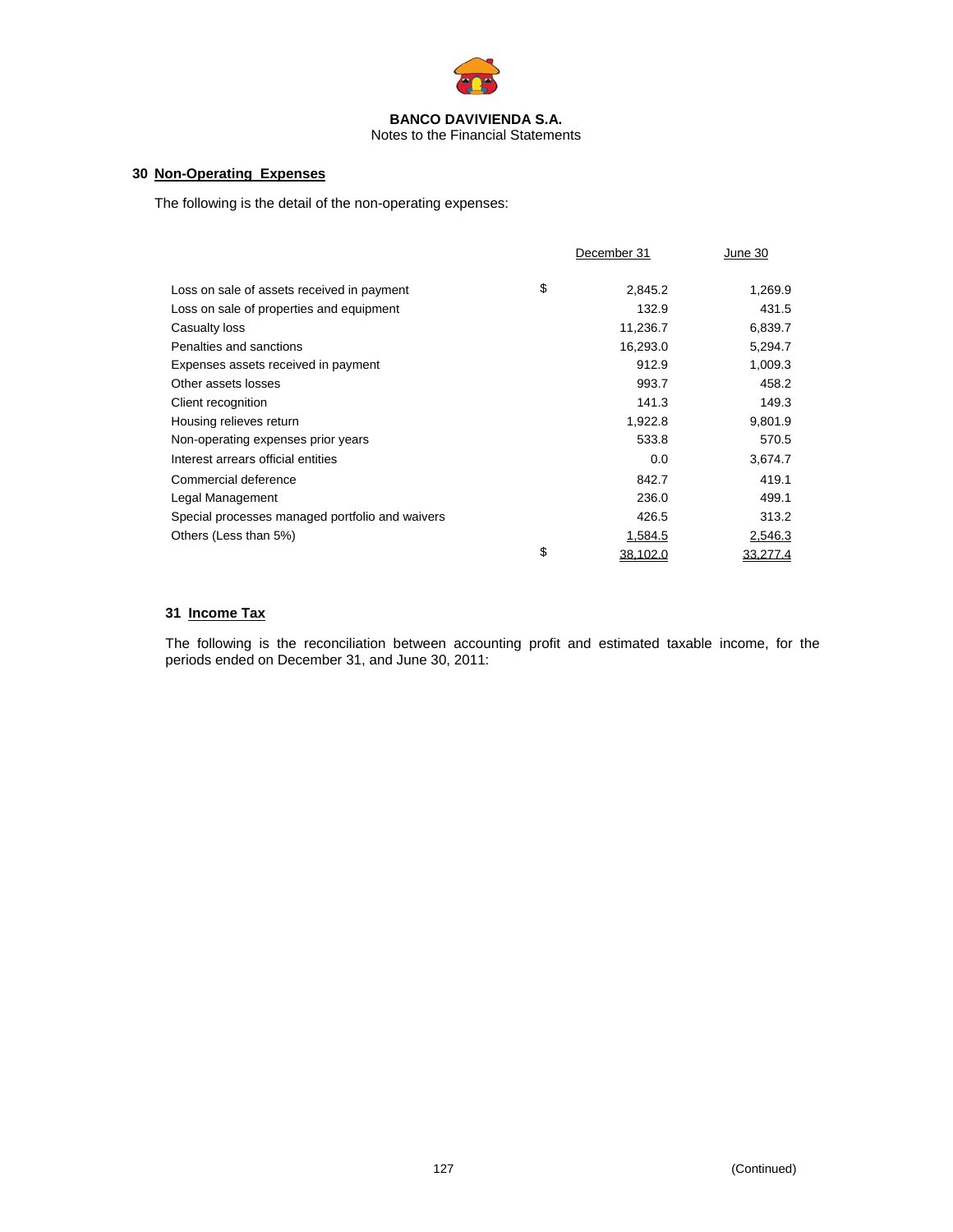

Notes to the Financial Statements

|                                                                           | December 31     | June 30      |
|---------------------------------------------------------------------------|-----------------|--------------|
| Profit before income tax                                                  | \$<br>385,511.2 | 361,050.6    |
| (Plus or less) entries that increase (decrease) fiscal profit:            |                 |              |
| Taxes on financial movements non taxable                                  | 14,818.4        | 13,474.2     |
| Fines and penalties for lack of reserve                                   | 16,317.8        | 5,294.7      |
| Non deductible brp's, assets, litigations, other allowances               | 8,041.1         | 17,221.4     |
| Profit on sale of investments                                             | 16,008.7        | (16, 200.5)  |
| Difference for application of special valuation systems net 2008 and 2009 | (56, 351.9)     | 14,414.2     |
| Dividends and income non taxable                                          | (8.8)           | (45, 595.9)  |
| Difference between accounting and fiscal depreciation                     | (77, 543.2)     | (77, 544.3)  |
| Non - deductible allowances reimbursement                                 | (16, 807.8)     | (17,682.0)   |
| Other deductions and tax benefits                                         | 103,218.4       | 43,885.8     |
| Net Income                                                                | 393,203.9       | 298,318.2    |
| Presumptive income                                                        | 30,574.8        | 31,794.8     |
| Less exempt income                                                        | (211, 855.8)    | (190, 857.6) |
| Tasable net income                                                        | 181,348.1       | 107,460.6    |
| Income Tax                                                                | 59,844.9        | 35,462.0     |
| Adjustment of income tax from previous years                              | 33,003.8        | 25,438.3     |
| Total income tax and surtax                                               | \$<br>92,848.7  | 60,900.3     |

For the periods ended December 31 and June 30, 2011, the following temporary differences give rise to the movement of deferred tax:

|                                                      | Dececember 31  | June 30    |
|------------------------------------------------------|----------------|------------|
| Difference between accounting income and tax income: |                |            |
| For valuation of investments                         | \$<br>10.468.8 | 10.014.1   |
| For Industry and Commerce Tax provision              | (2, 171.7)     | (1,744.0)  |
| Tax income for sale of Mesa de Yequas portfolio      | (105.3)        | 5,346.2    |
| Davipuntos and Frech provision                       | (5,963.0)      | 0.0        |
| Greater Value Mercantile Loan                        | 25.032.1       | 25.032.2   |
| Syndicated Ioan and IFC Bonds and Other Derivatives  | 5,742.9        | (13,210.2) |
|                                                      | \$<br>33.003.8 | 25.438.3   |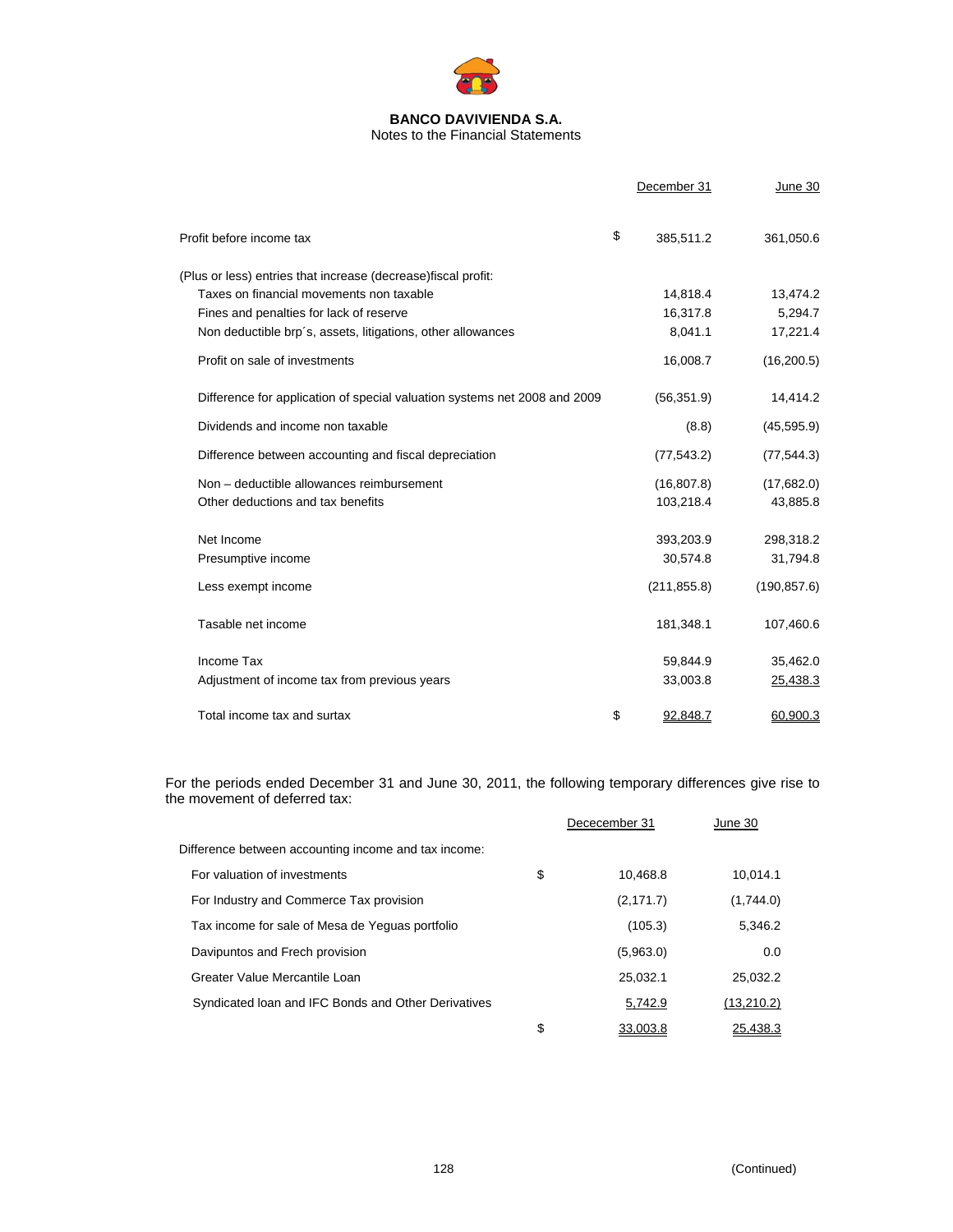

Notes to the Financial Statements

Accounting equity at December 31, 2011 differs from the fiscal equity because of the following:

| Accounting stockholders equity                                                                    | \$<br>4,812,554.2 |
|---------------------------------------------------------------------------------------------------|-------------------|
| More or (less) entries taht increase (decrease) the<br>stockholders equity due to fiscal effects: |                   |
| Allowances Assets                                                                                 | 50,696.0          |
| Estimated liabilities and allowances                                                              | 97,568.4          |
| Effect of the Derived items                                                                       | 33,042.0          |
| Effect of adjustments for inflation and other effects                                             | 36,540.0          |
| Property & equipment accounting revaluations                                                      | (477, 471.3)      |
| Deferred tax payable effect                                                                       | 143,223.8         |
| Increased commercial credit amortization value                                                    | (460, 673.0)      |
| Fiscal stockholders equity                                                                        | \$<br>4.235.480.1 |

Income Statements for taxable years 2009 and 2010 are available and can be challenged by the Tax Authorities review.

### **32 Related Parties Transactions**

The following are considered to be related parties:

- Sociedades Bolivar S.A. its subsidiaries and subordinates.
- Shareholders or actual beneficiaries of 5% or more of the equity stake of the Bank.
- Legal entities in which the company is a real beneficiary of 10% or more of the equity.
- Administrators of Bolivar S.A. companies, the Bank and other members of the Grupo Empresarial Bolívar.

The Bank may enter into transactions, agreements or contracts with related parties on the understanding that any such operations are carried out with reasonable values, taking into account the following criteria among others:

- The conditions and prevailing market rates in the sector where the transaction is conducted
- The activity of the Companies involved.
- Growth prospects of the respective business.

The main balances at December 31 and June 30, 2011 are: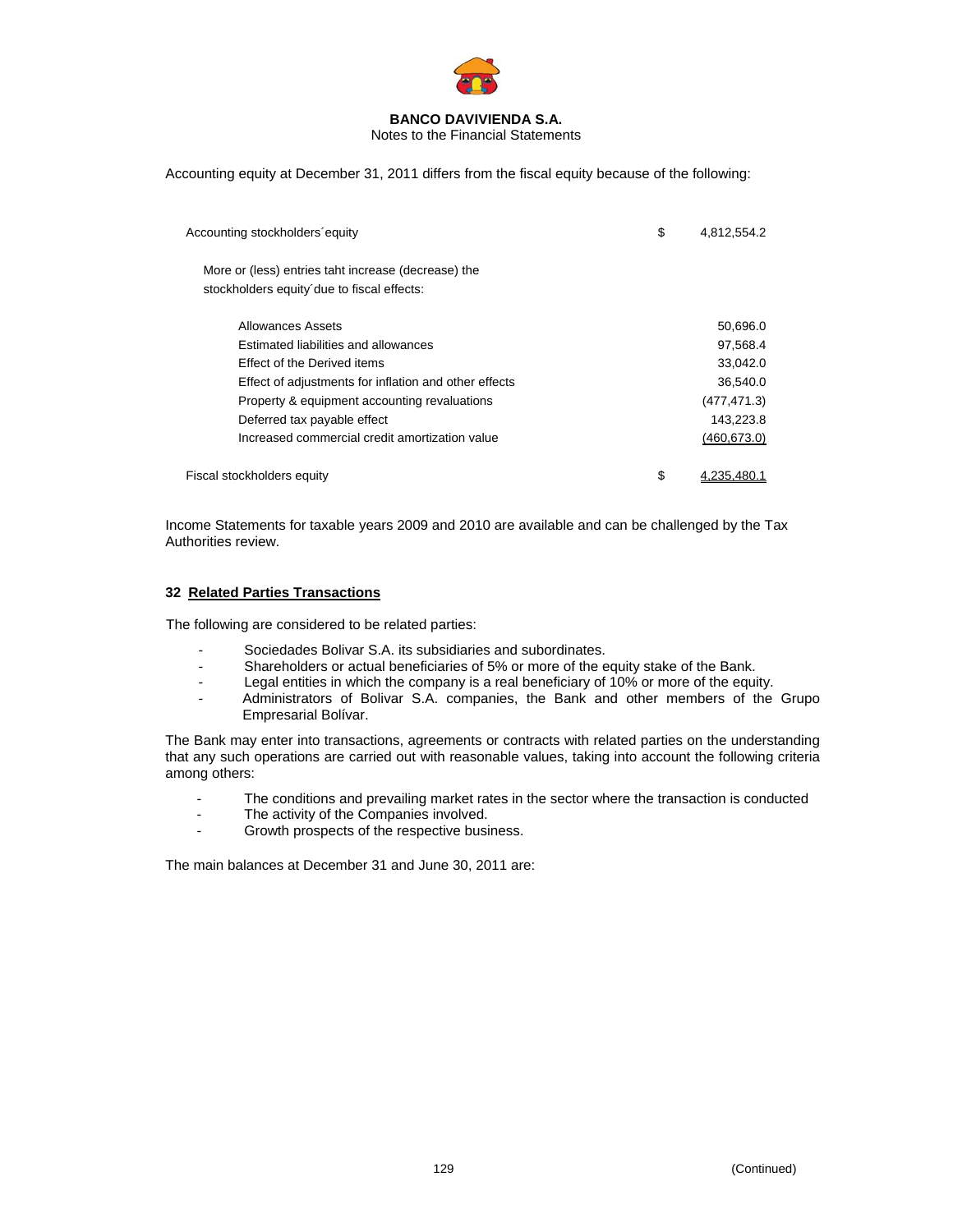

Notes to the Financial Statements

### Operations with Subordinates Companies:

#### December 31

|                                                                                                       | Shareholders<br>with a share<br>equal or greater<br>than 10% of the<br>Bank's capital | Corporate<br>entities in which<br>the Bank has<br>shares equal or<br>greater than<br>$10\% (1)$ | Other<br>Grupo<br><b>Bolivar</b><br>companies | Grupo Bolivar<br>Administrators<br>(2) | Other<br>shareholders<br>with less<br>than 10% of<br>Bank's<br>capital | Total                 |
|-------------------------------------------------------------------------------------------------------|---------------------------------------------------------------------------------------|-------------------------------------------------------------------------------------------------|-----------------------------------------------|----------------------------------------|------------------------------------------------------------------------|-----------------------|
|                                                                                                       |                                                                                       |                                                                                                 |                                               |                                        |                                                                        |                       |
| Assets                                                                                                | 0.0                                                                                   | 681,884.6                                                                                       | 237,295.0                                     | 24,918.4                               | 0.0                                                                    | 944,098.0             |
| Cash<br>Investments                                                                                   | 0.0<br>0.0                                                                            | 28,951.0<br>444,574.2                                                                           | 0.0<br>0.0                                    | 0.0<br>0.0                             | 0.0<br>0.0                                                             | 28,951.0<br>444,574.2 |
| Credit Portfolio and Financial Leasing                                                                | 0.0                                                                                   | 9,786.8                                                                                         | 220,164.2                                     | 24,657.5                               | 0.0                                                                    | 254,608.5             |
| <b>Accounts Receivable</b>                                                                            | 0.0                                                                                   | 3,764.1                                                                                         | 1,122.3                                       | 260.2                                  | 0.0                                                                    | 5,146.6               |
| Property and equipment                                                                                | 0.0                                                                                   | 0.0                                                                                             | 2,477.7                                       | 0.0                                    | 0.0                                                                    | 2,477.7               |
| <b>Other Assets</b>                                                                                   | 0.0                                                                                   | 2,089.2                                                                                         | 13,530.8                                      | 0.7                                    | 0.0                                                                    | 15,620.7              |
| Valuations                                                                                            | 0.0                                                                                   | 192,719.3                                                                                       | 0.0                                           | 0.0                                    | 0.0                                                                    | 192,719.3             |
| Pasivo                                                                                                | 211.6                                                                                 | 436,992.3                                                                                       | 81,096.9                                      | 5,932.8                                | 5,178.2                                                                | 529,411.8             |
| Deposits and callabilities                                                                            | 211.6                                                                                 | 136,703.9                                                                                       | 66,688.4                                      | 5,636.9                                | 5,178.2                                                                | 214,419.0             |
| Liability positions in money market operations<br>and related<br>Loans from Banks and other financial |                                                                                       | 7,916.5                                                                                         | 0.0                                           | 0.0                                    | 0.0                                                                    | 7,916.5               |
| obligations                                                                                           | 0.0                                                                                   | 261,848.7                                                                                       | 0.0                                           | 0.0                                    | 0.0                                                                    | 261,848.7             |
| <b>Accounts Payable</b><br>Investments securities outstanding                                         | 0.0<br>0.0                                                                            | 20,023.2<br>10,500.0                                                                            | 10,238.2<br>4,168.9                           | 52.9<br>243.0                          | 0.0<br>0.0                                                             | 30,314.3<br>14,911.9  |
| <b>Others Liabilities</b>                                                                             | 0.0                                                                                   | 0.0                                                                                             | 1.4                                           | 0.0                                    | 0.0                                                                    | 1.4                   |
| Incomes                                                                                               | 3.5                                                                                   | 59,671.7                                                                                        | 41,137.5                                      | 1,251.2                                | 0.0                                                                    | 102,063.9             |
| Operating                                                                                             | 3.5                                                                                   | 59,573.5                                                                                        | 40,715.5                                      | 1,241.8                                | 0.0                                                                    | 101,534.3             |
| Non - operating                                                                                       | 0.0                                                                                   | 98.2                                                                                            | 422.0                                         | 9.4                                    | 0.0                                                                    | 529.6                 |
| Expenses                                                                                              | 16.3                                                                                  | 52,805.1                                                                                        | 25,840.6                                      | 864.9                                  | 172.8                                                                  | 79,699.7              |
| Operating                                                                                             | 16.3                                                                                  | 50,780.9                                                                                        | 25,803.9                                      | 741.6                                  | 172.8                                                                  | 77,515.5              |
| Non - operating                                                                                       | 0.0                                                                                   | 2.024.2                                                                                         | 36.7                                          | 123.3                                  | 0.0                                                                    | 2,184.2               |

All transactions were carried out at market prices; lending rates are between 3.5% and 28.63% and deposit rates between 0.0% and 6.95%. During the second half of 2011, we have the following transaction with shareholders who own less than 10% of the capital and more than 5% of the technical equity:

| Name                                 | Balance     | Shareholding | <b>Technical Equity Limit (5%)</b> |
|--------------------------------------|-------------|--------------|------------------------------------|
| Empresas Públicas de Medellín E.S.P. | \$273.843.9 | 0.00052%     | 5.74%                              |

(1) Include Subordinates

(2) Legal representatives and members of Board of Directors of Grupo Bolívar, plus Managers and Deputies from Davivienda Bank Branches and Legal Representatives for legal purposes.

During the second half of 2011, portfolio securitization transactions were conducted with Titularizadora Colombiana for \$344,056.7.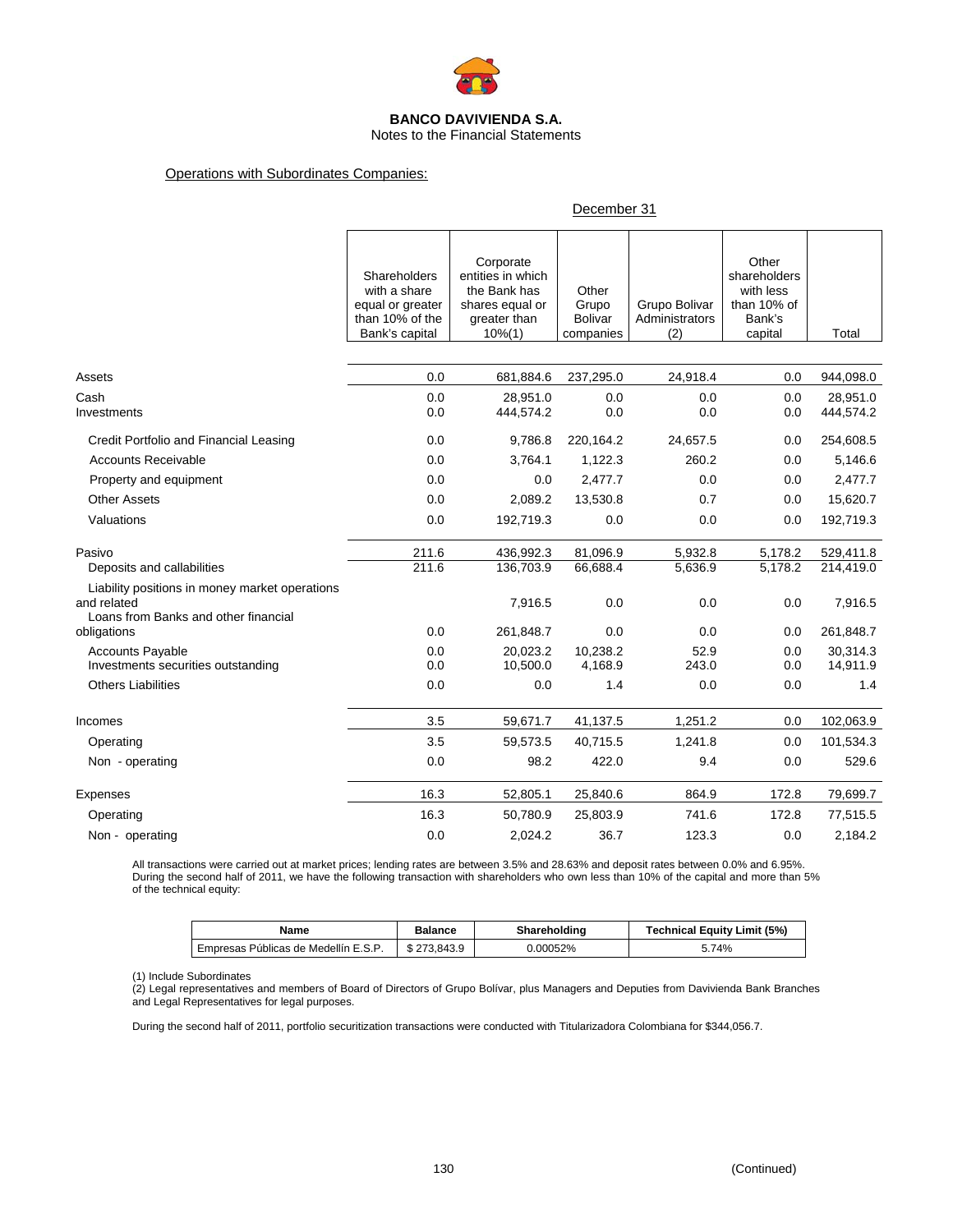

Notes to the Financial Statements

|                                                               | June 30                                                                                  |                                                                                                |                                               |                                                     |                                                                            |                        |  |  |
|---------------------------------------------------------------|------------------------------------------------------------------------------------------|------------------------------------------------------------------------------------------------|-----------------------------------------------|-----------------------------------------------------|----------------------------------------------------------------------------|------------------------|--|--|
|                                                               | Shareholders<br>with a share<br>equal or<br>greater than<br>10% of the<br>Bank's capital | Corporate<br>entities in<br>which the<br>Bank has<br>shares equal<br>or greater<br>than 10%(1) | Other<br>Grupo<br><b>Bolivar</b><br>companies | Grupo<br><b>Bolivar</b><br>Administra<br>tors $(2)$ | Other<br>sharehold<br>ers with<br>less than<br>10% of<br>Bank's<br>capital | Total                  |  |  |
|                                                               |                                                                                          | (1)                                                                                            |                                               | (2)                                                 |                                                                            |                        |  |  |
| Assets                                                        | 0.0                                                                                      | 642,820.6                                                                                      | 31,394.8                                      | 18,910.2                                            | 0.0                                                                        | 693,125.6              |  |  |
| Cash                                                          | 0.0                                                                                      | 19,710.1                                                                                       | 0.0                                           | 0.0                                                 | 0.0                                                                        | 19,710.1               |  |  |
| Investments<br>Credit Portfolio and Financial Leasing         | 0.0<br>0.0                                                                               | 489,370.3<br>3,206.2                                                                           | 0.0<br>21,097.8                               | 0.0<br>18,671.9                                     | 0.0<br>0.0                                                                 | 489,370.3<br>42,975.9  |  |  |
| <b>Accounts Receivable</b>                                    | 0.0                                                                                      | 3,980.4                                                                                        | 203.5                                         | 237.6                                               | 0.0                                                                        | 4,421.5                |  |  |
| Property and equipment                                        | 0.0                                                                                      | 0.0                                                                                            | 2,477.7                                       | 0.0                                                 | 0.0                                                                        | 2,477.7                |  |  |
| <b>Other Assets</b>                                           | 0.0                                                                                      | 2,707.0                                                                                        | 7,615.8                                       | 0.7                                                 | 0.0                                                                        | 10,323.5               |  |  |
| Valuations                                                    | 0.0                                                                                      | 123,846.6                                                                                      | 0.0                                           | 0.0                                                 | 0.0                                                                        | 123,846.6              |  |  |
| Pasivo<br>Deposits and callabilities                          | 10,884.0<br>10,884.0                                                                     | 468,577.4<br>264,649.9                                                                         | 94,264.6<br>87,166.7                          | 5,394.9<br>5,285.1                                  | 305,480.3<br>12,397.5                                                      | 884,601.2<br>380,383.2 |  |  |
| Liability positions in money market operations and<br>related | 0.0                                                                                      | 9,171.8                                                                                        | 0.0                                           | 0.0                                                 | 0.0                                                                        | 9,171.8                |  |  |
| Loans from Banks and other financial obligations              | 0.0                                                                                      | 174,678.6                                                                                      | 0.0                                           | 0.0                                                 | 0.0                                                                        | 174,678.6              |  |  |
| <b>Accounts Payable</b>                                       | 0.0                                                                                      | 8,577.1                                                                                        | 2,974.0                                       | 85.3                                                | 6.6                                                                        | 11,643.0               |  |  |
| Investments securities outstanding                            | 0.0                                                                                      | 11,500.0                                                                                       | 4,123.9                                       | 0.0                                                 | 293,076.2                                                                  | 308,700.1              |  |  |
| <b>Others Liabilities</b>                                     | 0.0                                                                                      | 0.0                                                                                            | 0.0                                           | 24.5                                                | 0.0                                                                        | 24.5                   |  |  |
| Incomes                                                       | 0.1                                                                                      | 137,256.1                                                                                      | 33,551.1                                      | 689.5                                               | 18,700.5                                                                   | 190,197.3              |  |  |
| Operating<br>Non - operating                                  | 0.1<br>0.0                                                                               | 137,202.3<br>53.8                                                                              | 32,920.3<br>630.8                             | 679.8<br>9.7                                        | 18,700.5<br>0.0                                                            | 189,503.0<br>694.3     |  |  |
| Gastos                                                        | 4.3                                                                                      | 34,987.9                                                                                       | 17,587.0                                      | 767.1                                               | 13.6                                                                       | 53,359.9               |  |  |
| Operating                                                     | 4.3                                                                                      | 34,572.8                                                                                       | 17,335.3                                      | 538.8                                               | 13.6                                                                       | 52,464.8               |  |  |
| Non - operating                                               | 0.0                                                                                      | 415.1                                                                                          | 251.7                                         | 228.3                                               | 0.0                                                                        | 895.1                  |  |  |

All transactions were carried out at market prices; lending rates are between 3.5% and 26.38% and deposit rates between 0.0% and 5.70%. During the second half of 2011, we have the following transaction with shareholders who own less than 10% of the capital and more than 5% of the technical equity:

| Name                                 | Balance                | Shareholding | Technical Equity Limit (5%) |
|--------------------------------------|------------------------|--------------|-----------------------------|
| Empresas Públicas de Medellín E.S.P. | 275.063.4 <sup>'</sup> | 0.00057%     | .48%                        |

(1) Include Subordinates

(2) Legal representatives and members of Board of Directors of Grupo Bolívar, plus Managers and Deputies from Davivienda Bank Branches and Legal Representatives for legal purposes.

During the second half of 2011, portfolio securitization transactions were conducted with Titularizadora Colombiana for \$101,997.9.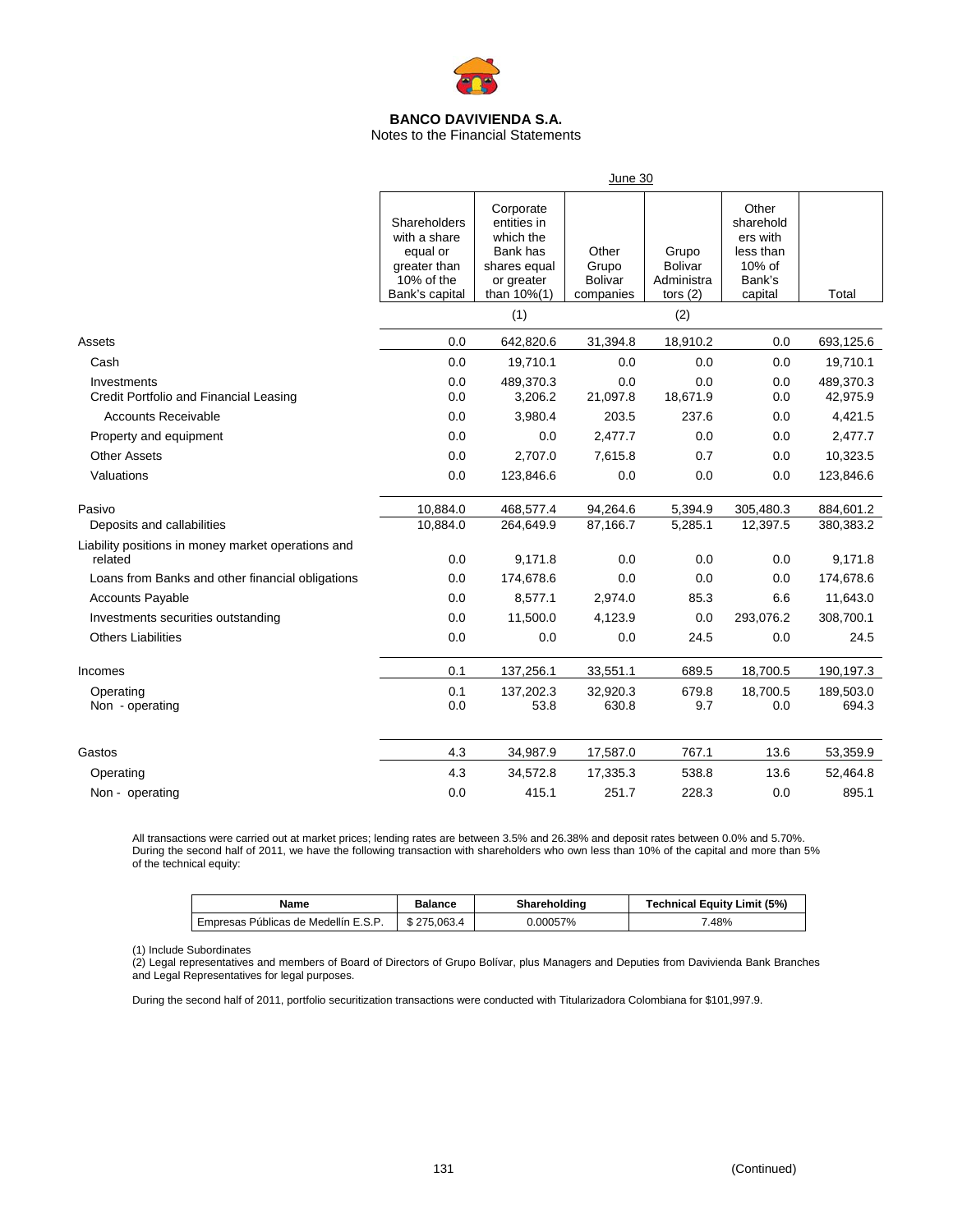

### Notes to the Financial Statements

December 31

|                                                               | Fiduciaria<br>Davivienda<br>S.A. | Fiduciaria<br>Cafetera<br>S.A. | <b>Davivalores</b><br>S.A. | Confinanciera<br>S.A. | Bancafé<br>Panamá S.A. | Total     |
|---------------------------------------------------------------|----------------------------------|--------------------------------|----------------------------|-----------------------|------------------------|-----------|
|                                                               |                                  |                                |                            |                       |                        |           |
| Assets                                                        | 34,572.5                         | 67,033.0                       | 10,095.3                   | 87,985.4              | 182,904.4              | 382,590.6 |
| Cash                                                          | 0.0                              | 0.0                            | 0.0                        | 0.0                   | 28,951.0               | 28,951.0  |
| Investments                                                   | 16,204.6                         | 55,631.0                       | 2,981.5                    | 54,801.6              | 56,532.2               | 186,150.9 |
| Credit Portfolio and Financial Leasing                        | 1.2                              | 0.0                            | 0.0                        | 7,000.0               | 0.0                    | 7,001.2   |
| <b>Accounts Receivable</b>                                    | 1,432.0                          | 0.0                            | 0.0                        | 698.8                 | 0.0                    | 2,130.8   |
| <b>Other Assets</b>                                           | 0.0                              | 0.0                            | 0.0                        | 2,058.3               | 0.0                    | 2,058.3   |
| Valuations                                                    | 16,934.7                         | 11,402.0                       | 7,113.8                    | 23,426.7              | 97,421.2               | 156,298.4 |
| Liabilities                                                   | 341.7                            | 2,143.5                        | 2,329.1                    | 7,732.2               | 8,348.1                | 20,894.6  |
| Deposits and callabilities                                    | 341.7                            | 2,137.0                        | 2,115.5                    | 7,731.2               | 431.5                  | 12,756.9  |
| Liability positions in money market<br>operations and related |                                  |                                |                            |                       |                        |           |
|                                                               | 0.0                              | 0.0                            | 0.0                        | 0.0                   | 7,916.5                | 7,916.5   |
| <b>Accounts Payable</b>                                       | 0.0                              | 6.5                            | 213.6                      | 1.0                   | 0.1                    | 221.2     |
| Incomes                                                       | 0.7                              | 8.7                            | 28.9                       | 146.7                 | 6.3                    | 191.3     |
| Operating                                                     | 0.7                              | 1.4                            | 4.8                        | 146.7                 | 6.3                    | 159.9     |
| Non - operating                                               | 0.0                              | 7.3                            | 24.1                       | 0.0                   | 0.0                    | 31.4      |
| Expenses                                                      | 36.6                             | 273.1                          | 3,334.9                    | 627.0                 | 32.9                   | 4,304.5   |
| Operating                                                     | 36.6                             | 273.1                          | 3,332.9                    | 627.0                 | 32.9                   | 4,302.5   |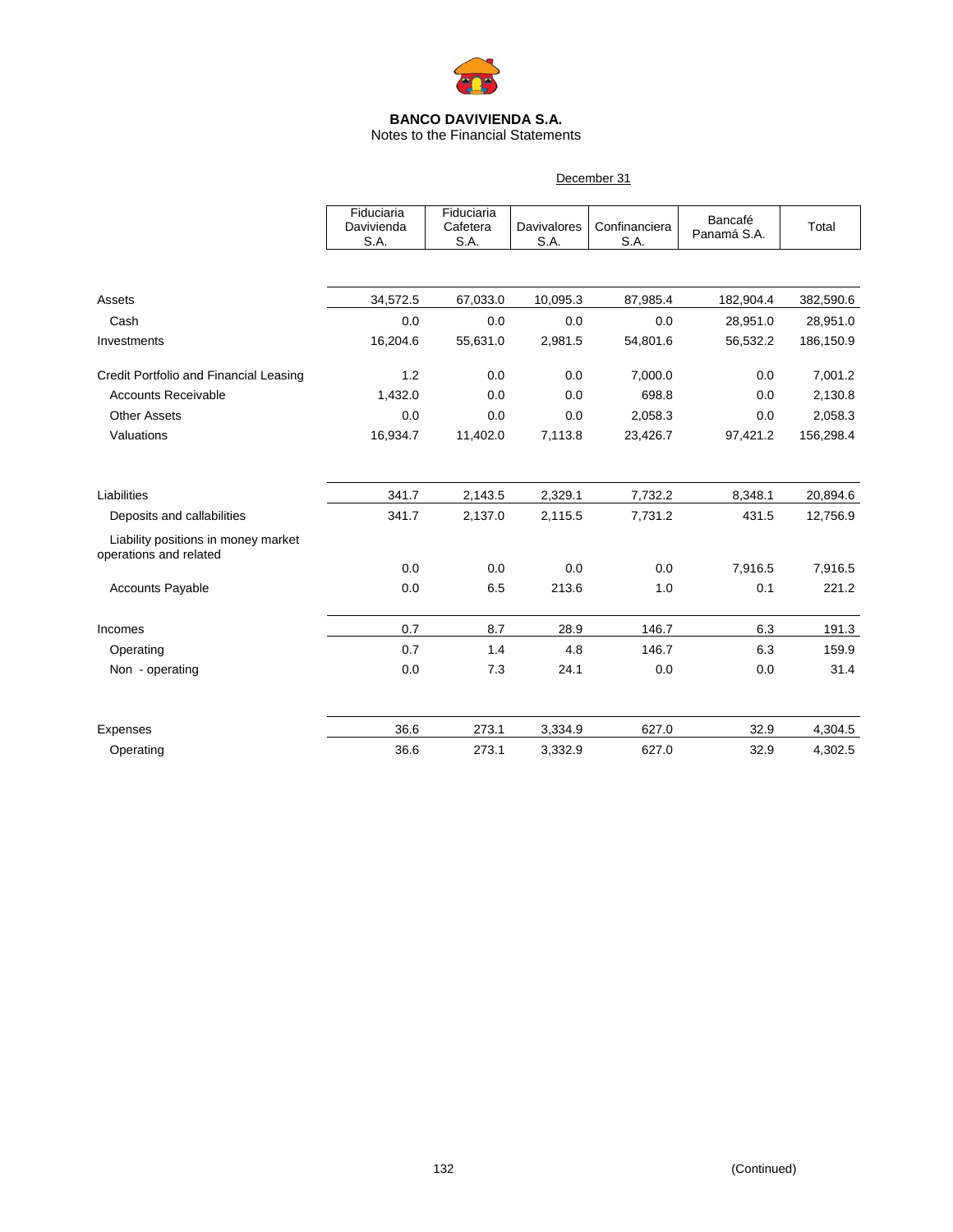

Notes to the Financial Statements

|                                                               | June 30                          |                                |                            |                       |                                                 |           |  |
|---------------------------------------------------------------|----------------------------------|--------------------------------|----------------------------|-----------------------|-------------------------------------------------|-----------|--|
|                                                               | Fiduciaria<br>Davivienda<br>S.A. | Fiduciaria<br>Cafetera<br>S.A. | <b>Davivalores</b><br>S.A. | Confinanciera<br>S.A. | Bancafé<br>International<br>Corporation<br>S.A. | Total     |  |
|                                                               |                                  |                                |                            |                       |                                                 |           |  |
| Assets                                                        | 30,175.3                         | 62,881.7                       | 7,886.1                    | 70,870.0              | 130,344.9                                       | 302,158.0 |  |
| Cash                                                          | 0.0                              | 0.0                            | 0.0                        | 0.0                   | 19,710.1                                        | 19,710.1  |  |
| Investments                                                   | 16,204.6                         | 55,631.0                       | 2,981.5                    | 54,801.6              | 51,574.2                                        | 181,192.9 |  |
| Credit Portfolio and Financial Leasing                        | 1.9                              | 0.0                            | 0.0                        | 0.0                   | 0.0                                             | 1.9       |  |
| <b>Accounts Receivable</b>                                    | 1,422.9                          | 0.0                            | 0.0                        | 152.2                 | 0.0                                             | 1,575.1   |  |
| <b>Other Assets</b>                                           | 0.0                              | 0.0                            | 0.0                        | 2,676.7               | 0.0                                             | 2,676.7   |  |
| Valuations                                                    | 12,545.9                         | 7,250.7                        | 4,904.6                    | 13,239.5              | 59,060.6                                        | 97,001.3  |  |
| Liabilities                                                   | 853.3                            | 6,879.9                        | 2,600.3                    | 13,870.1              | 9,367.8                                         | 33,571.4  |  |
| Deposits and callabilities                                    | 853.3                            | 6,879.9                        | 2,588.4                    | 13,857.9              | 195.9                                           | 24,375.4  |  |
| Liability positions in money market operations<br>and related |                                  |                                |                            |                       |                                                 |           |  |
|                                                               | 0.0                              | 0.0                            | 0.0                        | 0.0                   | 9,171.8                                         | 9,171.8   |  |
| <b>Accounts Payable</b>                                       | 0.0                              | 0.0                            | 11.9                       | 12.2                  | 0.1                                             | 24.2      |  |
| Incomes                                                       | 9,825.9                          | 4,710.7                        | 27.4                       | 14,491.6              | 182.2                                           | 29,237.8  |  |
| Operating                                                     | 9,825.9                          | 4,702.0                        | 27.4                       | 14,491.6              | 182.2                                           | 29,229.1  |  |
| Non - operating                                               | 0.0                              | 8.7                            | 0.0                        | 0.0                   | 0.0                                             | 8.7       |  |
| Expenses                                                      | 101.8                            | 188.1                          | 31.5                       | 495.9                 | 4.2                                             | 821.5     |  |
| Operating                                                     | 101.8                            | 188.1                          | 31.5                       | 495.9                 | 4.2                                             | 821.5     |  |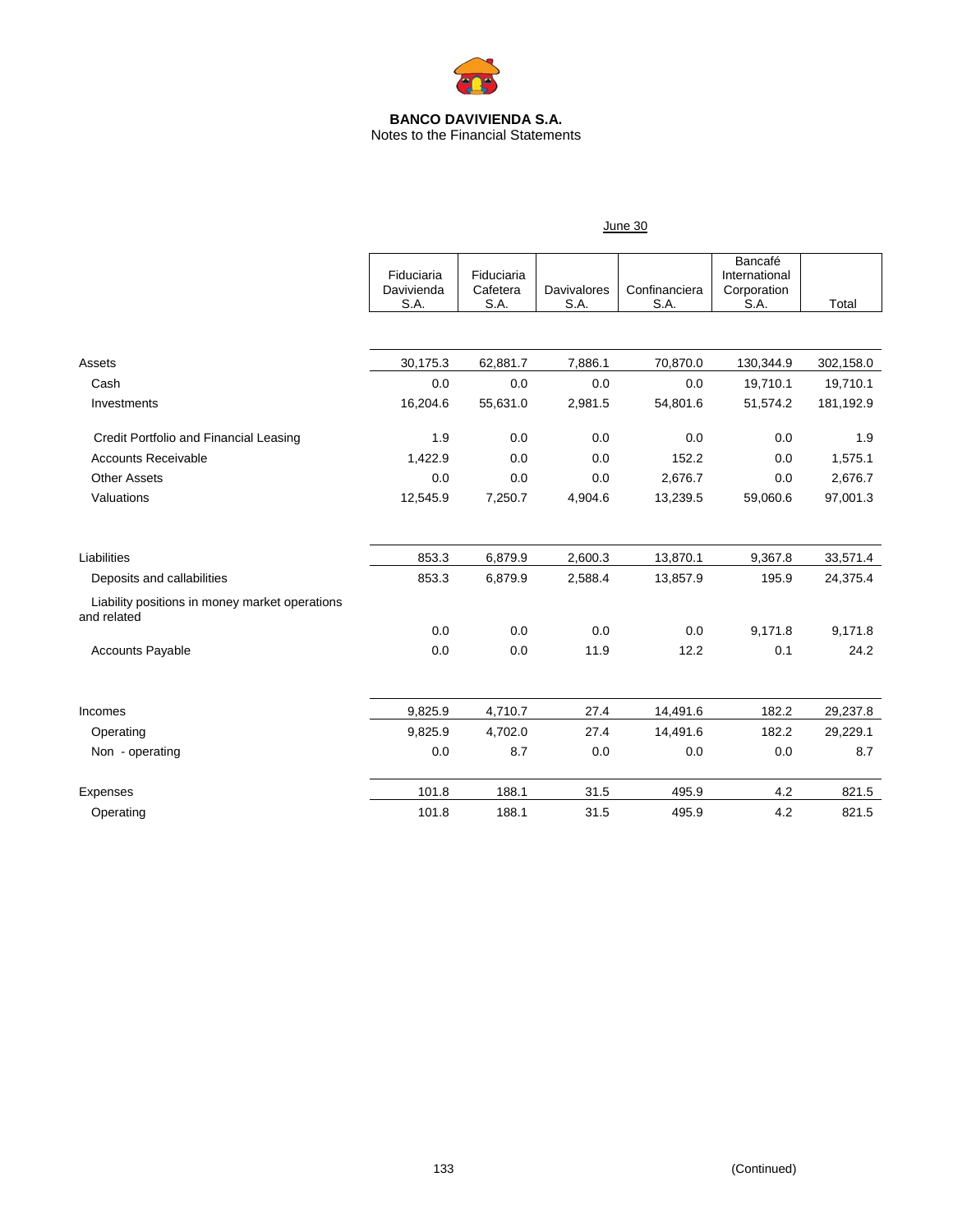

Notes to the Financial Statements

#### **33 Risk Management**

Comprehensive risk management is based on a governance structure designed to achieve strategic objectives on the basis of management, administration and risk management, which support the business growth and leveraging opportunities. On this basis, focus efforts towards the implementation of the strategy and control the associated risks.

The management and control of these risks is through areas that specialize in different functions in lines or segments, as in the case of credit risk, market liquidity, or managing their efforts transversely, how the system works operational risk management and internal control.

With regard to enforcement of this strategy is carried out by the management of Financial Control and the Chair Committee.

The integrated risk management is a fundamental principle the maintenance of the business over time and are built on this definition of policies and principles governing the management at all levels of the organization.

#### **33.1 Organizational Structure**

According to the basic guidelines of security and professionalism, the operational, risk and commercial areas of the Bank must be separated from each other however, to take advantage of synergies with the Grupo Bolívar companies, there are cross-support programs to aid the development of risk management tools.

In Personal Banking, the Vice President of Personal Credit Banking is in charge of the evaluation, execution, administration and collection of all lines of credit. The approval of all personal credit lines is based on a pyramidal structure of authority in amounts defined according to the experience of the staff and level of risk of the transactions, etc., and there are also credit committees for collective decisionmaking, responsible for analyzing major operations or those that represent a higher level of complexity.

For these lines of credit, there are achievement scores which have been built based on historical information to evaluate the customer variables, their behavior and borrowing in the financial sector, type of product and warranty. There are also methodologies developed to break the credit world down into groups so they can be assigned risk levels individually.

The main personal Banking of homogeneous groups are:

- Housing loans and leases
- Vehicle loans
- Credit card
- Warrant credits
- Other consumer loans

In Corporate and Business Banking, the business strategy depends on the Vice Presidency of Business Enterprise and the credit risk assessment rests with the Vice Presidency of Corporate Credit, which is responsible for analyzing credit requests, monitoring existing obligations, assigning risk categories and carrying out recovery actions when necessary.

Is the Vice President of Corporate Credit responsible for granting credit facilities, the target market are those national and international companies with revenues exceeding \$ 30,000, whose economic activity is framed within the terms and conditions set by both the Superintendent of companies, such as the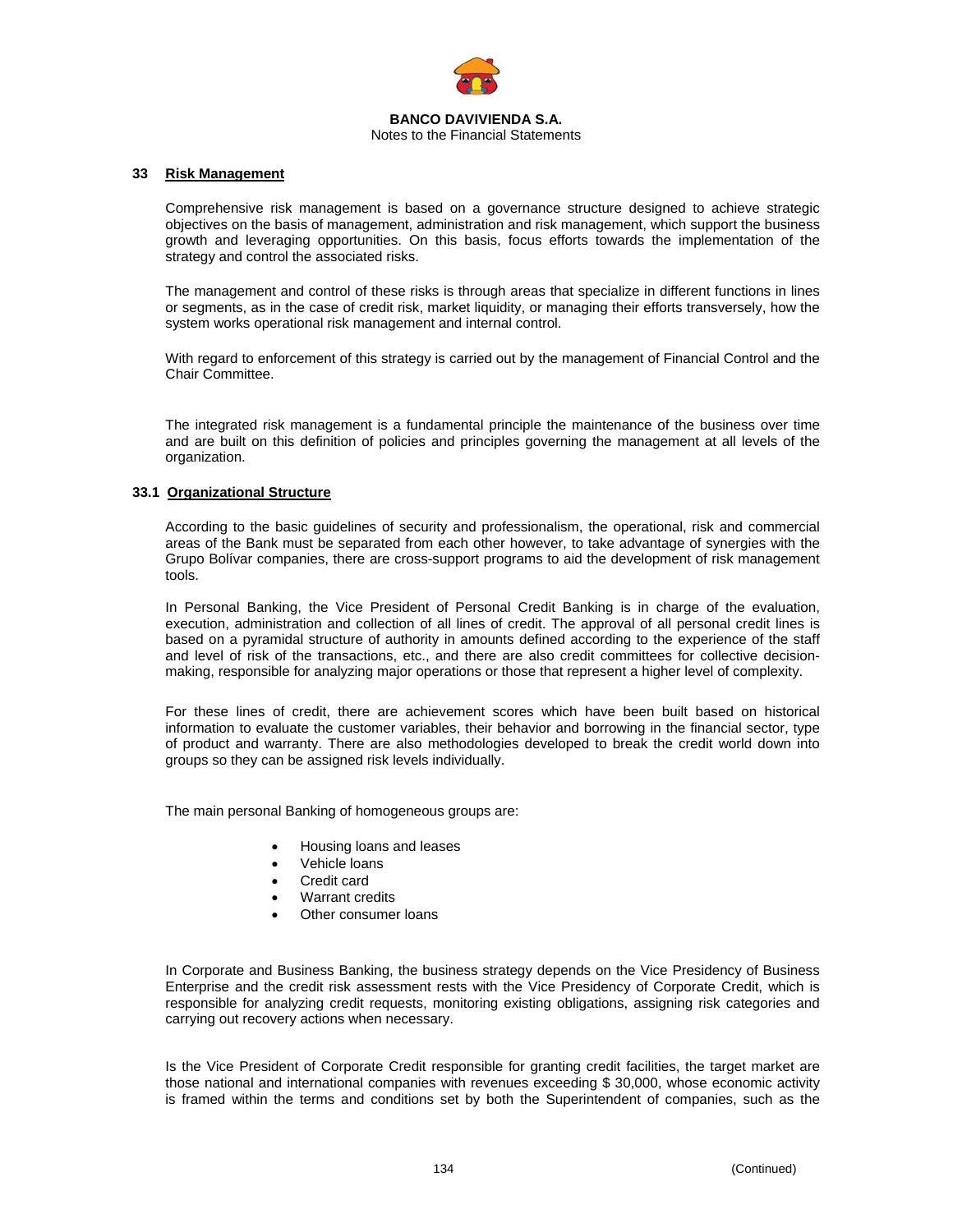

### Notes to the Financial Statements

Banco Davivienda SA, to meet this objective is made a thorough analysis of the creditworthiness of companies, examines the macroeconomic and microeconomic conditions in which it operates, culture, strategy, policies, procedures and the various risks quantitative, qualitative, and the size and importance of the economic sector in which they work.

To evaluate the various alternatives for hedging financial risk to which it exposes the Bank, grant administration policies, assessing the risk of massive portfolios, SMB and enterprise risk and maintain a balance-profitability, the Vice President is responsible for Risk and Financial Control.

Exposure limits for general strategic segment and all risk management policies are approved by the Board.

In the management of operational risk is the Vice President of Risk Assistance Force in charge of ensuring the integrity of business processes and ability to maintain the services available to customers and partners, aimed at transparency in business management.

### **33.2 Credit Risk**

The composition of the portfolio for the Bank's business lines is the following as of December 31, 2011:



# **Portfolio composition, Diciembre de 2011**

Given the above graphic, personal Banking accounts for 49.5%, while business Banking accounts for 50.5%.

#### **32.2.1. Calcualtion of allowances and Models of Reference published by the Colombian Superintendence of Finance.**

The Bank in its policy of credit risk measurement implemented from July 2007, the MRC (Commercial Model) along the lines of External Circular 035, 2006. Also at the beginning of July 2008 it adopted the Consumer Reference Model (MRCO) in accordance with the definitions issued by the Colombian Superintendence of Finance.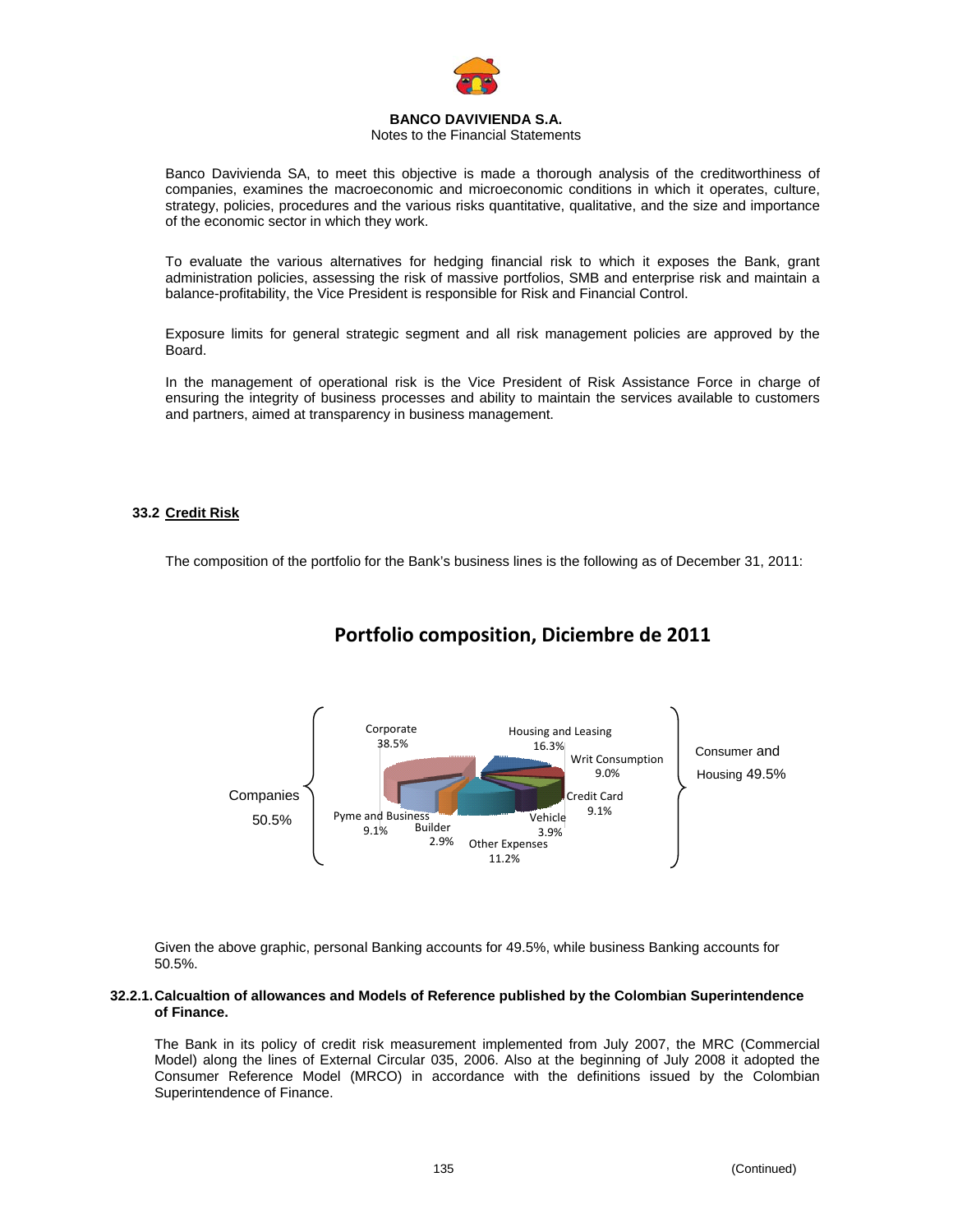

The Bank implemented the methodology of calculation of alowances with countercyclical approach, according to the definitions of External Circular 035, September 2009 issued by the Colombian Superintendence of Finance, for commercial and consumer loans.

As for the housing portfolio, the Bank continues to apply existing standards to qualify and provisioning issued by the Superintendence of Finance.

Below is a breakdown of provisions for commercial loans, consumer and housing.



These reference models and the current regulations are the base for the estimation of portfolio allowances, which are detailed below:

| (Figures in thousand of millions) | <b>Total Counter-</b><br>cyclical<br><b>Provision</b> | <b>Total Pro-</b><br>Cyclical<br><b>Provision</b> | Total<br>General<br><b>Provision</b> * | <b>Total Bank</b><br><b>Provision</b> |
|-----------------------------------|-------------------------------------------------------|---------------------------------------------------|----------------------------------------|---------------------------------------|
|                                   |                                                       |                                                   |                                        |                                       |
| Jun-11                            | 263.6                                                 | 946.6                                             | 22.6                                   | 1,232.7                               |
| Dec-11                            | 289.5                                                 | 935.0                                             | 24.6                                   | 1,249.1                               |

\* Applies to the housing and microcredit portfolios.

### **32.2.2. Personal Banking**

These portfolios are intended for individuals, which relate mainly to housing and consumer credit.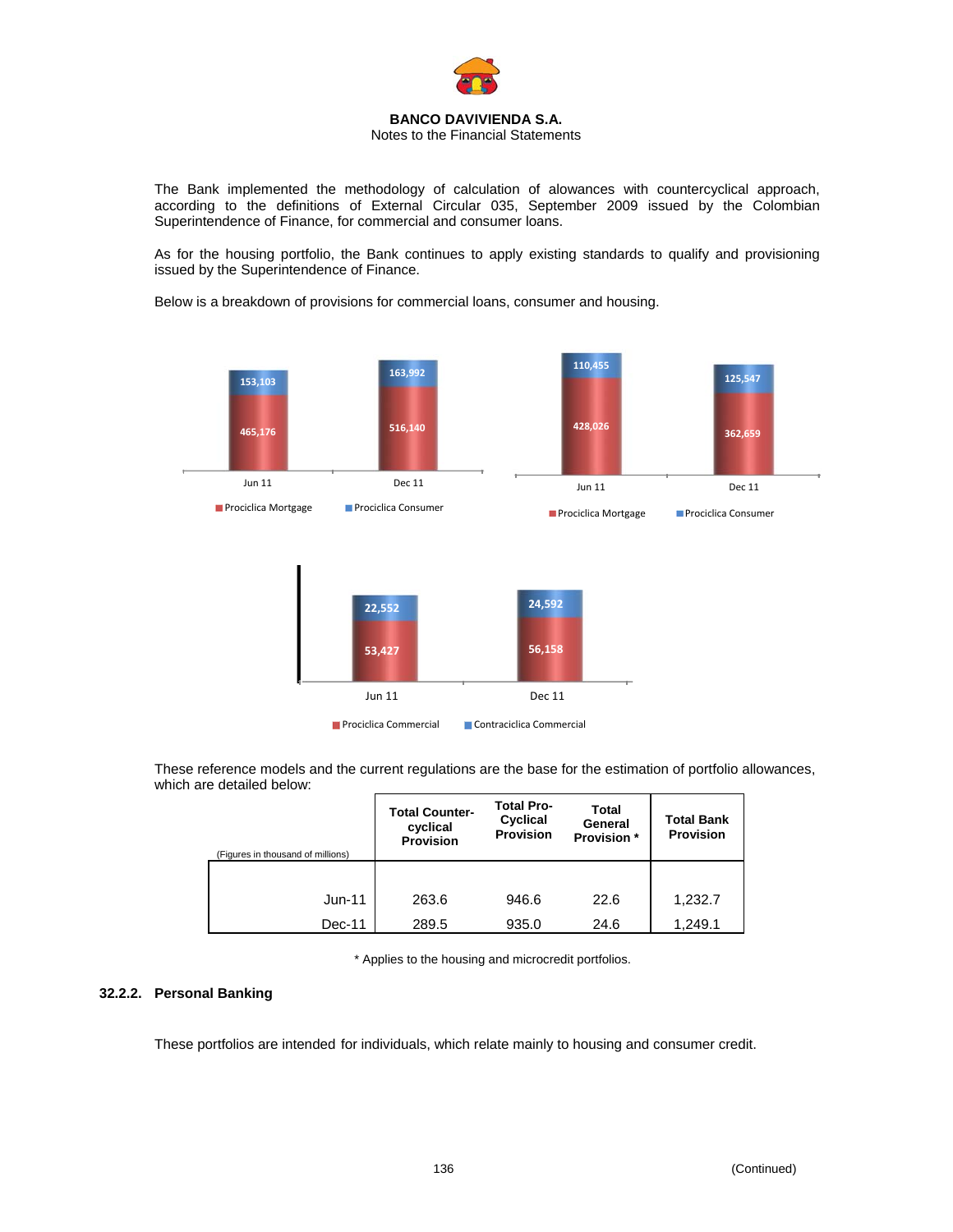

Notes to the Financial Statements

In the consumer portfolio adjustments<sup>1</sup> were made to the loan origination policies, seeking to improve the risk profile of customers at the time of linking.

In the consumer portfolio adjustments were made to the loan origination policies, seeking to improve the risk profile of customers at the time of linking. For this type of portfolio, the Bank has developed tools of risk management based on the analysis of the quality of origination according to the volume of loans and the risk profile of the linked clients. Likewise, an analysis is performed to monitor the crops according to the Banking segments of people. These tools were developed with support from the Research for Risk and the Analysis Dependency from Group Bolivar.

Below are the main balances for each segment and portfolio risk provisions assigned to each of them.

|             |                                   | <b>Balance</b> | % C, D, E | Provisión | Coverage<br>C, D, E |
|-------------|-----------------------------------|----------------|-----------|-----------|---------------------|
|             | (Figures in thousand of millions) |                |           |           |                     |
|             | <b>Mortgage and leases</b>        |                |           |           |                     |
| $\sf P$     | Jun-11                            | 3,772.2        | 2.2%      | 163.3     | 200.6%              |
|             | Dec-11                            | 4,166.1        | 1.8%      | 153.6     | 200.1%              |
| E<br>R<br>S | <b>Credit Card</b>                |                |           |           |                     |
|             | $Jun-11$                          | 2,098.7        | 4.7%      | 112.5     | 114.1%              |
| $\circ$     | Dec-11                            | 2,330.5        | 5.1%      | 145.0     | 122.6%              |
| N           | <b>Others Consumer</b>            |                |           |           |                     |
| Α           | Jun-11                            | 3,025.2        | 9.5%      | 340.4     | 118.5%              |
| L           | Dec-11                            | 2,866.2        | 12.6%     | 336.6     | 93.5%               |
|             | libranza Consumer                 |                |           |           |                     |
| B           | $Jun-11$                          | 2,269.3        | 3.5%      | 111.0     | 140.0%              |
| Α           | Dec-11                            | 2,299.8        | 2.4%      | 129.1     | 237.8%              |
| N           | <b>Vehicle</b>                    |                |           |           |                     |
| K           | $Jun-11$                          | 978.5          | 5.5%      | 54.3      | 101.0%              |
| ı           | Dec-11                            | 999.1          | 6.5%      | 69.4      | 106.1%              |
| N<br>G      | <b>Total</b>                      |                |           |           |                     |
|             | <b>Jun-11</b>                     | 12,143.8       | 4.9%      | 781.6     | 130.2%              |
|             | Dec-11                            | 12,661.6       | 5.3%      | 833.8     | 123.5%              |

Other Consumer: Crediexpress Fixed, Rotary Crediexpress, Preferential and Standardized

During the second semester of 2011 the increase in participation of personal banking was 4.3% in relation to the closure of the previous semester, this as a result of the adjustments in the originating policies for the portfolio of rotating Crediexpress and fixed Crediexpress.

Then the composition of Personal Banking portfolio and changes in the second half of 2011:

<sup>1</sup> <sup>1</sup> Adjustments made to the policies correspond to increases in the cutoff and minimum income required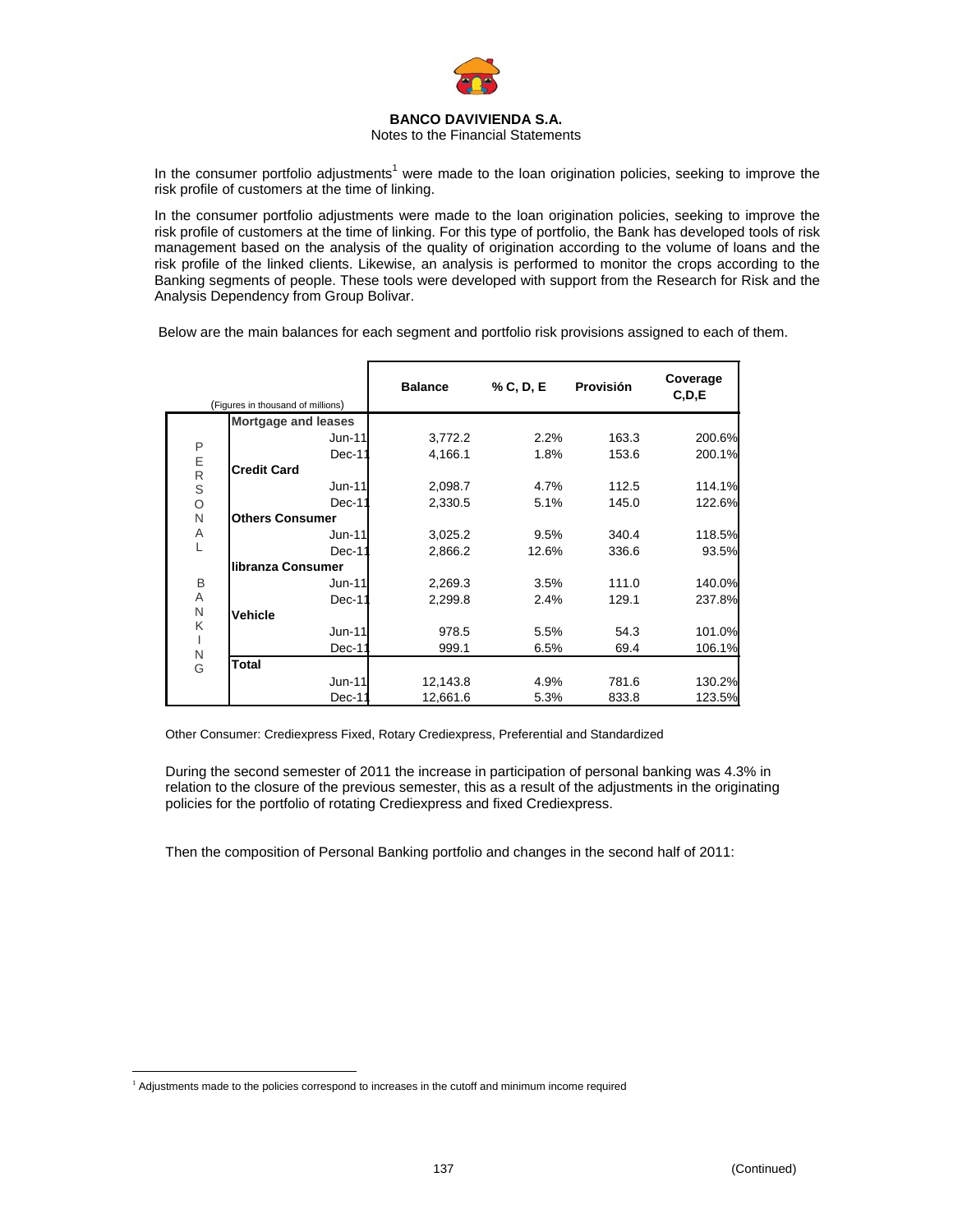

Notes to the Financial Statements

| (Figures in thousand of millions) |                         | <b>Balance</b> | Variation % | Variation \$ | Participation |
|-----------------------------------|-------------------------|----------------|-------------|--------------|---------------|
|                                   | Mortgage and leases     |                |             |              |               |
|                                   | $Jun-11$                | \$3,772.2      | 19.8%       | 624.5        | 31.1%         |
| P                                 | Dec-11                  | 4,166.1        | 10.4%       | 393.9        | 32.9%         |
| Е                                 | <b>Credit card</b>      |                |             |              |               |
| R                                 | $Jun-11$                | 2,098.7        | 11.4%       | 214.7        | 17.3%         |
| ${\bf s}$<br>O                    | $Dec-11$                | 2,330.5        | 11.0%       | 231.8        | 18.4%         |
| N                                 | Others consumers*       |                |             |              |               |
| A                                 | Jun-11                  | 3,025.2        | 19.5%       | 493.0        | 24.9%         |
| L                                 | $Dec-11$                | 2,866.2        | $-5.3%$     | $-159.0$     | 22.6%         |
|                                   | <b>Warrant consumer</b> |                |             |              |               |
| B                                 | $Jun-11$                | 2,269.3        | 1.4%        | 32.1         | 18.7%         |
| A<br>N                            | $Dec-11$                | 2,299.8        | 1.3%        | 30.5         | 18.2%         |
| K                                 | Vehicle                 |                |             |              |               |
|                                   | Jun-11                  | 978.5          | 16.0%       | 134.7        | 8.1%          |
| N                                 | $Dec-11$                | 999.1          | 2.1%        | 20.6         | 7.9%          |
| G                                 | <b>Total</b>            |                |             |              |               |
|                                   | Jun-11                  | \$12,143.8     | 14.1%       | 1,499.0      | 100.0%        |
|                                   | $Dec-11$                | \$12,661.6     | 1.3%        | 517.8        | 100.0%        |

\*Other Consumer: Fixed Crediexpress, Rotary Crediexpress, Preferential and Standardized

### **32.2.3 Corporate Banking**

Composed of banking for businesses and it is classified within the Bank into segments according to their size, SMEs, business and corporate, is also included in this portfolio banking for Builders.

To measure risk, the Bank has developed its own assessment models that seek to properly manage credit risk.

In relation to the model used for the management of Corporate credit risk, it uses quantitative and qualitative factors, and its indicators have been developed based on financial statements and individual characteristics of the companies.

As regards the quantitative aspects, the company's financial information allows measurement of its progress, comparing the results achieved in defined period thus permits the precise determination of aspects such as cash flow, debt capacity, profitability and efficiency. Similarly, the model allows us to compare these results against their peers in the sector to which they relate.

In pyme Banking, the policies for evaluation and acceptance of clients for credit are based on historical analysis and financial survey of the clients, involving sectoral analysis and perspectives plus an alternative assessment of the capacity and suitability of the company's Management, as well as measuring the ability to pay in the analysis of projected cash flows.

In Agricultural Banking, a feasibility study of agricultural production projects is carried out, giving a relative importance to the client's experience in the activity, as well as the fundamental technical parameters for acceptance in each subsector.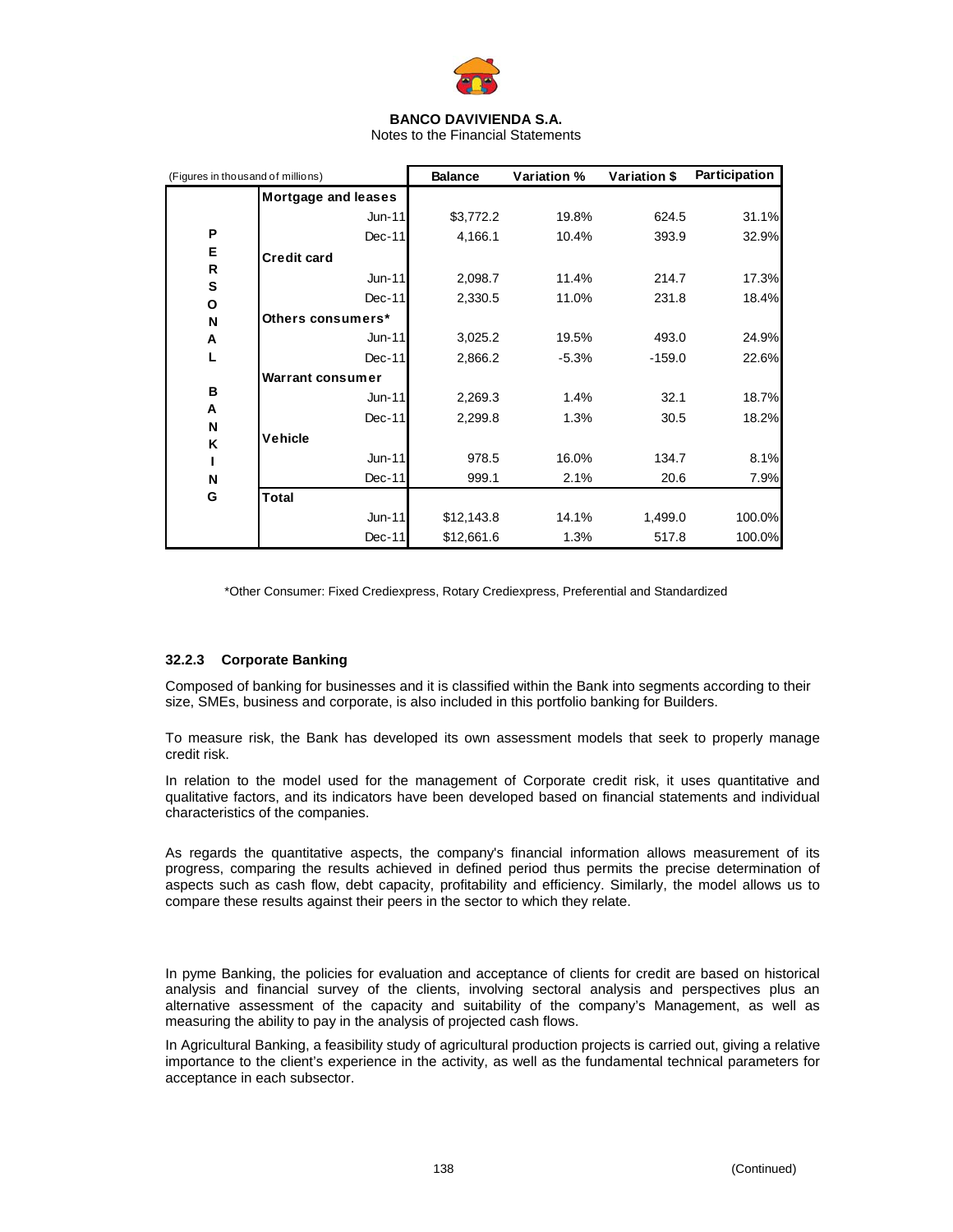

Notes to the Financial Statements

In the official Banking, the analysis focuses on strict compliance with the policy guidelines formulated by the Ministry of Finance, in law 617 of 2000, 358 of 1997 and 819 of 2003, and a supplementary analysis of the medium-term fiscal framework and adequacy of the income offered through pledges to attend the debts of public borrowing.

Below are the main balances for each portfolio segment and the risk provisions assigned to each.

| (Figures in thousand of millions) | <b>Balance</b> | % C, D, E | Provisions | Coverage<br>C, D, E |
|-----------------------------------|----------------|-----------|------------|---------------------|
| Corporate                         |                |           |            |                     |
| Jun-11                            | \$8,633.3      | 0.7%      | 253.6      | 410.6%              |
| $Dec-11$                          | 9,847.6        | 0.5%      | 223.9      | 457.7%              |
| Construction                      |                |           |            |                     |
| $Jun-11$                          | 582.9          | 5.2%      | 41.1       | 136.7%              |
| $Dec-11$                          | 740.9          | 3.6%      | 38.3       | 142.8%              |
| <b>Pyme and Business</b>          |                |           |            |                     |
| Jun-11                            | 2,073.3        | 5.8%      | 156.4      | 130.0%              |
| Dec-11                            | 2,337.1        | 4.8%      | 153.1      | 137.0%              |
|                                   |                |           |            |                     |
| <b>Total</b>                      |                |           |            |                     |
| $Jun-11$                          | \$11,289.6     | 1.9%      | 451.1      | 212.7%              |
| Dec-11                            | \$12,925.6     | 1.5%      | 415.3      | 221.5%              |

### **33.3 Market Risk**

### **33.3.1 Treasury Book**

#### - **Financial Risk Management**

The Vice President of Investment Risk Group is responsible for proposing Bolivar, carry identification and ensure the proper implementation of policies and procedures for conducting risk management, according to the decisions and guidelines determined by the Board Bank or the Financial Risk Management Committee and Investment (CRFeI) Bolivar Group, taking into account the powers that correspond to each estate.

The Vice President of Investment Risk is also responsible for the measurement and risk analysis, as well as periodic review and evaluation of methodologies for valuation of financial instruments.

The Financial Risk Committee and Investment (CRFeI) is the instance to which the Board has delegated responsibility for approving the maximum levels of financial risk to be assumed, which are then ratified by the Board itself.

The Handbook of Financial Risk Management (MARF) consolidates the policies related to risk management and financial administration of the Treasury in the Bank, and is the document through which establishes the management system required for this purpose, it section sets out the general rules and procedures necessary to exercise proper management of risks associated with cash transactions allowed, including market risk.

#### **Operations**

The definition of entities authorized to operate with companies of the Bolivar Group, is made using a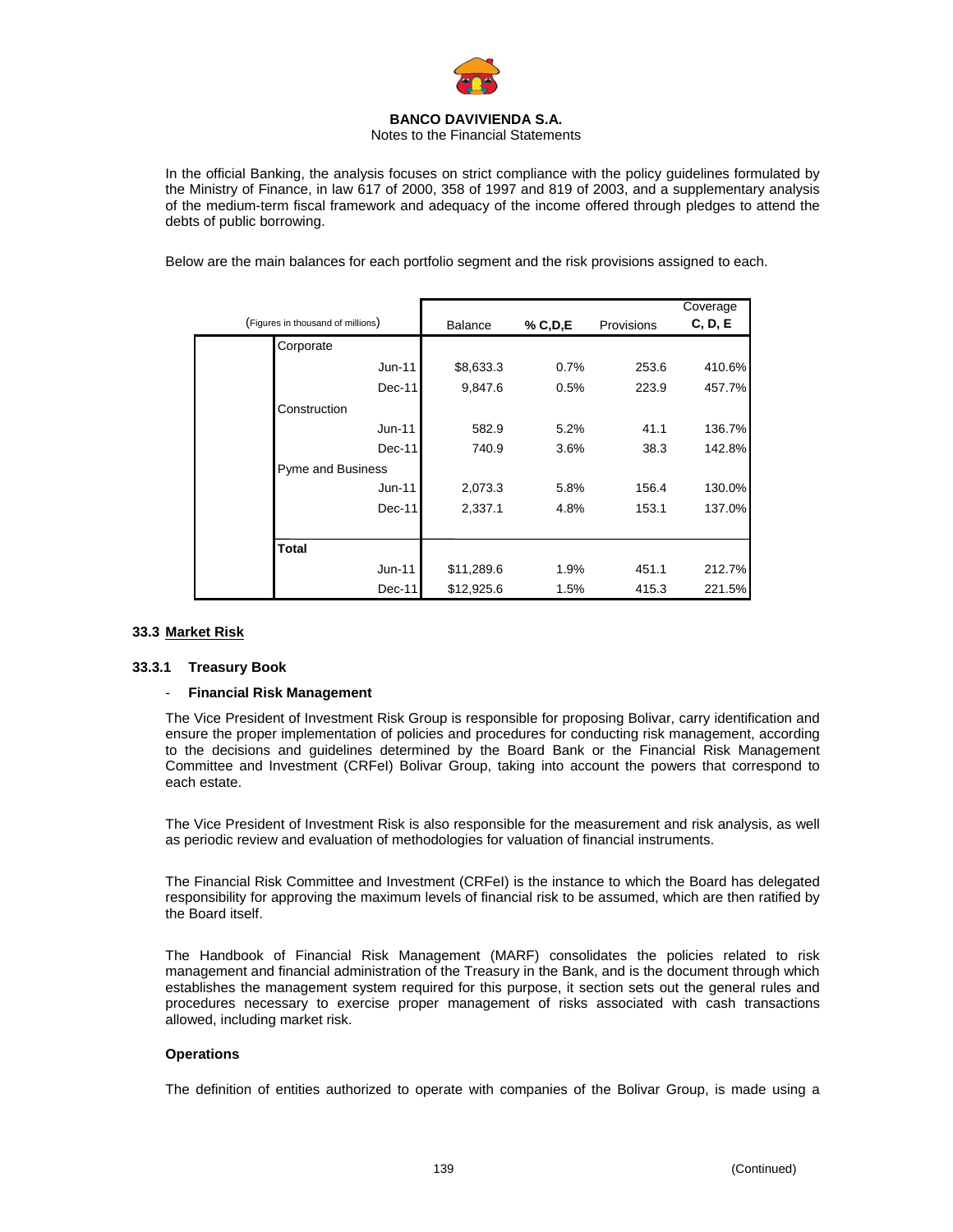

#### Notes to the Financial Statements

model that evaluates the financial performance of the counterparty through a score of representative financial indicators and taking into account considerations of a qualitative type.

The incursion in new markets and products is made once the impact and the corresponding risk profile have been measured and have been approved by the Board of Directors of the entity, in accordance with the procedure established for that purpose.

The Bank has designed a solid structure of exposure limits to control the different portfolios that make up the treasury book and the activities carried out to undertake the management of this. Investment limits, counterparty, repurchase transactions, derivatives are defined among others as well as limits per trader, position limits, modified duration limits and VaR limitations to control the operation of the treasury, the above is controlled by means of strong tools.

This management is accomplished with the support of robust tools and applications designed internally and/or trading platforms and recording used by the Bank.

In addition to the above, we have developed tools to perform detailed monitoring of operations in accordance with corporate and regulatory guidelines.

Investment Portfolio per accounting classification

#### **Portfolio Composition**

Below is the Bank's investment portfolio of the Bank al December 31, and June 30, 2011:

| (figures in thousand of millions) |                                                  |                                                         |           |                                       |           |                                                                                                                    |                                         |
|-----------------------------------|--------------------------------------------------|---------------------------------------------------------|-----------|---------------------------------------|-----------|--------------------------------------------------------------------------------------------------------------------|-----------------------------------------|
|                                   |                                                  |                                                         |           | Part.%                                | June 30   | Part.%                                                                                                             |                                         |
|                                   |                                                  |                                                         |           | 70.6%                                 |           | 56.9%                                                                                                              |                                         |
|                                   |                                                  |                                                         | 949.7     | 22.6%                                 |           | 34.4%                                                                                                              |                                         |
|                                   |                                                  |                                                         | 289.6     | 6.9%                                  |           | 8.6%                                                                                                               |                                         |
|                                   |                                                  |                                                         |           | 100.0%                                | \$3.540.9 |                                                                                                                    |                                         |
|                                   |                                                  |                                                         |           |                                       |           |                                                                                                                    |                                         |
|                                   |                                                  |                                                         |           |                                       |           |                                                                                                                    |                                         |
| Negotiable                        | Part.%                                           | for sale                                                | Part.%    | Maturity                              | Part.%    | Total $(1)$                                                                                                        | Part.%                                  |
| \$309.0                           | 10.4%                                            | 22.2                                                    | 2.3%      |                                       | 0.0%      | 331.2                                                                                                              | 7.9%                                    |
| 284.1                             | 9.6%                                             | 0.0                                                     | 0.0%      |                                       | 0.0%      | 284.1                                                                                                              | 6.7%                                    |
| 144.3                             | 4.9%                                             | 0.0                                                     | 0.0%      |                                       | 0.0%      | 144.3                                                                                                              | 3.4%                                    |
| 1,675.1                           | 56.4%                                            | 239.3                                                   | 25.2%     |                                       | 0.0%      | 1,914.4                                                                                                            | 45.5%                                   |
| 557.2                             | 18.8%                                            | 688.2                                                   | 72.5%     |                                       | 0.3%      | 1,246.4                                                                                                            | 29.6%                                   |
| <u>1.6</u>                        | 0.1%                                             | 0.0                                                     | 0.0%      |                                       | 99.7%     | 290.3                                                                                                              | 6.9%                                    |
| \$2,971.3                         | 70.6%                                            | \$949.7                                                 | 22.6%     |                                       | 6.9%      | \$4,210.6                                                                                                          | 100%                                    |
|                                   | Negotiable<br><b>To Maturity</b><br><b>Total</b> | Available for sale<br>(figures in thousand of millions) | Available | December 31<br>\$2,971.3<br>\$4,210.6 | 0.9       | Investment Portafolio per instrument and accounting classification<br>0.0<br>0.0<br>0.0<br>0.0<br>288.7<br>\$289.6 | \$2,016.4<br>1,219.5<br>305.0<br>100.0% |

 $<sup>(1)</sup>$  Trading investments + available for sale + held to maturity. Does not include simultaneous operations, interBanking</sup> and allowances.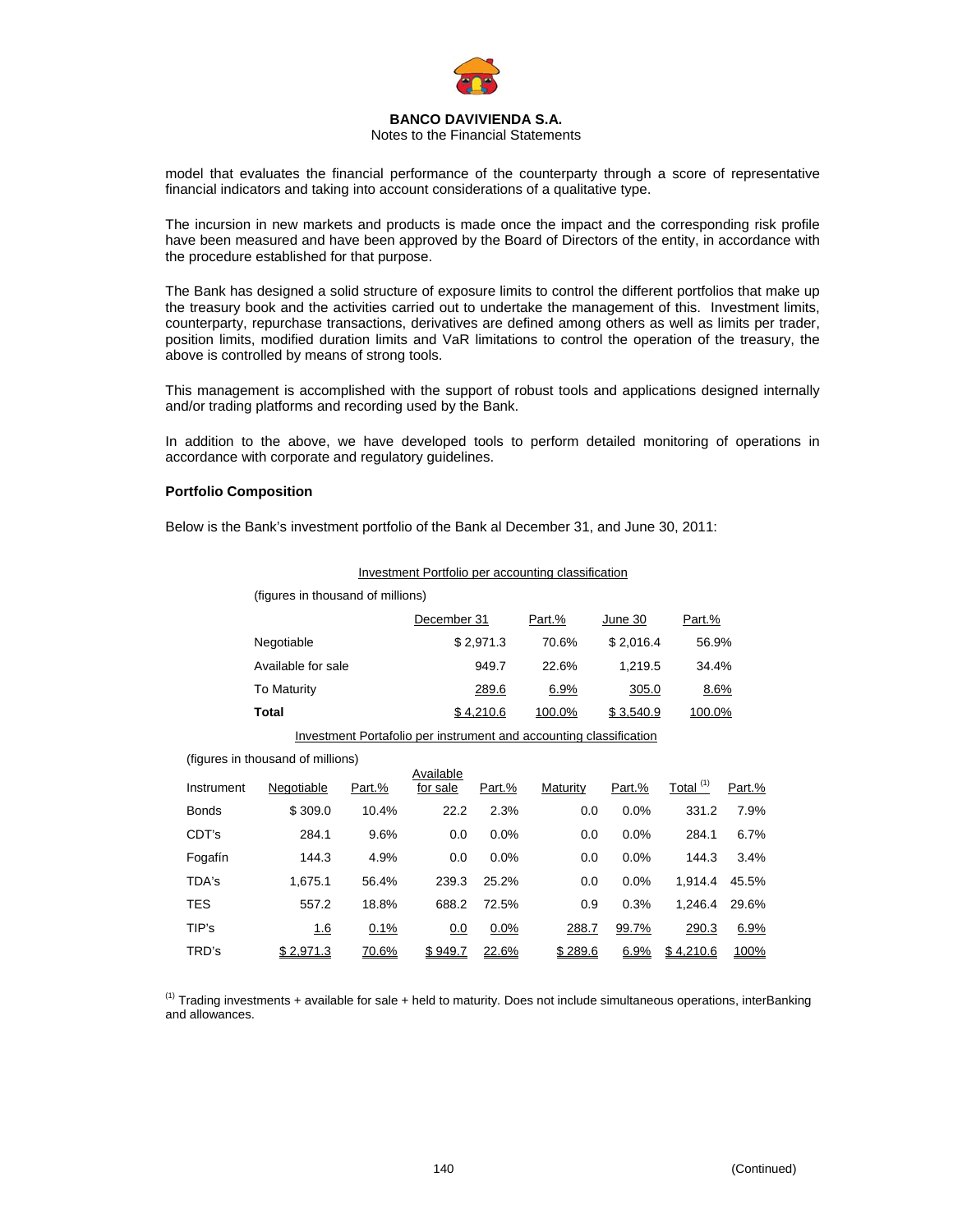

#### **BANCO DAVIVIENDA S.A.**  Notes to the Financial Statements

Portfolio Composition of Investment per instrument

December 31, 2011







#### **Value at Risk Internal Model**

The Treasury performs their job in accordance with the alignments and strategies defined by the Board of Directors and Financial Risk Committee; the control for developing the value for the different business lines and/or portfolio is under the responsibility of the Risk Area.

The internal model has not been submitted for consideration by the Colombian Superintendence of Finance to be used as a normative calculation tool. This model is used as a complementary tool for analyzing and managing risk. This risk measurement model draws on the VaR (Value at Risk) published by JP Morgan 1994, in the Risk Metrics paper: "Return to Risk Metrics: The Evolution of the Standard."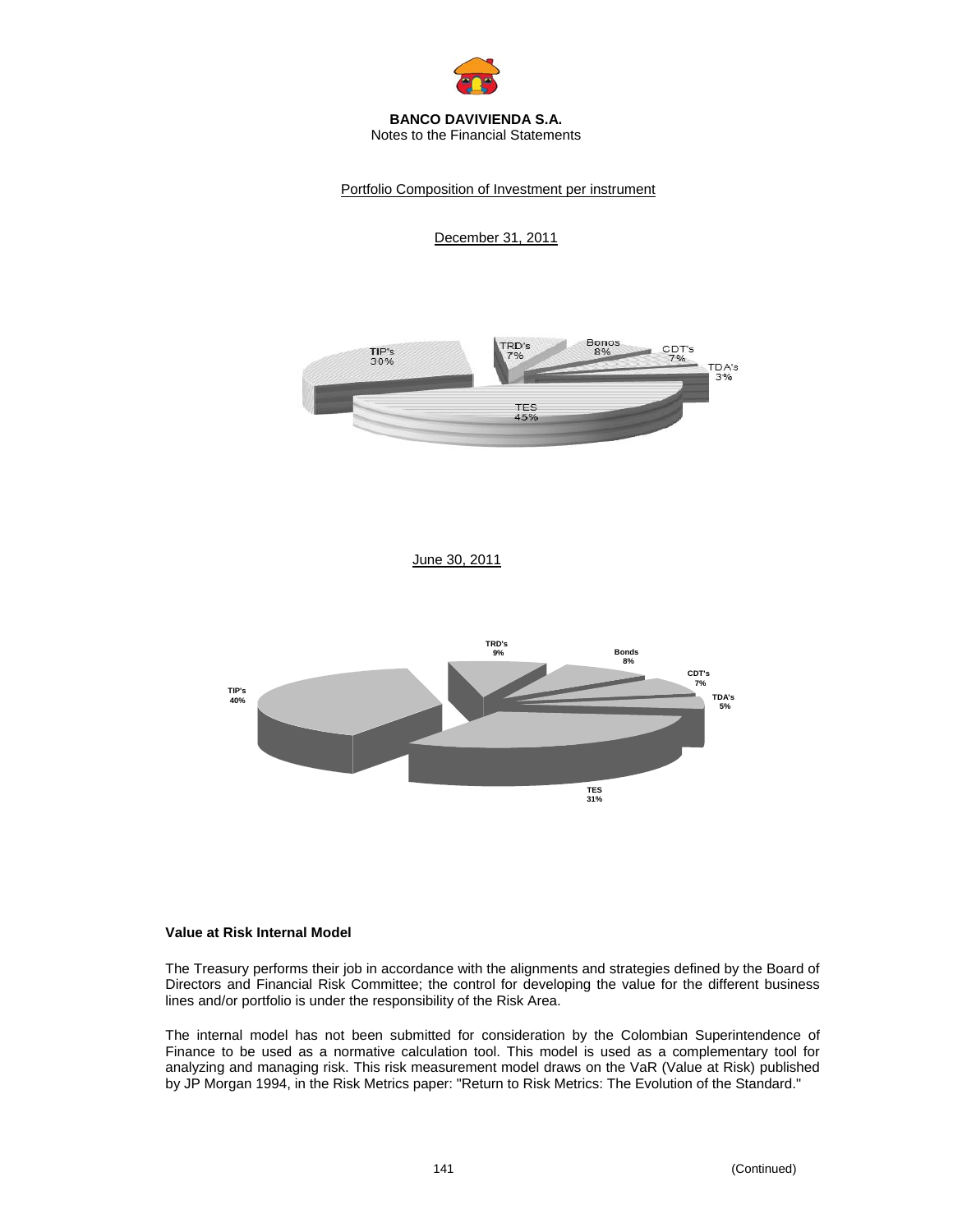

Notes to the Financial Statements

For the calculation of the volatility of returns, the model  $EWMA<sup>2</sup>$  is used, which permits to grant a higher weight to the new information and grants a lower weight that falls with time in an exponential manner, to past observations.

The calculation of VaR internal model, cut to December 31, 2011, is:

(figures in thousand of millions)

| Accounting Rate of |           | Part.<br><u>VPN</u><br>$\frac{9}{6}$<br>modific. |      | VaR 95% | VaR 99%      | VaR 99% |
|--------------------|-----------|--------------------------------------------------|------|---------|--------------|---------|
| Investment         |           |                                                  |      | 1 day   | <u>1 day</u> | 10 days |
| Trading            | \$2.971.3 | 70.6%                                            | 2.83 | 5.4     | 7.6          | 24.0    |
| Available for sale | 949.7     | 22.6%                                            | 3.44 | 3.1     | 4.4          | 13.9    |
| Al Maturity        | 289.6     | 6.9%                                             | 2.39 | 0.0     | 0.0          | 0.0     |
| Total Portfolio    | \$4.210.6 | 100.0%                                           | 2.90 | 8.5     | 12.0         | 37.9    |

| Maximum                           | 9.4 |
|-----------------------------------|-----|
| Minimum                           | 7.5 |
| Average                           | 8.2 |
| Last (December-31/11)             | 8.2 |
| (figures in thousand of millions) |     |

#### **33.3.2 Policies of limits and risk positions**

The Financial Risk Committee and Investment (CRFeI), the Committee on Asset and Liability Management (ALM) and the Board are the bodies responsible for defining the general guidelines to be observed in relation to tolerance to risks from Bank activity. To this end the Board and must ensure CRFeI set limits on financial risk tolerance cash and position levels, duration and / or maximum loss, among others, for each of the products in which the entity holds positions. For its part, the Board and the GAP Committee must ensure the tolerances set to liquidity risks as well as to track liquidity levels, terms, mismatches, among others, for each of the lines business in which the entity participates.

These estates are responsible for authorizing the entry of new products, define the respective limits of exposure to various risks and ensure that the entity has sufficient capacity to manage them efficiently, taking into account the current regulations. Similarly, the CRFeI, the GAP Committee and the Board are responsible for authorizing changes or modifications to existing limits of exposure to the risks assumed.

In this sense, any proposal involving a change to the policies set by the Board, either for an existing product or a new product is being studied by the Vice President of Investment Risk in conjunction with the areas involved<sup>3</sup> and is evaluated and approved by CRFeI and / or GAP Committee who submitted for consideration by the Board ratification.

1

 $2$  EWMA: Exponentially Weighted Moving Average

<sup>&</sup>lt;sup>3</sup>Between others: Front office, Back office as well areas Juridical, accounting and technology.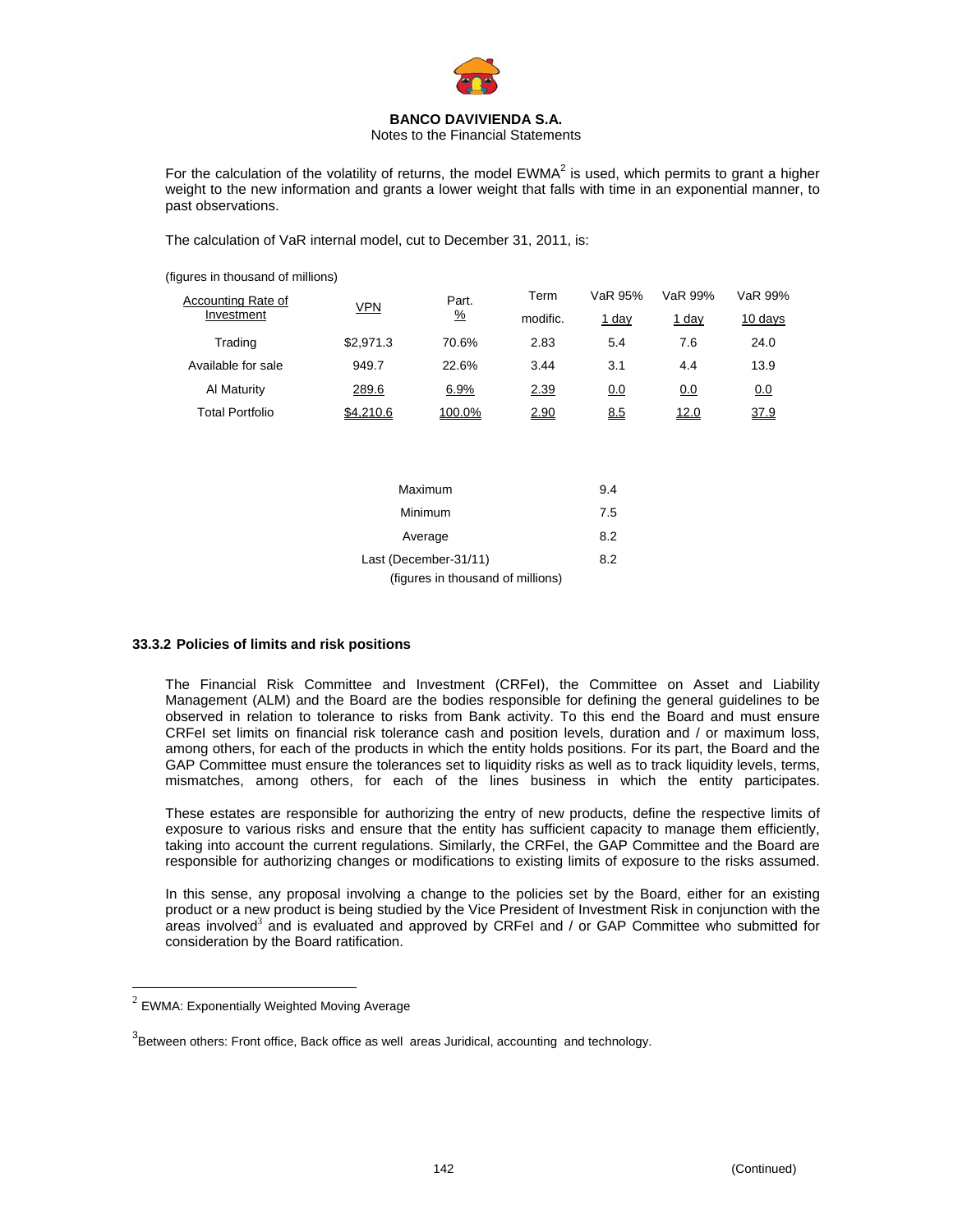

#### **33.3.3 Regulatory Value at Risk**

#### **Value at risk**

According to the methodology set out in Annex I of Chapter XXI of the External Circular Basic Accounting and Financial (Circular 100 of 1995) issued by the Colombian Superintendence of Finance, the value at risk (VaR) to 31 December 2011 amounted to \$239,521 VaR limit is 10% technical heritage.

Below is the behavior of VaR Monthly from 31 January to 31 December 2011:

| Maximum               | 253.8 |
|-----------------------|-------|
| Minimum               | 161.6 |
| Average               | 204.2 |
| Last (December-31/11) | 239.5 |

(figures in thousand of millions)





### **- Liquidity Risk**

The liquidity situation liquidity situation, is permanently analyzed monthly through an Assets and Liabilities Management Committee (GAP). Such Committee is a collegial body in charge of studying the estructure of the short and medium term balance sheet, and whose main objective is to take care of the entity´s equity, the stability of same and its profits, by anticipating the changes on the balance sheet and the margins, as well as the approximate quantification of the unexpected changes, that is, the maximum risk that may be generated in the amounts consiofred relevant, like the financial margin, yields, ROA,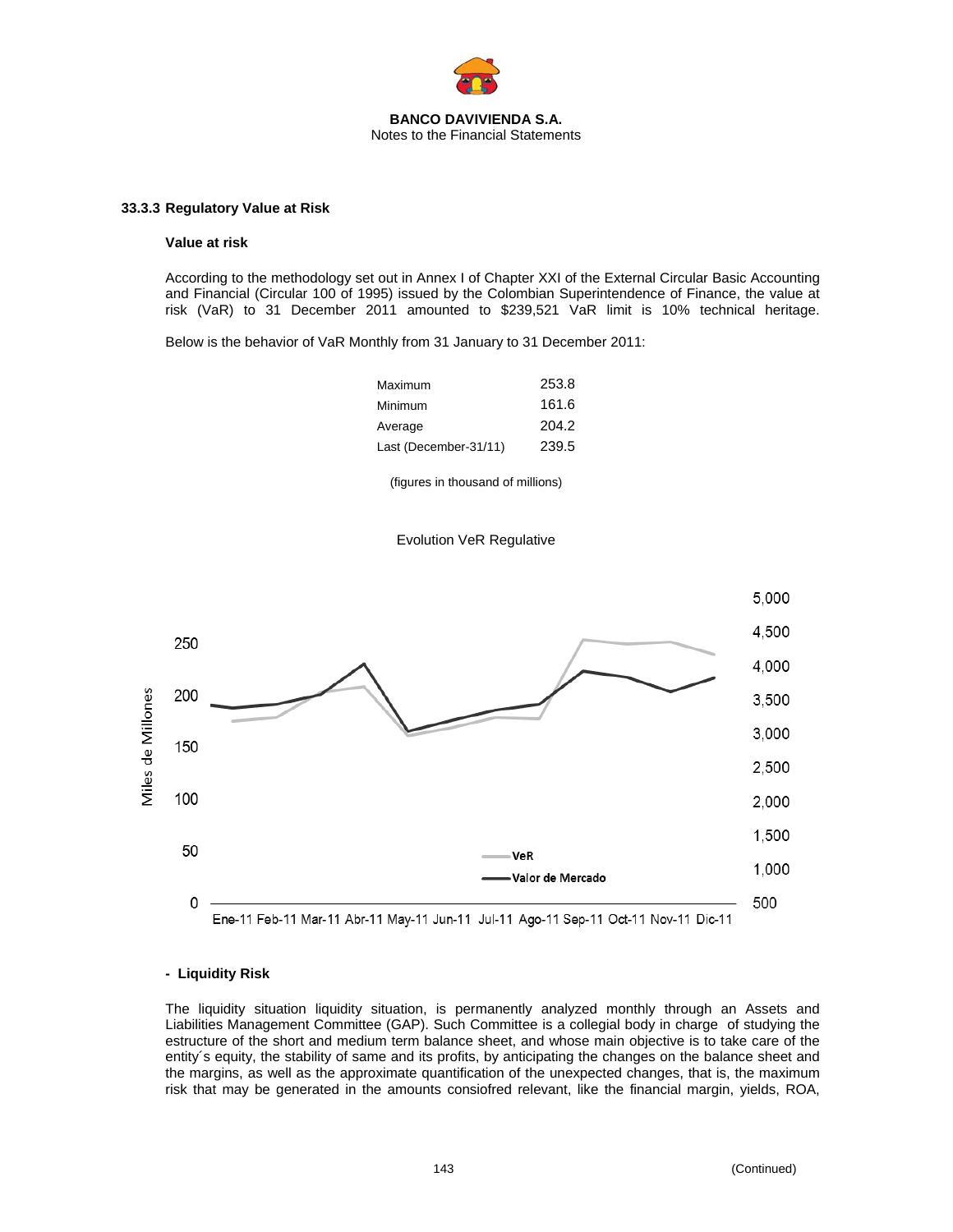

## Notes to the Financial Statements

ROE and others. The objective of this Committee, will be to support the Board of Directors and the Senior Management of the Bank, in the offinition, follow up and control of general policies of assets and liabilities management and risk assumption.

The Bank conducts its liquidity risk management taking into account the profitability - risk criteria within the parameters of global strategic planning and policy parameters set out in Chapter VI of the Basic Accounting and External Circular 100 dated 1995 implementing its Liquidity Risk Management System whose ofscription and guioflines are documented in the Financial Risk Management Manual (*Manual de Administración de Riesgos Financieros* - MARF).

Annex I of Chapter VI of the Circular (External Circular 100 of 1995) establishes the methodology for measuring and weekly reporting features of liquidity risk (LRI) for Credit Institutions, the methodology was modified from 2012.

Below is the liquidity risk assessment for the different positions of assets, liabilities and expected flows through the Liquidity Risk Indicator (LRI), and their behavior since from the first transmission on January 23, 2011 to December 30, 2011. date until which operated the methodology with three bands.



Under the new dynamics for calculation of the LRI and the entry into force of the new indicator of High Quality Liquid Assets, as of December 31 2011, the results are as follows:

| First      | Second      | Third           | Four         |
|------------|-------------|-----------------|--------------|
| 1 a 7 days | 8 a 15 days | 16 a 30<br>days | 31 a 90 days |
| \$6.124.9  | 5.488.2     | 5.279.5         | 1.313.3      |

Band

(Figures in billions of \$)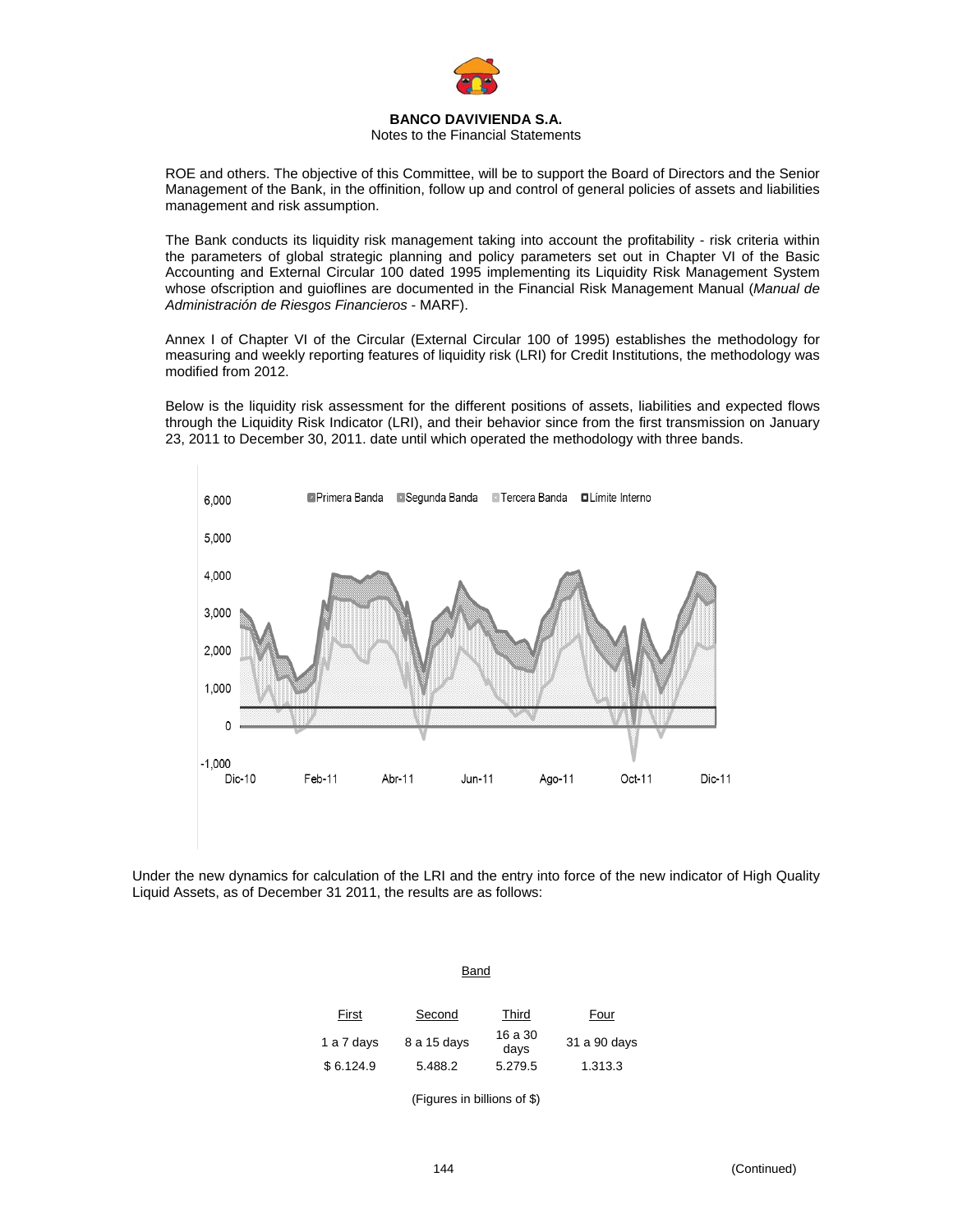

The related time bands refer to the liquid assets adjusted for market liquidity and the net between the projected flows of the assets and liabilities with contractual and non contractual maturities.

The Colombian Superintendence of Finance established that the first and third limit<sup>4</sup> of the LRI should always be equal to or greater than zero (0). The first limit of the LRI, which was about 3 billion under the previous methodology, is now at 6 billion, due to the inclusion of guarantees and reserve within the total available assets. Within the Bank the Board of Directors defined a limit for the first and second level of \$1.5 billion pesos and \$500,000 million respectively

Indicator of High quality liquid assets 74.35%

The High Quality Liquid Assets Indicator shows the relationship of the most liquid assets (liquid assets available and received by the Central Bank for its expansion and contraction operations) compared to total liquid assets adjusted for market liquidity. This indicator should be maintained for regulatory instruction at a level greater than or equal to 70%.

Given the liquidity risk indicator, LRI, limit for the first and third level and the 70% level for the of High Quality Liquid Assets Indicator, the entity has not defaults to the limits levels established, allowing observing a positive behavior of mismatches of expected cash flows.

## **33.4 Internal Control System**

1

According to internal control policies properly approved by the Board, were designed and implemented internal control procedures and likewise has been adjusted according to the needs of society seeking to achieve maintain compliance with the expected results in terms of security, transparency and efficiency.

In line with the External Circular 038 of 2009 from the Colombian Superintendence of Finance, the Bank has implemented and is controlling and optimizing the performance of the following components of SCI:

- **Environment Control:** We have defined and published principles, values and behavior-oriented control.
- **Risk Management:** We are implementing processes that will maintain the efficiency and effectiveness of management and operational capacity of the Bank.
- **Control Activities:** Policies and procedures were defined and implemented to allow the managing instructions for risk and controls to be totally fulfilled.
- **Information and Communication:** Controls have been adopted that will ensure quality and compliance with generated and published information.
- **Monitoring:** We are checking the quality of internal control performance over time.
- **Independent evaluations:** We have appointed the Audit and the Statutory Auditor to conduct further evaluations that prove the effectiveness of the ICS.

<sup>4</sup> According to that established by the Finance Superintendency of Colombia the First Band corresponds to the period understood between 1 and 7 days and the Third Band handles a horizon of 30 days.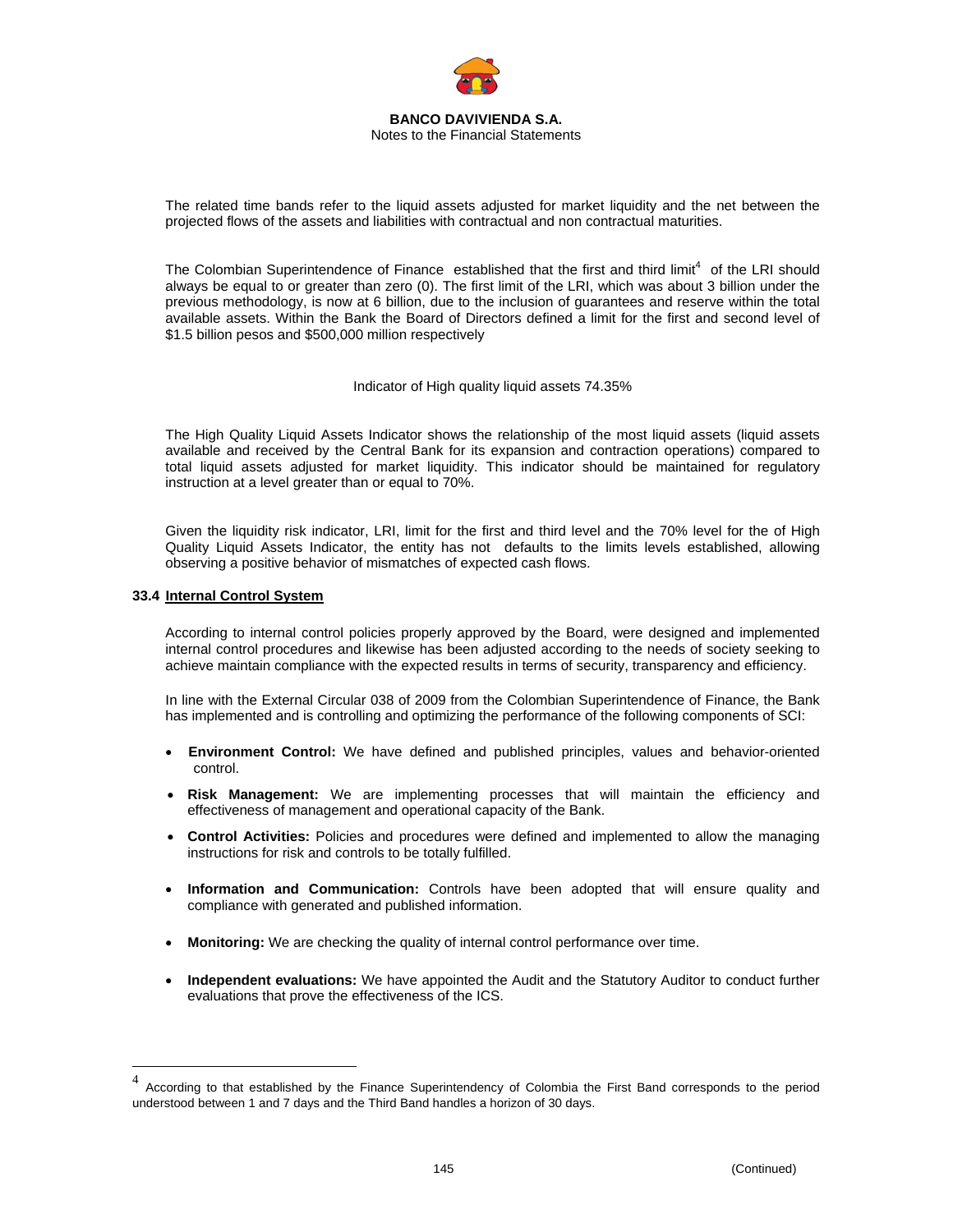

## Notes to the Financial Statements

The Board of Directors, the audit committee, the legal representative and control entities oversee the implementation of Bank's internal control system and ensure that the preparation, presentation and disclosure of financial information complies with the provisions of law.

# **33.5 Financial Comsumer Care System (SAC)**

Aware of the importance to optimize the environment of care, protection, respect and adequate provision of financial services to clients, the Bank has developed and continues to generate new challenges to ensure the quality, effectiveness and timeliness of its processes. To accomplish these purposes, the following actions were developed:

- We have defined and implemented different mechanisms to optimize the due diligence in providing products and services of the Bank.
- There has been ensuring the processes that generate the financial information to consumers so that they remain within the highest standards of quality and timeliness.
- There have been Implemented new methodologies, tools and technology developed various training programs for officials, that will be ensuring an adequate, effective and timely handling of complaints and claims filed by financial consumers.
- They are developing different strategies to achieve a comprehensive and satisfactory financial consumer education on the various financial products and services.

This series of activities that are been developed will continue optimizing an adequate and effective protection of consumer rights the achievement of the Bank's sustained financial objectives, consolidating the contractual balance between the parties, with high levels of satisfaction and development

Similarly the Bank, in accordance with the development of its objectives with regards to customer service to financial consumer, complies with the legal provisions referred to in Law 1328 of 2009 and the External Bulletin 015 of 2009 from the Colombian Superintendence of Finance.

# **33.6 Money Laundering and Financing of Terrorism Risk Management System (SARLAFT)**

Banco Davivienda S.A., have adopted and a Risk Management System of Laundering and Financing of Terrorism Risk Management System, SARLAFT, based on the premise of Risk management that includes knowledge of the customer and its transactions with the Entity, the definition of market segments, customers, products, distribution channels and jurisdictions, transaction monitoring, and reporting of operations to the relevant authorities in order to avoid being used to give the appearance of legality to assets derived from illegal activities and / or to finance terrorist activities, according to what is defined in External Circular 026 of June 2008 of the Colombian Superintendence of Finance.

SARLAFT is supported by an organizational culture, policies, controls and procedures that are common knowledge and application of the entire Organization and collect all the Colombian regulatory framework, as well as recommendations and best international practices in this area, especially those of the Group Financial Action "FATF".

The procedures and rules of conduct on the implementation of all control mechanisms and tools are integrated into the SARLAFT Manual and the Code of Conduct that is for the access and Consumer knowledge of all the Entity's staff.

Banco Davivienda S.A. regularly conducts training programs for its staff, in the pursuit to create awareness and commitment in the staff.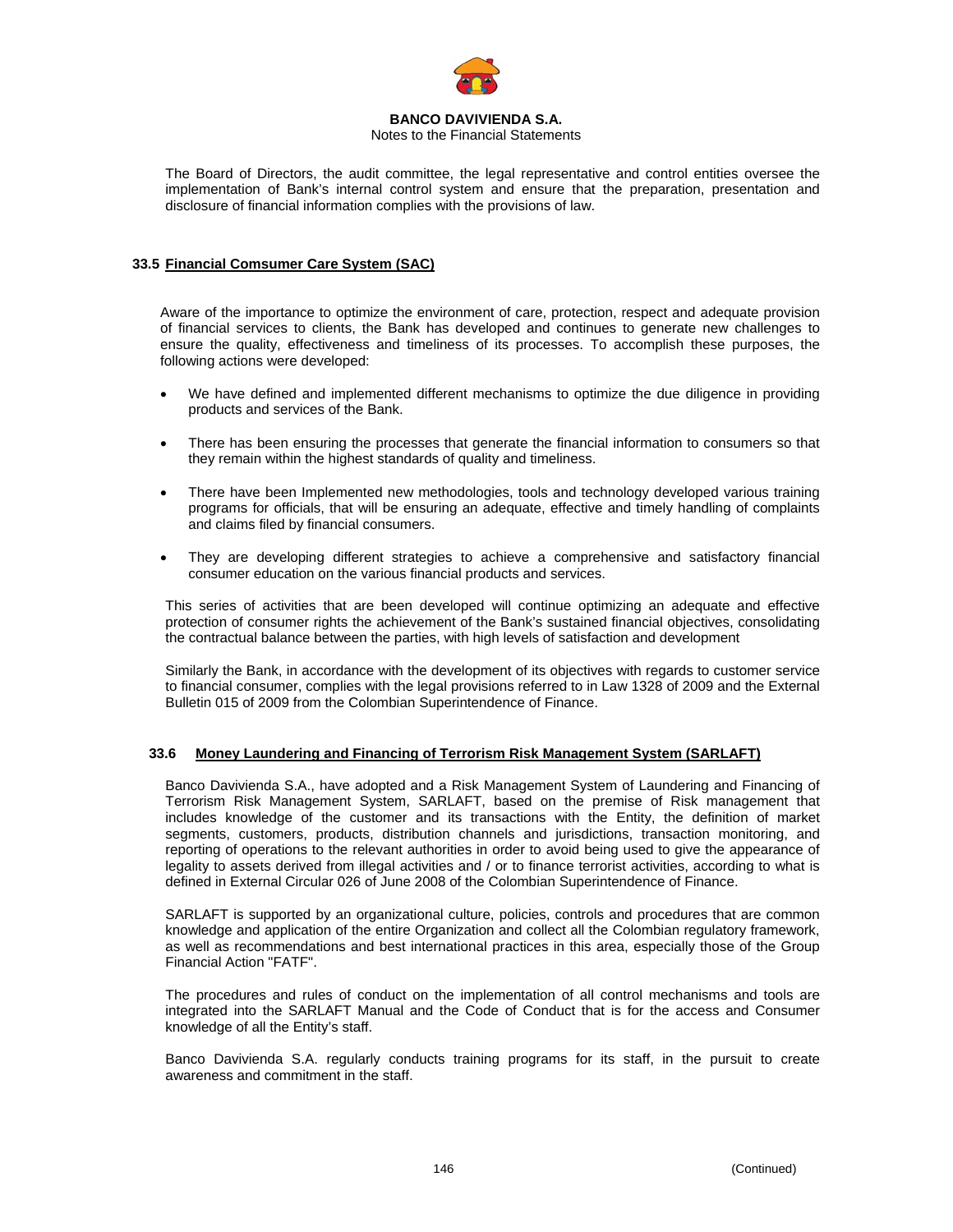

### Notes to the Financial Statements

Likewise, there was also an inclusion to the reviews of the control mechanisms designed and implemented in the compliance unit and other areas in the Bank with the Statutory and Internal Audit processes.

In compliance with the rules, the Board appointed a Compliance Officer and his deputy, who are properly positioned before the Colombian Superintendence of Finance.

## **33.7 Operating Risk Management System (SARO)**

As part of strategic planning guidelines of the Bank, that is continuously generating improvements to the processes and the consolidation of operational risk management, ensuring the Bank among others the following elements:

- The Bank has implemented monitoring processes in the operational risk management system, in such a way that facilitates the rapid detection and correction of system deficiencies, as well as the effective monitoring risk identification and valorization, and implementing controls with the frequency and nature of changes in the operating environment.
- As part of an adequate and effective operational improvement of the Bank, various action plans that strengthen the effectiveness of controls to ensure mitigation of risks in the different processes, have been developed.
- The Operational Risk Profile as of December 2011 shows that the identified risks are properly controlled and that on those who are still identified as high risk, the Bank is developing action plans for mitigation, in accordance with the guidelines and tolerance levels set by the Board of Directors.

We are committed to maintaining the quality and effectiveness of the operational risk management of the Bank, promptly adjusting it to the dynamics of the change processes as a result to new business strategies, in accordance with the laws established by the Colombian Superintendence of Finance.

# **34 Information Security Strategies – External Circular 052 of 2007**

Continuing the implementation of External Circular 052 of 2007 of the Colombian Superintendence of Finance, it was defined to include within the development of each of the projects that are initiated in the Bank from its planning phase, the verification of the compliance of the regulatory requirements from this policy. Likewise, these requirements are taken into account on the improvement and optimization processes, to ensure their sustainability over time.

Given the mutation and emergence of new Trojans and a malicious and a more powerful code, the Bank has maintained a constant process of updating and monitoring its Transaction Channels to timely mitigate the new risks that may appear and affect our clients.

To support this strategy, we have updated and strengthened Contracts with Third Parties specialized in Phishing and Trojans research and Incident Management that are increasingly affecting more and more Financial Institutions Worldwide.

Within the review of the Updating Project, from the requirements published in October 2011, with regard to the last modification known as External Bulleting 022 of 2010 from the Colombian Superintendence of Finance, the Bank carried out an internal validation to identify the level of compliance and performed the impact analysis for the Mobile Banking Channel.

With regard to the requirements related to EMV (Europay MasterCard Visa, Interoperability Standard IC cards - cards with microprocessor) the proposed dates for internal adjustments to plans that had already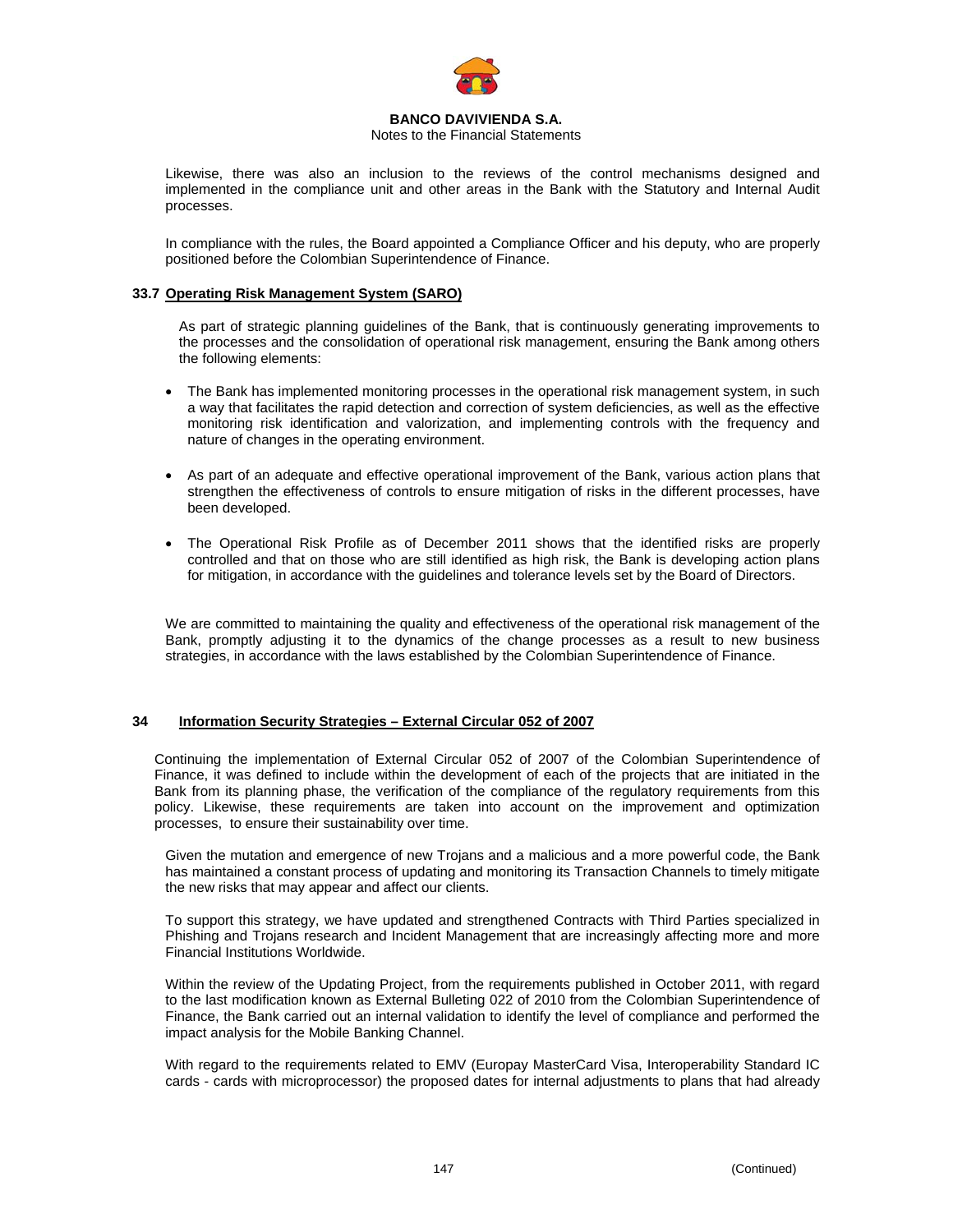

Notes to the Financial Statements

been drawn on the full implementation of EMV in pinpad, at merchant acquisition level and for changing of all cards, since the Bank began with the issuance of Chip card from early 2011, were considered.

The Bank will continue to investigate new trends in security matters and therefore, in tools and controls to mitigate the identified risks to be prepared for new threats and implement such controls at the service of our clients ensuring the delivery of products and services with high levels of quality and safety.

# **35. Corporate Government**

The Board of Directors of Banco Davivienda SA; adopted the Board Rules according to the guidelines of the Code of Best Corporate Practices - Country Code –and based on the principles of transparency, respect for shareholder rights, disclosure, due diligence and loyalty of consultants and managers, but also determines the operating regime of corporate bodies in order to promote the participation of its shareholders.

Similarly, the General Assembly of Shareholders adopted the Regulations of the General Assembly of Shareholders and implemented mechanisms for dissemination of the announcement and development of online meetings through the website.

The Bank has also strengthened the information channels for the shareholders and investors to include financial and non-financial information on the web page where they can consult documents that comprise the Corporate Government System, among them, the statutes, the shareholders rights and obligations guide, good government corporate code, the regulations of the Board of Directors and General Shareholders Meeting, as well as information related to the financial performance, administrative management, consultants, control institutes, shares, etc. At the same time, through the Corporate Government Code, the Bank has defined its policy for complete disclosure of information to the shareholders and the investors, to guarantee appropriate and truthful delivery of information.

Through the Corporate Good Government Code, the Bank details its policies with regards to:

- Disclosure of information to shareholders and investors in subjects regarding the institutional policies of the Bank, government structure and its shareholders composition, handling conflicts of interest, risks to which the Bank may be exposed to in the handling of its operations, detection of relevant findings made by the General Accountant, financial information and increase of said relevant findings.
- Internal Control System

Regarding the government structures and the handling of risks, the Board of Director has created the committees required by law as well as others, that although they are not necessarily required by law do support the management of the Board of Directors and keeps them informed of situations regarding processes, structure and handling of risks in each business line, allowing for adequate monitoring and follow-through. Under this plan, the Board of Directors and Top Management are aware of the positions of risk of the Bank and they may actively intervene in the handling of these same risks, defining the measuring methodologies of the Bank that would identify their exposure per product, policies, profiles and limits among others. Also, the Board of Directors determines the strategy and orientation of Bank and supervises placement and follow-through of same.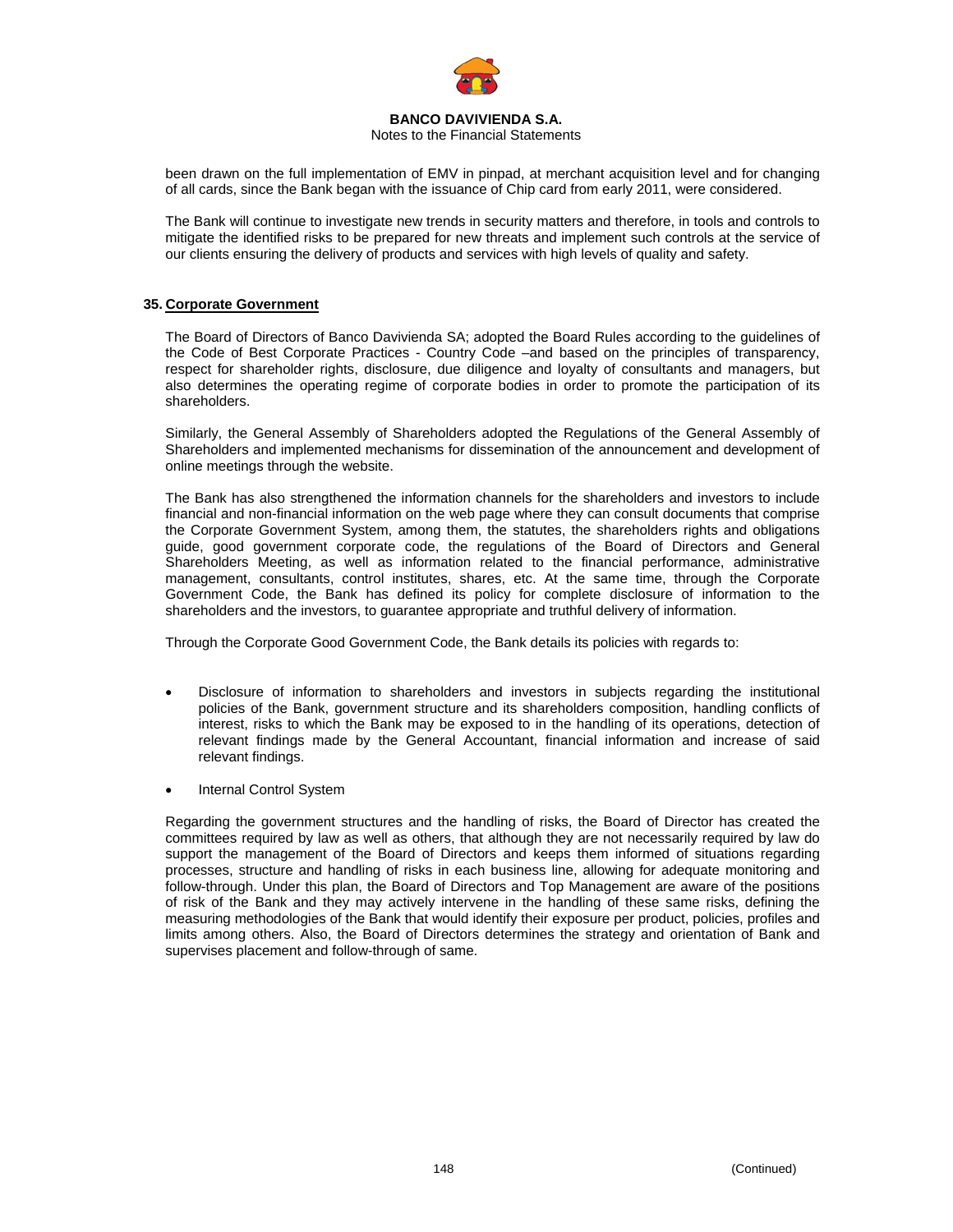

Notes to the Financial Statements

The following scheme illustrates the principal committee of support of the Board of directors for the development of his functions:



## **Functions of Commitees:**

a) Internal Auditing

The Internal Auditing covers the analysis and follow-through of the internal control System of the Bank, providing each one of the audited as well as the Auditing Committee and the Board of Directors, recommendations for strengthening the internal control system to fulfill the needs of the Bank.

b) Audit Committee:

It supervises the internal control structure, verifies that transactions are being adequately authorized and recorded, supervises the functions of the internal audit, watches for the transparence of the financial information, as well as for its adequate disclosure, evaluates the internal control report s prepared by the Internal Auditor and the Statutory Auditor and verifies that the administration has followed its suggestions and recommendations, confirms and objects the notion that the Statutory Auditor issues in respect to the sufficiency and appropriateness of the internal control measures of the entity. Establish policies, criteria and practices used by the Bank in the construction, disclosure and dissemination of the financial information as well as the mechanisms to consolidate the information of control areas for final presentation to the Board of Directors.

c) Financial Risks and Investments Committee

The Financial Risks and Investment Committee is the entity in charge of analyzing, evaluating and authorizing the different operative and investment alternatives for each one of the Grupo Bolivar companies, recommending their ratification to the Board of Directors for the appropriate company.

d) Compliance Officer:

He watches for the adoption of all specific procedures to prevent money laundering and financing of terrorism in the entity, verifying that all necessary mechanisms have been implemented to obtain an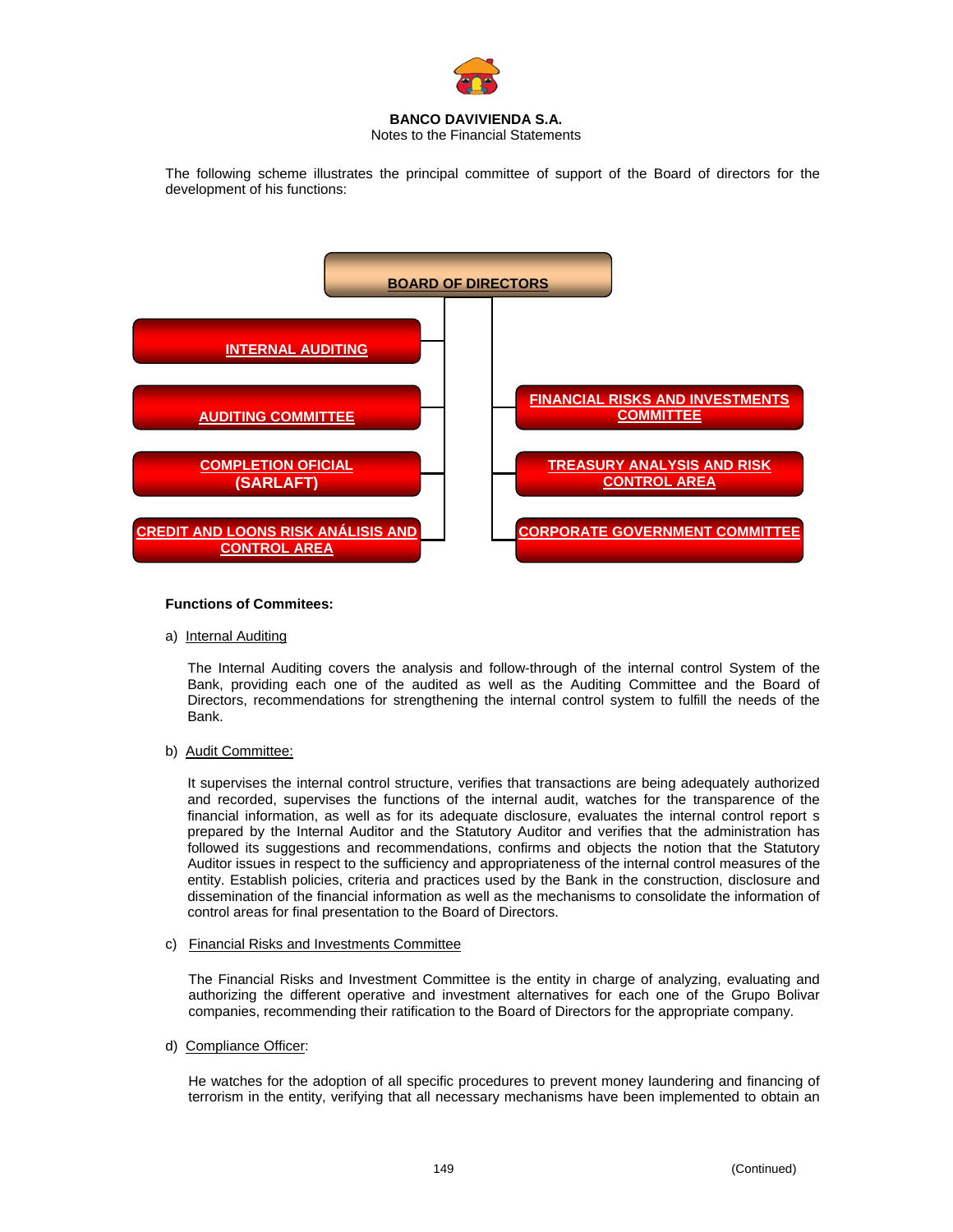

#### Notes to the Financial Statements

adequate knowledge of customers and the market, as well as those that permit to detect suspicious and unusual operations and control cash operations and, especially, to promote the development of training programs for all officers of the Bank in order to instruct them on the compliance with the regulations in effect on the subject of prevention of money laundering.

## e) Treasury Analysis and Risk Control Area:

Identifies, estimates, manages and controls the credit risks and/or counterparty, market and liquidity inherent to the treasury business, establishes limits and maximum levels of exposure to the different risks making efforts to obtain that these will be consistent with the equity position of the entity and, specifically, with the capital assigned to each business.

#### f) Credit and Portfolio Analysis and Risk Control Area:

It establishes, measures, administers and controls the risks generated on occasion of the efforts of evaluation, granting, administration and collection of the different lines of credit that the Bank offers in order to estimate foreseeable and unforeseeable losses.

#### g) Corporate Government Committee

The Committee's main function is to support the Board of Directors in the implementation of good corporate government practices and the fulfillment of established policies of the Bank in this regard.

In reference to the Internal Control System, the adjustment of which has been required by External Circular 014 of 2009 modified by the External Circular 038 of 2009 issued by the Colombian Financial Superintendence, The Bank implemented the requirements with regard to the control and information and communications environment, as well as policies and mechanisms that adequately cover the liabilities in control activities, carrying out actions to optimize and document its functioning.

However, in respect to the report and disclosure mechanisms established, in order that the Board of Directors and Top Management will be duly informed regarding the entity's risks position, it is considered that the above presented structure affirms that the entity has mechanisms that guarantee the adequate flow of information to provide it support, monitoring and follow up.

The methodology and results of the management of measuring risks is detailed in Note 32 of the Risk Management Manual where the methodologies are presented to allow for identification of different types of risks as well as their measuring systems

The members of the risk areas are qualified and prepared persons and with experience subject to the entity's selection process. It seeks, especially, that the members will be people who comply with the principles and values of the institution, which guarantees a qualified human resource at a personal, family, moral and professional levels.

The Risk Area is comprised of a technical infrastructure, tools and systems that are required to guarantee the efficient, effective and appropriate handling of the Treasury Risk Management department, provides technical support in accordance with the size, nature, complexity and volume of operations, as well as the processes that allow for effective control and monitoring of policies and established limitations.

The Internal Audit area carries out verification tasks to the operations in a random manner in the Bank, risk analysis, to determine if the processes, limits and controls, are in agreement with the policies and responsibilities set forth in the manuals. In addition, it participates in the projects that are being performed to advise the users on the definition of controls in order that they will be knowledgeable about the applications. As a result of this, Auditing facilitates to the Administration, analysis and recommendations to strengthen the Internal Control. Likewise, it promotes the selfcontrol culture among the officers at all levels of the organization, emphasizing on the security of the information and the compliance of rules and procedures.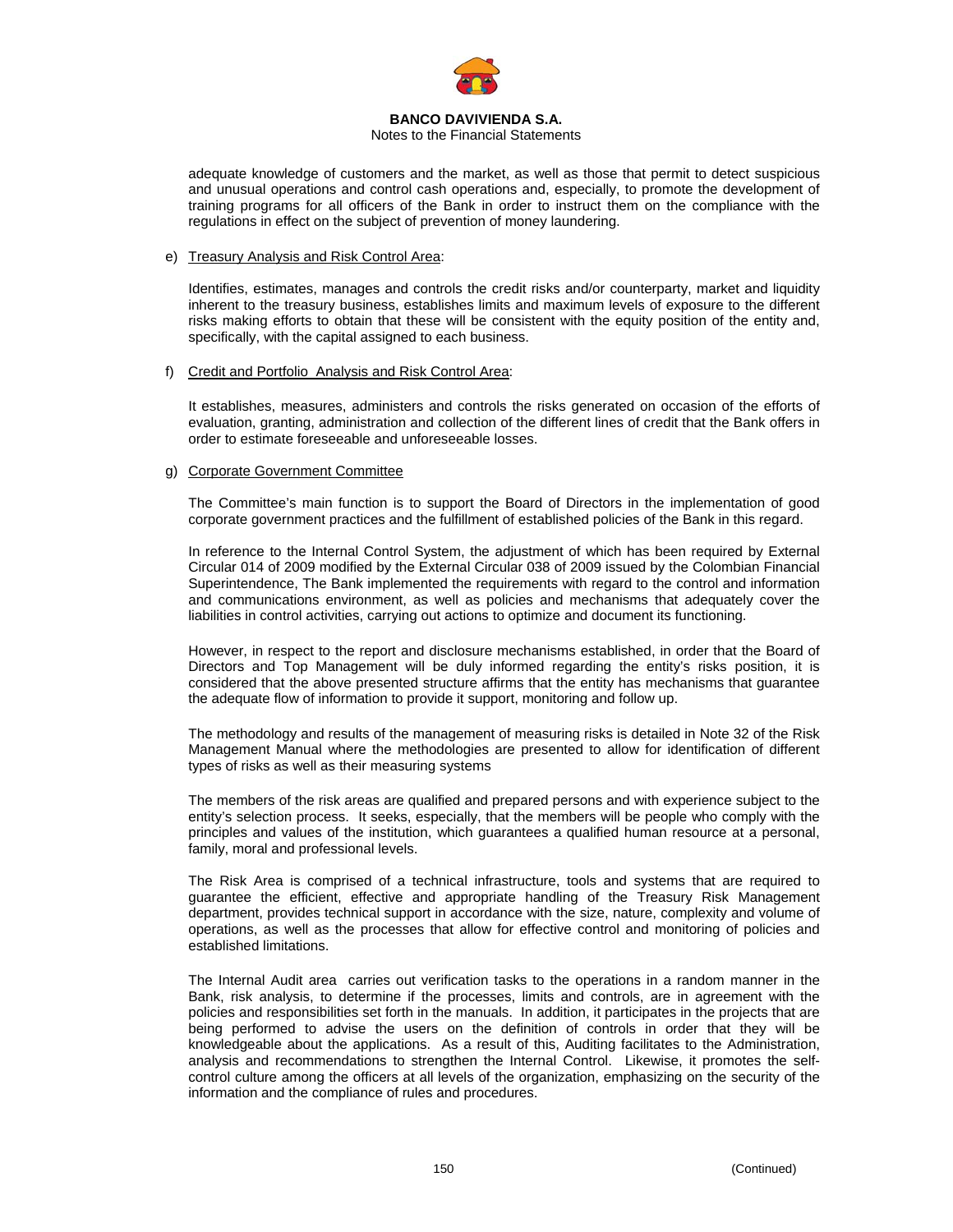

## Notes to the Financial Statements

The Board of Directors determined the separation of functions into Front, Middle and Back Office as independent areas to prevent conflicts of interest. The Front Office is handled by the Treasury Vice-President and is directly in charge of the negotiation of the client relationships and the business aspects surrounding them. The Middle Office is in charge of, among other functions, the measuring of risks, verification of policy fulfillment and establishing limitations as well as the analysis of risks. This area falls under the responsibility of the Planning and Risk Vice-President of the Grupo Bolivar. Finally, the Back Office is the area in charge of finalizing the operative aspects of the negotiations such as closure, registration and final authorization of the operations and handled by the Operations Vice-President.

The information of the credit and investment portfolio used for the management of risks is found in solid platforms and applications that permit their management for the generation of reports. Likewise, they meet the information security policies and the capacity sufficient for the size of the data bases of the different business types.

Additionally to the models, the adequate organizational and technological structure, there are documented and audited administrative and operational processes. In respect to the prevention of money laundering and financing of terrorism, the subjects related to the knowledge of the customer, change operations, civil liability of the compliance officer and personal liability of the members of the Board have been strengthened, as provided by the new regulations.

As far as the information to third parties and minority stockholders, the Bank is an entity subject to an annual rating. Likewise, its financial statements are made public at each biannual closing as well as the report to the General Stockholders' Meeting.

#### **34 Controls of Law**

As of December 31 and June 30, 2011, the Bank comply with the requirements of their average position, minimum capital, solvency ratio, lace, and limits required investment in fixed assets investment.

## **Average Position**

Below is the result of the Bank's average position at December 31, and June 30, 2011 (Amounts in millions USD):

|                                         |            | December 31 | June 30  |
|-----------------------------------------|------------|-------------|----------|
| Bank's Average Position (PP)            | <b>USD</b> | 18.1        | 91.3     |
| Maximum Required: 20% Technical Equity  |            | 414.3       | 406.5    |
| Minimum required: -5% Technical Equity  |            | (103.6)     | (101.6)  |
| Bank's average cash position (PPC)      |            | 2.6         | 17.7     |
| Maximum Required: 50% Technical Equity  | <b>USD</b> | 1.035.9     | 1,016.2  |
| Average gross leverage position (PBA)   |            | 5,492.7     | 8.170.6  |
| Maximum Required: 550% Technical Equity |            | 11.394.4    | 11.178.2 |

As of December 31 and June 30, 2011, the Bank complied with the limitations established by the governing entity.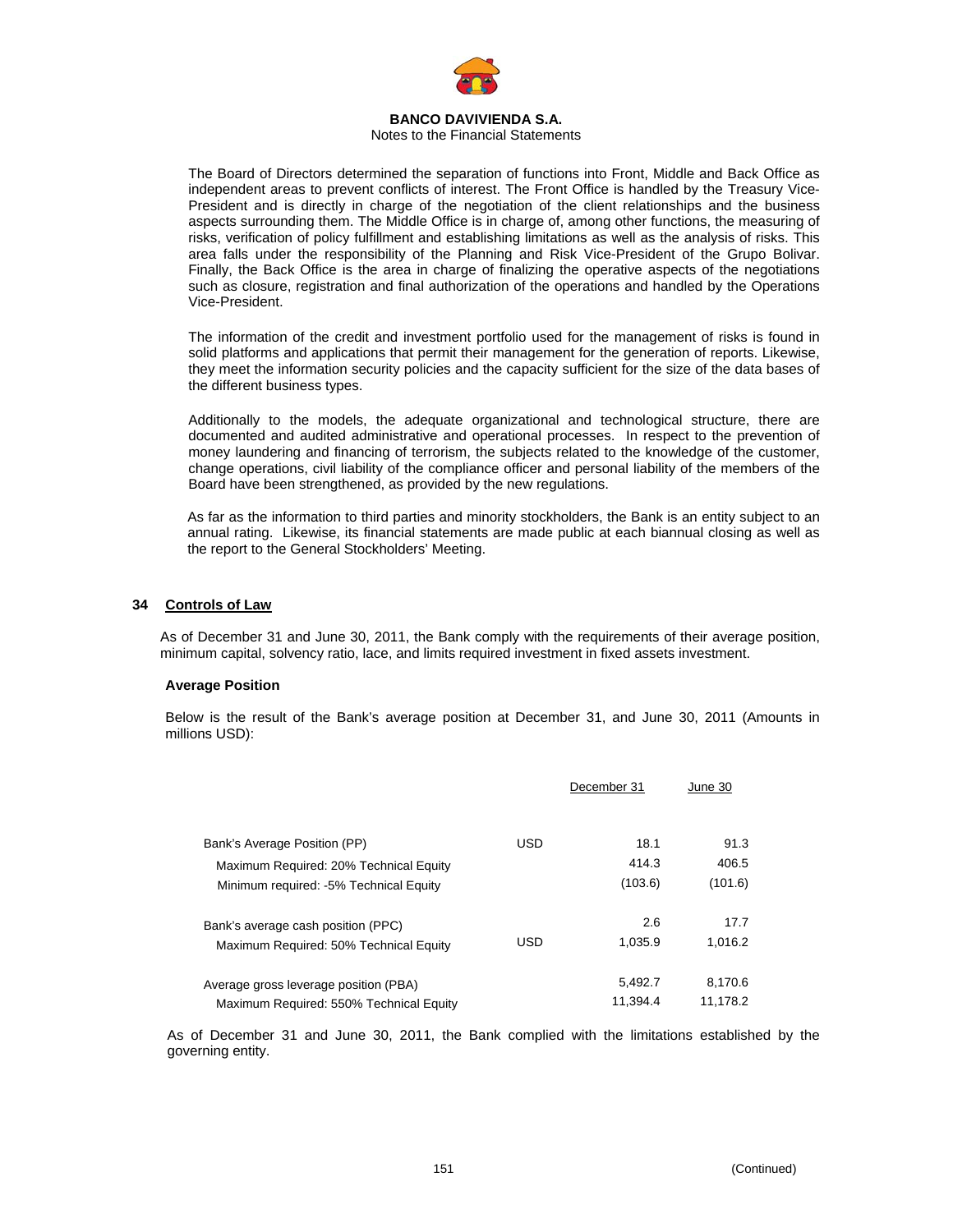

## **Solvency Reference**

The following is the Technical Equity of Bank at and December 31and June 30, 2011:

|                                         | December 31  | June 30      |
|-----------------------------------------|--------------|--------------|
| Basic Stockholders equity               | 3,691,417.0  | 2,769,070.6  |
| Additional Stockholders equity          | 1,079,160.6  | 907,125.3    |
| Technical stockholders equity           | 4,770,577.6  | 3,676,195.9  |
| Risk market value                       | 239,520.7    | 169,166.3    |
| Weighted assets per risk levels         | 29,246,155,7 | 27,081,553.0 |
| Solvency index (PT/(APNR+((100/9)*VeR)) | 14.95%       | 12.69%       |

The classification of risk assets in each category is effected by applying the percentages determined by the Financial Superintendence of Colombia for each of the categories of assets, contingent consideration, businesses and trust funds established in the Single Plan Accounts.

The individual compliance is verified each month.

#### **Reserve**

The Bank met the reserve requirement, on the legal currency deposits according to the following percentages:

> 11% Checking account deposits Savings deposits Savings Accounts of real value Special Savings Accounts Special deposits Payables for banking services Collection services Bankers Acceptances after the deadline Other payables 4.5% Deposit Certificates with term less than 18 months Savings Certificates with real value less than 18 months

Bonds under 18 months

## **Obligatory investment**

In accordance with what Banco de la Republica established on the 3<sup>rd</sup> external Resolution of 2000, the amount to be invested in TDA securities class A and B is 37% and 63% respectively.